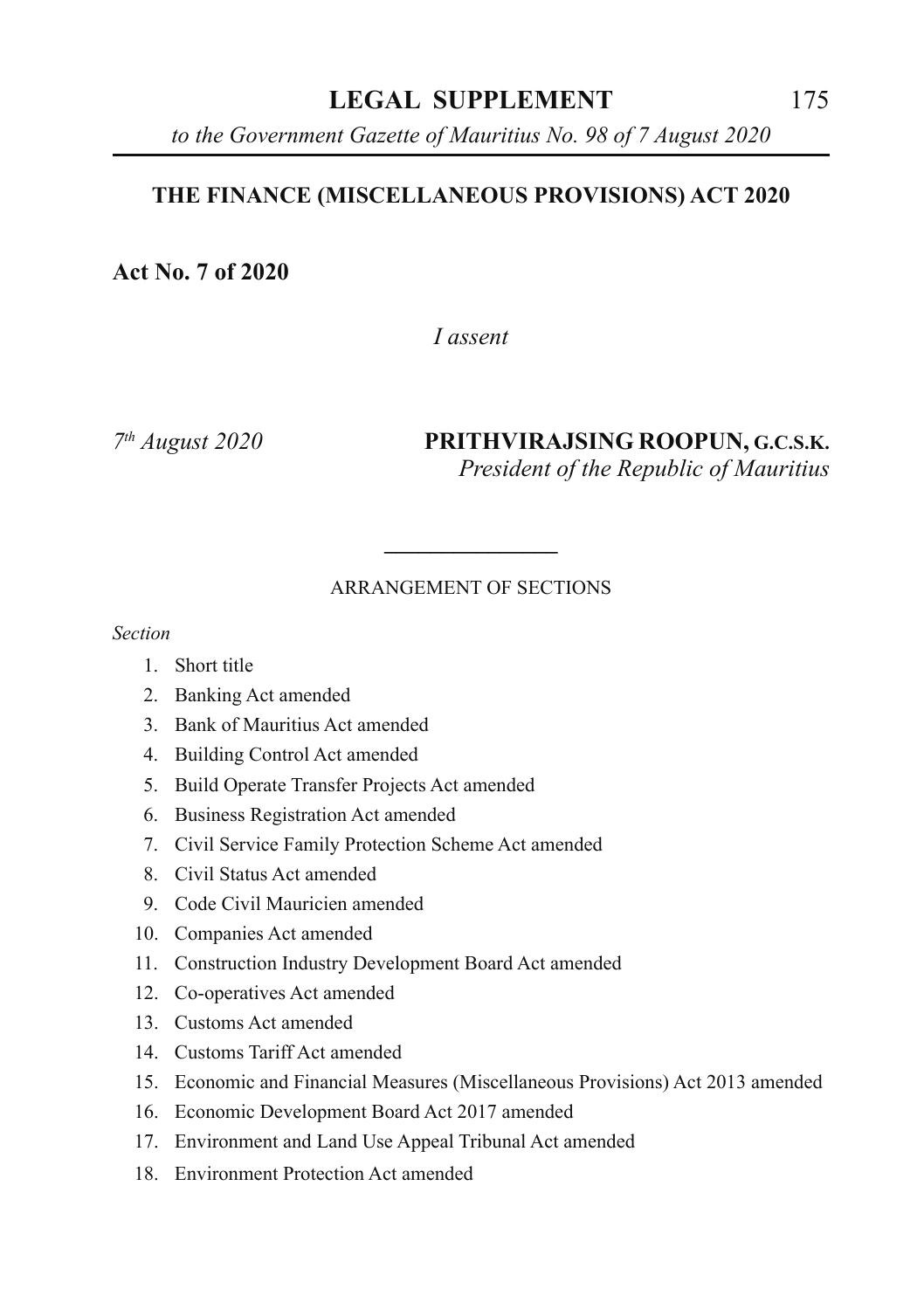- 19. Excise Act amended
- 20. Financial Reporting Act amended
- 21. Financial Services Act amended
- 22. Food and Agricultural Research and Extension Institute Act amended
- 23. Foundations Act amended
- 24. Freeport Act amended
- 25. Gambling Regulatory Authority Act amended
- 26. Human Resource Development Act amended
- 27. Immigration Act amended
- 28. Income Tax Act amended
- 29. Information and Communication Technologies Act amended
- 30. Insolvency Act amended
- 31. Insurance Act amended
- 32. Land (Duties and Taxes) Act amended
- 33. Limited Liability Partnerships Act amended
- 34. Limited Partnerships Act amended
- 35. Local Government Act amended
- 36. Mauritius Agricultural Marketing Act amended
- 37. Mauritius Cane Industry Authority Act amended
- 38. Mauritius Deposit Insurance Scheme Act 2019 amended
- 39. Mauritius Ex-Services Trust Fund Act repealed
- 40. Mauritius Revenue Authority Act amended
- 41. Medical Council Act amended
- 42. National Pensions Act amended
- 43. National Savings Fund Act amended
- 44. Non-Citizens (Employment Restriction) Act amended
- 45. Non-Citizens (Property Restriction) Act amended
- 46. Notaries Act amended
- 47. Ombudsperson for Financial Services Act 2018 amended
- 48. Outer Islands Development Corporation Act amended
- 49. Pensions Act amended
- 50. Pharmacy Act amended
- 51. Plant Protection Act amended
- 52. Private Pension Schemes Act amended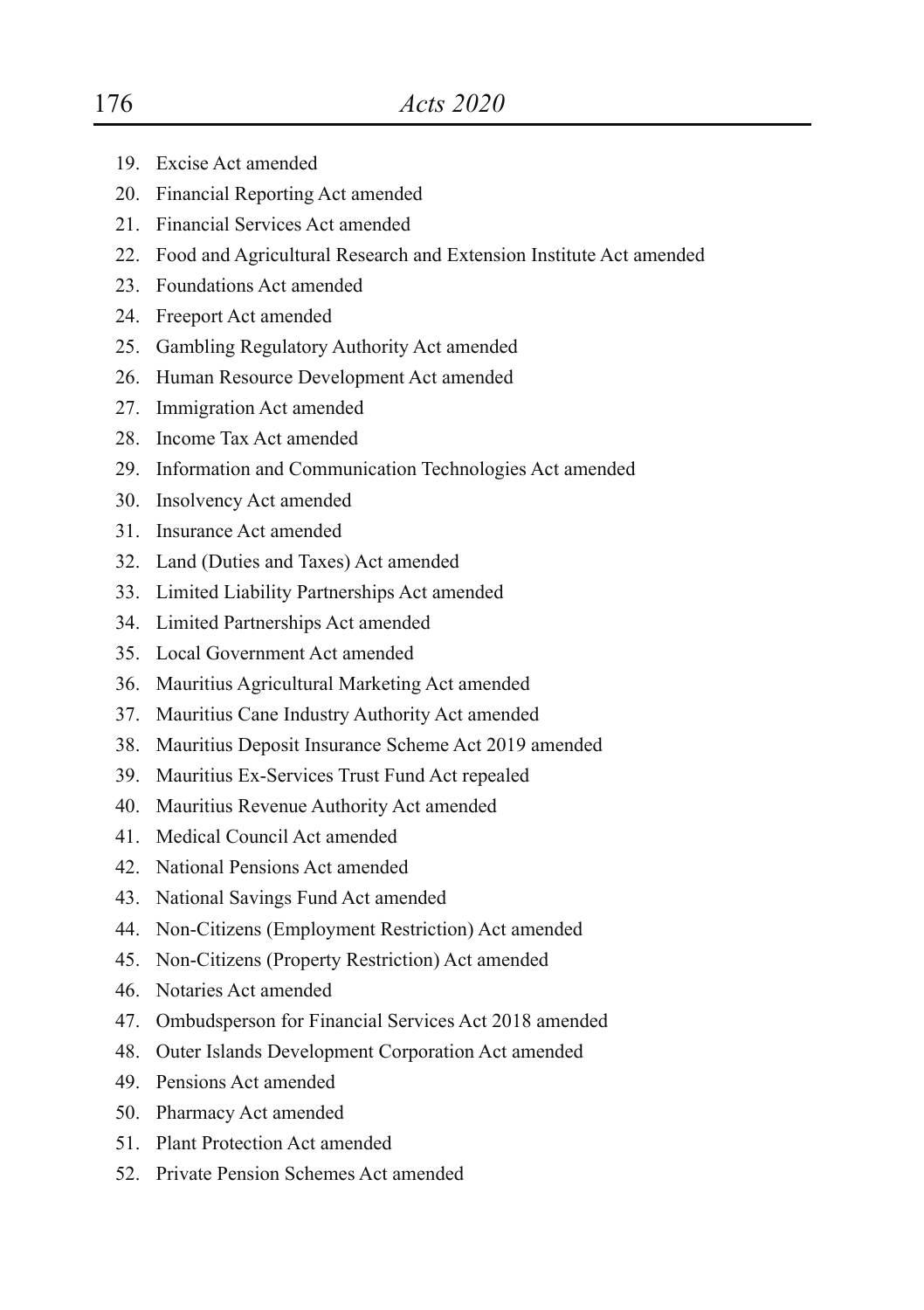**\_\_\_\_\_\_\_\_\_\_\_\_\_\_\_**

- 53. Public Collections Act amended
- 54. Public-Private Partnership Act amended
- 55. Public Procurement Act amended
- 56. Registration Duty Act amended
- 57. Roads Act amended
- 58. Road Traffic Act amended
- 59. Securities Act amended
- 60. Small Farmers Welfare Fund Act amended
- 61. Special Education Needs Authority Act 2018 amended
- 62. State Lands Act amended
- 63. Statutory Bodies (Accounts and Audit) Act amended
- 64. Statutory Bodies Pension Funds Act amended
- 65. Sugar Industry Efficiency Act amended
- 66. Sugar Industry Pension Fund Act amended
- 67. Sugar Insurance Fund Act amended
- 68. Tourism Authority Act amended
- 69. Transcription and Mortgage Act amended
- 70. Value Added Tax Act amended
- 71. Workers' Rights Act 2019 amended
- 72. Validation of resolutions
- 73. Savings
- 74. Commencement

FIRST SCHEDULE

SECOND SCHEDULE

THIRD SCHEDULE

FOURTH SCHEDULE

FIFTH SCHEDULE

SIXTH SCHEDULE

SEVENTH SCHEDULE

EIGHTH SCHEDULE

- NINTH SCHEDULE
- TENTH SCHEDULE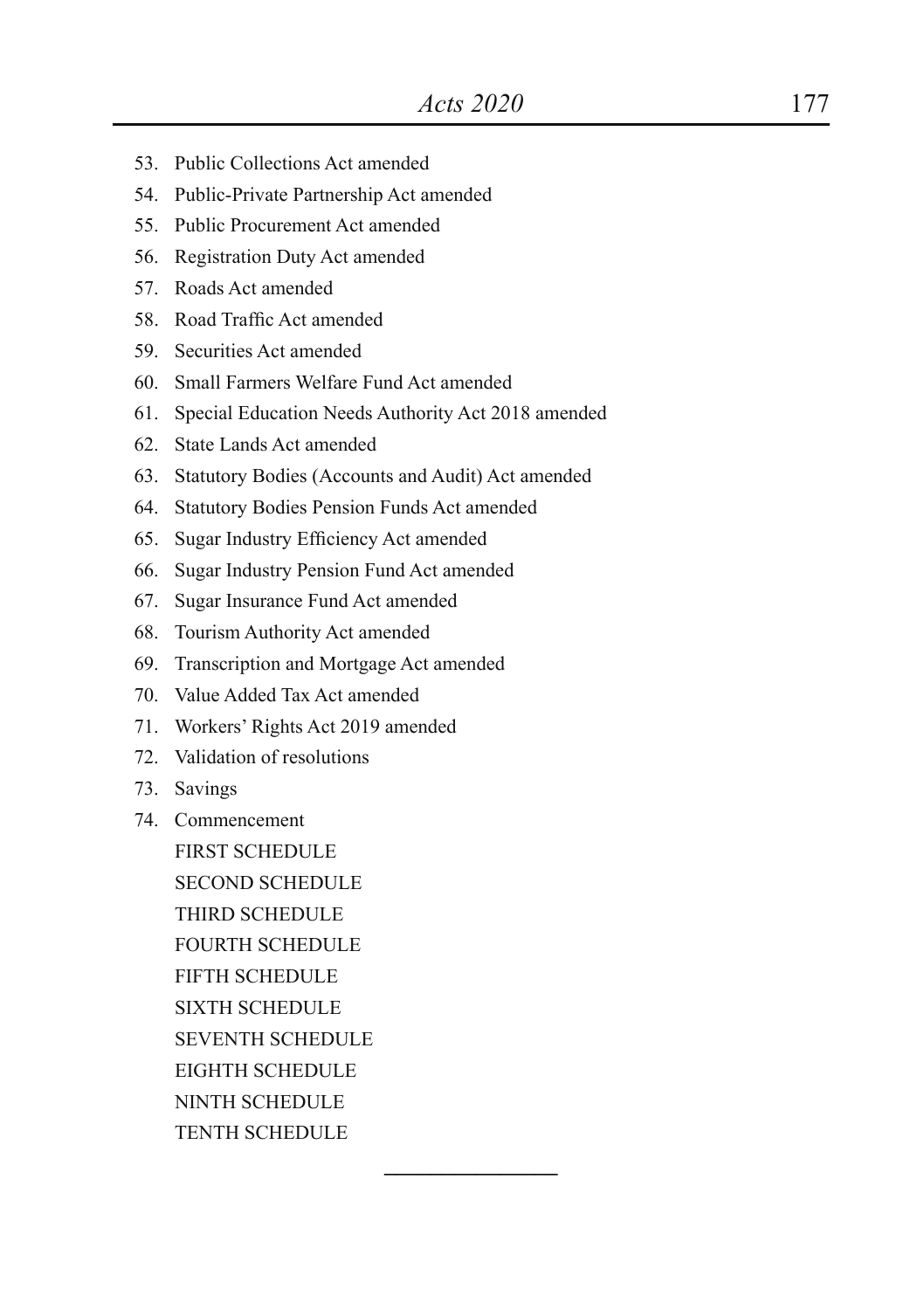# **An Act**

## **To provide for the implementation of measures announced in the Budget Speech 2020-2021 and for matters connected, consequential or incidental thereto**

ENACTED by the Parliament of Mauritius, as follows –

## **1. Short title**

This Act may be cited as the Finance (Miscellaneous Provisions) Act 2020.

#### **2. Banking Act amended**

The Banking Act is amended –

- (a) in section  $2 -$ 
	- $(i)$  in the definition of "bank", by adding the following new paragraph –
		- (d) digital banking business;
	- (ii) in the definition of "banking licence", by inserting, after the words "an Islamic banking licence", the words ", a digital banking licence";
	- (iii) by deleting the definition of "moneylender";
	- (iv) in the definition of "related party"  $-$ 
		- (A) in paragraph (a), by inserting, after the words "significant interest in", the words ", or controls,";
		- (B) in paragraph (b), by deleting the words "financial institution;" and replacing them by the words "financial institution or of a body corporate which the financial institution controls;";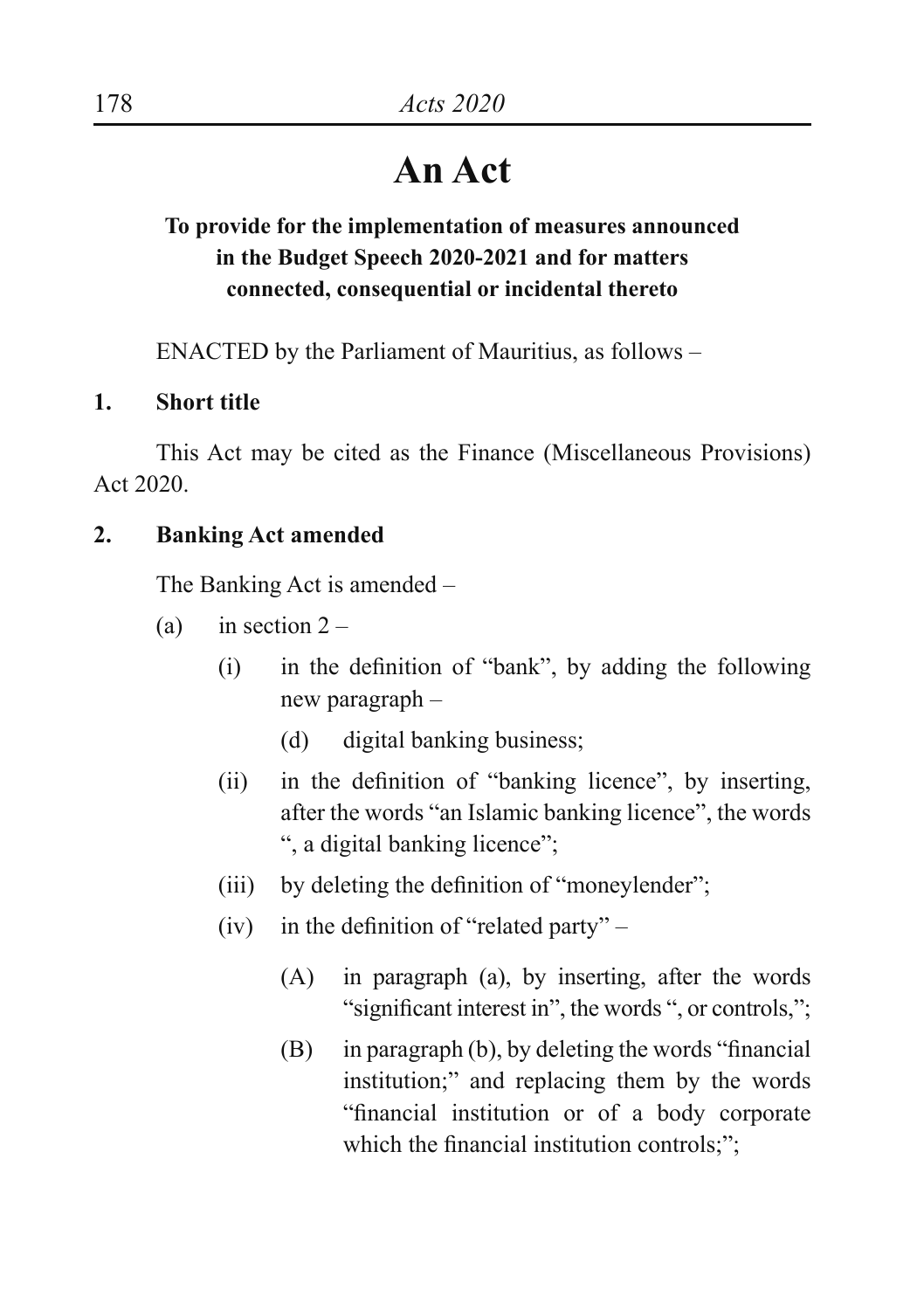(v) by deleting the definition of "significant interest" and replacing it by the following definition –

"significant interest" means –

- (a) owning, directly or indirectly, alone or together with a related party, or otherwise having a beneficial interest amounting to, 10 per cent or more of the capital or of the voting rights of a financial institution;
- (b) having the ability, directly or indirectly, alone or together with a related party or the power, to appoint 20 per cent or more of the members of the board of a financial institution; or;
- (c) directly or indirectly exercising a significant influence over the management of a financial institution as the central bank may determine;
- (vi) by inserting, in the appropriate alphabetical order, the following new definition –

 "digital banking business" means banking business carried on exclusively through digital means or electronically;

- (b) in section  $5(1)$ , by inserting, after the words "Islamic banking" business", the words ", digital banking business";
- (c) in section 7, by inserting, after subsection (7D), the following new subsection –

 (7E) A bank which has been granted a banking licence by the central bank to carry on exclusively digital banking business may –

- (a) be exempted from such provisions of this Act;
- (b) be subject to such terms and conditions and guidelines as the central bank may determine.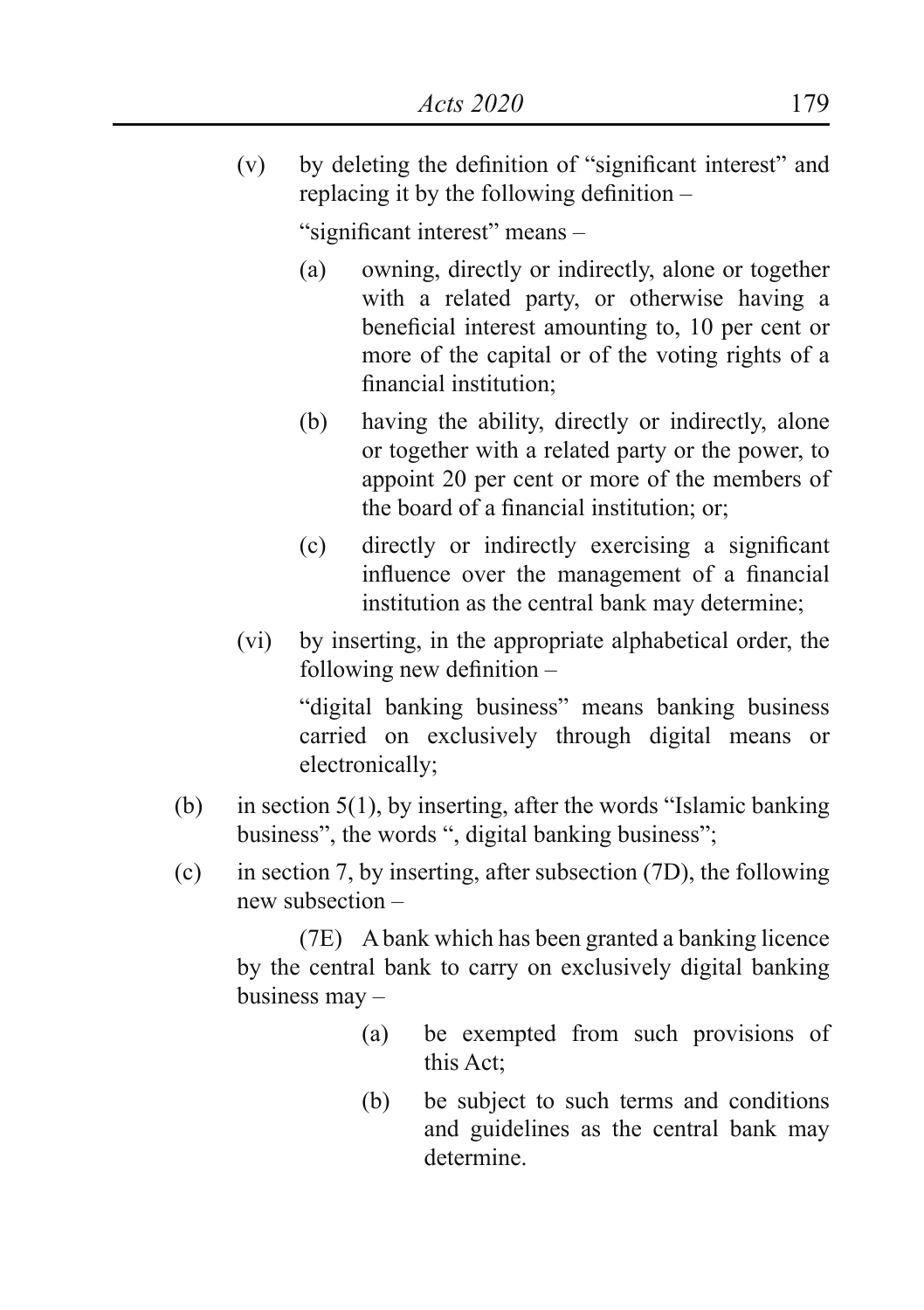- (d) in section 11A(7), in paragraph (a), by inserting, after the words "banking laws and any", the words "directives,";
- (e) in section 12(5), by inserting, after the words "Part VI and any", the words "directives,";
- (f) in section 14, by adding the following new subsection  $-$

 (6) The central bank shall, when granting a foreign exchange dealer licence or a moneychanger licence under this section, comply with section  $7(2)$ ,  $(4)$  and  $(4A)$  with such modifications, adaptations and exceptions as may be necessary.

- (g) by repealing section 14D;
- (h) in section  $18 -$ 
	- $(i)$  in subsection  $(8)$ , by inserting, after the words "banking" laws,", the words "directives,";
	- (ii) in subsection  $(8A)(c)$ , by deleting the word "guidelines" and replacing it by the words "directives, guidelines";
- (i) in section  $20 -$ 
	- (i) in subsection (2), by deleting the words "Subject to subsection (3), every bank shall maintain, in Mauritius, capital of not less than 10 per cent, or such higher" and replacing them by the words "Every bank shall maintain, in Mauritius, capital of such percentage or";
	- (ii) by repealing subsection  $(3)$ ;
	- (iii) in subsection (4), by deleting the words "specified in subsection (3)" and replacing them by the words "or ratio specified in subsection  $(2)$ ";
- $(i)$  in section 34
	- $(i)$  in subsection  $(1)$ , by deleting the word "Every" and replacing it by the words "Except where otherwise authorised by the central bank, every";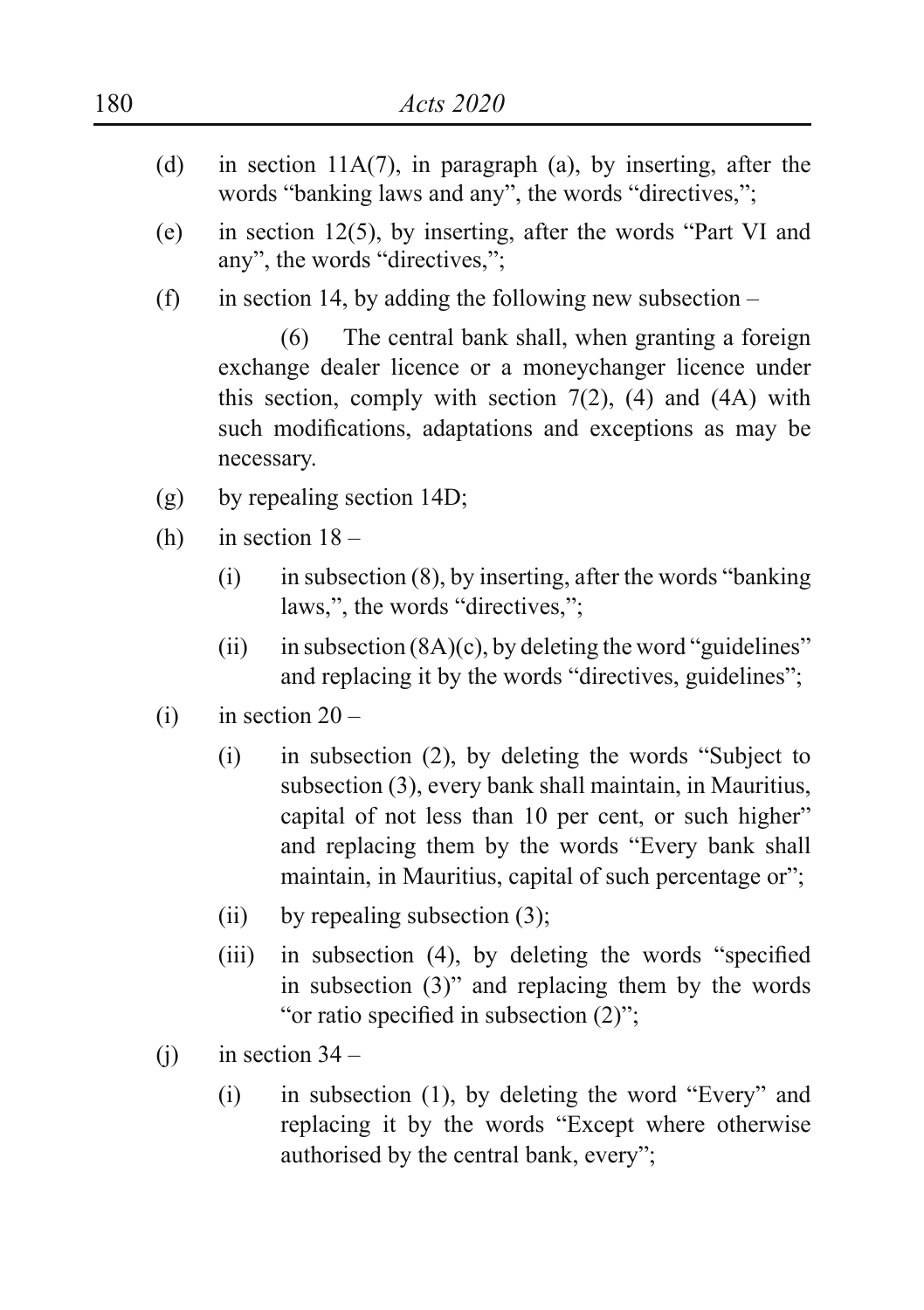- (ii) in subsection  $(6)(b)$ , by deleting the words "not later than such period as the central bank may direct but, in any case" and replacing them by the words "except where otherwise authorised by the central bank":
- $(k)$  in section 37
	- (i) in subsection (4), by inserting, after the word "any", the words "directives,";
	- (ii) in subsection  $(7)$ 
		- (A) in paragraph (a), by inserting, after the word "with", the words "directives,";
		- $(B)$  in paragraph  $(b)$ , by deleting the word "guidelines" and replacing it by the words "directives, guidelines";
- (1) in section  $39 -$ 
	- (i) by inserting, after subsection (5), the following new subsection –

 (5A) Notwithstanding subsections (4) and (5), the central bank may, upon a request from a financial institution and on just and reasonable grounds shown, grant an approval in writing for the extension of the appointment of its firm of auditors for an additional period of not more than 2 years.

- (ii) in subsection  $(14)(e)$ , by inserting, after the words " and with", the words "directives,";
- (iii) in subsection  $(16)(d)$ , by deleting the word "guidelines" and replacing it by the words "directives, guidelines";
- (iv) in subsection (20), by inserting, after the words "enactment,", the words "directives,":
- (m) in section 42(1), by inserting, after the words "banking laws,". the words "directives,";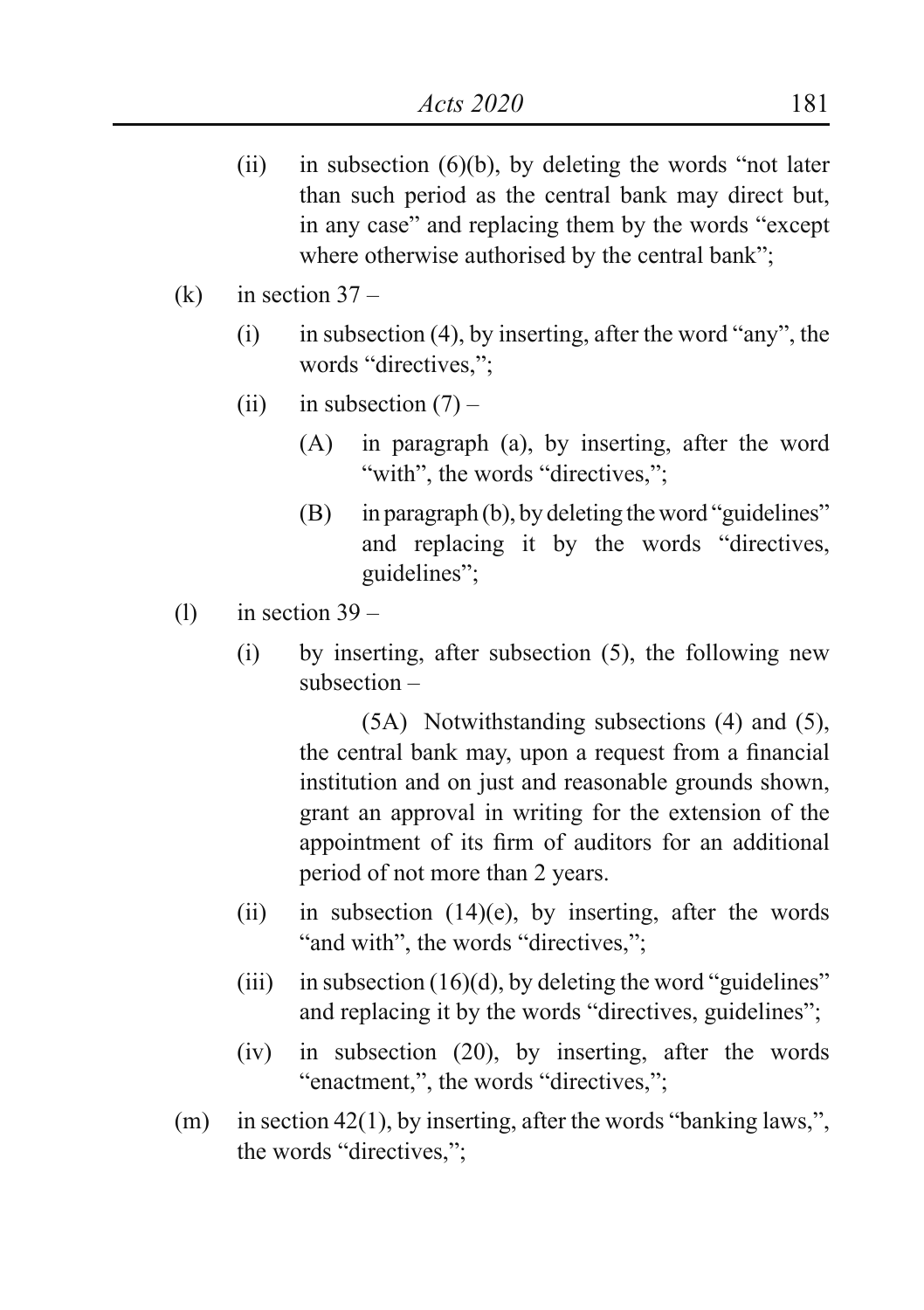- (n) in section 43(1), by inserting, after the words "terrorism or", the words "directives,";
- (o) in section  $45 -$ 
	- (i) in subsection  $(1)(b)$ , by inserting, after the words "regulations,", the words "directives,";
	- (ii) in subsection (2), by inserting, after the words "regulations made,", the words "or directives":
- (p) in section  $64(3)(i)$ , by inserting, after the word "Bureau", the words ", the Credit Scoring Services Agency established under section 52B of the Bank of Mauritius Act";
- (a) in section  $65(b)(ii)$ , by inserting, after the words "terrorism" or", the words "directives,";
- $(r)$  in section  $66 -$ 
	- (i) by inserting, after subsection (1), the following new subsections –

 (1A) The conservator shall have all the powers of the shareholders, directors and officers of the financial institution and may operate the financial institution in its own name unless otherwise specified by the Board.

 (1B) The conservator may, with the approval of the Board –

- (a) succeed to all rights, titles, powers and privileges of the financial institution or any of its shareholders with respect to the financial institution and its assets; and
- (b) without the approval or consent of the financial institution, offer the assets or shares of the financial institution for sale.
- (ii) in subsection (3), by adding the following new paragraphs, the full stop at the end of paragraph (c)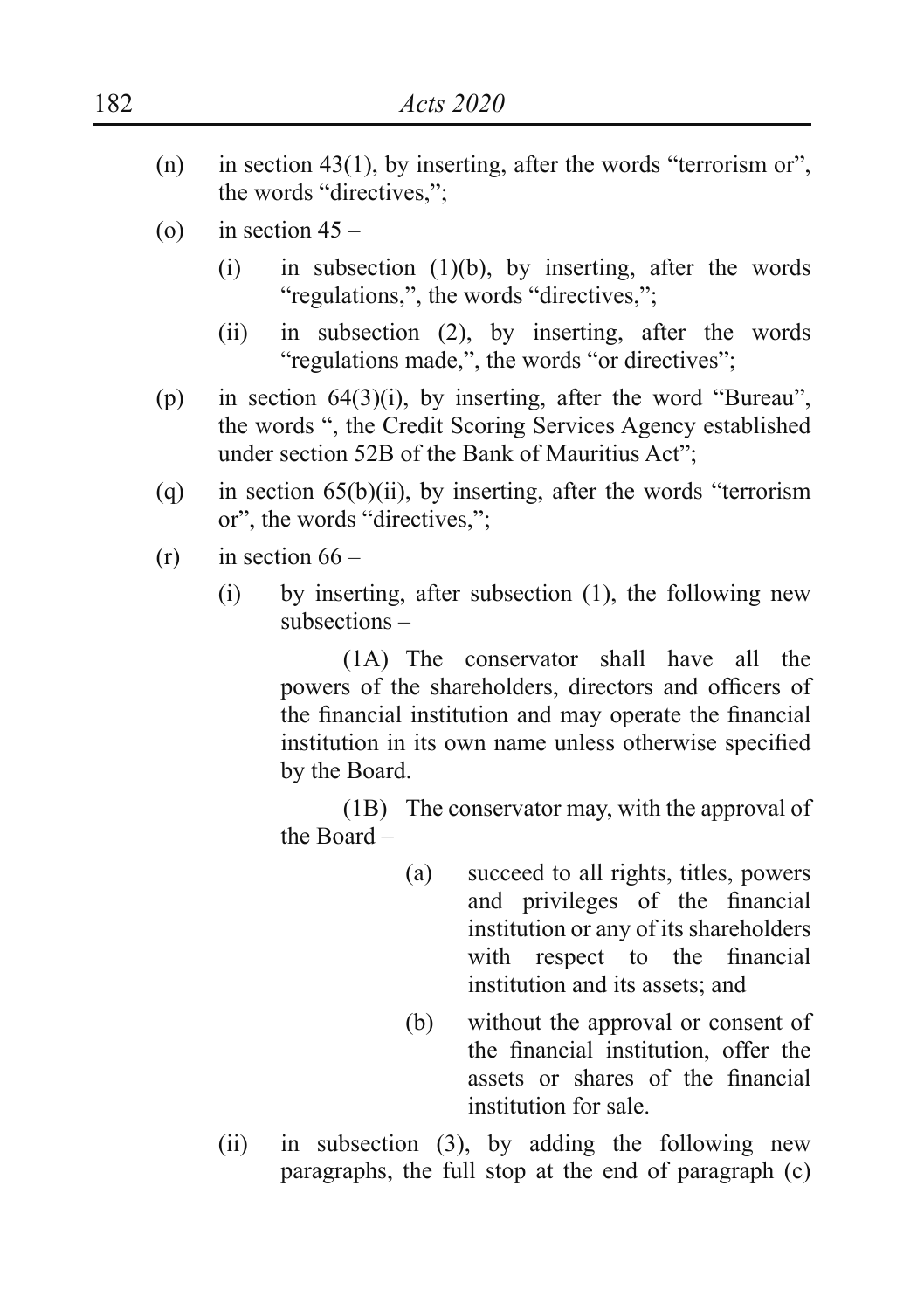being deleted and replaced by a semicolon and the word "or" at the end of paragraph (b) being deleted –

- (d) execute any instrument in the name of the financial institution; or
- (e) initiate, defend and conduct in its name any action or proceedings to which the financial institution may be a party.
- (s) in section 67, by inserting, after subsection (1), the following new subsection –

 (1A) Notwithstanding subsection (1), a financial institution shall not be placed under conservatorship for more than 180 days unless the Board determines otherwise.

(t) in section 69, by inserting, after subsection  $(3)$ , the following new subsection –

 (3A) Where the reorganisation plan is refused in writing within a period of 30 days by persons holding not less than one third of the aggregate amount of deposits and creditors comprising not less than one third in value of the aggregate of the claims of creditors other than subordinated creditors, the conservator may, subject to subsection (3), propose another reorganisation plan to all depositors and other creditors who shall not receive full payment under the plan.

(u) in section 96A(4), by repealing paragraph (a) and replacing it by the following paragraph –

 (a) Any complaint made under subsection (3) shall be dealt with by the financial institution in the manner and within such period as provided for in the Ombudsperson for Financial Services Act 2018 or any guideline, instruction or requirement issued thereunder.

(v) in section 97(1), by inserting, after the words "Islamic banking business", the words ", digital banking business";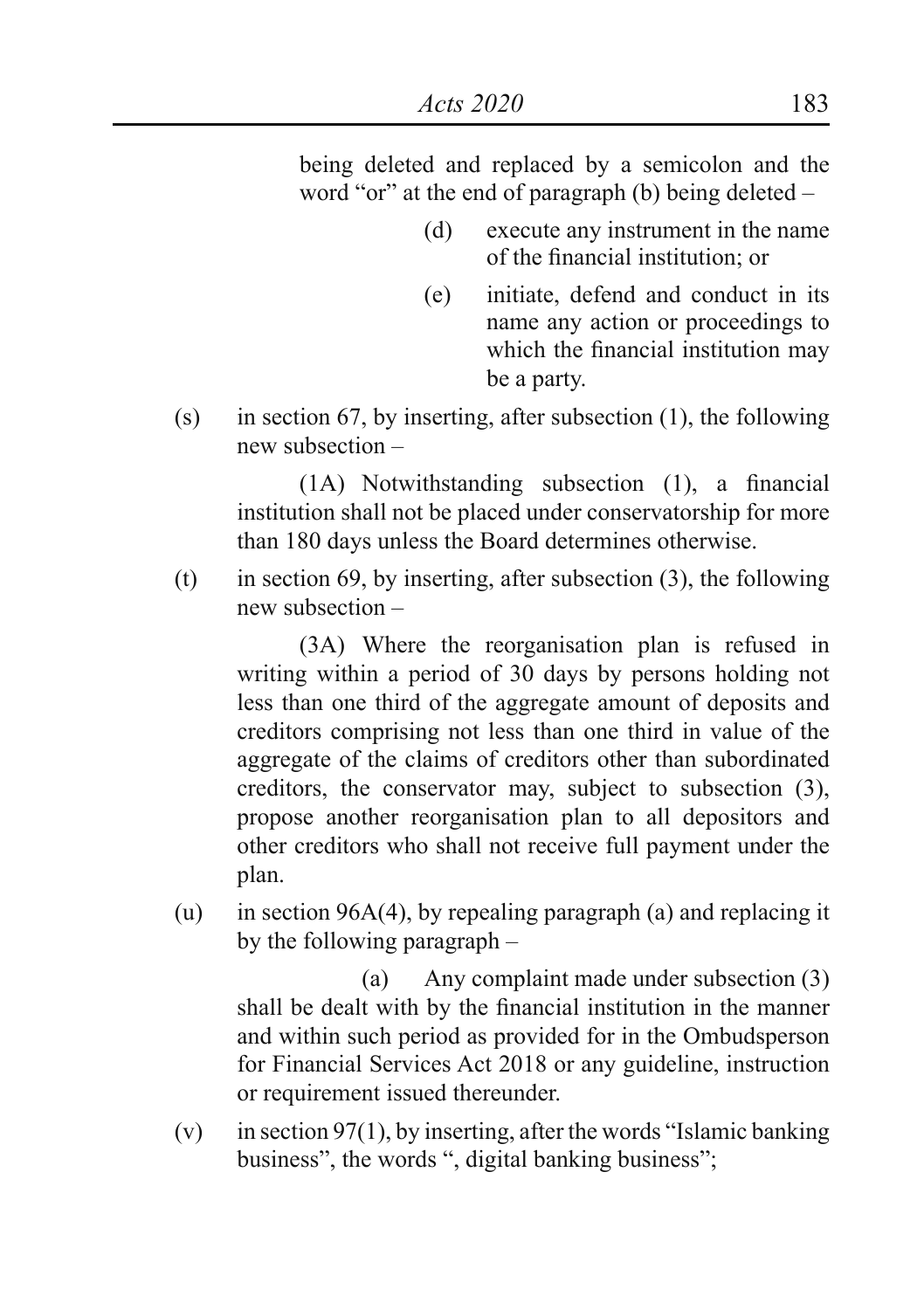- (w) in section  $100 -$ 
	- (i) in the heading, by deleting the word "**Guidelines**" and replacing it by the words "**Directives, guidelines**";
	- (ii) in subsection  $(1)$ , by inserting, after the word "such", the words "directives,";
	- $(iii)$  in subsection (2), by deleting the word "guidelines" wherever it appears and replacing it by the words "directives, guidelines";
	- $(iv)$  in subsection  $(3)$ , by deleting the word "guidelines" wherever it appears and replacing it by the words "directives, guidelines";
	- (v) in subsection (4), by inserting, after the words "with the", the words "directives,";
- (x) by repealing the Fourth Schedule.

#### **3. Bank of Mauritius Act amended**

The Bank of Mauritius Act is amended –

(a) in section 2, by inserting, in the appropriate alphabetical order, the following new definition –

"digital currency" means the central bank digital currency issued by the Bank under section 35(1);

(b) in section 6, by inserting, after subsection (2), the following new subsection –

 (2A) (a) The Bank may, by itself or through its subsidiary, or acting as agent of the Government pursuant to section 57, raise loans by the issue of securities for investment in projects or companies promoting the sustainable economic development of Mauritius, including the blue economy and green economy.

 (b) Any securities issued under paragraph (a) shall be in such type, form and manner and on such terms and conditions as the Bank may determine.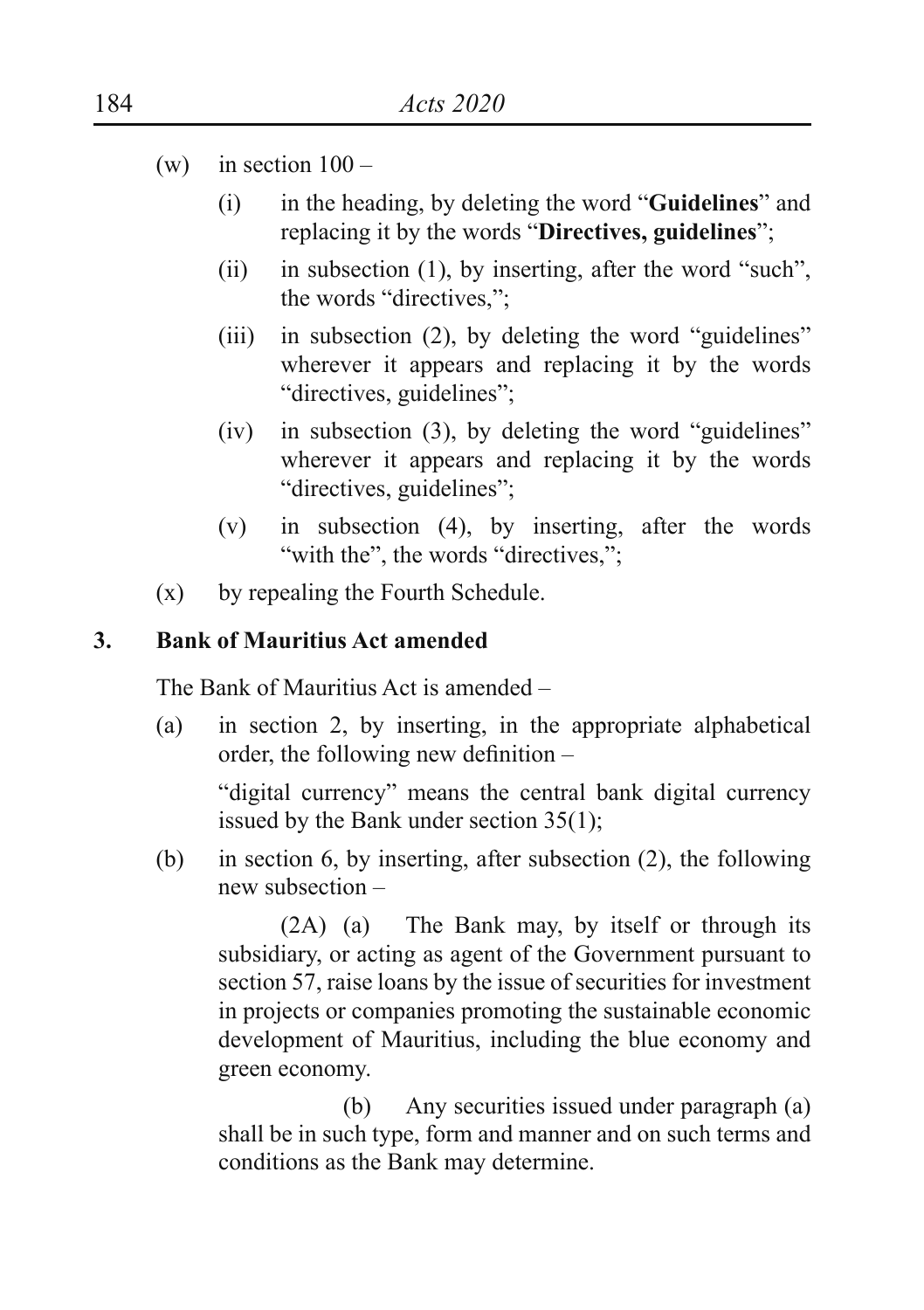(c) The Bank may issue such directives, guidelines, instructions or rules as it may determine for the purpose of this subsection.

- (c) in section  $35 -$ 
	- $(i)$  in subsection  $(1)$ , by deleting the words "and coins" and replacing them by the words ", coins and digital currency";
	- (ii) in subsection (2), by inserting, after the words "who issues", and "or as currency", the words "digital" currency," and "or digital currency", respectively;
- (d) in section  $36 -$ 
	- (i) in the heading, by deleting the words "**and minting of coins"** and replacing them by the words "**, minting of coins and issuing of digital currency**";
	- (ii) in subsection (1), by adding the following new paragraph –

 (c) Digital currency issued under this Act shall be in such denomination, design, form and manner as the Bank may, with the concurrence of the Minister, determine.

- (e) in section  $37(1)(a)$ , by inserting, after the word "notes", the words "and digital currency";
- $(f)$  in section 46(5), by deleting the words "economic development" and replacing them by the words "economic development and any amount so invested shall not be included in the computation of the official foreign reserves of Mauritius";
- (g) in section 52(2A), by inserting, after paragraph (a), the following new paragraph –
	- (aa) the Credit Scoring Services Agency established under section 52B;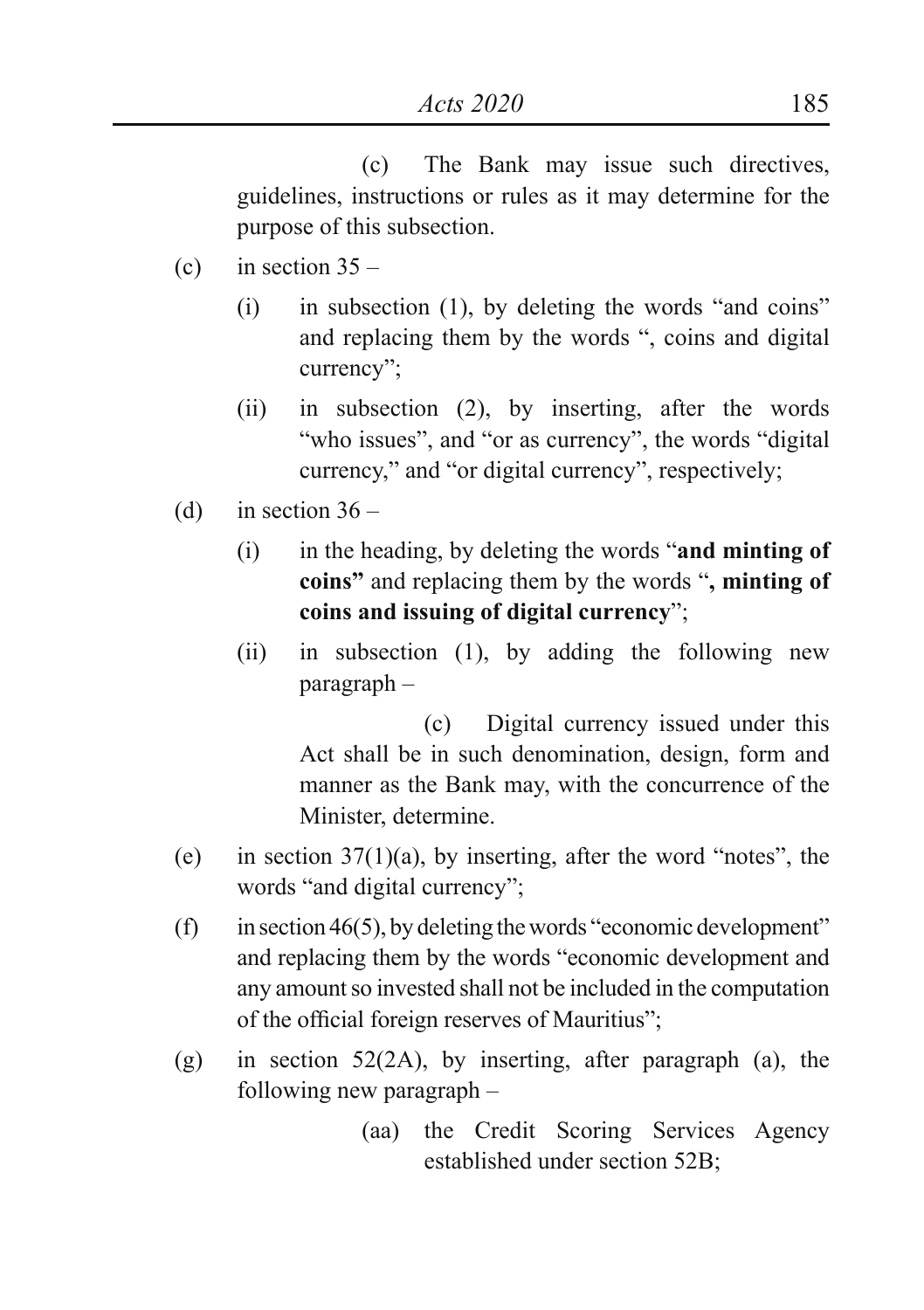(h) in section 52A, by inserting, after subsection (1B), the following new subsection –

 (1C) The Bank may, on such terms and conditions as it may determine, disclose, or allow access to, the information collected on the Registry to such person or institutions as it may approve, including a public sector agency or a law enforcement agency, to enable the person, institutions including any agency to discharge, or assist it in discharging, any of its functions.

(i) by inserting, after section 52A, the following new section –

## **52B. Establishment of Credit Scoring Services Agency**

 (1) Notwithstanding section 51A(4) or any other enactment, the Bank may, by itself, through a subsidiary or any other legal entity, establish a Credit Scoring Services Agency for the purpose of providing credit scores on an applicant for credit on such terms and conditions as it may determine.

- (2) The Bank may, for the purpose of subsection  $(1)$ 
	- (a) make use of information available in the Credit Information Bureau established under section 52; and
	- (b) request any person to provide it with such information as it may consider necessary for the establishment of the Credit Scoring Services Agency.

 (3) Notwithstanding section 26 or any confidentiality provisions under any enactment, the Credit Information Bureau and any person to whom a request is made under subsection (2) shall extend assistance to, and comply with the request of, the Credit Scoring Services Agency.

 (4) The Bank may impart, on such terms and conditions as it may determine, information maintained in the Credit Scoring Services Agency to –

> (a) any public sector agency or law enforcement agency to enable the public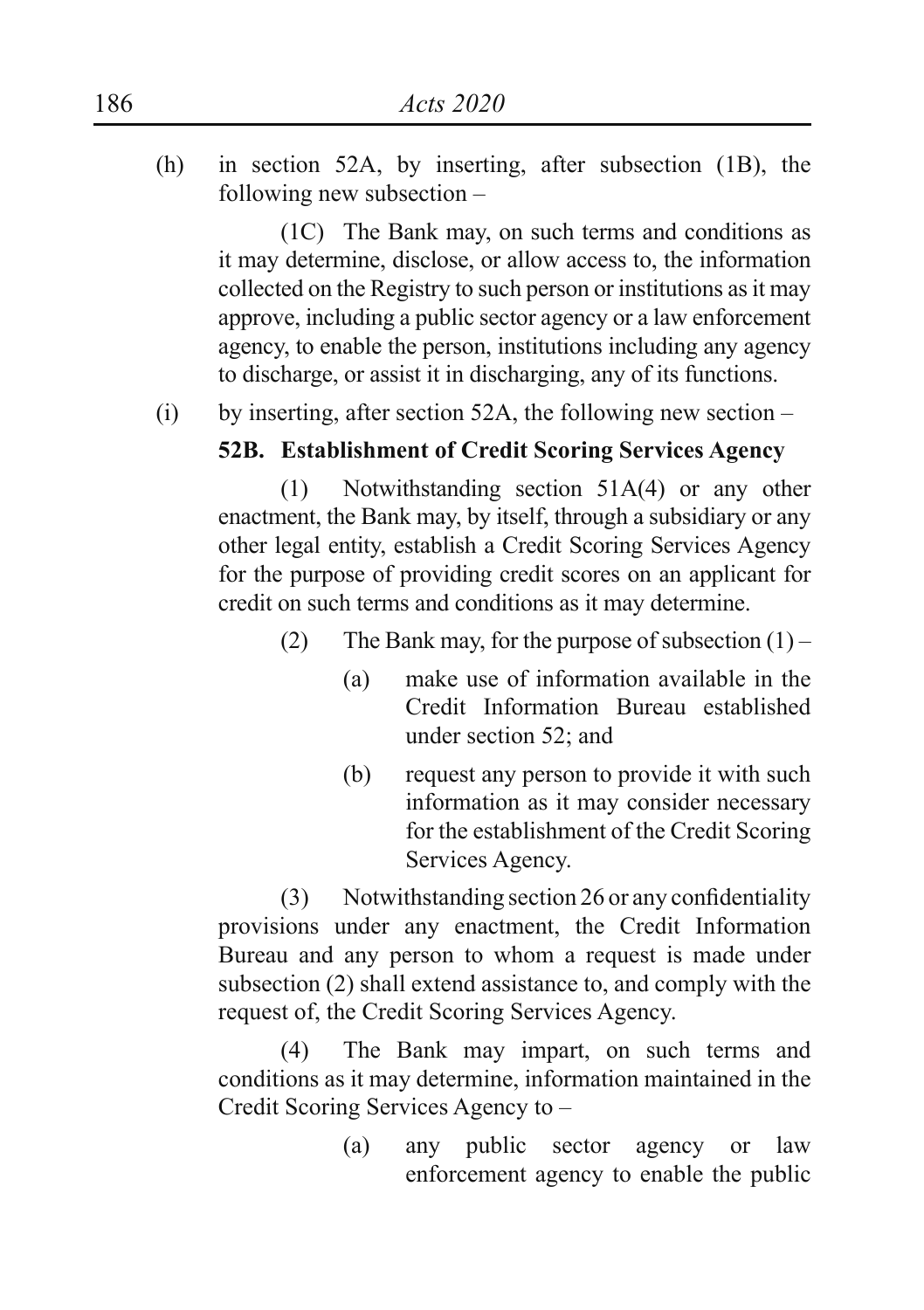sector agency to discharge, or assist it in discharging, any of its functions; or

(b) such institution and for such purpose as it may determine, where the person from whom the information is sought has given his written consent for the information to be disclosed to the institution.

 (5) Where the applicant for credit is not satisfied with the credit score provided by the Credit Scoring Services Agency, he may consult the Credit Scoring Services Agency which shall inform him of the manner in which his credit score was computed and assessed.

 (6) The Bank may, for the purpose of this section, make such regulations or issue such directives, instructions or guidelines as it may determine.

(7) In this section –

 "credit score" means an assessment of the creditworthiness of an applicant for credit.

#### **4. Building Control Act amended**

The Building Control Act is amended –

(a) in section  $4(3)$ , by repealing paragraph (a) and replacing it by the following paragraph –

 (a) An application for a permit shall be made through the National Electronic Licensing System referred to in section 27A of the Economic Development Board Act 2017 or, in exceptional or unforeseen circumstances, in such manner as the Chief Executive referred to in section 2 of the Local Government Act may approve.

(b) in section  $20(3)(aa)$ , by deleting the words "may determine" and replacing them by the words "may determine and in accordance with such guidelines as may be issued".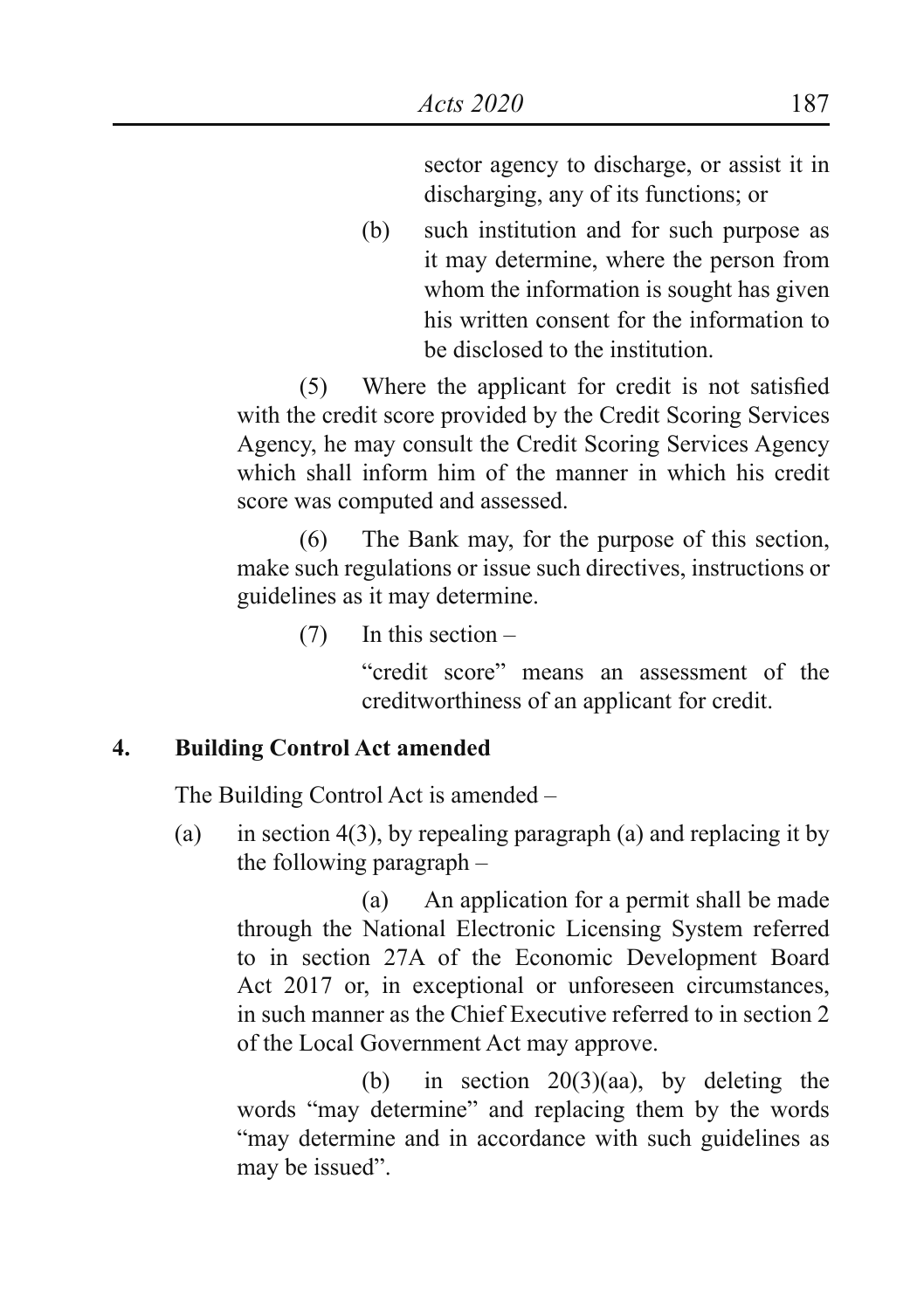## **5. Build Operate Transfer Projects Act amended**

The Build Operate Transfer Projects Act is amended –

(a) by inserting, in the appropriate alphabetical order, the following new definition –

 "procurement rules" means procurement rules established by the BOT Projects Unit;

(b) in section 3, by adding the following new subsection  $-$ 

 (3) This Act shall not apply to a BOT project referred to in subsection (2).

(c) by inserting, after section 5A, the following new section –

## **5B. Services of technical advisory firm or short-term consultant**

 (1) For the purpose of this Act, the BOT Projects Unit may, in accordance with the procurement rules, hire the services of –

- (a) a technical advisory firm, to be remunerated by the private party; or
- (b) a short-term consultant, by direct procurement up to a prescribed value.

 (2) The technical advisory firm or short-term consultant shall –

- (a) assist the BOT Projects Unit in its functions: and
- (b) assist the Central Procurement Board in its functions under section 10.

 (3) A contracting authority may hire the services of a technical advisory firm to assist it to carry out the procurement –

- (a) of a BOT project not exceeding the prescribed threshold; or
- (b) of a BOT project above the prescribed threshold through the Central Procurement Board.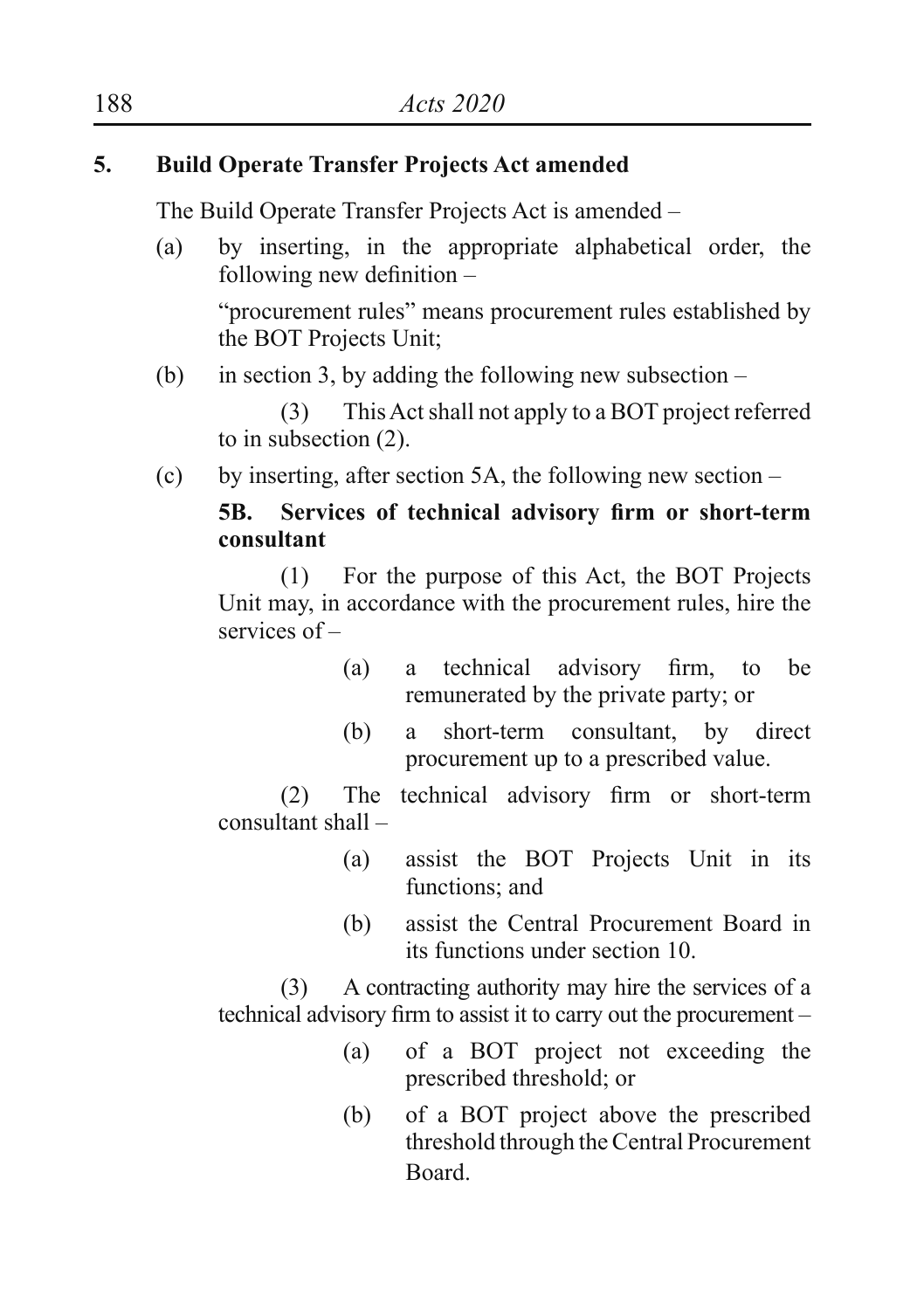- (d) in section 10(1), by deleting the words ", other than a BOT project referred to in section 3(2)" and replacing them by the words "above the prescribed threshold";
- (e) by inserting, after section 10, the following new section –

## **10A. Pre-selection of bidders**

 The Central Procurement Board shall be responsible for the authorisation, approval and carrying out of pre-selection exercises of BOT Projects above the prescribed threshold.

#### **6. Business Registration Act amended**

The Business Registration Act is amended –

(a) in section 2, by inserting, in the appropriate alphabetical order, the following new definition –

"CBRIS" has the same meaning as in the Companies Act;

(b) by inserting, after section 9B, the following new section –

#### **9C. Central Repository of business licences and information**

 (1) The Registrar shall be the Central Repository of business licences and information.

 (2) For the purpose of subsection (1), every public sector agency shall forward electronically a copy of any permit, licence, authorisation or clearance to the Registrar for publication in CBRIS.

(3) In this section –

 "public sector agency" means such agency as may be prescribed.

(c) in section 13, by repealing subsection (3).

#### **7. Civil Service Family Protection Scheme Act amended**

The Civil Service Family Protection Scheme Act is amended –

- (a) in section  $2(1)$ , in the definition of "basic unreduced pension", in paragraph  $(b)$  –
	- (i) by deleting the words "4 per cent" and replacing them by the words "2 per cent";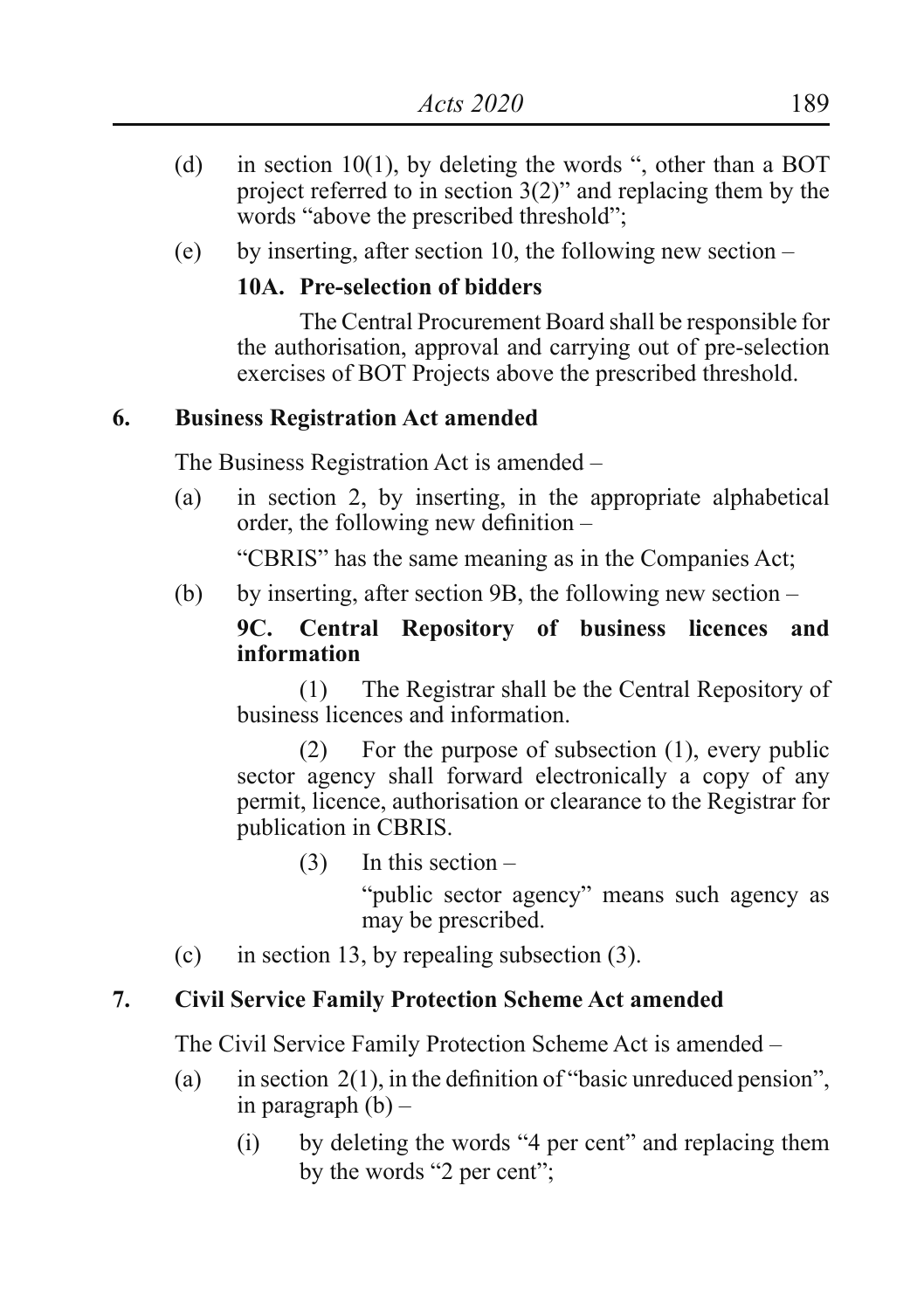- $(iii)$  in subparagraph  $(ii)$ , by deleting the words "was serving as at 30 June 2008" and replacing them by the words "who has served or was serving before 1 July 2008";
- (b) in section 16, by repealing subsection (4C) and replacing it by the following subsection –

 (4C) A public officer or an employee in post as at 30 June 2008, or a member of the Assembly who has served or was serving before 1 July 2008, and who has opted to continue to contribute at the rate of 2 per cent, may, while in service opt to cease to contribute to the Scheme on reaching the age of 60.

(c) in section 25(4A), by repealing paragraph (a) and replacing it by the following paragraph –

 (a) A refund of contributions may be effected to a member of the Assembly where no pension is payable in respect of those contributions –

- (i) at the time the member reaches the age of 65 or at any time thereafter; or
- (ii) where the member opts to cease to contribute to the Scheme at the age of 60.

#### **8. Civil Status Act amended**

The Civil Status Act is amended –

(a) in section 2, by inserting, in the appropriate alphabetical order, the following new definition –

"audition" means an enquiry carried out by the Registrar of Civil Status under section 19A where he suspects an intended marriage between a citizen and a non-citizen to be a fake one;

- (b) in section 3(3), by inserting, after paragraph (g), the following new paragraph, the word "and" at the end of paragraph (g) being deleted –
	- (ga) notwithstanding section 50, amend and rectify, in accordance with this Act, any civil status entry which involves a clerical, typing or numerical mistake; and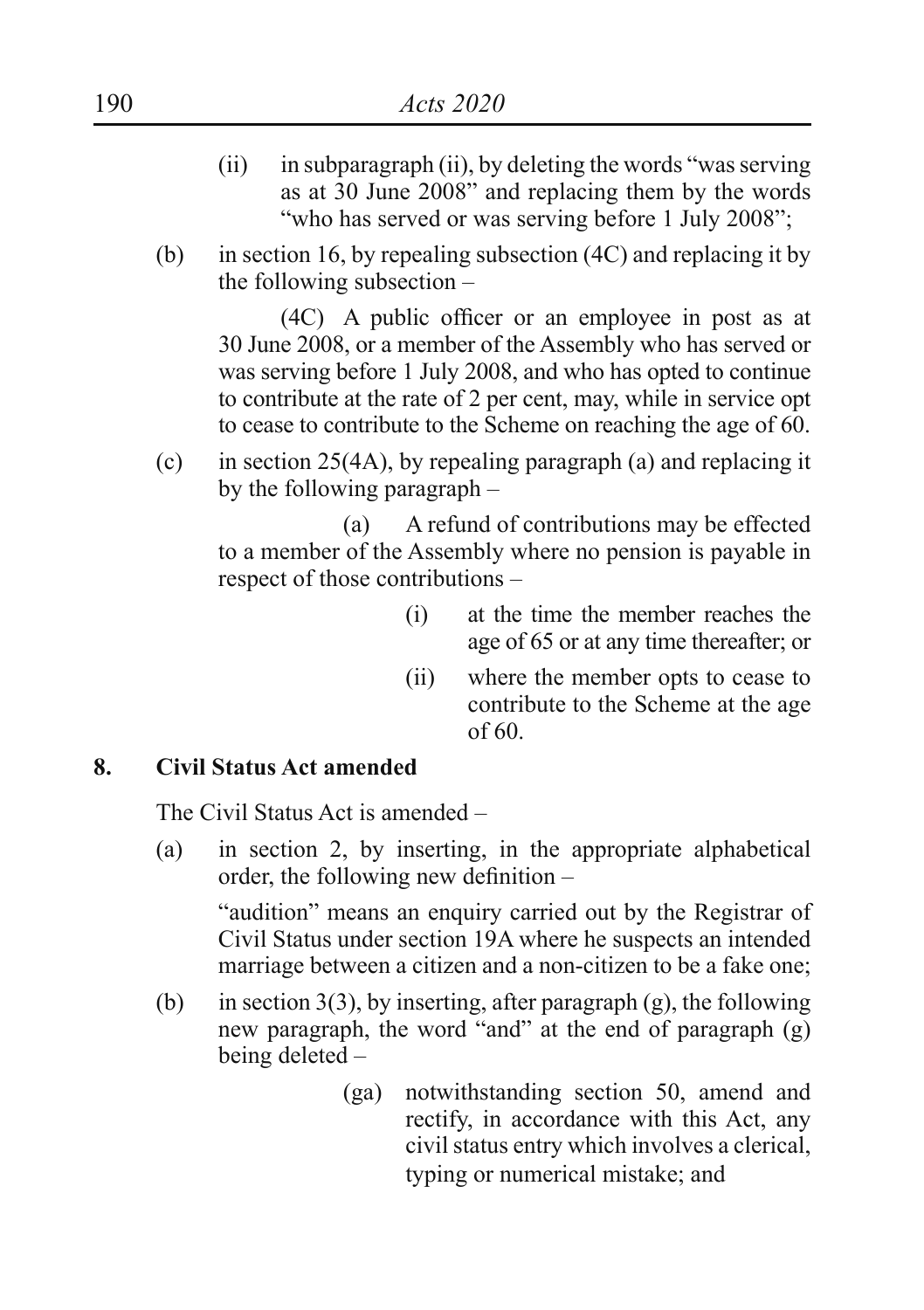- (c) in section  $9 -$ 
	- (i) by inserting, after subsection (1), the following new subsection –

 (1A) (a) A law practitioner who requests civil status documents on behalf of his client shall produce an original letter of consent duly signed by the client whose civil status document is being requested and specifying the purpose of the request.

(b) In this subsection –

 "law practitioner" has the same meaning as in the Law Practitioners Act.

(ii) by repealing subsection (3) and replacing it by the following subsection –

> (3) An application for a certificate shall be made to an officer at –

- (a) the Central Civil Status Office; or
- (b) any other Civil Status Office in the State of Mauritius.
- (d) in section 13, by inserting, after subsection (1), the following new subsection –

 (1A) Subject to Article 24 of the Code Civil Mauricien, the use of capital letters, other than at the beginning of any name or surname, shall not be allowed.

- (e) in section 19A
	- (i) in subsection  $(1)$ , by deleting the words "the provisions" of this section" and replacing them by the words "this section and an audition is held by the Registrar of Civil Status where he considers it appropriate";
	- (ii) by inserting, after subsection (1), the following new subsections –

 (1A) Where the Registrar of Civil Status holds an audition following an application for the publication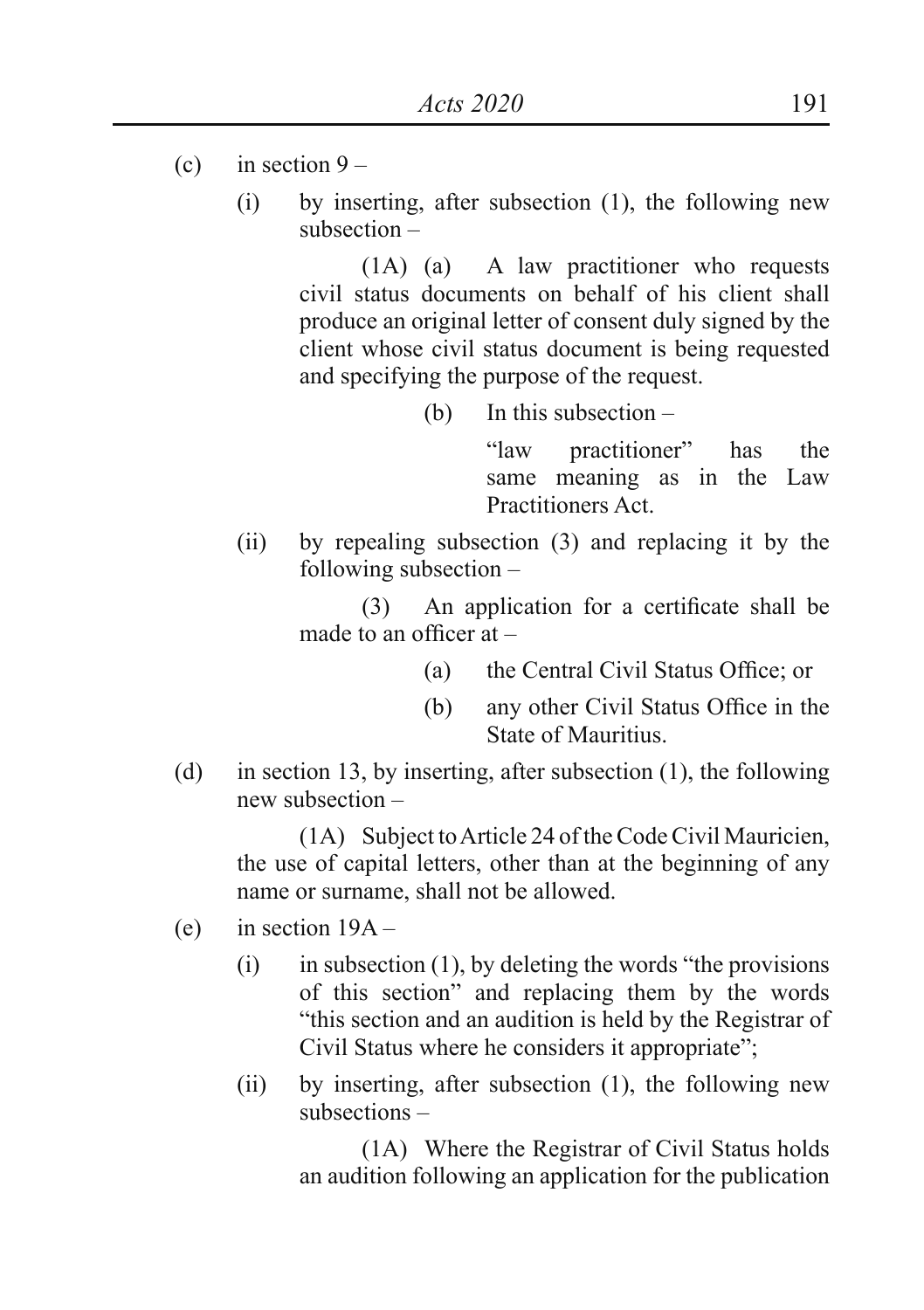of an intended marriage, he may allow or reject the celebration of the marriage and shall inform the parties accordingly, stating any reasons for the rejection.

 (1B) (a) Any party aggrieved by a decision of the Registrar of Civil Status under subsection (1A) to reject the celebration of a marriage may, within a period not exceeding 30 days from the date he is informed of the decision, apply to the Judge in Chambers for an order to quash the decision.

 (b) Upon hearing an application under paragraph (a), the Judge in Chambers shall make an order quashing or upholding the decision of the Registrar of Civil Status or such other order as he considers appropriate.

 (1C) Where no application to the Judge in Chambers is made under subsection  $(1B)(a)$  or where the Judge in Chambers upholds the decision of the Registrar of Civil Status under subsection (1B)(b), the Registrar of Civil Status may refer the matter to the Commissioner of Police for enquiry.

- (iii) in subsection  $(2)$ 
	- $(A)$  in paragraph  $(A)$ 
		- (I) in subparagraph (i), by deleting the words "publication of " and replacing them by the words "an entry visa is issued by the Passport Officer for the purpose of the publication of the intended marriage and publication of ";
		- (II) in subparagraph (iii), by repealing sub subparagraph (C) and replacing it by the following sub subparagraph –
			- (C) subject to subsection (3), certificates issued by the competent authorities of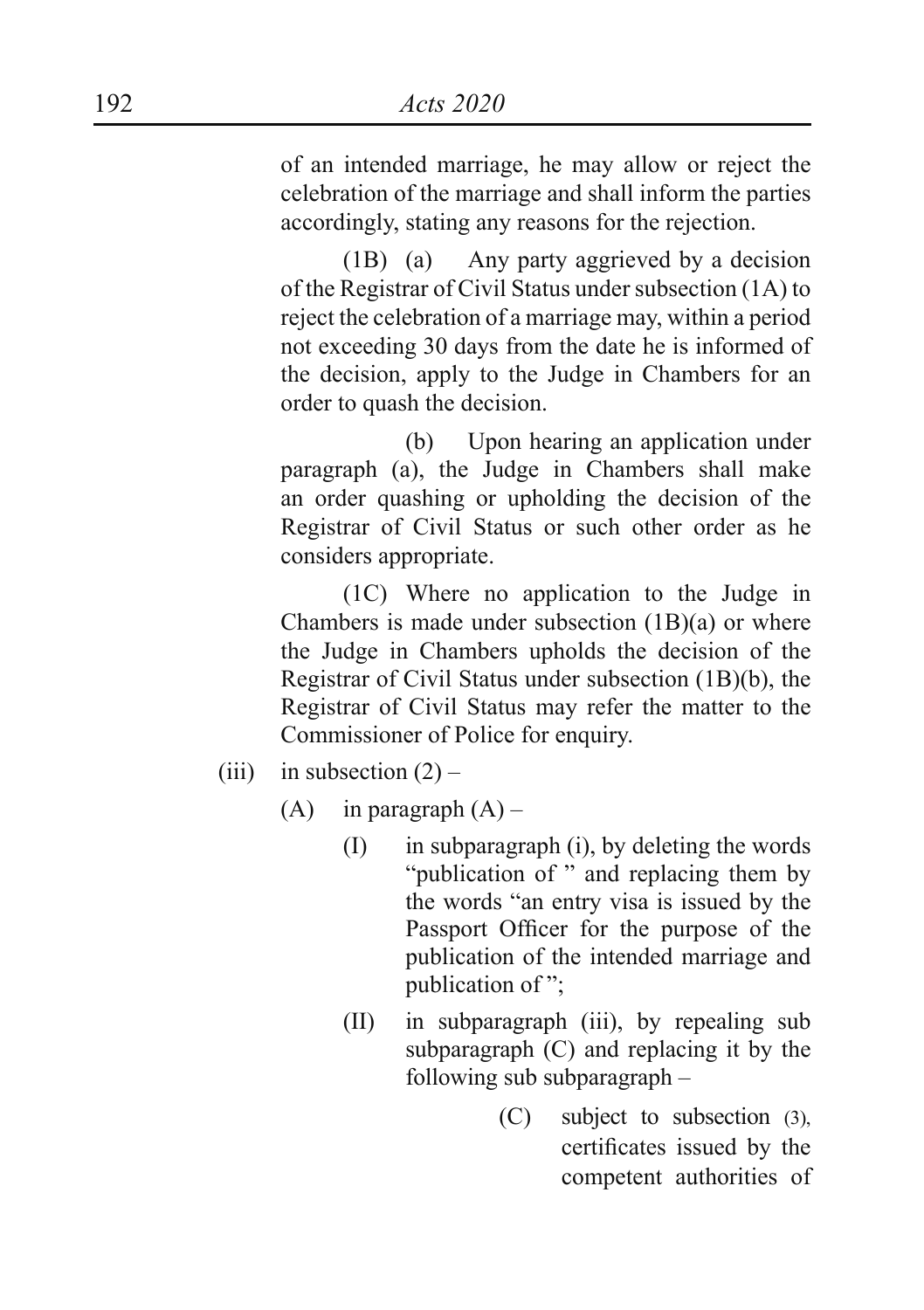the country where he last resided for a minimum period of one year before making the application, attesting that –

- (I) he is of good character; and
- (II) he is not a suspect in relation to any pending criminal proceedings, investigation or process;
- (B) by repealing paragraph (c), the word "or" being added at the end of paragraph (b);
- (iv) by repealing subsection (3) and replacing it by the following subsection –

 (3) (a) Where the non-citizen satisfies the Registrar of Civil Status that he is unable to comply with subsection  $(2)(a)(iii)(C)$  because the country from where the documents have been issued is not a party to the Apostille Convention, he may produce an affidavit in accordance with the laws of the State of Mauritius attesting to the matters specified in that subsection.

(b) In paragraph  $(a)$  –

 "Apostille Convention" means the Hague Convention Abolishing the Requirement of Legalisation for Foreign Public Documents of 5 October 1961.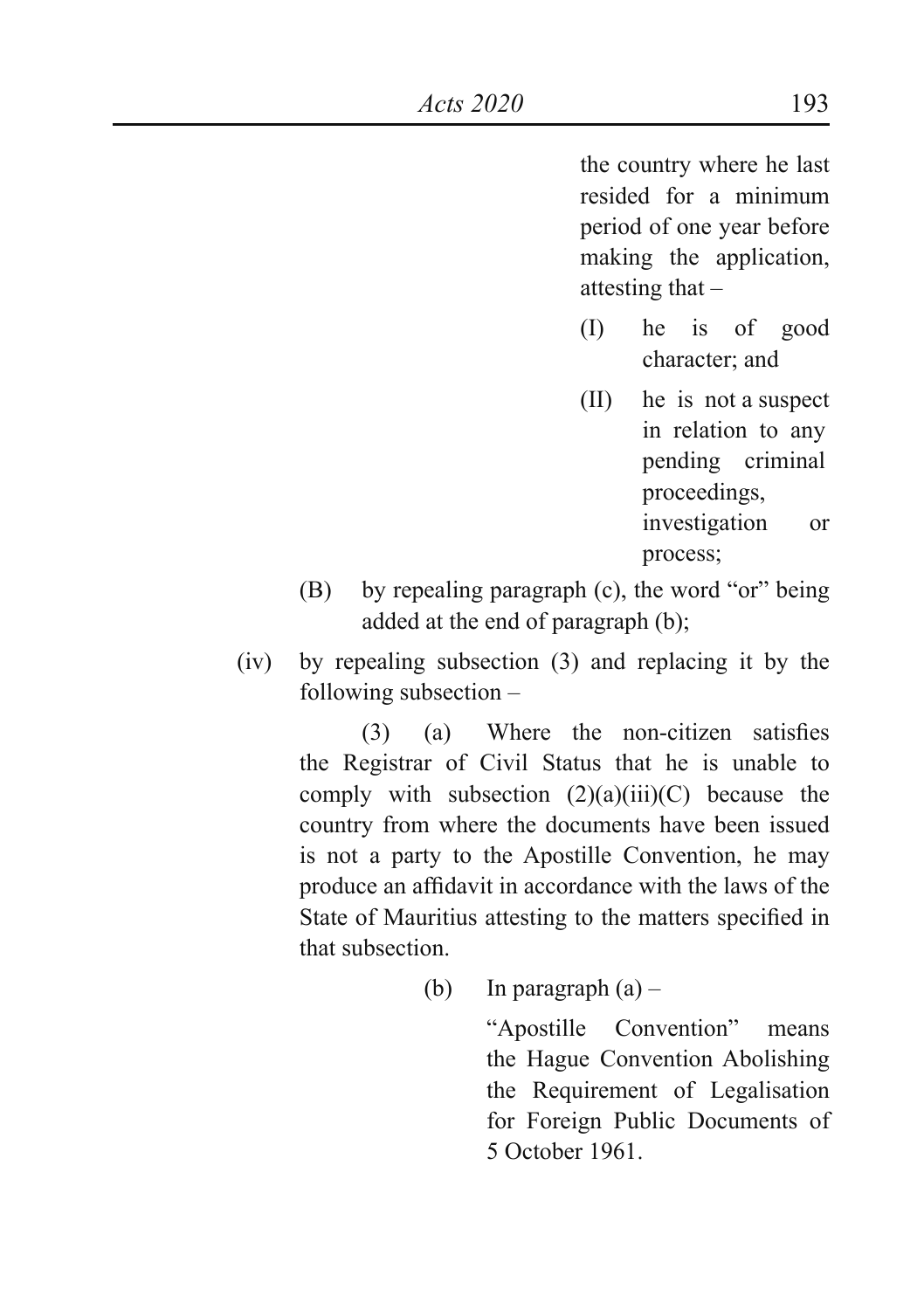(v) by adding the following new subsection –

 (4) Subject to this section, a marriage may be celebrated –

- (a) at the Central Civil Status Office or any other Civil Status Office in the State of Mauritius; or
- (b) on any private premises or other premises.
- (f) in section  $29 -$ 
	- (i) in subsection  $(1)$ 
		- (A) by inserting, after paragraph (a), the following new paragraph –
			- (aa) a Vice-chairperson who shall be a legally qualified person of not less than 3 years' standing;
		- (B) by adding the following new paragraphs, the full stop at the end of paragraph (c) being deleted and replaced by a semicolon –
			- (d) the Registrar of Civil Status or his representative;
			- (e) a secretary, who shall be a public officer designated by the Registrar of Civil Status.
	- (ii) in subsection (2), by repealing paragraph (b) and replacing it by the following paragraph –

 (b) The Chairperson and other members of the Council shall be paid such allowance and fee as may be prescribed.

(g) in section 38, by repealing subsection (1) and replacing it by the following subsection –

 (1) (a) Any person who has accurate information on a deceased shall, within 48 hours of the death, attend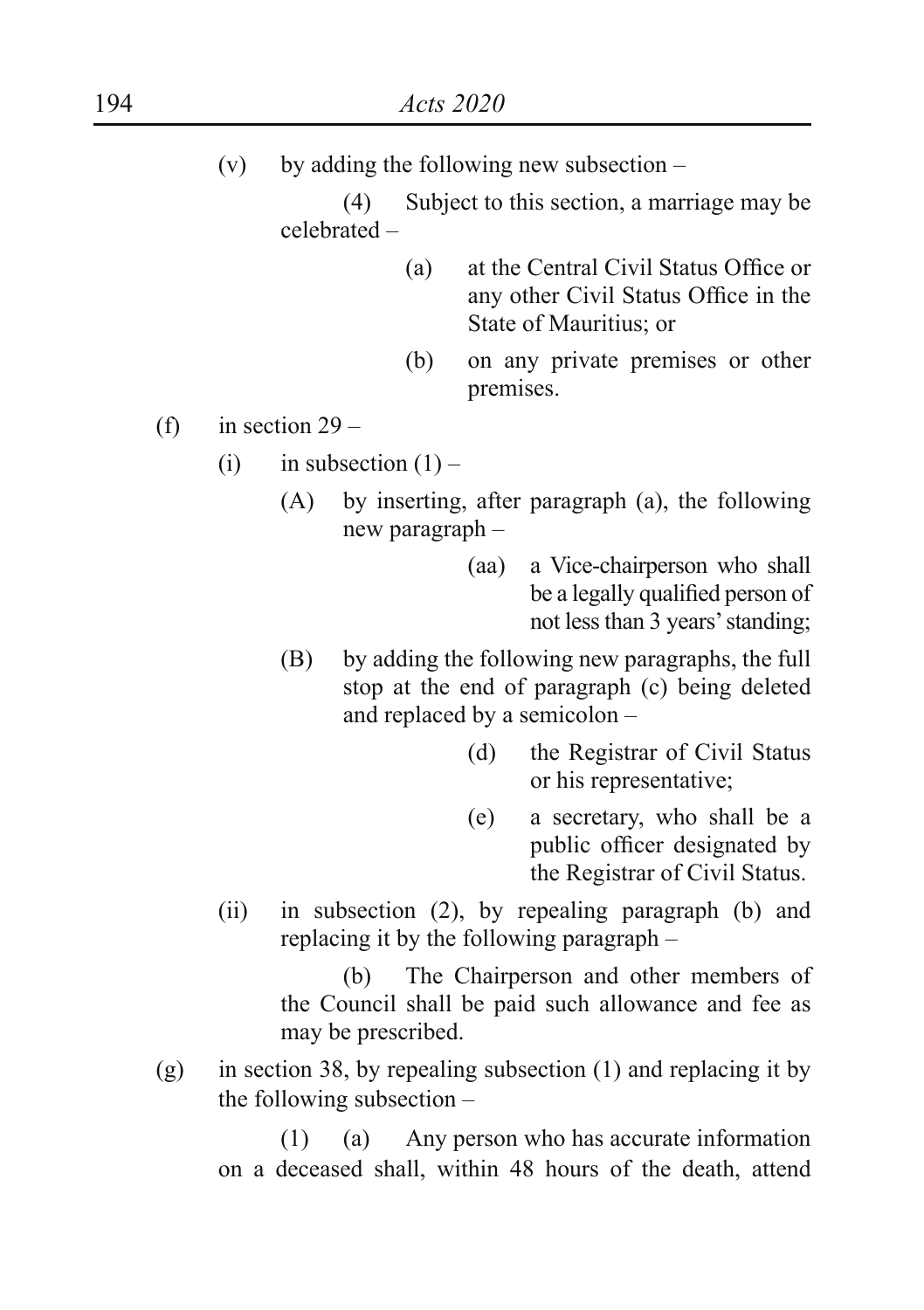personally at the office of the district where the death took place or where the deceased last resided to declare such death and produce a medical certificate of the cause of death.

 (b) The officer shall verify the accuracy of the information on the deceased before registering the death.

- (h) in section  $60 -$ 
	- $(i)$  in subsection  $(1)$ , by deleting the words "Any deed" and replacing them by the words "Subject to subsection (3), any deed";
	- (ii) by adding the following new subsection –

 (3) (a) Subject to paragraph (b), where any deed containing the acknowledgement of a natural child is made by a mother or a father only, the consent of both parents shall be required.

 (b) Where one of the parents has passed away, the deed shall be made by the surviving parent.

## **9. Code Civil Mauricien amended**

The Code Civil Mauricien is amended –

- (a) in Article 664-32, in the second alinéa, by deleting the words "un autre copropriétaire muni" and replacing them by the words "toute personne munie";
- (b) in Article 664-35, by inserting, after the word "absolue", the words "des voix";
- (c) in Article 664-49, by deleting the words "l'article 664-37" and replacing them by the words "l'article 664-35";
- (d) in Article  $664-73$ , in alinéa  $3-1^\circ$ , by deleting the words "l'article 2150-2" and replacing them by the words "l'article 2150 2<sup>o"</sup>;
- (e) in Article 664-128, by inserting, after the words "un administrateur", the words ", personne physique ou morale,";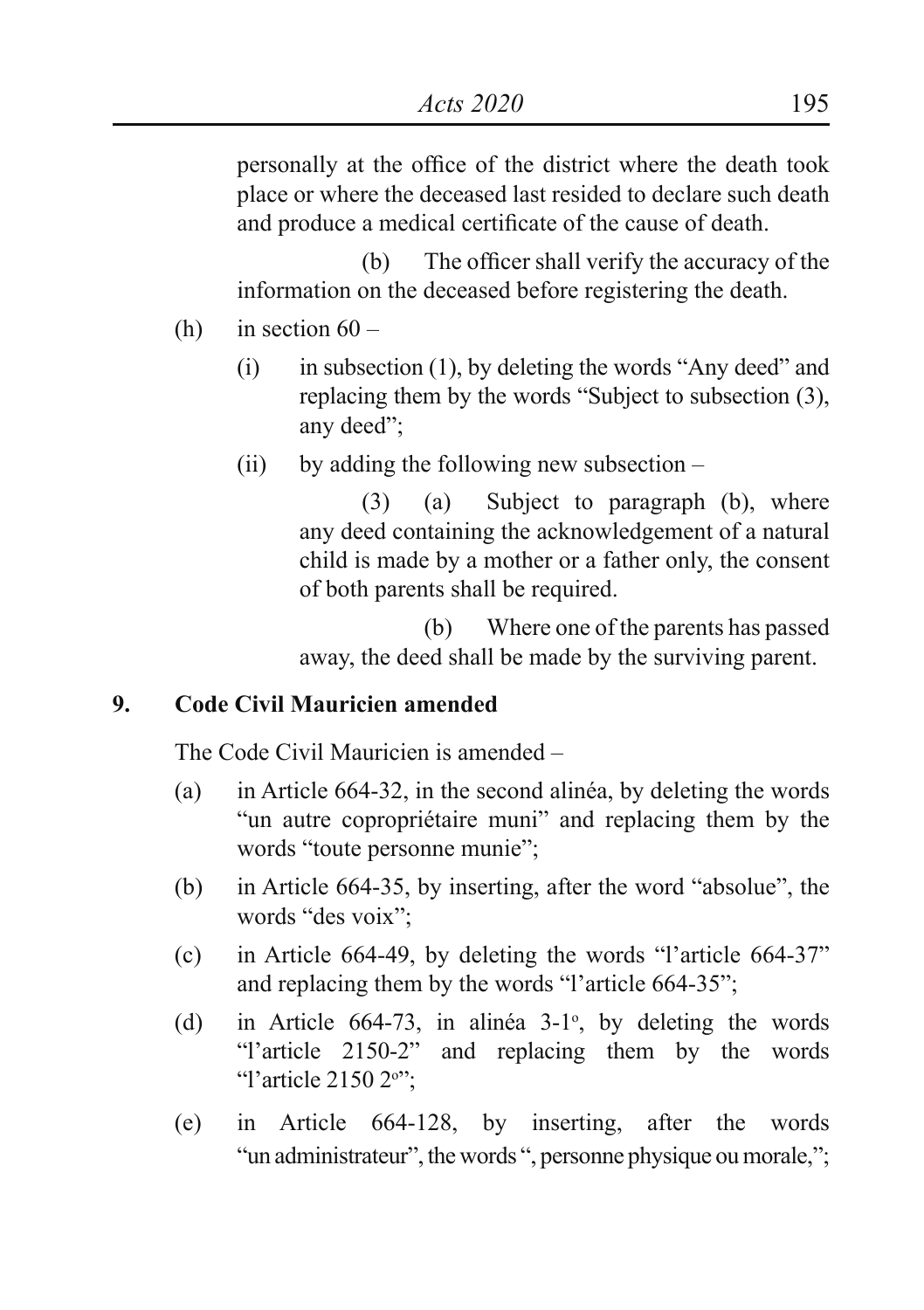- (f) in Article  $664-130$ 
	- (i) in the second alinéa, by inserting, after the words "majorité absolue", the words "des voix";
	- (ii) in the third alinéa, by inserting, after the words "majorité" and "majorité absolue", the words "des voix", respectively;
	- (iii) in the fifth alinéa, by inserting, after the words "majorité" absolue", the words "des voix";
- (g) in Article 664-140, by deleting the words "la création de nouvelles copropriétés et à celle de nouveaux ensembles immobiliers" and replacing them by the words "tous les ensembles immobiliers et copropriétés".

#### **10. Companies Act amended**

The Companies Act is amended –

- (a) in section  $2 -$ 
	- (i) in the definition of "CBRIS" or "Companies and Business Registration Integrated System" –
		- (A) by deleting the words "and the Limited Liability Partnerships Act 2016" and replacing them by the words ", the Limited Liability Partnerships Act and the Value Added Tax Act";
		- (B) by adding the following new paragraph, the word "and" at the end of paragraph (a) being deleted –
			- (c) registration as a registered person under the Value Added Tax Act;
	- (ii) by inserting, in the appropriate alphabetical order, the following new definition –

"independent director" means a director who is a non-executive director and who –

(a) is not an employee;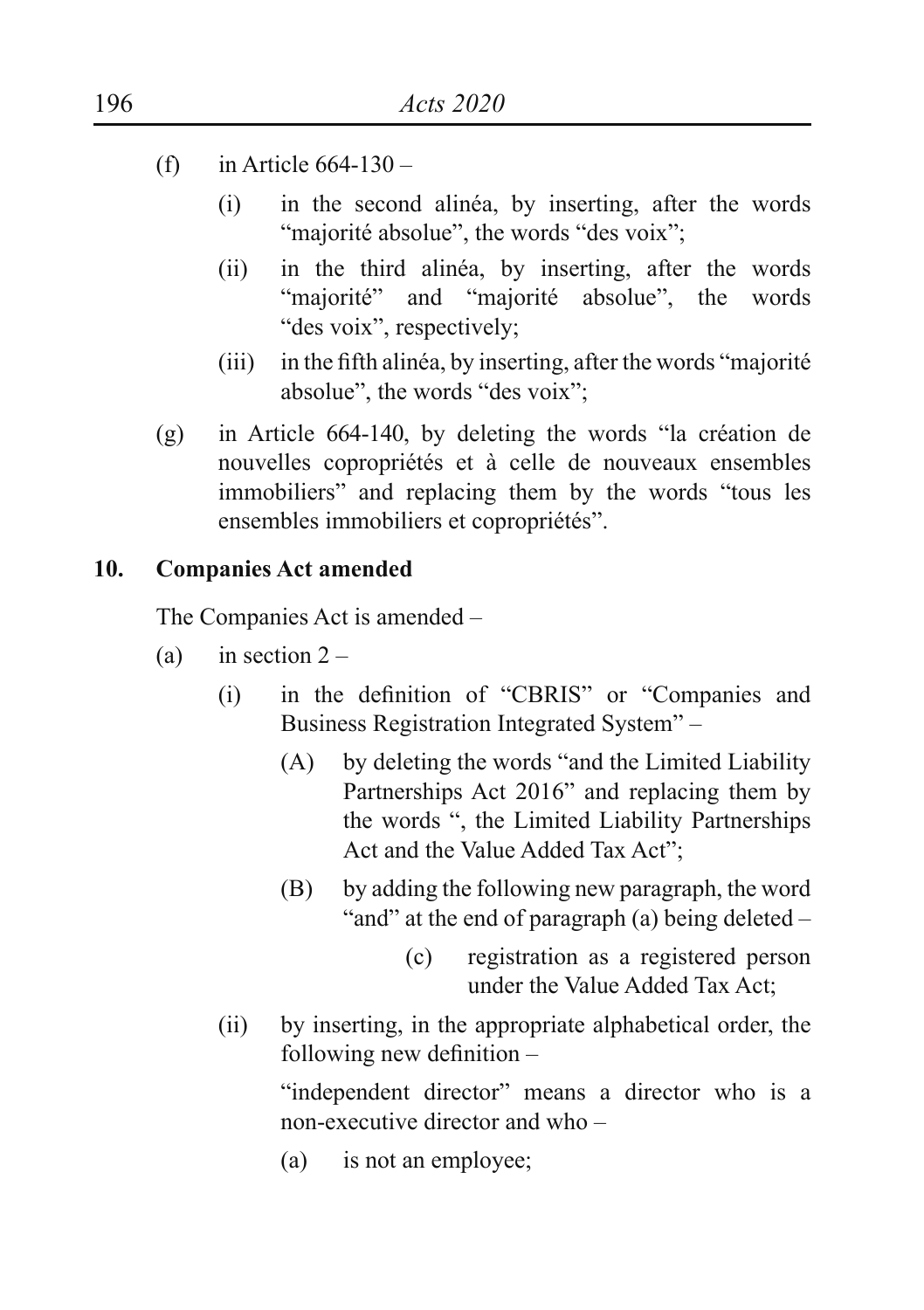- (b) does not have material business relationship with the company either directly or as a partner, shareholder, director or senior employee of an organisation that has such relationship with the company;
- (c) does not receive remuneration from the company except remuneration or any other benefit given to him as a director in accordance with section 159;
- (d) is not a nominated director representing a substantial shareholder;
- (e) does not have close family ties with any of the advisers, directors or senior employees of the company;
- (f) does not have cross directorships or significant link with other directors through involvement in other companies or other organisations; and
- (g) has not served on the Board for more than 9 continuous years from the date of his first election;
- (b) by repealing section 20A;
- (c) in section 133(1), by adding the following new paragraph –

 (c) The Board of directors of a public company shall at all times include at least 2 independent directors.

- (d) in section  $143 -$ 
	- (i) in subsection (1), by adding the following new paragraph, the full stop at the end of paragraph (m) being deleted and replaced by the words "; and" and the word "and" at the end of paragraph (l) being deleted –
		- (n) at all times act in a manner which is not oppressive, unfairly discriminatory or unfairly prejudicial to shareholders.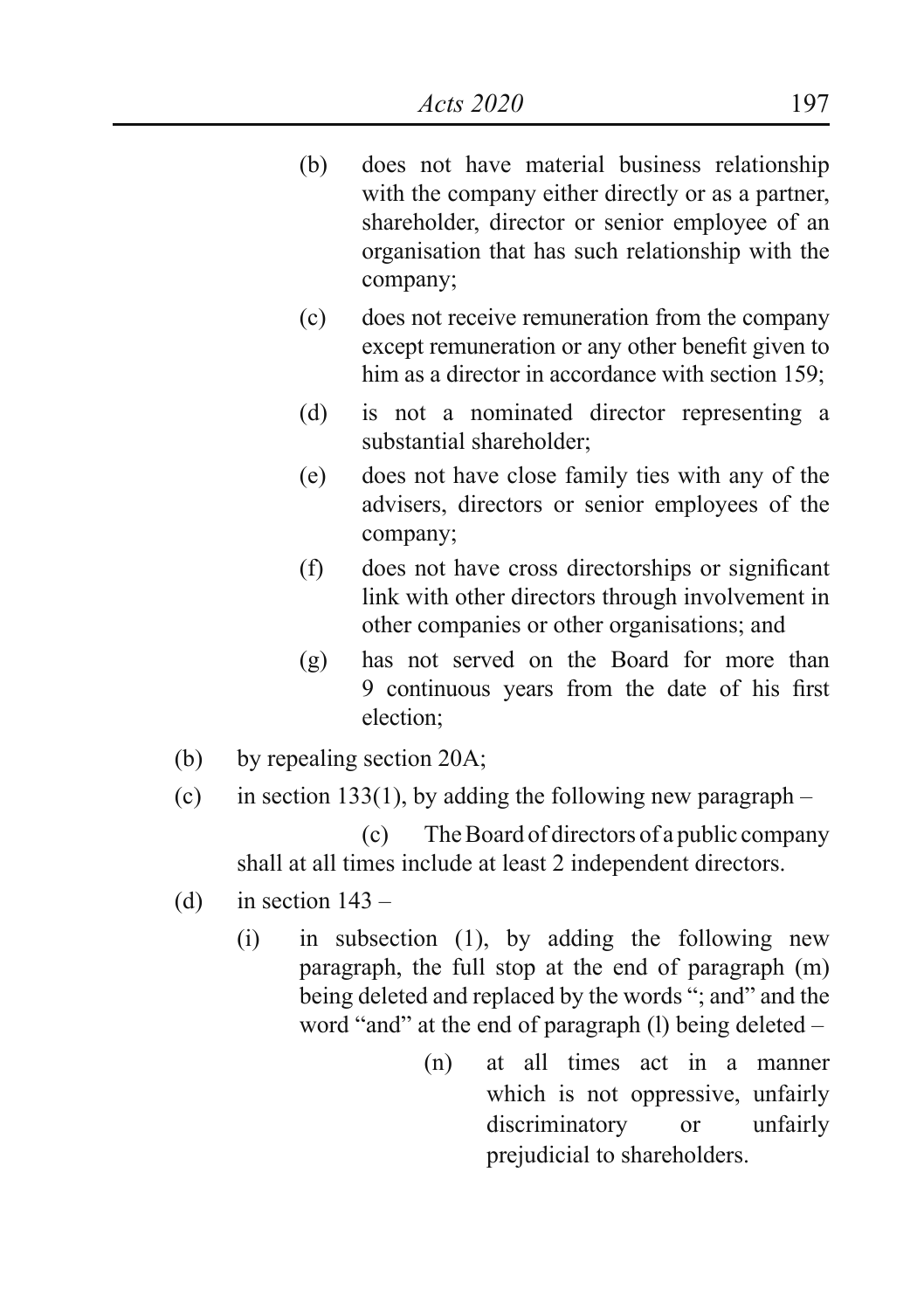(ii) by adding the following new subsection –

 (6) Any director who fails to comply with subsection  $(1)$ ,  $(2)$ ,  $(3)$ ,  $(4)$  or  $(5)$  shall commit an offence and shall, on conviction, be liable to a fine not exceeding 100,000 rupees and to imprisonment for a term not exceeding 12 months.

(e) in section 319(3), by deleting the words "he shall, on payment of publication costs by an applicant give public notice in 2 daily newspapers having wide circulation in Mauritius" and replacing them by the words "the Registrar shall give notice in the Gazette and by any electronic means".

## **11. Construction Industry Development Board Act amended**

The Construction Industry Development Board Act is amended, in the Second Schedule, by repealing Part C and replacing it by the following Part –

| <b>Grading designation</b> | Value of contract which a contractor is allowed<br>to undertake (exclusive of VAT)<br>(Rs) |
|----------------------------|--------------------------------------------------------------------------------------------|
| $A^+$                      | Up to any amount above $1,000$ million                                                     |
| A                          | Up to $1,000$ million                                                                      |
| B                          | Up to 500 million                                                                          |
| C                          | Up to 350 million                                                                          |
| D                          | Up to 200 million                                                                          |
| E                          | Up to 125 million                                                                          |
| F                          | Up to 50 million                                                                           |
| G                          | Up to 20 million                                                                           |
| Н                          | Up to 10 million                                                                           |

#### **PART C – GRADES OF CONTRACTORS**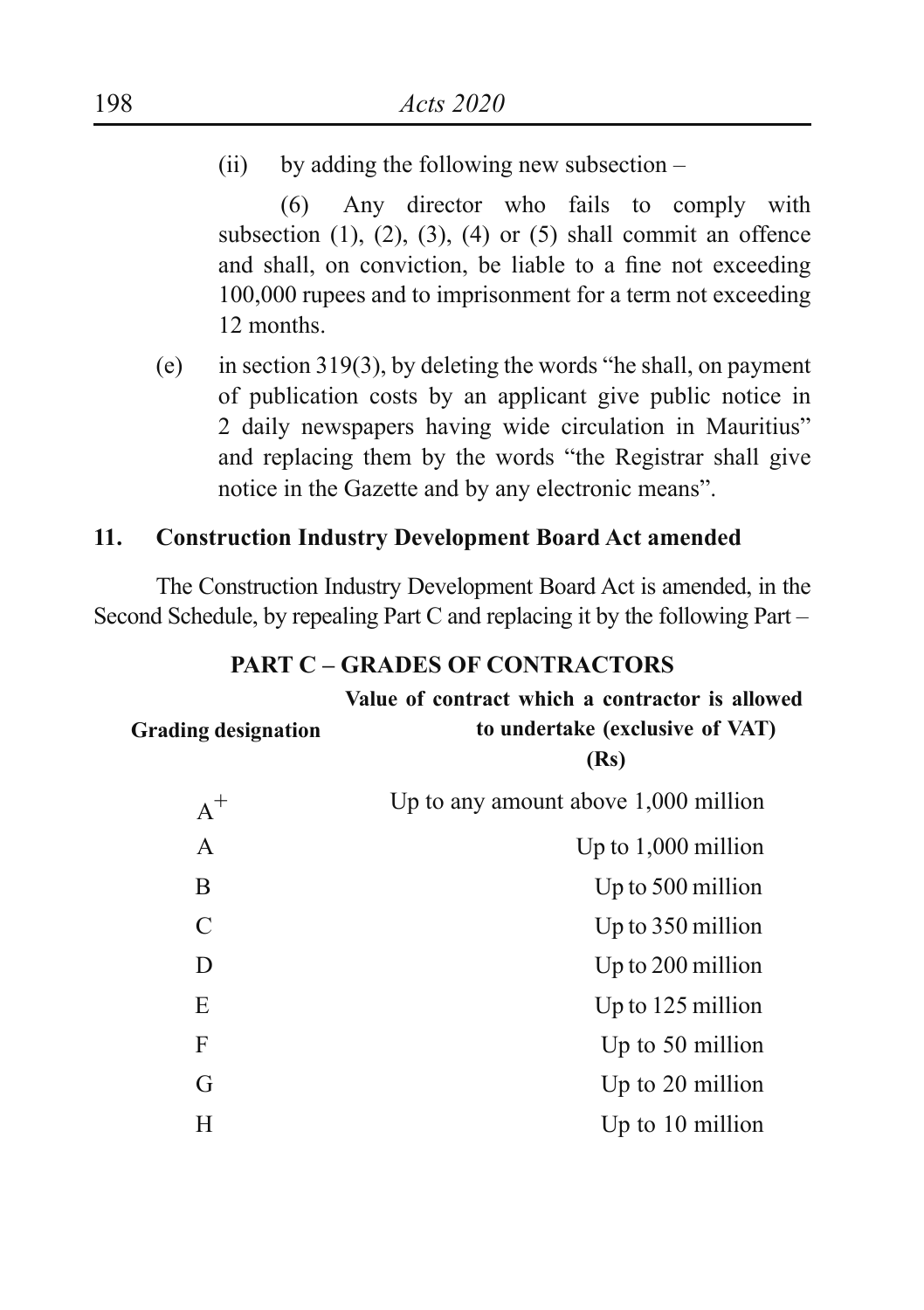## **12. Co-operatives Act amended**

The Co-operatives Act is amended –

(a) by inserting, after section 79, the following new section  $-$ 

## **79A. Cancellation of lease of State land**

 Where an inquiry initiated by the Registrar reveals that an agricultural co-operative society has benefited from lease of State land and –

- (a) has failed to develop the land within a period of 2 years as from date of start of the lease;
- (b) has sublet the land to a third party;
- (c) any member of the society has exploited the land for his personal benefit, to the detriment of the interests of the society; or
- (d) has left the land in an abandoned state for 2 years after an initial development,

the lease may, in accordance with section 6 of the State Lands Act, be cancelled.

- (b) in section  $118 -$ 
	- (i) in subsection (2), by adding the following new paragraph –

 (c) The Registrar may issue guidelines consistent with Government general policy in the context of national emergency situations, natural disasters or any force majeure.

(ii) in subsection (3), by inserting, after the words "a directive", the words "or any guideline".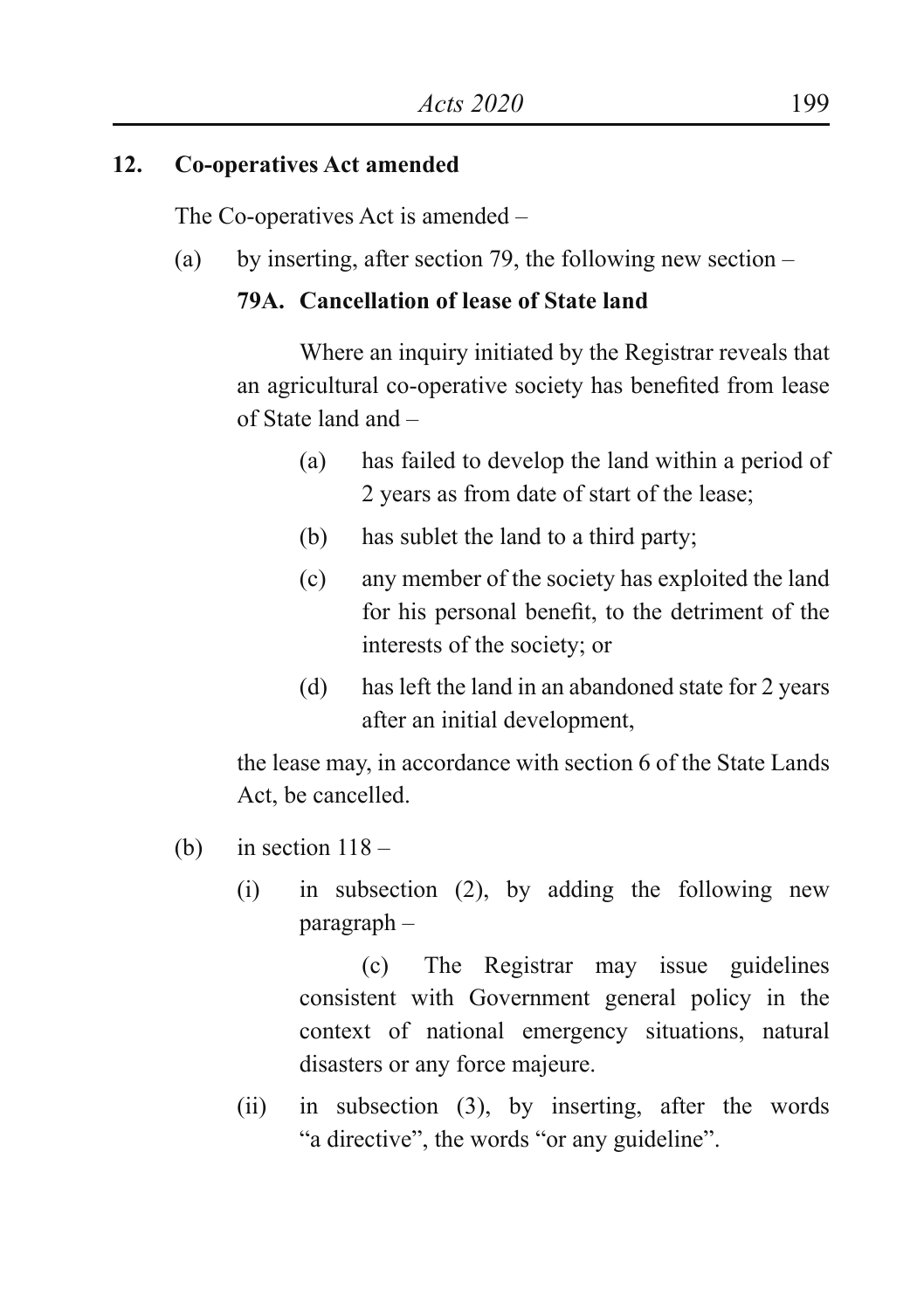## **13. Customs Act amended**

The Customs Act is amended –

- (a) in section  $2 -$ 
	- (i) by deleting the definition of "duty free shop" and replacing it by the following definition –

"duty-free shop" means a shop, at a port or an airport, approved by the Director-General, for the sale of goods –

- (a) free of duty, excise duty or taxes to  $-$ 
	- (i) a passenger leaving for, or arriving from, a foreign port or airport;
	- (ii) a master or member of a crew leaving for a foreign port or airport;
	- (iii) another duty-free shop; or
	- (iv) a shop under the Deferred Duty andTax Scheme; or
- (b) to any other person on payment of duty, excise duty or taxes, on such terms and conditions as may be prescribed;
- (ii) by inserting, in the appropriate alphabetical order, the following new definition –

 "passenger" –

- (a) means any person who travels, or who holds a valid ticket to travel, in an aircraft or a ship; but
- (b) does not include the master and member of the crew of an aircraft or a ship;
- (b) by inserting, after section 14B, the following new section –

## **14C. Duty, excise duty and tax liability of principal officer of private company**

- (1) The principal officer of a private company shall  $-$ 
	- (a) be answerable for the doing of all such things as are required to be done by that company under this Act;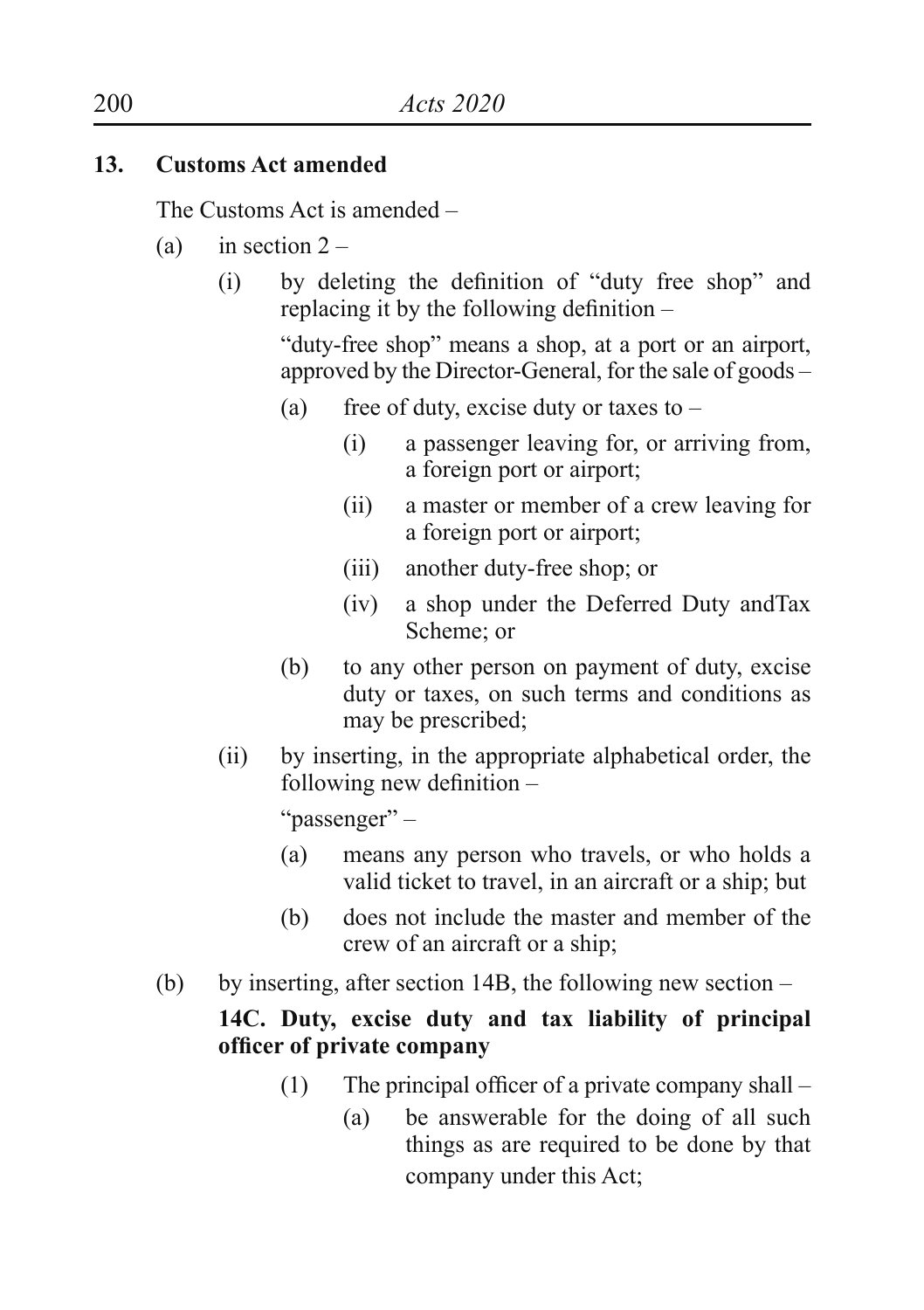- (b) be required to retain sufficient money or property of the company in order to pay duty, excise duty and taxes which is, are or will become payable by that company; and
- (c) be personally liable in respect of the duty, excise duty and taxes payable by that company to the extent of any amount he has or should have retained under paragraph (b).
- (2) In this section –

 "principal officer", in relation to a private company, means the executive director or any other person who exercises or who is entitled to exercise or who controls or who is entitled to control, the exercise of powers which would fall to be exercised by the Board of directors;

 "private company" has the same meaning as in the Companies Act.

- (c) in section  $24A(1)$ 
	- $(i)$  by deleting the words "section 15, 19, 20 or 24 of this Act" and replacing them by the words "section 9A, 15, 19, 20, 24, 49 or 156A of this Act";
	- (ii) by inserting, after the words "the Excise Act", the words "or regulation 20A of the Customs Regulations 1989";
- (d) by inserting, after section 30, the following new section –

## **30A. Entry of imported goods in multiple or split shipments**

 The Director-General may allow goods imported by an importer to be –

(a) imported in multiple or split shipments; and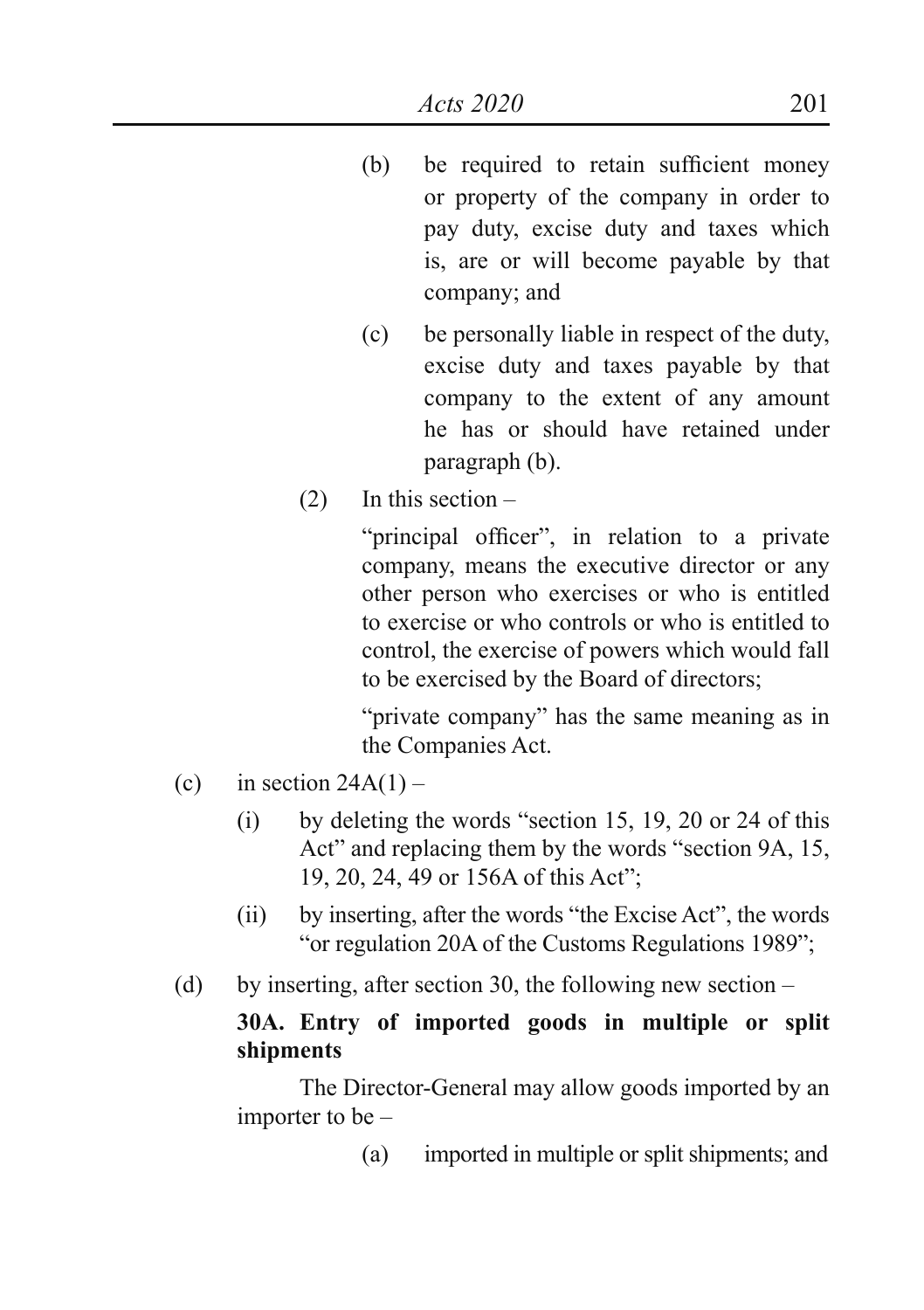(b) entered by the importer under the same classification that the goods would have been entered if they had been imported in one shipment,

in such manner and on such conditions as the Director-General may determine.

(e) in section 35, by adding the following new subsection, the existing provision being numbered as subsection  $(1)$  –

 (2) Any entry made under subsection (1) shall be deemed to be a self-assessment with respect to the particulars contained therein.

- (f) in section  $49 -$ 
	- (i) by repealing subsection (3) and replacing it by the following subsection –

 (3) Where any person fails to comply with subsection (1), he shall be liable to pay to the Director-General a penalty representing 500 rupees in respect of each day of non-compliance, provided that the total penalty payable does not exceed 5,000 rupees.

(ii) by adding the following new subsections –

 (4) The Director-General shall issue to the master, owner or duly authorised agent of a ship or an aircraft a written notice claiming the amount of penalty referred to in subsection (3).

 (5) (a) Any person dissatisfied with a notice under subsection (4) may object to the notice in accordance with section 24A(3).

 (b) The procedure set out in section 24A(3) and (4) shall apply to an objection under paragraph (a).

 (c) Where the person referred to in paragraph (a) is aggrieved by a determination of his objection, he may lodge written representations with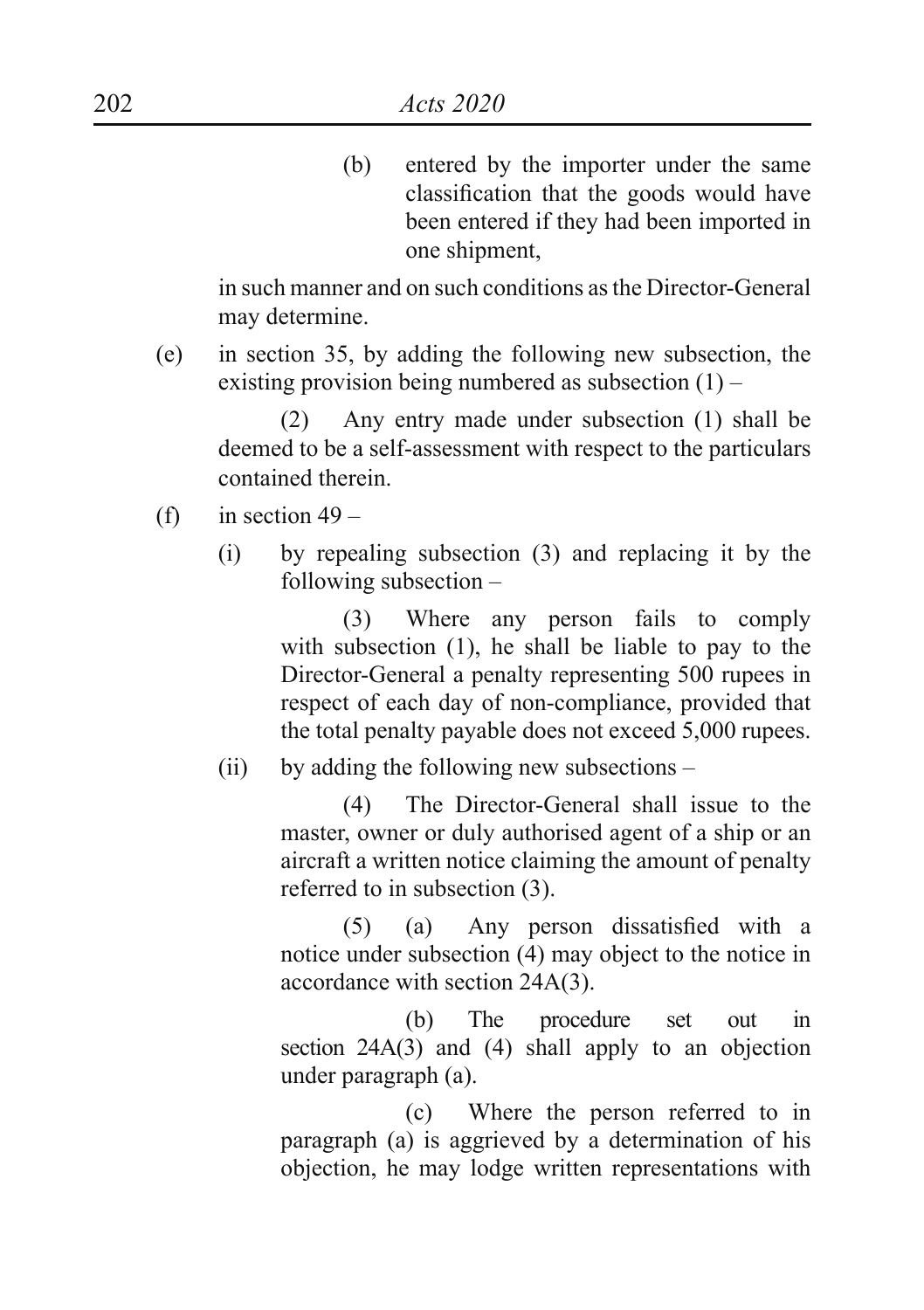the Clerk of the Assessment Review Committee in accordance with section 19 of the Mauritius Revenue Authority Act.

- (g) in section  $66A -$ 
	- (i) in subsection (1A), by repealing paragraph (b) and replacing it by the following paragraph –
		- (b) Where an application is not lodged
			- (i) within 21 working days, the Director-General shall immediately waive the suspension and clear the goods imported or being exported or release the goods being detained under subparagraph (ia);
			- (ii) by an owner or authorised user for 2 consecutive cases within a period of 6 months. the Director-General shall not take any action under subsection (1A) unless and until the owner or authorised user has lodged an application under subsection (1).
	- (ii) by repealing subsection  $(5)$ ;
- (h) by inserting, after section 66B, the following new section –

## **66BA. Public notice**

The Director-General shall give public notice of –

- (a) his decision to grant an application under section 66B(3); and
- (b) his decision to act under section  $66A(1A)(a)$ ,

in such form and manner as the Director-General may determine.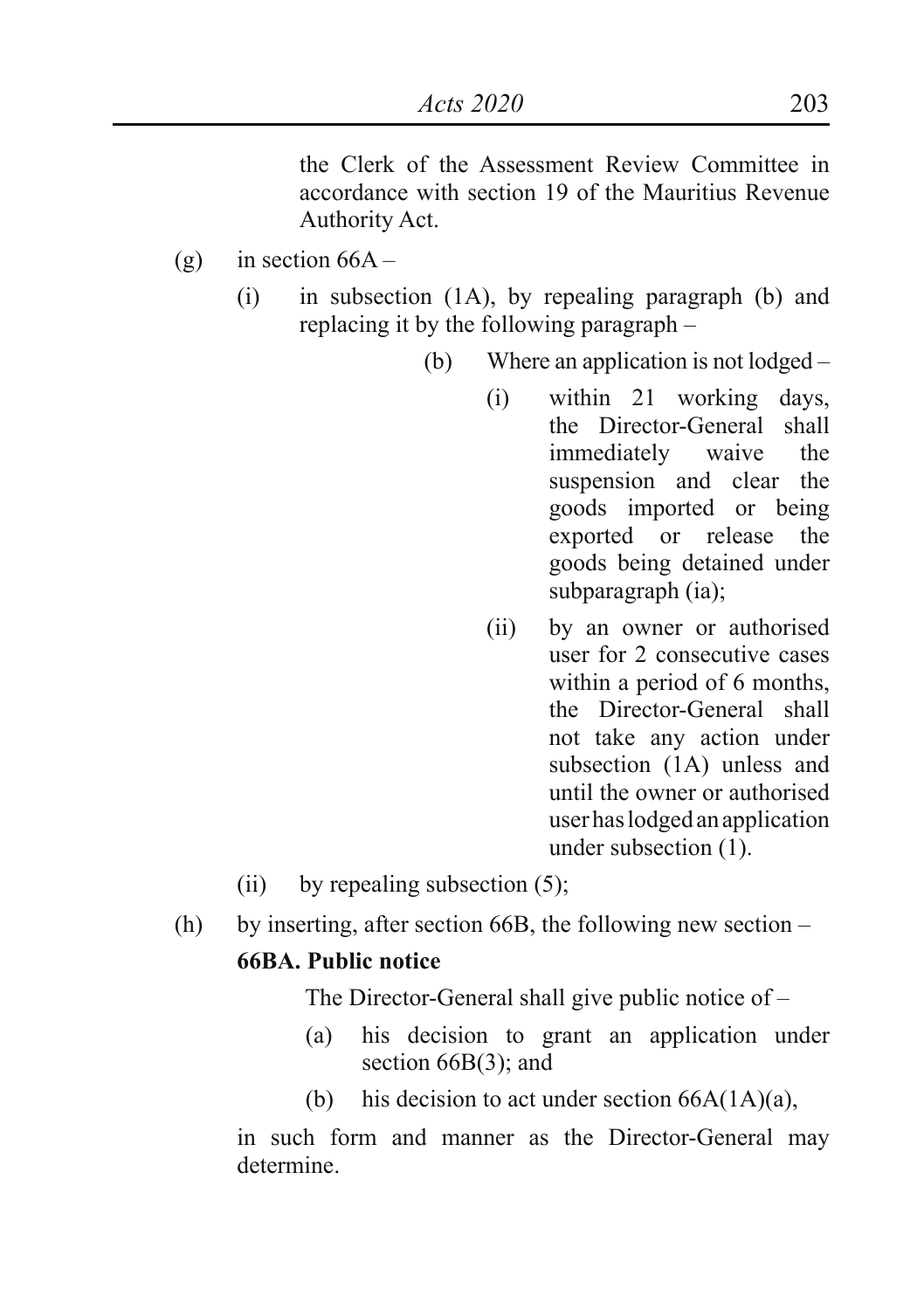(i) by inserting, after section 66D, the following new section – **66DA. Exclusion from suspension or detention**

 (1) Subject to subsection (2), this Part shall not apply to  $-$ 

- (a) small quantities of goods of a non-commercial nature, intended for personal use, sent in small consignments or contained in the luggage of a passenger, master or crew, excluding spare parts for vehicles;
- (b) goods ordered or shipped before the date of a public notice issued under section 66BA, provided the goods are imported and cleared within 3 months from the date of the public notice;
- (c) goods which have already been imported and are under customs control prior to the public notice; and
- (d) goods which have already been manufactured in Mauritius for home consumption or export prior to the public notice.

(2) (a) The goods referred to in subsection  $(1)(b)$ to (d) shall be authentic and genuine.

 (b) The authenticity and genuineness of the goods shall be justified by the economic operator.

(j) by inserting, after section 119A, the following new section –

## **119B. Fees and charges leviable by agent**

 Any fees and charges leviable by an agent with respect to the making of bills of entry, handling, unstuffing, storage, documentation, haulage services and such other tasks related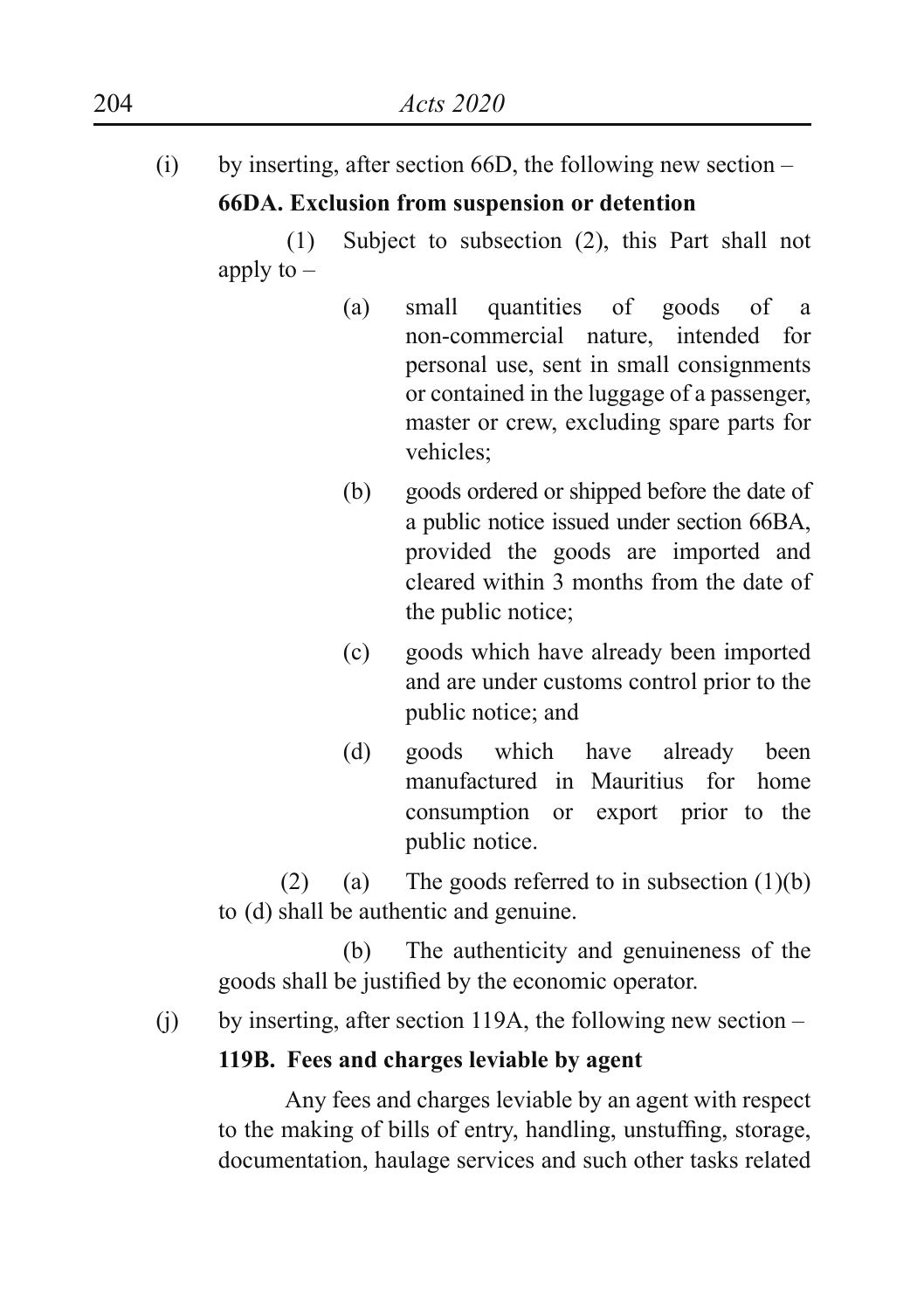to the import and export of consolidated cargo on behalf of economic operators shall be levied at such rate as may be prescribed.

- (k) in section 168, by adding the following new subsection  $-$ 
	- $(4)$  In this section –

 "Deferred Duty and Tax Scheme" means such scheme as may be prescribed, whereby any shop under that scheme may –

- (a) export goods free of duty, excise duty and taxes; and
- (b) sell goods
	- (i) free of duty, excise duty or taxes to visitors, to a duty-free shop or to another shop under that scheme, to a departing citizen of Mauritius, to a diplomatic agent, or to a master or member of a crew leaving for a foreign port or airport; and
	- (ii) on payment of duty, excise duty or taxes, to any other person.

#### **14. Customs Tariff Act amended**

The Customs Tariff Act is amended –

- (a) in section 7, by deleting the words "notice published in the Gazette" and replacing them by the words "giving public notice";
- (b) in the First Schedule
	- $(i)$  in Part I
		- (A) by deleting the items and their corresponding entries specified in Part I of the First Schedule to this Act;
		- (B) by inserting, in the appropriate numerical order, the items and their corresponding entries specified in Part II of the First Schedule to this Act;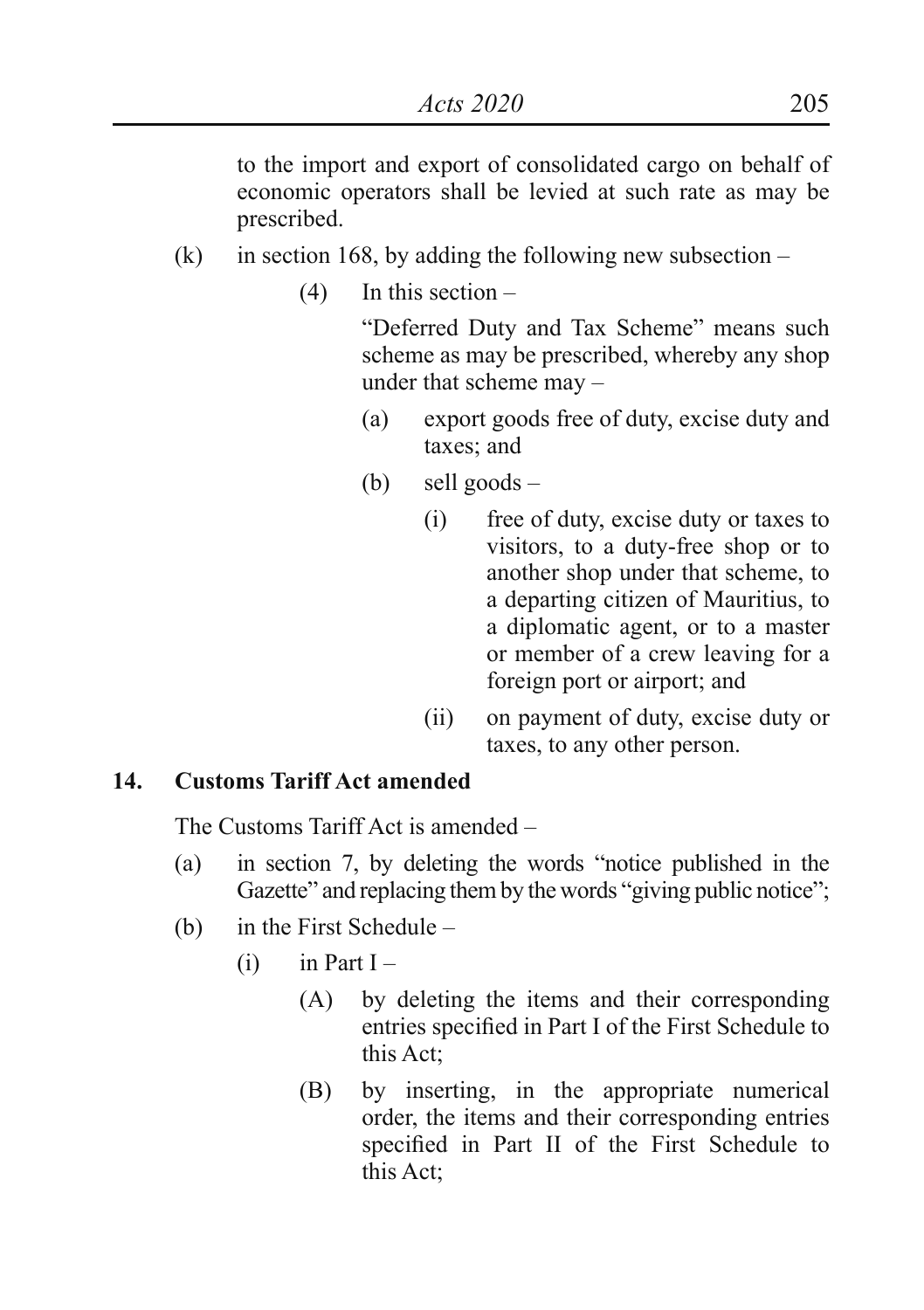- (C) by deleting the items and their corresponding entries specified in Part I of the Second Schedule to this Act;
- (D) by inserting, in the appropriate numerical order, the items and their corresponding entries specified in Part II of the Second Schedule to this Act;
- (ii) in Part  $II -$ 
	- (A) in item E11, in sub-item (1), in the third column, by deleting the words "Rs 3,000" and replacing them by the words "Rs 1,000";
	- (B) by adding the following new item and its corresponding entries –

| E110 | Any<br>person     | Equipment (excluding      |
|------|-------------------|---------------------------|
|      | engaged in inland | office equipment,         |
|      | aquaculture       | furniture and vehicles)   |
|      | under the Inland  | for the exclusive use     |
|      | Aquaculture       | of, or in furtherance of, |
|      | Scheme<br>and     | the inland aquaculture    |
|      | registered with   | project as the Ministry   |
|      | the Economic      | responsible for the       |
|      | Development       | subject of fisheries      |
|      | under<br>Board    | and marine resources      |
|      | Economic<br>the   | may approve               |
|      | Development       |                           |
|      | Board Act 2017    |                           |
|      |                   |                           |
|      |                   |                           |

## **15. Economic and Financial Measures (Miscellaneous Provisions) Act 2013 amended**

The Economic and Financial Measures (Miscellaneous Provisions) Act 2013 is amended, in section 3, in paragraph (h), in the proposed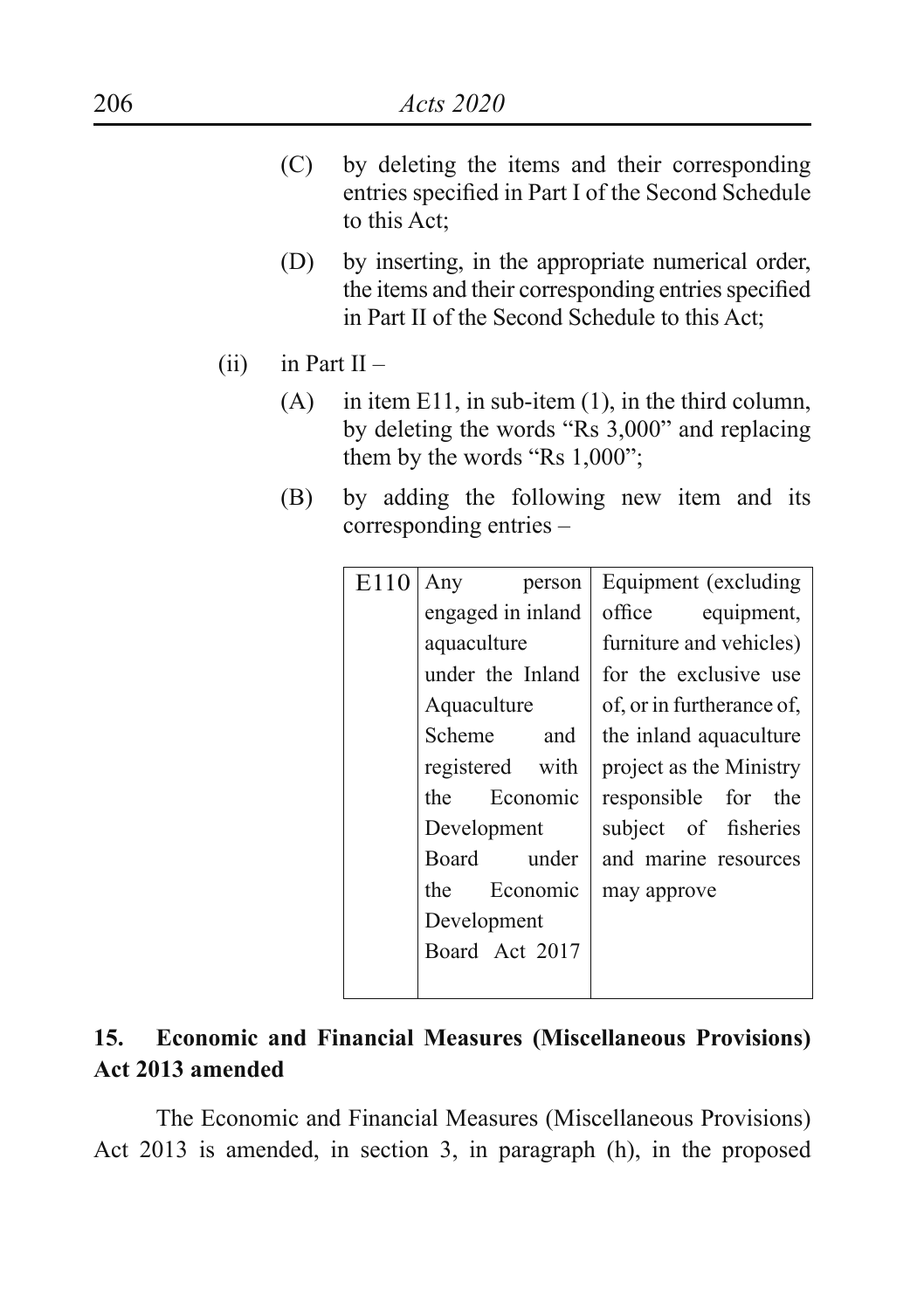new subsection (3B)(b)(iii), by deleting the words "such guidelines" and replacing them by the words "such directives, guidelines".

## **16. Economic Development Board Act 2017 amended**

The Economic Development Board Act 2017 is amended –

- (a) in section  $2 -$ 
	- $(i)$  by deleting the definition of "Minister" and replacing it by the following definition –

"Minister" means the Minister to whom the responsibility for the subject of finance is assigned;

(ii) by inserting, in the appropriate alphabetical order, the following new definitions –

> "Smart and Innovative Mauritius Development certificate" means a Smart and Innovative Mauritius Development certificate issued under the Smart and Innovative Mauritius Development Scheme;

> "Smart and Innovative Mauritius Development Scheme" means the Smart and Innovative Mauritius Development Scheme specified in the Second Schedule;

- (b) in section  $5(1)(k)$ , by inserting, after the words "the Real Estate Development Scheme", the words ", the Yacht Promotion Scheme";
- (c) in section 14(1), by inserting, after paragraph (d), the following new paragraph, the word "or" at the end of that paragraph (d) being deleted –
	- (da) has ceased the economic activity for which he has been registered; or
- (d) in PART  $IV -$ 
	- (i) in Sub-part B, in the heading, by deleting the words "**and e-Commerce Certificate**" and replacing them by the words "**, e-Commerce Certificate and Smart and Innovative Mauritius Development Certificate**";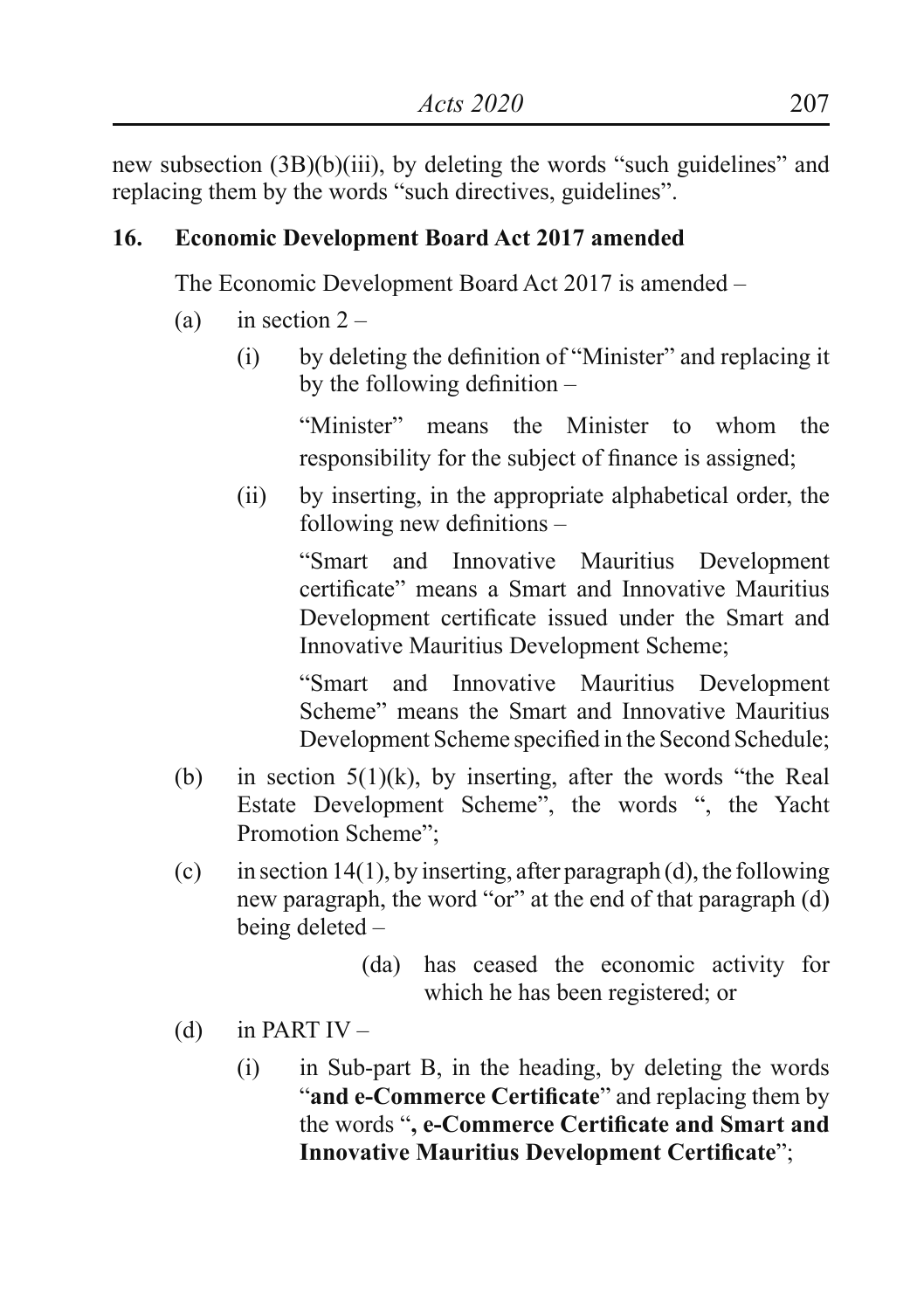(ii) by inserting, after section 17A, the following new section –

## **17B. Application for Smart and Innovative Mauritius Development certificate**

 (1) Any person who intends to engage in a smart and innovative-driven project under the Smart and Innovative Mauritius Development Scheme shall make an application to the Chief Executive Officer for a Smart and Innovative Mauritius Development certificate in such form and manner as the Economic Development Board may determine.

 (2) An application under subsection (1), in respect of items 1 to 6 of the Second Schedule, shall be made in accordance with guidelines issued by the Economic Development Board.

(iii) by repealing the following Sub-part –

## **Sub-Part G – Promotion and Development of Sports**

#### **27A. Sports Economic Commission**

 There shall be for the purposes of this Sub-part a commission to be known as the Sports Economic **Commission** 

#### **27B. Objects of Commission**

The objects of the Commission shall be to  $-$ 

- (a) promote Mauritius as an international centre for the hosting of international multi-disciplinary sports events;
- (b) facilitate and promote the Mauritius Sportstech Incubator to start-ups;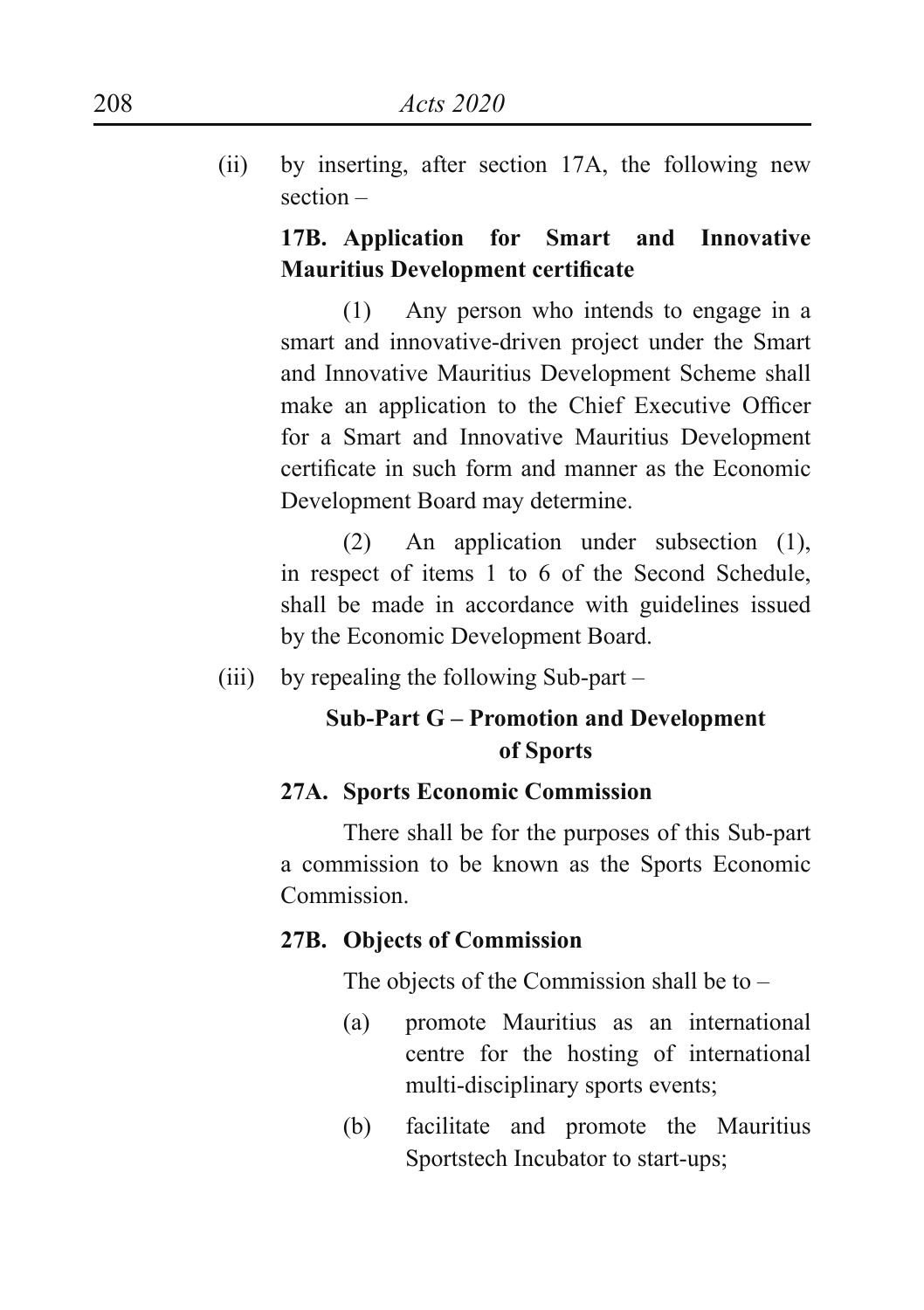- (c) regulate, facilitate and issue approval to existing and new sports infrastructure development under the PPP model; and
- (d) facilitate the development of track and trail under the sponsorship and partnership of the private sector to promote Sports Tourism.

#### **27C. Functions of Commission**

The functions of the Commission shall be to  $-$ 

- (a) determine whether a proposal under the private and public partnership shall bring significant economic benefits;
- (b) set out the relevant requirements and criteria and issue the necessary approval in such manner as may be prescribed.

#### **27D. Composition of Commission**

The Commission shall consist of –

- (a) the Chief Executive Officer or his representative, who shall be the chairperson;
- (b) a representative of the Prime Minister's Office;
- (c) a representative of the Ministry responsible for the subject of sports;
- (d) a representative of the Ministry responsible for the subject of finance; and
- (e) 2 representatives of the private sector, to be appointed by the Prime Minister on such terms and conditions as the Prime Minister may determine.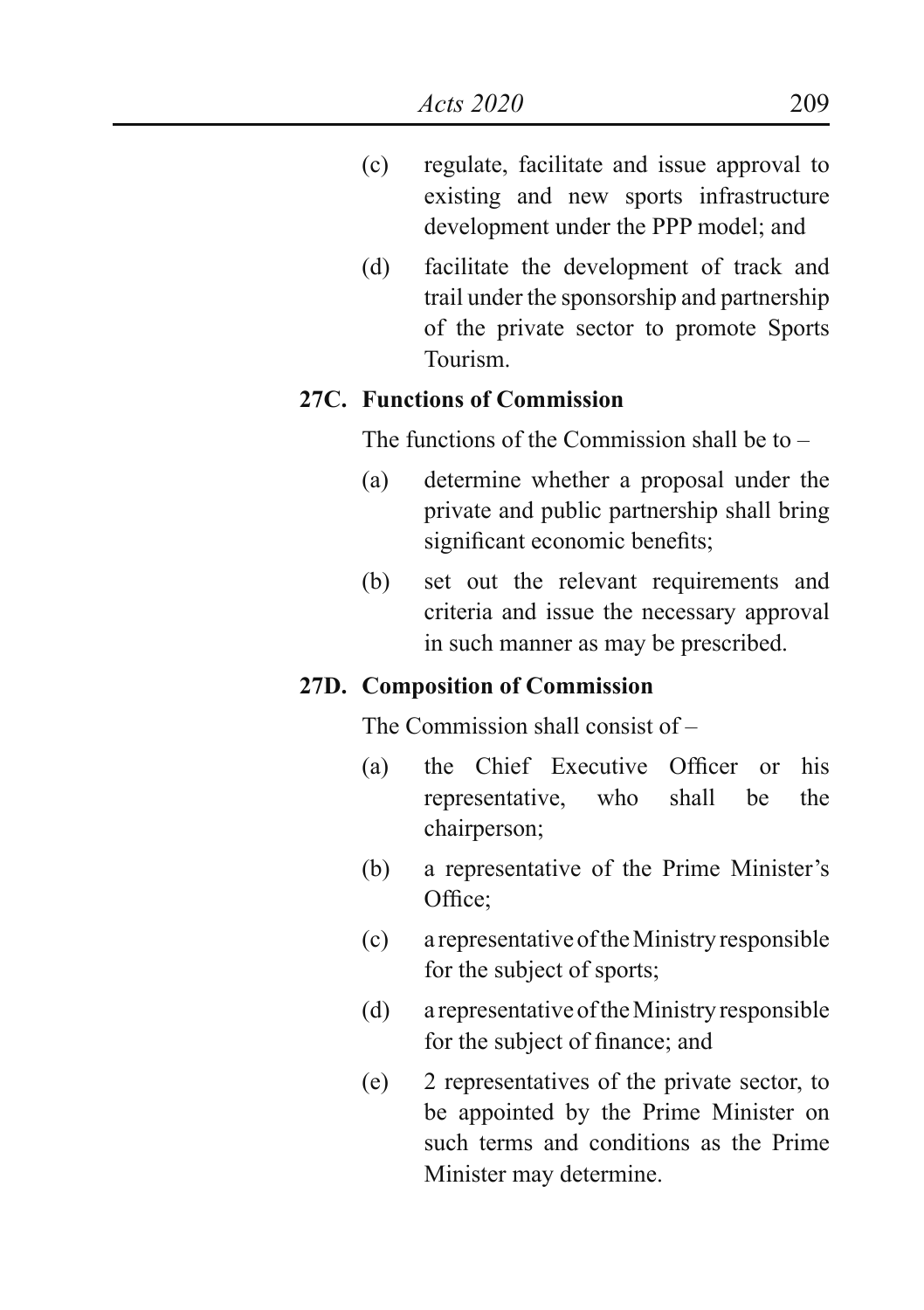#### **27E. Interpretation of this Sub-part**

In this Sub-part –

 "Commission" means the Sports Economic **Commission** 

and replacing it by the following Sub-part –

## **Sub-Part H – Promotion and Development of Sports**

#### **27B. Sports Economic Commission**

 There shall be for the purposes of this Sub-part a commission to be known as the Sports Economic Commission.

#### **27C. Objects of Commission**

The objects of the Commission shall be to –

- (a) promote Mauritius as an international centre for the hosting of international multi-disciplinary sports events;
- (b) facilitate and promote the Mauritius Sportstech Incubator to start-ups;
- (c) regulate, facilitate and issue approval to existing and new sports infrastructure development under the PPP model; and
- (d) facilitate the development of track and trail under the sponsorship and partnership of the private sector to promote Sports Tourism.

#### **27D. Functions of Commission**

The functions of the Commission shall be to  $-$ 

(a) determine whether a proposal under the private and public partnership shall bring significant economic benefits;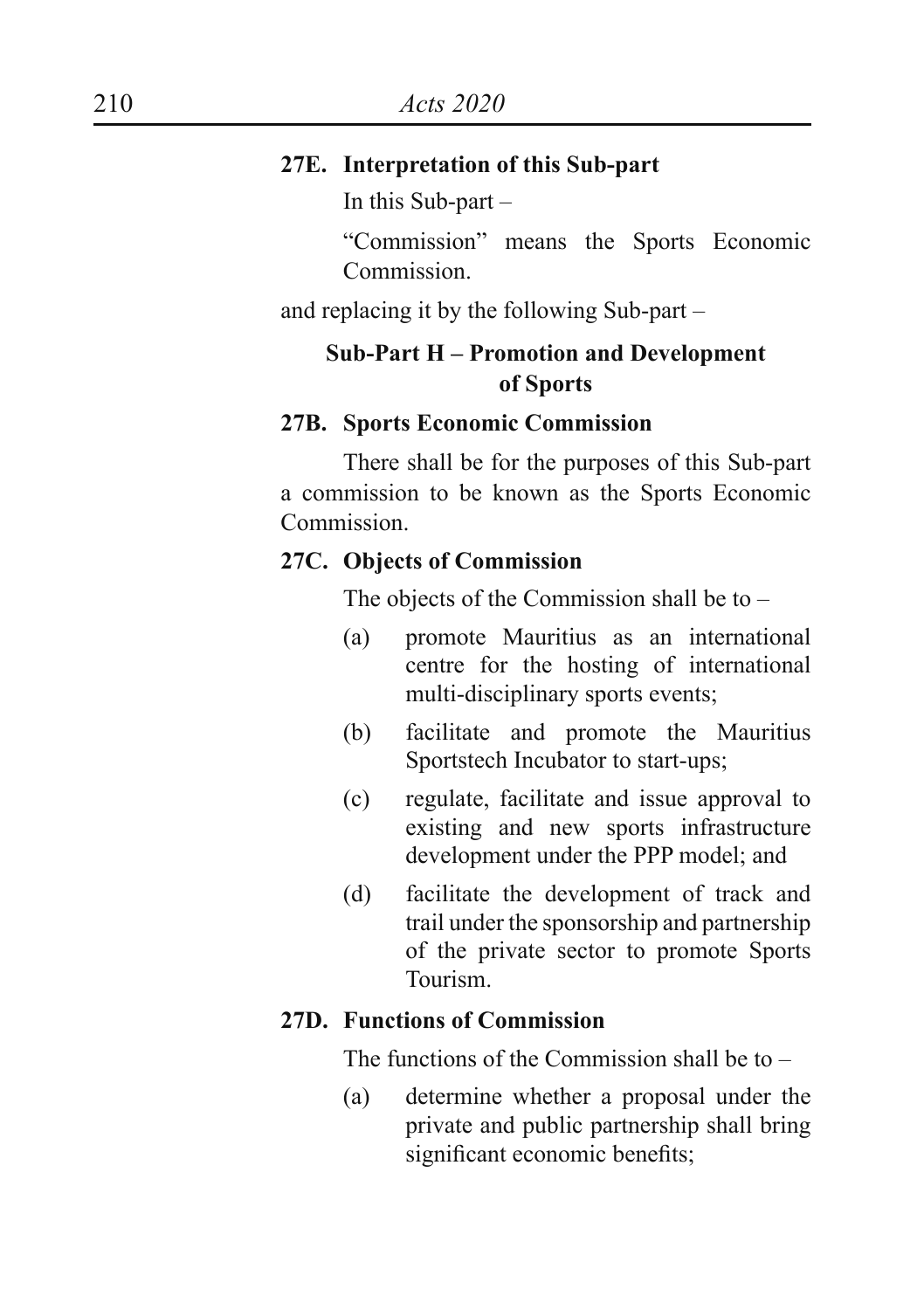(b) set out the relevant requirements and criteria and issue the necessary approval in such manner as may be prescribed.

#### **27E. Composition of Commission**

The Commission shall consist of –

- (a) the Chief Executive Officer or his representative, who shall be the chairperson;
- (b) a representative of the Prime Minister's Office<sup>:</sup>
- (c) a representative of the Ministry responsible for the subject of sports;
- (d) a representative of the Ministry responsible for the subject of finance; and
- (e) 2 persons having experience in the field of sports, to be appointed by the Prime Minister on such terms and conditions as the Prime Minister may determine.

#### **27F. Interpretation of Sub-part**

In this Sub-part –

 "Commission" means the Sports Economic **Commission** 

(iv) by adding the following new Sub-part –

## **Sub-Part I – Business Obstacle Alert Mechanism**

#### **27G. Business Obstacle Alert Mechanism**

 (1) There shall be, for the purpose of business facilitation, a Business Obstacle Alert Mechanism.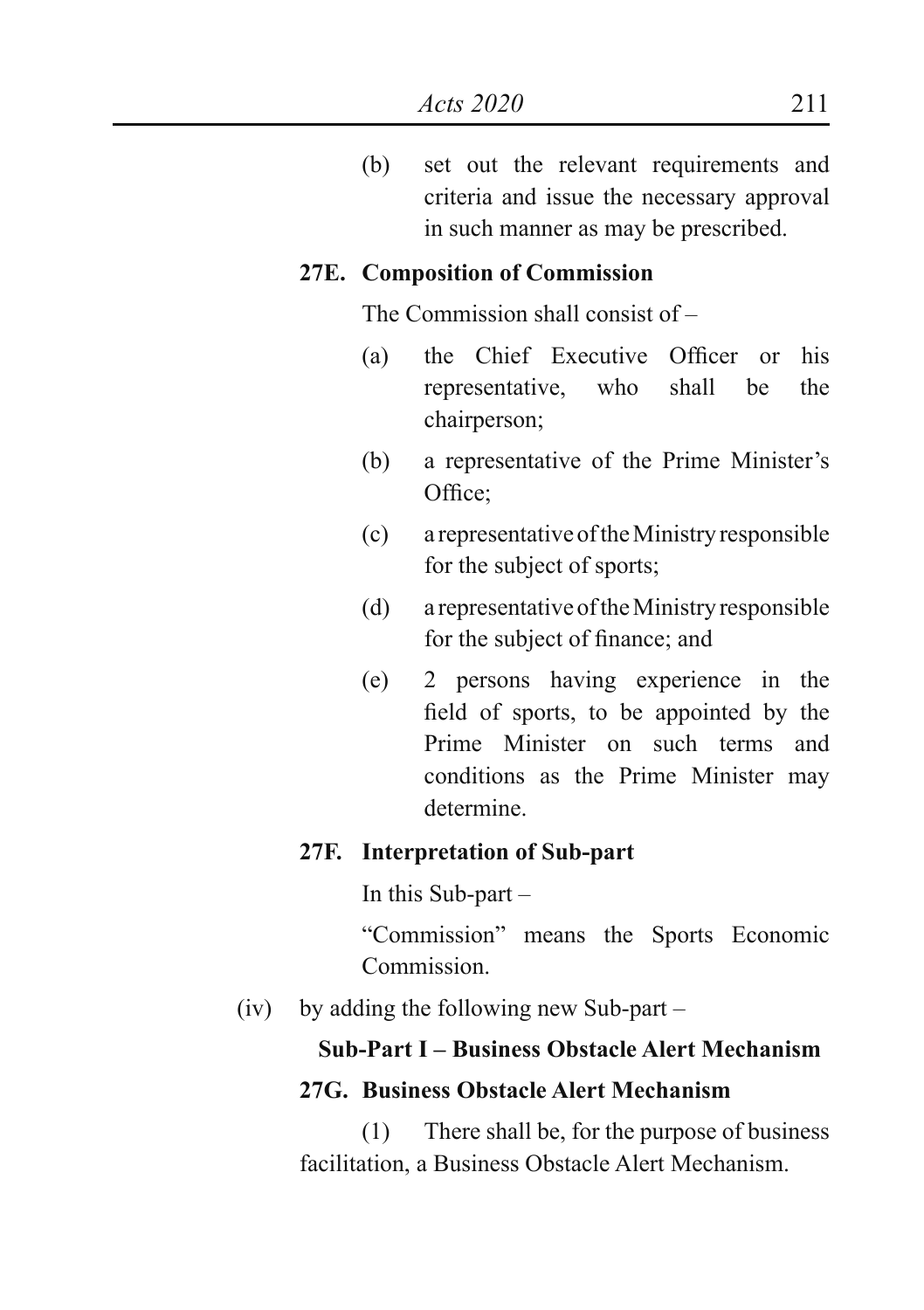(2) The functions of the Business Obstacle Alert Mechanism shall be to –

- (a) enable an enterprise to log in any bottlenecks in relation to delays in the determination of licences, permits, authorisations or other clearances;
- (b) enquire about any issue and make recommendations to public agencies; and
- (c) report and publish any remedial action taken.
- (e) in section  $30(1)$ , by deleting the words "Second Schedule" and replacing them by the words "Third Schedule";
- (f) by repealing the First Schedule and replacing it by the First Schedule set out in the Third Schedule to this Act;
- (g) by inserting, after the First Schedule, the Second Schedule set out in the Fourth Schedule to this Act, the existing Second Schedule being renumbered as Third Schedule.

# **17. Environment and Land Use Appeal Tribunal Act amended**

The Environment and Land Use Appeal Tribunal Act is amended, in section 5, by repealing subsection (8) and replacing it by the following subsection –

 (8) The Tribunal shall, not later than 15 working days after the period of 21 days under subsection (4)(ae) lapses, examine whether the appeal is trivial, frivolous or vexatious and may, depending on the examination, set aside the appeal.

# **18. Environment Protection Act amended**

The Environment Protection Act is amended –

(a) in section 54(2), by inserting, after paragraph (b), the following new paragraph, the comma at the end of paragraph (b) being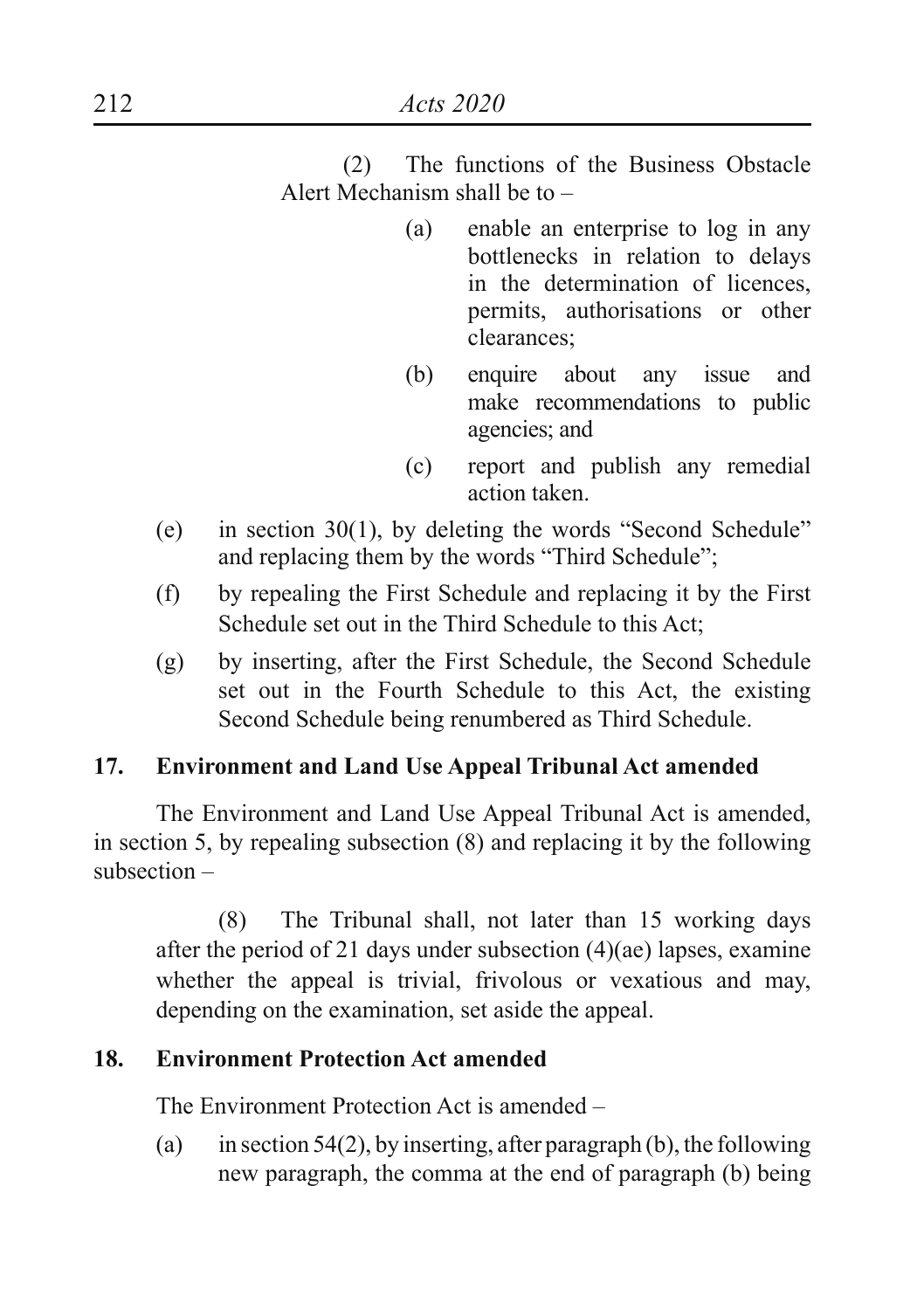deleted and replaced by the words "; and" and the word "and" at the end of paragraph (a) being deleted –

- (c) had submitted a statement of concern in response to a notice published under section 20,
- (b) in section 59, by repealing subsection (2);
- (c) in section 62(1), by repealing paragraph (e), the word "and" being added at the end of paragraph (d);
- (d) in Part XA, in the heading, by deleting the words "**ADVANCE RECYCLING FEE**" and replacing them by the words "**MANUFACTURER, ASSEMBLER OR IMPORTER**";
- (e) in section  $69B -$ 
	- (i) by deleting the definitions "advance recycling fee", "customs control", "electrical and electronic equipment" and "import";
	- (ii) by inserting, in the appropriate alphabetical order, the following new definition –

"importer" has the same meaning as in the Customs Act.

- (f) by repealing section 69C;
- (g) in section  $69D(1)$ , by deleting the words "electrical and electronic equipment" and replacing them by the words "such goods as may be prescribed";
- (h) by repealing sections 69E, 69F and 69G;
- (i) in section  $96(2)$ 
	- (i) by repealing paragraph (fa) and replacing it by the following paragraph –
		- (fa) for the goods in respect of which a manufacturer, an assembler or an importer is required to be registered under section 69D;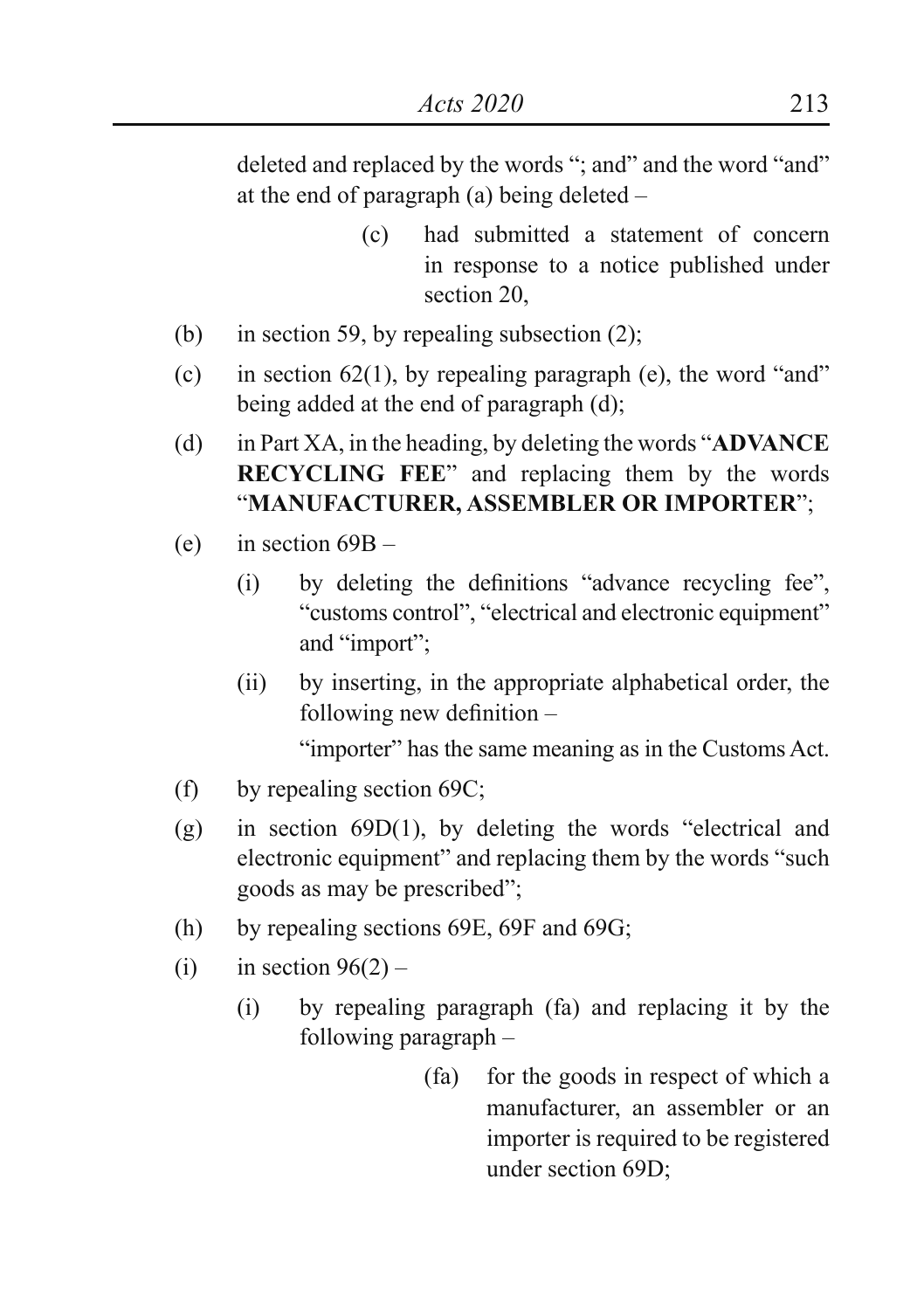- (ii) in paragraph (g), by repealing subparagraph (iii) and replacing it by the following subparagraph –
	- (iii) imposing producer responsibility obligations on every manufacturer, assembler or importer in respect of such goods as may be prescribed;

#### **19. Excise Act amended**

The Excise Act is amended –

- (a) in section  $2 -$ 
	- (i) by deleting the definition of "sugar sweetened non-alcoholic beverages";
	- (ii) by inserting, in the appropriate alphabetical order, the following new definition –

"sugar sweetened products" means –

- (a) non-alcoholic beverages containing sugar, including juices, milk-based beverages and soft drinks; and
- (b) non-staple sugar sweetened food products;
- (b) in section  $52B -$ 
	- (i) in the heading, by deleting the words "**, other than retreaded tyres**";
	- (ii) by deleting the words ", other than retreaded tyres" wherever they appear;
- (c) in the First Schedule
	- $(i)$  in Part I
		- (A) by deleting the items and their corresponding entries specified in Part I of the Fifth Schedule to this Act;
		- (B) by inserting, in the appropriate numerical order, the items and their corresponding entries specified in Part II of the Fifth Schedule to this Act;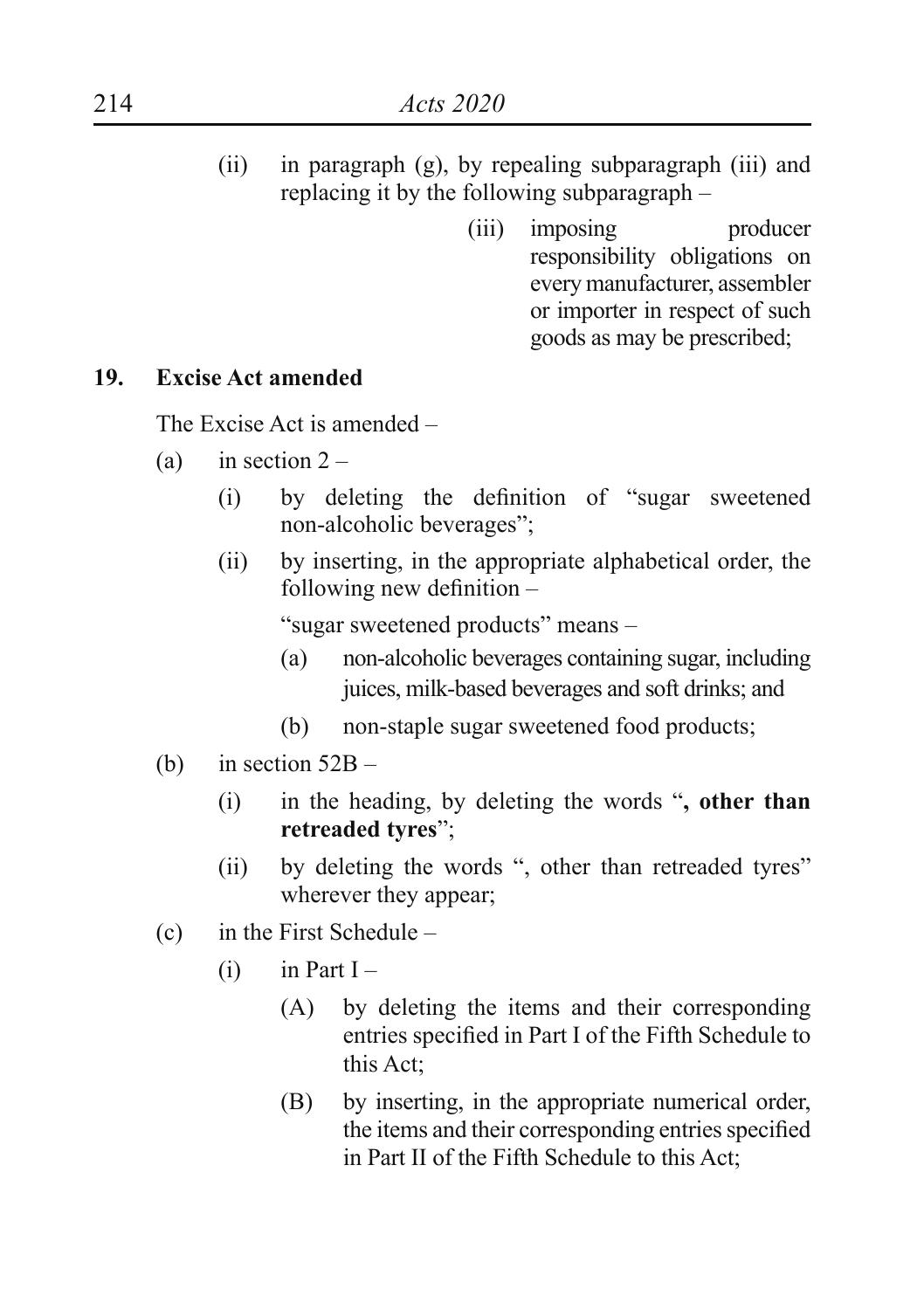- (C) by inserting, in the appropriate numerical order, the items and their corresponding entries specified in the Sixth Schedule to this Act;
- (ii) in Part IA, in Sub-part A, in item 20, in the second column, by deleting the words "and any parastatal body" and replacing them by the words "and any statutory corporation";
- (d) in the Second Schedule, in Part  $I -$ 
	- (i) by deleting the item "Importer or manufacturer of sugar sweetened non-alcoholic beverages" and its corresponding entries;
	- (ii) by inserting, in the appropriate alphabetical order, the following new item and its corresponding entries –

| Importer<br>or <sub>1</sub> | 500 | To import, manufacture   |
|-----------------------------|-----|--------------------------|
| of<br>manufacturer          |     | and sell sugar sweetened |
| sugar sweetened             |     | $ $ products             |
| products                    |     |                          |

- (e) in the Sixth Schedule
	- (i) by deleting the words ", other than retreaded tyres" wherever they appear;
	- (ii) by deleting the words
		- R is the rate of refund of 2,000 rupees per tonne for waste tyres exported, whether shredded or not, or recycled into reusable goods, other than retreaded tyres;

and replacing them by the words –

- R is the rate of refund of  $-$ 
	- (A) 2,000 rupees per tonne for waste tyres exported, whether shredded or not, or recycled into reusable goods; or
	- (B) 25 rupees for any tyre retreaded locally;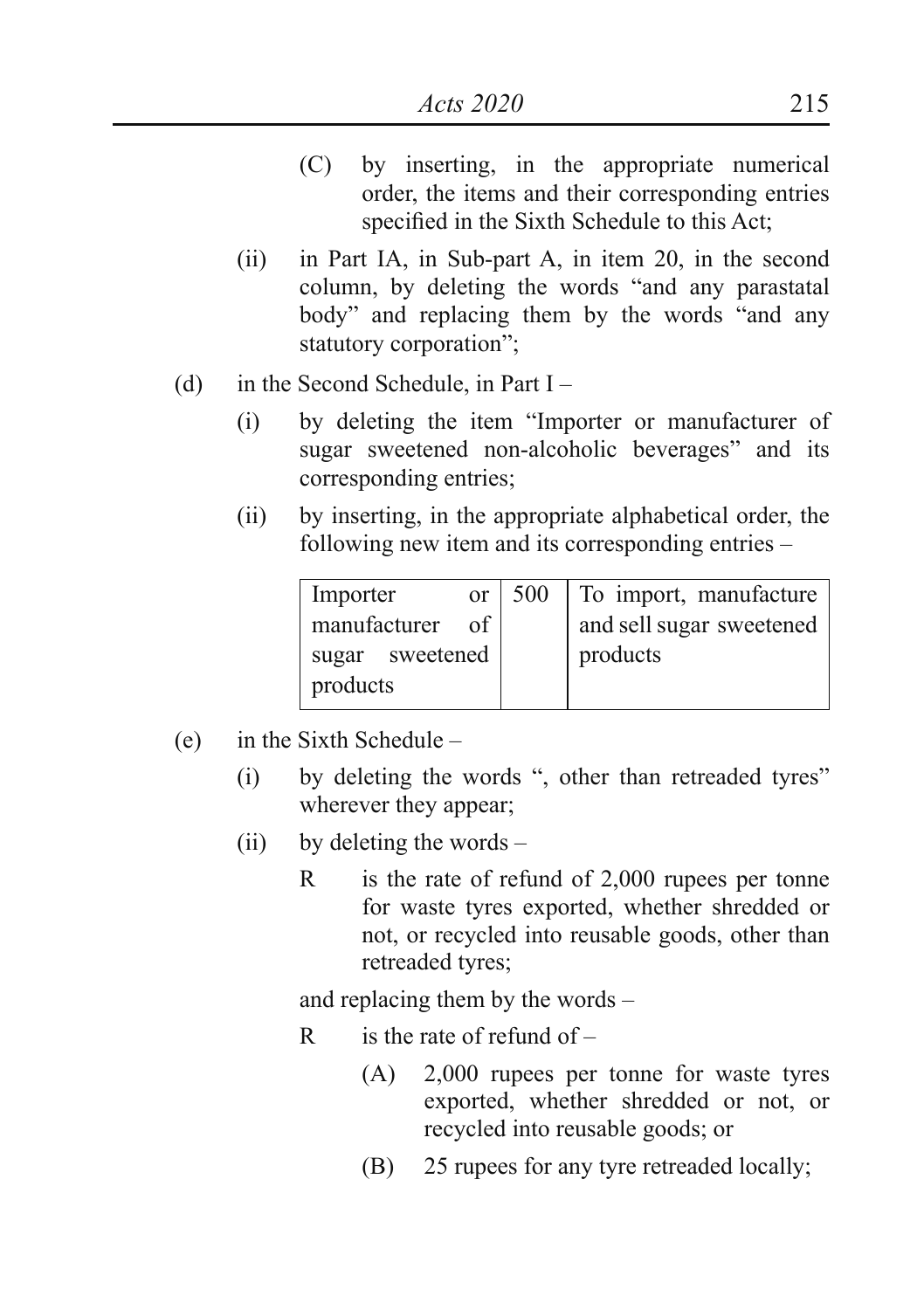# **20. Financial Reporting Act amended**

The Financial Reporting Act is amended, in section 63, by adding the following new subsection, the existing provision being numbered as subsection  $(1)$  –

(2) The National Committee on Corporate Governance shall be a body corporate.

## **21. Financial Services Act amended**

The Financial Services Act is amended –

(a) in section 2, by inserting, in the appropriate alphabetical order, the following new definitions –

"moneylender" means a person, other than a bank or a non-bank deposit taking institution, whose business is that of moneylending or who provides, advertises or holds himself out in any way as providing that business, whether or not he possesses or owns property or money derived from sources other than the lending of money, and whether or not he carries on the business as a principal or as an agent;

 "Peer-to-Peer Lending" means a financial business activity which enables a person to lend funds through an online portal or electronic platform which matches lenders and borrowers;

- (b) in section  $7 -$ 
	- (i) in subsection (2), by adding the following new paragraph, the full stop at the end of paragraph (c) being deleted and replaced by a semicolon –
		- (d) shall, pursuant to its objects and functions and where it deems necessary, request the competent authorities or any other entity to furnish to the Commission the necessary statistical information within such time frame as the Commission may determine;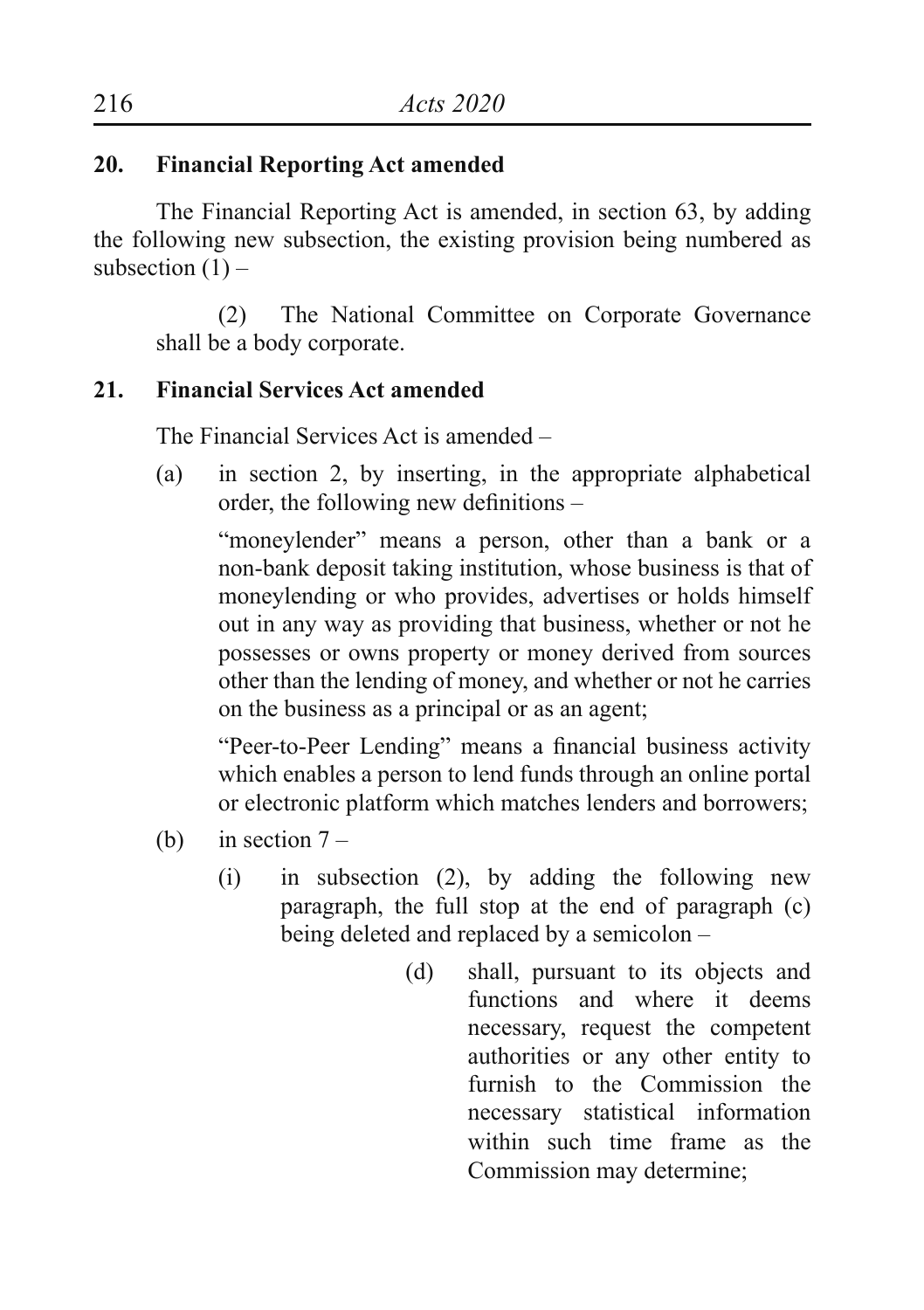- (e) shall, in consultation with, and with the approval of the competent authorities, collect the required information from the relevant entities, where the information requested under paragraph (d) is not furnished within the time frame determined by the Commission.
- (ii) by adding the following new subsection
	- (7) In subsection  $(2)(d)$  –

 "other entity" includes ultimate and intermediate financial holding companies, incorporated in Mauritius, which have, within the group, at least one subsidiary or joint venture, or such other ownership structure as the Commission may determine, which holds a licence under the relevant Acts issued by the Commission.

(c) in section 9, by adding the following new subsection  $-$ 

 (6) In the absence of an appointed Chief Executive, the powers set out in sections 27, 28 and 53 and Part VIII shall be exercised by such employee as the Board may appoint for that purpose.

(d) by inserting, after section 14, the following new section –

#### **14A. Licensing of moneylenders**

 (1) (a) Subject to subsection (2), no person shall engage in the business of moneylending in Mauritius without a licence granted by the Commission.

 (b) Section 14 shall apply to the grant of a licence to a moneylender as it applies to a licence granted under that section, with such modifications, adaptations and exceptions as may be necessary.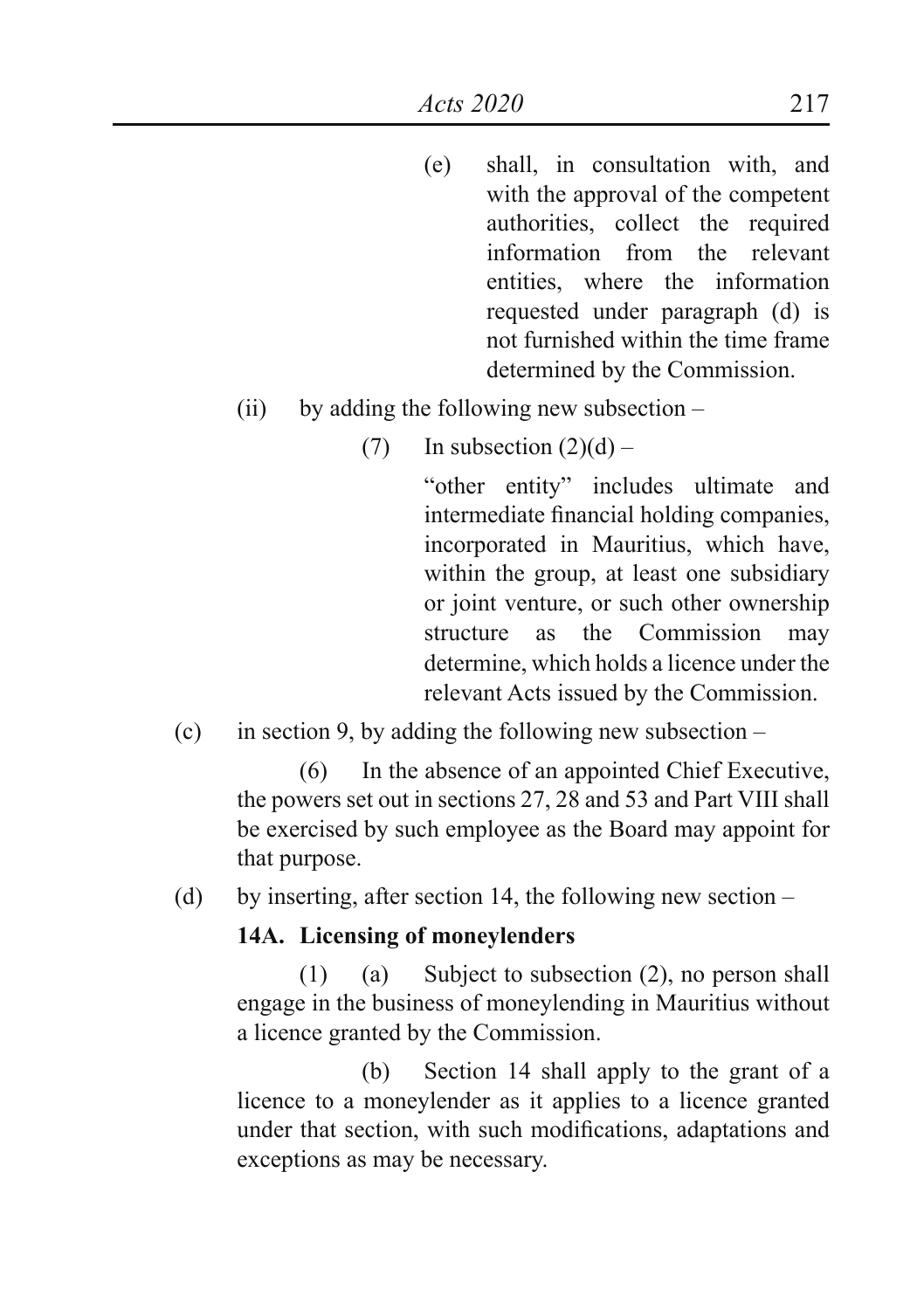(c) No person, other than a company, shall be granted a licence under this section.

 (2) Every moneylender shall comply with such prudential requirements as by the Commission may specify.

 (3) The Commission may, by guidelines, instructions or directives, require every moneylender to comply with such provisions of this Act as it considers appropriate, so as to ensure effective supervision of moneylenders.

 (4) (a) The Commission may cause an inspection of the operations and affairs of a moneylender to be made by its officers or such other duly qualified person as it may appoint, so as to assess whether the moneylender is complying with the financial services laws and any guidelines, instructions or directives issued by the Commission.

 (b) Where the Commission appoints a duly qualified person to conduct an inspection under paragraph (a), the costs incurred in that connection may be recovered, in whole or in part, by the Commission as if it were a civil debt.

 (5) This section shall not apply to a loan made by or provided by any person specified in the Fifth Schedule.

 (6) Any person who contravenes this section shall commit an offence and shall, on conviction, be liable to a fine not exceeding one million rupees and to imprisonment for a term not exceeding 5 years.

(e) in section 28, by repealing subsection (6) and replacing it by the following subsection –

 (6) A licensee who intends to surrender his licence to the Commission –

> (a) shall give notice of the proposed surrender and of its date to the Commission not less than 30 days before the date of the proposed surrender;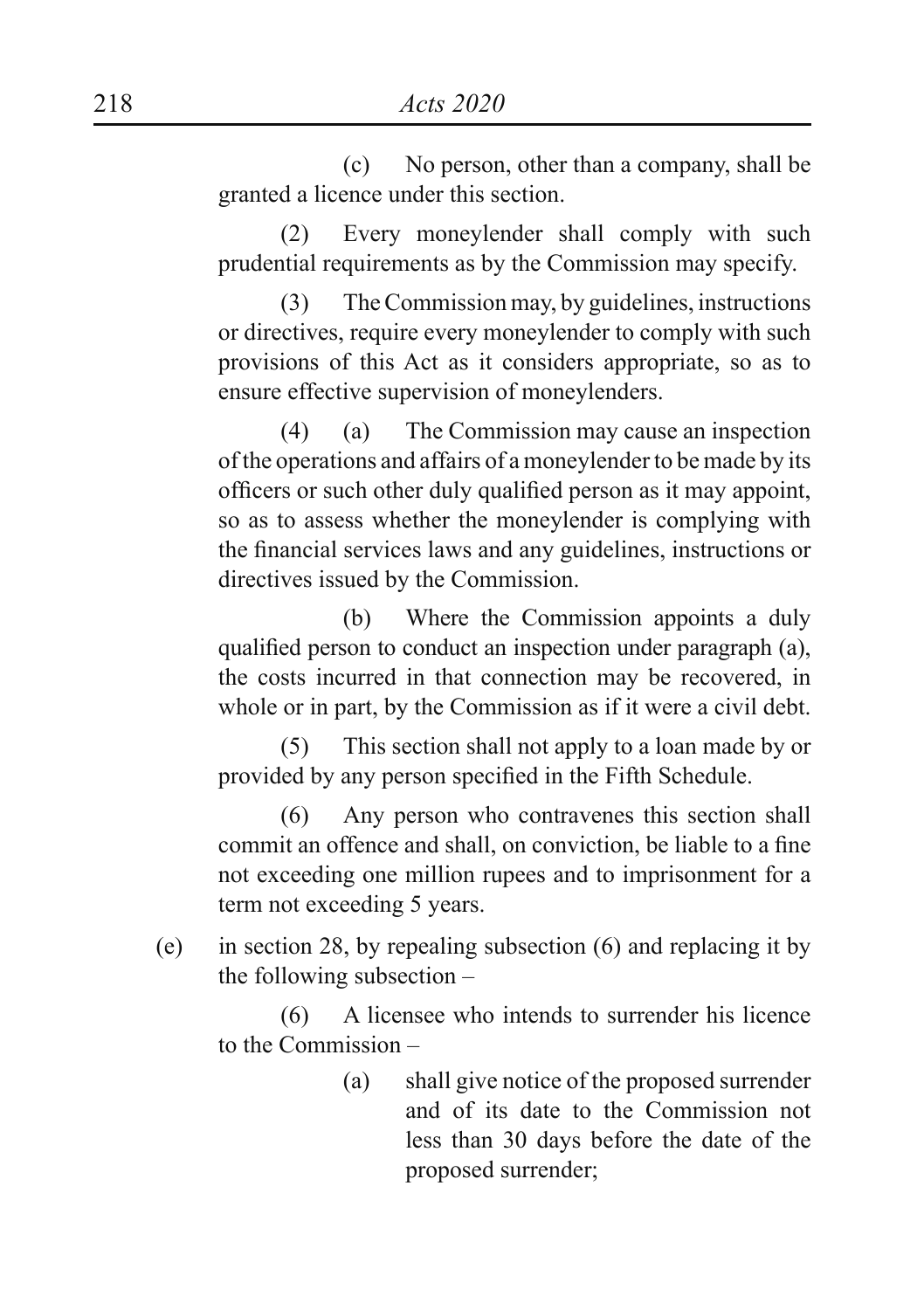- (b) shall, before giving notice under paragraph (a), make arrangements for the transfer of its business to another licensee;
- (c) shall, after the date of surrender, certify to the Commission that all his client accounts have been transferred;
- (d) shall provide to the Commission an undertaking, in writing, by the transferee that the business has been transferred to it;
- (e) shall specify the measures taken by the licensee for the discharge of his liabilities;
- (f) shall specify the date on which the termination is to be effective;
- (g) shall comply with such other matters as may be specified in the guidelines.
- (f) by inserting, after section 30, the following new sections –

## **30A. Extension to file Annual Financial Statement**

 (1) TheCommission may extend the period specified in section 30(3)(a) during an emergency period.

(2) In this section –

"emergency period" means –

- (a) a period of public emergency referred to in Chapter II of the Constitution;
- (b) a period during which a curfew order, or similar restriction on the movement of persons is in force under any enactment on the ground of public order, public health or public safety; or
- (c) a period where Mauritius has been affected by a natural disaster.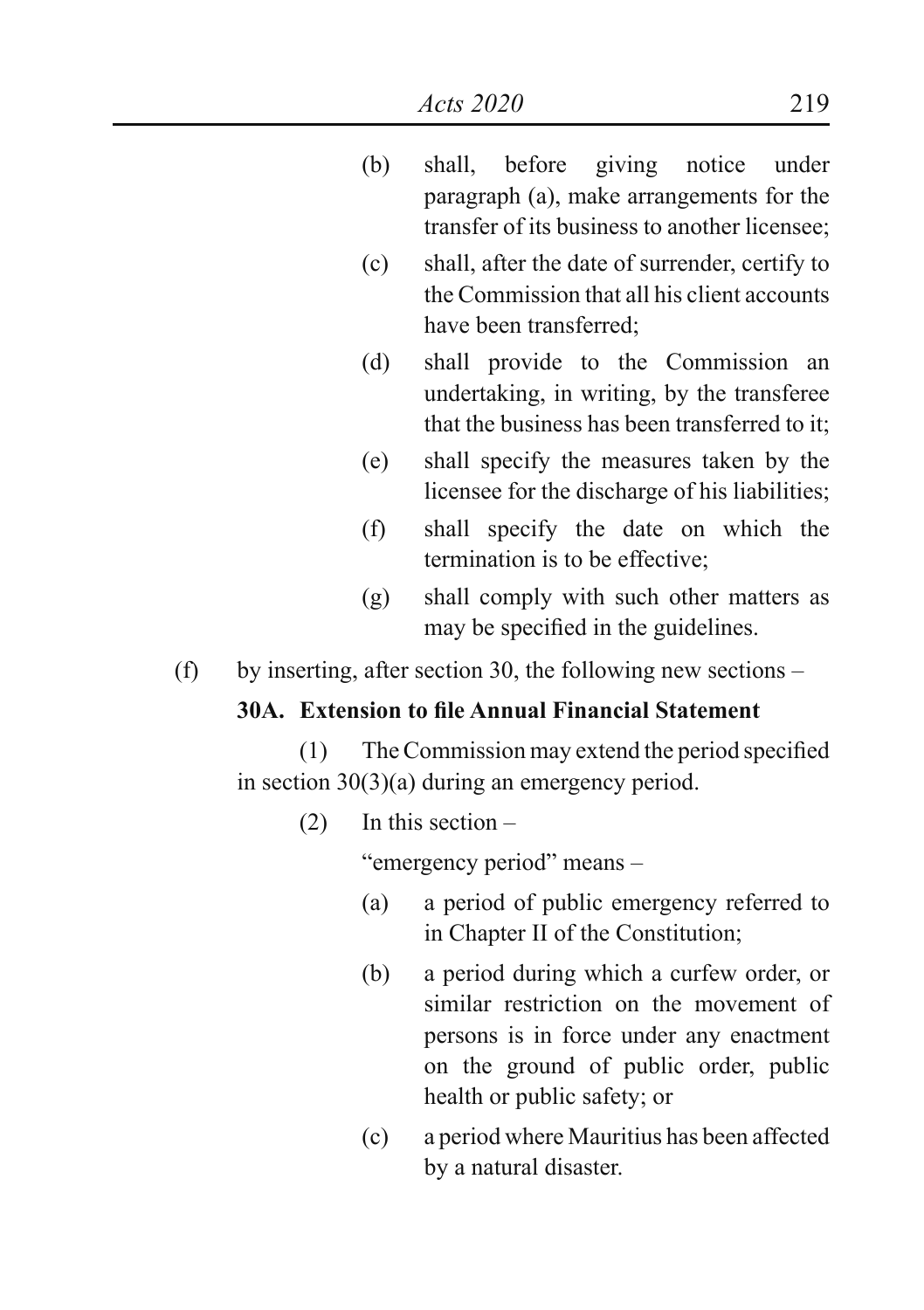## **30B. Exemption from filing Annual Financial Statement**

 The Commission may, by rules, exempt a person or any class of persons from the requirement to comply with section 30(1) where it is of the opinion that it would not be practicable for that person or class of persons to comply with that section.

## **30C. Duties of auditors**

 (1) Where in the course of his audit, an auditor of a licensee of the Commission becomes aware of any matter which gives the auditor reasonable grounds to believe that –

- (a) there has been a material adverse change in the risks inherent in the business of the licensee with the potential to jeopardise the ability of the licensee to continue as a going concern;
- (b) the licensee may be in contravention of this Act, any regulations made under this Act, any FSC Rules or any directions issued by the Commission;
- (c) a financial crime has been, is being or is likely to be committed;
- (d) serious irregularities have occurred; or
- (e) there has been non-compliance with the laws of Mauritius,

the auditor shall report such matter in writing to the **Commission** 

 (2) Notwithstanding any other enactment, no duty to which an auditor of a licensee of the Commission may be subject shall be regarded as breached by reason of his communicating in good faith to the Commission any information under subsection (1).

(g) in section  $52(2)(b)$ , by deleting the words "2 employees" and replacing them by the words "4 employees";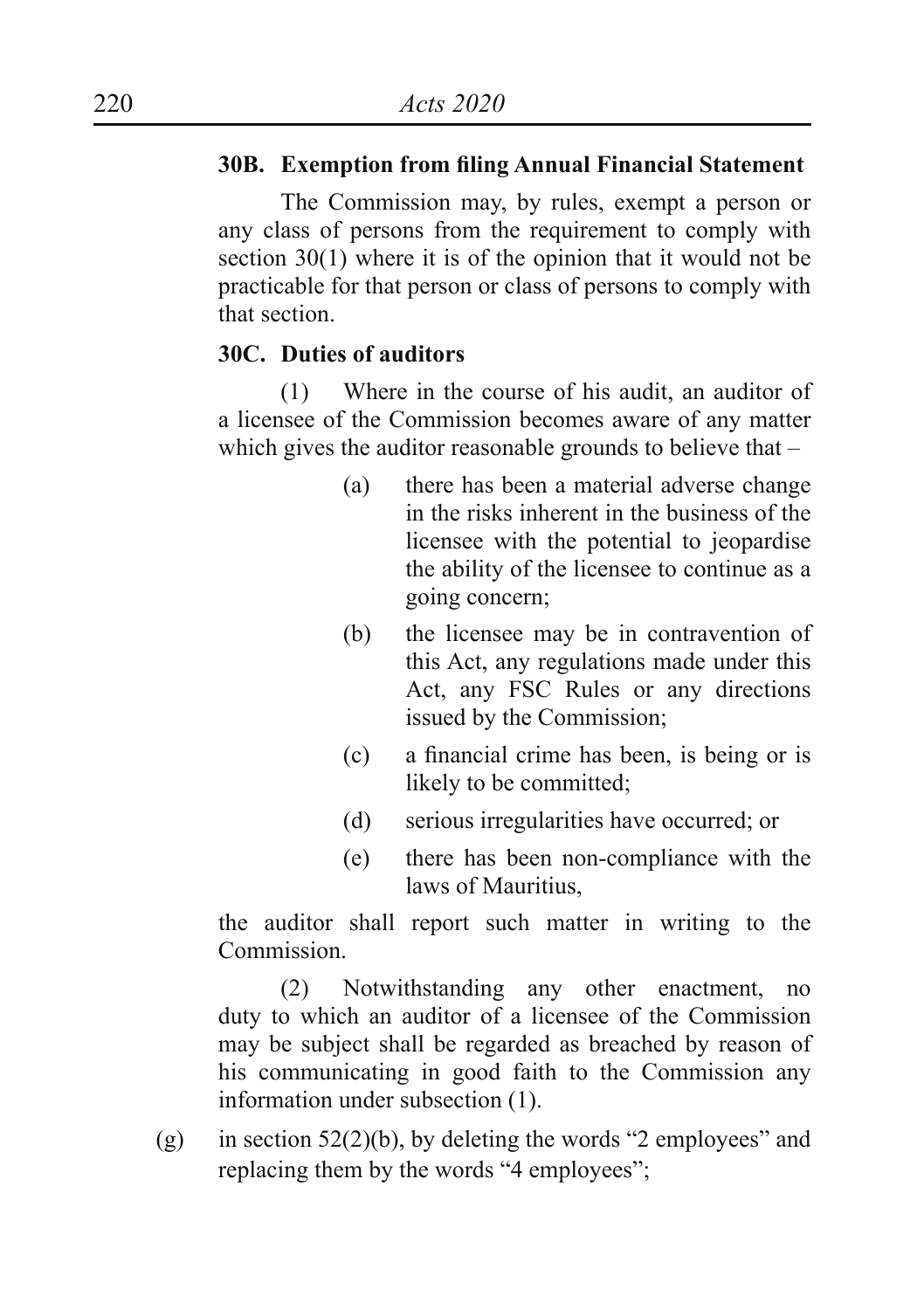(h) by adding the Fifth Schedule set out in the Seventh Schedule to this Act.

## **22. Food and Agricultural Research and Extension Institute Act amended**

The Food and Agricultural Research and Extension Institute Act is amended –

(a) in section 2, by inserting, in the appropriate alphabetical order, the following new definition –

"designated employee" means an employee designated as such by the Chief Executive Officer for the purpose of section 11A;

(b) by inserting, after section 11, the following new section  $-$ 

# **11A. Production data**

 (1) For the purpose of research activities in non-sugar agriculture, food production and forestry, a designated employee may, at any reasonable time and with the consent of the owner or occupier of a production unit, enter the premises of the production unit to obtain production data and any other data in connection with production.

(2) In this section –

 "production unit" means a farm, a greenhouse, a hydroponic centre, a livestock farm, including a deer farm, a net house, an open field, a poultry unit or such other production unit as the Institute may determine.

- (c) in section 20(2), by inserting, after paragraph (b), the following new paragraph –
	- (ba) for the registration of farmers and agro processors engaged, on a commercial basis, in the production of food crops, fruits, ornaments, cash crops, cattle, goat, sheep, poultry, pig, rabbit and processed agricultural products and such other activity as the Institute may determine;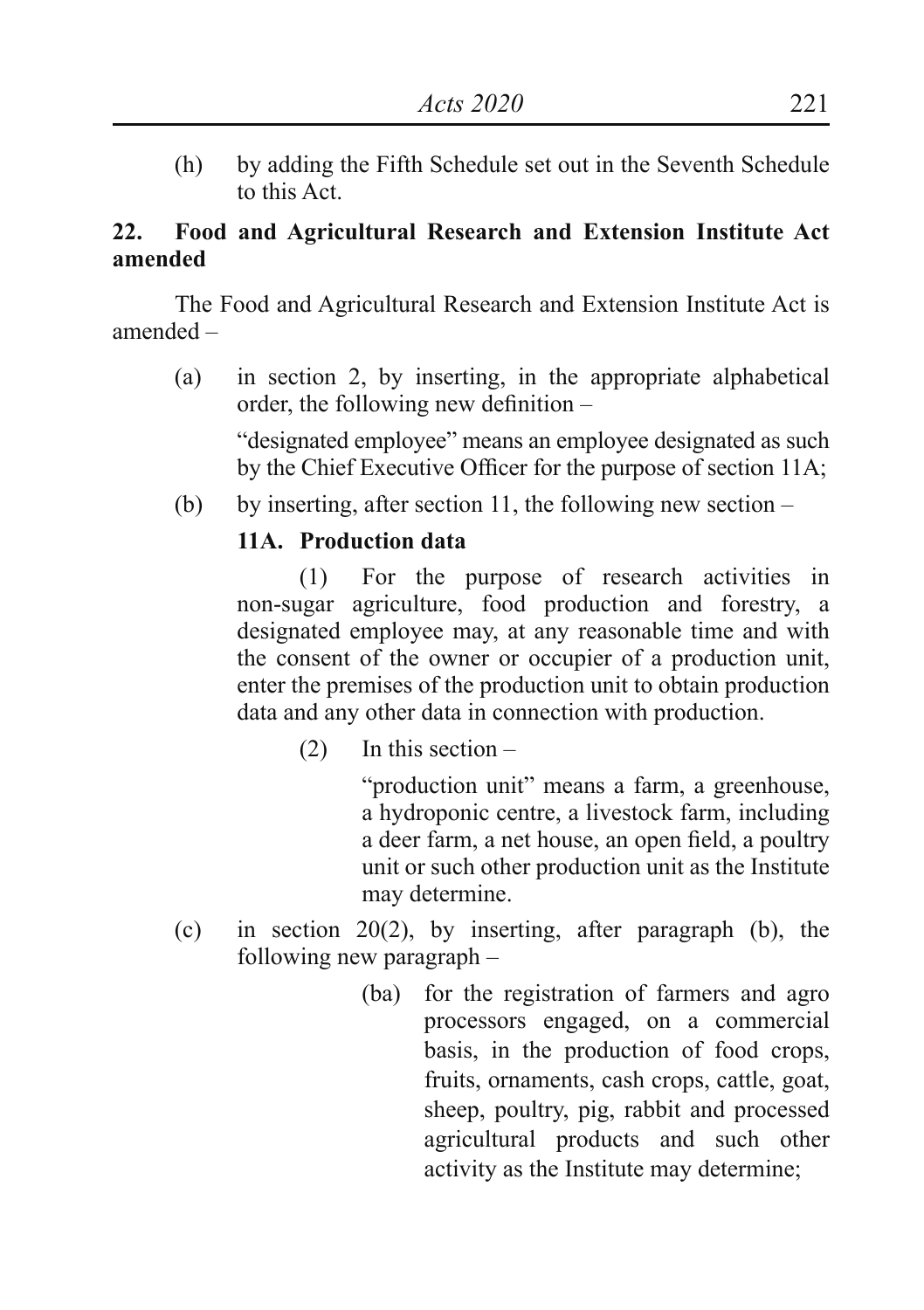# **23. Foundations Act amended**

The Foundations Act is amended by repealing section 50B.

## **24. Freeport Act amended**

The Freeport Act is amended, in section 7(3), in paragraph (a)(v), by deleting the words "which have been" and replacing them by the words "which shall be".

# **25. Gambling Regulatory Authority Act amended**

The Gambling Regulatory Authority Act is amended –

- (a) in section  $2 -$ 
	- (i) by deleting the definition of "limited payout machine" and replacing it by the following definition –

"limited payout machine" means –

- (a) an electromechanical machine;
- (b) a virtual, multiplayer station or stand-alone roulette machine; or
- (c) any other device,

which complies with such technical standards as the Board may approve and which, on insertion of a coin, bank note, player card, electronic credit, token, or similar object or on payment of any other consideration, enables a person to play a game approved by the Authority, whereby the person, by reason of skill, or through an element of chance or both, receives electronic credits, tokens, jackpots or tickets that are exchangeable in return for prizes and that are limited to –

- (i) one opportunity or more to play a further game;
- (ii) electronic credits, tokens, jackpots or tickets for one or more cash prizes with a combined retail monetary value not exceeding 10,000 rupees or such other amount as may be prescribed; or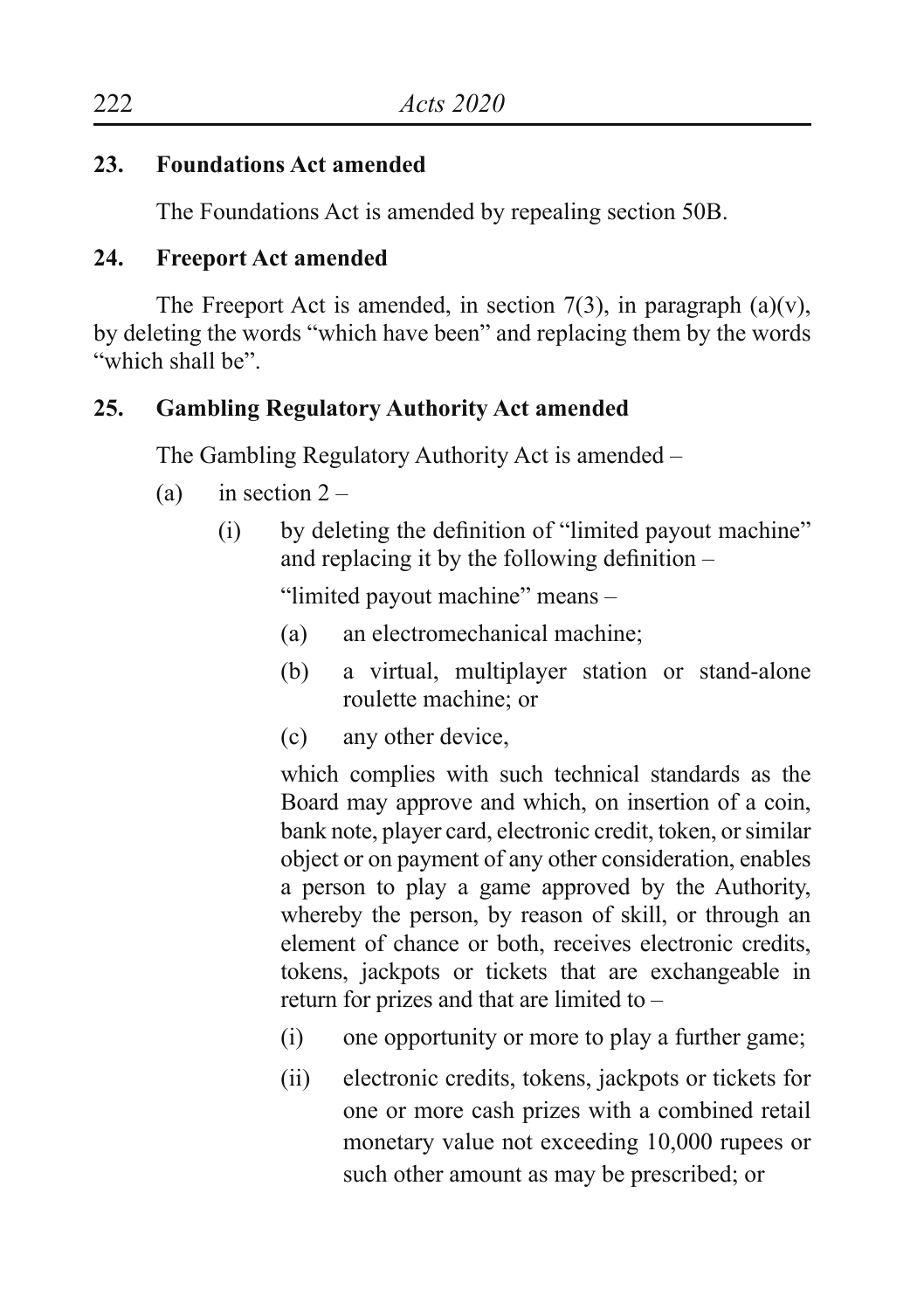- (iii) cash equivalent to the amount that the person inserts in the machine;
- (ii) by deleting the definition of "sporting event" and replacing it by the following definition –

 "sporting event" means a horse race or football league which takes place outside Mauritius;

(iii) by inserting, in the appropriate alphabetical order, the following new definition –

> "bet-related service" means any activity or service, including, but not limited to, any digital, electronic or financial service which facilitates the placing or offering of bets in Mauritius;

- (b) in section  $7 -$ 
	- (i) in subsection (1), by repealing paragraph (ga) and replacing it by the following paragraph –
		- (ga) on receipt of a complaint, or on its own initiative, set up an appeal committee in such manner as may be prescribed;
	- (ii) by repealing subsection  $(2)$ ;
- (c) by repealing section 28B and replacing it by the following section –

### **28B. Technical standards for gaming machines**

 (1) Every gaming machine operator shall ensure that every gaming machine on its premises complies with such technical standards as the Board may approve and publish in the Gazette.

 (2) (a) All gaming machines and their jackpot systems shall be tested against such laboratory test as the Board may approve and publish in the Gazette.

 (b) The laboratory test under paragraph (a) shall include an examination of the software and all games on a gaming machine.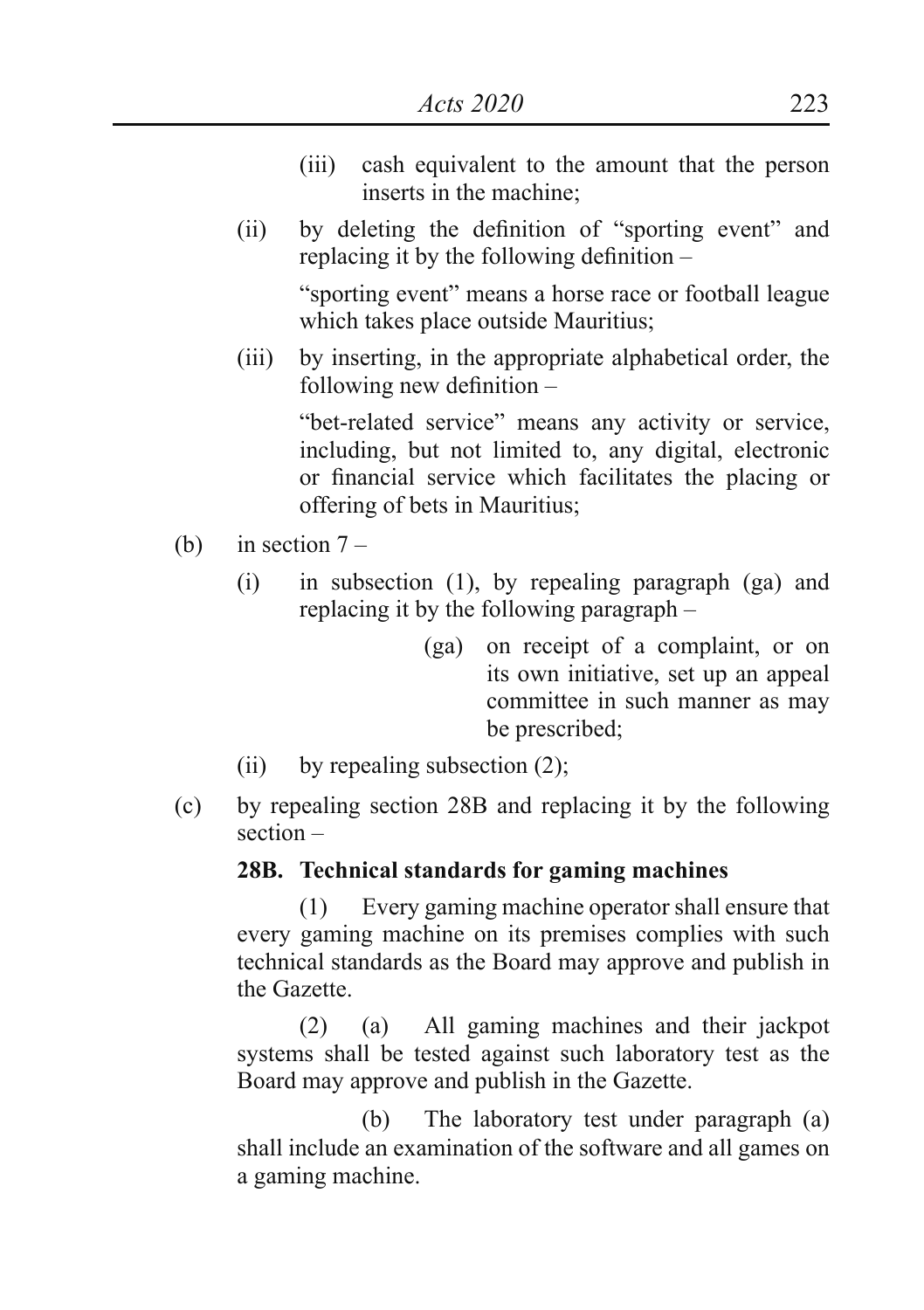(c) Acertificate of any test under paragraph (a) shall be submitted to the Authority.

 (3) The operator of any gaming machine shall install a firewall –

- (a) certified by an international gaming laboratory approved by the Authority; and
- (b) designed to prevent
	- (i) remote access to the hardware, software and server of gaming machine; and
	- (ii) the tampering with a gaming machine controlled remotely.

 (4) Every gaming machine operator shall seek the approval of the Authority to –

- (a) update, erase, delete or clear data; or
- (b) change the software,

in a gaming machine.

 (5) The mechanical meters, game box, jackpot system and logic area of any gaming machine shall be sealed by inspectors of the Authority.

- (d) in section 29A, by repealing subsection (4);
- (e) in section  $29C -$ 
	- (i) in subsection (1), by repealing paragraph (b) and replacing it by the following paragraph –
		- (b) move a limited payout machine from one site to another without notifying the Authority.
	- (ii) by adding the following new subsection  $-$

 (4) A limited payout machine operator shall ensure that all limited payout machines found on his premises comply with such technical standards as the Board may approve and publish in the Gazette.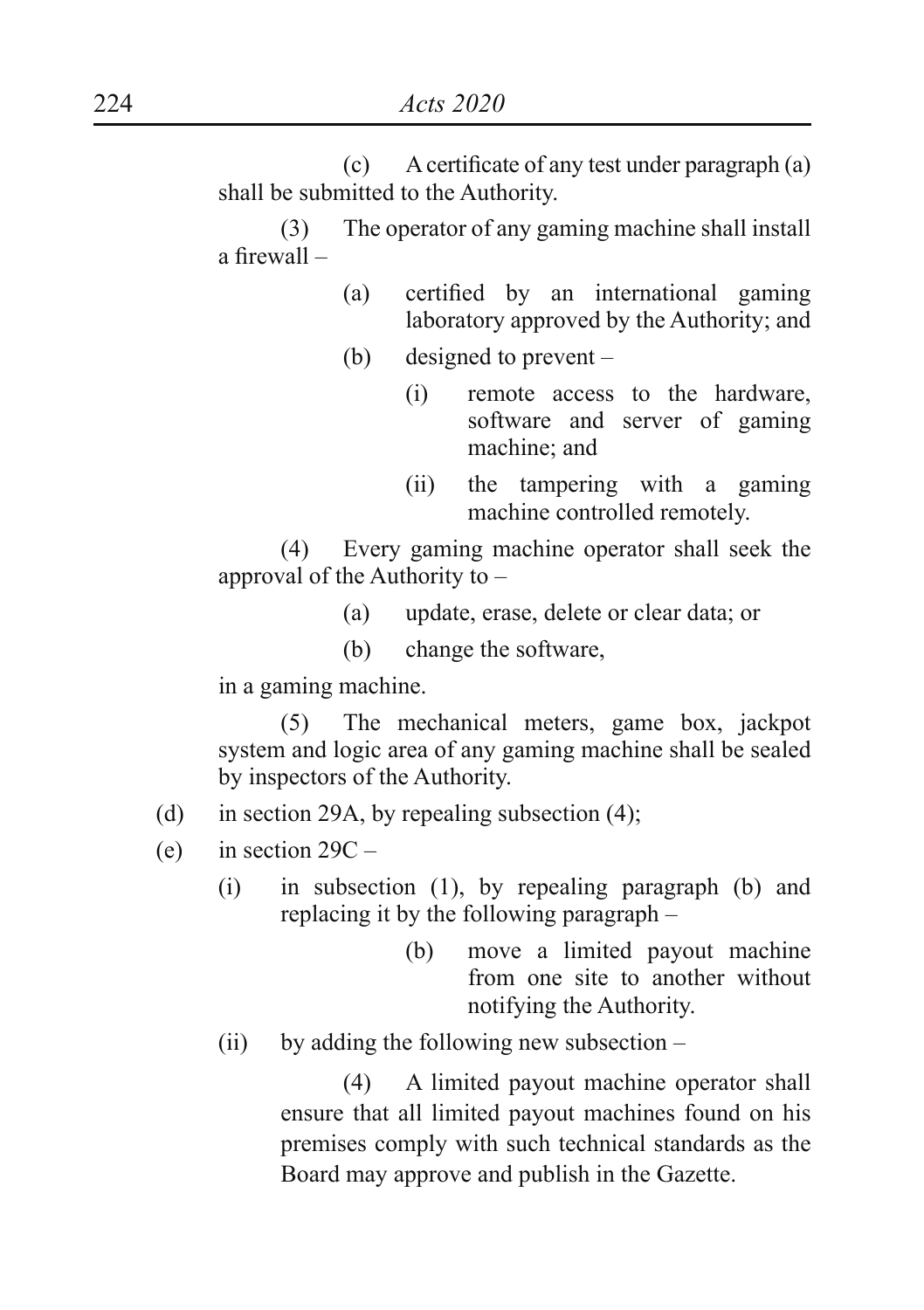(f) in section 44, by repealing subsection (5) and replacing it by the following subsection –

 (5) The Board may, on application made for the conduct of fixed odds bet on football matches taking place outside Mauritius, issue a bookmaker licence authorising the applicant to operate at such place as the Board may approve.

(g) by repealing section 45 and replacing it by the following section –

# **45. Betting on football matches taking place outside Mauritius**

 No betting on football matches taking place outside Mauritius shall be conducted by a bookmaker except for those football matches referred to in his rules of fixed odds bet approved by the Board.

(h) in section 52A, by repealing subsection (2) and replacing it by the following subsection –

 (2) An application under subsection (1) shall be made in such form and manner as the Board may approve.

 $(i)$  in section 53A, by repealing subsection (2) and replacing it by the following subsection –

 (2) An application under subsection (1) shall be made in such form and manner as the Board may approve.

 $(i)$  in section 65, by repealing subsection (2) and replacing it by the following subsection –

 (2) An application under subsection (1) shall be made in such form and manner as the Board may approve.

- (k) in section 90A, by repealing paragraph (c) and replacing it by the following paragraph –
	- (c) such other event as the Board may determine.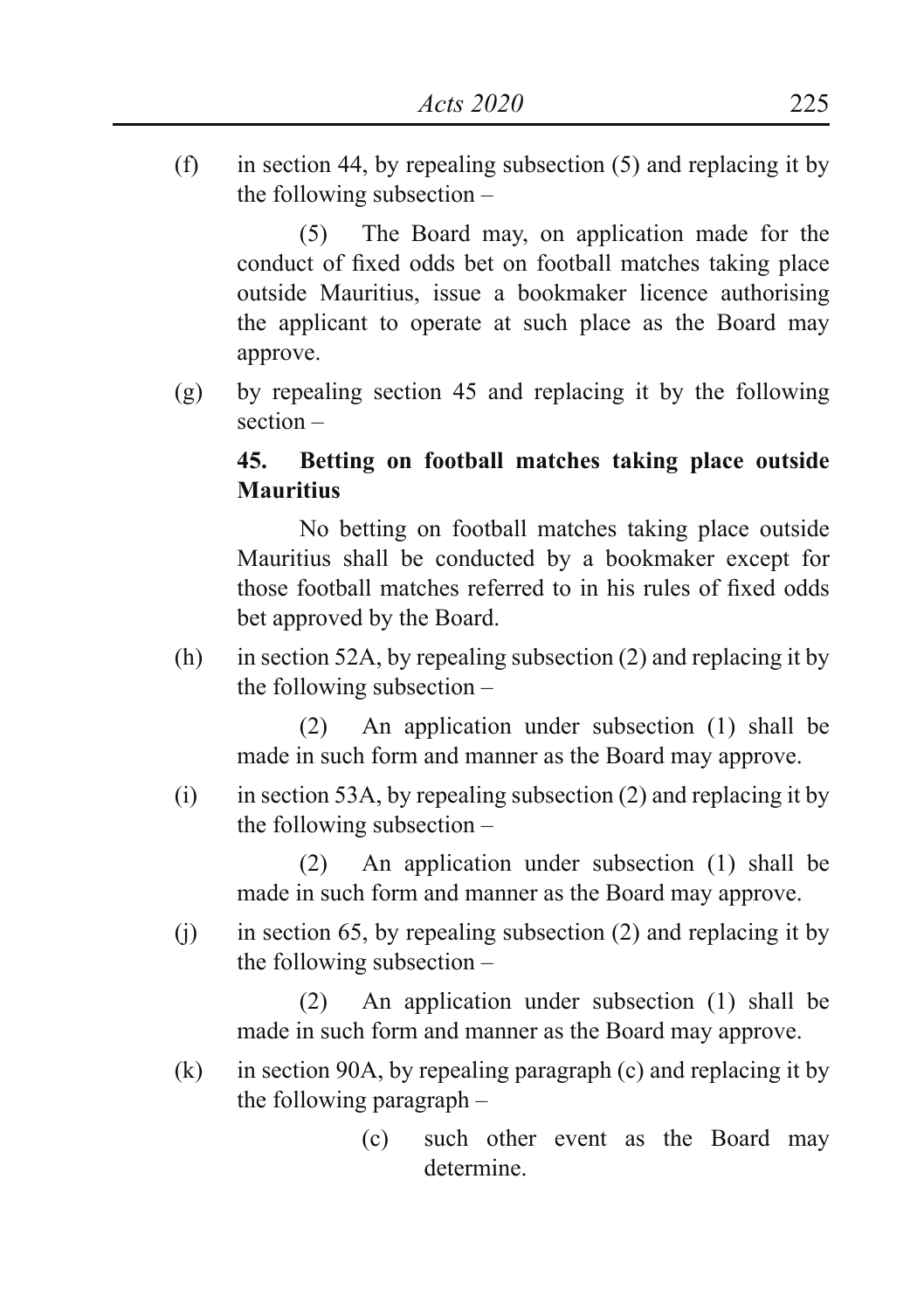- (l) in section 96(4A), by adding the following new paragraph, the full stop at the end of paragraph (h) being deleted and replaced by a semicolon –
	- (i) a limited payout machine operator.
- $(m)$  in section 114(9), in paragraph (b), by inserting, after the words "gaming machine", the words ", an amusement machine";
- (n) by inserting, after section 134B, the following new section –

# **134C. Offering a bet-related service without holding a licence**

 Any person who offers a bet-related service without holding a licence shall commit an offence and shall, on conviction, be liable to a fine not exceeding 500,000 rupees and to imprisonment for a term not exceeding 2 years.

- (o) in section 156(4), by inserting, after the word "activity", the words ", other than a charitable, benevolent or social activity,";
- (p) in the Third Schedule, in CATEGORY  $4 -$ 
	- (i) in the first column, by deleting the words "event or contingency" and replacing them by the words "football matches taking place outside Mauritius";
	- $(ii)$  in the third column, by deleting the words "12 months" wherever they appear and replacing them by the words "Yearly or part thereof":
- (q) in the Fourth Schedule, in item 4, in the second column, by deleting the words "any event or contingency other than on local horse-race" and replacing them by the words "football matches taking place outside Mauritius other than on local horse-race";
- (r) in the Fifth Schedule
	- (i) in Part I, in CATEGORY  $3 -$ 
		- (A) in item 1, in the second column, by deleting the words "10 per cent of gross stakes and 24,000 rupees in respect of each race meeting or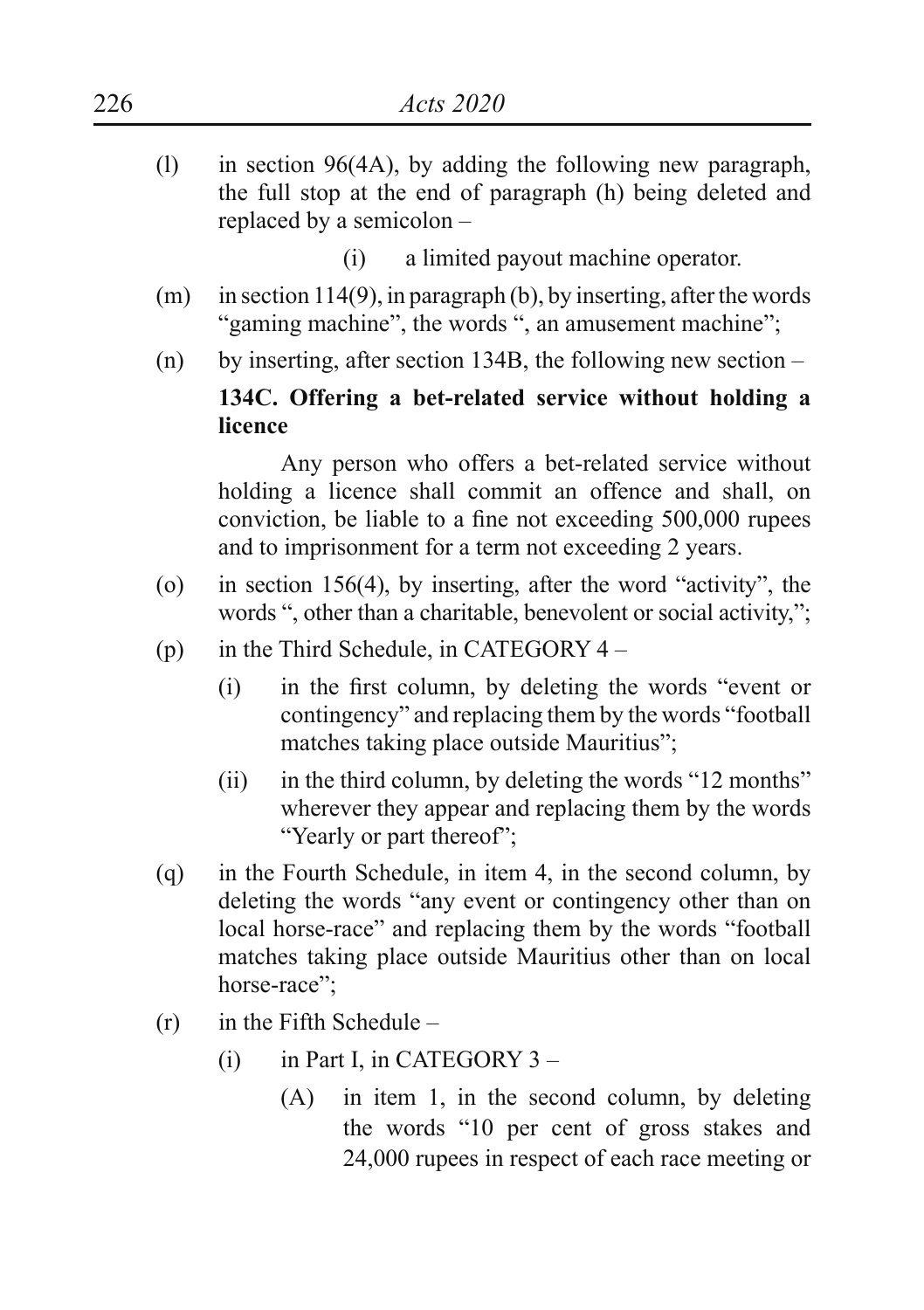10 per cent gross stakes and 16,000 rupees in respect of each race meeting" and replacing them by the words "12 per cent of gross stakes in respect of each race meeting";

- (B) in item 1A, in the second column, by deleting the words "10 per cent of gross stakes and 24,000 rupees per week" and replacing them by the words "12 per cent of gross stakes per week";
- (C) in item 2, in the second column, by deleting the words "10 per cent" wherever they appear and replacing them by the words "12 per cent";
- $(ii)$  in Part I, in CATEGORY 4
	- (A) in the first column, by deleting the words "any other event or contingency other than a local race" and replacing them by the words "football matches taking place outside Mauritius";
	- (B) in the second column, by deleting the words "10 per cent of gross stakes and 24,000 rupees per week per place of business" and replacing them by the words "12 per cent of gross stakes per week";
- (iii) in Part I, in CATEGORY  $6 -$ 
	- (A) in the item "Sweepstake organiser", in the second column, by deleting the words "10 per cent" and replacing them by the words "12 per cent";
	- (B) in the item "Limited payout machine operator", in the second column, by deleting the words "10 per cent" and "500,000 rupees" and replacing them by the words "12 per cent" and "one million rupees", respectively;
	- (C) in the item "Amusement machine operator", in the second column, by deleting the words "5,000 rupees" and replacing them by the words "500 rupees per machine";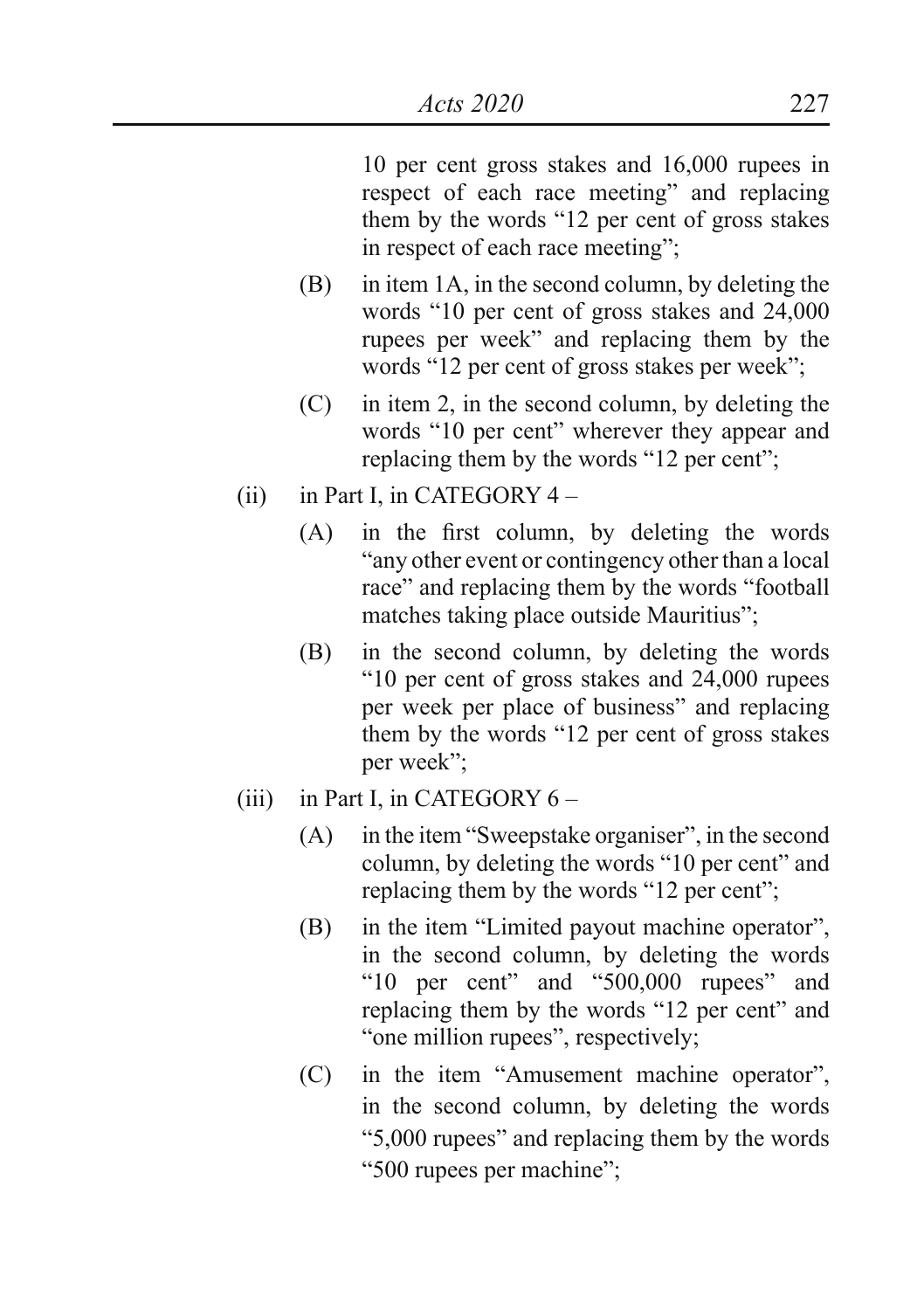$(iv)$  in Part II, CATEGORY 4, in the first column, by deleting the words "any other event or contingency other than a local race" and replacing them by the words "football matches taking place outside Mauritius".

## **26. Human Resource Development Act amended**

The Human Resource Development Act is amended –

- (a) in section  $2 -$ 
	- $(i)$  by deleting the definition of "insured person";
	- (ii) by deleting the definition of "Minister" and replacing it by the following definition –

"Minister" means the Minister to whom responsibility for the subject of human resource development is assigned;

- (b) in section  $18 -$ 
	- (i) in subsection (1), by deleting the words ", who is an insured person,";
	- (ii) by inserting, after subsection (5A), the following new subsection –
		- (5B) Notwithstanding this section, during the period
			- (a) 1 April 2020 to 30 June 2020, every employer in the tourism sector shall, in respect of every employee, pay a training levy of one per cent and the rate to be remitted to the Council under subsection (3)(e) for the National Training Fund shall be 0.5 per cent;
			- (b)  $1 \text{ July } 2020 \text{ to } 30 \text{ June } 2021$ , every employer shall, in respect of every employee, pay a training levy of one per cent and the rate to be remitted to the Council under subsection (3)(e) for the National Training Fund shall be 0.5 per cent.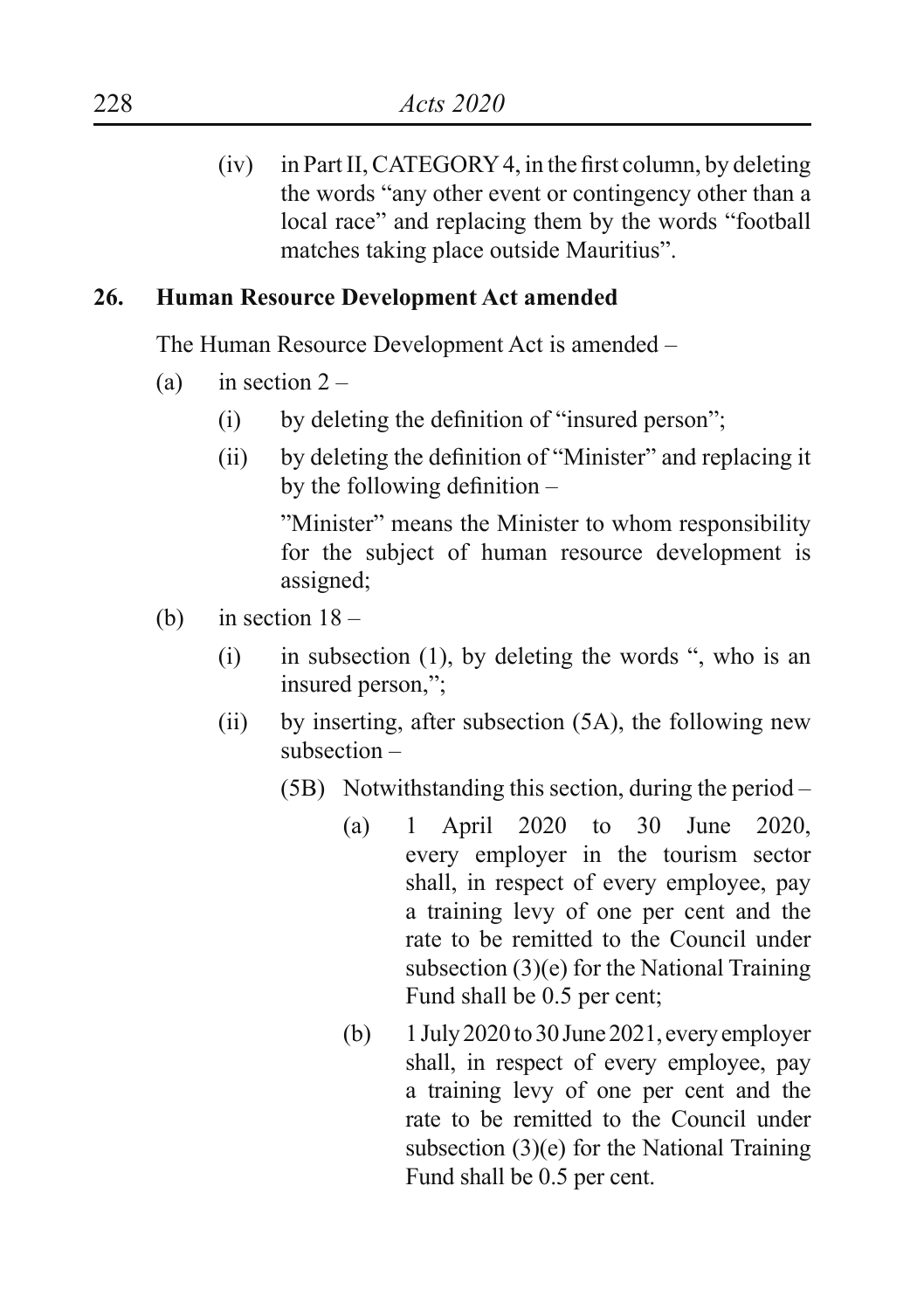(iii) in subsection (6), by inserting, in the appropriate alphabetical order, the following new definition – "charitable institution" has the same meaning as in the Income Tax Act;

## **27. Immigration Act amended**

The Immigration Act is amended –

- (a) in section  $5(1)$ 
	- (i) by repealing paragraph (g) and replacing it by the following paragraph –
		- (g) he is a person who holds immovable property under the Integrated Resort Scheme, Real Estate Scheme, Invest Hotel Scheme, Property Development Scheme or Smart City Scheme, the purchase price of which is not less than 375,000 US dollars or its equivalent in any other hard convertible foreign currency where the exchange rate to be used to calculate the US dollar equivalent shall be the selling rate in force at the time of signature of the title deed;
	- (ii) by repealing paragraph (i) and replacing it by the following paragraph –
		- (i) he is the spouse, dependent child, parent or other dependent of a person to whom paragraph  $(g)$ ,  $(h)$  or  $(ha)$  applies.
- (b) in section 5A
	- $(i)$  in subsection  $(1)(aa)$ , by deleting the words "500,000 US dollars" and replacing them by the words "375,000 US dollars";
	- (ii) in subsection  $(5)(a)$ , by inserting, after the words "at the expiry of a period of 3 years of his occupation permit,", the words "within the 10 year occupation permit period";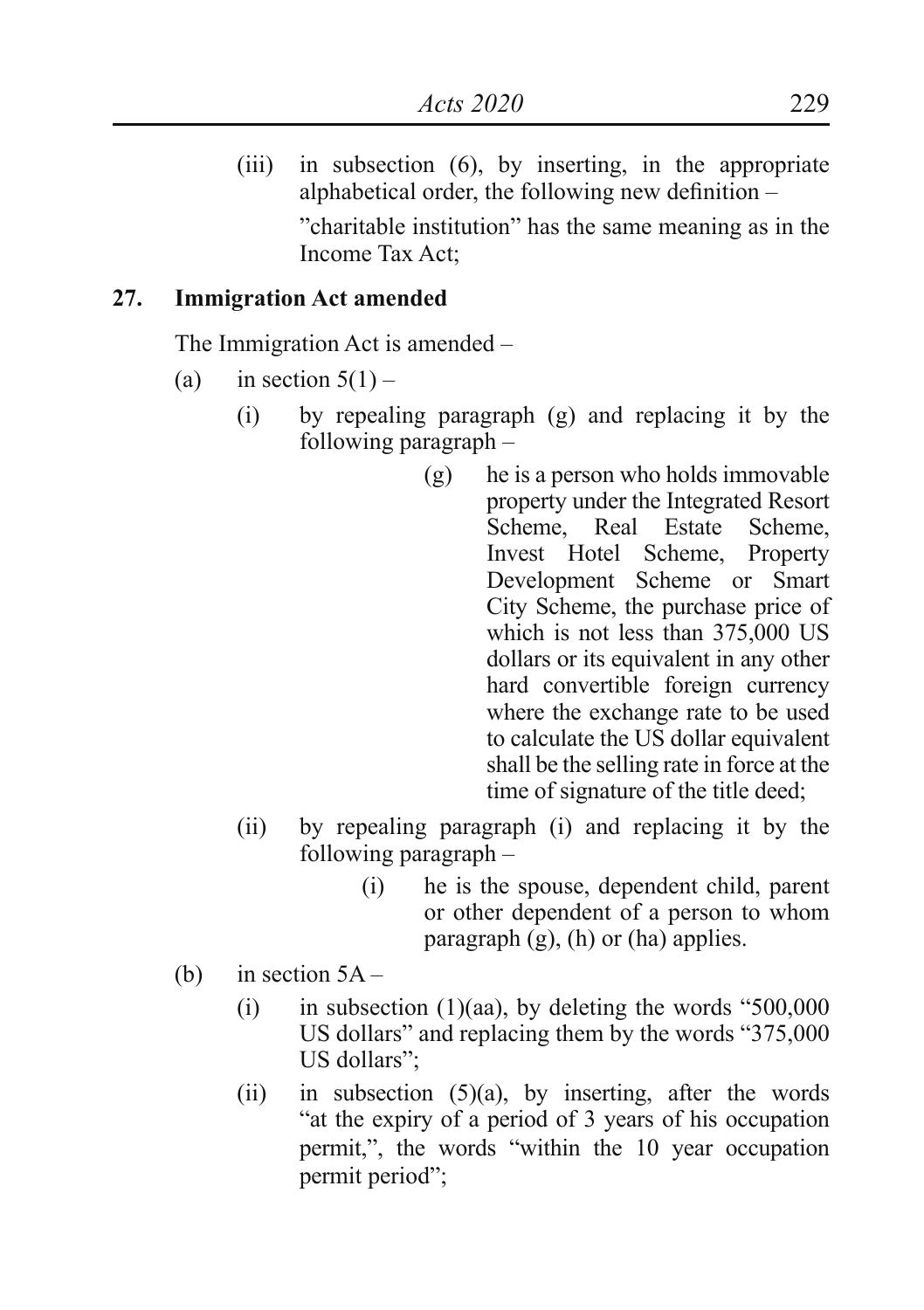- (iii) in subsection  $(5A)$ 
	- (A) by inserting, after the words "at the expiry of a period of 3 years of his residence permit,", the words "within the 10 year residence permit period":
	- (B) by deleting the words "Part I" and replacing them by the words "item 4 of Part II";
- (iv) by inserting, after subsection (5AA), the following new subsection –

 (5AB) Notwithstanding subsections (5), (5A) and (5AA), any person who has been a holder of an occupation permit or residence permit for at least 3 years immediately before 1 September 2020 and who satisfies the criteria specified in Part III of the First Schedule to the Economic Development Board Act 2017, may, on application, be granted the status of permanent resident.

- (v) in subsection (5B), by deleting the words " $(5)$ ,  $(5A)$  or (5AA)" and "10 years as from the expiry date of his occupation permit or residence permit, as the case may be" and replacing them by the words "(5), (5A), (5AA) or (5AB)" and "20 years as from the expiry date of his occupation permit or residence permit or issue date of the permanent residence permit, as the case may be", respectively;
- (vi) in subsection (6), by deleting the words " $(5)$ ,  $(5A)$  or  $(5AA)$ " and replacing them by the words " $(5)$ ,  $(5A)$ , (5AA) or (5AB)";
- (c) in section  $9A -$ 
	- (i) in subsection (4)(a)(i), by deleting the words "3 years" and replacing them by the words "10 years";
	- $(ii)$  by adding the following new subsection –

 (9) In the case of an investor or a self-employed non-citizen, an occupation permit issued for a period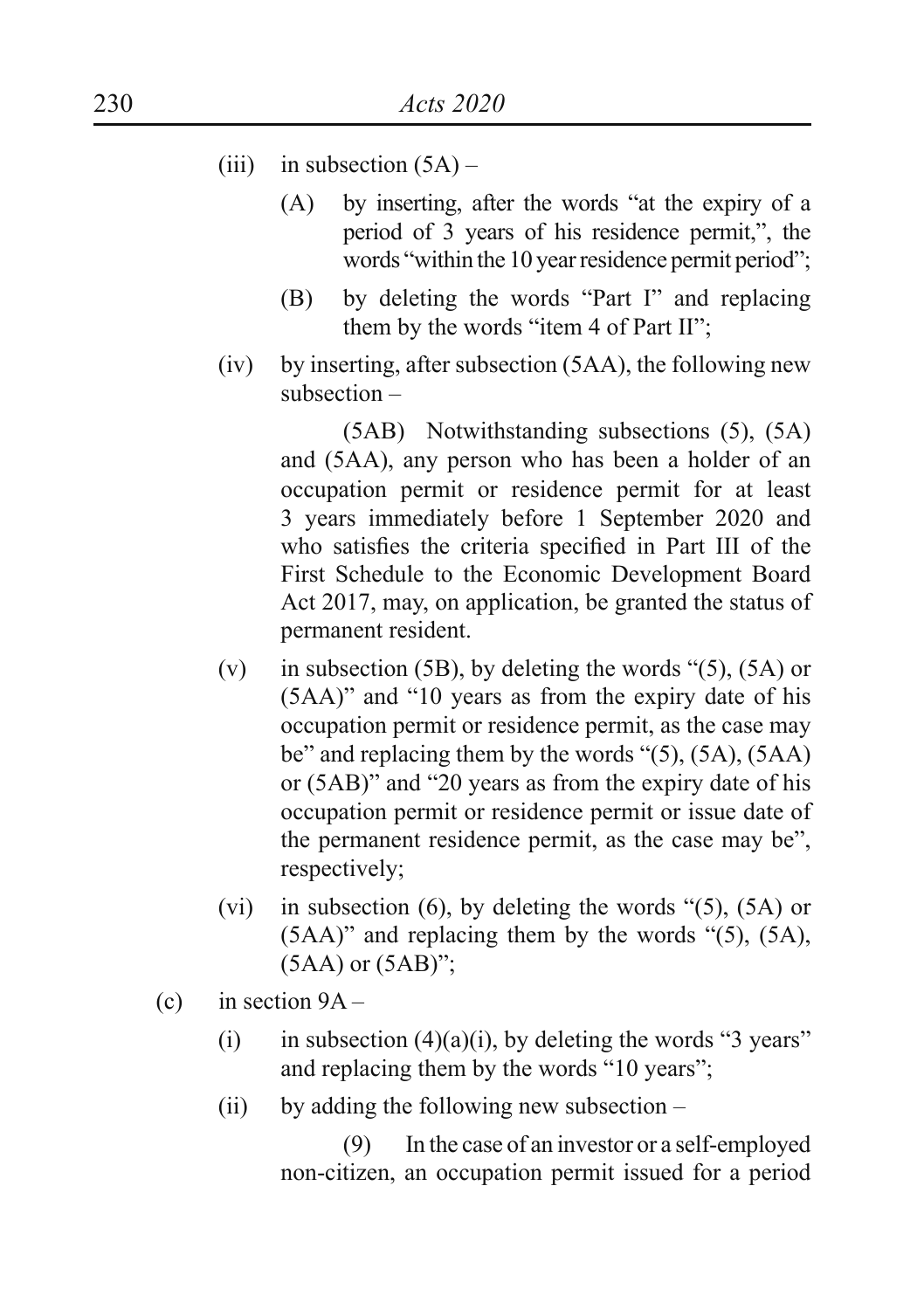of 3 years, and valid on 1 September 2020, shall be extended for a period of 10 years as from the date of the issue of the occupation permit.

- (d) in section 9B (3), by deleting the words "section 9A (2) to  $(7)$ " and replacing them by the words "section  $9A(2)$  to  $(7)$  and  $(9)$ ";
- (e) by inserting, after section 9G, the following new section –

### **9H. Right to invest by professional and retired non-citizen**

 (1) The holder of an occupation permit as professional or the holder of a residence permit as a retired non-citizen may invest in any business provided that –

- (a) he is not employed in the business;
- (b) he does not manage the business; and
- (c) he does not derive any salary or employment benefits from the business.

 (2) Notwithstanding subsection (1), a holder of an occupation permit as professional may hold shares in a business where he is employed provided that he is not a majority shareholder.

#### **28. Income Tax Act amended**

The Income Tax Act is amended –

- (a) in section  $2 -$ 
	- (i) in the definition of "manufacture", by repealing paragraph (b) and replacing it by the following paragraph –
		- (b) includes the
			- (i) assembly of parts into a piece of machinery or equipment or other product;
			- (ii) retreading of used tyres;
			- (iii) recycling of waste;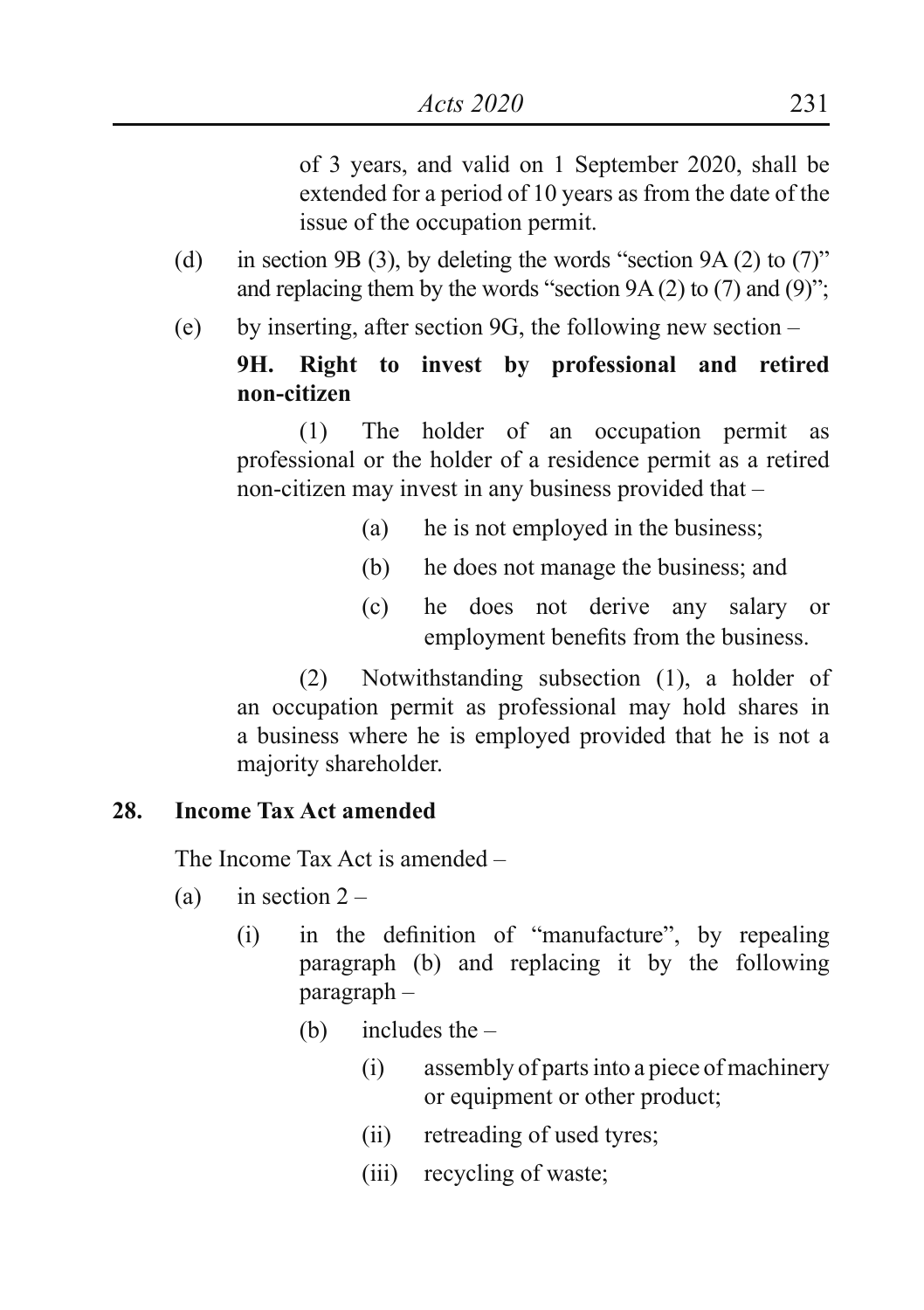- (ii) by deleting the definition of "solidarity levy";
- (b) in section  $7(2)$ , by deleting the word "Any" and replacing it by the words "Subject to section 16C, any";
- (c) in section  $16C -$ 
	- (i) by deleting the words "3.5 million" wherever they appear and replacing them by the words "3 million";
	- (ii) in subsection  $(2)$ , by deleting the words "5 per cent" and replacing them by the words "25 per cent";
	- (iii) by inserting, after subsection (2), the following new subsection –

 (2A) The solidarity levy payable by an individual in an income year under subsection (1) shall not exceed 10 per cent of the sum of –

- (a) his net income excluding the lump sum specified in paragraph (d) of the definition of "leviable income" in section 16B; and
- (b) dividends in paragraphs (b) and (c) of the definition of "leviable income" in section 16B.
- (d) in section 18(6), by inserting, after the words "solidarity levy" wherever they appear, the words "under the Value Added Tax Act";
- (e) in section 24, by inserting, after subsection (1), the following new subsection –

 (1A) Notwithstanding any other provision of this Act, where, in an income year, a person has incurred capital expenditure on electronic, high precision or automated machinery or equipment on or after 1 July 2020, he shall be allowed, in that income year, a deduction of that capital expenditure, provided no deduction has been claimed under subsection (1).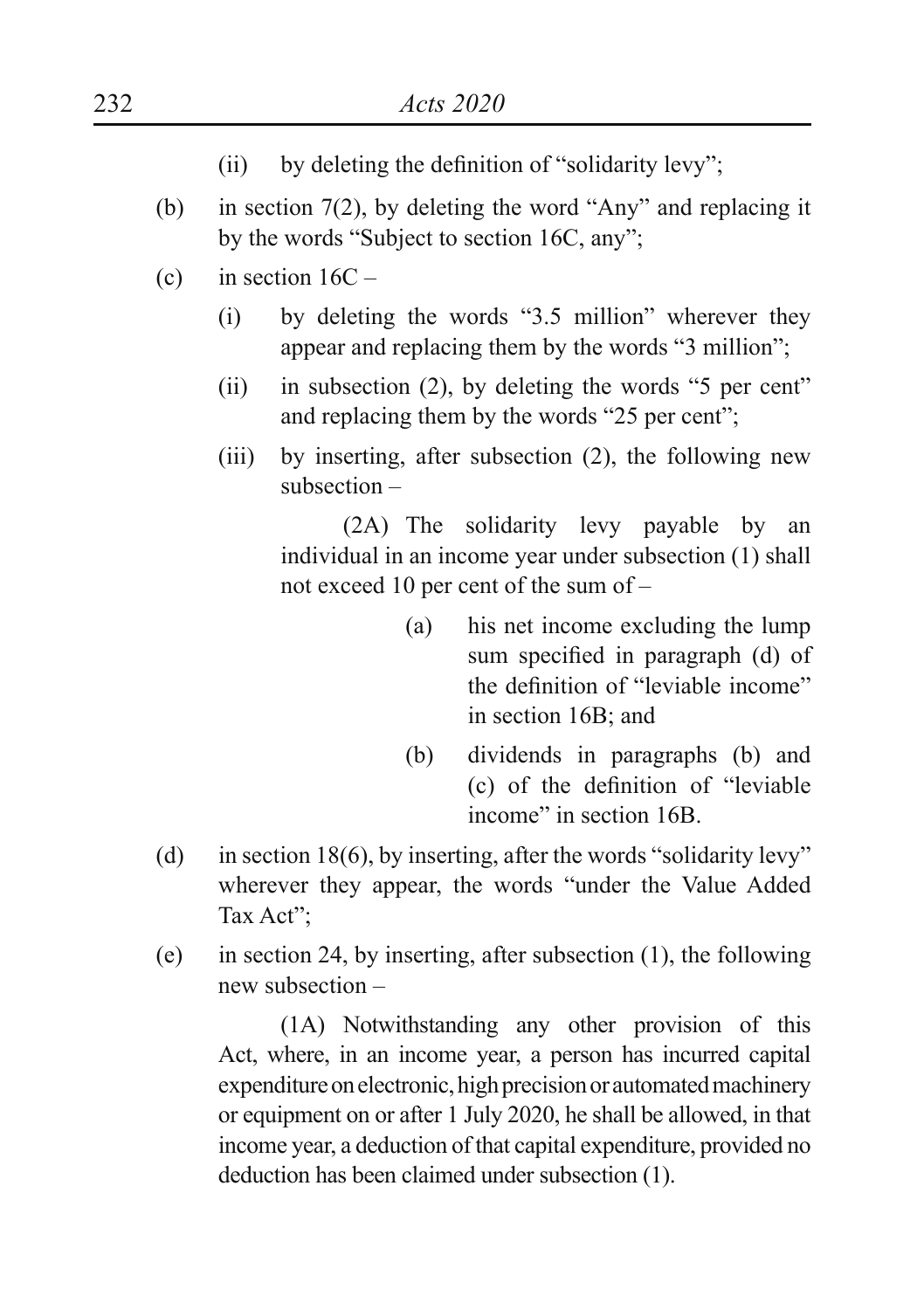(f) by inserting, after section 24A, the following new section –

**24B. Expenditure incurred on medical research and development**

 (1) Subject to subsection (2), where, in an income year, a person engaged in medical research and development incurs expenditure on medical research and development, he may deduct from his gross income twice the amount of that expenditure in that income year provided the research and development is carried out in Mauritius.

 (2) Where a deduction has been claimed under paragraph (1), no deduction shall be allowed in respect of the same expense under section 24 or section 161A(55).

- (g) in section  $27 -$ 
	- (i) by inserting after subsection (4), the following new subsection –

 (4A) Where, in an income year, a person claims a bedridden next of kin as a dependent, no other person shall claim that bedridden next of kin as a dependent in that income year.

- (ii) in subsection  $(5)$ 
	- (A) in paragraph (c), by deleting the words "50,000 rupees" and replacing them by the words "85,000 rupees";
	- (B) in paragraph (d), by deleting the words "50,000 rupees" and replacing them by the words "80,000 rupees";
- (iii) in subsection  $(6)$ , by deleting the words "50,000 rupees and 50,000 rupees" and replacing them by the words "85,000 rupees and 80,000 rupees";
- (vi) in subsection  $(7)$ 
	- (A) in the definition of "dependent", by adding the following new paragraph –
		- (d) a bedridden next of kin;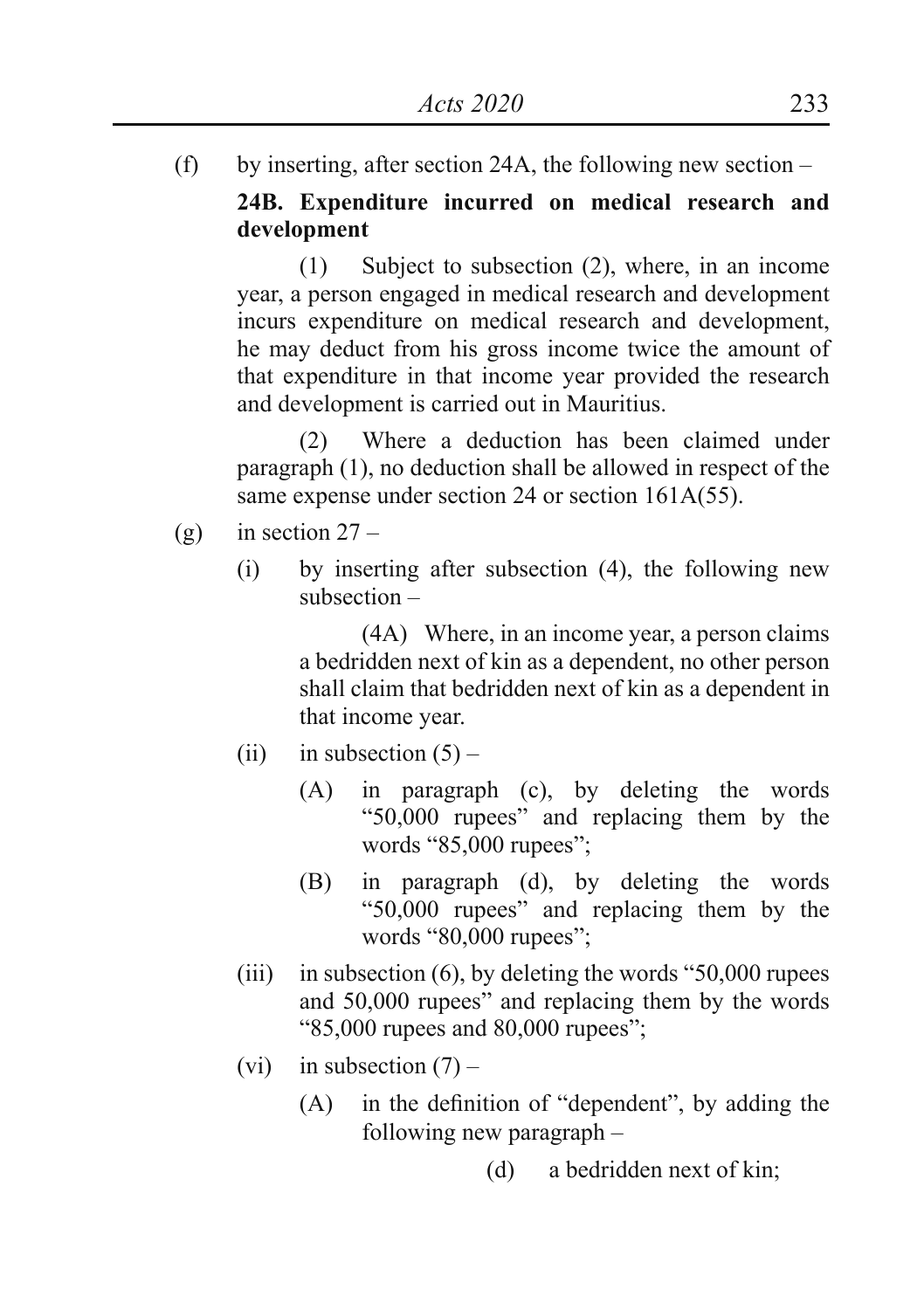(B) by inserting, in the appropriate alphabetical order, the following new definition –

> "bedridden next of kin", in respect of a person, means the bedridden father, mother, grandfather, grandmother, brother or sister of that person or of his spouse, provided that the bedridden next of kin is –

- (a) eligible to the carer's allowance payable under the National Pensions Act; and
- (b) under the care of that person.
- (h) in section 50, by inserting, after subsection (1), the following new subsections –

 (1A) Notwithstanding the other provisions of this Act, but subject to subsection (1B), the tax payable by a company deriving income from life insurance business, shall be –

- (a) the normal tax payable; or
- (b) 10 per cent of the relevant profit,

whichever is the higher.

(1B) In this section –

 "normal tax payable" means the tax payable on the net income calculated under regulation 17 of the Income Tax Regulations 1996;

 "relevant profit" means profit attributable to shareholders in respect of an income year –

- (a) as reduced by capital gain attributable to shareholders where such gain has been credited to the income statement of the company; and
- (b) as increased by any capital loss attributable to shareholders where such loss has been debited to the income statement of the company,

for that income year.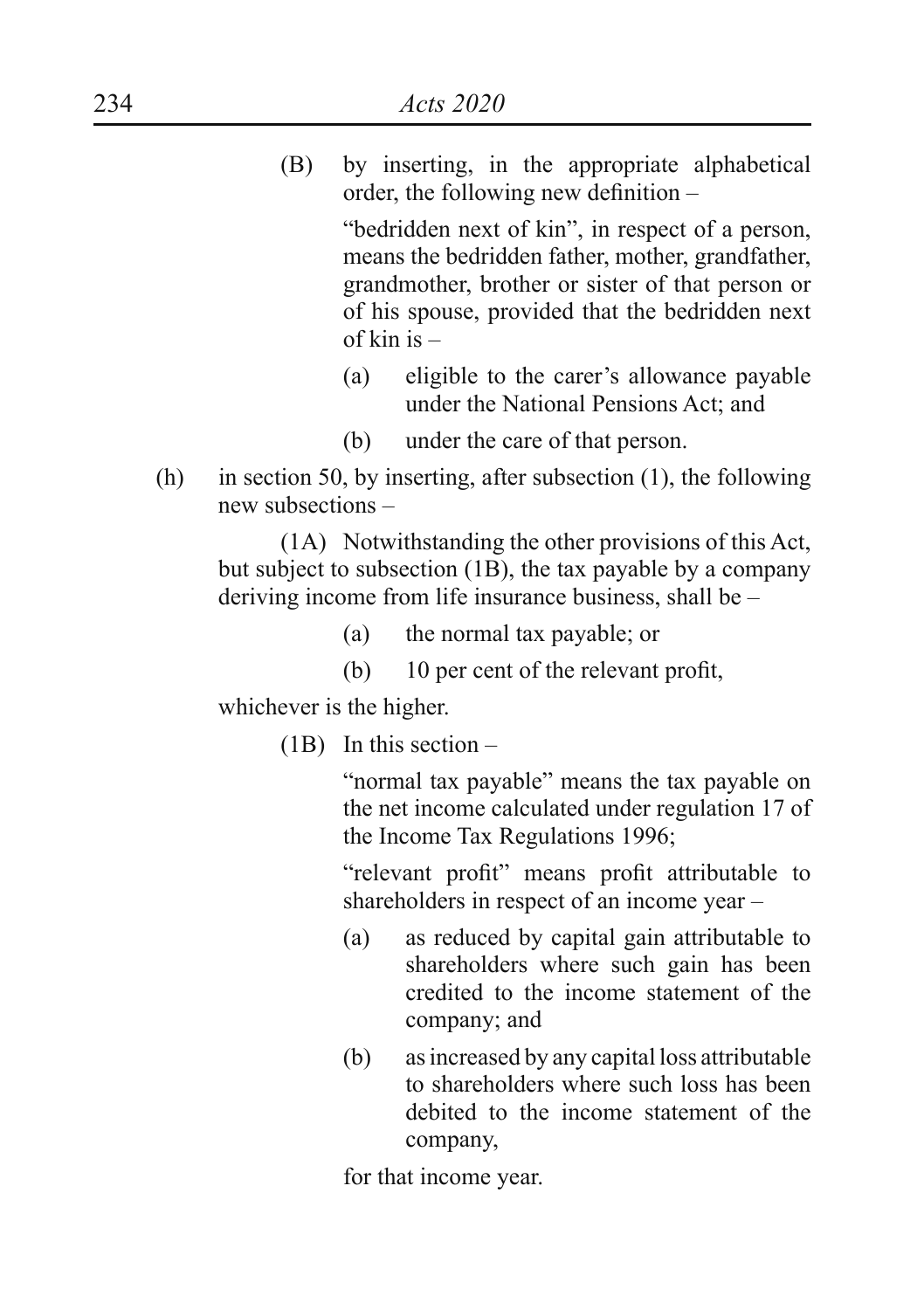- (i) in section  $50B(1)$ 
	- (i) by inserting, after the word "submit", the word "electronically";
	- (ii) by deleting the words "and manner";
- $(i)$  in section  $50I -$ 
	- $(i)$  by deleting the definition of "book profit";
	- (ii) by inserting, in the appropriate alphabetical order, the following new definition –

 "accounting profit" means the profit derived by an operator from all its activities and computed in accordance with the International Financial Reporting Standards;

- (k) in section  $50J -$ 
	- $(i)$  in subsection  $(1)$ , by deleting the word "book" and replacing it by the word "accounting";
	- (ii) by inserting, after subsection (2), the following new subsection –

 (2A) The levy under subsection (1) shall be calculated at the rate of 5 per cent of the accounting profit and 1.5 per cent of the turnover of the operator in respect of the year of assessment commencing on 1 July 2020 and in respect of every subsequent year of assessment.

(1) in section 50L (13), by deleting the words "a company which is exempt under items 11, 11A, 13, 26, 28 to 32 and 34 to 38 of Part II of Sub-part C of the Second Schedule and its net income shall be deemed to be its" and replacing them by the words "the exempt income of a company under items 11, 11A, 13, 26, 28 to 32 and 34 to 38 of Part II of Sub-part C of the Second Schedule and any other items in the Second Schedule as may be prescribed and that exempt income shall be included in its";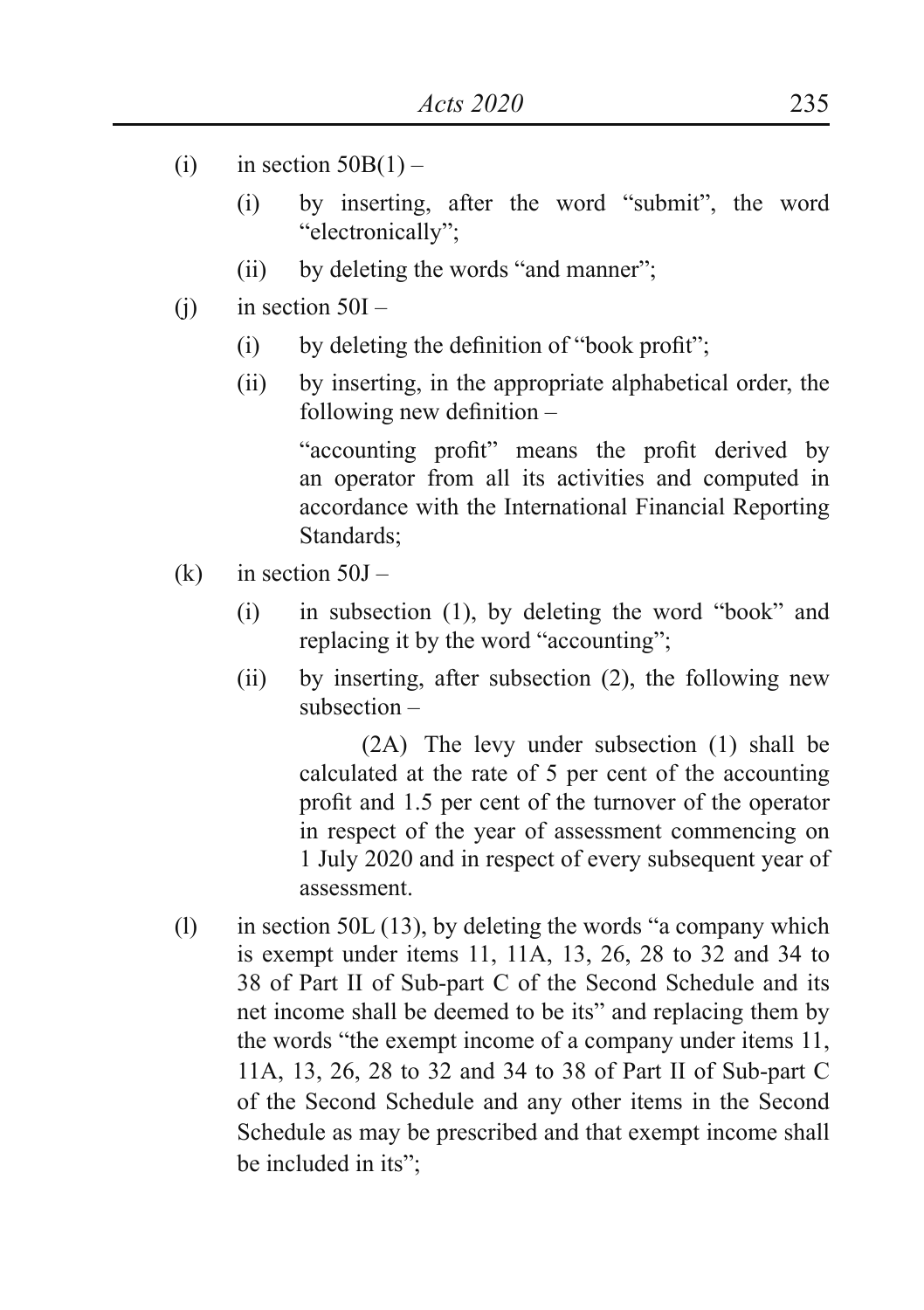- (m) in section 57, by deleting the words "and 24A" and replacing them by the words ", 24A and 24B";
- (n) by inserting, after section 67J, the following new section –

## **67K. Expenditure incurred on patents and franchises**

- (1) Where, in an income year, a company incurs
	- (a) expenditure for the acquisition of patents and franchises; and
	- (b) costs to comply with international quality standards and norms,

it may deduct, from its gross income, twice the amount of such expenditure incurred in that income year.

 (2) Where a company claims a deduction in respect of patents and franchises under this section, it shall not be entitled to annual allowance in respect of those patents and franchises under section 63.

- (o) in section  $93 -$ 
	- $(i)$  in subsection  $(1)$ , by inserting, after the words "income" tax", the words ", including the solidarity levy under section 16C,":
	- (ii) in subsection  $(4A)(b)$ , by deleting the words ", by registered post,";
- (p) in section  $96 -$ 
	- $(i)$  in subsection  $(2)$ , by deleting the word "Where" and replacing it by the words "Subject to subsection (2A), where";
	- (ii) by inserting, after subsection (2), the following new subsection –

 (2A) Where the emoluments referred to in subsection (2) exceeds 230,769 rupees in a month, the employer shall withhold an additional tax on the amount exceeding 230,769 rupees at the rate of 25 per cent, provided that the additional tax withheld does not exceed 10 per cent of total emoluments.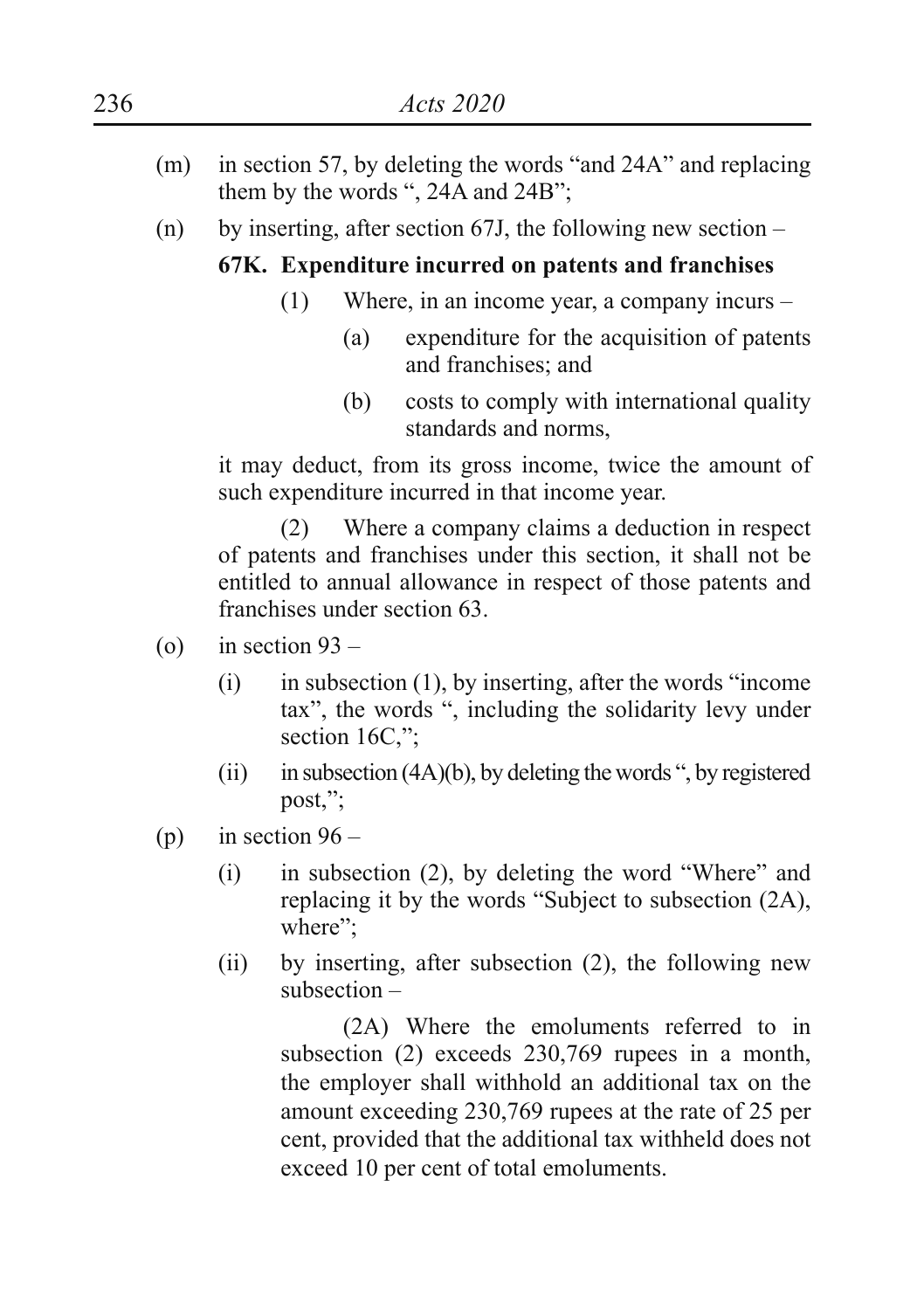- (q) in section  $106(1)$ 
	- (i) by inserting, after the word "submit", the word "electronically";
	- (ii) by deleting the words "and at the same time pay tax, if any," and replacing them by the words "and pay tax, if any, electronically,";
- $(r)$  in section 111A(1), in the definition of "work", by deleting the words "(a) and (j)" and replacing them by the words "(b) and  $(k)$ ";
- (s) in section  $111K(4A)(b)$ , by deleting the words ", by registered post,";
- (t) in section  $112 -$ 
	- (i) by repealing subsection (1) and replacing it by the following subsection –

 (1) Subject to this Act, every person who, in an income year –

(a) derives –

- (i) total net income of an amount exceeding the Category A Income Exemption Threshold specified in the Third Schedule;
- (ii) gross income, derived from any business, exceeding 2 million rupees;
- (iii) emoluments in respect of which tax has been withheld under section 93;
- (iv) income which has been subject to tax deduction at source under section 111C; or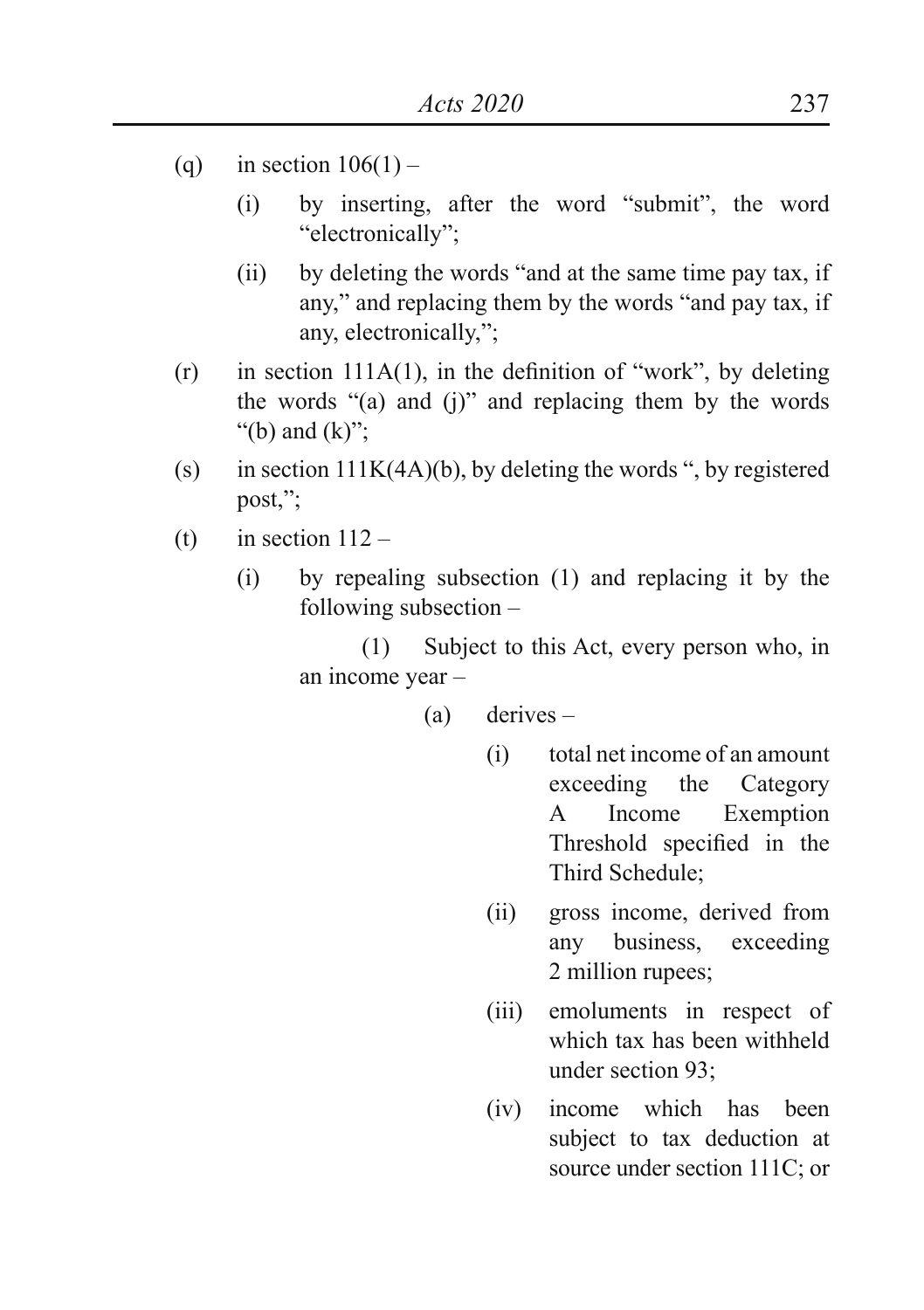(b) has leviable income under section 16B or chargeable income,

shall, in respect of that income year, submit electronically to the Director-General, not later than 15 October following that income year, a return in such form and manner as the Director-General may determine, specifying –

- (i) the income exemption threshold to which the person is entitled under section 27;
- (ii) the interest relief allowable under section 27A; and
- (iii) such other particulars as may be required in the form of the return and, at the same time, pay electronically any tax payable in accordance with the return.
- (ii) by repealing subsections  $(3)$  and  $(4)$ ;
- (u) in section 116B(3), by deleting the words "by a company or a société";
- (v) in section 119, in subsections (1) and (2), by inserting, after the word "submit", the word "electronically";
- (w) in section 120(1), by inserting, after the word "submit", the word "electronically";
- $(x)$  in section 129A(3)(a), by deleting the words "registered post" and replacing them by the words "registered post or electronically";
- (y) in section 152, by repealing subsection (2) and replacing it by the following subsection –

 (2) (a) Subject to paragraph (b), a refund under subsection (1) shall be made within a period of 60 days of the due date for the submission of the return or the date of receipt of the claim, whichever is the later.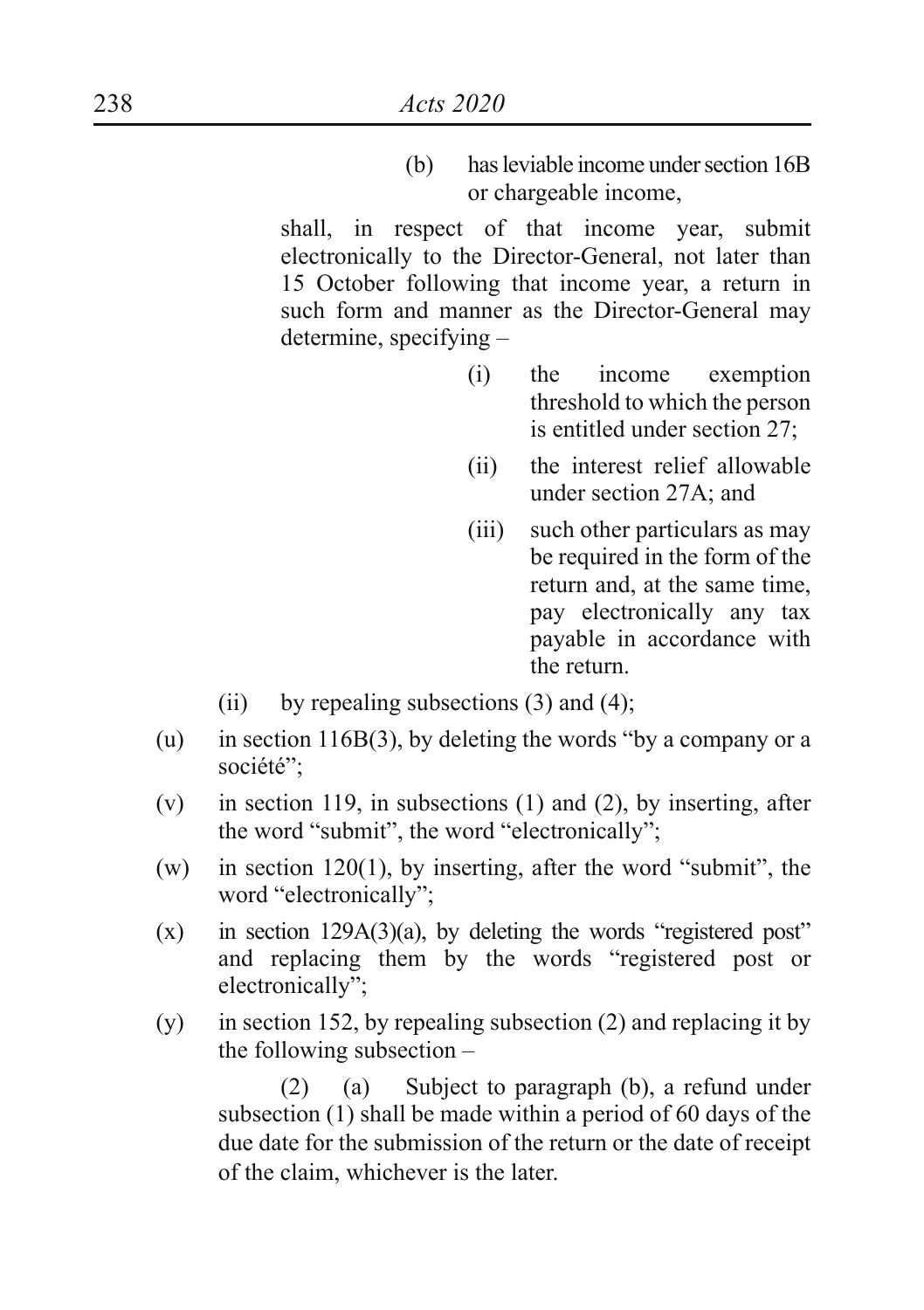(b) Where the Director-General requests a person to submit any document or information in respect of a claim for refund of excess income tax under this section, the time limit for the refund shall run from the date of receipt of all such documents and information requested.

- (z) in section  $161A -$ 
	- (i) in subsection  $(45)$ 
		- (A) by deleting the words "30 June 2019" wherever they appear and replacing them by the words "31 December 2020";
		- (B) in paragraph (b), by deleting the words "30 June 2020" and replacing them by the words "30 June 2022";
	- (ii) in subsection  $(46)$ 
		- (A) in paragraph (c), by deleting the words "December 2019" and replacing them by the words "December 2021";
		- (B) in paragraph (d), by adding the following new subparagraph, the full stop at the end of subparagraph (ii) being deleted and replaced by the words "; or" and the word "or" at the end of subparagraph (i) being deleted –
			- (iii) from 1 July 2020 to 31 December 2020, not exceed 7 million rupees.
	- (iii) in subsection  $(57)(b)$ , by deleting the words "as may be prescribed" and replacing them by the words "as the Director-General may determine";
	- (iv) by inserting, after subsection (58), the following new subsection –

 $(58A)(a)$  Subject to paragraph (b), where, during the period 1 July 2020 to 30 June 2023, a manufacturing company incurs capital expenditure on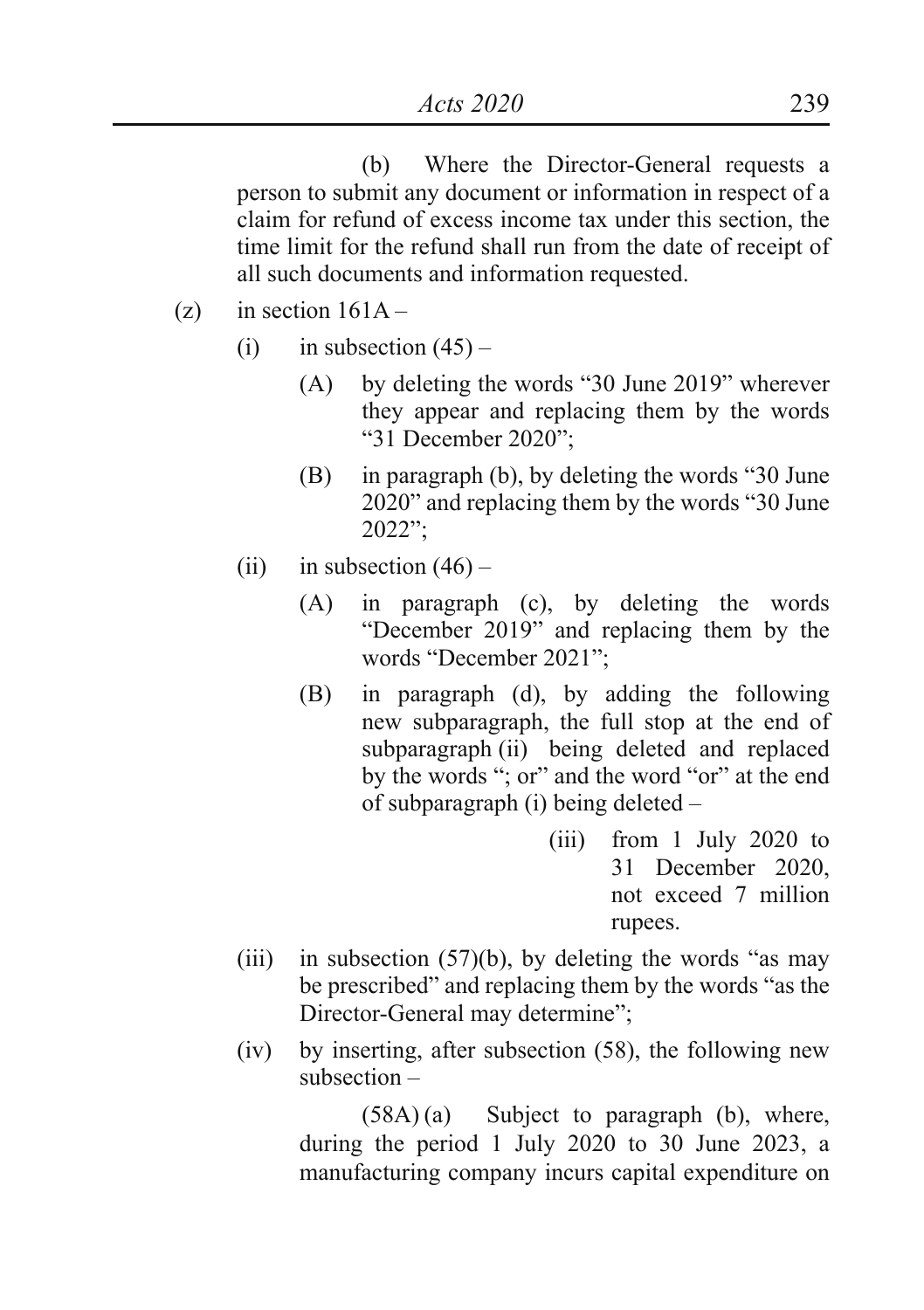new plant and machinery, it shall be allowed, in the year of acquisition and in each of the 2 subsequent income years, a tax credit of an amount equal to 15 per cent of the cost of the new plant and machinery.

(b) In this subsection –

 "plant and machinery" does not include motor cars.

 $(v)$  by adding the following new subsections –

*Additional investment allowance to companies affected by COVID-19*

 (64) (a) Subject to paragraph (b), where a company has, during the period 1 March 2020 to 30 June 2020, incurred capital expenditure on the acquisition of new plant and machinery, it shall, in addition to the deduction to which it may be entitled under section 63, be allowed a deduction of 100 per cent of the capital expenditure so incurred by way of investment allowance in respect of the income year in which the expenditure is incurred.

 (b) A company shall be entitled to the additional allowance under paragraph (a) provided that it satisfies the Director-General that it has been adversely affected by COVID-19.

(c) In this subsection –

"COVID-19" has the same meaning as in section 150B(1);

 "plant and machinery" does not include motor cars.

*Extension of time for payment of corporate income tax for companies operating in the tourism industry*

 (65) Notwithstanding this Act or section 21R(2) of the Mauritius Revenue Authority Act, any company engaged in an activity in the tourism industry specified in Part I of the Twelfth Schedule of the Income Tax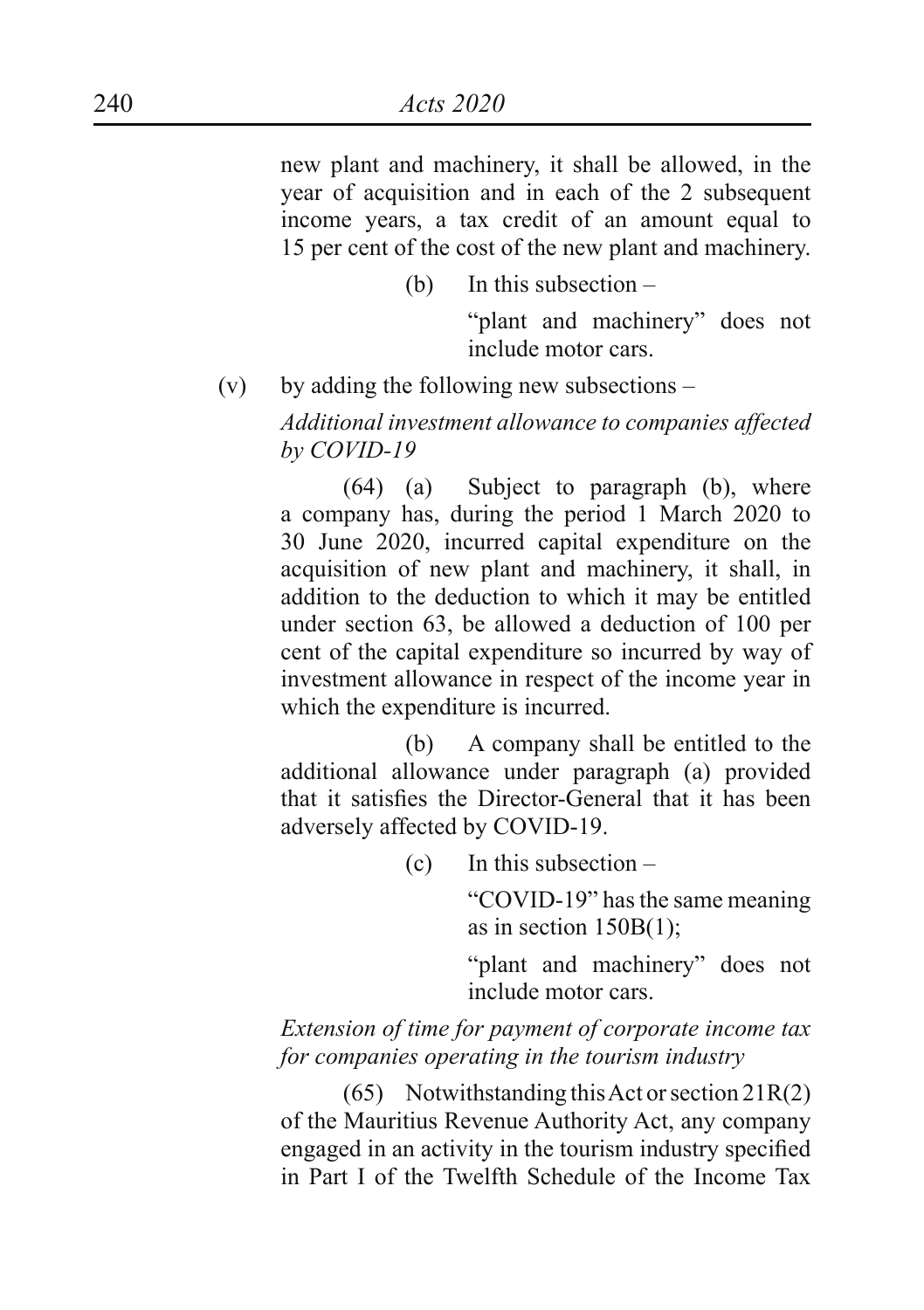Regulations 1996 is and having an accounting period ending on any date during the period September 2019 to June 2020 shall pay the tax due in accordance with its annual return of income submitted under section 116 as follows –

- (a) half of the tax on or before 29 December 2020; and
- (b) the remainder on or before 28 June 2021.

 (66) Notwithstanding this Act, where a company specified in Part I of the Twelfth Schedule of the Income Tax Regulations 1996 is required to pay tax under Sub-part AA for any quarter and the due date for payment falls during the calendar year 2020, it shall pay the tax as follows –

- (a) half of the tax on or before 29 December 2020; and
- (b) the remainder on or before 28 June 2021.
- (aa) in the Second Schedule
	- $(i)$  in Part I
		- (A) by deleting the following item
			- 23. The SIC Development Co. Ltd
		- (B) by inserting, in the appropriate alphabetical order, the following new items –

A subsidiary company of the Bank of Mauritius SIC Development Co. Ltd

- (ii) in Part II, in Sub-part  $C -$ 
	- (A) in item 35, by deleting the word "incorporated" and replacing it by the words "which has started its operations on or";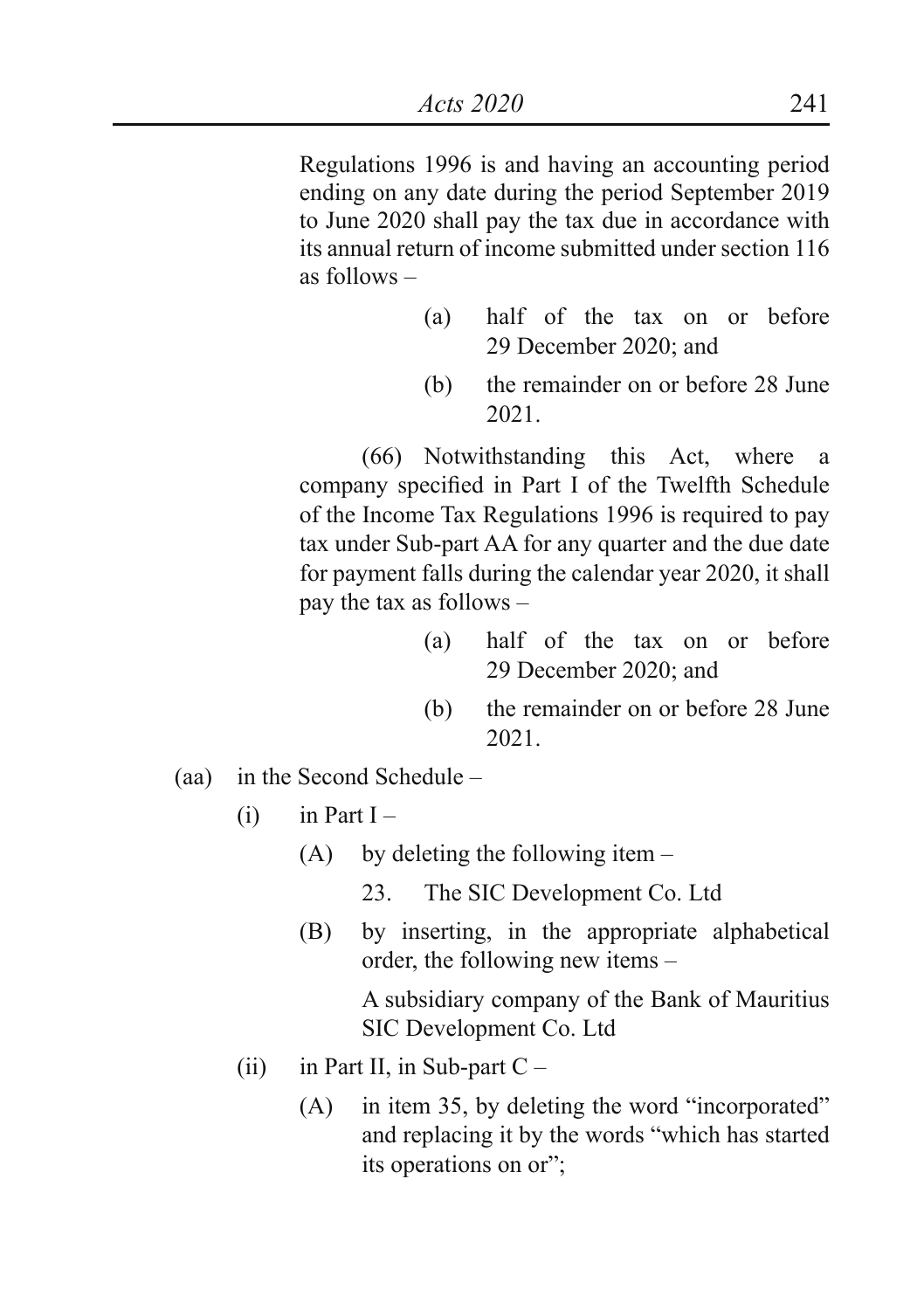### (B) by adding the following new items –

 (46) Income derived from inland aquaculture in Mauritius, by a company which has started its operations on or after 4 June 2020, for a period of 8 successive income years starting from the income year in which the company has started its operations.

 (47) Income derived by a company which has started its operations in Mauritius on or after 4 June 2020 and approved by the Higher Education Commission as being a branch campus of an institution which ranks among the first 500 tertiary institutions worldwide whose ranking at the time of registration, for a period of 8 successive income years starting from the income year in which the institution has started its operations.

 (48) Income derived from the manufacturing of nutraceutical products by a company which has started its operations on or after 4 June 2020 for a period of 8 successive income years starting from the income year in which the company has started its operations.

(ab) in the Third Schedule, in Part I, by deleting the table and replacing it by the following table –

| Individual | (Rs)    |
|------------|---------|
| Category A | 325,000 |
| Category B | 435,000 |
| Category C | 515,000 |
| Category D | 600,000 |
| Category E | 680,000 |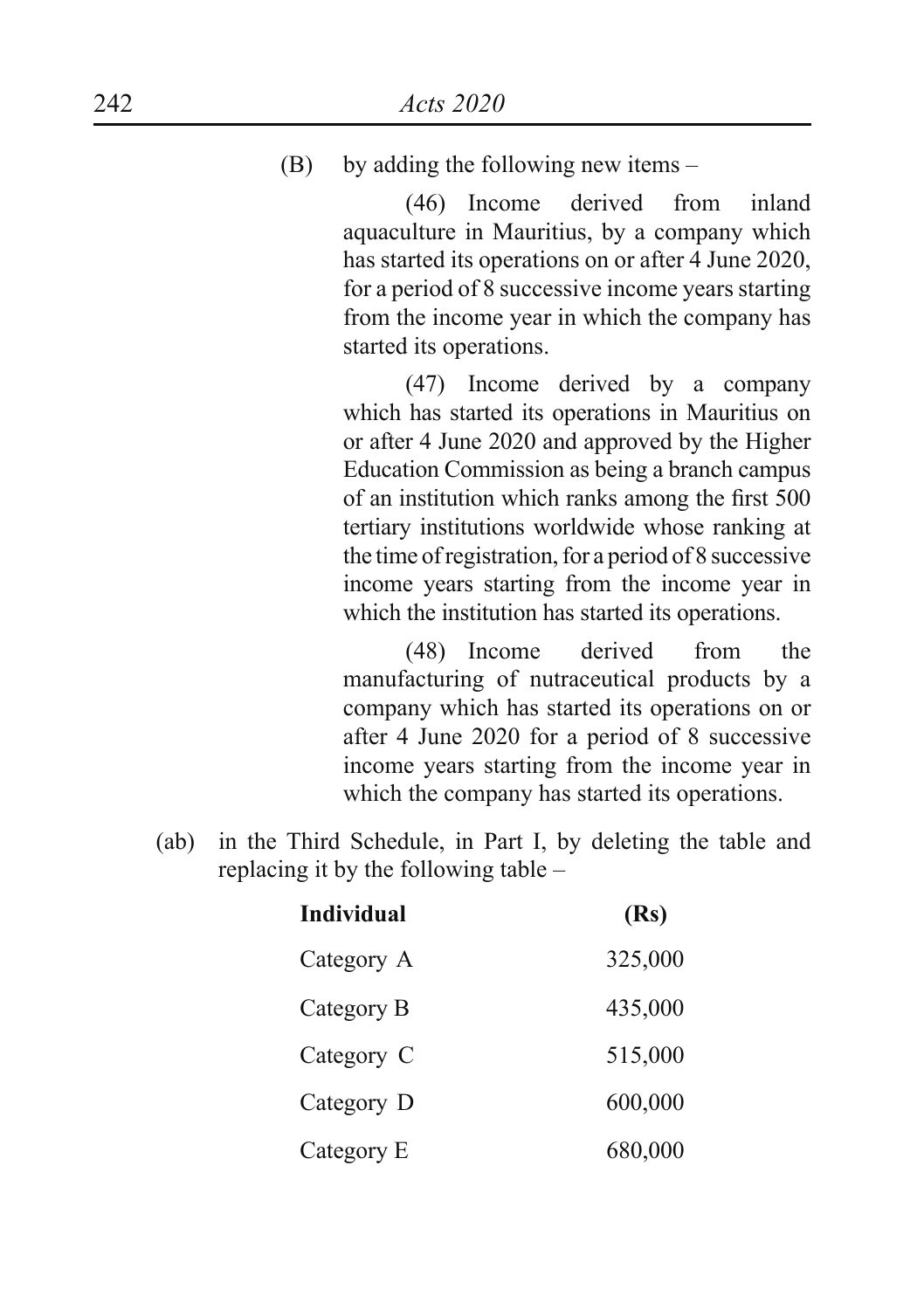# **29. Information and Communication Technologies Act amended**

The Information and Communication Technologies Act is amended –

- (a) in section  $2 -$ 
	- (i) by deleting the definition of "charging principles" and replacing it by the following definition –

"charging principles" means the principles which –

- (a) may be prescribed for use in determining the amounts to be charged from or by a licensee under an access agreement and an interconnection agreement; or
- (b) may be specified under such determinations, directives and guidelines as the Authority may issue from time to time;
- (ii) in the definition of "universal service", by deleting the words "to be provided by a licensee to an area or sector not served or adequately served by the service" and replacing them by the words "of a defined nature and quality, of which the availability, accessibility or affordability to the end-users is not adequate and has to be improved through a designated public operator";
- (b) in section 10, by deleting after the words "grant a licence" and replacing them by the words "grant a licence other than a licence to operate a radiocommunication service subject matter of an allocation";
- (c) in section  $18(1)$ 
	- $(i)$  in paragraph  $(f)$ , by deleting the words "licensees and the approval of prices," and replacing them by the words "licences and the regulation of";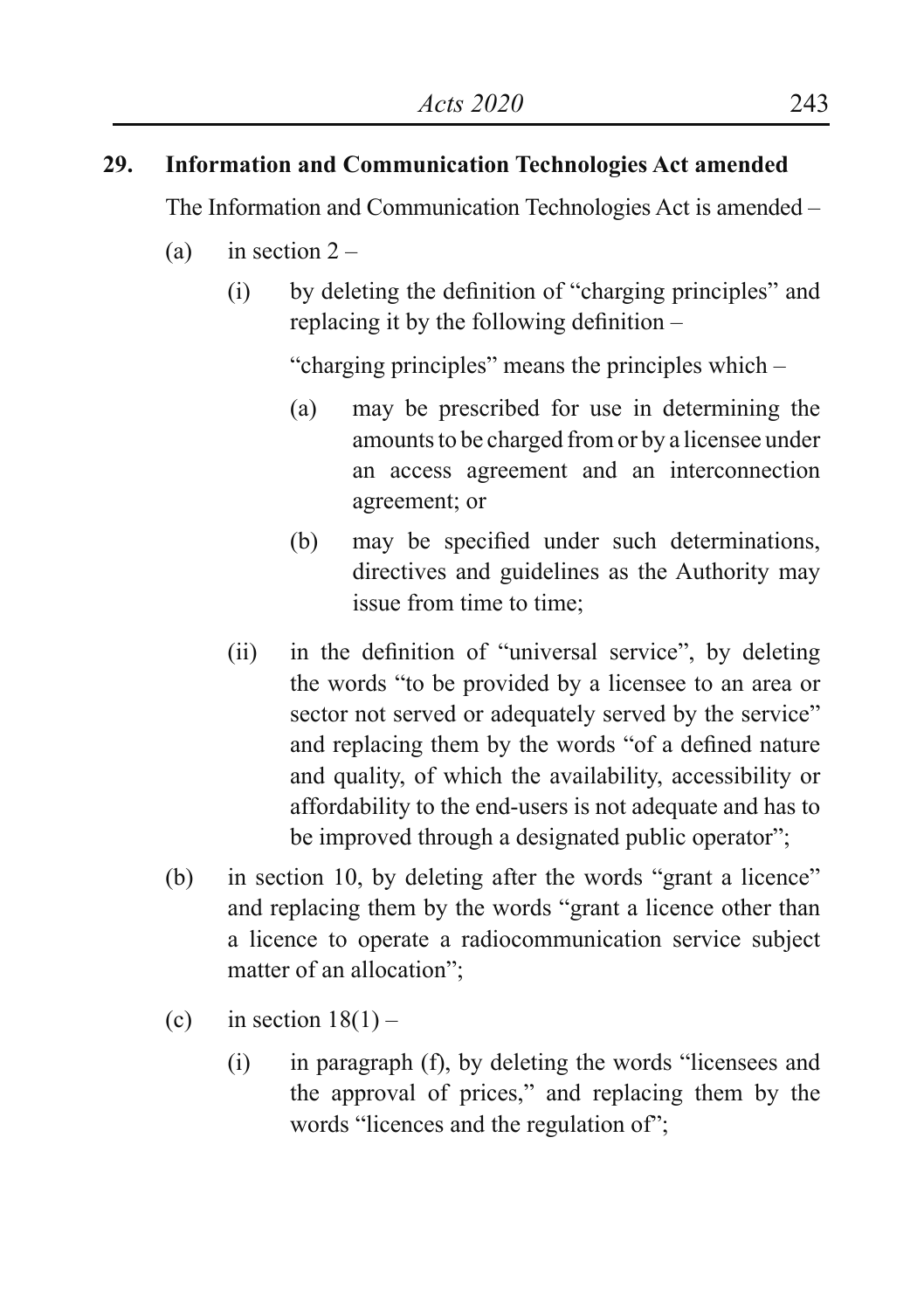- (ii) by repealing paragraph (k) and replacing it by the following paragraph –
	- (k) establish and monitor the filing of reports, including financial, costing and other related reports, by licensees on the provision of information and communication services, including telecommunication services, in conformity with such guidelines, directives and determinations as the Authority may issue or review from time to time;
- (d) in section  $24 -$ 
	- $(i)$  in subsection  $(2)$ , by deleting the words "make a written application to the Authority in the prescribed form" and replacing them by the words ", either of his own motion or upon invitation, make a written application to the Authority in the appropriate form";
	- (ii) by inserting, after subsection (2), the following new subsections –

(2A) Subject to subsection (2), where the Authority invites for applications for licences, it may use such competitive process as it may deem appropriate, including but not limited to auctioning.

(2B) (a) Notwithstanding subsection (2), for such classes of network or service specified in the First Schedule, the Authority shall grant a class licence to all persons meeting prescribed eligibility criteria.

(b) The class licence referred to in paragraph (a) shall not be issued to individual service providers and may be subject to registration.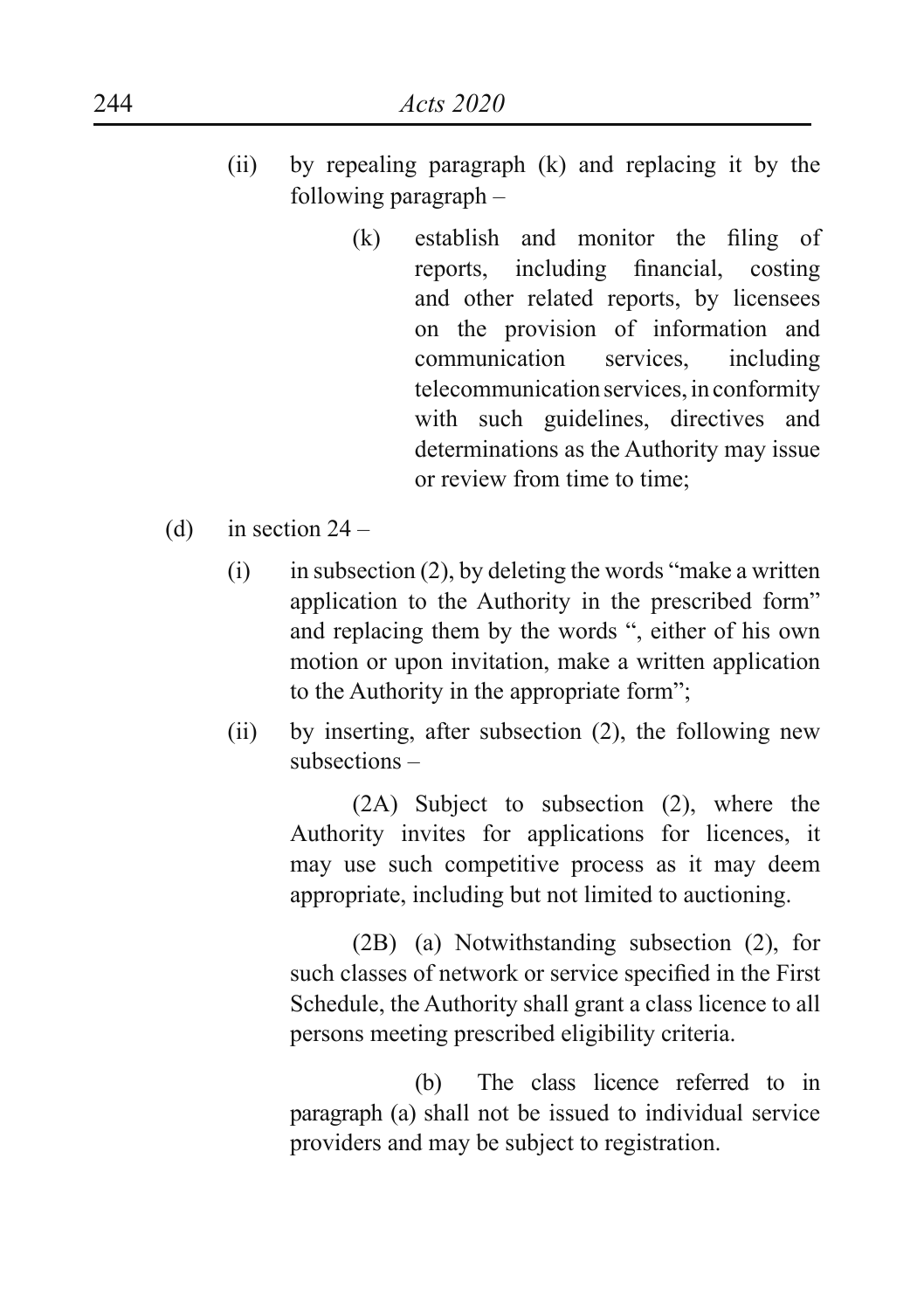- (iii) in subsection  $(6)$ , by inserting, after the words "of the", the word "complete";
- $(iv)$  in subsection  $(9)$ , by inserting, after the word "fee", the words "and furnishes such bank guarantee";
- (v) in subsection (11), by inserting, after the word "motion", the words ", forfeit a bank guarantee furnished by the licensee":
- (vi) in subsection (12), by inserting, after the words "Authority proposes to", the words "forfeit a bank guarantee furnished by the licensee, or".

#### **30. Insolvency Act amended**

The Insolvency Act is amended –

- (a) in section  $8(4)(a)$ , by deleting the words "28 days" and replacing them by the words "14 days";
- (b) in section 100, by repealing subsection  $(1A)$ ;
- (c) in section 123, in subsection  $(4A)(a)$ , by deleting the words ", or any creditor where no committee of inspection is appointed," and replacing them by the words "or any creditor";
- (d) in section 137, by repealing subsection  $(1A)$ ;
- (e) in section 142, by repealing subsection  $(11)$ ;
- (f) in section 144, in subsection  $(3A)(a)$ , by deleting the words ", or any creditor where no committee of inspection is appointed," and replacing them by the words "or any creditor";
- (g) in section 180(d), by deleting the words "2 months" and replacing them by the words "one month";
- (h) in section 181(2), by deleting the words "28 days" and replacing them by the words "14 days";
- (i) in section 183, by repealing subsection  $(1A)$ ;
- (i) in section 185, by repealing subsections  $(1A)$  and  $(3A)$ ;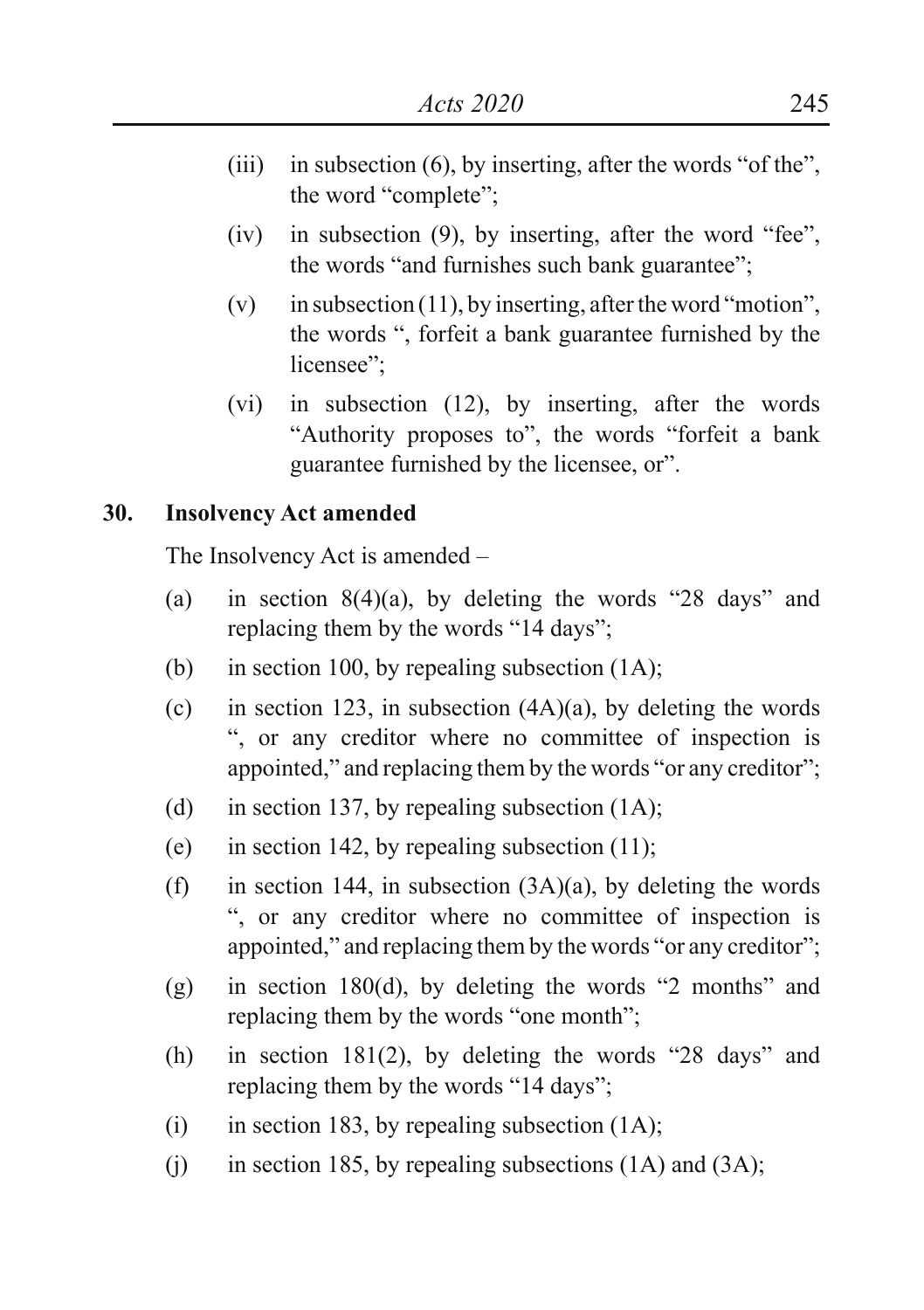- (k) in section 234, by repealing subsection  $(2A)$ ;
- (l) by inserting, after section 237, the following new section –

## **237A.Power of Court to cram down**

(1) Subject to subsection (5), this section shall apply where –

- (a) a deed of company arrangement between a company and its creditors or any class of its creditors has been voted on at the watershed meeting;
- (b) the creditors meant to be bound by the deed of company arrangement are placed in 2 or more classes of creditors for the purpose of voting on the deed of company arrangement at the relevant meeting;
- (c) at least one class of creditors resolves that the company executes the deed of company arrangement; and
- (d) at least one class of creditors does not resolve that the company executes the deed of company arrangement.

(2) Notwithstanding section 232, the Court may, on the application of an administrator or, with leave of the Court, on the application of a company or creditor, approve the deed of company arrangement and order that the deed of company arrangement be binding on the company and all classes of creditors intended to be bound by the deed of company arrangement.

(3) The Court shall not make an order under subsection (2) unless –

> (a) creditors representing at least 75 per cent in value of all creditors who are intended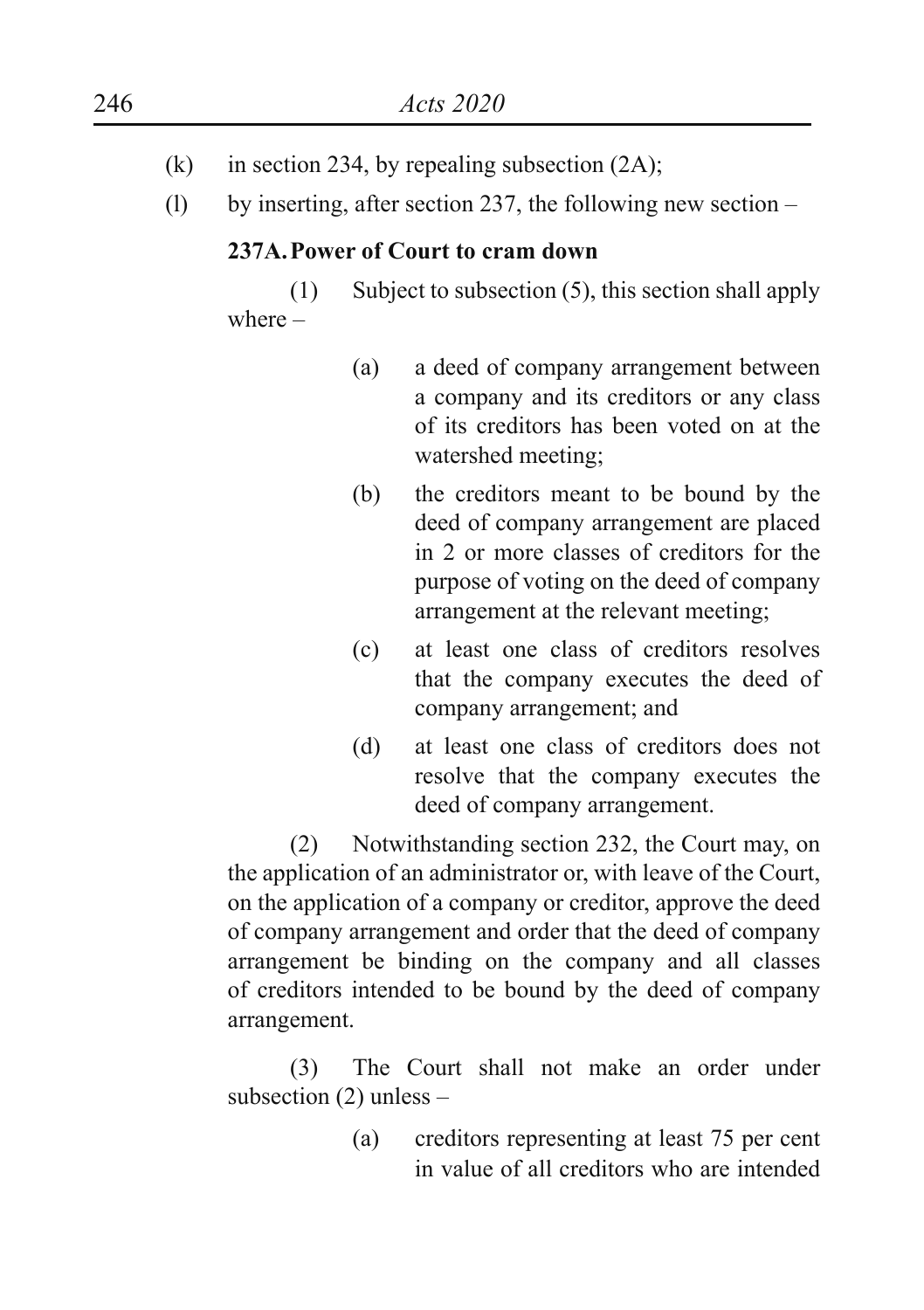to be bound by the deed of company arrangement voting in person, by proxy vote or by postal vote, have voted in favour of the deed of company arrangement; and

- (b) it is satisfied that no provision of the deed of company arrangement would be –
	- (i) oppressive or unfairly prejudicial to, or unfairly discriminatory against, one or more of the creditors; or
	- (ii) contrary to the interests of the company as a whole.

(4) Subject to subsection (5), a deed of company arrangement that is binding pursuant to an order under subsection (2) shall be deemed to be a deed of company arrangement approved by all creditors at a watershed meeting held on the date of the order.

(5) Sections 241, 262, 266(2)(a) and 266(3)(a) shall not apply to a deed of company arrangement which is binding pursuant to an order under subsection (2).

## **31. Insurance Act amended**

The Insurance Act is amended –

- (a) in section  $88(1)(b)$ , by inserting, after the words "payment of compensation", the words "or any other payment";
- (b) in section  $90(2)(b)$ , by deleting the words "compensation to meet only";
- (c) in section 92, by adding the following new paragraph, the full stop at the end of paragraph (h) being deleted and replaced by the words "; and" and the word "and" at the end of paragraph (g) being deleted –
	- (i) the determination of payments made from the Compensation Fund by the managing committee.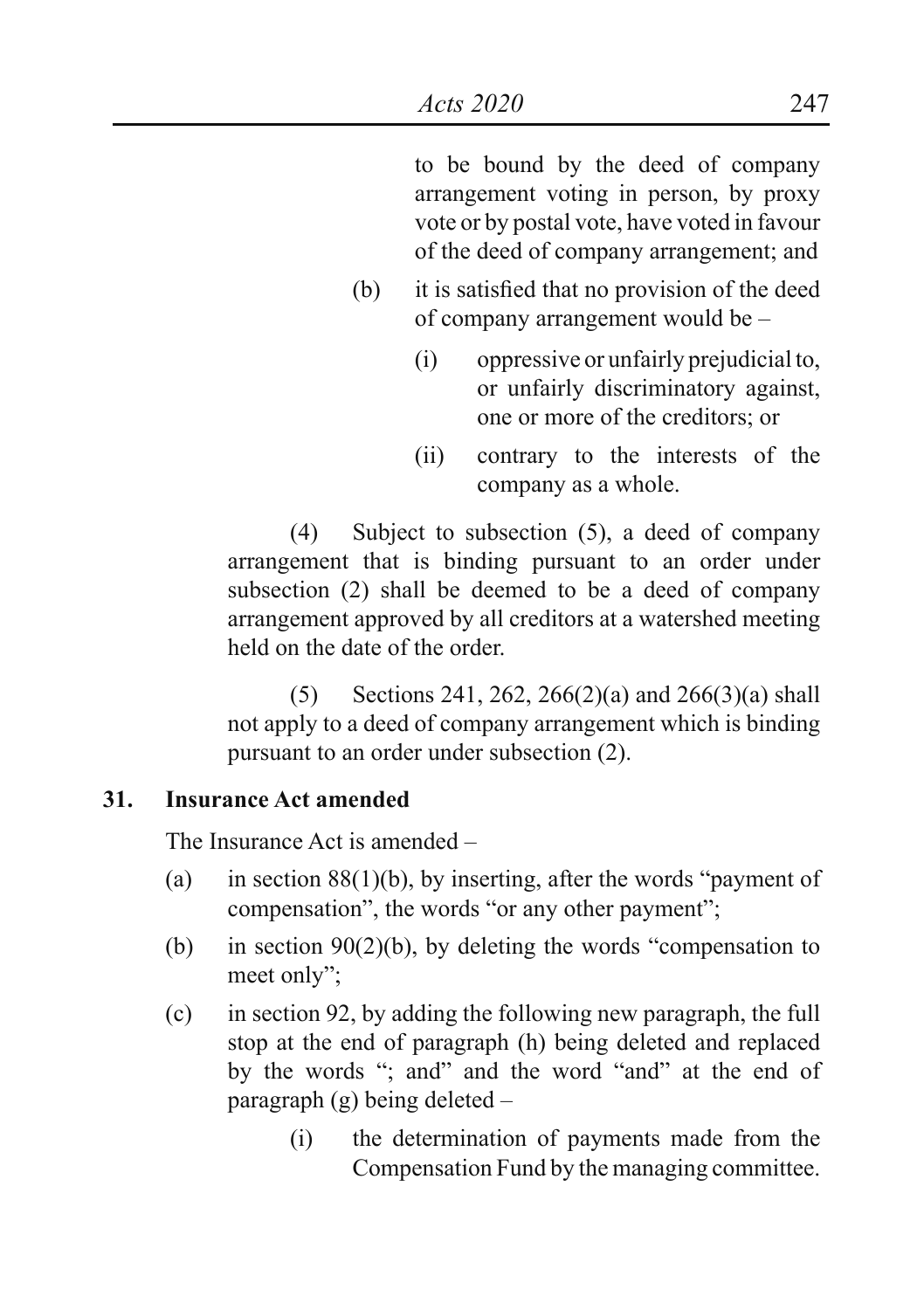## **32. Land (Duties and Taxes) Act amended**

The Land (Duties and Taxes) Act is amended –

(a) in section 39, by repealing subsection (1A) and replacing it by the following subsection –

(1A) Where a purchaser fails to satisfy any requirement specified in item (zf) of the Eighth Schedule, the Registrar-General shall, by written notice, make an assessment of the amount of duty or tax which would otherwise be payable and claim such amount from the parties to the transaction.

- (b) in section  $45A(9)$ 
	- (i) in paragraph (a), by deleting the words "section  $161A(46)$ " and replacing them by the words "section 161A(45)";
	- (ii) by inserting, after paragraph (a), the following new paragraph –
		- (aa) the transfer of a portion of freehold land during the period from 1 July 2020 to 31 December 2020 to a company registered under section 161A(45) of the Income Tax Act during the period 1 July 2020 to 31 December 2020, for the construction of a housing estate thereon of at least 5 residential units, shall be exempted from payment of land transfer tax under this Act;
	- (iii) in paragraph  $(b)$ 
		- (A) in subparagraphs (i) and (ii), by deleting the words "section  $161A(46)$ " and replacing them by the words "section  $161A(45)$ ";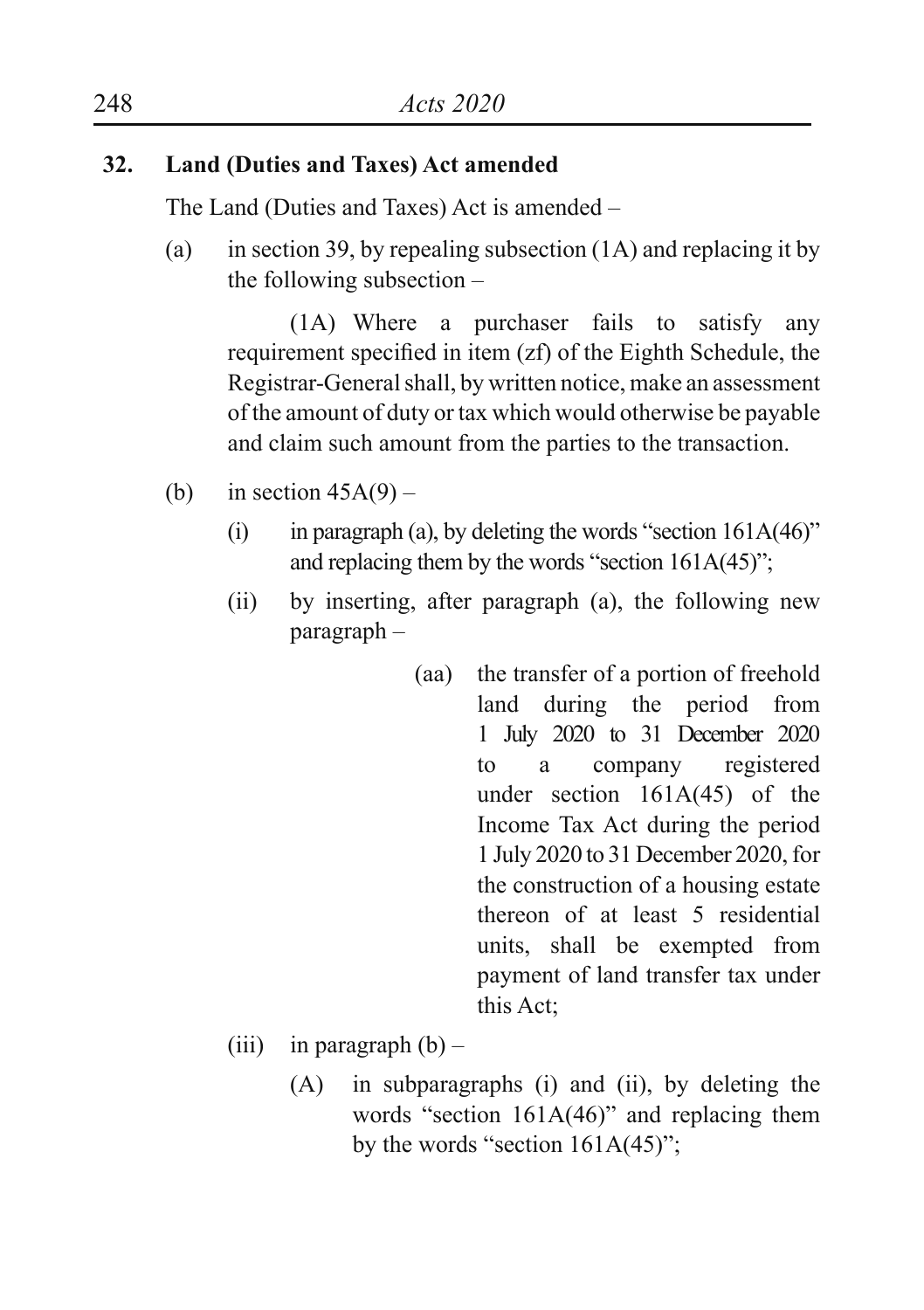- (B) by adding the following new subparagraph, the comma at the end of subparagraph (ii) being deleted and replaced by the words "; or" and the word "or" at the end of subparagraph (i) being deleted –
	- (iii) 7 million rupees, where the project is registered under section 161A(45) of the Income Tax Act during the period 1 July 2020 to 31 December 2020,
- (C) by inserting, after the words "30 June 2020", the words "in respect of a housing unit falling under subparagraph (i) or (ii) and, on or before 30 June 2022, in respect of a housing unit falling under subparagraph (iii)";
- (c) in the Eighth Schedule
	- (i) in item (e)(xiv), in the second column, by deleting the words "Part III" and replacing them by the words "Part II, Part III";
	- (ii) in items (p) and (q), by deleting the words "Real Estate Development" and replacing them by the words "Invest Hotel";
	- (iii) in item  $(zf)$ 
		- (A) in sub-item (i), by deleting the words "the Economic Development Board certifies such use" and replacing them by the words "in the deed there is an undertaking from the purchaser that the land will be used for the construction of a warehouse";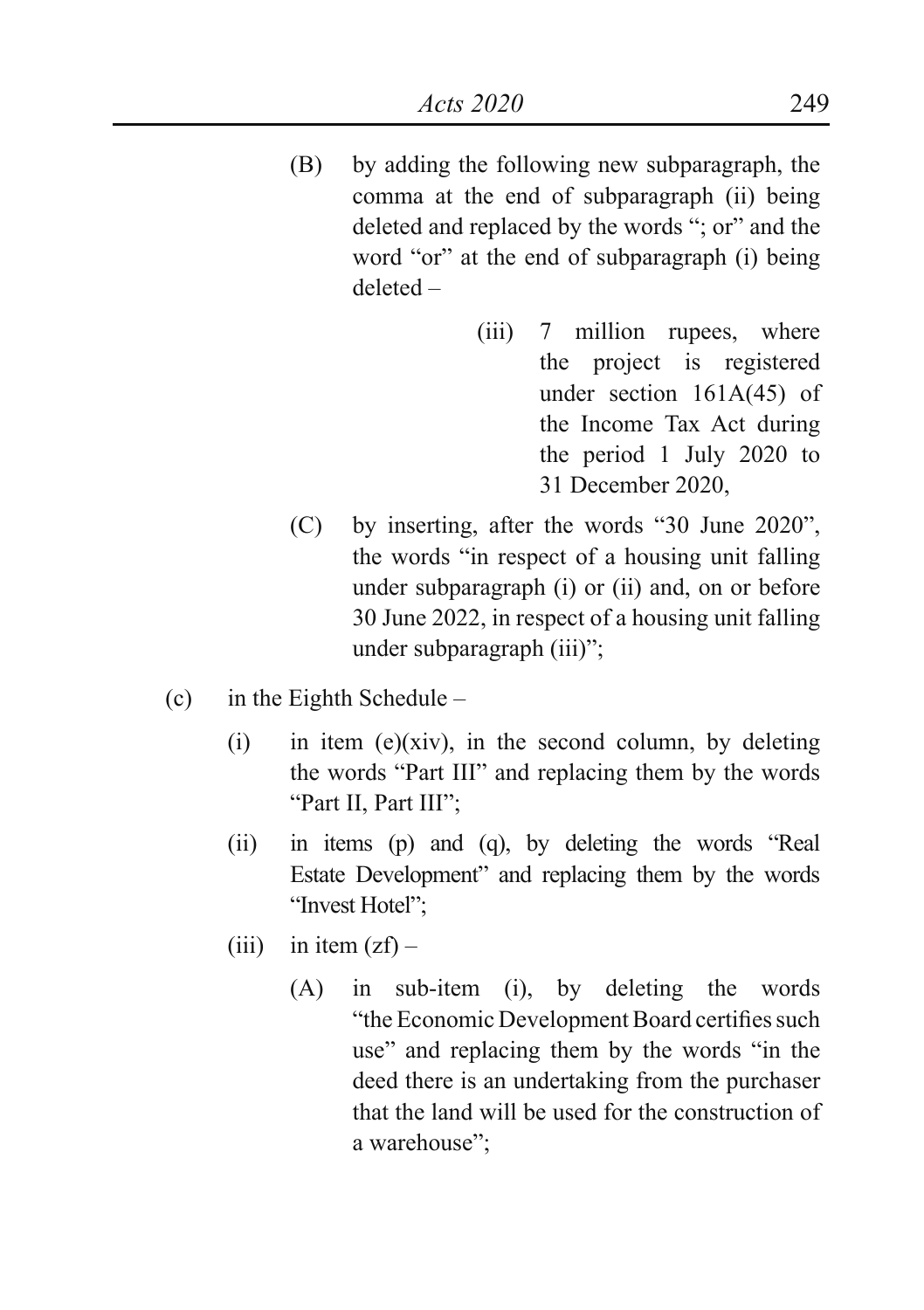- (B) in sub-item (ii), by deleting the words "the Economic Development Board certifies such use" and replacing them by the words "in the deed there is an undertaking from the purchaser that the building will be used as a warehouse";
- (iv) by adding the following new item and its corresponding entries, the full stop at the end of item (zk) being deleted and replaced by a semicolon –
	- (zl) witnessing the transfer of shares, assets or property to a subsidiary of the Bank of Mauritius. Part II, Part III and Part VIA

## **33. Limited Liability Partnerships Act amended**

The Limited Liability Partnerships Act is amended by repealing section 9A.

**34. Limited Partnerships Act amended**

The Limited Partnerships Act is amended by repealing section 9A.

#### **35. Local Government Act amended**

The Local Government Act is amended, in section 117 –

- (a) in subsection  $(2)$ 
	- $(i)$  by lettering the existing provision as paragraph  $(a)$ ;
	- (ii) in the newly lettered paragraph (a), by deleting the words ", subject to subsection (3A),";
	- (iii) by adding the following new paragraphs –

 (b) No application fee shall be payable for the application of a Building and Land Use Permit.

 (c) (i) An application for a Building and Land Use Permit shall be made through the National Electronic Licensing System.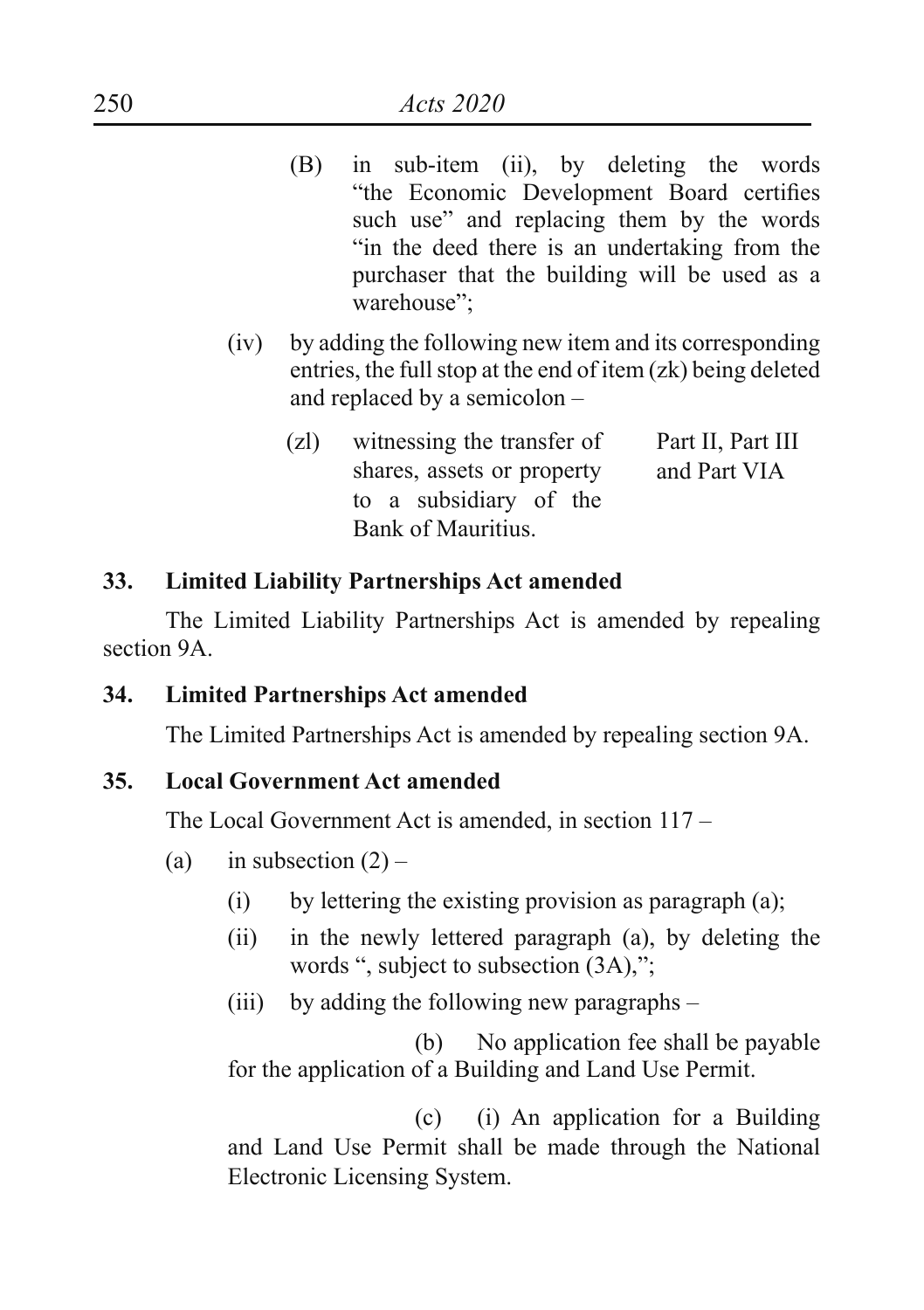(ii) Where an application for a Building and Land Use Permit is approved, the permit shall, subject to this Act, be issued through the National Electronic Licensing System.

- (b) by repealing subsection (3A);
- (c) in subsection (10), by adding the following new paragraph  $-$

(c) Notwithstanding paragraph (a)(i), no fee shall be payable for the issue of a Building and Land Use Permit for the construction of a pharmaceutical manufacturing factory, food processing plant or warehouse.

(d) in subsection  $(15)$ , by inserting, in the appropriate alphabetical order, the following new definitions –

"person aggrieved" means a person whose application for an Outline Planning Permission or a Building and Land Use Permit has not been approved by a Municipal City Council, Municipal Town Council or District Council;

"National Electronic Licensing System" means the National Electronic Licensing System referred to in section 27A of the Economic Development Board Act 2017;

## **36. Mauritius Agricultural Marketing Act amended**

The Mauritius Agricultural Marketing Act is amended –

- (a) in section 2, by deleting the definition of "prescribed area";
- (b) in section 10, by inserting, after paragraph (f), the following new paragraph –
	- (fa) operate and manage a national wholesale market;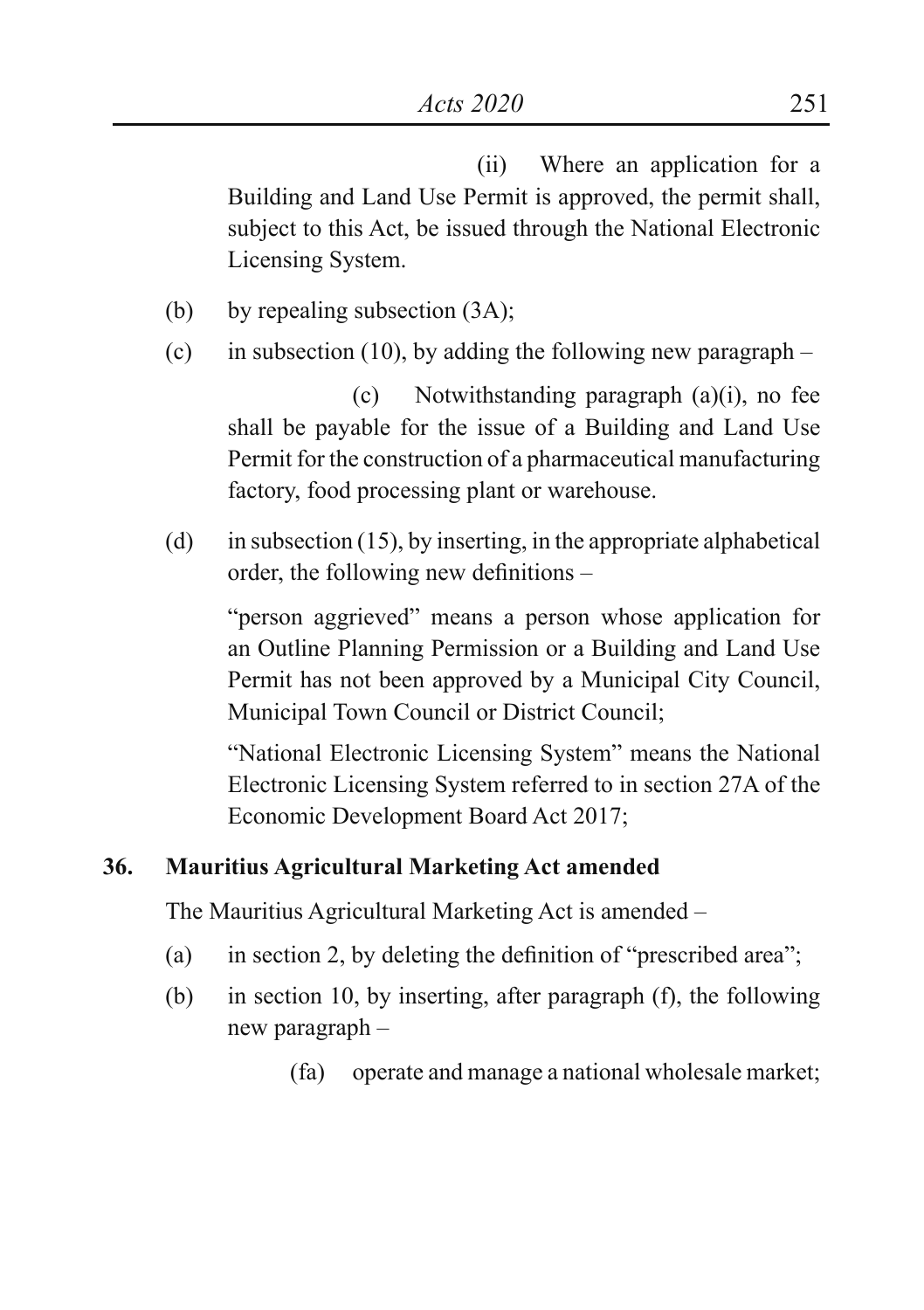(c) by inserting, after Part IV, the following new Part –

## **PART IVA – NATIONAL WHOLESALE MARKET**

## **25A. Functions of national wholesale market**

A national wholesale market shall –

- (a) provide the necessary infrastructure for the handling of fruits and vegetables for onward sale;
- (b) put in place a fair and transparent mechanism for setting the price of fruits and vegetables with a view to ensuring that planters obtain a reasonable price for their produce;
- (c) provide a modern and accessible market information system on the evolution in the price of the produce referred to in paragraph (b); and
- (d) have such other functions as may be prescribed.
- (d) by repealing section 13 and replacing it by the following section –

## **13. Declaration of controlled products**

The Minister may, by regulations, declare any product of Mauritius or any imported product to be a controlled product.

(e) in section 17, by deleting the words "prescribed area" wherever they appear.

## **37. Mauritius Cane Industry Authority Act amended**

The Mauritius Cane Industry Authority Act is amended, in section 24 –

(a) in subsection  $(3)(b)$ , by adding the following new subparagraph, the full stop at the end of subparagraph (ii) being deleted and replaced by the words "; or" and the word "or" at the end of subparagraph (i) being deleted –

(iii) Integral sugar.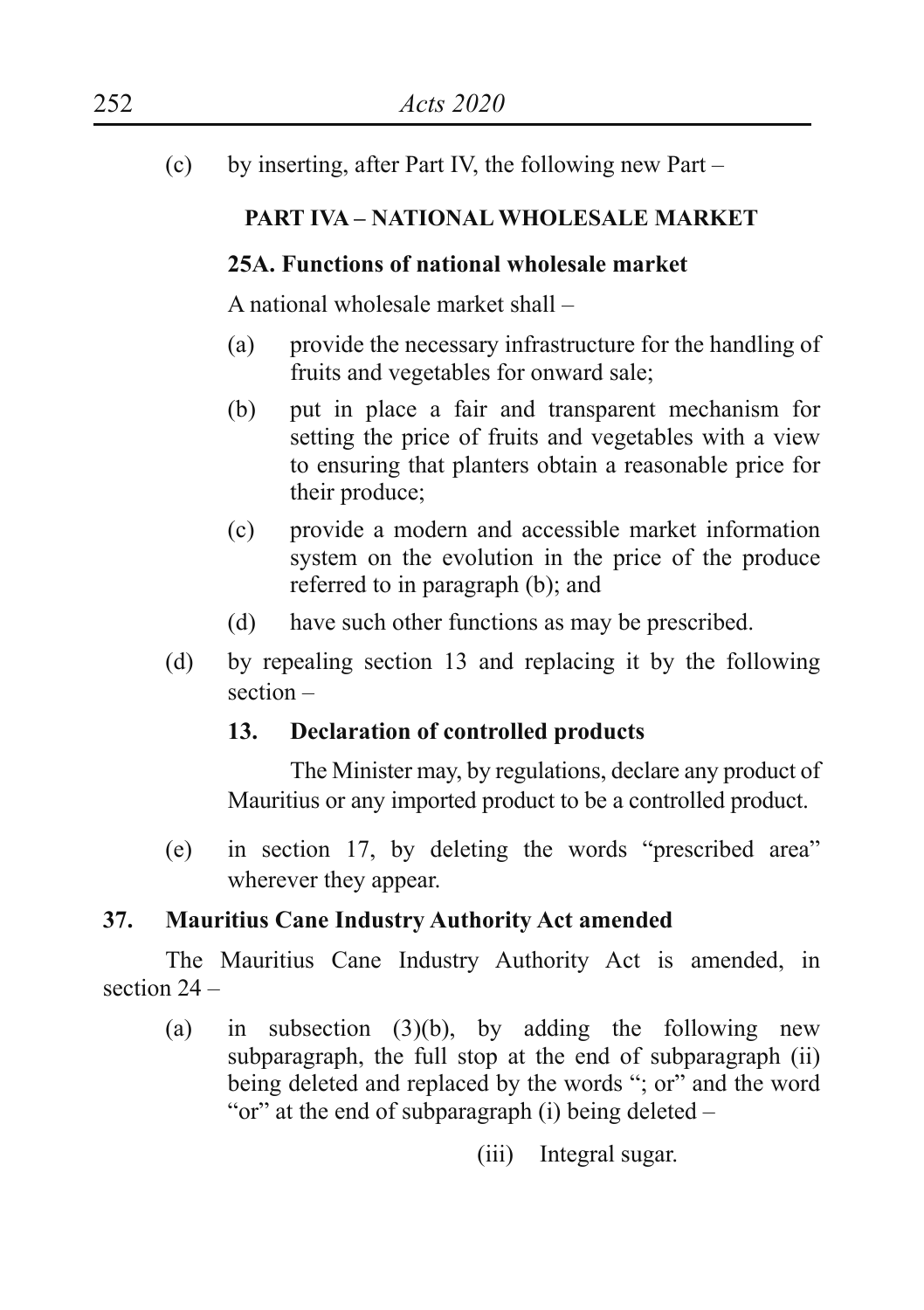(b) by adding the following new subsection –

(6) A miller may, with the authorisation of the Control and Arbitration Committee, deliver cane juice or any other intermediate product in sugar processing to a person engaged in the production of products other than sugar.

## **38. Mauritius Deposit Insurance Scheme Act 2019 amended**

The Mauritius Deposit Insurance Scheme Act 2019 is amended –

(a) in section 15, by adding the following new subsection  $-$ 

(4) The Agency may, with the approval of the Board, outsource the investment of the Fund to the Bank.

(b) in section 21, by inserting, after subsection (1), the following new subsection –

(1A) Notwithstanding subsection (1), compensation shall be paid where conservatorship fails and the member institution is in compulsory liquidation.

(c) by inserting, after section 29, the following new section –

## **29A. Indemnity**

(1) The directors, the Chief Executive Officer, every officer, every Consultant and every agent of the Agency shall be indemnified by the Agency against all losses and expenses incurred by any of them by reason of any challenge to, or liability arising out of, a contract entered into.

(2) A person referred to in subsection (1) shall not be liable to the Agency for any loss or expense incurred by the Agency on account of the insufficiency or deficiency of value of, or title to, any property or security acquired or taken on behalf of the Agency, unless such loss or expense was due to wilful default in the execution of his duties under this Act.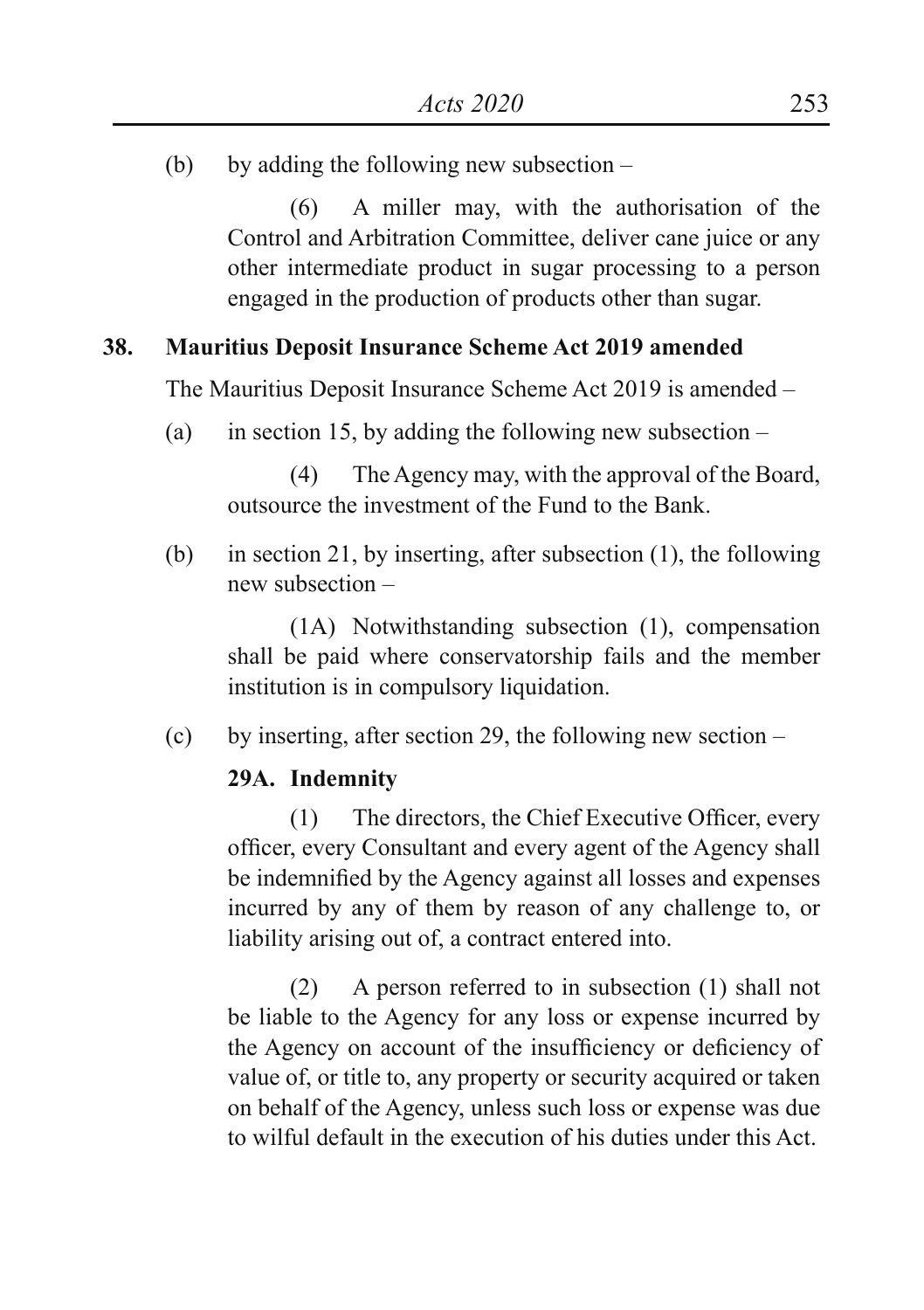(3) The Agency, the Board or any director, officer, Consultant or agent of the Agency shall not be liable, in respect of any act done or omitted to be done in the execution, in good faith, of its or his duties under this Act or any regulations made thereunder.

## **39. Mauritius Ex-Services Trust Fund Act repealed**

The Mauritius Ex-Services Trust Fund Act is repealed.

## **40. Mauritius Revenue Authority Act amended**

The Mauritius Revenue Authority Act is amended –

(a) in section 20, by inserting, after subsection (3), the following new subsection –

(3A) Where an aggrieved person or his representative is absent at 2 consecutive sittings of the Committee to which he has been duly convened, the case shall be struck out unless the Chairperson is satisfied that the absences were due to illness or any other reasonable cause.

(b) by inserting, after section 24, the following new sections –

## **24A. Mode of service and transmission of documents**

Any correspondence, notice of assessment, determination or other notice or document required to be served on, or given to, any person by the Director-General may be served or given by –

- (a) transmitting it electronically through such device as the Director-General may approve;
- (b) leaving it at, or sending it by post to, his usual or last known place of business or residence; or
- (c) delivering it personally to him.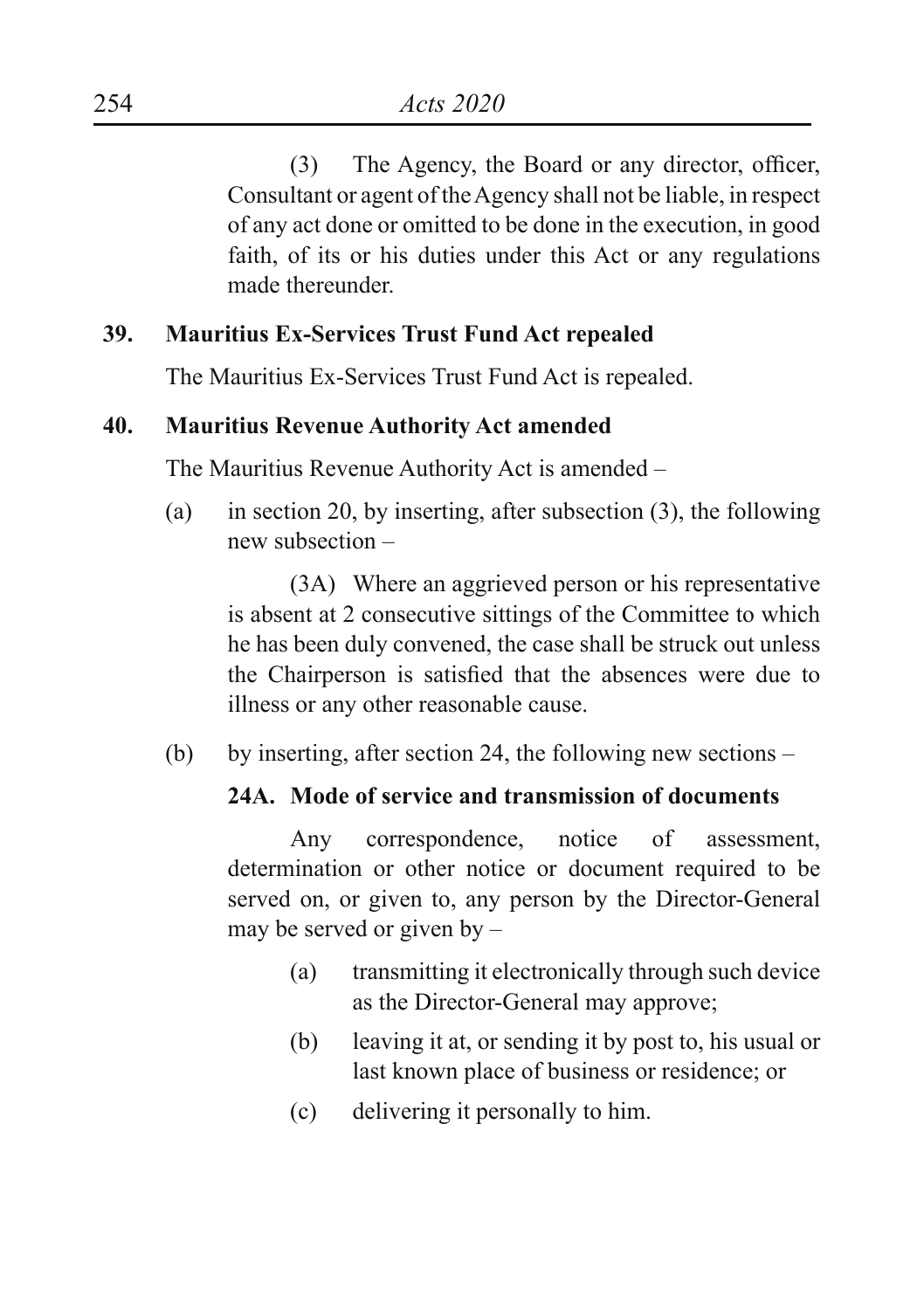## **24B. Setting up of system for secure electronic services and payment of taxes**

The Director-General may approve or set up such system as he considers appropriate for the –

- (a) secure electronic service of notices and documents; and
- (b) payment of taxes.

### **24C. E-tax account or tax representative e-tax account**

(1) (a) Every person who is required to submit a return or statement under any Revenue Law shall be allocated an e-tax account by the Director-General.

(b) A tax representative shall, in addition to his e-tax account, be allocated a tax representative e-tax account.

(2) An e-tax account or a tax representative e-tax account under subsection (1) shall be secured by a password known only to the holder of the e-tax account or of the tax representative e-tax account.

(3) A person who has been allocated an e-tax account shall use his e-tax account and a tax representative who has been allocated a tax representative e-tax account shall use his tax representative e-tax account to –

- (a) file a return, a statement of income or other document to the Director-General; or
- (b) make a payment required under a Revenue Law to the Director-General.

(4) Any filing or payment under subsection (3) shall be complete at the time the filing or payment, as the case may be, reaches the electronic repository designated by the Director-General to receive that filing or payment.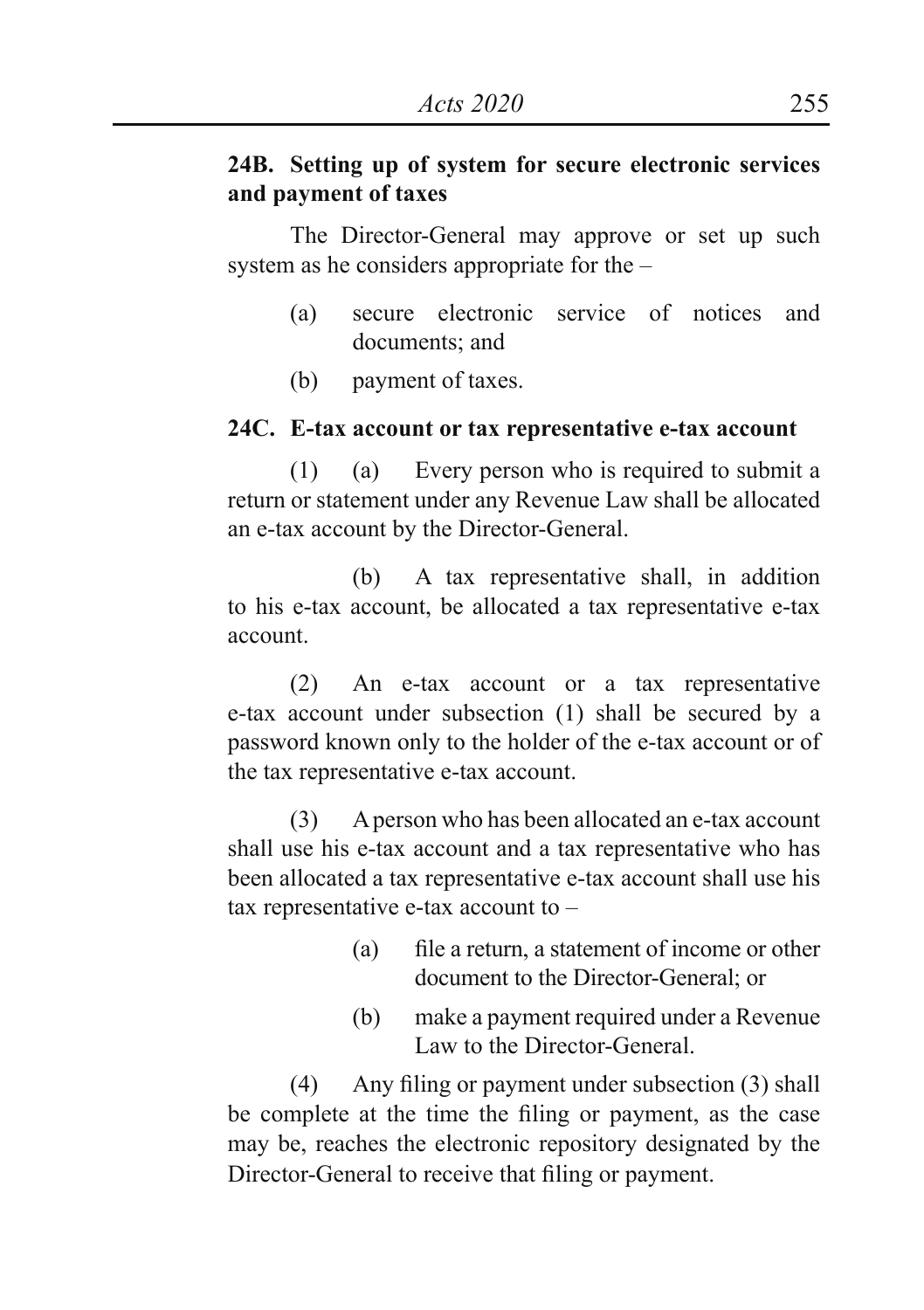(5) Where the Director-General sends a communication to a person on his e-tax account, he may notify that person of the communication by –

- (a) telephone via short message service<br>or such other application as the or such other application as the Director-General may approve; or
- (b) electronic mail.
- $(6)$  In this section –

"tax representative" means a person who submits, on behalf of another person, a return or statement under any Revenue Law.

- (c) in the Fifth Schedule
	- $(i)$  in the item "Customs Act", by inserting, after the words "24A(5),", the words "49(5)(c),"; and
	- (ii) by inserting, after the item "Customs Act", the following new item –

Customs Regulations 1989, in so far as it relates to regulation 20A

#### **41. Medical Council Act amended**

The Medical Council Act is amended –

- (a) in section  $22 -$ 
	- $(i)$  in subsection  $(1)(ca)$ , by deleting the words "such examination as the Council thinks fit" and replacing them by the words "an examination";
	- (ii) by adding the following new subsection –

(4) For the purpose of subsection (1)(ca), the examination shall, on behalf of and with the administrative assistance of the Council, be conducted by such examining body of international repute as the Minister may, after consultation with the Council, approve.

(b) in section 24, by repealing subsection (5).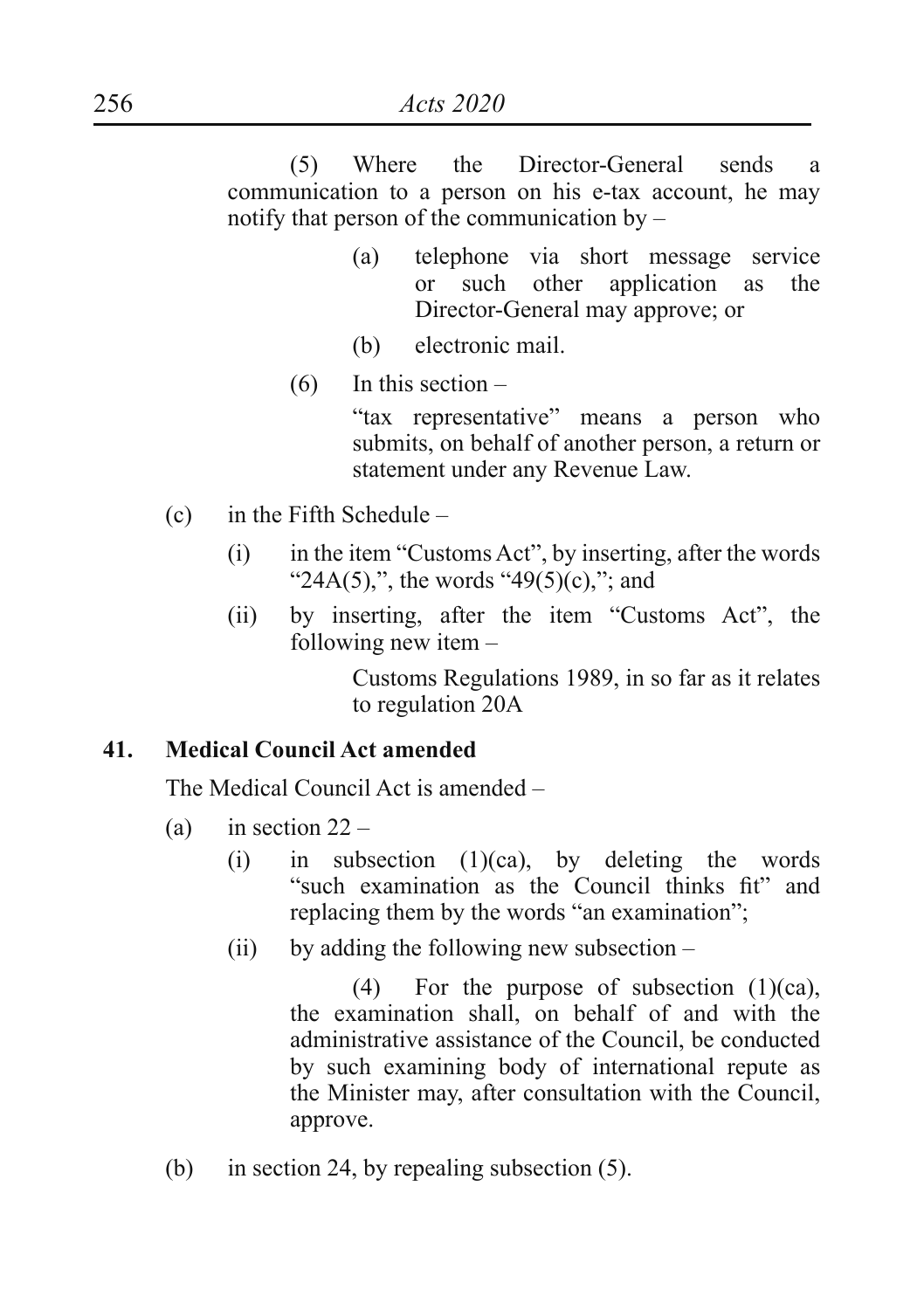## **42. National Pensions Act amended**

The National Pensions Act is amended –

- (a) in section 2, in the definition of "surcharge", by deleting the words "section 45A" and replacing them by the words "section 30D or 45A, as the case may be";
- (b) in section  $13 -$ 
	- (i) in subsection (1), by deleting the words "Subject to subsection (2) and to the other provisions of this Act" and replacing them by the words "Subject to this Act";
	- (ii) by inserting, after subsection (1), the following new subsections –

(1A) Notwithstanding subsection (1), no person shall be eligible to become an insured person after 31 August 2020.

(1B) (a) Where a person has, pursuant to subsection (1), become an insured person prior to 1 September 2020, that person shall remain an insured person on or after 1 September 2020 until he ceases to be an insured person under this Act.

(b) No contribution shall be payable by a person referred to in paragraph (a) or by the employer of that person in respect of any period following the end of the month of August 2020.

 (c) Every benefit under this Act, other than the benefit under Part VA or such other benefit as may be prescribed, which is payable to an insured person shall be calculated –

- (i) in accordance with this Act; and
- (ii) on the amount of the contribution paid by him.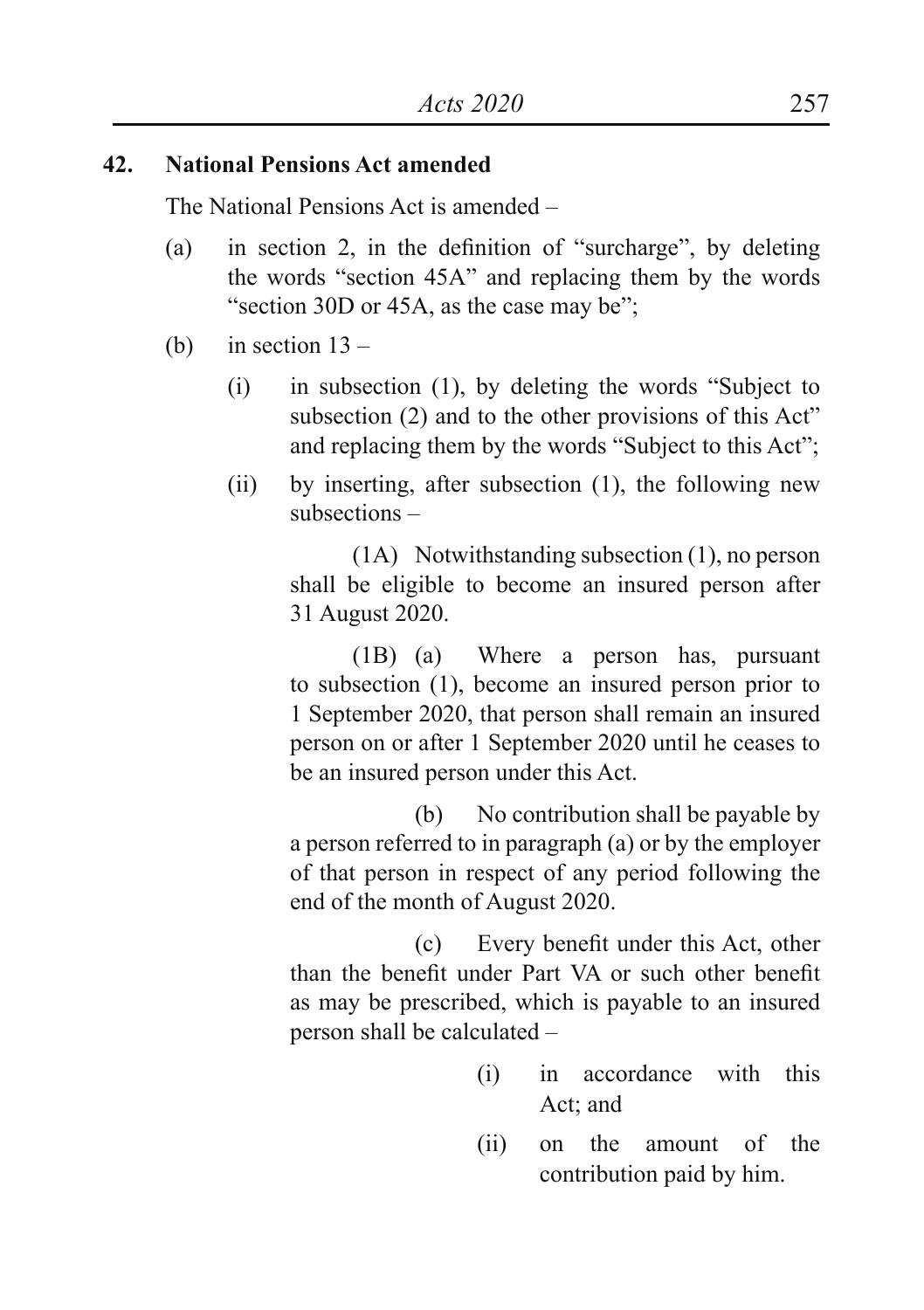(iii) in subsection (2), by adding the following new paragraph, the existing provision being lettered as paragraph (a) –

> (b) No contribution shall be payable by a person referred to in paragraph (a) or by the employer of that person in respect of any period following the end of the month of August 2020.

- (iv) in subsection (3), in paragraph (a), by repealing subparagraph (i);
- (c) in section 15, by adding the following new subsection, the existing provision being numbered as subsection  $(1)$  –

(2) Section 13(1A), (1B) and (1C) shall apply to an insured person referred to in subsection (1).

- (d) by repealing sections 17, 17A, 17AA, 17AB, 17AC, 17B and 18;
- (e) in section 19(1), by inserting, after the words "sections  $17(1)(a)$ ". the words ", 30B, 30C";
- (ea) in section  $24(2)(b)(i)(A)$ , by deleting the words "as a passenger";
- (f) by inserting, after Part V, the following new Part –

# **PART VA –** *CONTRIBUTION SOCIALE GENÉRALISÉE*

#### **30A. Interpretation of Part VA**

In this Part –

"CSG" means the *contribution sociale genéralisée* payable under section 30B;

"Minister" means the Minister to whom responsibility for the subject of finance is assigned;

"participant" means –

- (a) an employee of such category as may be prescribed;
- (b) a self-employed of such category as may be prescribed; or
- (c) a person of such category as may be prescribed, who is liable to pay CSG.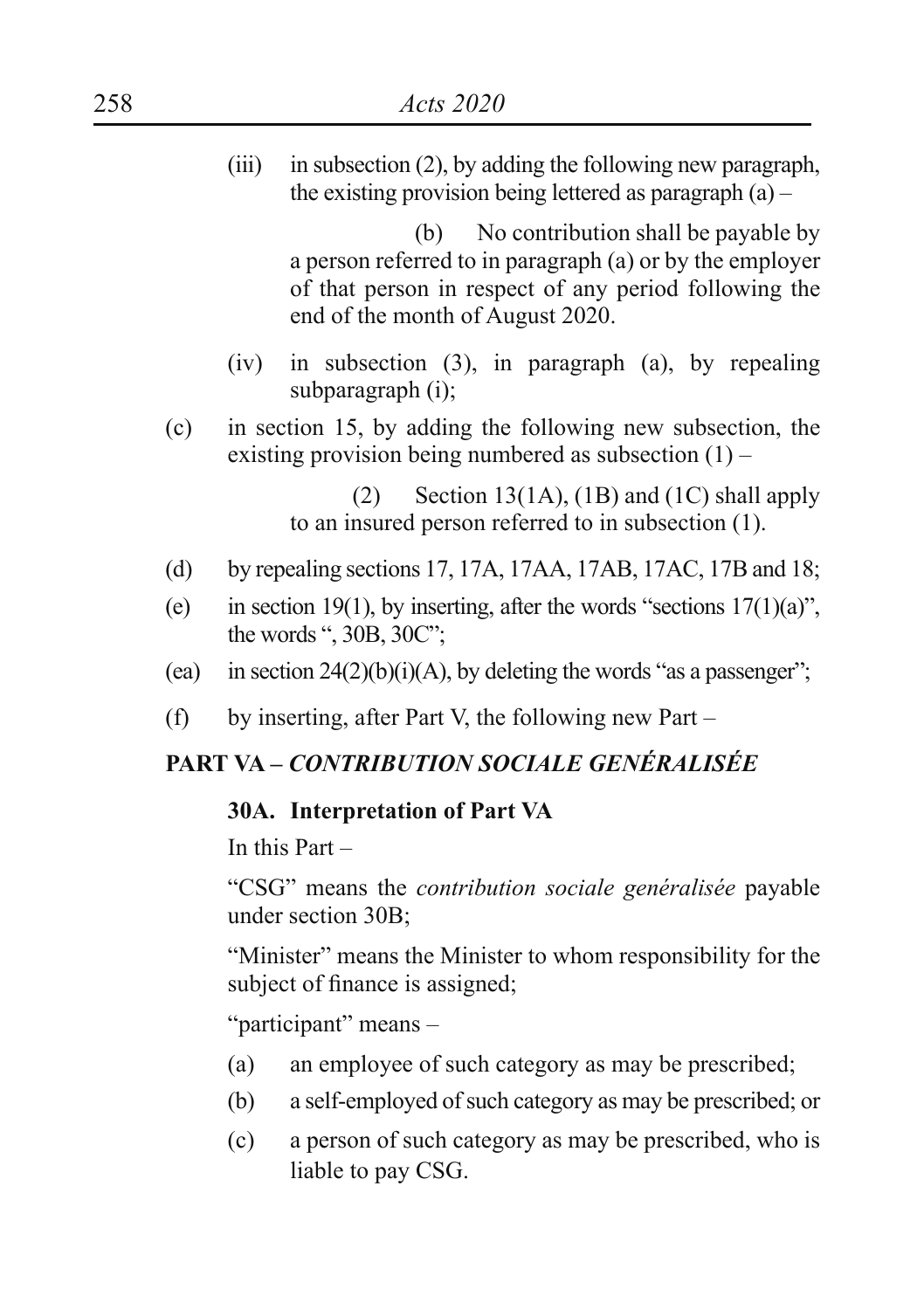### **30B. CSG**

(1) (a) Every participant and every employer of a participant, as applicable, shall pay CSG to the Director-General at such rate as may be prescribed and in such manner, and at such times, as may be prescribed.

(b) The rate of CSG for an employee shall be in respect of such remuneration as may be prescribed.

(2) (a) The employer of a participant shall, at the time of paying to the participant his remuneration for any period, deduct from the remuneration of the participant the CSG and remit that CSG to the Director-General.

(b) Every employer shall, in respect of CSG paid, submit an annual return or monthly return, as the case may be, in such form and manner, and at such times, as may be prescribed.

(c) Any return submitted under paragraph (b) may provide for such information as may be prescribed.

(3) CSG shall be payable in respect of the month of September 2020 and for every subsequent month.

(4) Any CSG, including any penalty and interest, under section 30D, collected by the Director-General shall be credited to the Consolidated Fund.

### **30C. Assessments on employers and participants**

(1) Where the Director-General has reason to believe that an employer or a participant has not paid the appropriate amount of CSG under section 30B, he may, at any time, claim the amount of CSG due by giving the employer or the participant, as the case may be, written notice of assessment.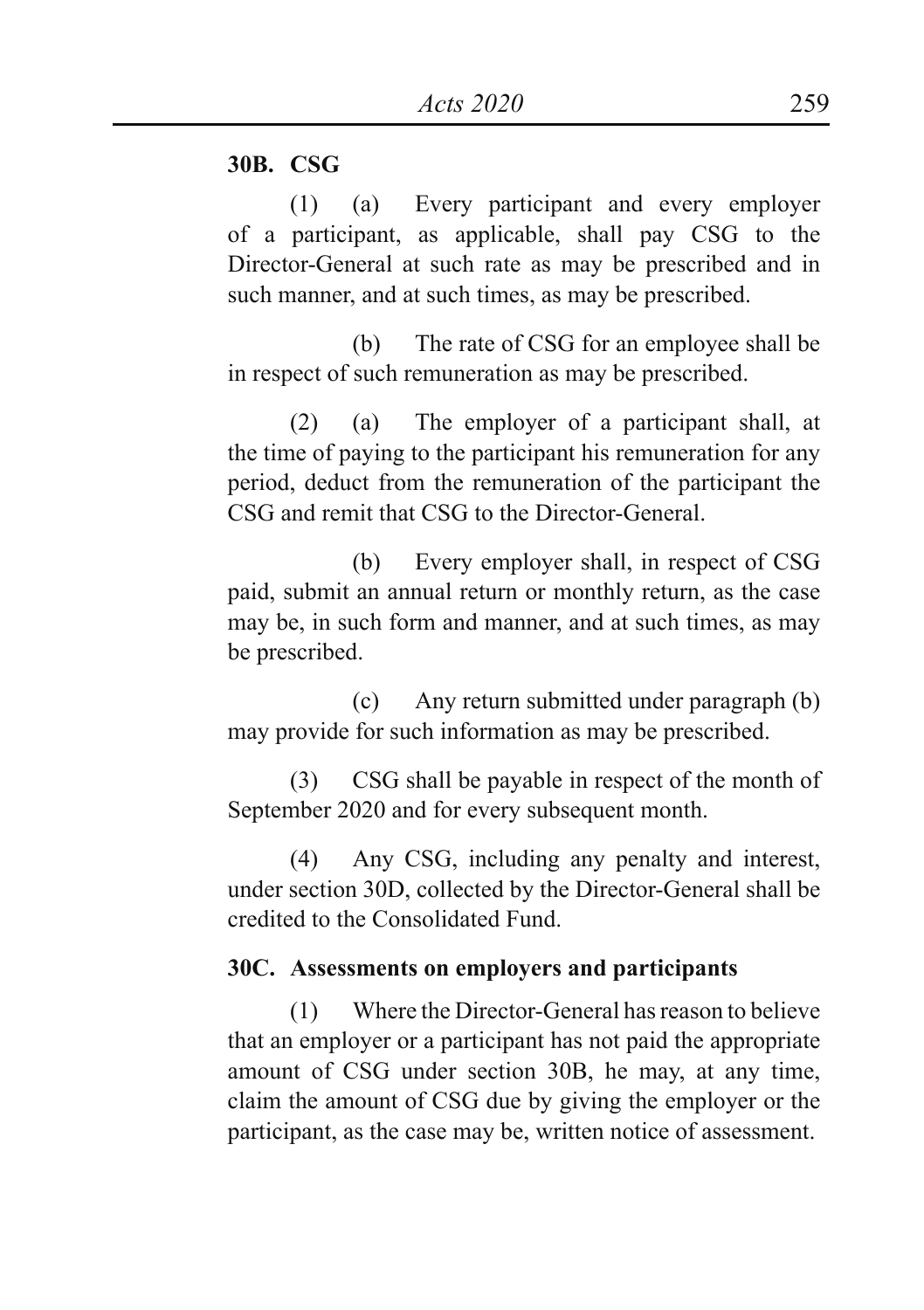(2) Where an assessment is made under subsection (1), the amount of CSG claimed, excluding any penalty and interest under section 30D, shall carry a penalty not exceeding a percentage to be prescribed of the amount of additional CSG claimed.

(3) Where the Director-General has given notice of assessment under subsection (1), the employer or the participant, as the case may be, shall pay CSG specified in the notice within 28 days of the date of the notice of assessment.

(4) (a) Where an employer or a participant is dissatisfied with a notice of assessment under subsection (1), he may, within 28 days of the date of the notice of assessment, object to the assessment in a form approved by the Director-General and sent to him by registered post or electronically.

(b) The provisions of section 131A of the Income Tax Act shall apply to any objection made under paragraph (a).

## **30D. Penalty and interest on unpaid CSG**

(1) Without prejudice to any legal proceedings which may be instituted under section 45, where an employer fails to pay to the Director-General the whole or part of any CSG, he shall be liable to pay to the Director-General –

- (a) in addition to CSG, a penalty of 10 per cent of any CSG remaining unpaid; and
- (b) in addition to the CSG and penalty under paragraph (a), interest at the rate of one per cent per month or part of the month during which the CSG remains unpaid.

(2) No penalty and interest payable under subsection (1) shall be recoverable by the employer from any employee.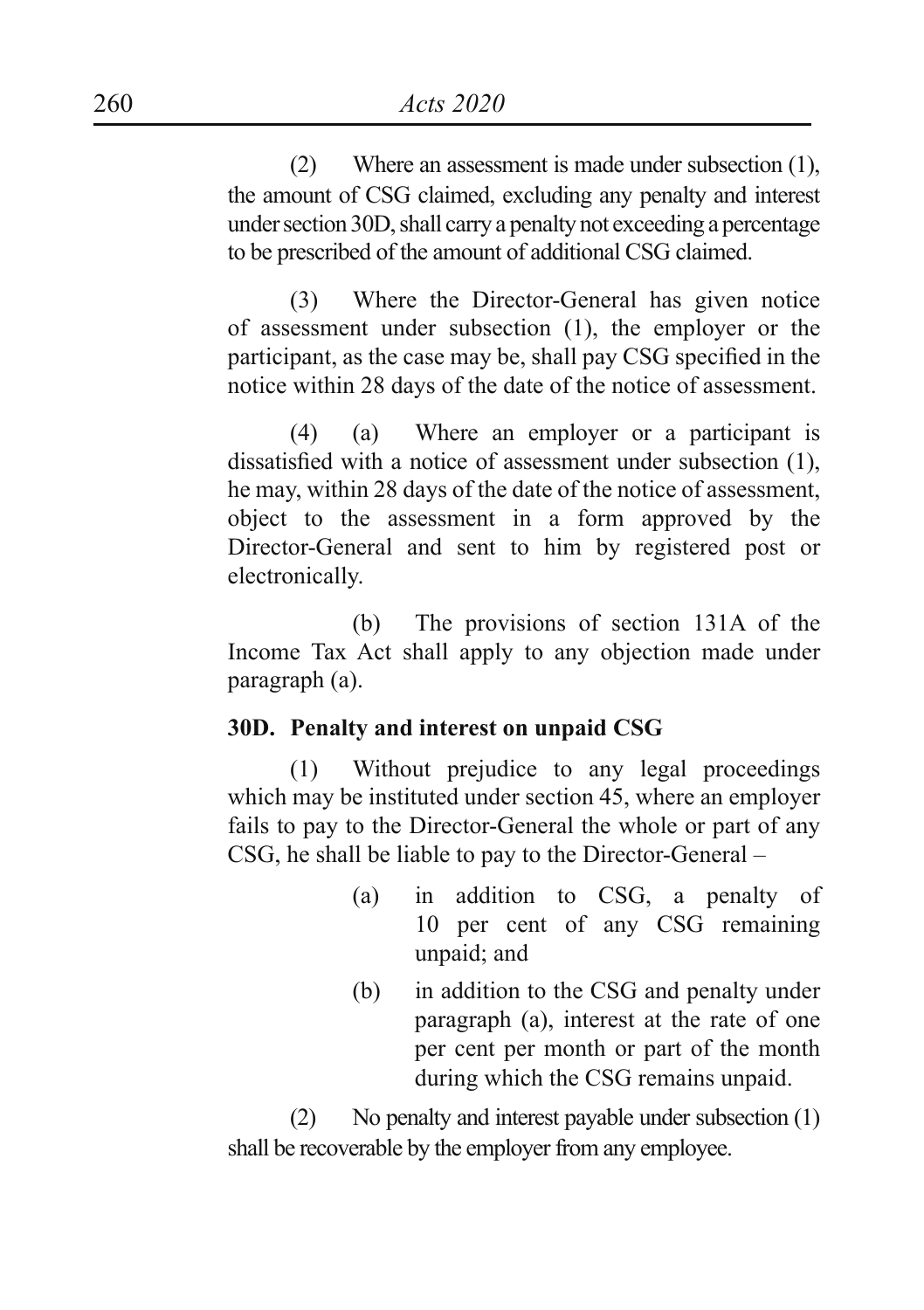#### **30E. Benefit in respect of CSG**

(1) There shall be paid, in respect of CSG paid, such benefit as may be prescribed.

- (2) Any benefit payable under subsection (1) shall be
	- (a) on such terms and conditions as may be prescribed; and
	- (b) paid out of the Consolidated Fund.

#### **30F. Regulations under Part VA**

(1) The Minister may make such regulations as he thinks fit for the purposes of this Part.

(2) Any regulations made under subsection (1) may provide for anything connected, consequential or incidental to CSG.

- (g) in section  $37(3)(a)$ , by deleting the words "under this Act" and replacing them by the words "under this Act, other than such other benefits as may be prescribed";
- (h) in section 45, in subsection  $(1)(a)$ , by inserting, after the word "benefit", the words ", including a benefit payable under Part VA,".

#### **43. National Savings Fund Act amended**

The National Savings Fund Act is amended –

- (a) in section  $2 -$ 
	- $(i)$  in the definition of "employee", by repealing paragraph  $(c)$ and replacing it by the following paragraph –
		- (c) includes a non-citizen, other than
			- (i) a non-citizen employed by an export manufacturing enterprise who has resided in Mauritius for a continuous period of less than 2 years;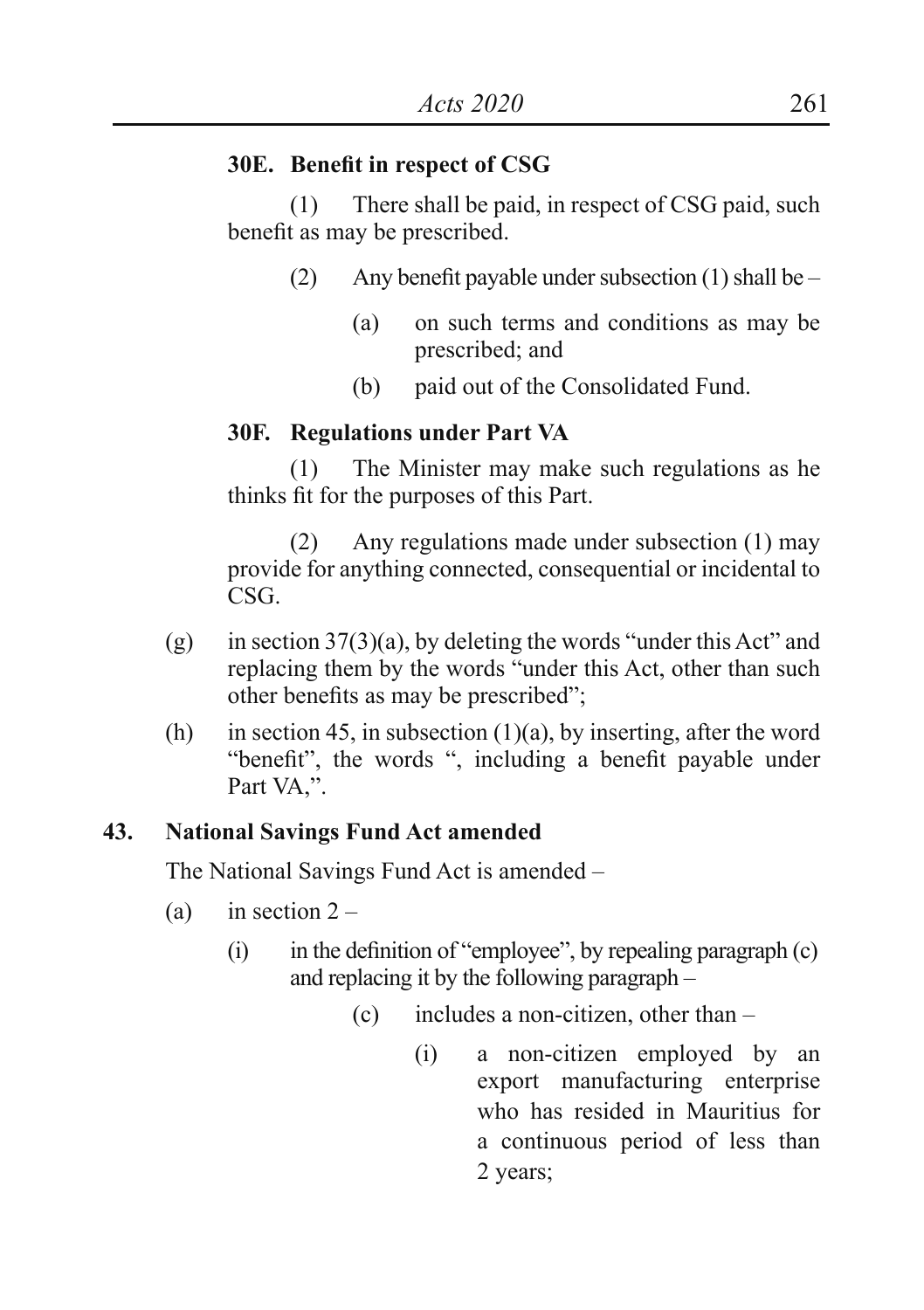- (ii) a non-citizen who holds a work permit and is an employee of a foreign contractor engaged in the implementation of a project which is funded up to not less than 50 per cent of the estimated project value, from grant or concessional financing, as the Ministry responsible for the subject of finance may approve, from a foreign State;
- $(ii)$  by deleting the definition of "recycling fee";
- (iii) in the definition of "retirement", in paragraph  $(b)(vi)$ , by deleting the words "and where the employee has opted to set up a business with the assistance of the Small Enterprises and Handicraft Development Authority under section  $43(2)(c)$  of the Employment Rights Act";
- (iv) by inserting, in the appropriate alphabetical order, the following new definition –

"participant" has the same meaning as in the National Pensions Act;

- (b) in section  $5 -$ 
	- $(i)$  in subsection  $(3)$ , by deleting the words "an employee" who is an insured person in the service of an employer referred to in section 17(2A) of the National Pensions Act," and replacing them by the words "a participant";
	- $(ii)$  in subsection (4), by deleting the words "an employee" who is an insured person referred to in section 17(2A) of the National Pensions Act" and replacing them by the words "a participant";
- (c) in section  $5B(1)$ 
	- (i) by repealing paragraph (c);
	- (ii) in paragraph (d), by deleting the words "and the recycling fee";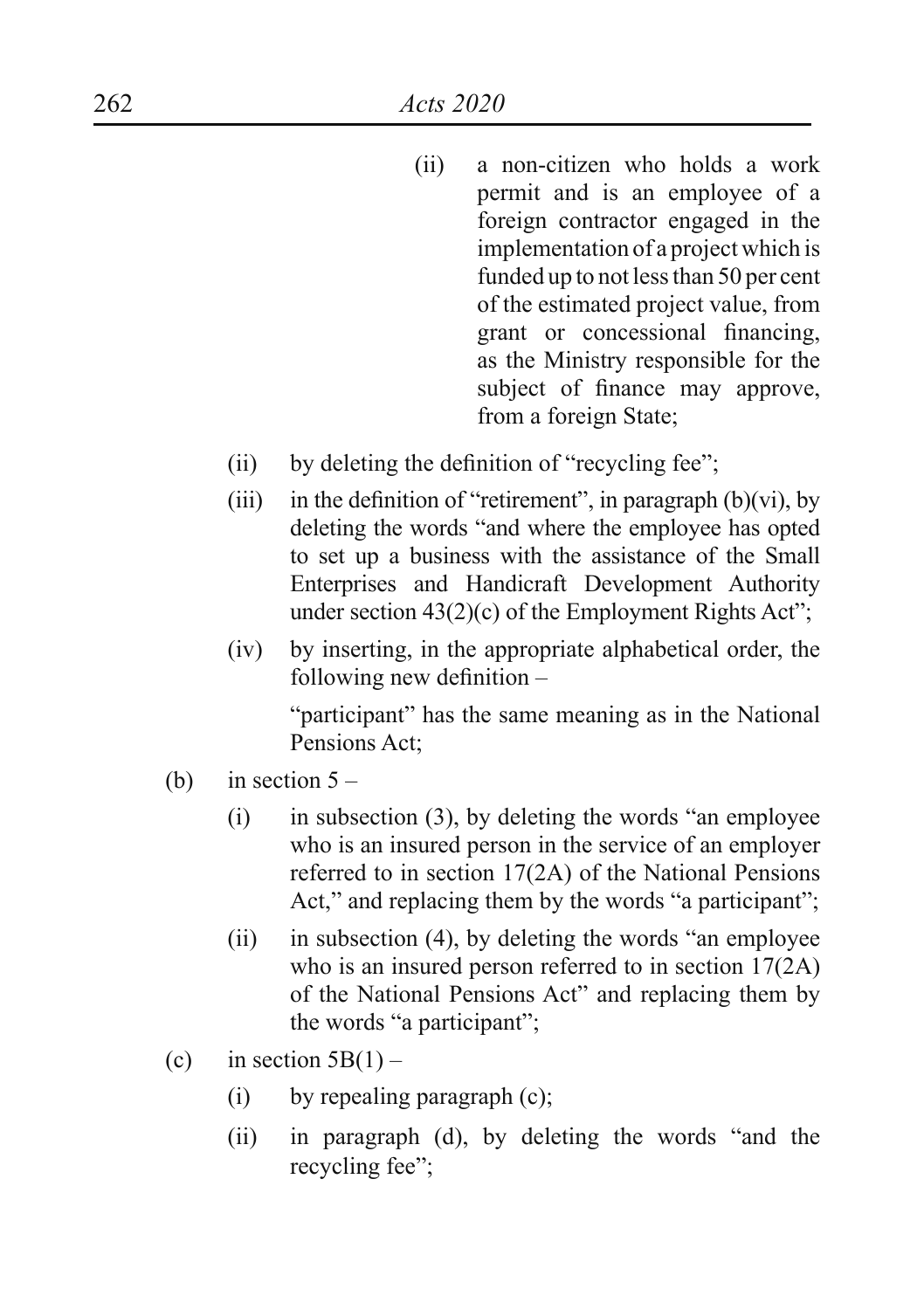- (d) in section  $5C -$ 
	- (i) by repealing subsection (1) and replacing it by the following subsection –

(1) Every employee who is registered under section 84 of the Workers' Rights Act 2019 shall be entitled to a transition unemployment benefit.

(ii) by inserting, after subsection (1), the following new subsection –

> (2) Where an employee is registered under subsection (1), the supervising officer of the Ministry responsible for the subject of labour and employment relations shall, under section 84(5) of the Workers' Rights Act 2019, notify the Permanent Secretary of the entitlement of the employee to the transition unemployment benefit.

(iii) by adding the following new subsections –

(4) Notwithstanding subsection (3), a worker referred to in section 84(2A) of the Workers' Rights Act 2019 shall, where his employment is terminated following the expiry of the Covid-19 period, and he reckons at least 30 days' and but less than 180 days' continuous employment with the same employer as at the date of the termination of his employment, whether on a fixed term agreement or not, be entitled to the payment of a transition unemployment benefit of 5,100 rupees per month for the period starting on 1 July 2020 and ending on 31 December 2020.

(5) Upon information received from the supervising officer of the Ministry responsible for the subject of labour and employment relations under section 84(8A) of the Workers' Rights Act 2019, the transition unemployment benefit shall cease to be payable.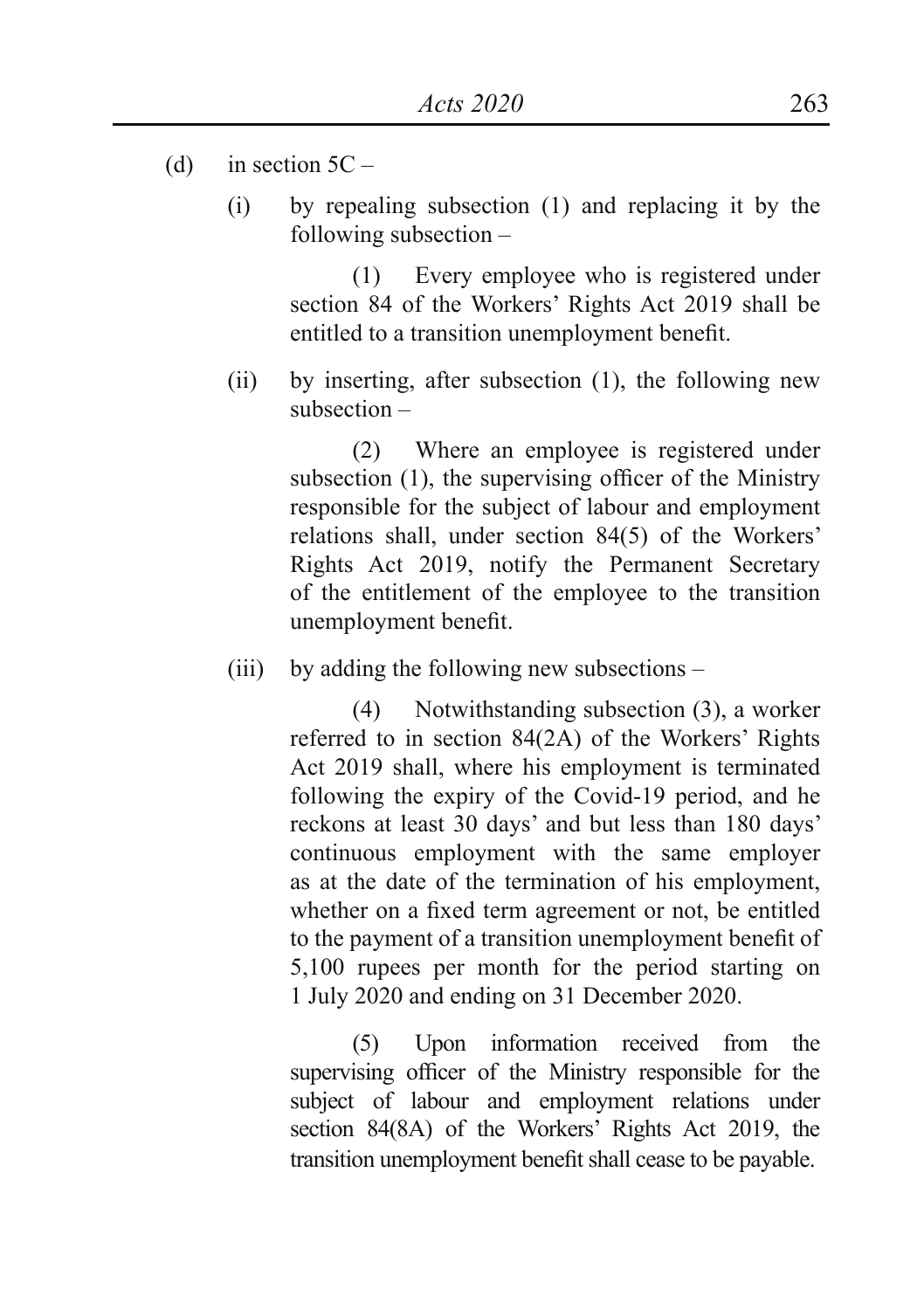- (e) in section 5D(3), by repealing paragraph (b);
- (f) in the First Schedule
	- (i) in item 1, in the second column, in paragraph (b), by deleting the words "insured persons under section 13(1) of the National Pensions Act" and replacing them by the word "participants";
	- (ii) in item 2, in paragraph (a), by deleting the words "insured persons under section  $13(1)$  of the National Pensions Act" and replacing them by the word "participants";
- (g) in the Third Schedule
	- $(i)$  in item  $1(a)$ , by deleting the words "and of the recycling fee";
	- (ii) by deleting item  $(2)$ ;
	- (iii) in item 3, by deleting the words "or  $2(a)$ ";
- (h) by repealing the Fourth Schedule and replacing it by the following Schedule –

#### **FOURTH SCHEDULE**

[Section 5C]

#### **PART I – TRANSITION UNEMPLOYMENT BENEFIT**

## **Period after termination of employment or registration with supervising officer Rate of benefit per month** First 6 months 90% of basic wage or salary From  $7<sup>th</sup>$  month to end of  $12<sup>th</sup>$  month  $\Big| 60\%$  of basic wage or salary

#### **FOR PERIOD STARTING ON 1 APRIL 2020 AND ENDING ON 31 MARCH 2021**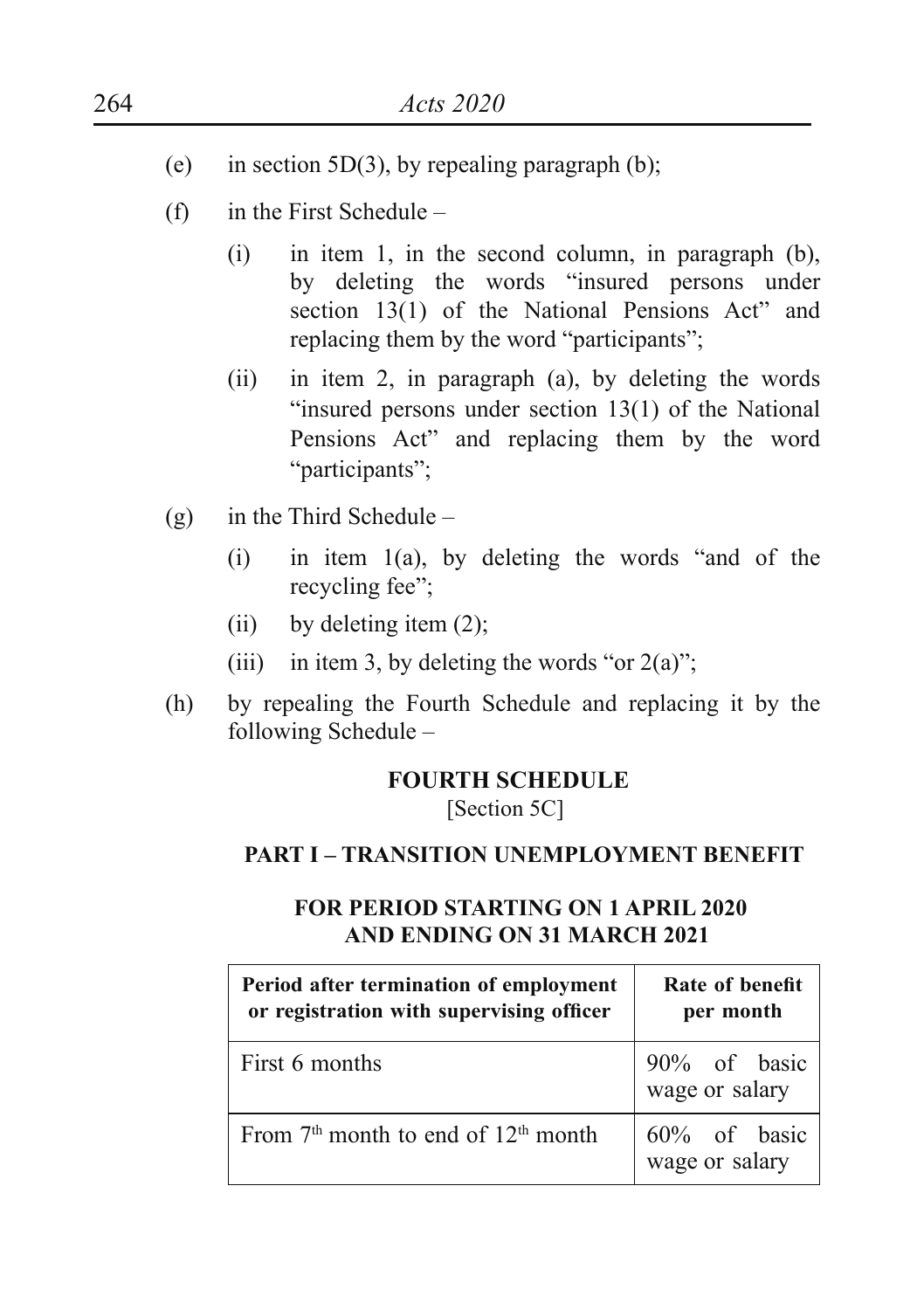#### **PART II – TRANSITION UNEMPLOYMENT BENEFIT**

## **FOR ANY PERIOD OTHER THAN PERIOD SPECIFIED IN PART I**

| Period after termination of employment<br>or registration with supervising officer | Rate of benefit<br>per month                                          |
|------------------------------------------------------------------------------------|-----------------------------------------------------------------------|
| First 3 months                                                                     | 90% of basic<br>wage or salary                                        |
| From $4th$ month to end of $6th$ month                                             | 60% of basic<br>wage or salary                                        |
| From $7th$ month to end of $12th$ month                                            | 30% of basic<br>wage or salary<br>but not less than<br>$3,000$ rupees |

In this Schedule –

"basic wage or salary" means –

- (a) where the pay period is a month, the basic wage or salary payable for the complete month immediately preceding the month in respect of which the entitlement arises; or
- (b) where the pay period is less than a month, the equivalent monthly basic wage or salary payable for the relevant pay periods preceding the month in respect of which entitlement arises;

"registration" means registration with the supervising officer under section 84 of the Workers' Rights Act 2019;

"supervising officer" means the supervising officer of the Ministry responsible for the subject of labour and employment relations.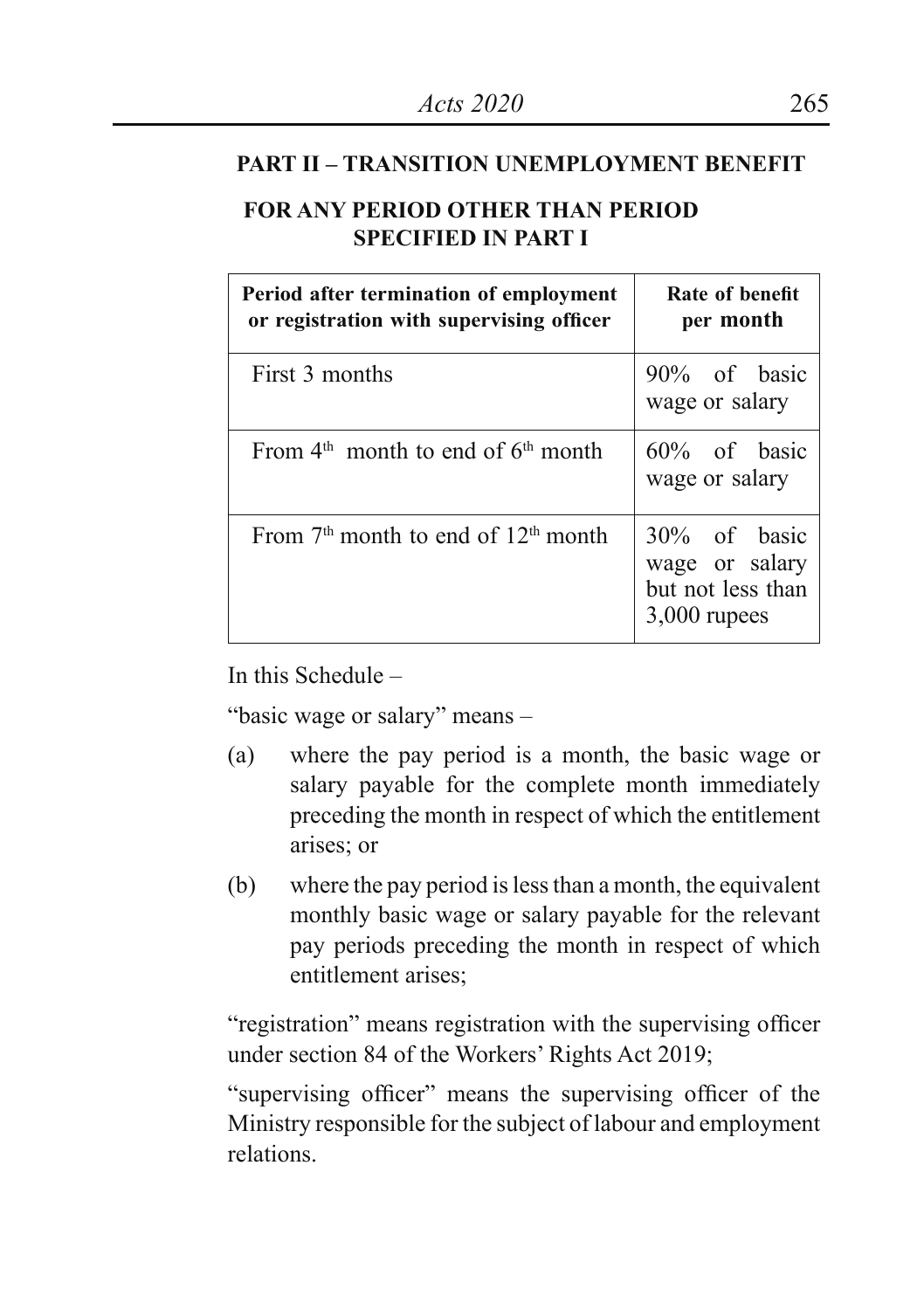## **44. Non-Citizens (Employment Restriction) Act amended**

The Non-Citizens (Employment Restriction) Act is amended, in section 3, by repealing subsection (6) and replacing it by the following subsection –

- (6) Notwithstanding subsections  $(1)$  and  $(2)$ 
	- (a) a holder of an occupation permit issued under the Immigration Act;
	- (b) a holder of a residence permit issued under section  $5(1)(g)$  of the Immigration Act;
	- (c) a non-citizen who has been granted a permanent residence permit under section 5A of the Immigration Act; or
	- (d) a member of the Mauritian Diaspora under the Mauritian Diaspora Scheme prescribed under the Economic Development Board Act 2017,

may engage in any occupation for reward or profit, or be employed, without a permit issued under this Act during the period covered by the occupation permit, permanent residence permit or residence permit or during the period he is a member of the Mauritian Diaspora Scheme, as the case may be.

## **45. Non-Citizens (Property Restriction) Act amended**

The Non-Citizens (Property Restriction) Act is amended –

- (a) in section  $3 -$ 
	- $(i)$  in subsection  $(1A)$ , by deleting the word "shares" wherever it appears and replacing it by the word "property":
	- (ii) by inserting, after subsection (1A), the following new subsection –

(1B) (a) Where a non-citizen makes a written application to the Minister under subsection (1A), he shall give all the particulars specified in subsection (1).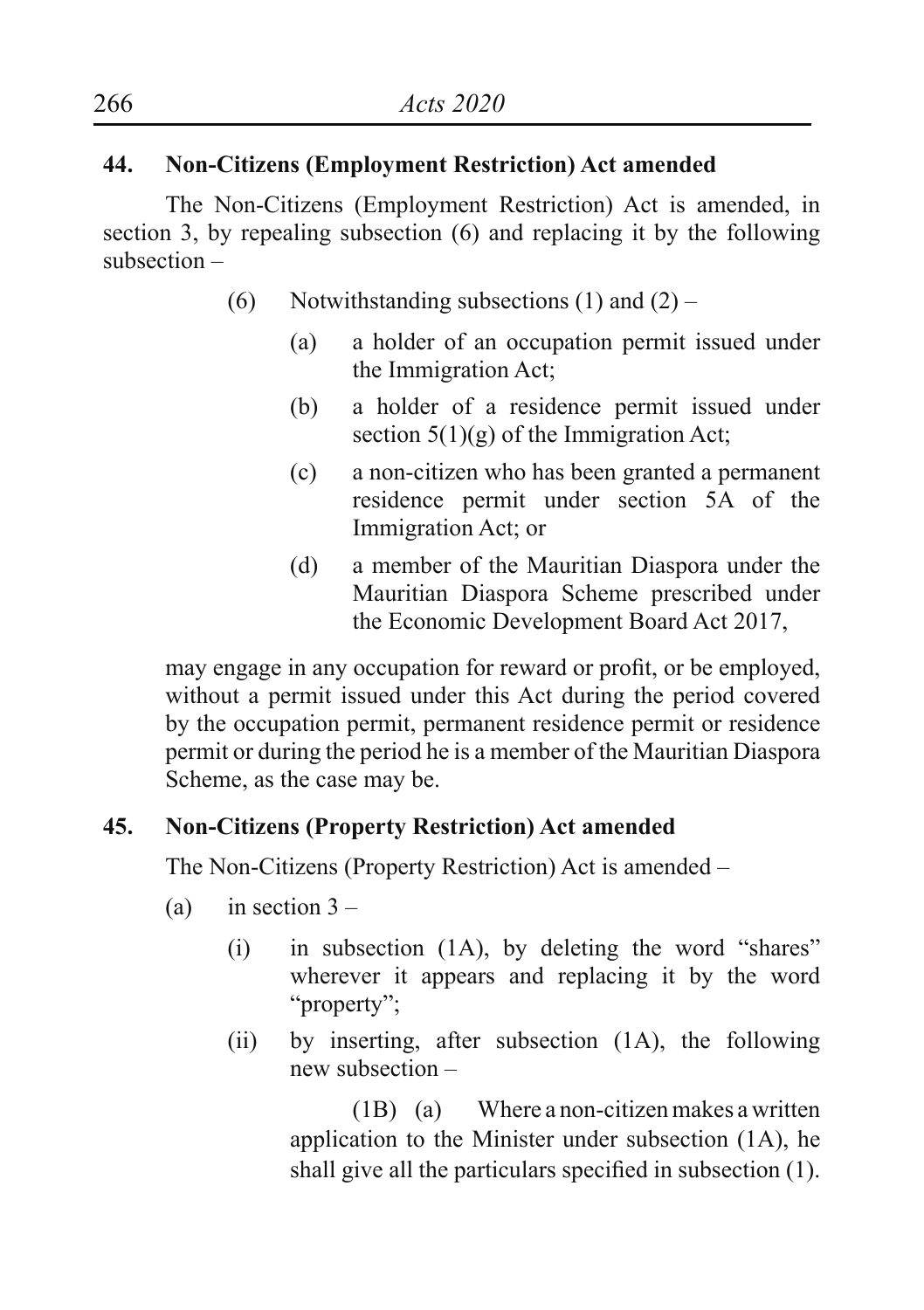(b) Where the Minister gives his approval under subsection (1A), the non-citizen shall file the document witnessing the approval with the Conservator of Mortgages for transcription.

- (iii) in subsection (3)(c), by inserting, after subparagraph  $(v)$ , the following new subparagraph –
	- (vi) purchases or acquires a plot of service land for the construction of a residence from a company holding a certificate under the Smart City Scheme prescribed under the Economic Development Board Act 2017;
- (b) in section 5, by adding the following new subsection –

(5) A non-citizen who contravenes section 3 shall commit an offence and shall, on conviction, be liable to a fine not exceeding 10,000 rupees and to imprisonment for a term not exceeding one year.

## **46. Notaries Act amended**

The Notaries Act is amended, in section 9(1) –

- (a) in paragraph  $(d)$ 
	- (i) by deleting the word "may" and replacing it by the word "shall";
	- (ii) by deleting the words "and registration" and replacing them by the words "and registration, or in exceptional or unforeseen circumstances, in such form and manner as the Registrar-General may determine";
- (b) in paragraph  $(e)$ 
	- (i) by deleting the words "Forthe purposes of" and replacing them by the words "Subject to paragraph (ea), for the purpose of":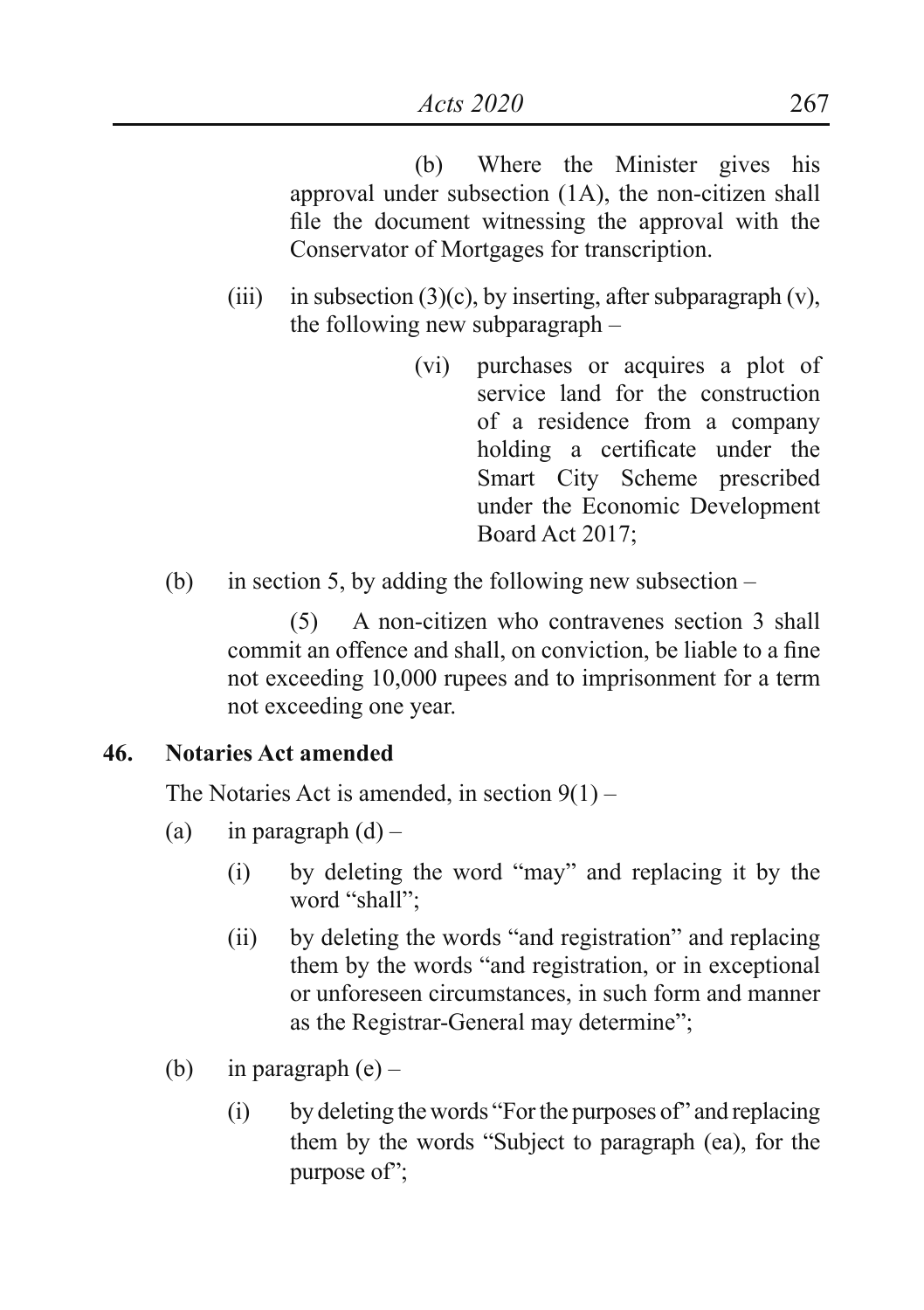- (ii) by deleting the word "may" and replacing it by the word "shall":
- (c) by inserting, after paragraph (e), the following new paragraph –

(ea) The Registrar-General shall, in exceptional or unforeseen circumstances, determine the form and manner in which a notarial deed shall be submitted.

## **47. Ombudsperson for Financial Services Act 2018 amended**

The Ombudsperson for Financial Services Act 2018 is amended, in section 5, by inserting, after subsection (3), the following new subsection –

(3A) The Ombudsperson or any officer designated by him may enter the premises of a financial institution to ensure that the instructions, guidelines or requirements issued or imposed by the Ombudsperson are being complied with.

### **48. Outer Islands Development Corporation Act amended**

The Outer Islands Development Corporation Act is amended –

- (a) in section  $8(1)(c)$ , by deleting the words "100,000 rupees" and replacing them by the words "such amount as may be prescribed";
- (b) in section 22, by repealing subsection (3).

## **49. Pensions Act amended**

The Pensions Act is amended –

(a) in section  $8(1)$ , by repealing paragraph (c) and replacing it by the following paragraph –

(c) Notwithstanding paragraph (b), but subject to subsections (2) and (3), an officer appointed before 1 July 2008 and who has opted for the pension provisions effective as from 1 July 2008 and who has further opted to be paid in full his accumulated vacation leave prior to his retirement date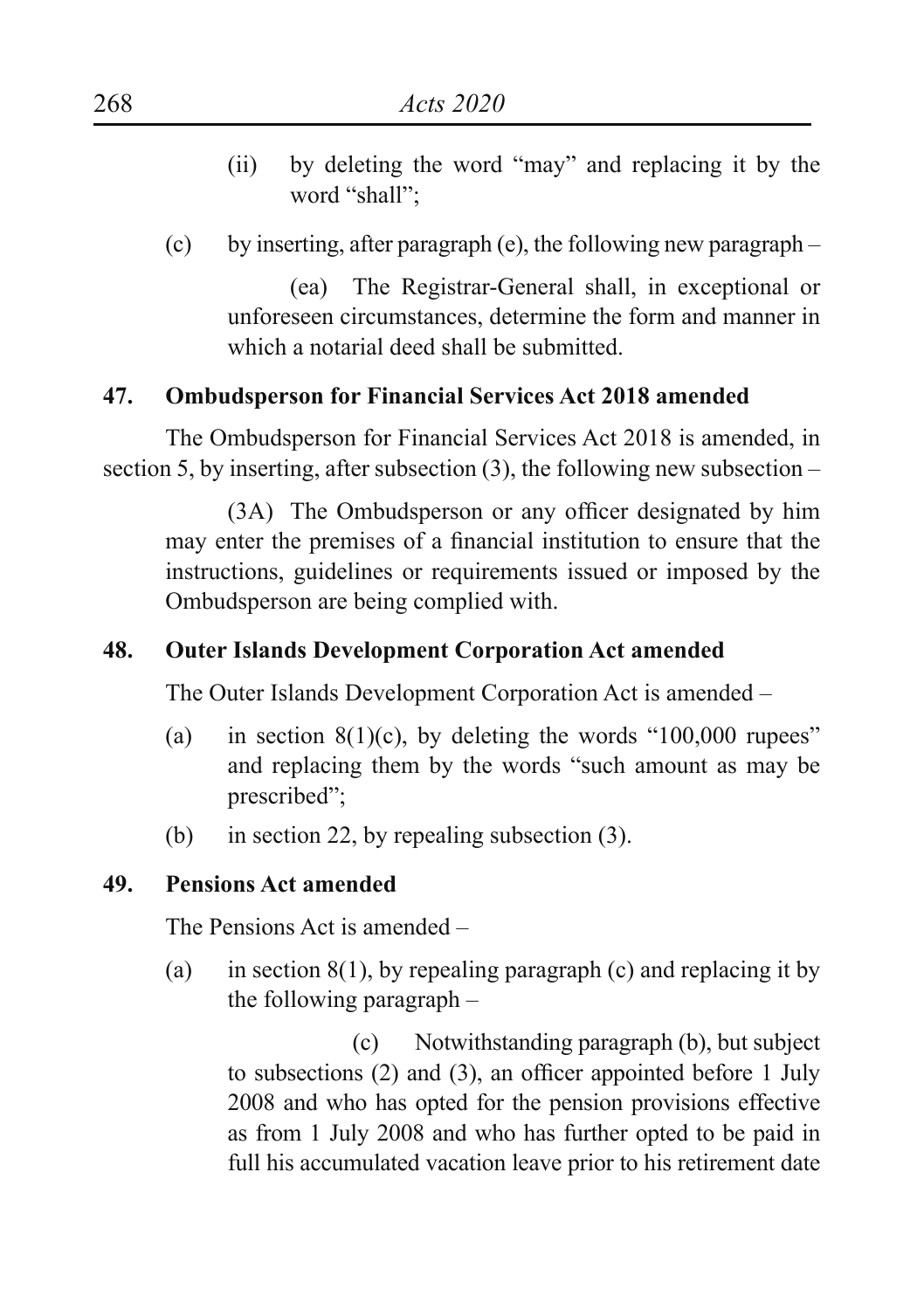under paragraph (b), shall retire on the date he would normally have proceeded on leave prior to retirement had he not opted for the payment of the accumulated vacation leave.

- (b) in section  $19 -$ 
	- (i) by repealing subsection (2) and replacing it by the following subsection –

(2) The Committee shall make recommendations to the Minister in respect of matters regarding –

- (a) the operation of the Scheme;
- (b) investment choices and strategies in relation to the Scheme;
- (c) the viability of the Scheme, based on an actuarial review made;
- (d) the grant of benefits to participants under the Scheme;
- (e) appropriate legal and policy decisions with a view to enhancing the Scheme and maintaining its viability; and
- (f) any other function in relation to the operation of the Scheme.
- (ii) in subsection  $(3)(a)$ , by repealing subparagraphs  $(v)$ and (vi) and replacing them by the following subparagraphs –
	- (v) a representative of the Ministry responsible for the subject of financial services;
	- (vi) a representative of the Ministry responsible for the subject of local government;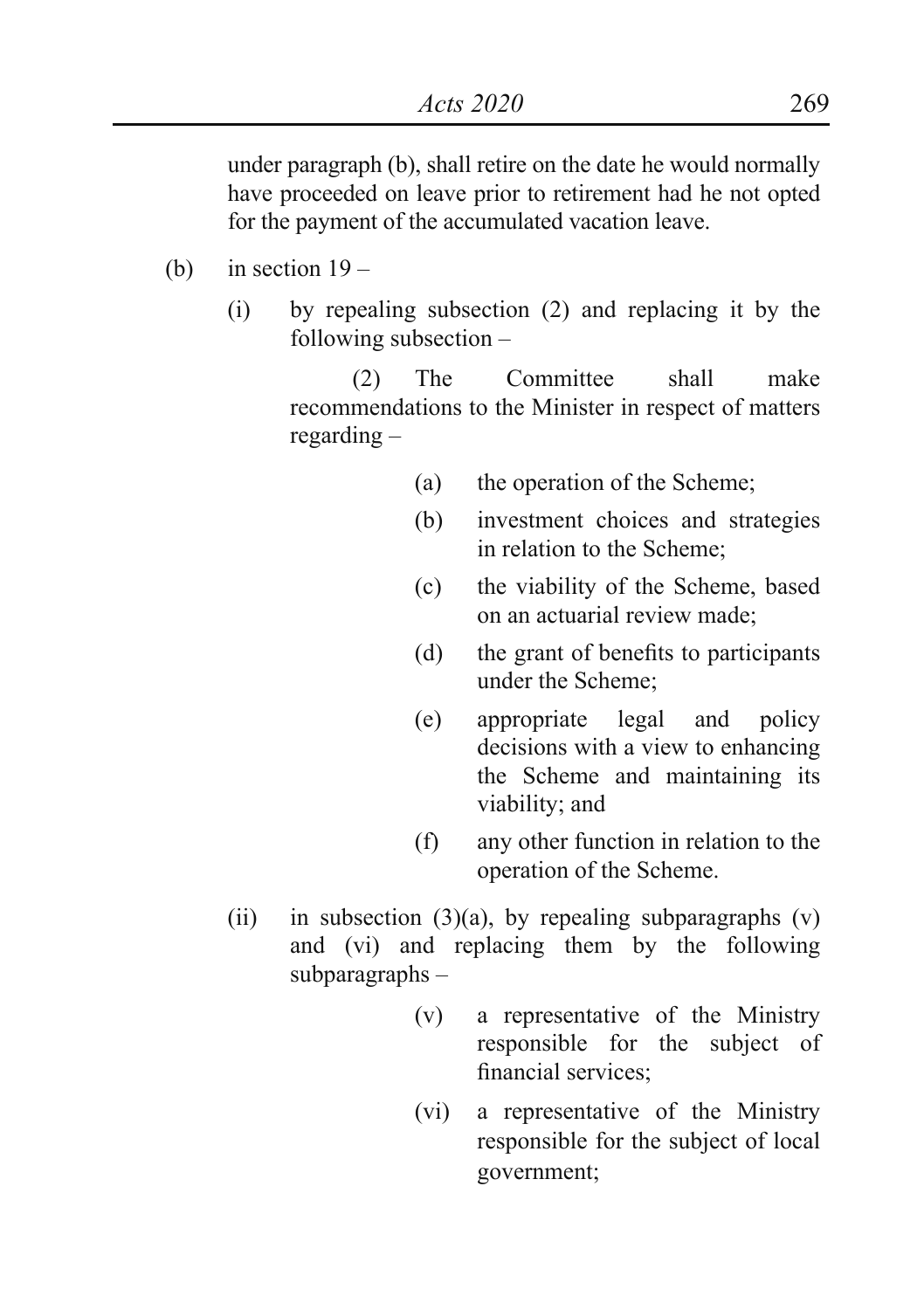## **50. Pharmacy Act amended**

 The Pharmacy Act is amended, in section 2, in the definition of "specified standards", by deleting the words "or European" and replacing them by the words ", European or Indian".

### **51. Plant Protection Act amended**

The Plant Protection Act is amended –

(a) in section 2, by inserting, in the appropriate alphabetical order, the following new definitions –

"Agricultural Services" means the Agricultural Services of the Ministry;

"Committee" means the Plant Biosecurity Technical Committee set up under section 8A;

"Ministry" means the Ministry responsible for the subject of agriculture;

"supervising officer" means the supervising officer of the Ministry;

(b) by inserting, after Part II, the following new Part –

## **PART IIA – PLANT BIOSECURITY TECHNICAL COMMITTEE**

## **8A. The Committee**

(1) There is set up for the purposes of this Act a Plant Biosecurity Technical Committee.

- (2) The Committee shall consist of
	- (a) a Chairperson, who shall be the Director of the Agricultural Services;
	- (b) a Vice-chairperson, who shall be the Deputy Director of the Agricultural Services;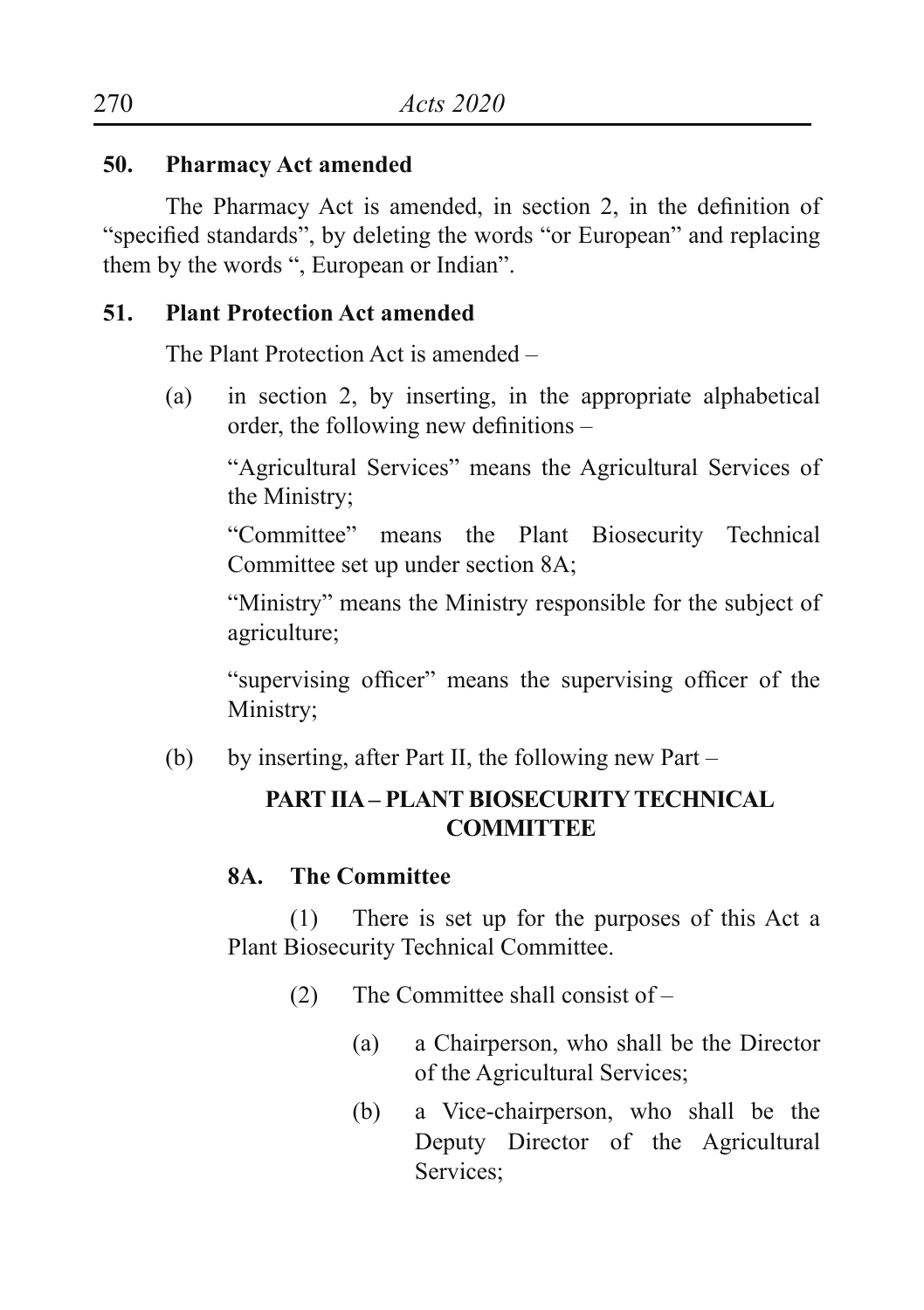- (c) a representative of the Ministry responsible for the subject of environment;
- (d) a representative of the Ministry responsible for the subject of health;
- (e) the Principal Scientific Officer of the  $NPPO<sup>+</sup>$
- (f) an entomologist from the Agricultural Services;
- (g) a representative of the Food and Agricultural Research and Extension Institute;
- (h) a representative of the Mauritius Cane Industry Authority;
- (i) a representative of the University of Mauritius; and
- (j) a representative of the National Parks and Conservation Service.

(3) The Committee may co-opt such other person as may be necessary to assist it in relation to any matter before it.

(4) Every member shall be paid such fee or allowance as the Minister may determine.

## **8B. Functions of Committee**

The Committee shall –

- (a) advise the Minister on policy issues relating to plant biosecurity and other related matters; and
- (b) make recommendations to the NPPO with regard to the importation of plant material which presents a high risk for the introduction or spread of pests.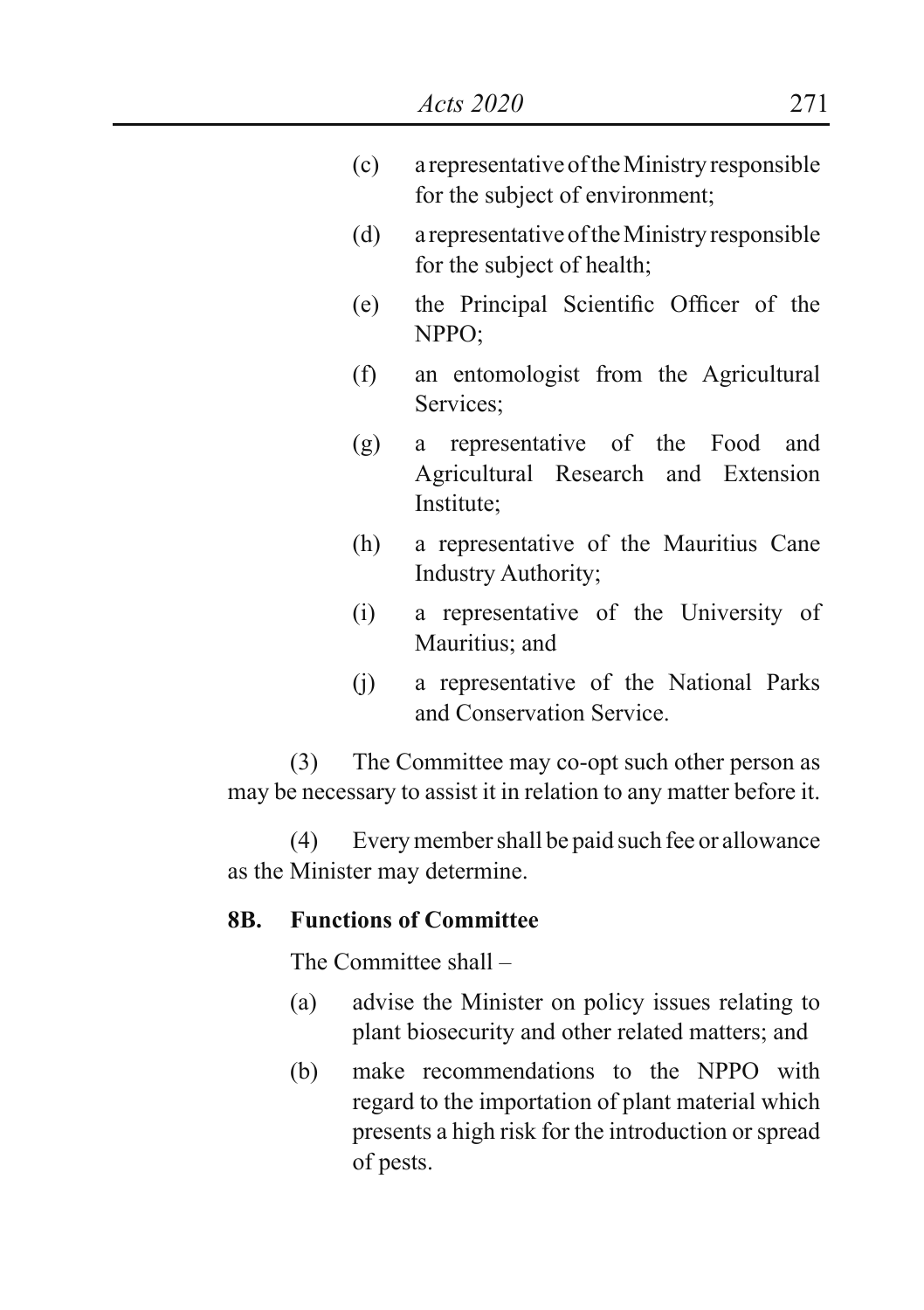## **8C. Meetings of Committee**

(1) The Committee shall meet as often as may be necessary and at such time and place as the Chairperson may determine.

(2) The supervising officer shall designate an officer to act as Secretary to the Committee.

- (3) The Secretary shall
	- (a) give notice of every meeting of the Committee to every member;
	- (b) prepare and attend every meeting of the Committee;
	- (c) keep minutes of proceedings of every meeting of the Committee; and
	- (d) discharge such other functions as may be conferred upon him by the Committee.

(4) At any meeting of the Committee, 6 members shall constitute a quorum and in the event of equality of vote, the Chairperson shall have a casting vote.

(5) The Committee shall regulate its meetings and proceedings in such manner as it may determine.

- (c) in section  $19 -$ 
	- (i) in subsection  $(1)$ 
		- (A) by inserting, after paragraph (a), the following new paragraph –

(aa) An applicant under paragraph (a) shall provide such technical information as the NPPO may require.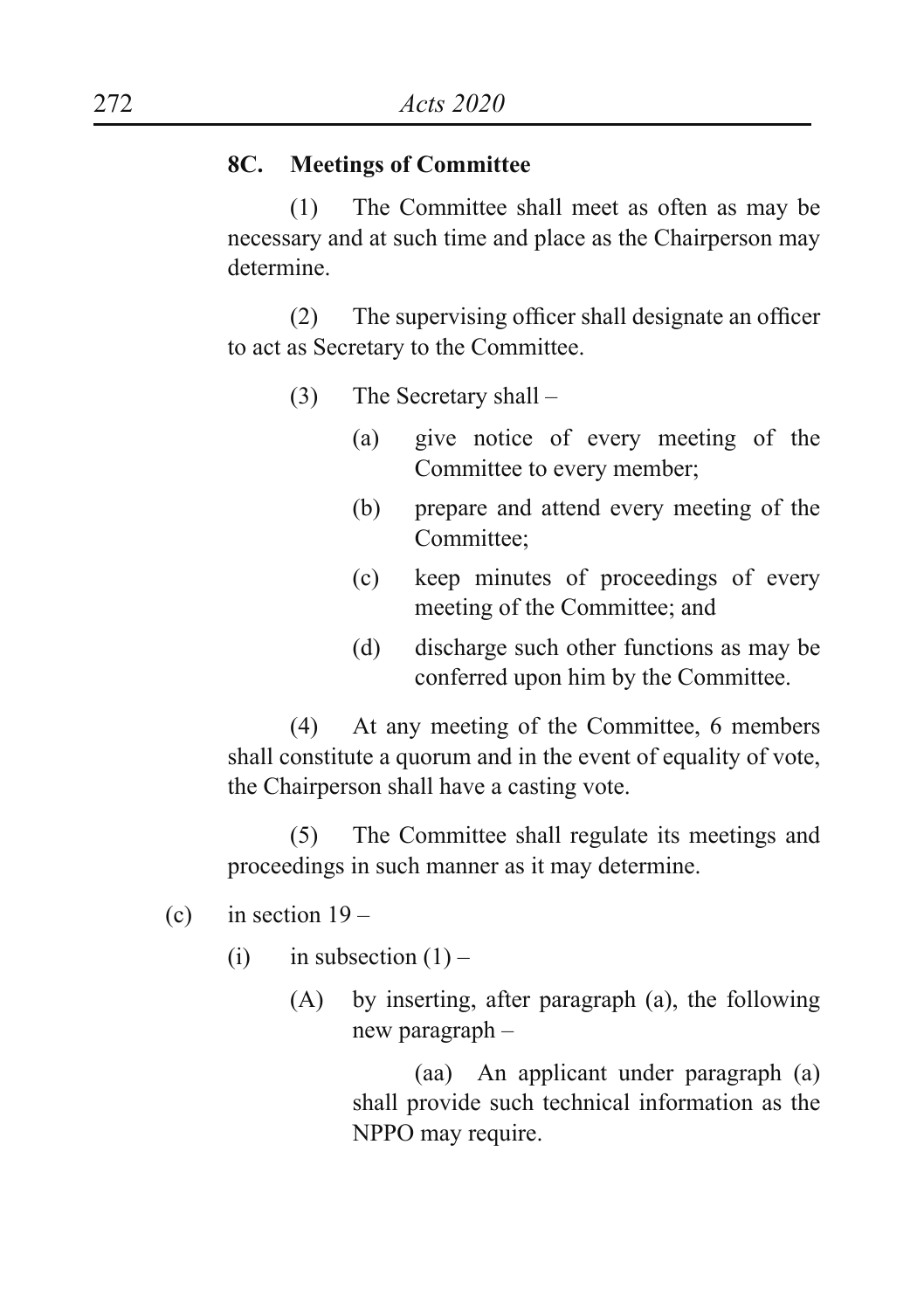(B) by adding the following new paragraph –

(c) (i) Notwithstanding this section, the NPPO may, on account of the COVID-19 virus having a negative impact on the economy of Mauritius, issue a plant import permit on such terms and conditions as it may determine.

(ii) In this paragraph –

"COVID-19 virus" means the novel coronavirus (2019- nCoV).

(ii) by repealing subsection (3) and replacing it by the following subsection –

> (3) The NPPO may, with the approval of the Minister, prohibit the importation of any plant, plant product or other regulated article based on the availability of such plant, plant product or other regulated article or based on such other circumstances as the Minister may determine.

(iii) by inserting, after subsection (3), the following new subsection –

> (3A) A plant import permit shall be required where a consignment that has to be removed or split up from a freeport zone or from a bonded warehouse for the purpose of holding exhibitions, trade fairs or any other event in a freeport zone or in any other place.

- (d) in section  $24 -$ 
	- (i) by repealing subsection (1) and replacing it by the following subsection –

(1) Where a consignment is in transit, a phytosanitary certificate or re-export phytosanitary certificate may, depending on the plant, plant product or other regulated article in the consignment, be required.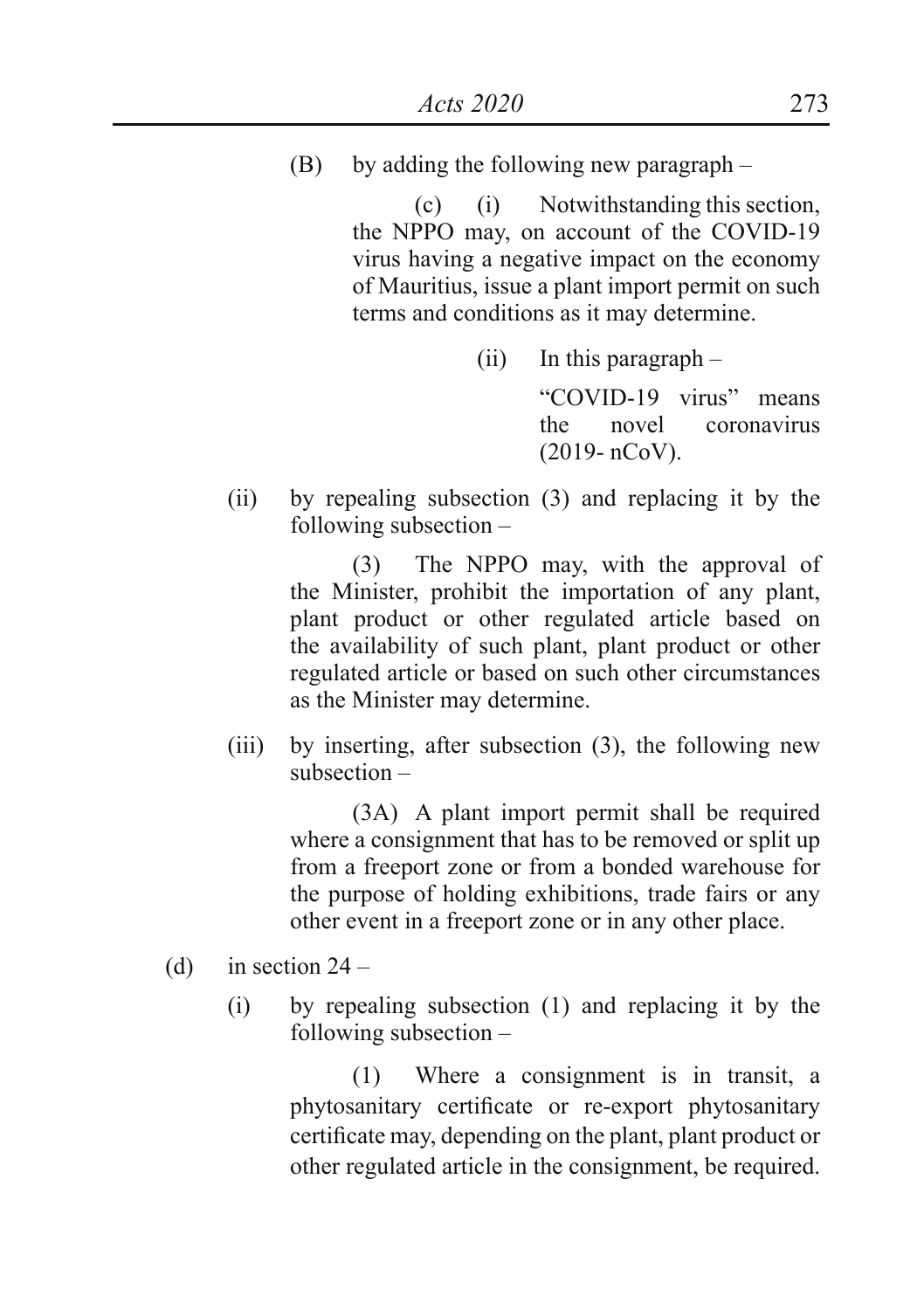(ii) by repealing subsection (3) and replacing it by the following subsection –

> (3) Where a consignment of plant, plant product or other regulated article is imported into the freeport zone and is destined to be sold on the local market, a plant import permit and a phytosanitary certificate shall be required prior to such import.

(iii) by adding the following new subsection –

(4) In this section, a consignment is deemed to be in transit where –

- (a) a consignment which is not imported in Mauritius passes through Mauritius for another country, subject to such measures as may be prescribed, to ensure that the consignment remains enclosed, is not split up, is not combined with another consignment or has its packing changed; or
- (b) a consignment which is in a freeport zone or is removed from a bonded warehouse to a freeport zone, and the consignment is split up or has had its packing changed and re-labelled prior to export or re-export.
- (e) in section  $29 -$ 
	- (i) by numbering the existing provision as subsection  $(1)$ ;
	- (ii) in the newly numbered subsection  $(1)$ 
		- $(A)$  in paragraph (d), by deleting the words "or permit";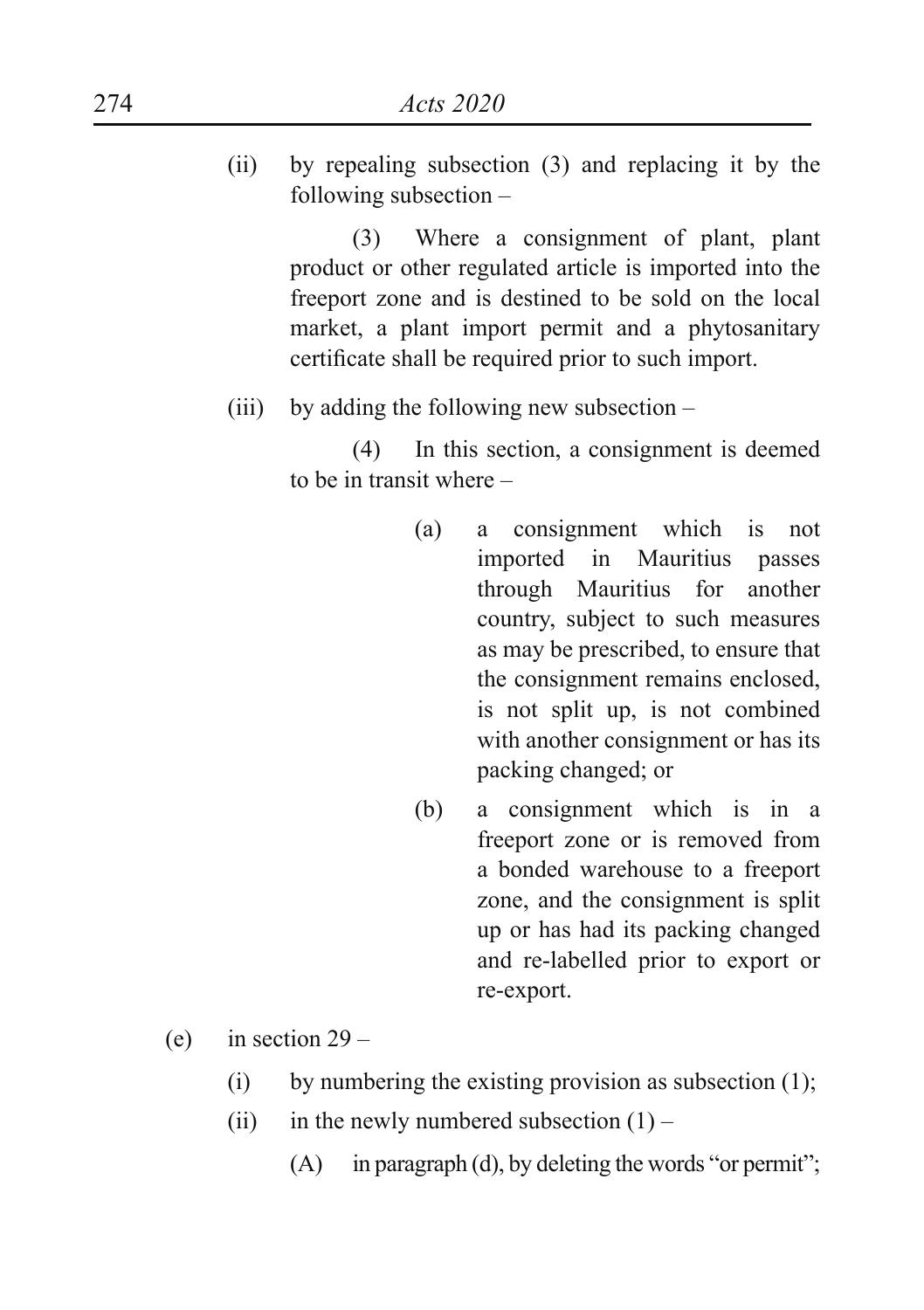(B) by inserting, after paragraph (d), the following new paragraph –

> (da) intentionally imports or causes to be imported into Mauritius any plant, plant product or other regulated article without a plant import permit;

- (C) by adding the following new paragraphs, the comma at the end of paragraph (j) being deleted and replaced by a semicolon –
	- (k) puts on sale, distributes, markets or disposes of any plant, plant product or other regulated article in contravention of his plant import permit;
	- (l) imports or causes to be imported any plant, plant product or other regulated article in any manner other than in accordance with this Act;
	- (m) imports, grows, is in possession of or sells, offers for sale, transports or distributes, in any manner, a consignment of plant, plant product or other regulated article which were meant only to transit in Mauritius<sup>:</sup>
	- (n) commercially exports or causes to be exported any plant, plant product or other regulated article in any manner other than in accordance with this Act;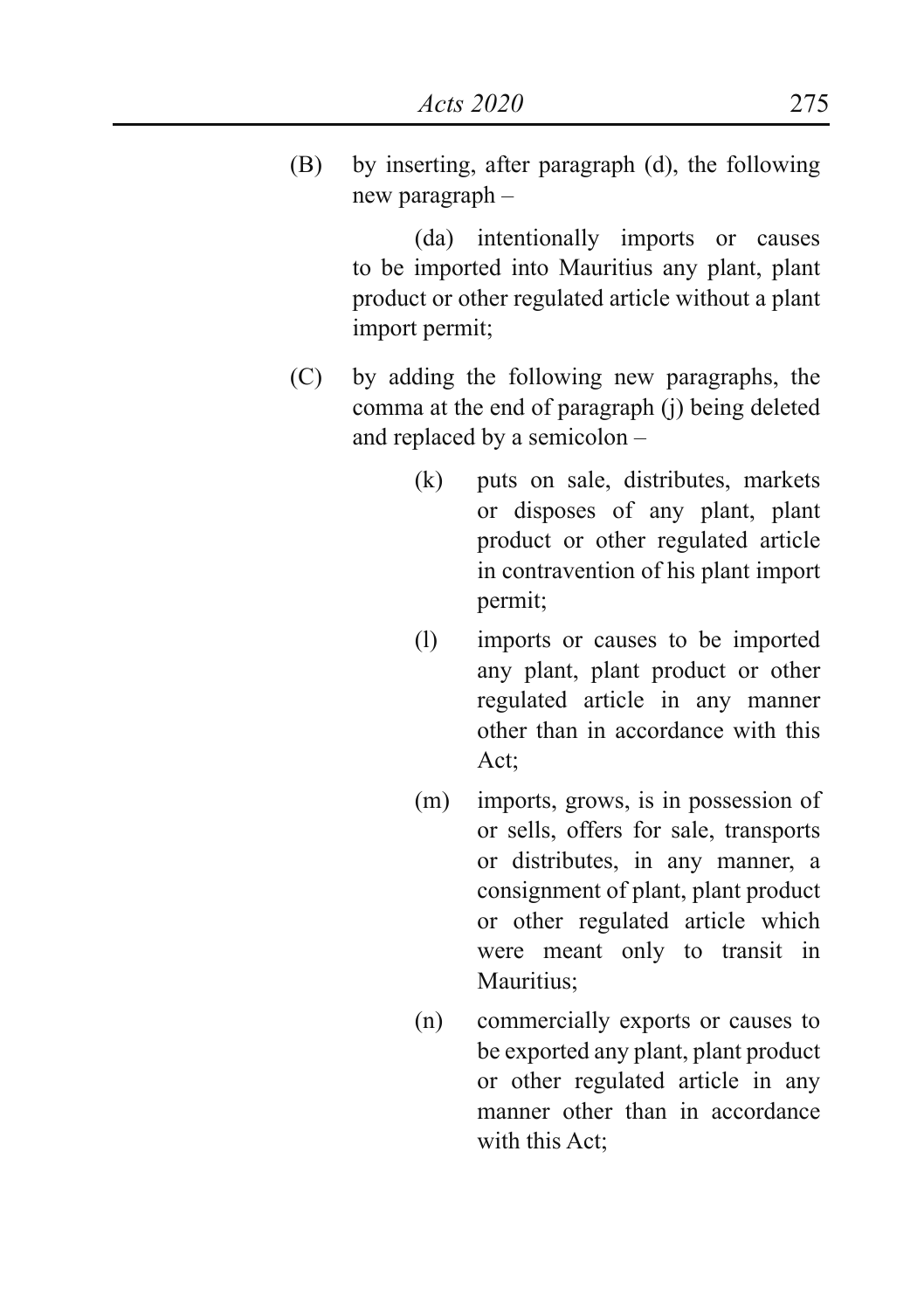- (o) is in possession of, transports or distributes or disposes, of quarantine wastes or detained material in any manner other than in accordance with this Act,
- (iii) by adding the following new subsection –

(2) Any person who submits a false certificate or a certificate containing false or misleading information or other documentation to facilitate the importation, exportation or clearance of a consignment shall commit an offence and shall, on conviction, liable –

- (a) on a first conviction, to a fine of not less than 25,000 rupees and not exceeding 50,000 rupees;
- (b) on a second and subsequent conviction, to a fine not exceeding 100,000 rupees;
- (f) in section  $30 -$ 
	- $(i)$  in subsection  $(1)$ , by deleting the words "shall be liable;" and replacing them by the words "shall, where no specific penalty is provided, be liable";
	- (ii) by inserting, after subsection (1), the following new subsection –

(2A) Where an airline or a cruise ship passenger commits an offence under section 29(1)(d) or (da), he shall, notwithstanding subsection  $(1)$ , be liable –

- (a) on a first conviction, to a fine not exceeding 5,000 rupees;
- (b) on a second and subsequent conviction, to a fine not exceeding 10,000 rupees;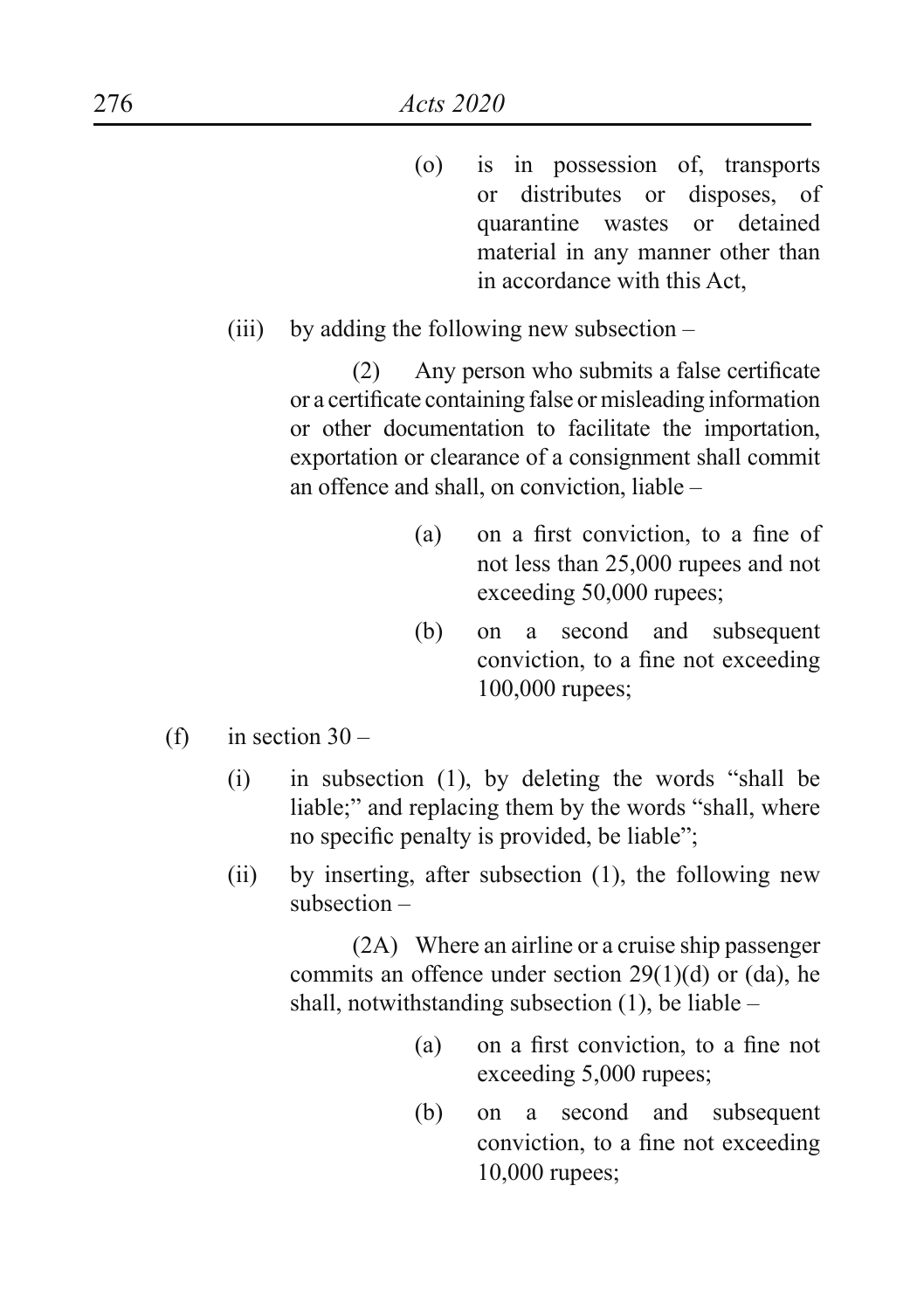## **52. Private Pension Schemes Act amended**

The Private Pension Schemes Act is amended, by inserting, after section 48, the following new section –

## **48A. Abandoned funds**

(1) Notwithstanding any clause to the contrary in any agreement between the governing body of a private pension scheme and a beneficiary, and irrespective of the amount of accrued pension benefits –

- (a) where the beneficiary's entitlement to receive pension benefits at the appropriate retirement age has not been exercised and the benefits have not been claimed for 7 years or more; or
- (b) where the total accrued pension benefits of the beneficiary remain in a pension scheme at the time of the winding up of the scheme and the beneficiary has not exercised any option on the transfer value,

the governing body shall send, by registered post, a notice to that effect to the last known place of address of the beneficiary and cause the notice to be published in the Gazette and in a daily newspaper.

(2) Where the beneficiary does not respond to the notice referred to in subsection (1) within 60 days from the publication of the notice in the Gazette or newspaper, whichever is later, the entitlement under the pension scheme shall be deemed to have been abandoned by the beneficiary and the total amount of the funds shall, without further formality, be transferred forthwith to a Fund established by the Commission for such abandoned funds.

(3) The Commission shall maintain records of the abandoned funds so as to enable refund of these abandoned funds to the owner or his heirs or assignees in respect of whom a rightful claim is established to the satisfaction of the Commission.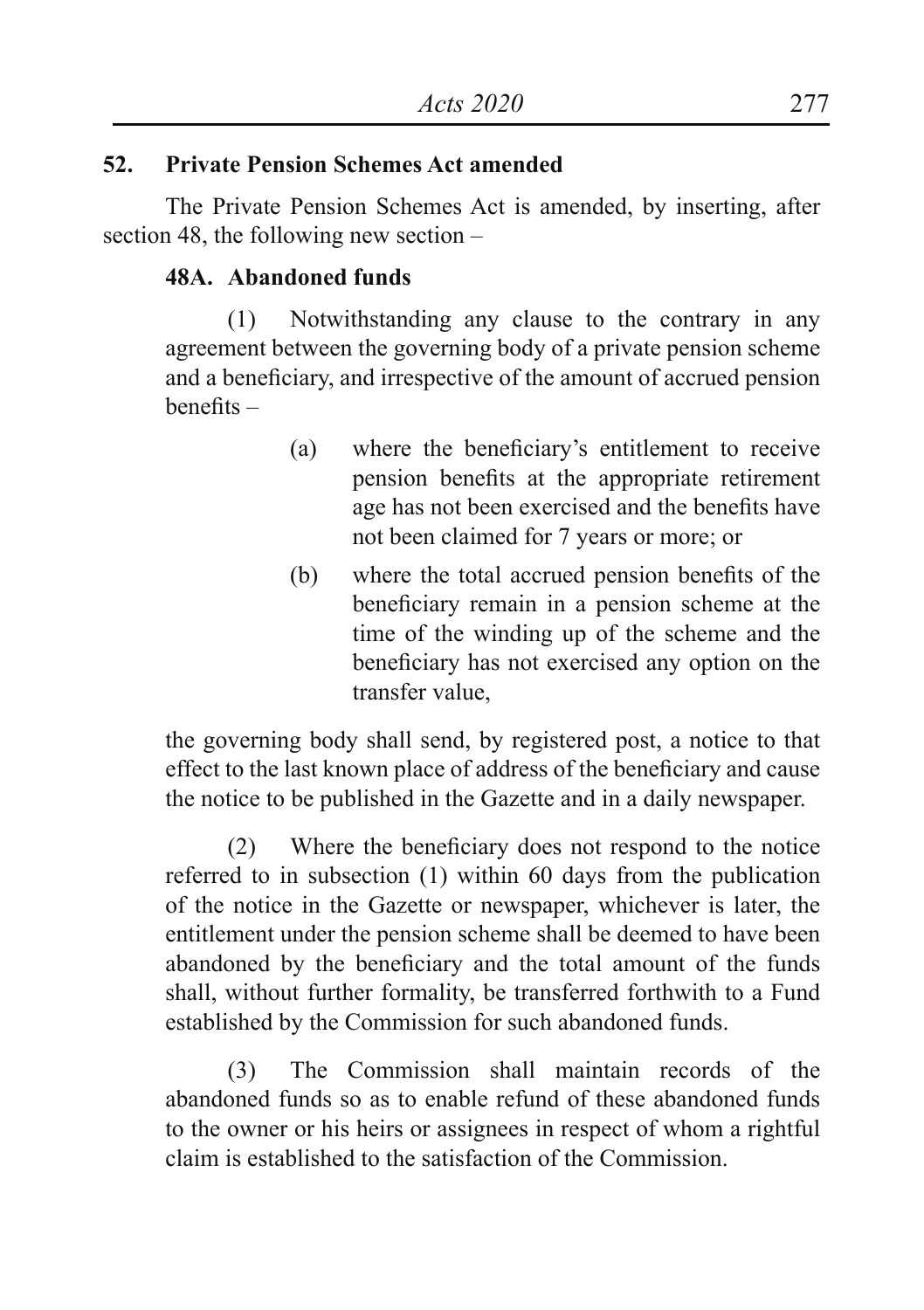(4) In this section –

"appropriate retirement age" means the retirement age referred to in the rules of the pension scheme;

"transfer value" means –

- (a) for a defined benefit scheme, the accrued pension benefits, including any amount transferred in it from the previous employment of the beneficiary;
- (b) for a defined contribution scheme, the balance in the beneficiary's individual account, including any amount transferred in from the previous employment of the beneficiary.

## **53. Public Collections Act amended**

The Public Collections Act is amended –

- (a) in section  $2 -$ 
	- $(i)$  in the definition of "public collection", by inserting, after the words "an appeal to the public made", the words "through an online collection platform or";
	- (ii) by inserting, in the appropriate alphabetical order, the following new definition –

"online collection platform" means an online electronic platform for public collection;

(b) by inserting, after section 4, the following new section –

## **4A. Online collection platform**

A promoter may, for public collection, use an online collection platform approved by the Commissioner.

- (c) in section 5, by adding the following new paragraph, the full stop at the end of paragraph (c) being deleted and replaced by the words "; and" and the word "and" at the end of paragraph (b) being deleted –
	- (d) in the case of an online collection platform, comply with such requirements as may be prescribed or as the Commissioner may determine.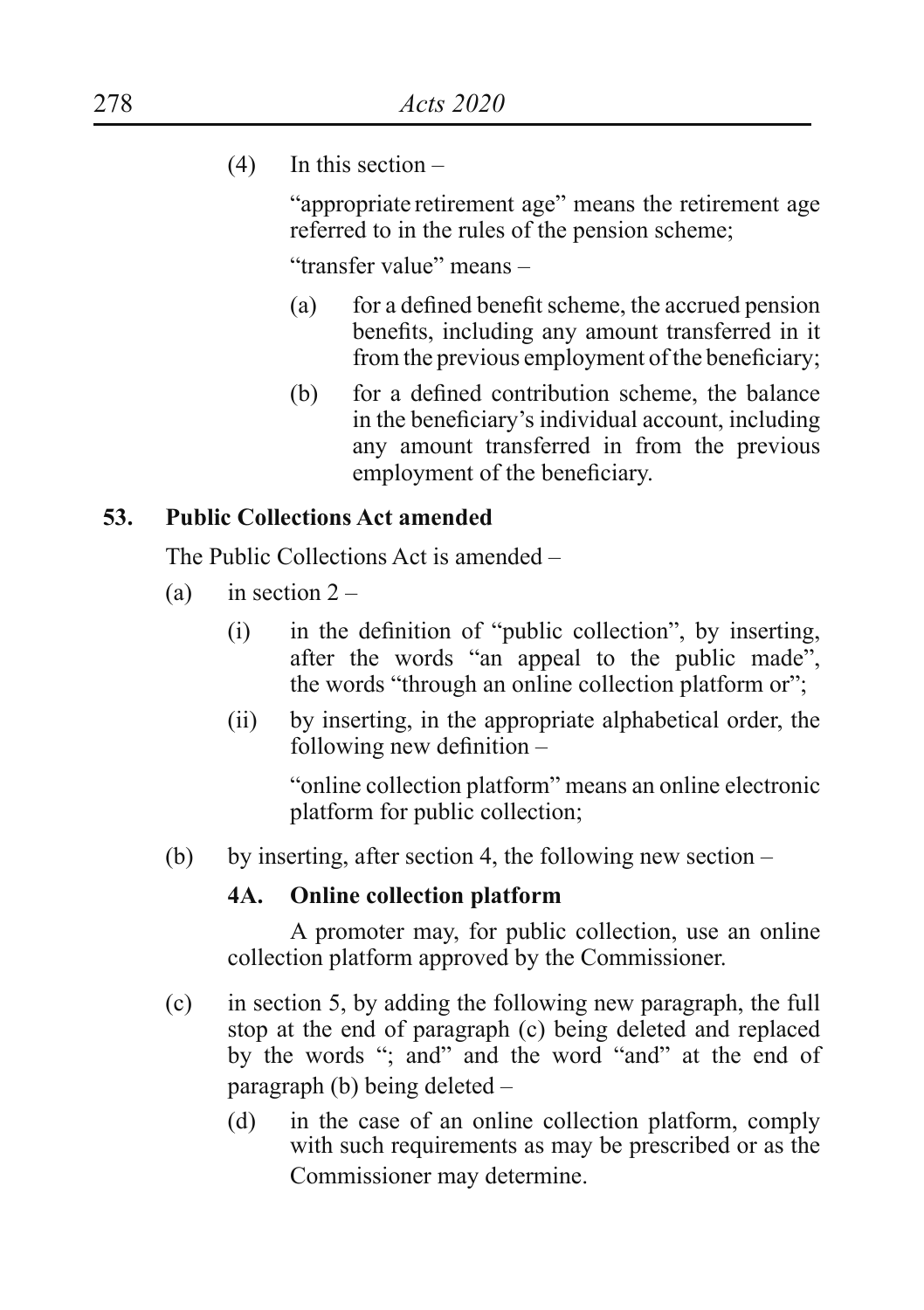(d) in section 9, by inserting, after subsection (1), the following new subsection –

(1A) Any regulations made under subsection (1) may provide for –

- (a) the setting up and operation of online collection platforms;
- (b) public collection, by enterprises, for non-profit organisations.

### **54. Public-Private Partnership Act amended**

The Public-Private Partnership Act is amended –

(a) by inserting, after section 3C, the following new section  $-$ 

## **3D. Services of technical advisory firm or short-term consultant**

(1) For the purpose of this Act, the BOT Projects Unit may, in accordance with the procurement rules, hire the services of –

- (a) a technical advisory firm, to be remunerated by the private party; or
- (b) a short term consultant, by direct procurement up to a prescribed value.

(2) The technical advisory firm or short term consultant shall –

- (a) assist the BOT Projects Unit in its functions; and
- (b) assist the Central Procurement Board in its functions pursuant to section 10.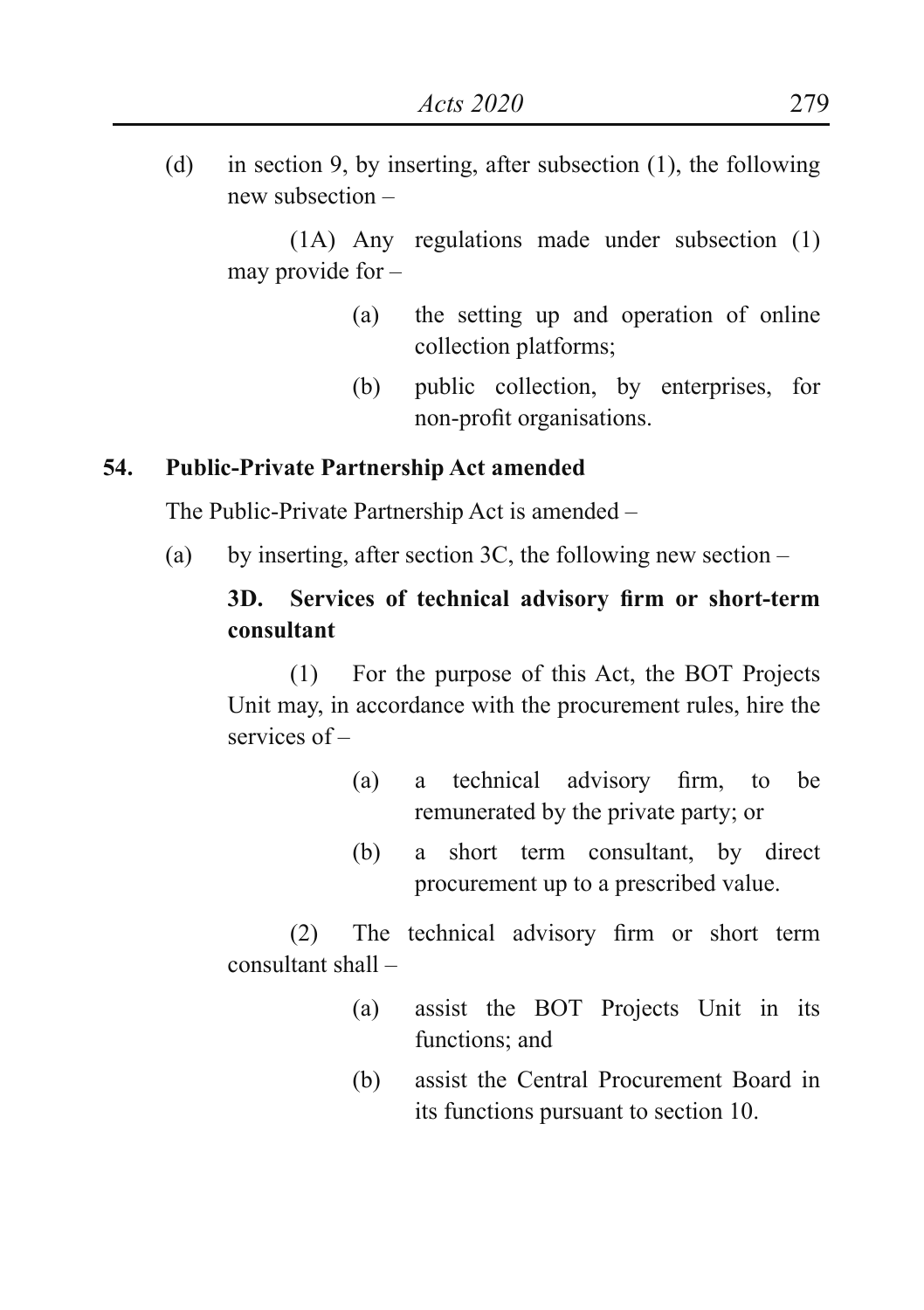(3) A contracting authority may hire the services of a technical advisory firm to assist it to carry out the procurement –

- (a) of a project not exceeding the prescribed threshold; or
- (b) through the Board, of a project above the prescribed threshold.
- (4) In this section –

"procurement rules" means procurement rules established by the BOT Projects Unit.

(b) in section 10, by inserting, after the word "Board", the words ", in respect of contracts above the prescribed threshold,".

#### **55. Public Procurement Act amended**

The Public Procurement Act is amended –

- (a) in section  $2 -$ 
	- $(i)$  in the definition of "prescribed amount", by inserting, after the words "of the", the word "First";
	- (ii) by inserting, in the appropriate alphabetical order, the following new definitions –

"innovative technology" meansinformation technology or other systems for use by a public body in the discharge of its functions;

"prototype" means an early sample or model, or release of a product, built to test a concept;

- (b) by repealing section 11A;
- (c) in section 21(1), by deleting the words "other services or works" and replacing them by the words "works, consultancy services or other services";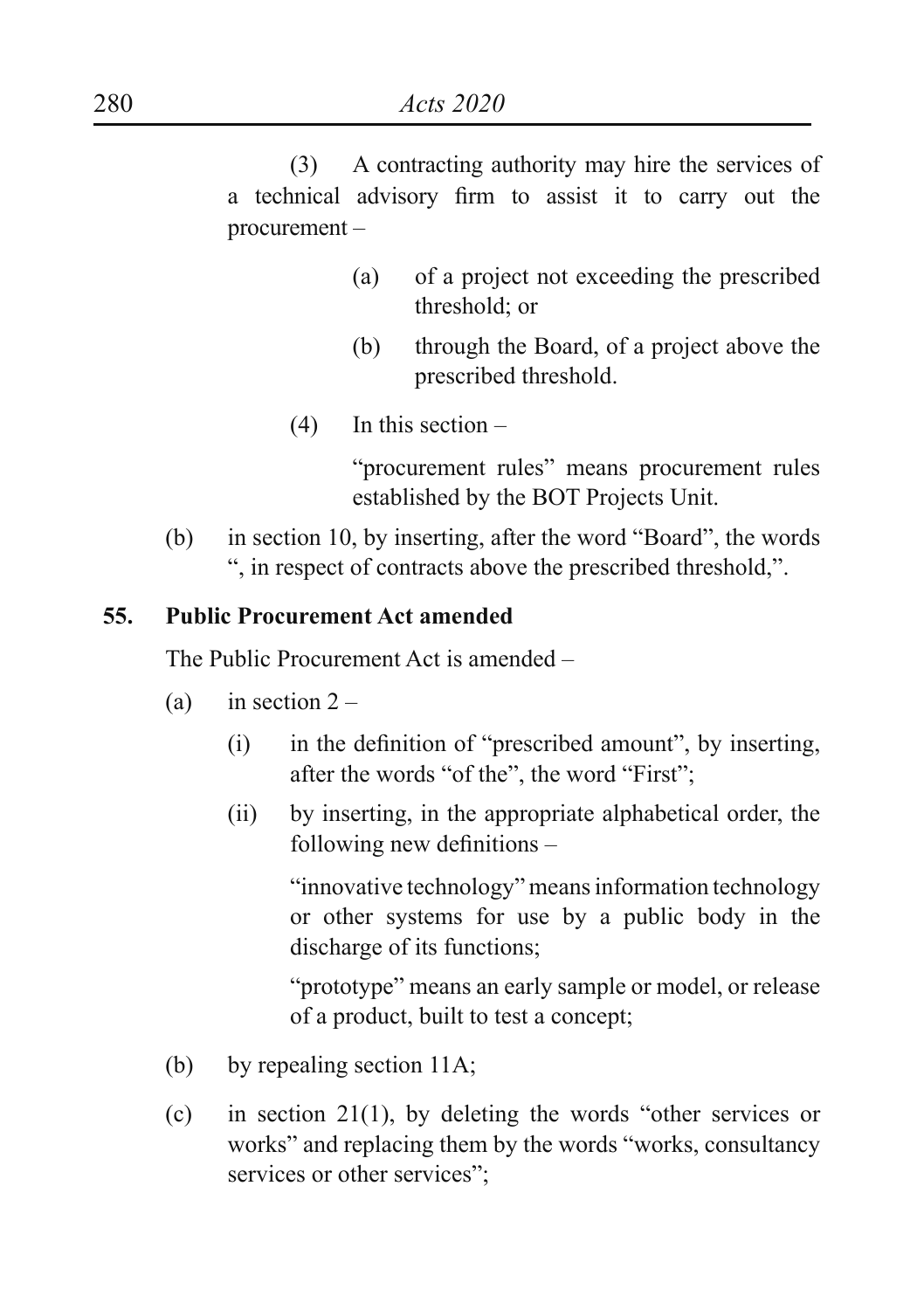- (d) in section 24(9)(b), by deleting the words "in such manner as may be prescribed";
- (e) by inserting, after section 25, the following new section –

## **25A. Sandbox for innovative technologies**

(1) A public body may, for the procurement of its innovative technology or other systems, request one or multiple suppliers to submit proof of concepts or prototypes.

(2) A supplier referred to in subsection (1) may be entitled to payment by the public body.

(3) A public body shall assess the proof of concepts or prototypes and may ask for modifications to be brought by any supplier and approve or reject them.

(4) A public body may use the proof of concepts or prototypes for its own purposes and for eventual procurement in accordance with section 15.

- (f) in section  $26B(1)$ , by deleting the word "works" and replacing it by the words "goods, works and other services";
- (g) in section  $34(2)$ , by deleting the words "bidder concerned" and replacing them by the words "bidder concerned for such period as may be prescribed";
- (h) in section  $39(1)$ 
	- (i) in paragraph  $(e)$ 
		- (A) by deleting the word "the" and replacing it by the words "in the public interest, the";
		- (B) by deleting the word "or" at the end of that paragraph;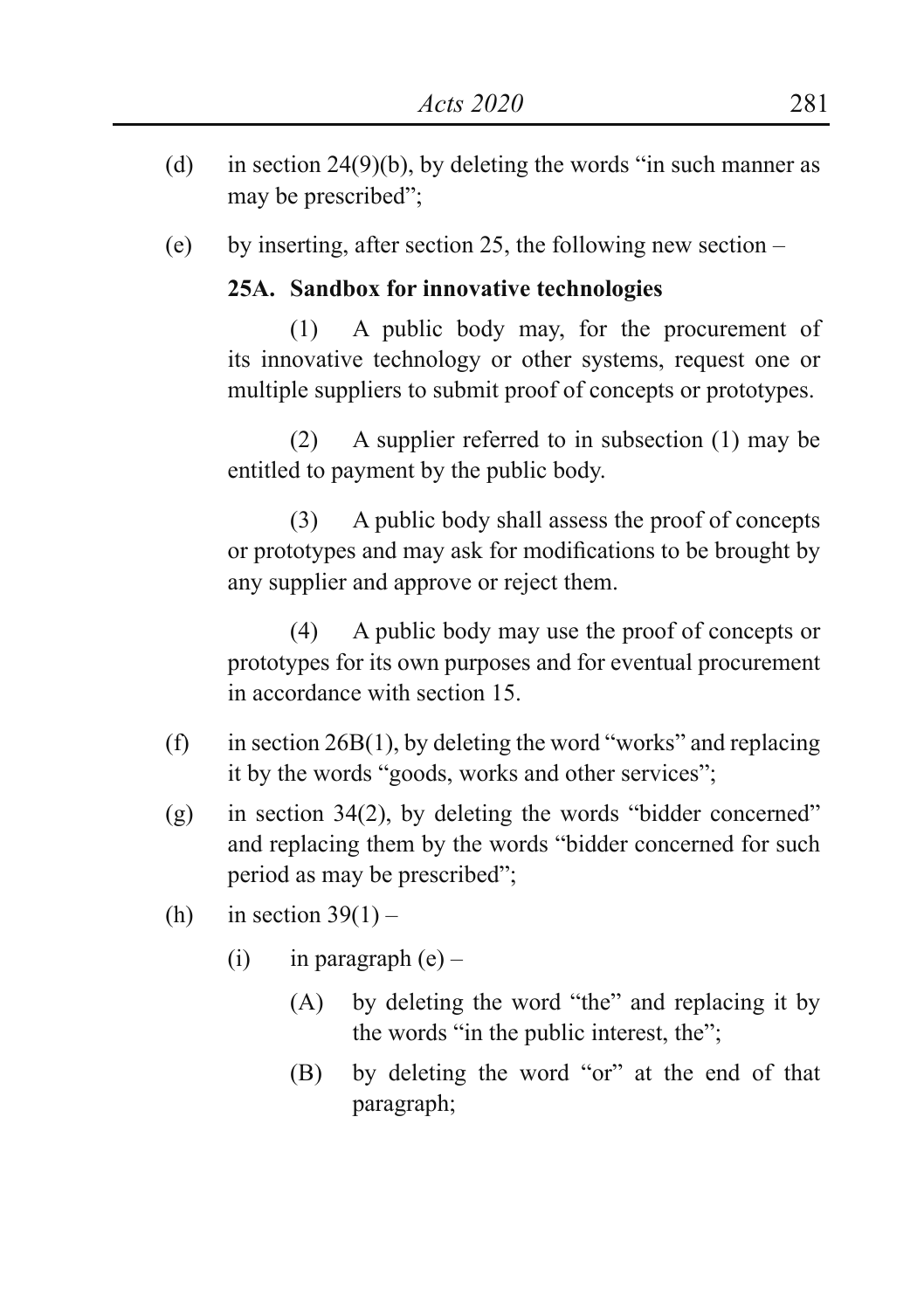- (ii) by adding the following new paragraph, the full stop at the end of paragraph (f) being deleted and replaced by the words "; or" –
	- (g) defects or gaps in the specifications have been revealed, which prevent consideration of a substantially less expensive and functionally equivalent item other than the one called for in the bidding documents, or which prevent consideration of all items of cost to the public body in the evaluation process.
- (i) in section  $46(4A)$ , by deleting the word "amount" and replacing it by the word "threshold".

## **56. Registration Duty Act amended**

The Registration Duty Act is amended –

(a) by repealing section 2B and replacing it by the following section –

## **2B. Electronic submission of deed or document**

(1) Any deed or document shall be submitted electronically through the RDDS to the Receiver, for registration, by a notary, a bank, an insurance company, a leasing company and a dealer of new and imported second-hand motor vehicles or, in exceptional or unforeseen circumstances, in such form and manner as the Receiver may determine.

(2) Any deed or document submitted electronically to the Receiver shall be deemed to meet the requirements and reproduce the contents of the original deed or document, as the case may be, for the purpose of this Act.

(b) in section  $3B(3)$ , by inserting, after the words "local authority", the words ", subsidiary of the Bank of Mauritius";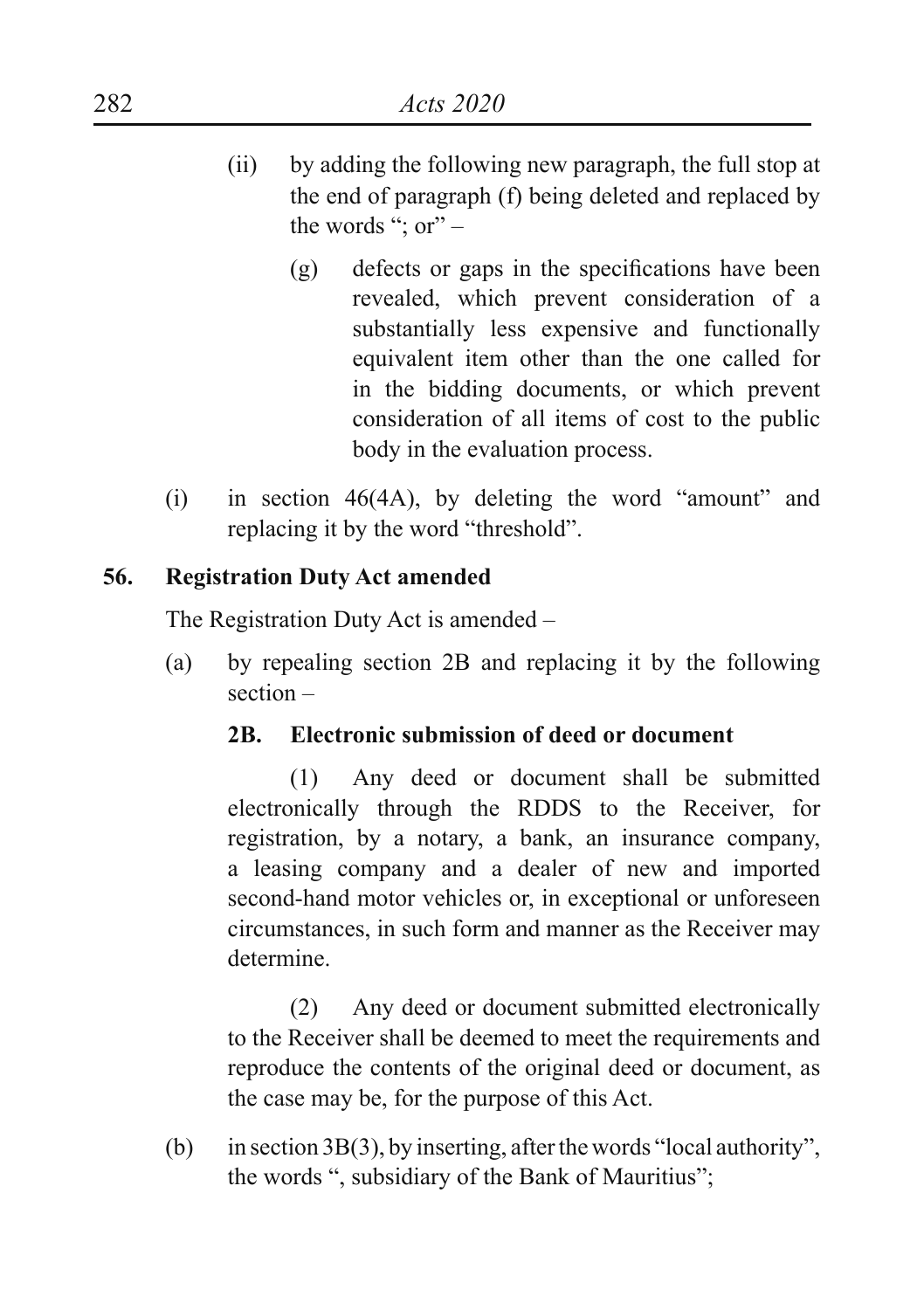- (c) in section 24, by repealing subsection (1) and replacing it by the following subsection –
	- (1) In this section –

"company" includes any financial, commercial, industrial or civil society, company, partnership or association but does not include a company the securities of which are –

- (a) listed on the Official List of the Stock Exchange of Mauritius Ltd;
- (b) admitted to the Development & Enterprise Market operated by the Stock Exchange of Mauritius Ltd; or
- (c) traded on the Venture Market operated by the Stock Exchange of Mauritius Ltd and on such terms and conditions as may be prescribed.
- (d) in section  $27 -$ 
	- $(i)$  in subsection  $(2A)$ 
		- (A) in paragraphs (a) and (c), by deleting the words "section 161A(46)" and replacing them by the words "section  $161A(45)$ ":
		- (B) by inserting, after paragraph (a), the following new paragraph –

(aa) (i) Notwithstanding this Act or any other enactment, a deed witnessing the purchase of a portion of freehold land by a company during the period from 1 July 2020 to 31 December 2020, under the construction project of housing estates registered under section 161A(45) of the Income Tax Act during the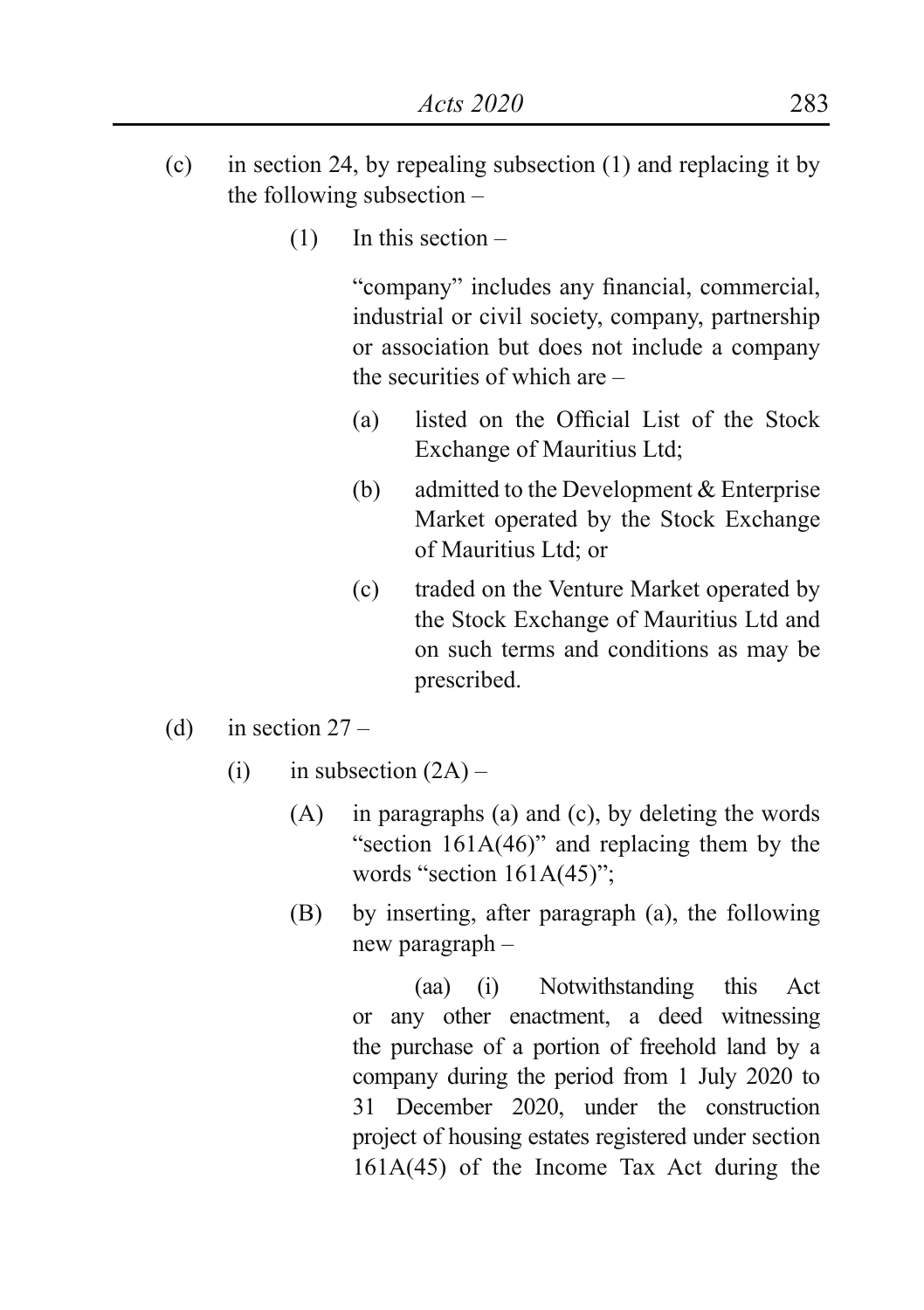period 1 July 2020 to 31 December 2020 for the construction of at least 5 residential units, shall be exempted from registration duty under this Act.

(ii) No exemption shall be granted under subparagraph (i) unless the construction is completed by 31 December 2021.

(ii) by inserting, after subsection (2A), the following new subsection –

> (2B) Where an exemption has been granted under paragraph (zf) of the Eighth Schedule to the Land (Duties and Taxes) Act and –

- (a) the land acquired is not used to construct a building for use primarily as a warehouse; or
- (b) the building acquired is not used primarily as a warehouse,

the Registrar-General may claim the registration duty exempted under that paragraph, together with a penalty equal to 20 per cent of the amount of duty exempted.

- (iii) in subsection  $(3)(b)$ , by repealing subparagraph (v) and replacing it by the following subparagraph –
	- (v) he or his spouse is or was the  $-$ 
		- (A) owner of an immovable property acquired by inheritance and the land area is less than 20 perches or 844 square metres; or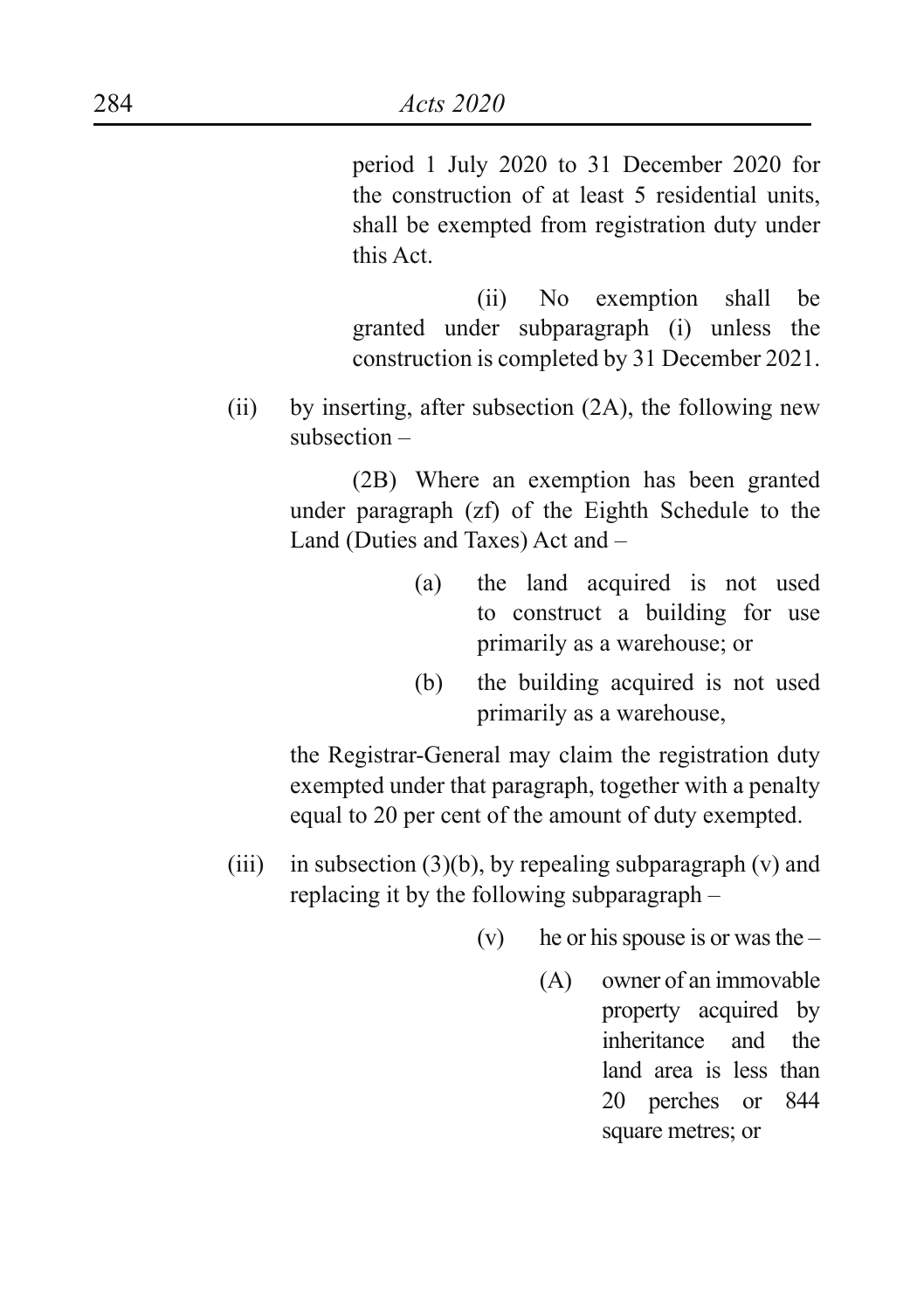- (B) co-owner of an immovable property acquired by inheritance and their share in that property is less than 20 perches or 844 square metres.
- (iv) in subsection  $(5)(b)$ 
	- (A) by repealing subparagraph (iv) and replacing it by the following subparagraph –
		- (iv) he or his spouse is or was the  $-$ 
			- (A) owner of an immovable property acquired by inheritance and the land area is less than 20 perches or 844 square metres; or
			- (B) co-owner of an immovable property acquired by inheritance and their share in that property is less than 20 perches or 844 square metres;
	- (B) in subparagraph (viii), by deleting the words "4 million rupees" and replacing them by the words "5 million rupees";
- (v) in subsection  $(5A)$ 
	- $(A)$  in paragraph  $(a)$ 
		- (I) by deleting the words "30 June 2020" and replacing them by the words "30 June 2022";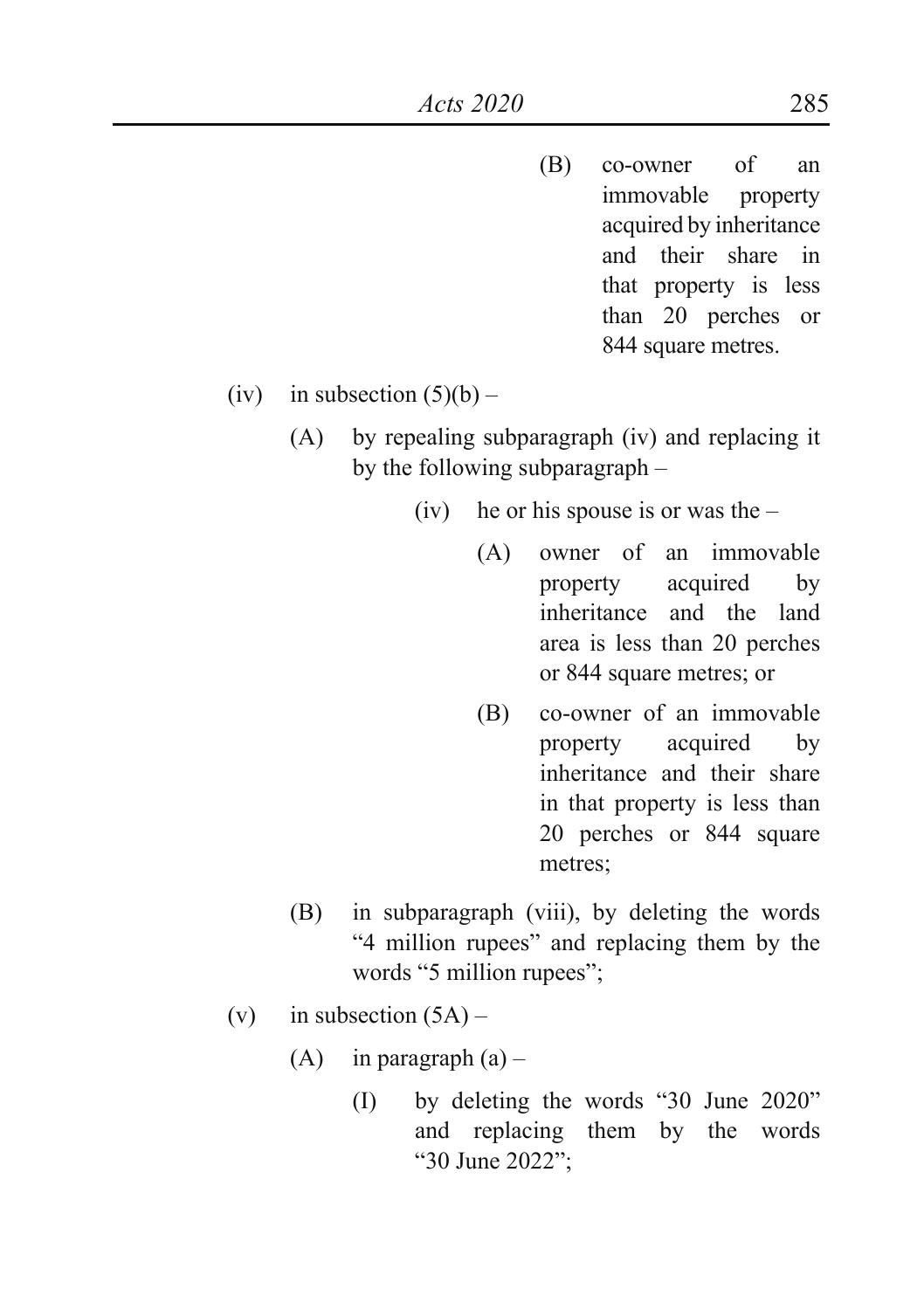- (II) by adding the following new subparagraph, the comma at the end of subparagraph (II) being deleted and replaced by the words "; and" and the word "and" at the end of subparagraph (i) being deleted and replaced by a semicolon –
	- (iii) from 1 July 2020 to 31 December 2020,
- (B) in paragraph (aa), by adding the following new subparagraph, the full stop at the end of subparagraph (ii) being deleted and replaced by the words "; or" and the word "or" at the end of subparagraph (i) being deleted –
	- (iii) under paragraph (a)(iii), the value of the housing unit exceeds 7 million rupees.
- (C) in paragraph (b), by repealing subparagraph (iv) and replacing it by the following subparagraph –
	- (iv) he or his spouse is or was the  $-$ 
		- (A) owner of an immovable property acquired by inheritance and the land area is less than 20 perches or 844 square metres; or
		- (B) co-owner of an immovable property acquired by inheritance and their share in that property is less than 20 perches or 844 square metres.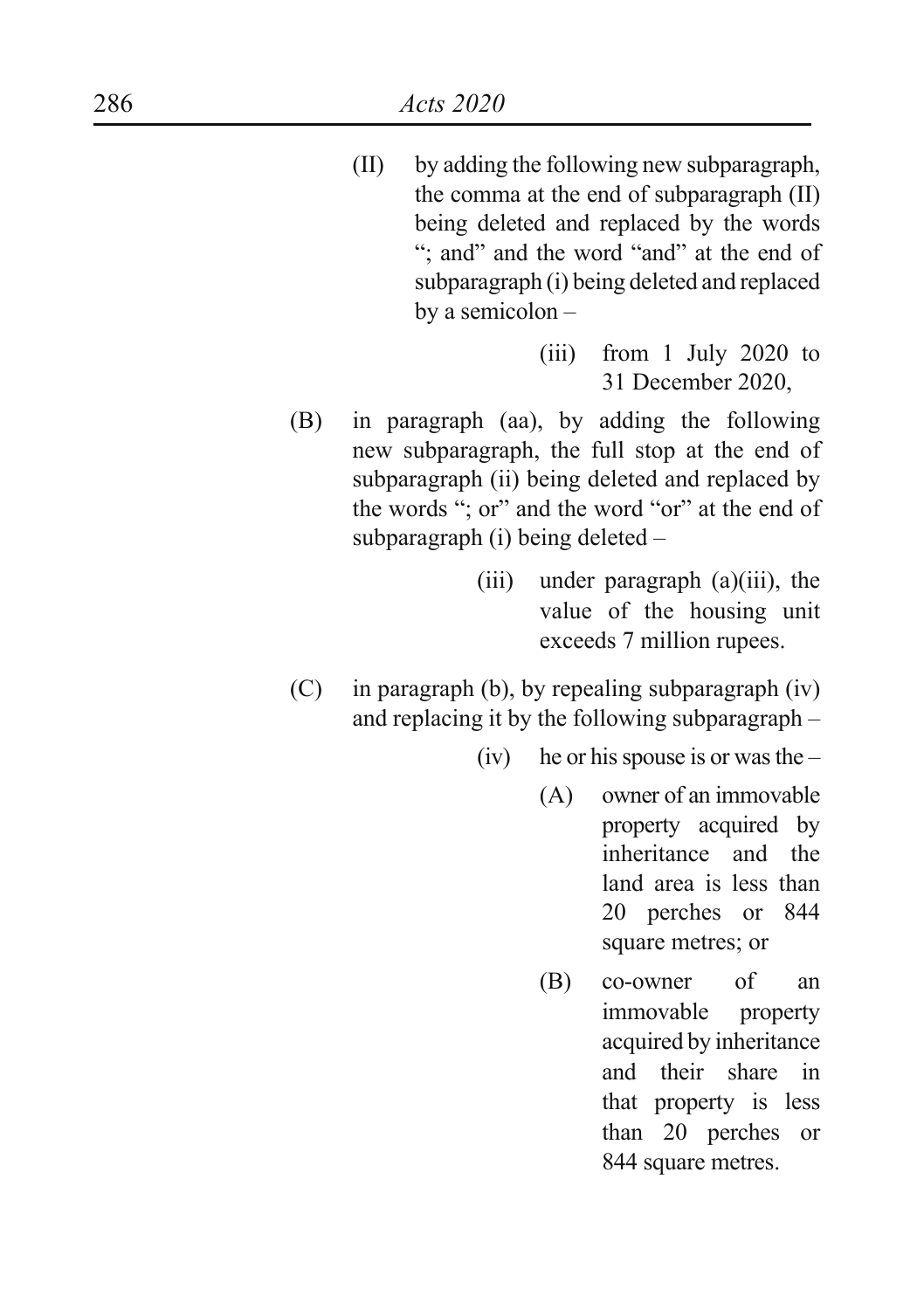- (vi) in subsection  $(5B)$ 
	- $(A)$  in paragraph  $(a)$ , by deleting the words "30 June 2020" and "300,000 rupees" and replacing them by the words "30 June 2022" and "350,000 rupees", respectively;
	- (B) in paragraph (b)(iii), by deleting the words "6 million rupees" and replacing them by the words "7 million rupees";
- (e) in the First Schedule, in Part III, by adding the following new items –

40. (a) Any deed witnessing the purchase of immovable property by a purchaser, or lease of land to a lessee, provided that the purchaser or lessee uses the building or land to construct a building for use as a Life Science Research Centre, as the Economic Development Board may certify.

(b) In this item –

"Life Science Research Centre" means an organisation, institution, a laboratory or a centre engaged in research and development in any of the following fields –

- (a) biotechnology;
- (b) pharmaceutical;
- (c) biomedical technologies;
- (d) nutraceutical;
- (e) cosmeceutical; or
- (f) medical research.

41. Where an exemption has been granted in respect of a transfer of shares, assets or property to a subsidiary of the Bank of Mauritius pursuant to paragraph (zl) of the Eighth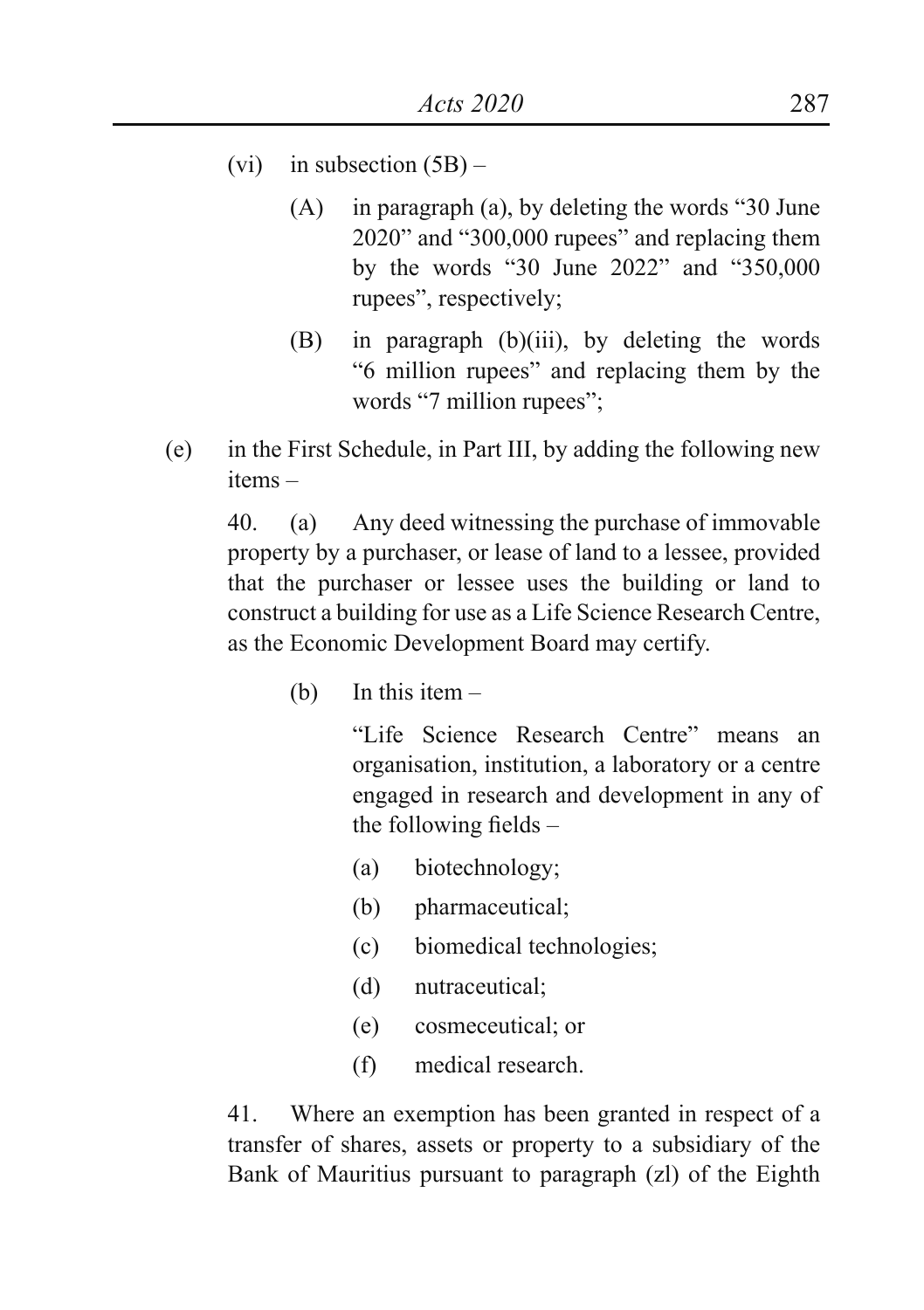Schedule to the Land (Duties and Taxes) Act, documents in relation to that transfer of shares, assets or property, and any instrument witnessing the pledging of shares, assets or property or transfer or "cession" of a loan, overdraft or other similar facility in favour of that subsidiary.

(f) in the Seventh Schedule, by repealing item 15 and replacing it by the following item –

15. All documents witnessing a transfer of shares in any company, the securities of which are –

- (a) listed on the Official List of the Stock Exchange of Mauritius Ltd;
- (b) admitted to the Development & Enterprise Market operated by the Stock Exchange of Mauritius Ltd; or
- (c) traded on the Venture Market operated by the Stock Exchange of Mauritius Ltd and on such terms and conditions as may be prescribed.

# **57. Roads Act amended**

The Roads Act is amended, in section 24 –

- (a) by numbering the existing provision as subsection  $(1)$ :
- (b) in the newly numbered subsection  $(1)$ , by adding the following new paragraph, the full stop at the end of paragraph (f) being deleted and replaced by the words "; or" and the word "or" at the end of paragraph  $(e)(ii)$  being deleted –
	- (g) the display on a footbridge, subject to such regulations as the Minister may make, of an advertisement designed for the sole purpose of advertising, and which merely discloses, the name or nature of any business or undertaking sponsoring the maintenance and embellishment of the footbridge.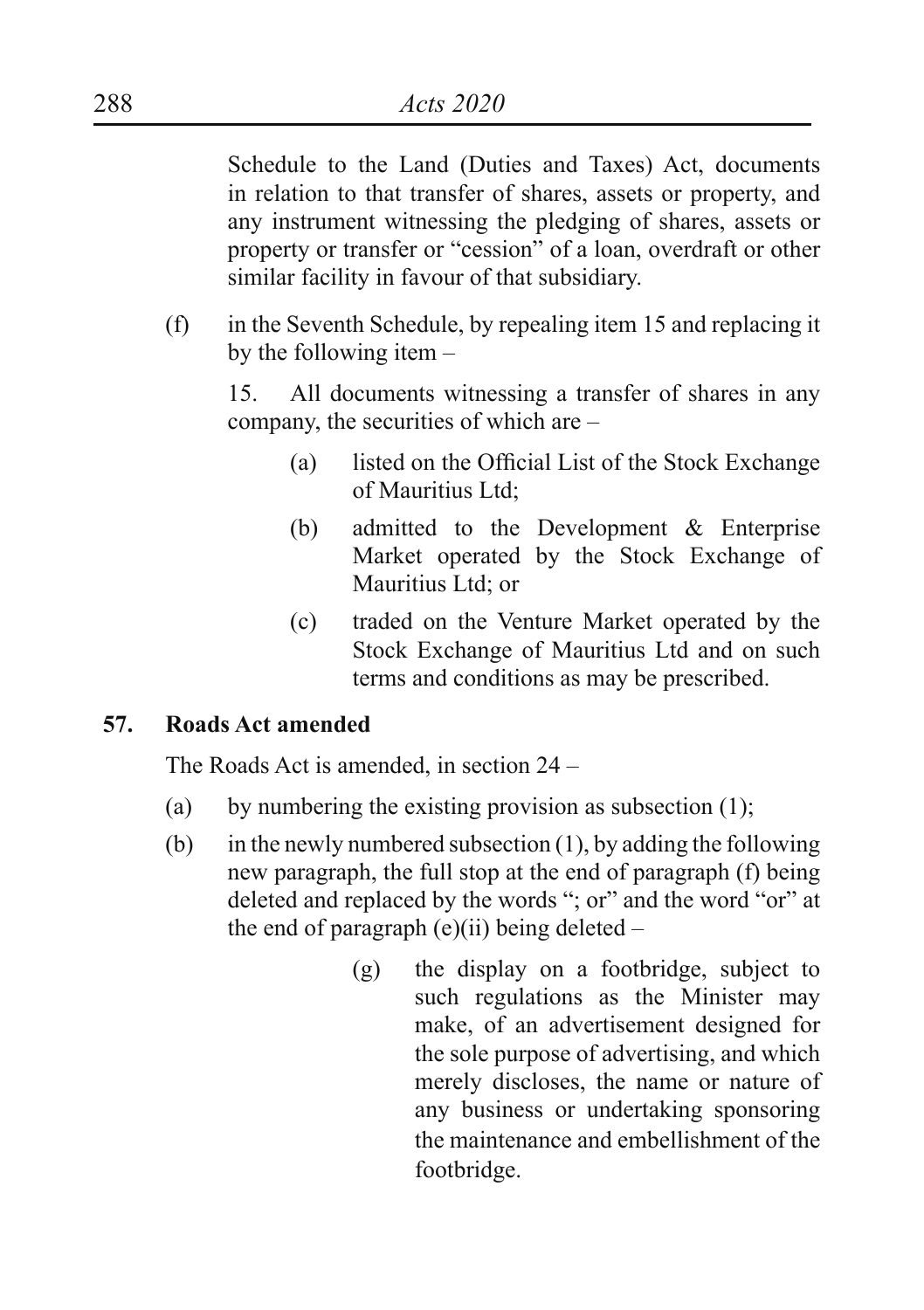- (c) by adding the following new subsection
	- (2) In subsection  $(1)(g)$  –

"footbridge" means a bridge designed to be used solely by pedestrians.

# **58. Road Traffic Act amended**

 The Road Traffic Act is amended, in section 84, by repealing subsection  $(3)$  and replacing it by the following subsection –

- (3) A private carrier's licence shall entitle its holder to
	- (a) use the authorised vehicle, subject to any conditions attached to the licence, for  $-$ 
		- (i) the carriage of goods, other than sugar canes;
		- (ii) the conveyance of persons, free of charge, for or in connection with any trade or business carried on by the holder;
	- (b) lease the authorised vehicle to another person for any purpose, including for the carriage of goods, other than sugar canes, and subject to such conditions as NLTA may impose.

# **59. Securities Act amended**

 The Securities Act is amended, in section 2, in the definition of "corporate finance advisory", by inserting, after paragraph (c), the following new paragraph, the word "or" at the end of paragraph (c) being deleted –

> (ca) keeping the investor order book and determining the final assignment to each investor, and keeping all documentation related to debts raised on behalf of issuers; or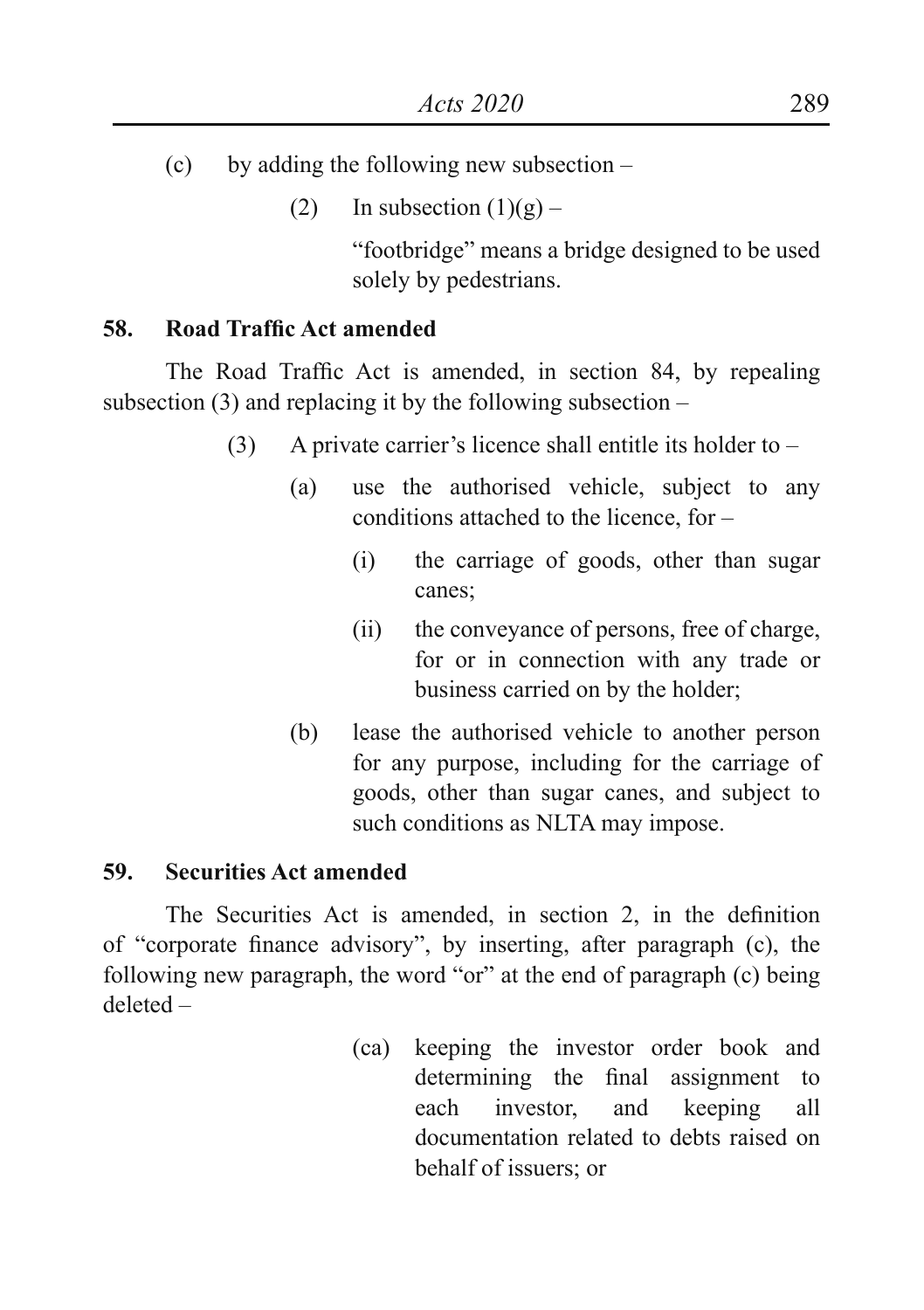# **60. Small Farmers Welfare Fund Act amended**

The Small Farmers Welfare Fund Act is amended –

- (a) in section  $2 -$ 
	- (i) by deleting the definition of "small farmer" and replacing it by the following definition –

"small farmer" –

- (a) means
	- (i) a small planter or small breeder;
	- (ii) a group of small farmers such as a farmers' association, society, company, or co-operative owned by a small farmer or owned by a group of small farmers, and having an annual turnover not exceeding 10 million rupees; and
- (b) unless the context otherwise requires, includes an agro-processing enterprise;
- (ii) in the definition of "small planter"  $-$ 
	- (A) in paragraph  $(A)$ 
		- $(I)$  by deleting the words "tea,";
		- (II) by inserting, after the words "sheltered farming", the words "or aquaponics";
	- (B) by inserting, after paragraph (a), the following new paragraph, the word "or" at the end of paragraph (a) being deleted –
		- (aa) growing tea on his land or on leased land, on an extent of not less than 10 perches but not more than 2 hectares; or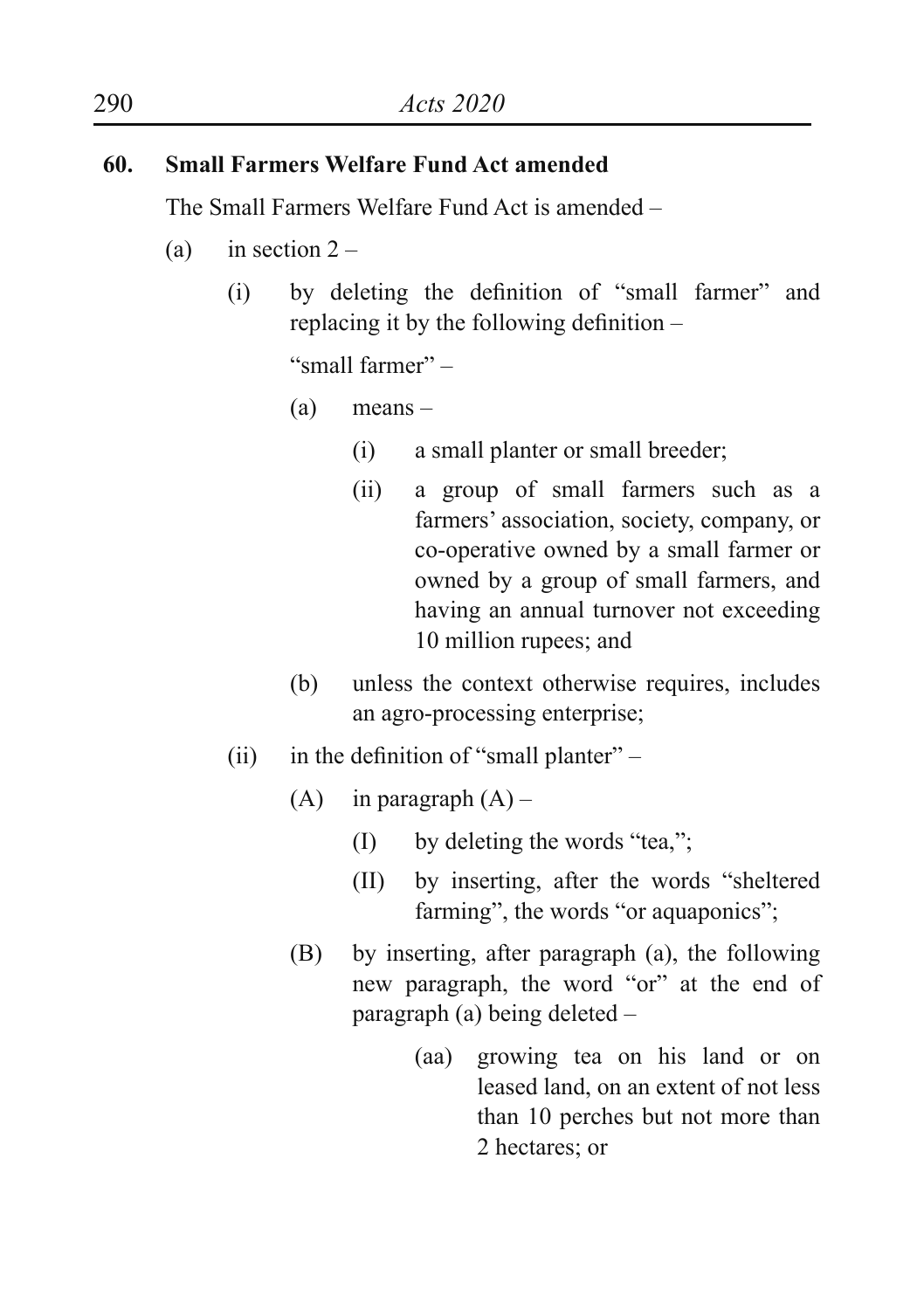(iii) by inserting, in the appropriate alphabetical order, the following new definitions –

> "aquaponics" means the combined cultivation of plants and aquatic animals;

> "designated employee" means an employee designated as such by the Manager for the purpose of section 23A;

- (b) in section  $4(2)$ , by inserting, after paragraph (c), the following new paragraph –
	- (ca) collect data from small planters regarding their cultivation or breeding activities;
- (c) in section  $16 -$ 
	- (i) by repealing subsection (1) and replacing it by the following subsection –

(1) For the purposes of this Act, every small planter who wishes to benefit from any scheme set up under section 4(2)(b) shall be registered with the Board.

(ii) by inserting, after subsection (1), the following new subsection –

> (2) Every registered small planter shall make a contribution to the Fund according to such rates as may be prescribed and in such manner as the Board may determine.

(d) by inserting, after section 16, the following new section –

#### **16A. Registration of small farmers**

(1) An application to be registered as a small planter shall be made to the Board in such form and manner as it may determine.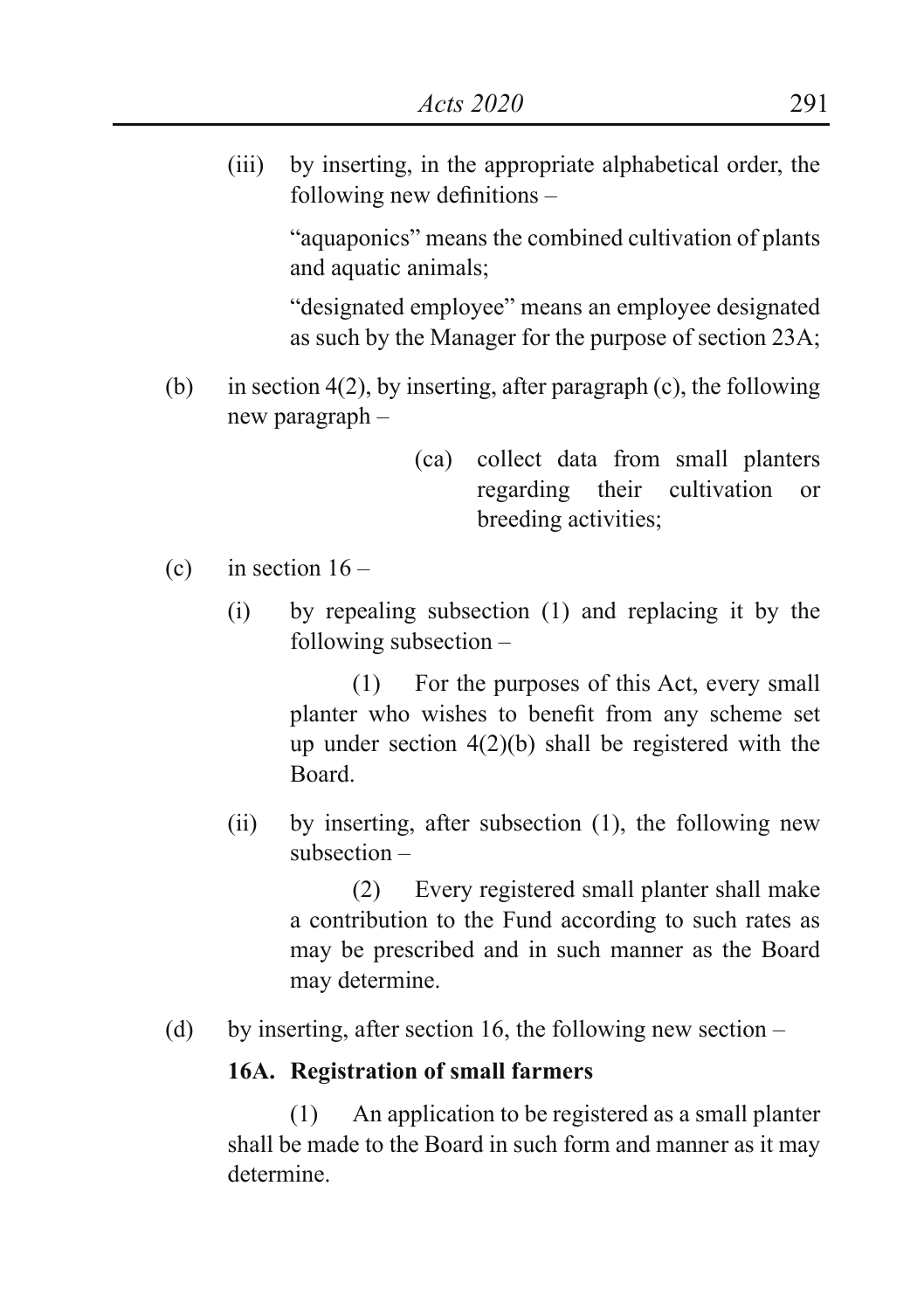(2) Every small planter who, prior to the commencement of this section, has contributed to the Fund shall, on the commencement of this section, be deemed to be registered as a small planter.

(e) by inserting, after section 23, the following new section –

# **23A. Collection of data**

(1) For the purpose of promoting the welfare of small farmers, a designated employee may, at any reasonable time and with the consent of a small planter, enter the premises of the small planter to obtain data regarding his cultivation or breeding activities.

(2) In this section –

"premises" means field, farm or agro-processing enterprise.

(f) in the Schedule, by deleting the following item and its corresponding entry –

poultry not less than 25 but not exceeding 5,000

and replacing it by the following item and its corresponding entry –

poultry not less than 25 but not exceeding 25,000

# **61. Special Education Needs Authority Act 2018 amended**

The Special Education Needs Authority Act 2018 is amended, in section  $2\bar{5}$ , in subsections (1)(b) and (2)(b), by deleting the words "for a period of one year" and replacing them by the words "until 31 December 2020".

#### **62. State Lands Act amended**

The State Lands Act is amended –

(a) in section 6, by inserting, after subsection (1H), the following new subsection –

(1I) Where State land is leased to an agricultural co-operative society, the lease may, notwithstanding the other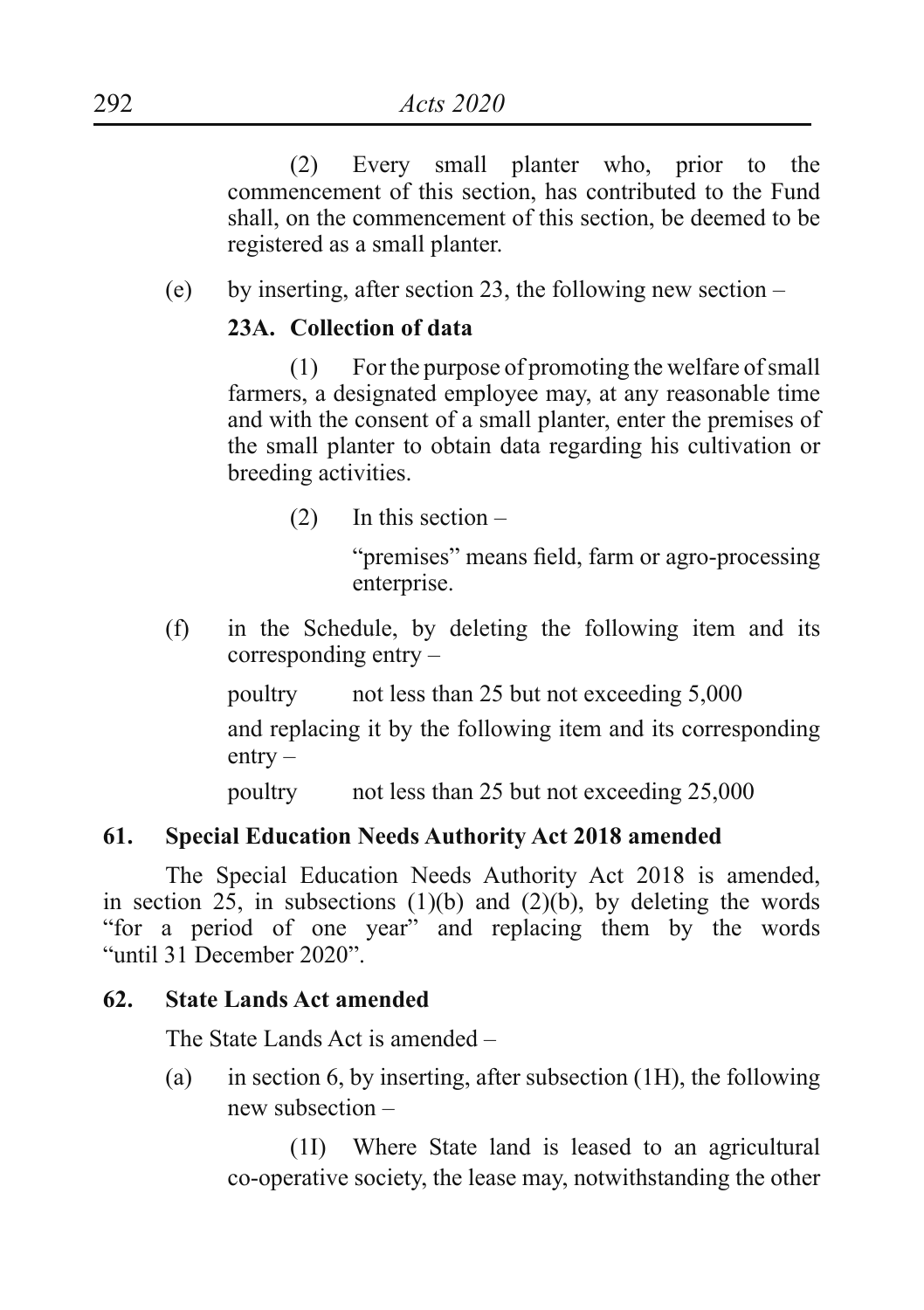provisions of this Act and the terms and conditions under which the State land is leased, be cancelled where any of the circumstances specified in section 79A of the Co-operatives Act occurs and after service of a notice on the lessee, specifying the reason for the cancellation.

- (b) in the Second Schedule, in Part II
	- $(i)$  in item  $8 -$ 
		- (A) by deleting the words "the annual rental shall be reduced by 50 per cent during the period of renovation or reconstruction, as the case may be, calculated on a pro rata basis," and replacing them by the words "no annual rental shall be payable during the period of renovation or reconstruction";
		- (B) in sub-item (b), by deleting the words "30 June 2020" and replacing them by the words "30 June 2022";
		- $(C)$  by repealing sub-item (d), the words "; and" at the end of sub-item (c) being deleted and replaced by a full stop and the word "and" being added at the end of sub-item (b);
	- (ii) by adding the following new item  $-$

10. No annual rental shall be payable by a hotel in respect of the period 1 July 2020 to 30 June 2021.

# **63. Statutory Bodies (Accounts and Audit) Act amended**

The Statutory Bodies (Accounts and Audit) Act is amended –

- (a) in section 2, in the definition of "financial statements", in paragraph (a), by repealing subparagraph (v) and replacing it by the following subparagraph –
	- (v) a statement of comparison of annual estimates and actual amounts; and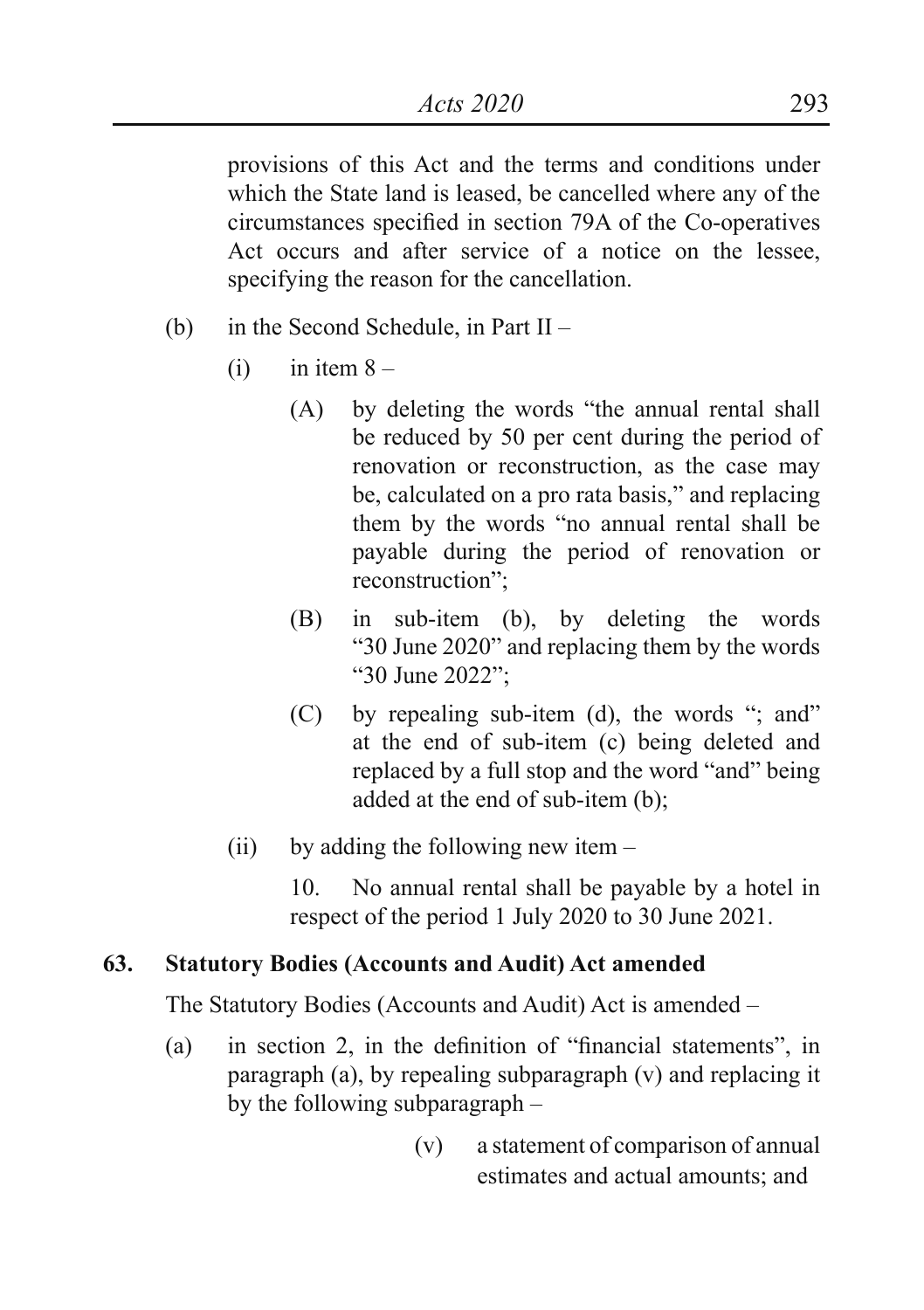(b) in section 6A, by repealing subsection (3) and replacing it by the following subsection –

(3) (a) Subject to paragraph (b), every statutory body specified in the First Schedule shall prepare financial statements in compliance with the International Public Sector Accounting Standards (IPSAS) issued by IFAC.

(b) Paragraph (a) shall not apply to the Financial Services Commission established under the Financial Services Act.

- (c) in the First Schedule
	- (i) by deleting the following items and their corresponding entries –

| Export Processing Zones                                                      | <b>Export Processing Zones</b> |  |
|------------------------------------------------------------------------------|--------------------------------|--|
| Development Authority                                                        | Development Authority Act      |  |
| National Agency for the                                                      | National Agency for the        |  |
| Treatment and Rehabilitation                                                 | Treatment and Rehabilitation   |  |
| of Substance Abusers                                                         | of Substance Abusers Act       |  |
| National<br>Institute for Co-operatives Act<br>Co-operative Entrepreneurship |                                |  |
| Tertiary Education Commission Tertiary Education                             | Commission Act                 |  |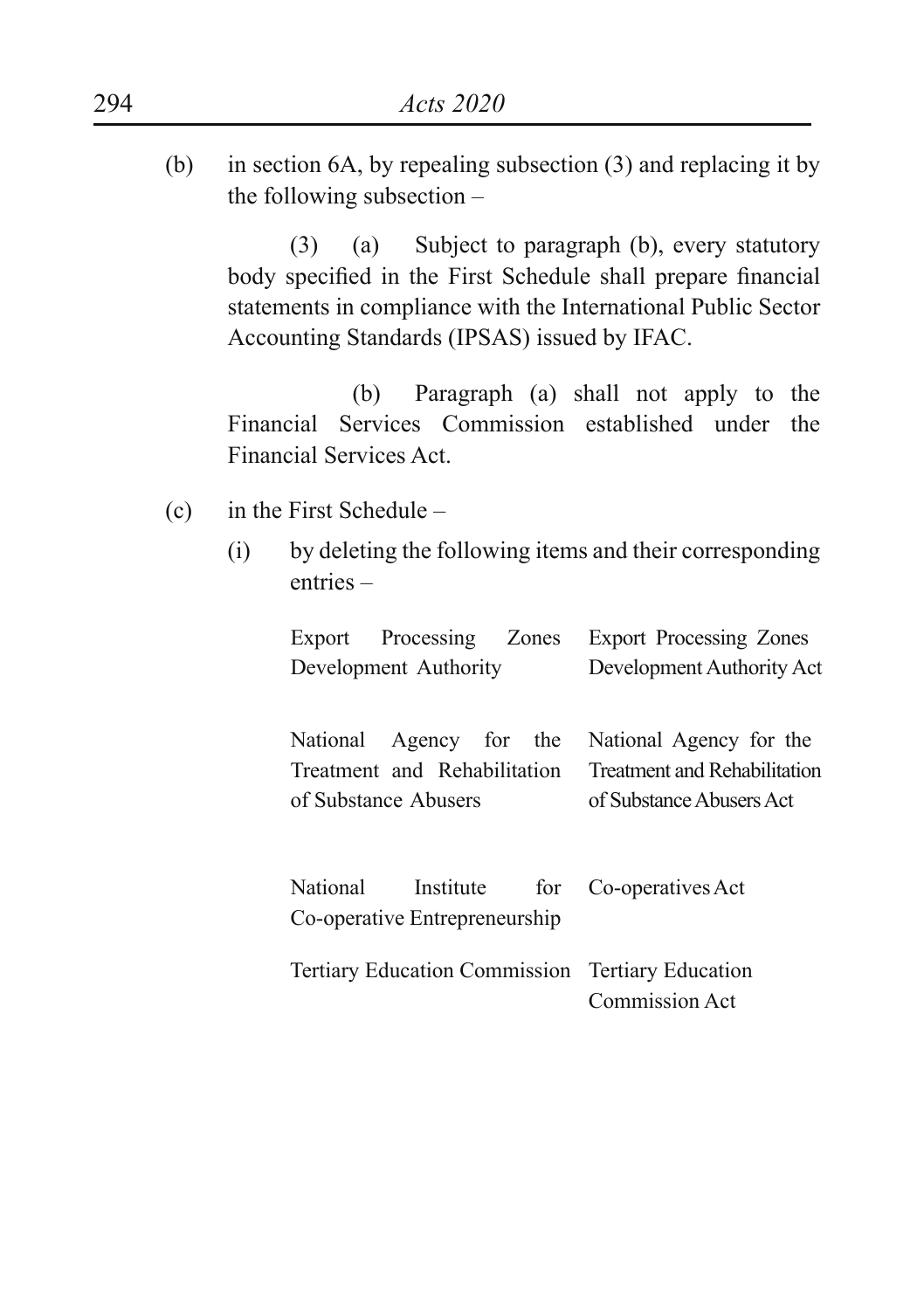(ii) by inserting, in the appropriate alphabetical order, the following items and their corresponding entries –

| <b>Higher Education</b><br>Commission   | Higher Education Act 2017                            |
|-----------------------------------------|------------------------------------------------------|
| Insurance Industry<br>Compensation Fund | Insurance Act                                        |
| National Cooperative<br>College         | Co-operatives Act                                    |
| Special Education<br>Needs Authority    | <b>Special Education Needs</b><br>Authority Act 2018 |

(d) by repealing the Second Schedule.

# **64. Statutory Bodies Pension Funds Act amended**

The Statutory Bodies Pension Funds Act is amended, in the First Schedule, by inserting, in the appropriate alphabetical order, the following new item and its corresponding entry –

Central Electricity Board 1 September 2016

# **65. Sugar Industry Efficiency Act amended**

The Sugar Industry Efficiency Act is amended –

- (a) in section 3, by adding the following new subsection
	- (8) For the purpose of subsections  $(5)$  and  $(6)$  –

"Trust" includes such subsidiary of the Trust as may be prescribed.

- (b) in section 28(4A), by repealing paragraph (a) and replacing it by the following paragraph –
	- (a) the applicant, being an owner of an extent of land not exceeding 4.221 hectares (10 arpents) in the aggregate, which is or part of which is agricultural land –
		- (i) converts land of an extent not exceeding 2 hectares (4.7392 arpents) in the aggregate; or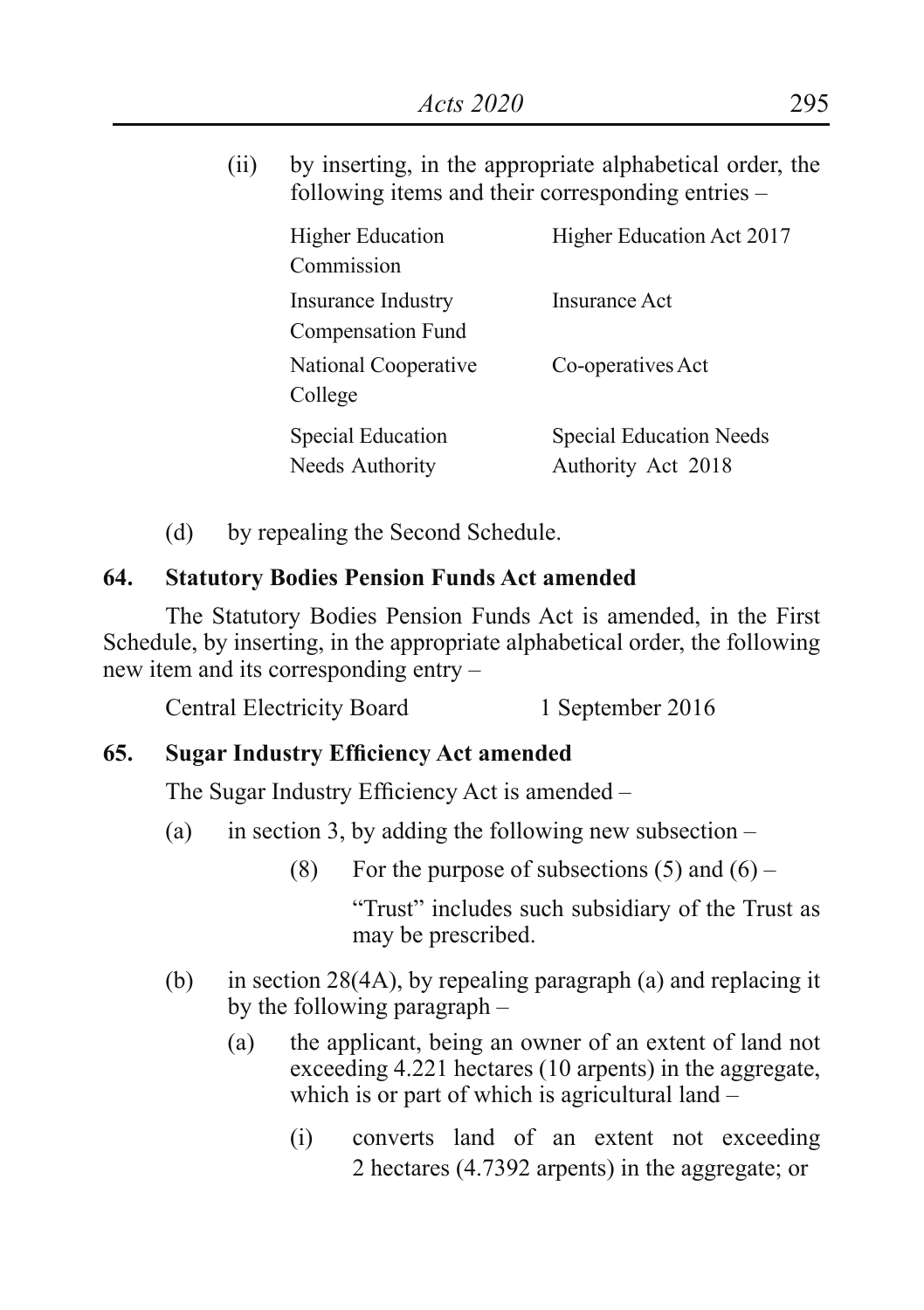- (ii) converts, with the approval of Landscope (Mauritius) Ltd, land of an extent not exceeding 10 per cent of the land in the aggregate for residential or commercial purposes.
- (c) in the First Schedule, by inserting, after item 6, the following new item and its corresponding entry –

| $\overline{6A}$ | 119, in so far as paragraph 2 of the Fifth |
|-----------------|--------------------------------------------|
|                 | Schedule is concerned                      |

# **66. Sugar Industry Pension Fund Act amended**

The Sugar Industry Pension Fund Act is amended –

(a) in section 2, by inserting, in the appropriate alphabetical order, the following new definitions –

"Defined Contribution Pension Fund" means the Defined Contribution Pension Fund established under section 4C;

"Individual Employee Account" means, in relation to the Defined Contribution Pension Fund, the non-withdrawal account of an employee who contributes to the Deferred Contribution Pension Fund;

(b) by inserting, after section 4B, the following new section –

# **4C. Defined Contribution Pension Fund**

(1) There shall be a DefinedContribution Pension Fund.

(2) The Defined Contribution Pension Fund shall be operated, and the benefits therefrom shall be computed, in such manner as may be prescribed.

(3) Every member shall, for the purpose of the Defined Contribution Pension Fund, be provided with an individual Employee Account.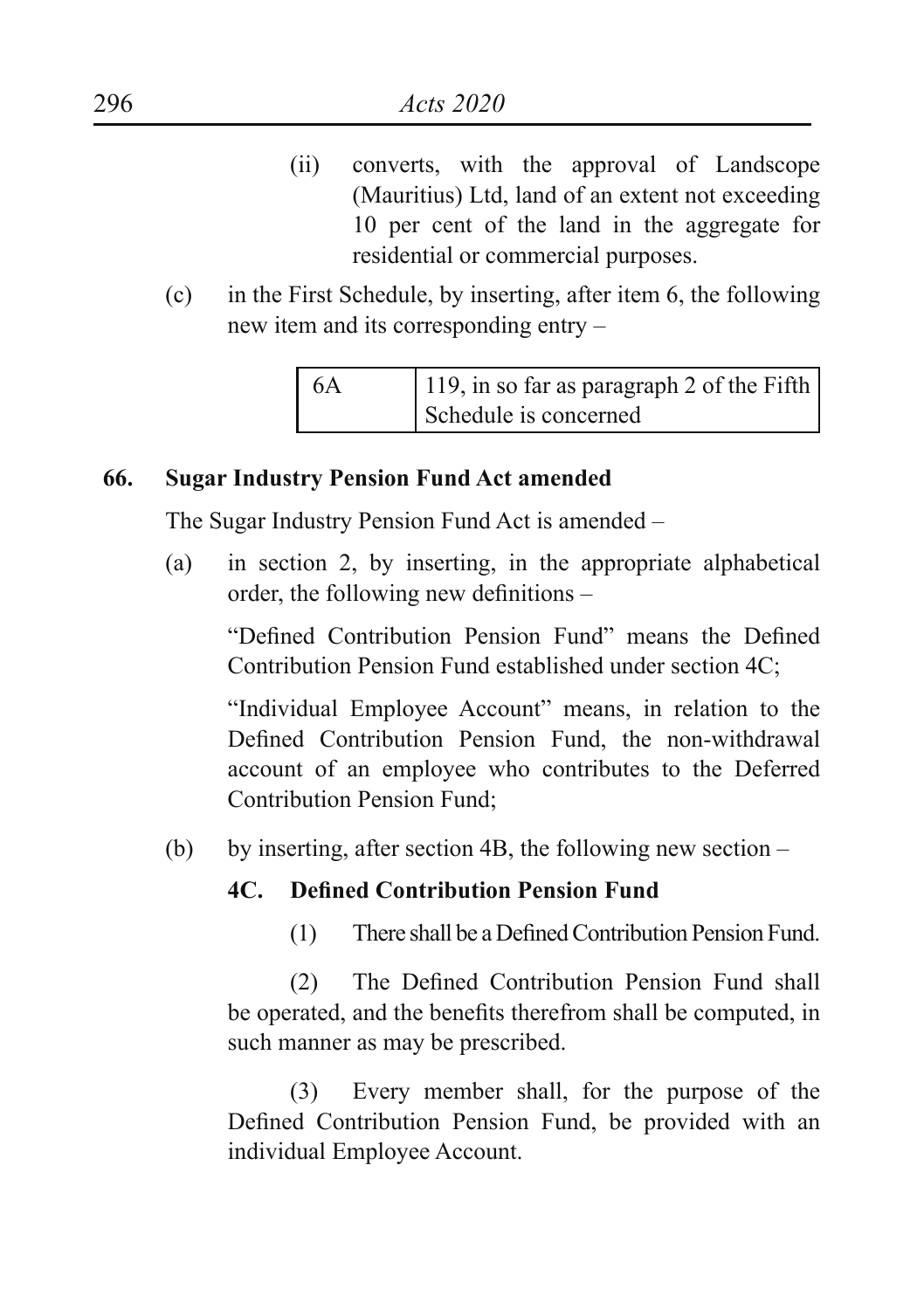$(4)$  In this section –

"member" means such employee as may be prescribed.

#### **67. Sugar Insurance Fund Act amended**

The Sugar Insurance Fund Act is amended –

- (a) in section 25(1), by deleting the words "28 February" and replacing them by the words "30 April";
- (b) by inserting, after section 57, the following new section  $-$

#### **57A. One-off financial assistance**

(1) Notwithstanding section 3(3)(a), the Board shall pay a one-off financial assistance to a miller for the crop year beginning on 1 June 2017 and ending on 31 May 2018 amounting to a sum of 1,250 rupees per tonne of sugar accrued or part thereof.

(2) Notwithstanding section  $3(3)(a)$ , the Board shall, subject to section 57(4), pay an additional one-off financial assistance for the crop year beginning on 1 June 2017 and ending on 31 May 2018 amounting to one third of 257 rupees per tonne of sugarcane or part thereof to a miller or a planter having total sugar accrued exceeding 60 tonnes.

#### **68. Tourism Authority Act amended**

The Tourism Authority Act is amended, in section 131 –

(a) by repealing subsection (6) and replacing it by the following subsection –

(6) (a) Notwithstanding section 25A, 29, 64 or 75, the holder of a tourist accommodation certificate, tourist enterprise licence, pleasure craft licence for commercial purposes or canvasser permit shall be exempted from payment of any renewal fee for a period of 2 years on the expiry of his certificate, licence or permit, as the case may be.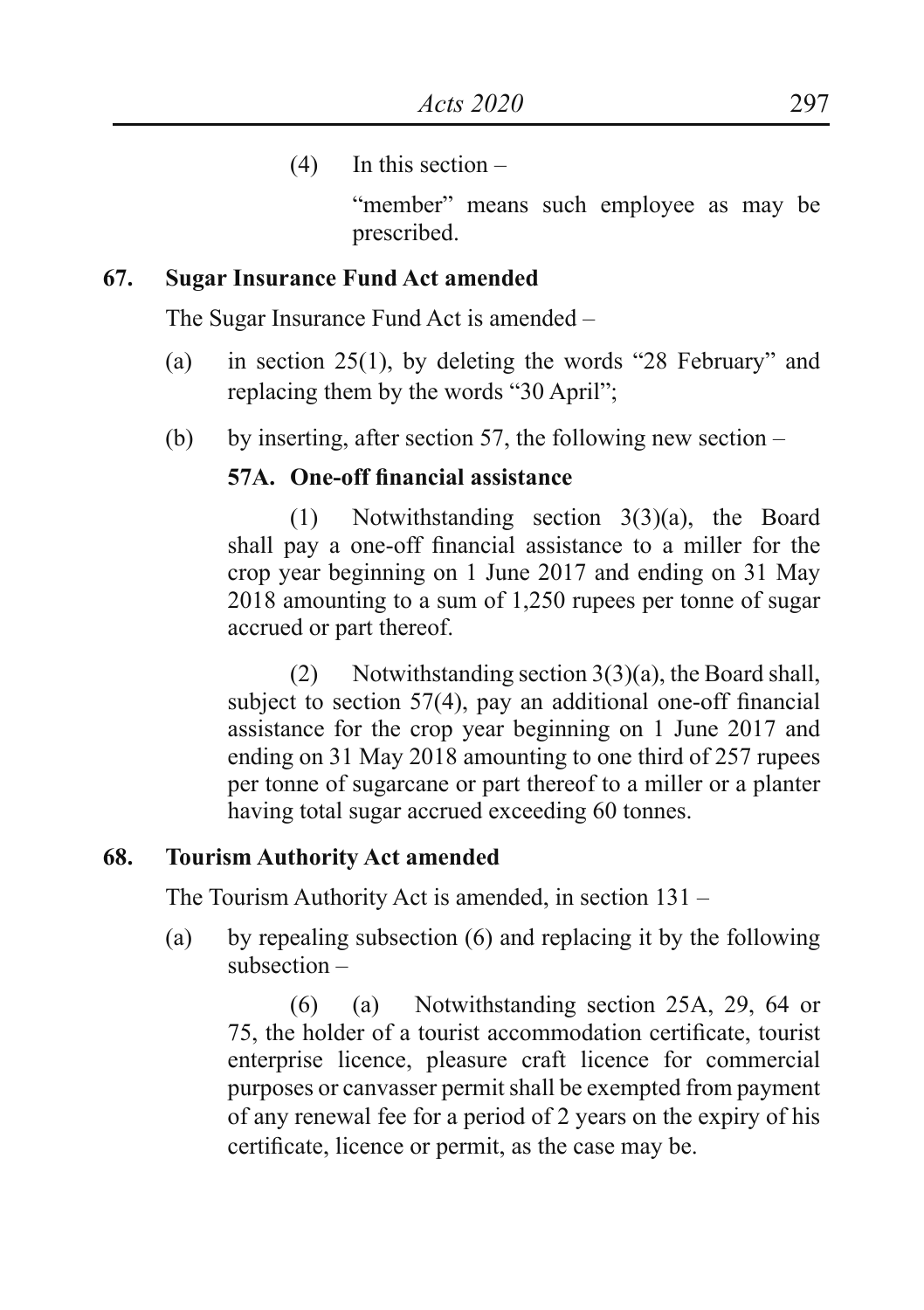(b) (i) A licensee who has paid for the renewal of his tourist accommodation certificate, tourist enterprise licence, pleasure craft licence for commercial purposes or canvasser permit between 1 June 2020 and 5 June 2020 shall be refunded the amount paid for the renewal fee.

 (ii) The exemption period of 2 years referred to in paragraph (a) shall start as from the last date of expiry of the certificate, licence or permit, as the case may be.

 (c) (i) A tourist accommodation certificate, tourist enterprise licence, pleasure craft licence for commercial purposes or canvasser permit which was due for renewal from 20 March to 30 June 2020 shall be deemed not to have expired and shall, subject to subparagraph (ii), remain valid until its renewal.

 (ii) The validity of a renewal under subparagraph (i) shall not be effective on a date later than 31 August 2020.

(d) An application for the renewal of a tourist accommodation certificate, tourist enterprise licence, pleasure craft licence for commercial purposes or canvasser permit shall be made within 3 months from the date of expiry of the certificate, licence or permit, as the case may be, failing which the certificate, licence or permit shall lapse.

(e) Notwithstanding this section, the application fee for the renewal of a pleasure craft licence and survey fee for a pleasure craft shall be payable.

(b) by adding the following new subsection –

(7) Subsection (6) shall apply only to the holder of a valid tourist accommodation certificate, tourist enterprise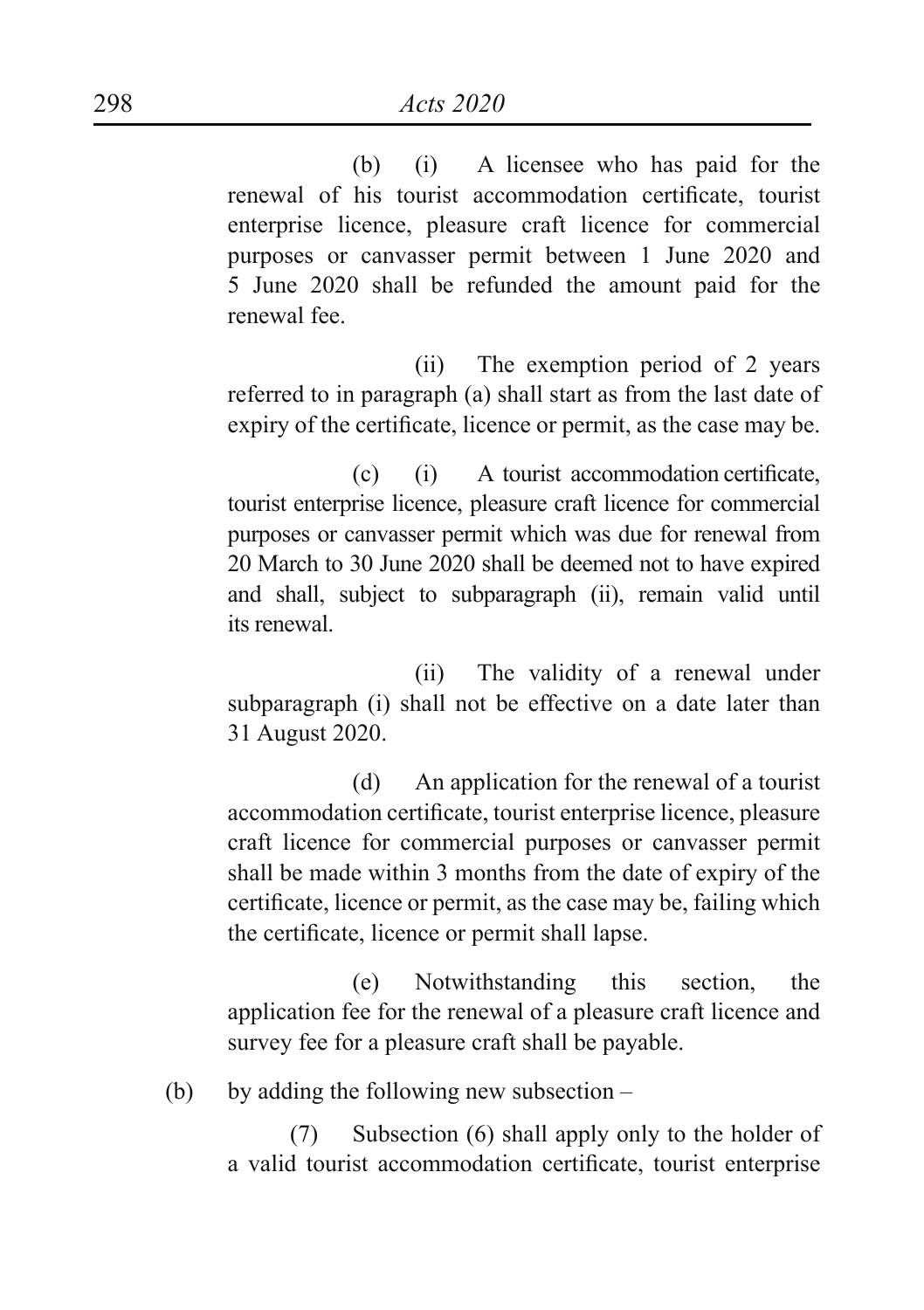licence, pleasure craft licence for commercial purposes or canvasser permit, or to the holder of a letter of approval in respect of a tourist accommodation certificate, tourist enterprise licence, pleasure craft licence for commercial purposes or canvasser permit, as the case may be, issued before 20 March 2020.

# **69. Transcription and Mortgage Act amended**

The Transcription and Mortgage Act is amended –

- (a) in section  $63(2)(b)(i)$ , by deleting the words "Bank of Mauritius" Act" and replacing them by the words "Bank of Mauritius Act and any of its subsidiaries";
- (b) in the Fourth Schedule, by deleting item 6 and its corresponding entries and replacing it by the following item and its corresponding entries –
	- **6.** For every entry in the margin of a transcription or an inscription, or for final or partial erasure of a transcription or an inscription – Nil

(a) in the circumstances where exemption or part of exemption has been granted in respect of a takeover or transfer of undertaking pursuant to sub-item (zb) of the Eighth Schedule to the Land (Duties and Taxes) Act

(b) in respect of the transfer of shares, assets or property pursuant to sub-item (zl) of the Eighth Schedule to the Land (Duties and Taxes) Act.

#### **70. Value Added Tax Act amended**

The Value Added Tax Act is amended –

(a) in section 2, by inserting, in the appropriate alphabetical order, the following new definition –

"CBRIS" has the same meaning as in the Companies Act;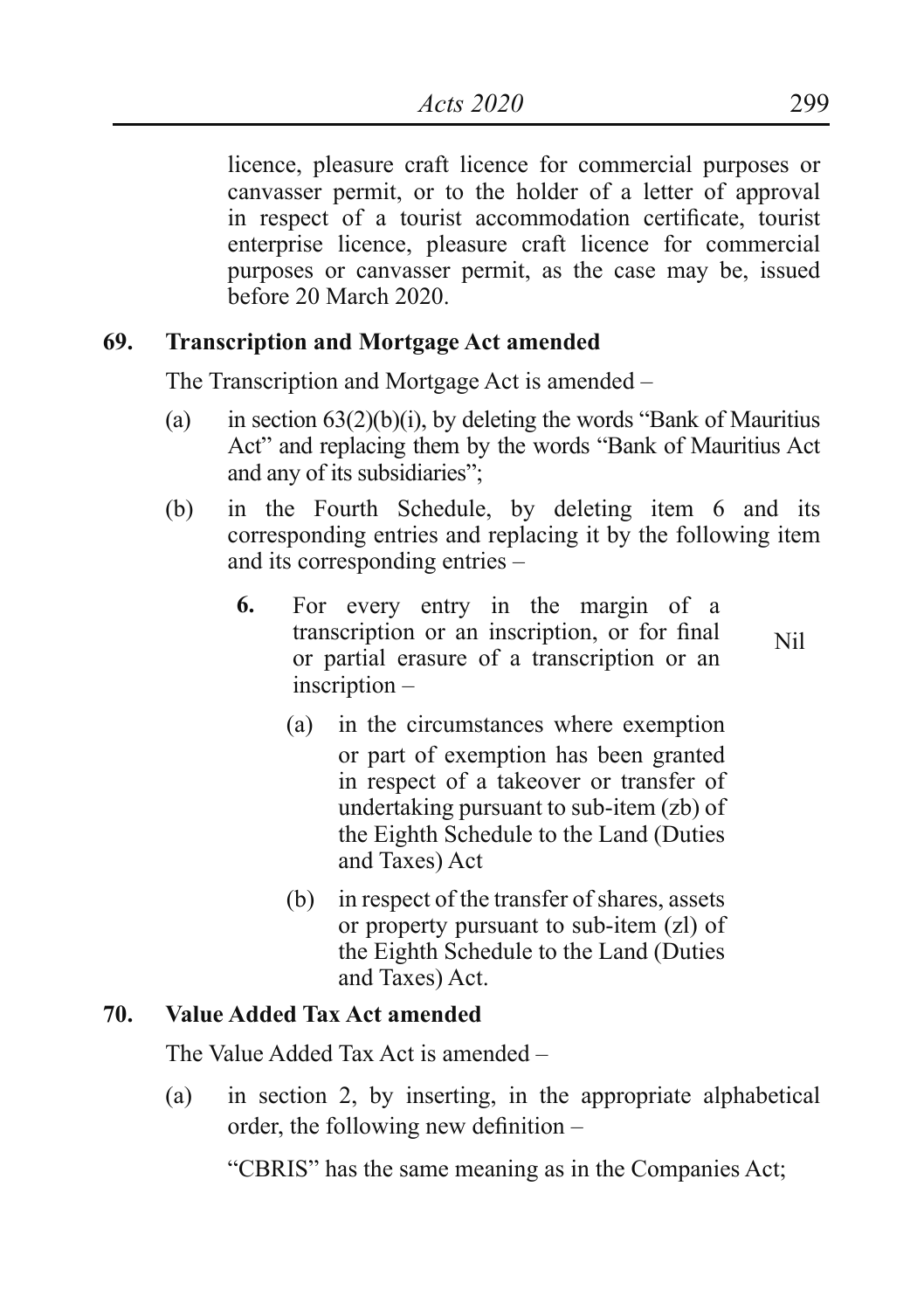(b) in section 5, by inserting, after subsection (2), the following new subsections –

(2A) Where services are provided to a Ministry, Government department, local authority or the Rodrigues Regional Assembly under a construction works contract, the supply shall be deemed to take place at the time payment for that supply is received by the supplier.

(2B) Subsection (2A) shall apply for the period starting on 1 October 2020 and ending on 30 September 2022.

(2C) For the purpose of subsection  $(2A)$  –

 "construction works" –

- (a) means civil construction, including construction or repair of any building, road or other structure or execution of any works contract; and
- (b) includes any mechanical or electrical works.
- (c) in section 12, by repealing subsection (3) and replacing it by the following subsection –

(3) The value of the supply shall be taken to be the open market value of the supply or such other amount as the Director-General may determine where the supply is –

- (a) for a consideration not consisting, or not wholly consisting, of money; or
- (b) not made in the course of an arm's length transaction.
- (d) in section  $14 -$ 
	- (i) in subsection  $(1)$ 
		- (A) by inserting, after the words "belong in Mauritius", the words "and is not VAT registered";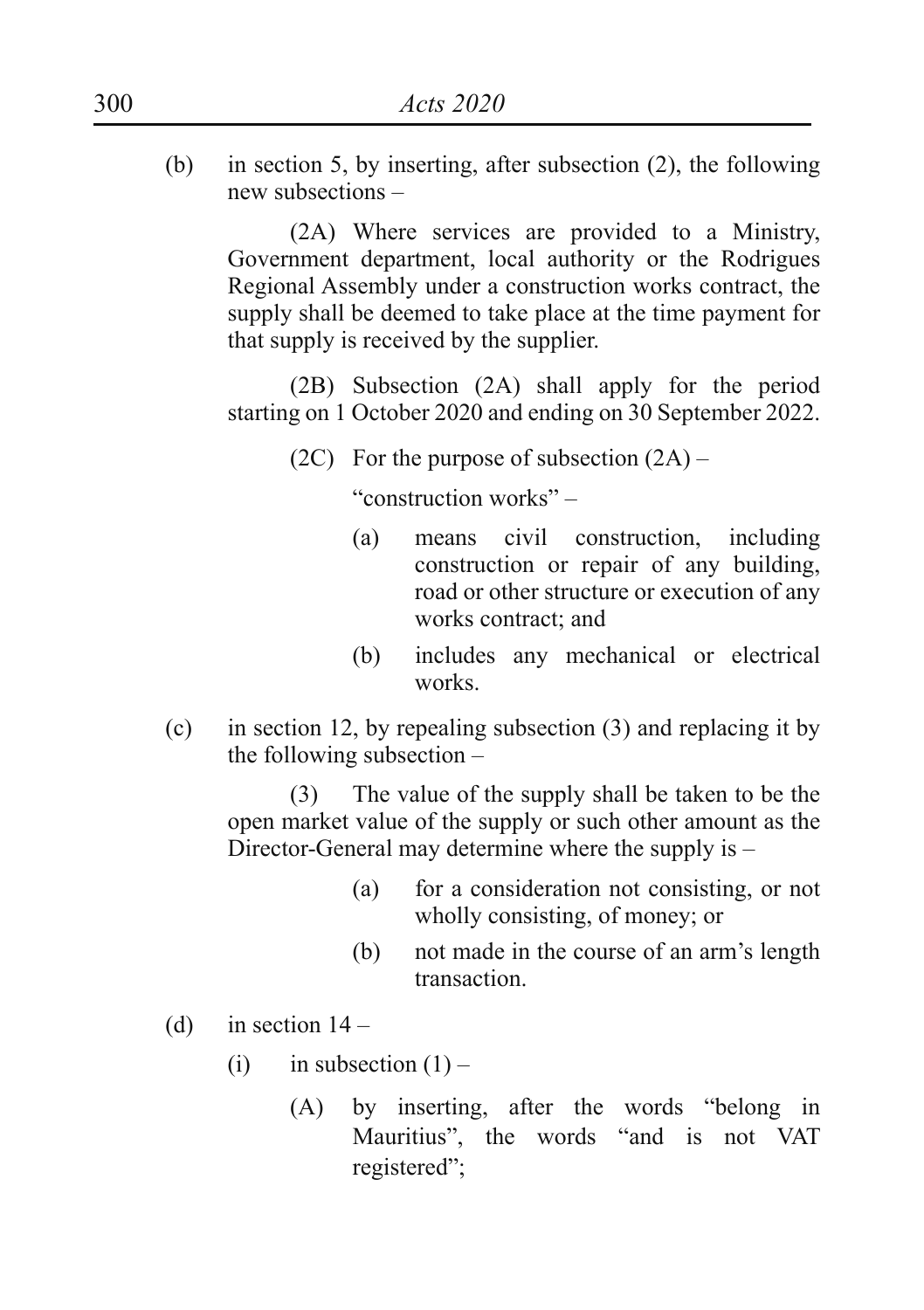- (B) by inserting, after the words "to a" and "if the", the word "registered", respectively;
- (ii) by repealing subsection (2) and replacing it by the following subsection –

(2) Where a supply of services is treated as made by a registered person under subsection (1), section 21 shall apply and the registered person may claim the tax on the supply of those services as input tax.

- (iii) by repealing subsections  $(6)$  and  $(7)$ ;
- (e) by inserting, after Part III, the following new part –

# **PART IIIA – LIABILITY TO VALUE ADDED TAX ON DIGITAL OR ELECTRONIC SERVICES**

#### **14A. Interpretation of Part IIIA**

In this Part –

"digital or electronic service" means such service as may be prescribed, which is supplied –

- (a) by a foreign supplier over the internet or an electronic network which is reliant on the internet; or
- (b) by a foreign supplier and is dependent on information technology for its supply;

"foreign supplier" means a person who –

- (a) has no permanent establishment in Mauritius;
- (b) has his place of abode outside Mauritius; and
- (c) supplies, in the course of his business, digital or electronic services to a person in Mauritius.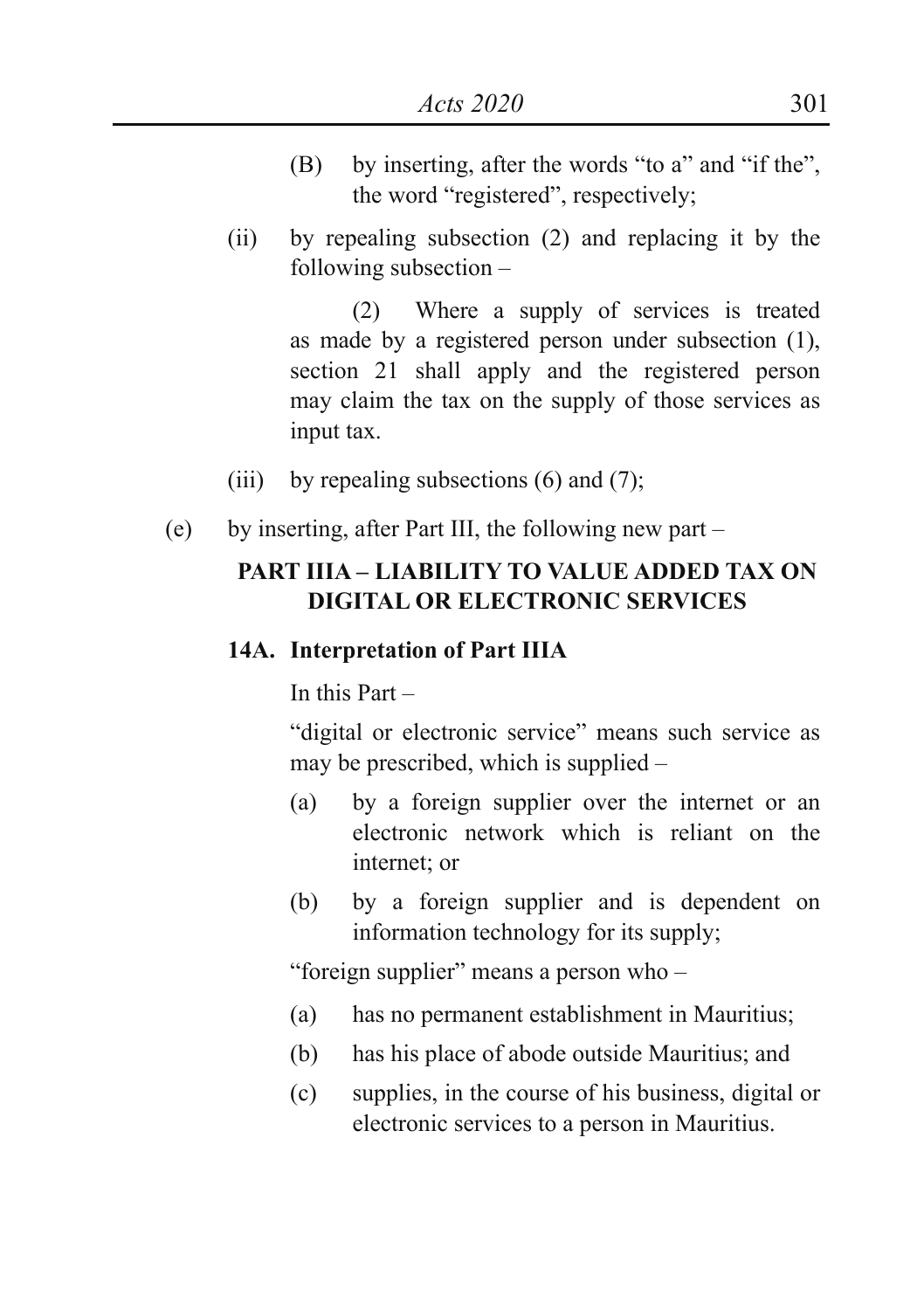#### **14B. Foreign supplier to charge VAT**

VAT shall be charged in accordance with sections 10 and 12 on any digital or electronic service supplied by a foreign supplier to a person in Mauritius, subject to such conditions as may be prescribed.

(f) by inserting, after section 16, the following new section  $-$ 

#### **16A. Application for registration through CBRIS**

For the purpose of section  $15(1)$  or  $(2)$  or  $16(1)$ , a person may apply for registration as a registered person through CBRIS.

- $(g)$  in Part VA
	- (i) in the heading, by adding the words "**AND E-INVOICING SYSTEM**";
	- (ii) by inserting, after the words "electronic fiscal device", wherever they appear, the words "or e-invoicing system";
	- $(iii)$  in section 20A
		- (A) in subsection (1), by inserting, after the word "Act", the words "and subject to such conditions as may be prescribed";
		- (B) by repealing subsection  $(2)$ ;
- (h) in section 21(3), by inserting, after paragraph (d), the following new paragraph –

(da) Where a registered person is engaged in a project spanning over several years and the Director-General is of the opinion that the apportionment in accordance with paragraph (b) is not appropriate, the Director-General may by notice require the registered person to apply an alternative basis of apportionment for input tax.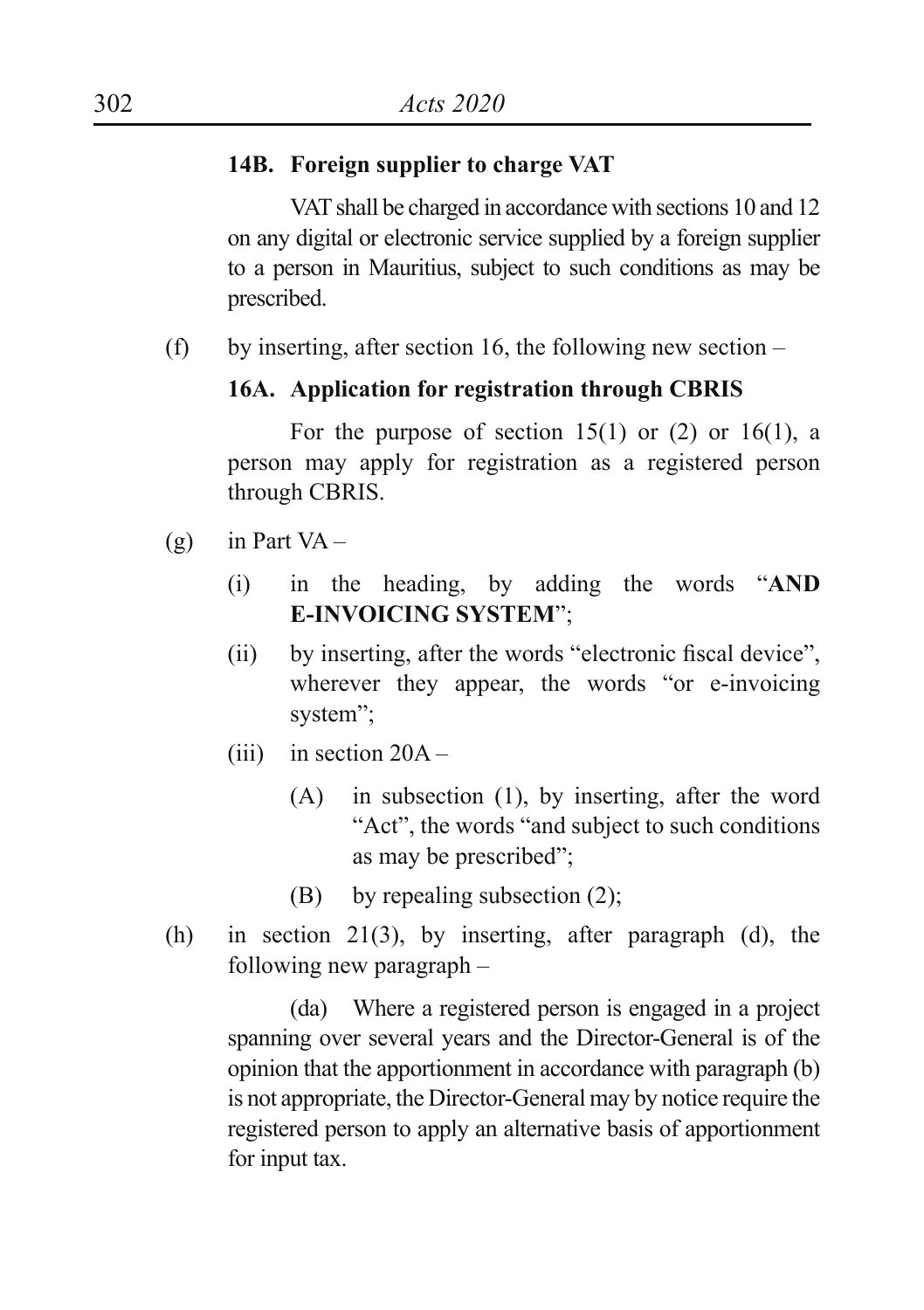- (i) in section  $22(2)(a)$ , by inserting, after the word "paid", the word "electronically";
- (i) by inserting, after section 63A, the following new section –

# **64. Notice of appointment by appointed person**

Where an administrator, executor, receiver or liquidator is appointed to manage or wind up the business of any taxable person, the administrator, executor, receiver or liquidator, as the case may be, shall give notice of his appointment to the Director-General within 15 days of the date of the appointment in such form and manner as the Director-General may approve.

- (k) in section  $65C(4)(c)$ , by deleting the words "in respect of a final application." and replacing them by the words "where –
	- (i) the claim is in respect of a final application; or
	- (ii) the amount of VAT paid during a quarter and the three preceding quarters does not exceed 25,000 rupees.";
- (l) in the First Schedule
	- (i) by deleting items  $7(c)$ , 10, 11 and 27;
	- (ii) in item 12, by deleting the words "Medical, hospital and dental services including clinical laboratory services, services provided in a health institution, veterinary services and" and replacing them by the words "Veterinary services and services provided in";
	- (iii) in item 26, by deleting the words "3,000 rupees" and replacing them by the words "1,000 rupees";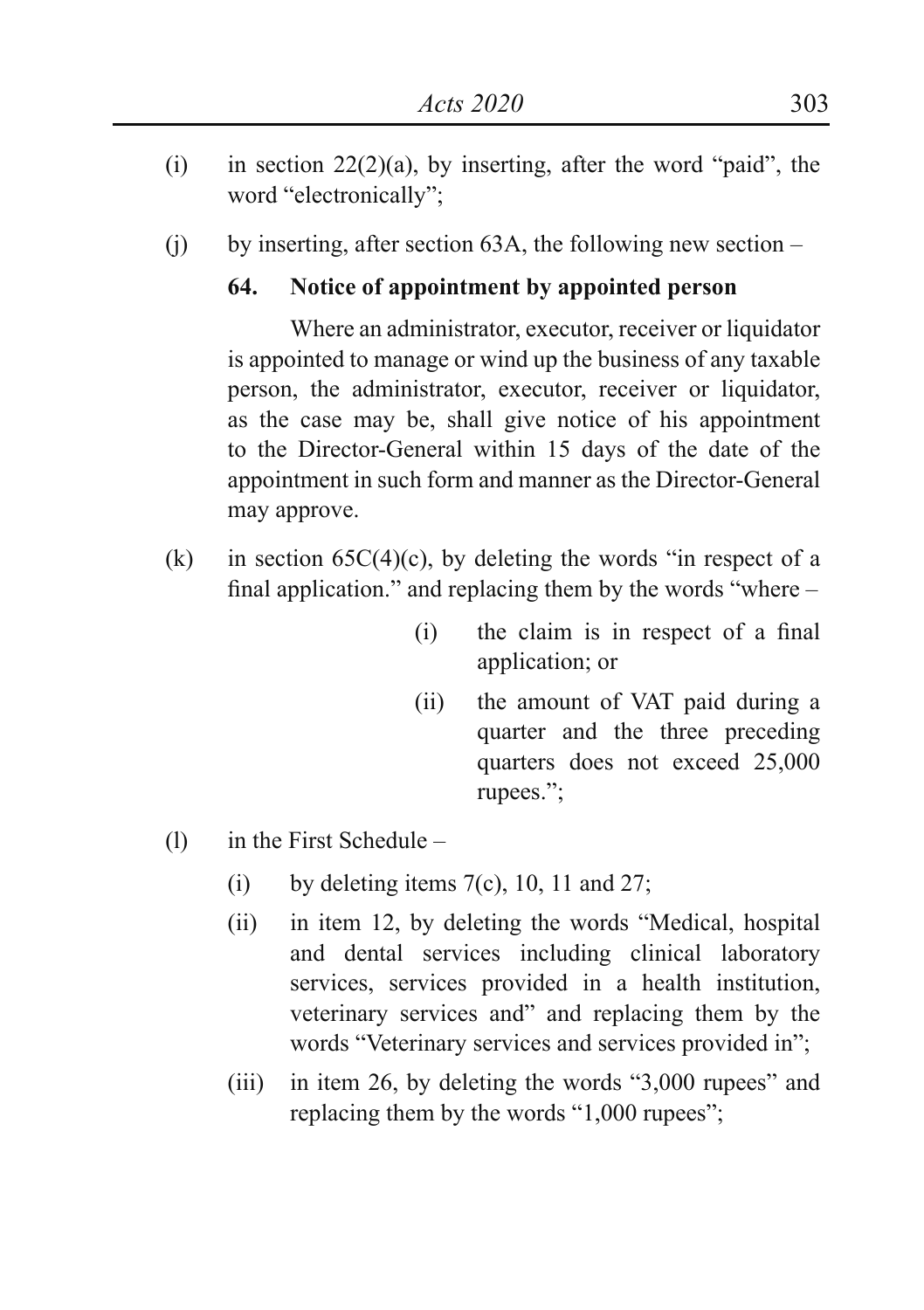| 304  |     | Acts 2020                                                                     |                                                                                                                      |
|------|-----|-------------------------------------------------------------------------------|----------------------------------------------------------------------------------------------------------------------|
| (iv) |     | in item 50, by inserting, after sub-item (b), the following<br>new sub-item - |                                                                                                                      |
|      |     |                                                                               | services provided by a subsidiary of the<br>(ba)<br>Bank of Mauritius;                                               |
|      | (v) |                                                                               | by deleting the following words –                                                                                    |
|      |     |                                                                               | For the purposes of this Schedule –                                                                                  |
|      |     | (a)                                                                           | the heading Nos. refer to the heading numbers<br>of Part I of the First Schedule to the Customs<br>Tariff Act;       |
|      |     | (b)                                                                           | the item Nos. refer to the item Nos. of Part II of<br>the First Schedule to the Customs Tariff Act;                  |
|      |     | (c)                                                                           |                                                                                                                      |
|      |     | (d)                                                                           | "health institution" in items 12 and 55A has<br>the same meaning as in the Private Health<br>Institutions Act;       |
|      |     | (e)                                                                           | "public service vehicles", in item 27, has the<br>same meaning as in the Road Traffic Act;                           |
|      |     | (f)                                                                           | "contract cars", in item 27, has the meaning<br>assigned to it by section 75 of the Road<br>Traffic Act;             |
|      |     | (g)                                                                           | "Outer Islands", in item 43, has the same<br>meaning as in the Outer Islands Development<br>Corporation Act;         |
|      |     | (h)                                                                           | "land", in item 47, means any vacant land or<br>any land or part of it with any building, flat or<br>tenement on it; |
|      |     | (i)                                                                           | "services" in item $50(f)$ in relation to $-$                                                                        |
|      |     |                                                                               | $(i)$ on ingurange goont shall not include                                                                           |

(i) an insurance agent, shall not include services in respect of contracts of life insurance entered into prior to 10 January 2003; or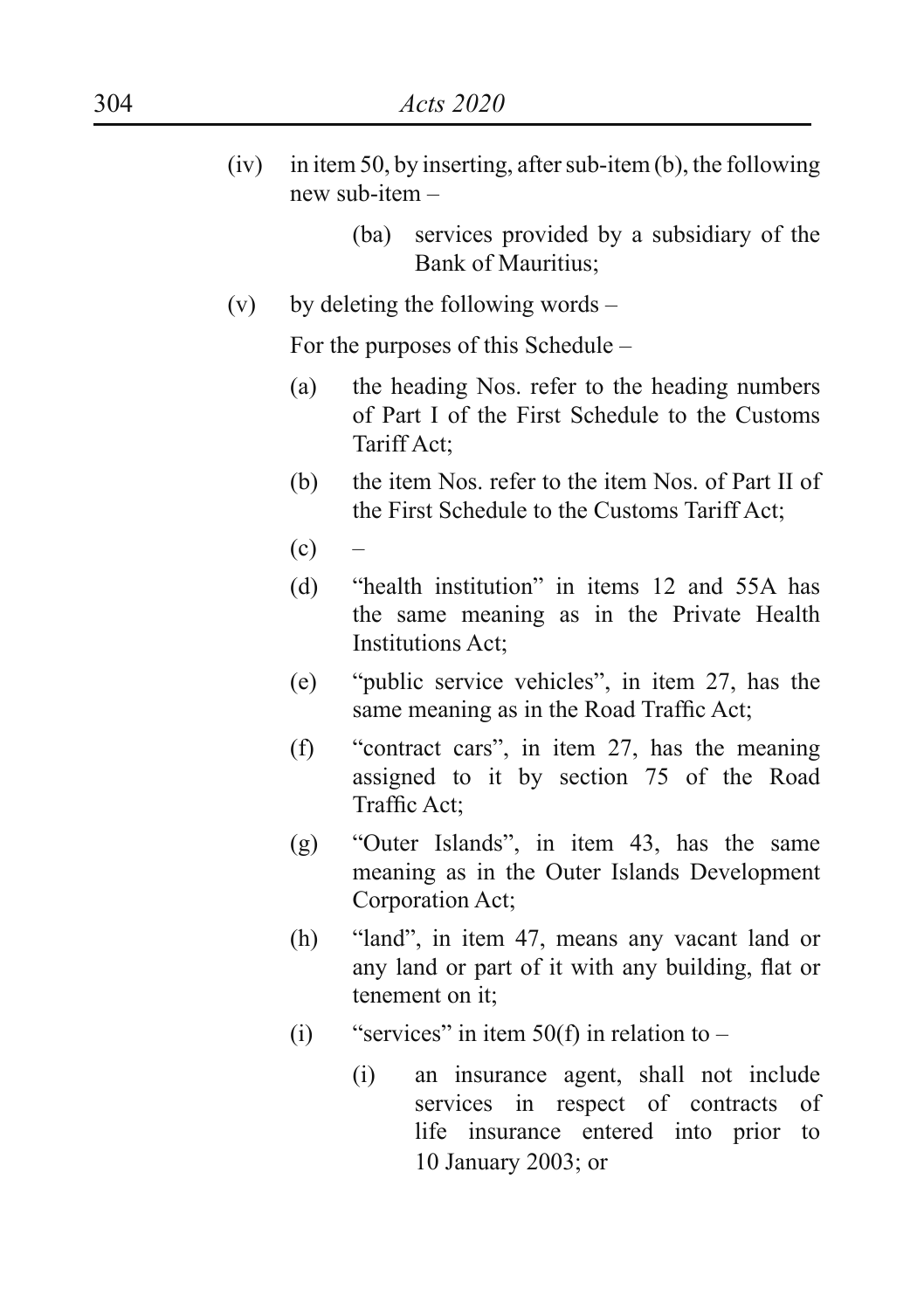(ii) an insurance broker or insurance salesman, shall not include services in respect of contracts of life insurance entered into prior to 1 October 2003;

# (vi) by adding, after item 96, the following words –

For the purpose of this Schedule –

- (a) the heading Nos. refer to the heading numbers of Part I of the First Schedule to the Customs Tariff Act;
- (b) the item Nos. refer to the item Nos. of Part II of the First Schedule to the Customs Tariff Act;
- (c) "contract", in item  $50(f)$ , in relation to
	- (i) an insurance agent, does not include a contract for life insurance entered into before 10 January 2003; or
	- (ii) an insurance broker or insurance salesman, shall not include a contract for life insurance entered into before 1 October 2003;
- (d) "health institution" has the same meaning as in the Private Health Institutions Act;
- (e) "land", in item 47, means  $-$ 
	- (i) any vacant land; or
	- (ii) any land or part thereof with any building, flat or other tenement on it;
- (f) "Outer Islands", in item 43, has the same meaning as in the Outer Islands Development Corporation Act.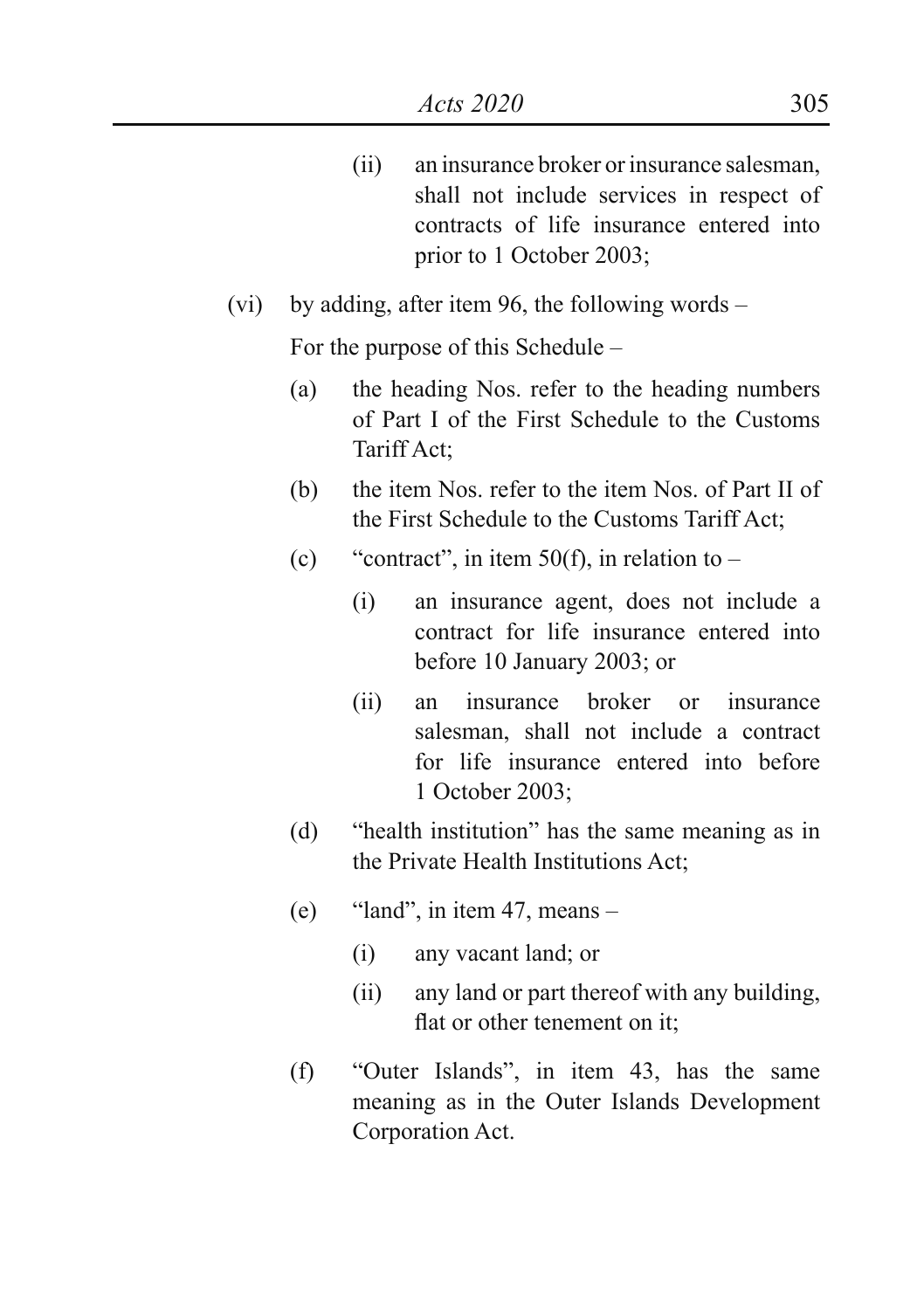- (m) in the Fifth Schedule
	- (i) in item 2, by inserting, after sub-item (e), the following new sub-items –
		- (ea) primary agricultural and horticultural produce (including tomatoes, potatoes, onions and other vegetables, fruits, coffee, cocoa beans and nuts) which have not been processed, except for reaping, threshing, husking, crushing, winnowing, trimming, drying and packaging, to put them into marketable condition;
		- (eb) live animals of a kind generally used as, or yielding or producing, food for human consumption, other than live poultry;
	- (ii) in item 27, by deleting the following words –

For the purposes of items  $2(f)$ ,  $(fa)$  and  $(0)$  of this Schedule –

"fish", "meat of poultry" and "edible offal of poultry" –

- (a) include food preparations containing more than 20 per cent by weight of fish, sausage, meat (including meat of poultry) and an edible offal (including offal of poultry), or any combination thereof; but
- (b) exclude caviar and caviar substitutes of heading 16.04 and stuffed products of heading 19.02 or the preparations of heading No. 21.03 or 21.04.
- (iii) in item 38, by inserting, after the word "passengers", the words "by public service vehicles (excluding contract buses for transport of tourists and contract cars) and";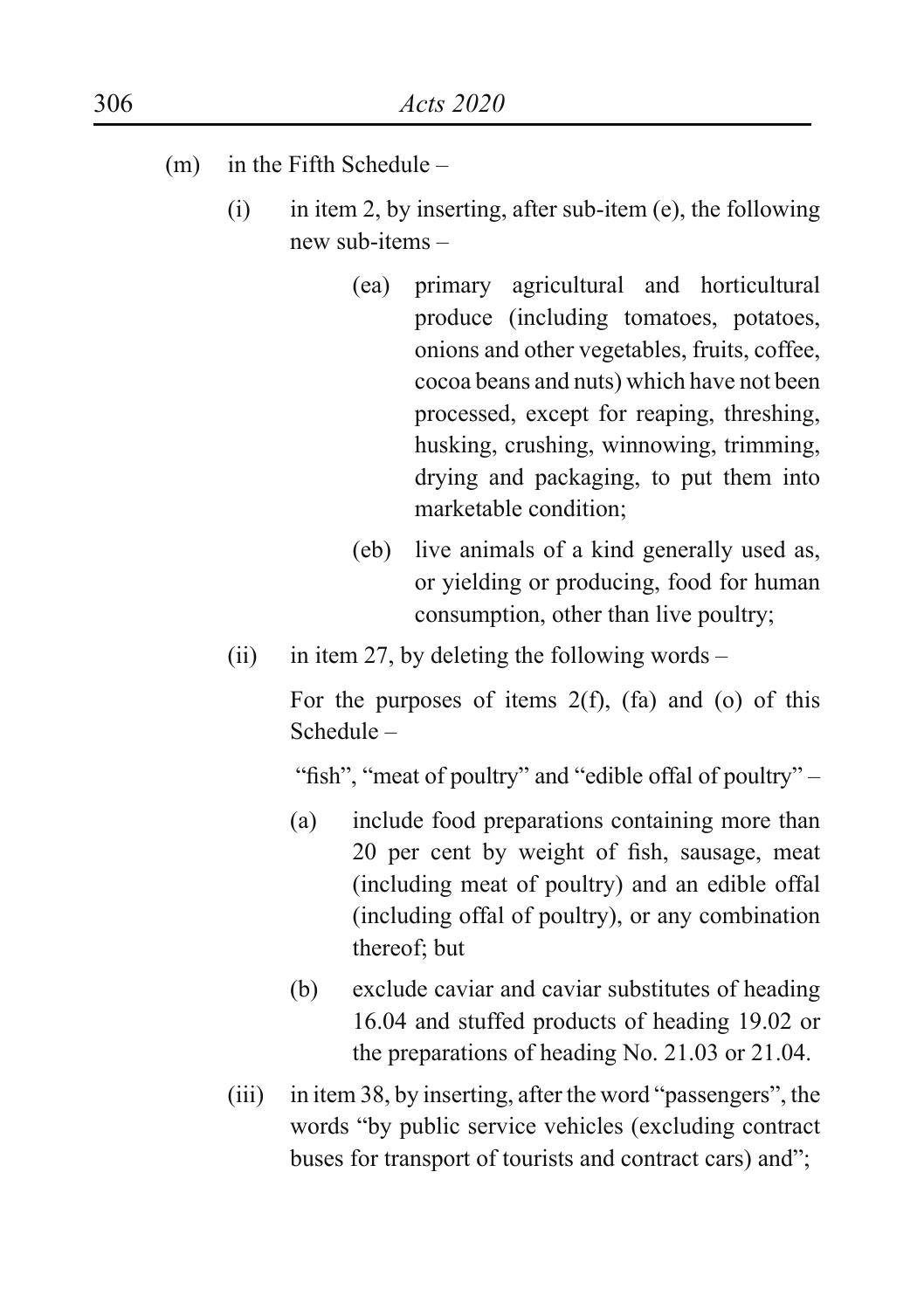- (iv) by adding the following new item and notes
	- 42. Medical, hospital and dental services, including clinical laboratory services and services provided in a health institution.

For the purpose of this Schedule –

- (a) in items  $2(f)$ ,  $(fa)$  and  $(o)$ , "fish", "meat of poultry" and "edible offal of poultry" –
	- (i) include food preparations containing more than 20 per cent by weight of fish, sausage meat (including meat of poultry) or an edible offal (including offal of poultry), or any combination thereof; but
	- (ii) do not include caviar and caviar substitutes of heading 16.04 and stuffed products of heading 19.02 or the preparations of heading 21.03 or 21.04;
- (b) in item  $38 -$

"contract cars" means a vehicle classified under section 75(1)(d) of the Road Traffic Act;

"public service vehicle" has the same meaning as in the Road Traffic Act;

(c) in item  $42 -$ 

"health institution" has the same meaning as in the Private Health Institutions Act.

- (n) in the Ninth Schedule
	- (i) by deleting item 5;
	- (ii) in item 11, by deleting the words "Tertiary Education Commission" and "Tertiary Education Commission Act" wherever they appear and replacing them by the words "Higher Education Commission" and "Higher Education Act 2017", respectively;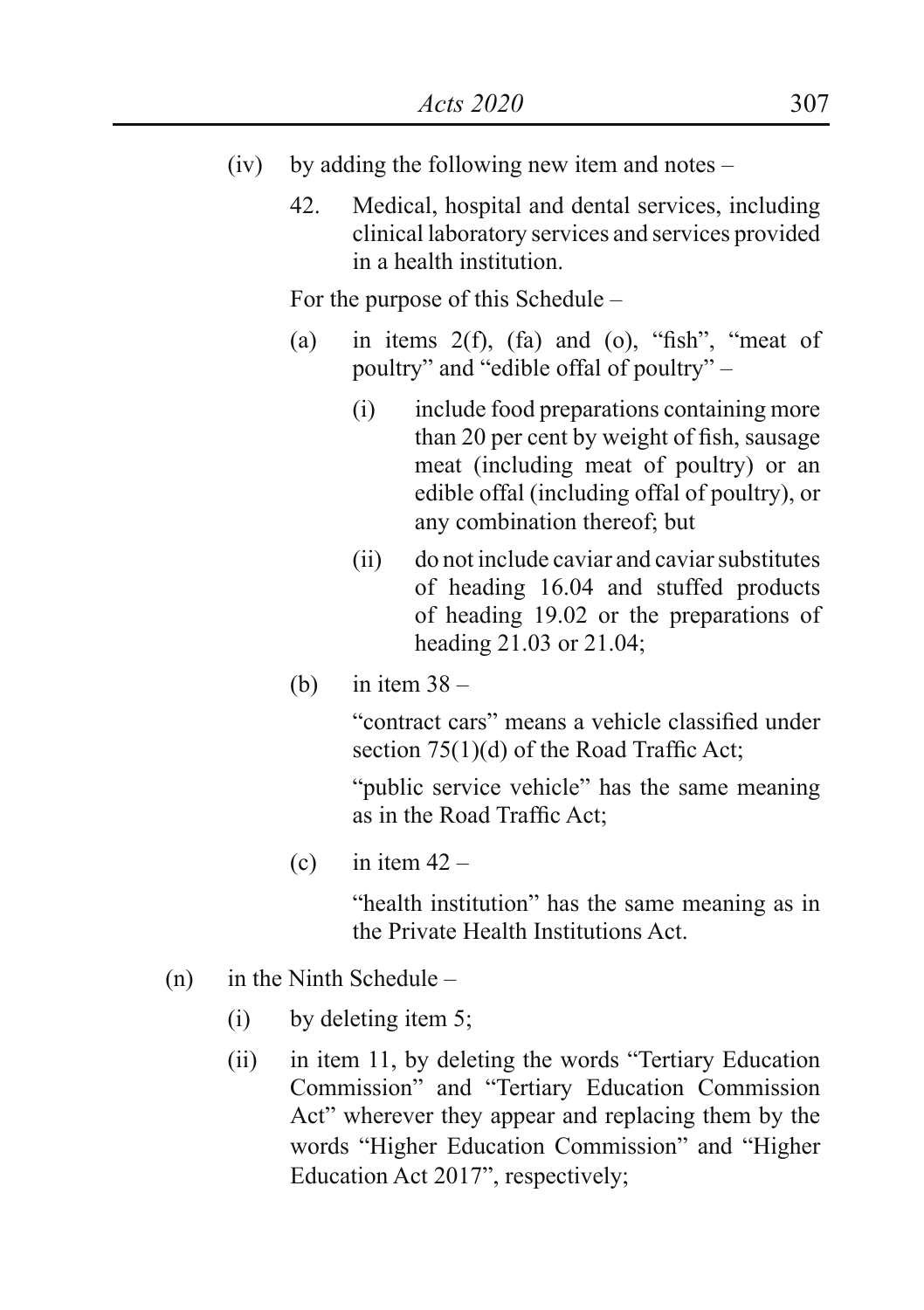- (iii) by adding the following new items and their corresponding entries –
	- **21.** Any person engaged in medical research and development and registered with the Economic Development Board under the Economic Development Board Act 2017.
	- **22.** Any person engaged in inland aquaculture under the Inland Aquaculture Scheme and registered with the Economic Development Board under the Economic Development Board Act 2017.
	- **23.** Any person approved by the Higher Education Commission established under the Higher Education Act 2017 as being, at the time of its setting up, a branch campus of an institution ranked among the first 500 tertiary institutions worldwide.
- (1) Construction of purpose built building for medical research; and
- (2) plant and equipment (excluding vehicles),

as the Economic Development Board may approve.

Equipment (excluding office equipment, furniture and vehicles) for the exclusive use of, or in furtherance of, the inland aquaculture project, as the Ministry responsible for the subjects of marine resources and fisheries may approve.

Information technology system and information technology related materials and equipment, for the purpose of online education at the time of the setting up of the branch campus in Mauritius, as the Higher Education Commission may approve.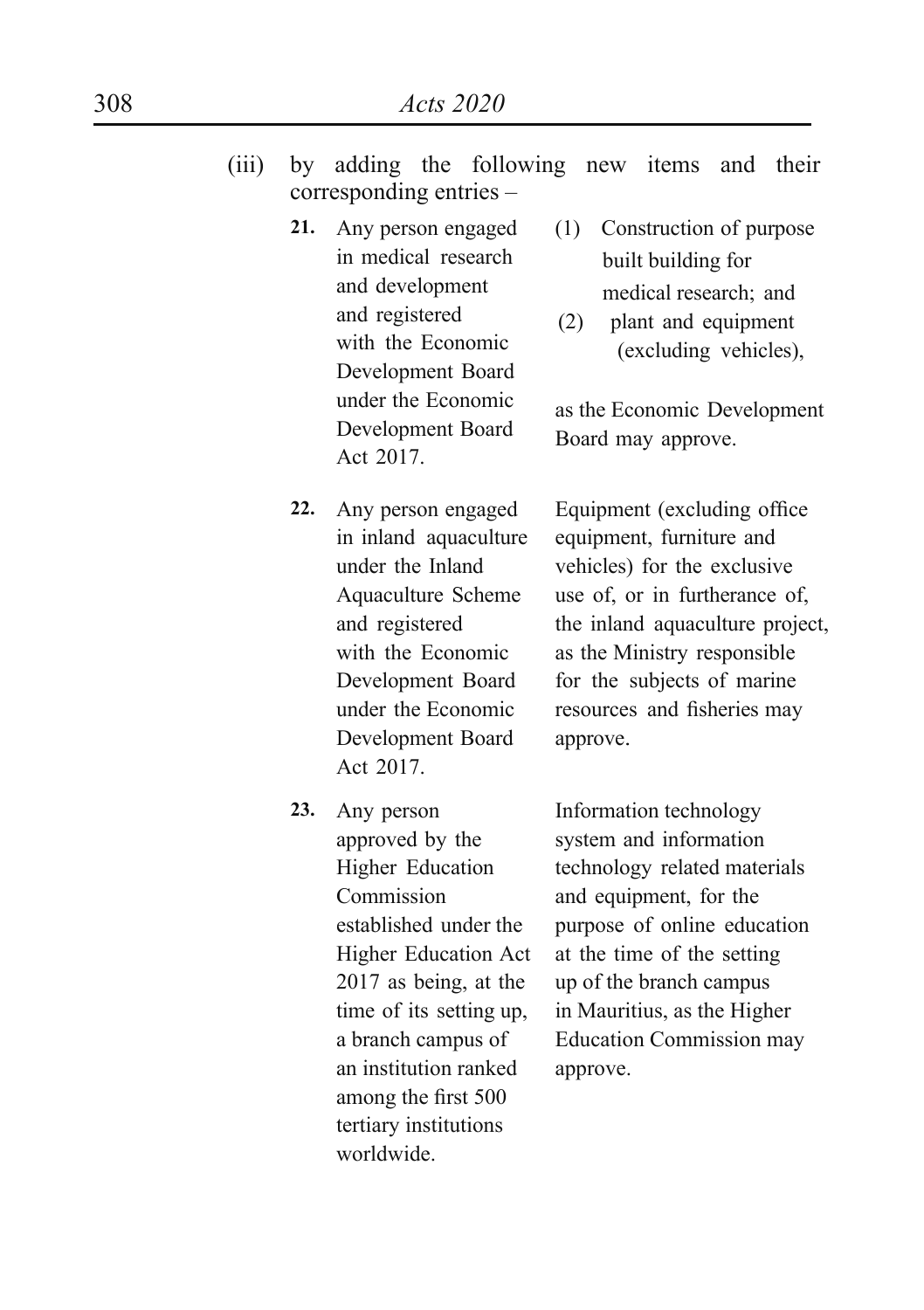- **24.** Any holder of a Smart and Innovative Mauritius Development Certificate issued by the Economic Development Board under the Economic Development Board Act 2017 under the Smart and Innovative Mauritius Development Scheme.
- (1) Construction of a purpose built building and related infrastructure; and
- (2) plant, machinery, equipment and materials (excluding vehicles),

in respect of the setting up of the smart and innovativedriven project as the Economic Development Board may approve.

#### **71. Workers' Rights Act 2019 amended**

The Workers' Rights Act 2019 is amended –

- (a) in section  $2 -$ 
	- (i) in the definition of "basic wage or salary"
		- (A) in paragraph (a), by deleting the words ", excluding any allowance by any name called," and replacing them by the words "excluding payment for overtime, any bonus or allowance, by whatever name called, paid over and above the wage or salary";
		- $(B)$  in paragraph $(b)$ , by deleting the words "excluding" any bonus or overtime" and replacing them by the words "excluding payment for overtime, any bonus or allowance, by whatever name called";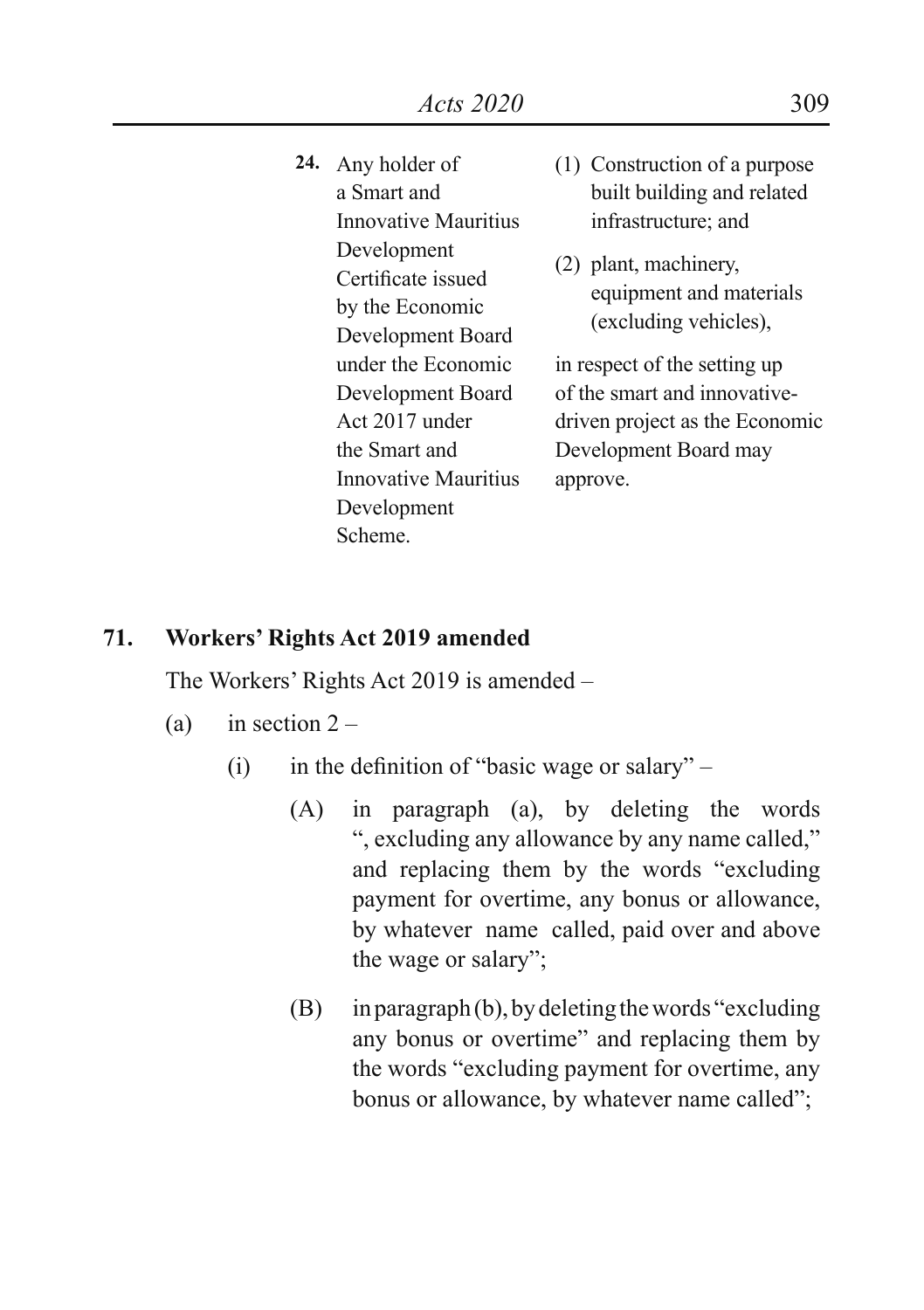- (ii) in the definition of "earnings", by repealing paragraph (b) and replacing it by the following paragraph –
	- (b) includes
		- (i) wages earned pursuant to sections 24, 27(5), 30 and 40;
		- (ii) wages paid under sections 14, 17, 21, 22, 23, 28, 31, 32, 33, 45, 46, 47, 48, 49, 50, 51, 52(1), (4), (5) and (6) and 53;
		- (iii) any sum of money, by whatever name called, including commission and any productivity payment, paid to a worker, in respect of any work performed by him, in addition to the basic wages agreed upon between him and the employer; and
		- (iv) any payment made under any Remuneration Regulations or Wages Regulations in respect of extra work, public holidays, additional remuneration, leave taken or refunded, wages for replacing another worker drawing higher remuneration, or wages paid to a part-time or atypical worker, and any allowance paid under the Remuneration Regulations or Wages Regulations;
- (iii) in the definition of "seed capital", by deleting the words "and for partial payment of contribution for SMEs or otherwise as may be prescribed" and replacing them by the words ", for partial payment of contributions for SMEs and for any other purpose as may be prescribed";
- (iv) in the definition of "worker"  $-$ 
	- (A) by deleting the words "subject to sections  $17$ " and replacing them by the words "subject to sections 17, 54,";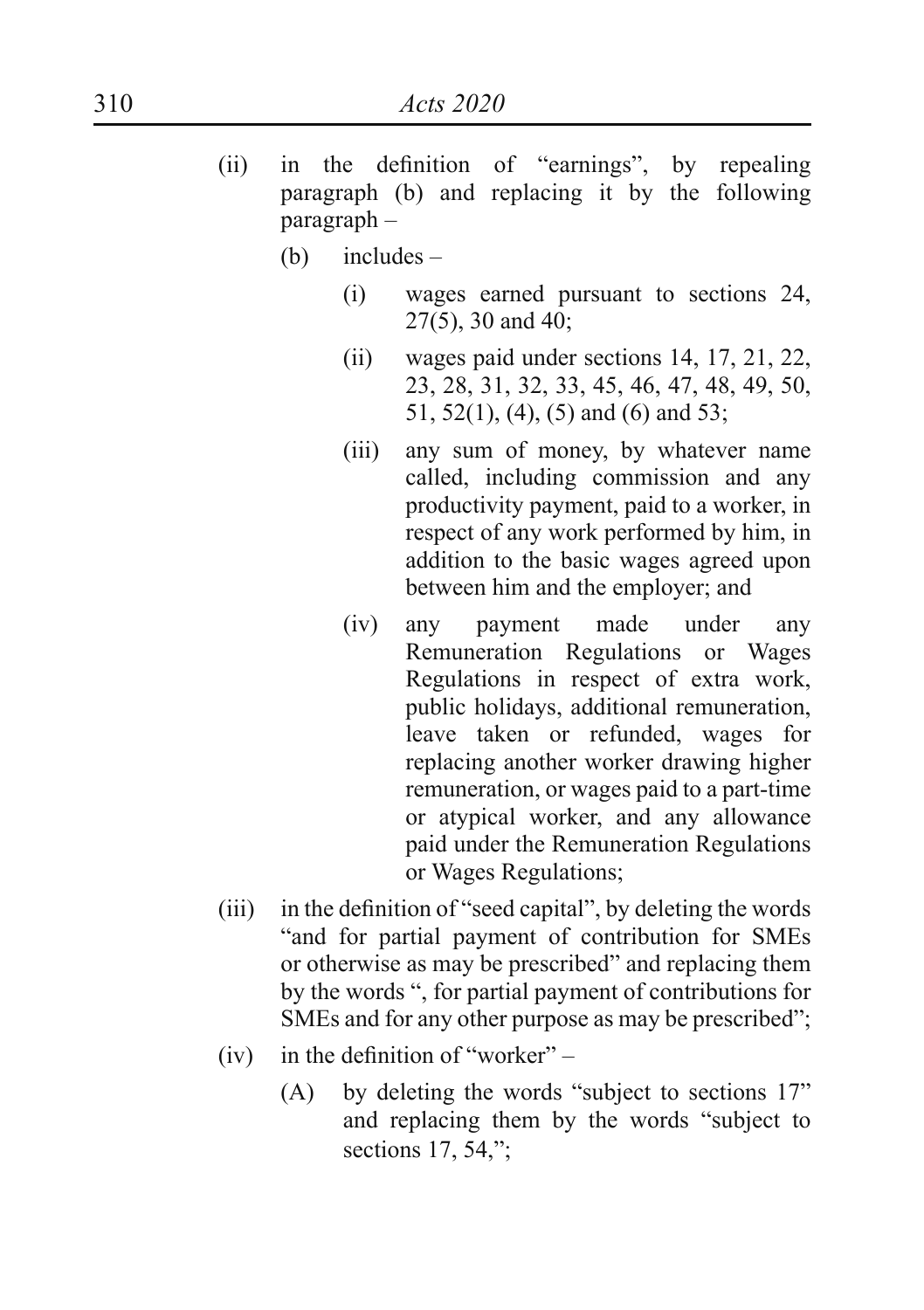- (B) in paragraph  $(c)$ 
	- (I) in subparagraph (iii), by deleting the words " sections 5, 17A, 26, 32, 33, 34, 49, 50, 52, 53, 54" and replacing them by the words "sections 5, 17A, 26, 32(1), (1A), (4), (5), (6) and (7), 33, 34, 49, 50, 52, 53, 57";
	- (II) in subparagraph (iv), by inserting, after the words "atypical work", the words "whose basic wage or salary exceeds  $600,000$  rupees in a year";
- (b) in section  $3(2)$ 
	- (i) in paragraph (b)(i), by deleting the words "55, 118, 119, 120 and 123(1)(f), (2), (3) and (4)" and replacing them by the words "118, 119, 120 and 123(1)(f), (2),  $(3)$  and  $(4)$ , in so far as they relate to that worker";
	- (ii) by repealing paragraph (c) and replacing it by the following paragraph –
		- (c) a worker who is employed on terms and conditions specified in a report of the Pay Research Bureau, except in relation to –
			- (i) sections 5, 26(1), 118, 119, 120 and 123(1)(f), (2), (3) and (4), in so far as they relate to that worker; and
			- (ii) Parts VI and XI;
- (c) in section  $5(5)(a)$ , by inserting, after the words "sexual orientation,", the words "gender,";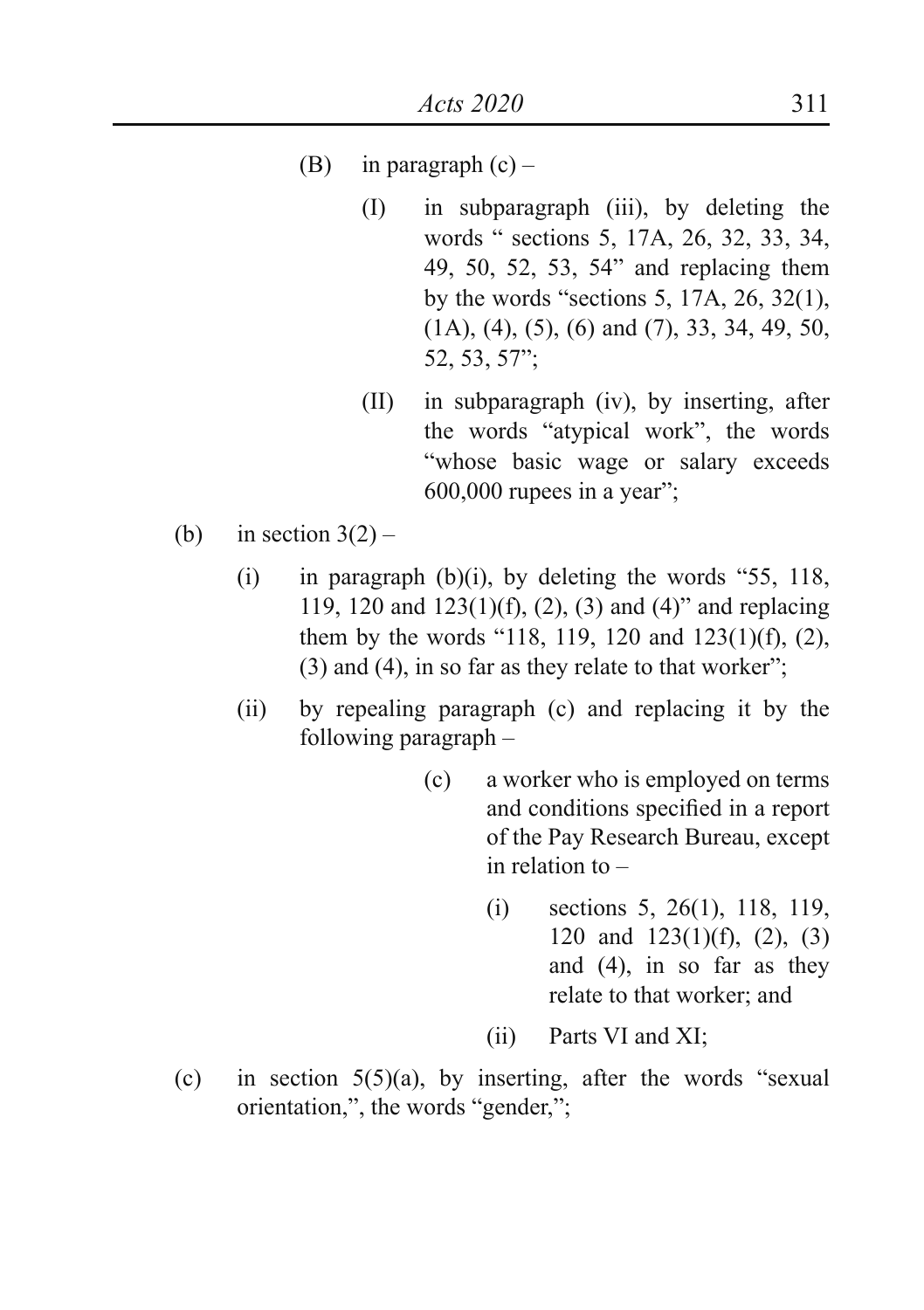- (d) in section  $15 -$ 
	- (i) by inserting, after subsection (1), the following new subsection –

(1A) Notwithstanding subsection (1), where a full-time worker enters into an agreement referred to in subsection (1) during the period starting on 1 June 2020 and ending on 31 December 2020 or such other period as may be prescribed, the agreement shall –

- (a) be in writing and for a period not exceeding 3 months; and
- (b) provide an option to the worker to revert to full-time work –
	- (i) at the expiry of the period of 3 months; or
	- (ii) before the expiry of the period of 3 months with the consent of his employer.
- (ii) by adding the following new subsections –

(3) (a) An employer shall not require a full-time worker to enter into an agreement to perform part-time work, except –

- (i) where the agreement is in writing and for a specified period of time and provides an option to the worker to revert back to full-time work at the expiry of the specified period; and
- (ii) with the approval of the supervising officer.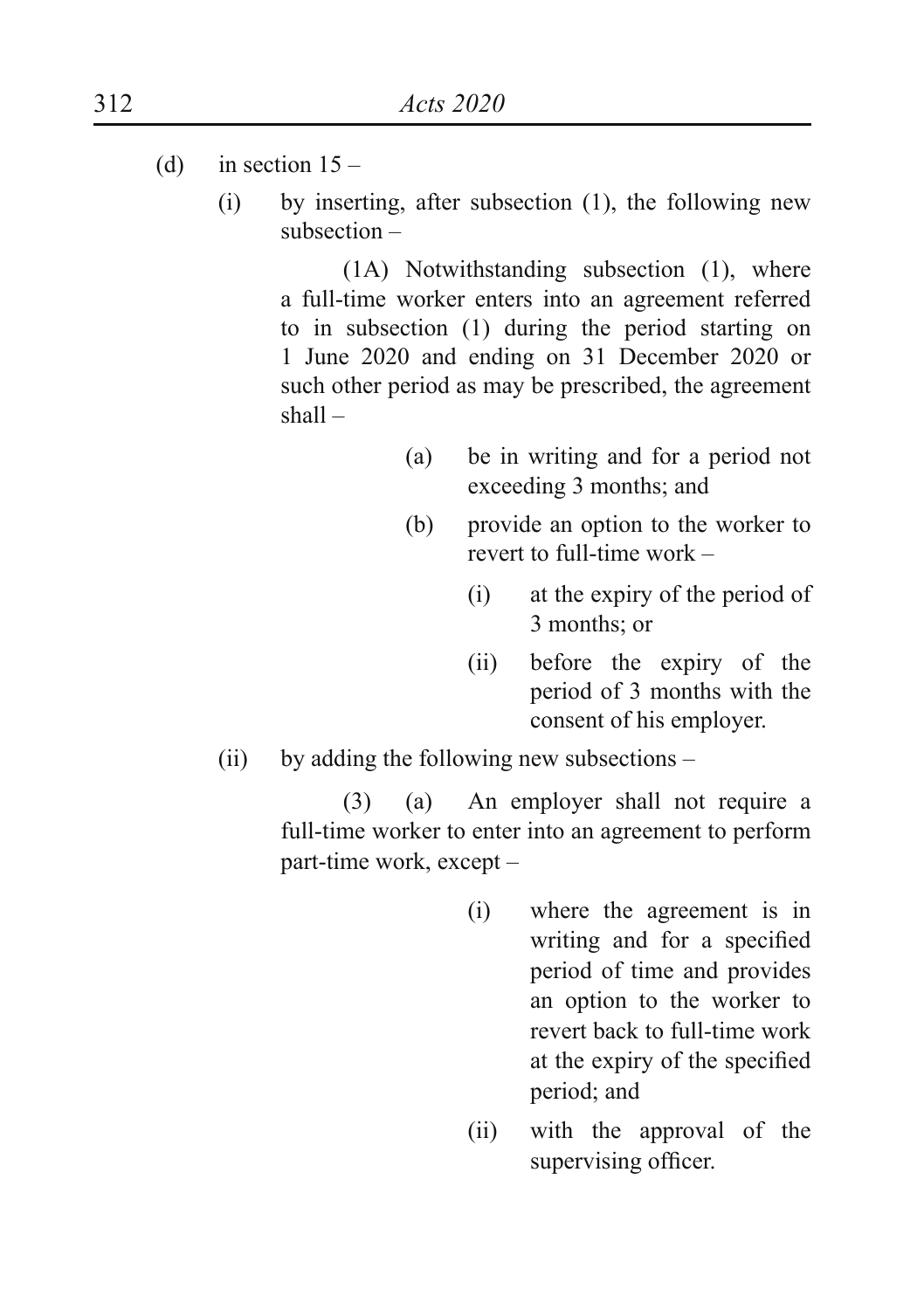(b) The supervising officer may grant his approval under paragraph (a) on such terms and conditions as he may determine.

(4) (a) Where the employment of a worker referred to in subsection (1A) is terminated during the period where he is working on a part-time basis, the Court may, where it finds that the termination of the employment of the worker was unjustified, order that the worker be paid severance allowance at the rate specified in section 70(1).

(b) Where the employment of a worker referred to in subsection (3) is terminated in breach of the terms and conditions of the approval granted under that subsection, the termination shall, subject to section 64, be unjustified and the Court may order that the worker be paid severance allowance at the rate specified in section 70(1).

(c) For the purpose of computing severance allowance payable under this subsection, a month's remuneration shall be –

- (i) the remuneration drawn by the worker for the last complete month of his employment on a full-time basis; or
- (ii) an amount computed in the manner as is best calculated to give the rate per month at which the worker was remunerated over a period of 12 months before the termination of his agreement, including payment for extra work, productivity bonus,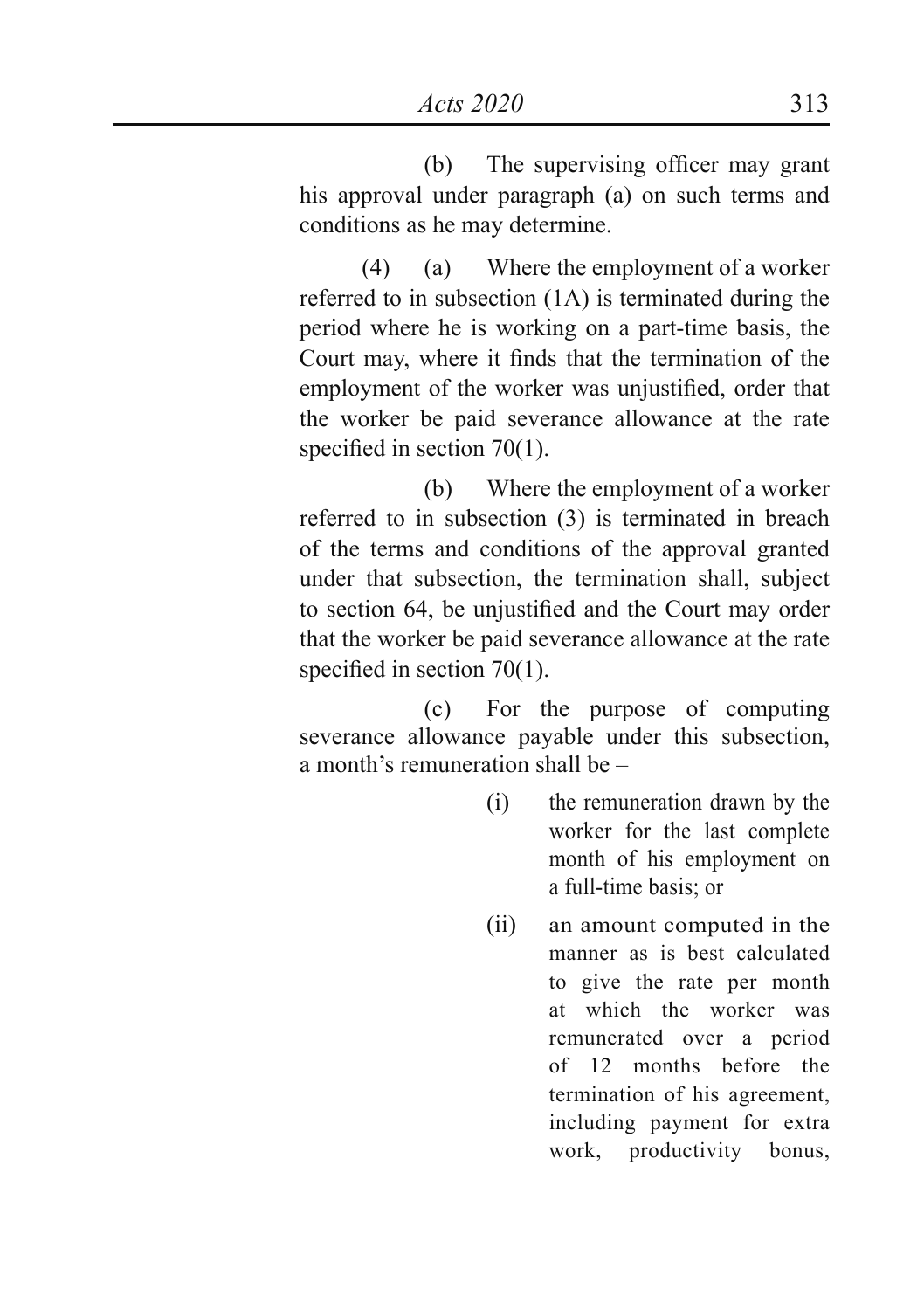attendance bonus, commission in return for services and any other regular payment,

whichever is higher.

(5) Where the employment of a worker is terminated under subsection (4) –

- (a) any contribution due to be made to the Portable Retirement Gratuity Fund by the employer shall, notwithstanding section 87, be made; and
- (b) any payment to which the worker is entitled under this Act or any other enactment shall be computed,

on the basis of the remuneration drawn by the worker for the last complete month of his employment on a full-time basis.

(e) in section 16, by inserting, after subsection (3), the following new subsection –

(3A) Subject to subsection (2), where a compromise agreement concerning termination of employment is made between a worker and an employer under subsection (1), the employer may deduct the contributions payable to the Portable Retirement Gratuity Fund from the amount payable under the compromise agreement.

(f) in section 32, by inserting, after subsection  $(1)$  the following new subsection–

(1A) Where, during a period of extreme weather conditions, including, but not limited to heavy or torrential rainfall, an order is issued by the National Crisis Committee under section 16 requiring any person to remain indoors, or a state of disaster is declared and any direction for the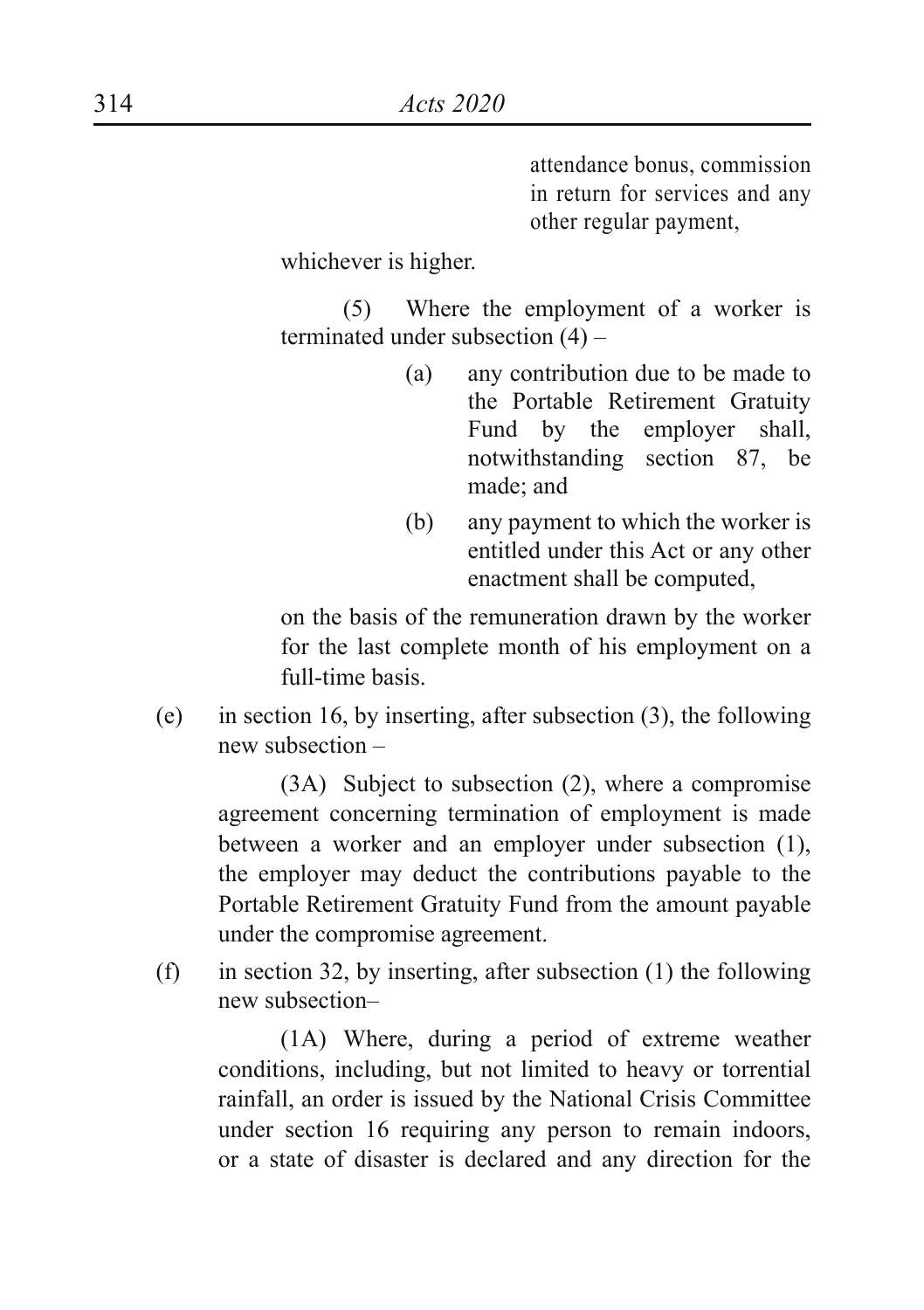purpose of assisting and protecting the public is issued under section 37 of the National Disaster Risk Reduction and Management Act –

- (a) an employer shall not require a worker to report to work, or to continue to work, where he is exposed to the weather conditions, as the case may be; and
- (b) the employer shall pay to the worker
	- (i) a full day's remuneration where
		- (A) no work can be performed owing to the weather conditions; or
		- (B) the worker resumes work for 2 hours or more;
	- (ii) a half day's remuneration where
		- (A) work has been stopped before the worker has completed 2 hours of work; or
		- (B) the worker resumes work for not more than 2 hours.
- (g) in Part V, in Sub-part II, by inserting, after Section E, the following new Section –

# **Section EA – Special allowance**

# **33A. Payment of special allowance**

(1) The Director-General may pay to a worker such special allowance, as may be prescribed.

(2) The category of the worker referred to in subsection (1), the monthly basic salary of the worker and the period for which the allowance is payable shall be prescribed.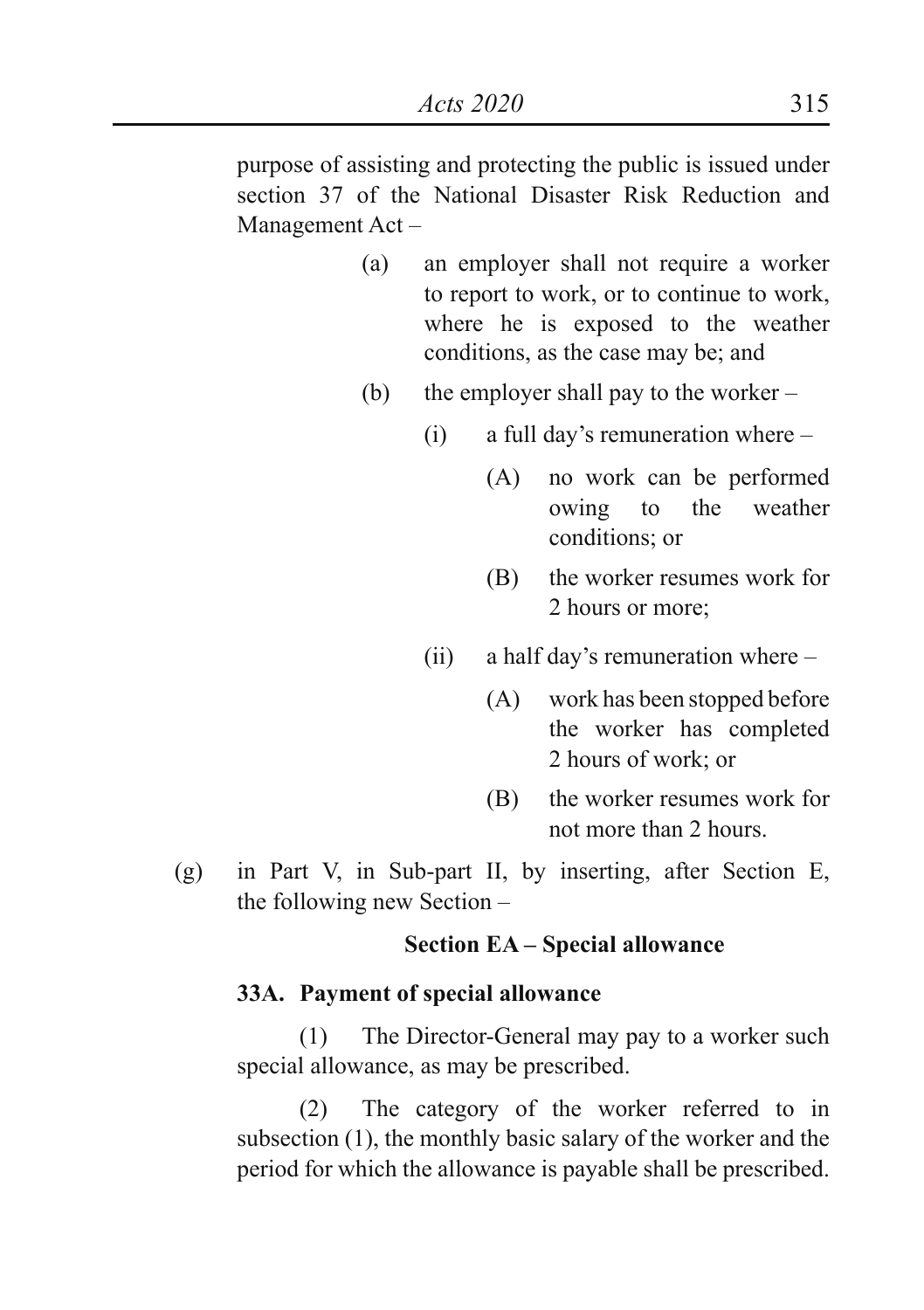(3) Where a worker is entitled to and is paid the allowance referred to in subsection (1), the worker shall not be eligible to the Negative Income Tax allowance payable under section 150A of the Income Tax Act.

(4) The Minister may, after consultation with the Minister to whom responsibility for the subject of finance is assigned, make such regulations as he thinks fit for the purpose of this section.

(5) In this section **–**

"basic salary" includes any additional remuneration payable under section 33.

- (h) in section 35, by adding the following new subsection  $-$ 
	- (3) In this section –

"remuneration" –

- (a) has the same meaning as in section 2; and
- (b) includes any severance allowance or compensation payable pursuant to an order made by the Redundancy Board under section 72 or 72A, as the case may be.
- (i) in section 42(6), by inserting, after the words "supervising officer", the words "of the Ministry responsible for the subject of social security";
- $(i)$  in section 54(4), by inserting, in the appropriate alphabetical order, the following new definition –

"worker" means a person drawing a monthly basic wage or salary of not more than 100,000 rupees;

(k) in section  $64(1)(a)$ , by inserting, after the words "sexual orientation,", the word "gender";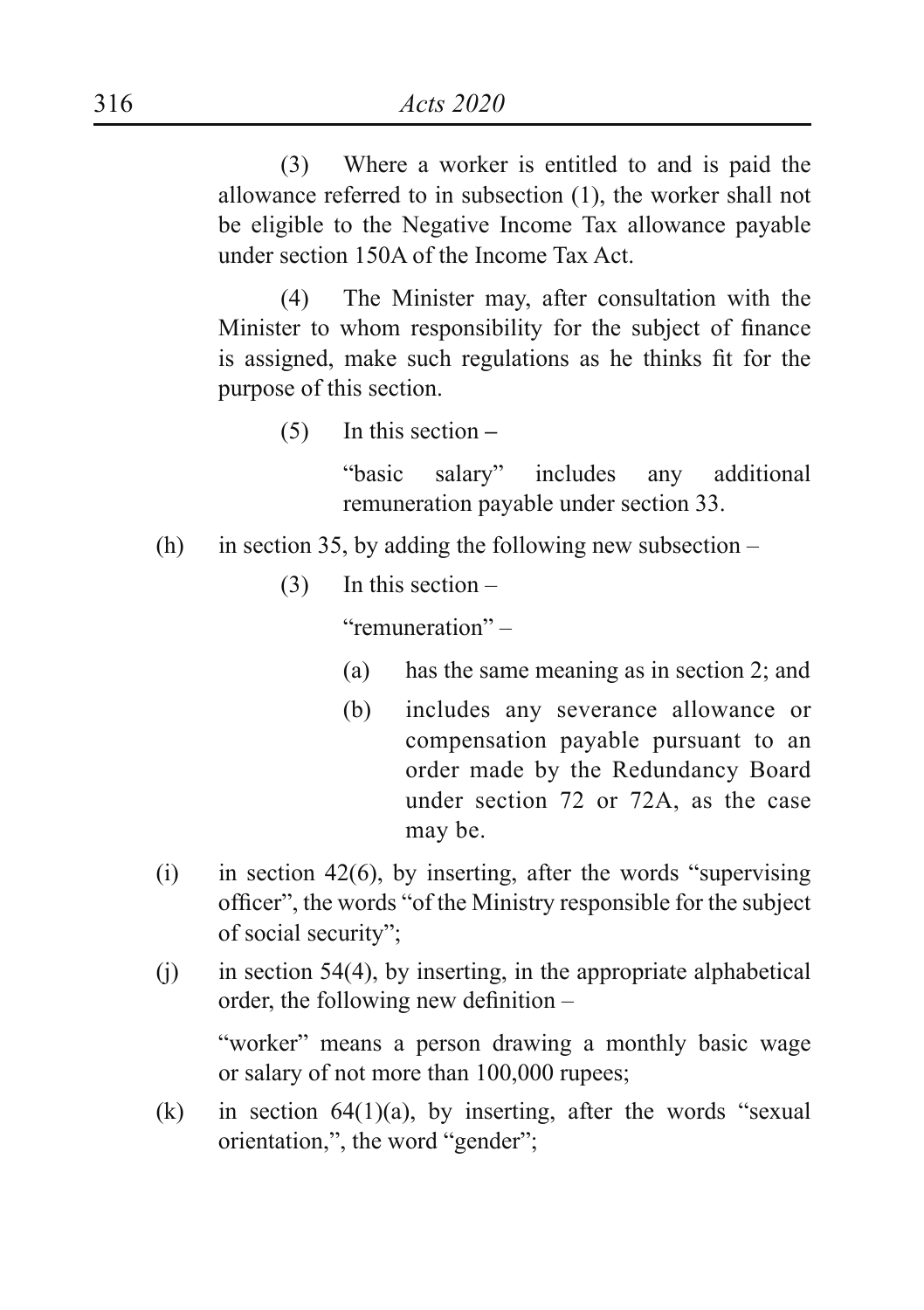- (1) in section  $72 -$ 
	- $(i)$  in subsection  $(1)$ , by deleting the words "Subject" to section 72A" and replacing them by the words "Subject to subsection (1A) and section 72A";
	- (ii) by inserting, after subsection (1), the following new subsection –

(1A) (a) Subject to paragraph (b), an employer shall, during such period as may be prescribed, not reduce the number of workers in his employment either temporarily or permanently or terminate the employment of any of his workers.

- (b) Paragraph (a) shall not apply to  $-$ 
	- (i) an employer specified in section 72A; or
	- (ii) an employer who has applied for any of the financial assistance schemes set up by the institutions listed in the Tenth Schedule for the purpose of providing financial support to an enterprise adversely affected by the consequences of the Covid-19 virus and his application has not been approved.
- (c) In this subsection –

 "Covid-19 virus" means the novel coronavirus (2019-nCov).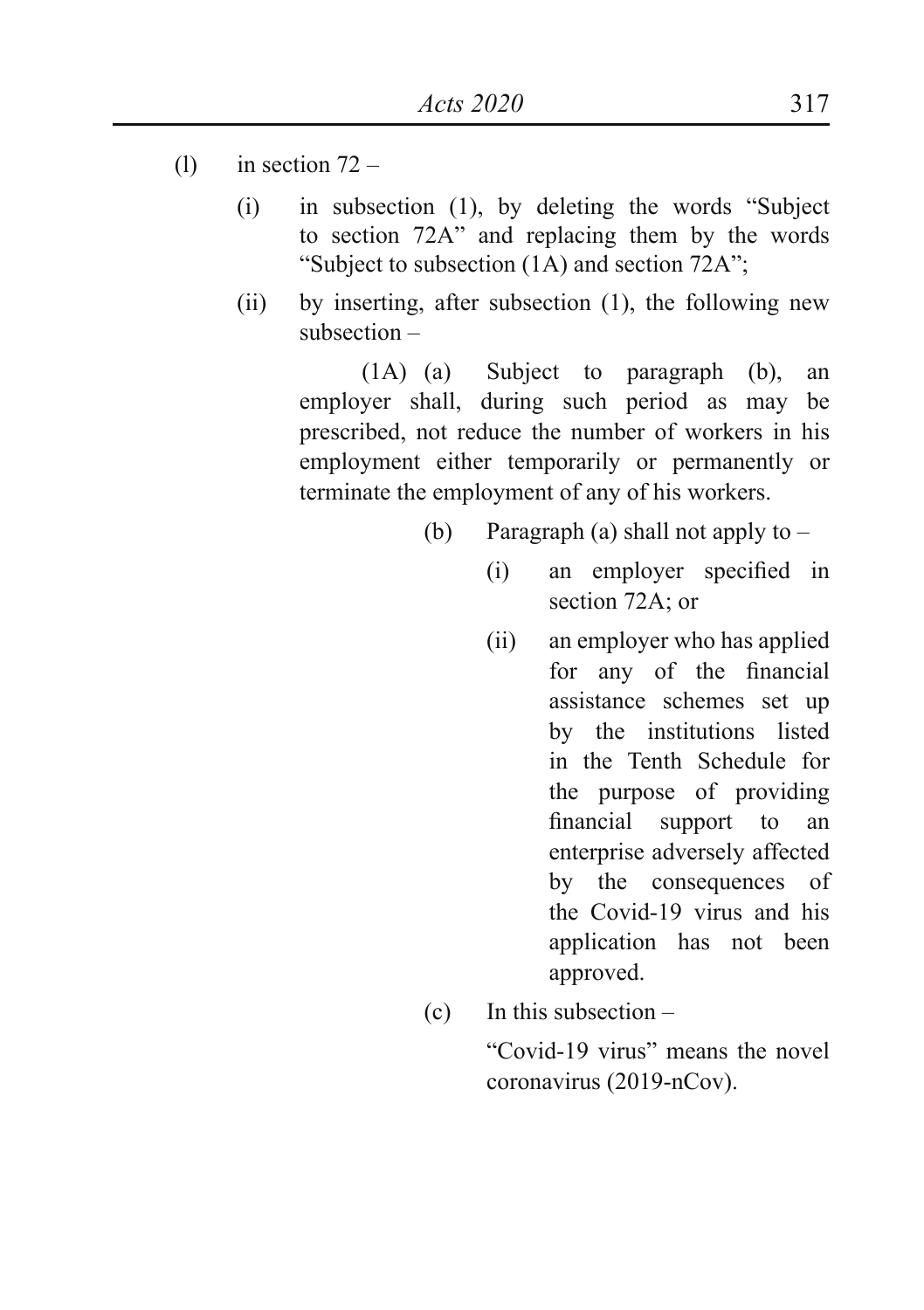- (iii) in subsection (7), by inserting, after the words " $(1)$ ,", the words " $(1A)$ ,":
- (iv) by repealing subsection (8) and replacing it by the following subsection –

(8) Where the employment of a worker is terminated in breach of subsection (1), (1A), (5) or (6), the worker may apply to the Board for an order directing his employer –

- (a) to reinstate him in his former employment with payment of remuneration from the date of the termination of his employment to the date of his reinstatement; or
- (b) to pay him severance allowance at the rate specified in section 70(1),

and the Board may make such order as provided for in subsection  $(10)$  or  $(11)$ .

- (v) in subsection (10), by deleting the words "at the rate of 3 months' remuneration per year of service" and replacing them by the words "at the rate specified in section  $70(1)$ ":
- (vi) by inserting, after subsection (11), the following new subsection –

(11A) Where a worker is paid severance allowance under subsection (8) or (10), the employer may deduct the contributions payable into the Portable Retirement Gratuity Fund from the amount of severance allowance paid to the worker.

- (m) in section  $72A -$ 
	- $(i)$  in subsection (1), by deleting the words "Third Schedule" to the Employment Relations Act" and replacing them by the words "Eleventh Schedule";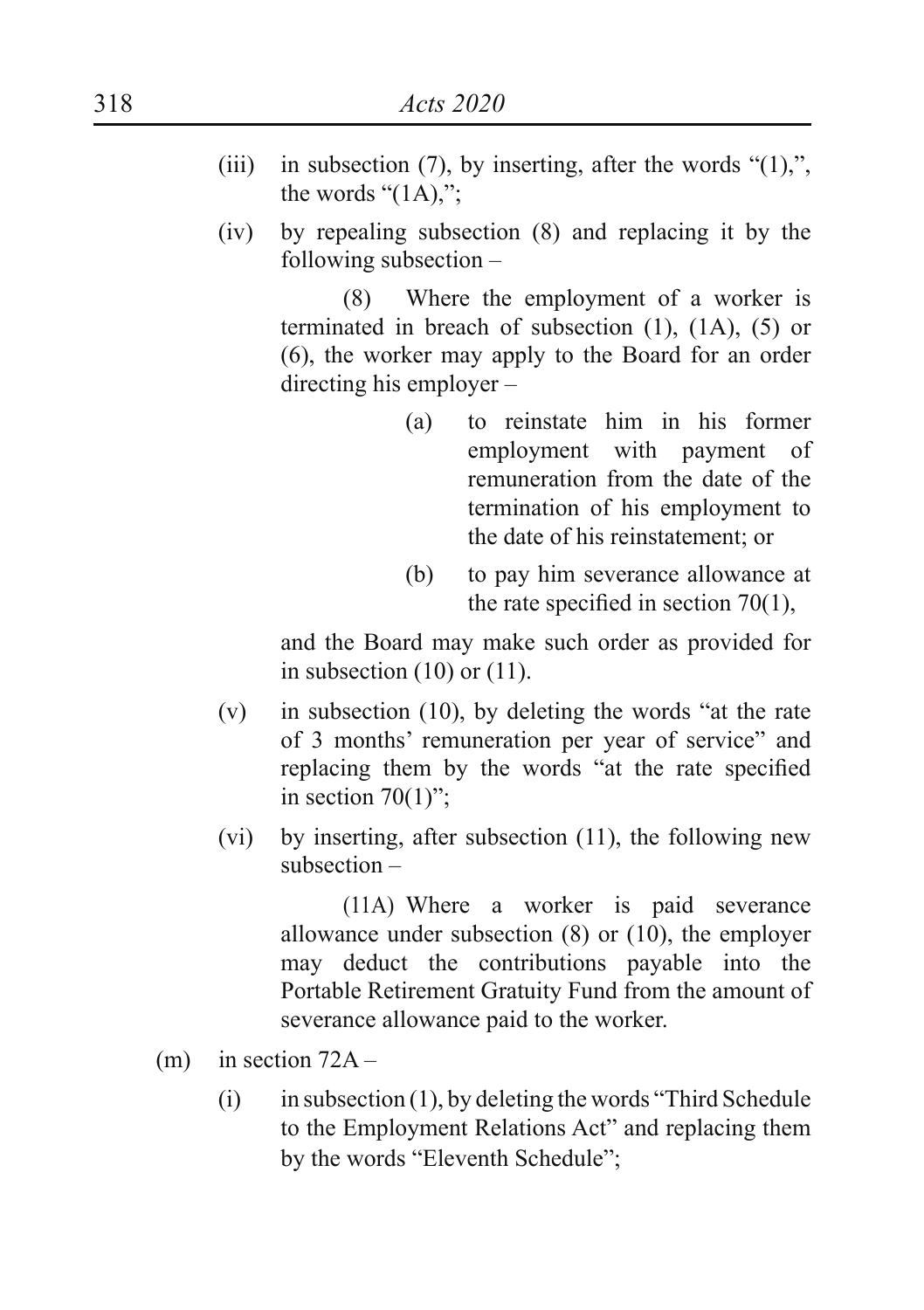- (ii) in subsection  $(4)$ 
	- (A) in paragraph (b), by deleting the words "at the rate of 3 months' per year of service" and replacing them by the words "at the rate specified in section  $70(1)$ ";
	- (B) by adding the following new paragraph –

(c) Where a worker is paid severance allowance under paragraph (b), the employer may deduct the contributions payable to the Portable Retirement Gratuity Fund from the amount of severance allowance paid to the worker.

- (n) in section 77(d), by deleting the words "as the Minister may determine" and replacing them by the words "as may be prescribed";
- (o) in section  $78(2)(d)$ , by deleting the words "as the Minister may determine" and replacing them by the words "as may be prescribed";
- (p) in section  $84 -$ 
	- (i) by inserting, after subsection (2), the following new subsection –

(2A) Notwithstanding subsections (2) and (10), but subject to subsection (7), where, following the expiry of the COVID-19 period, the employment of a worker is terminated for any reason and the worker reckons at least 30 days' and less than 180 days' continuous employment with the same employer as at the date of the termination of his employment, whether on a fixed term agreement or not, the worker shall be entitled to the payment of a transition unemployment benefit of 5,100 rupees per month for the period starting on 1 July 2020 and ending on 31 December 2020.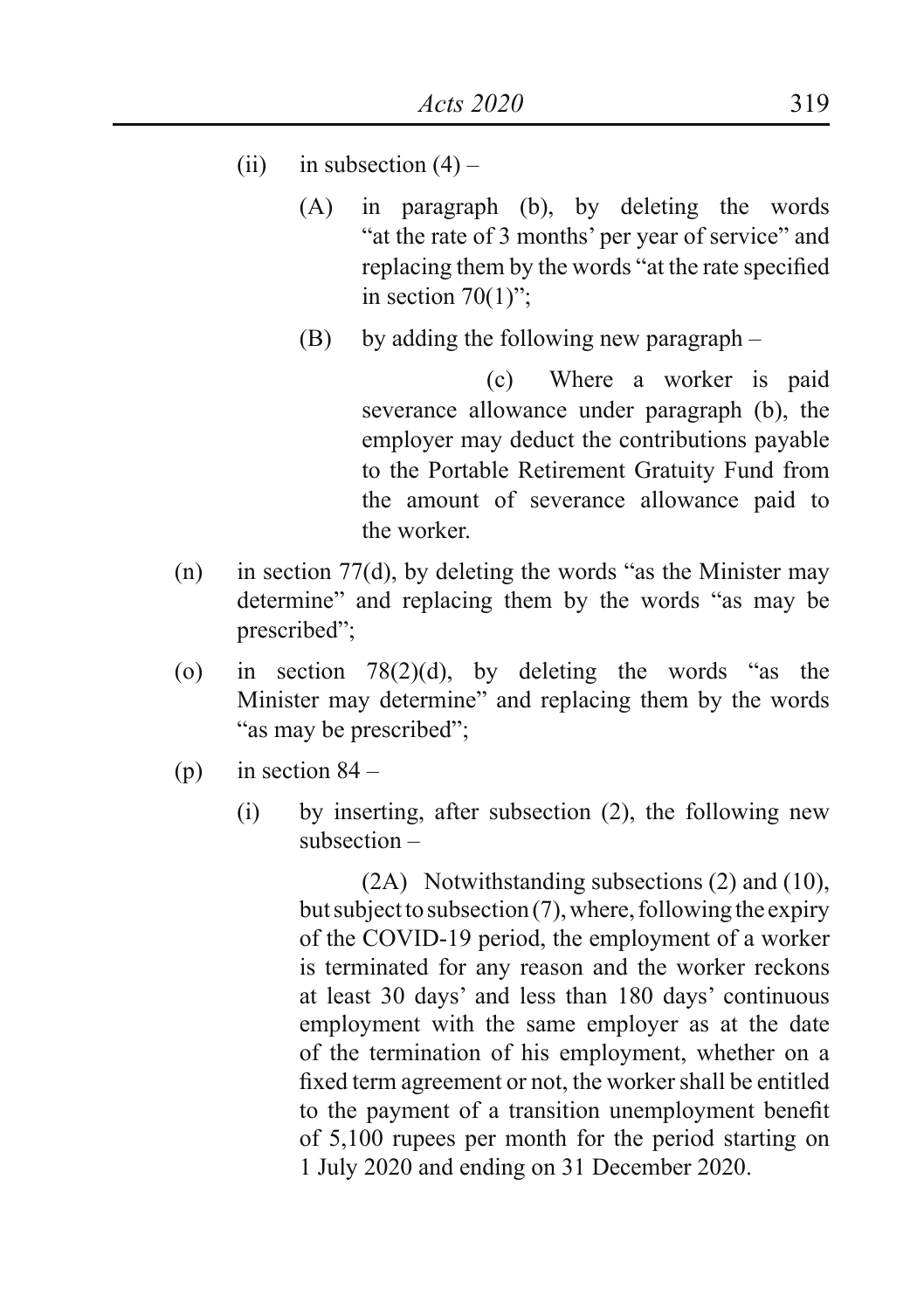(ii) by inserting, after subsection (8), the following new subsection –

> (8A) Upon notification received from a worker under subsection (8), the supervising officer shall, within 7 days from the notification, inform the supervising officer of the Ministry responsible for the subject of social security.

- (q) in section 95(3), by deleting the word "salary" and replacing it by the word "remuneration";
- $(r)$  in section 96(4)
	- (i) by inserting, after paragraph (a), the following new paragraph –
		- (aa) in the case of a worker, other than a part-time worker who reckons service with his employer for a period of less than 12 months, a sum equal to the sum referred to in paragraph (a)(ii);
	- (ii) in paragraph (b), by deleting the words "paragraph  $(a)$ " and replacing them by the words "paragraph (a) or (aa), as the case may be,";
- (s) in section  $114 -$ 
	- $(i)$  in subsection  $(1)$ , by deleting the words "a worker, in the course of or as a result of his work" and replacing them by the words "a worker, including any person undergoing training under any training scheme, in the course of or as a result of his work or training";
	- (ii) in subsection  $(4)$ , by deleting the words "the worker" and replacing them by the words "the worker not later than 15 days after the case is reported to him or he becomes aware of the case";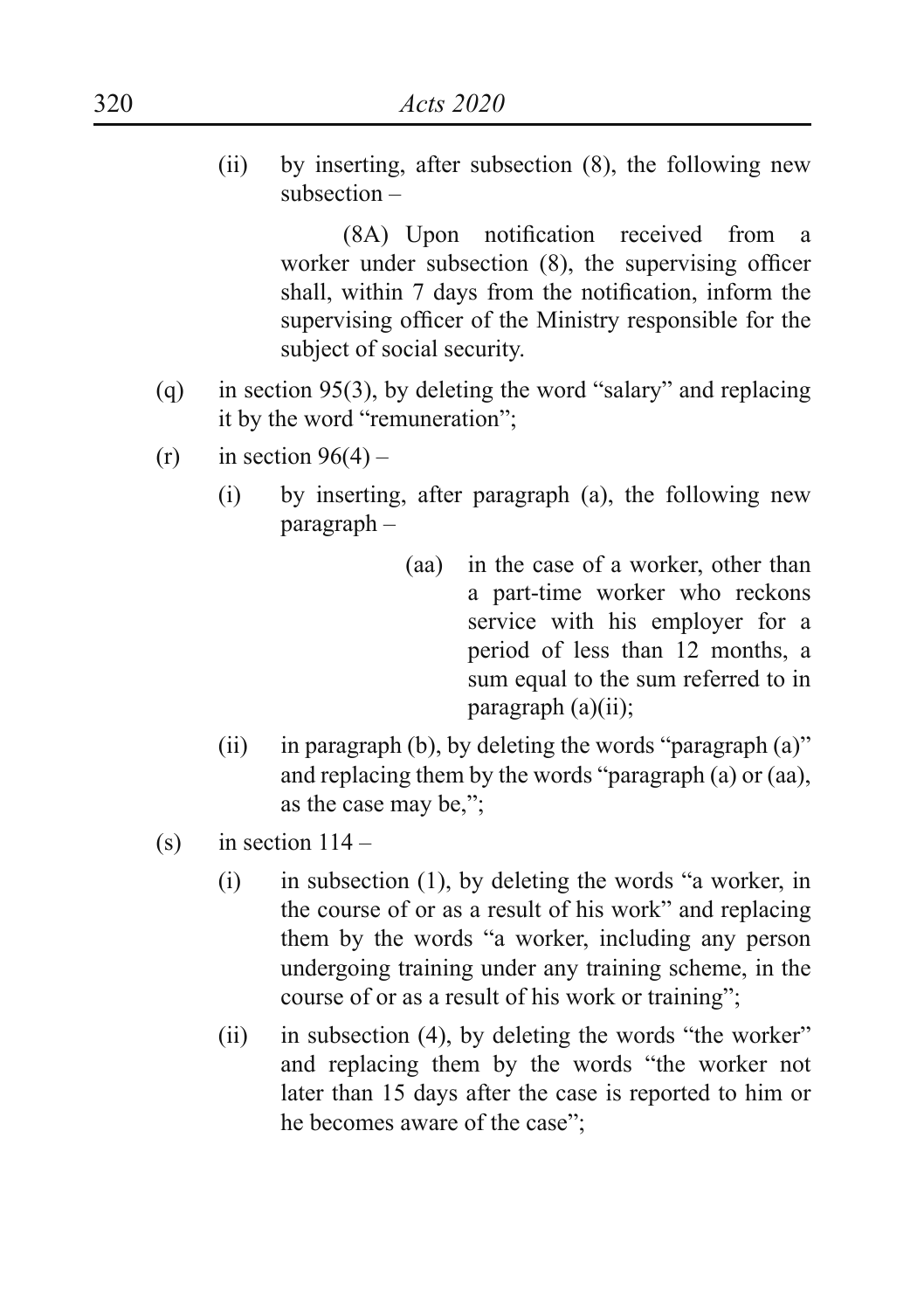- (iii) in subsection  $(5)$ , by deleting the words "subsection  $(1)$  or (2)" and replacing them by the words "subsection  $(1)$ ,  $(2)$ or  $(4)$ ":
- $(iv)$  in subsection  $(7)$ , in the definition of "harassment", by inserting, after the words "sexual orientation", the word "gender,";
- (t) by repealing the Sixth Schedule and replacing it by the Sixth Schedule set out in the Eighth Schedule to this Act;
- (u) in the Eighth Schedule, by deleting the words "paragraph 1" and replacing them by the words "paragraph 2";
- (v) by adding the Tenth and Eleventh Schedules set out in the Ninth and Tenth Schedules to this Act, respectively.

#### **72. Validation of resolutions**

The resolutions adopted by the National Assembly on 4 June 2020 are validated.

#### **73. Savings**

(1) Notwithstanding the repeal of the Mauritius Ex-Services Trust Fund Act –

- (a) any sum due as monthly pension or funeral grant to an ex-serviceman or to his widow before the commencement of this section shall, on 1 January 2021, be due and payable by the Ministry;
- (b) every employee shall, within such time as may be prescribed, be redeployed to a Ministry or statutory corporation on terms and conditions which shall not be less favourable than those of his previous employment;
- (c) where an employee is transferred to a Ministry or statutory corporation, his period of service shall, for pension purposes, be taken to be an unbroken period of service with that Ministry or corporation, as the case may be;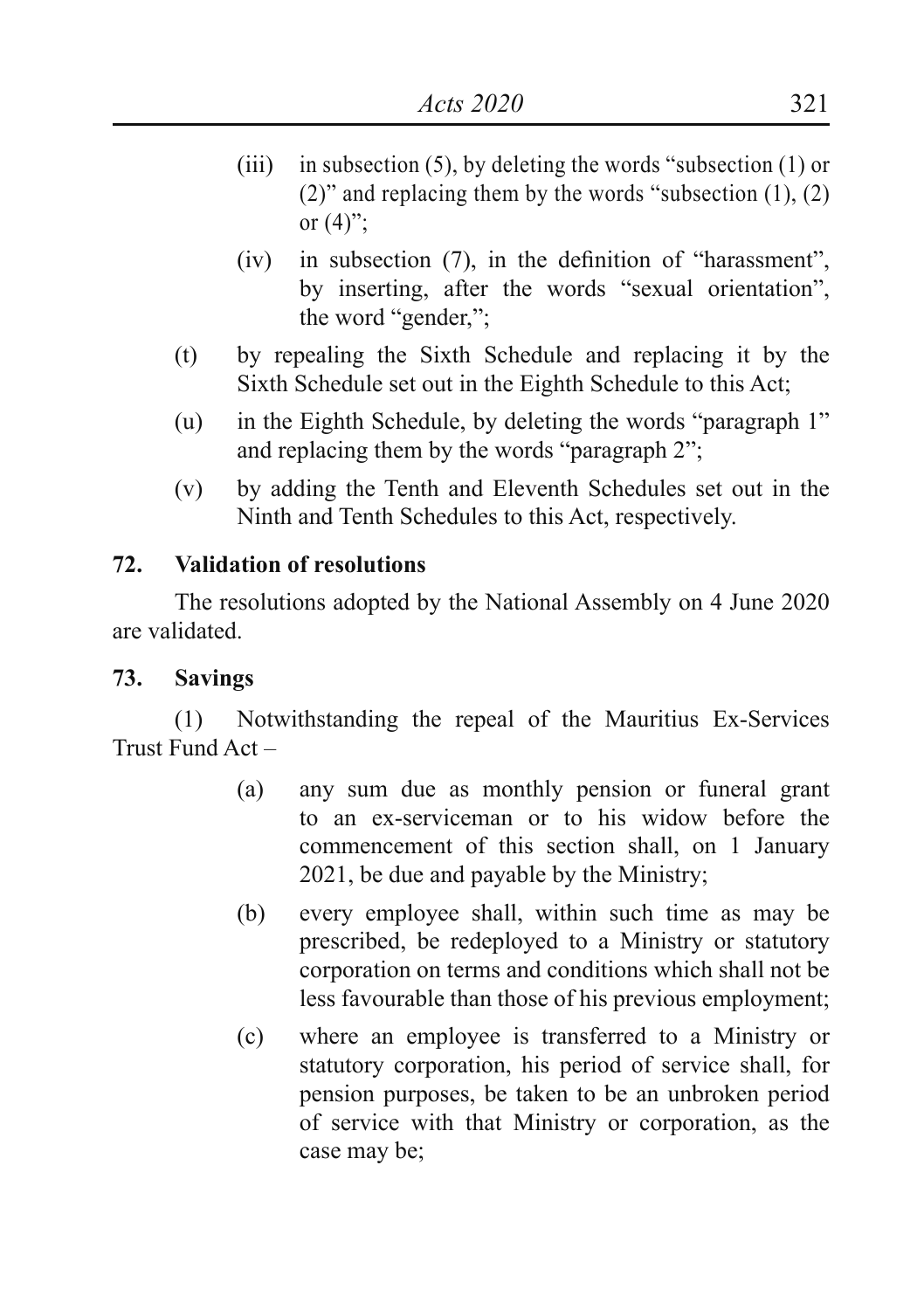- (d) the assets of the Mauritius Ex-Services Trust Fund shall, on the commencement of this section, be transferred to the Government;
- (e) any land and building of the Mauritius Ex-Services Trust Fund shall, on the commencement of this section, be vested in the Ministry responsible for the subject of housing and land use planning;
- (f) the Royal Pioneer Corps Association and the Union of War and Peace Ex-Servicemen shall be dissolved;
- (g) the Ex-Service Association of Mauritius shall, on the commencement of this section, continue to operate and shall be the only association of ex-servicemen operating in the Island of Mauritius and it shall –
	- (i) affiliate with the Royal Commonwealth Ex-Services League; and
	- (ii) benefit from any grant made available through the Royal Commonwealth Ex-Services League and from such other grant as the Ministry may approve, for distribution to needy ex-servicemen and widows of ex-servicemen in the Island of Mauritius and Island of Rodrigues;
- (h) the *Association Espoir des Anciens Combattants de l'île Rodrigues* shall, on the commencement of this section, continue to operate and shall benefit from such funds made available through the Royal Commonwealth Ex-Services League or any other grant which shall be paid through the Commission for Social Security of the Rodrigues Regional Assembly;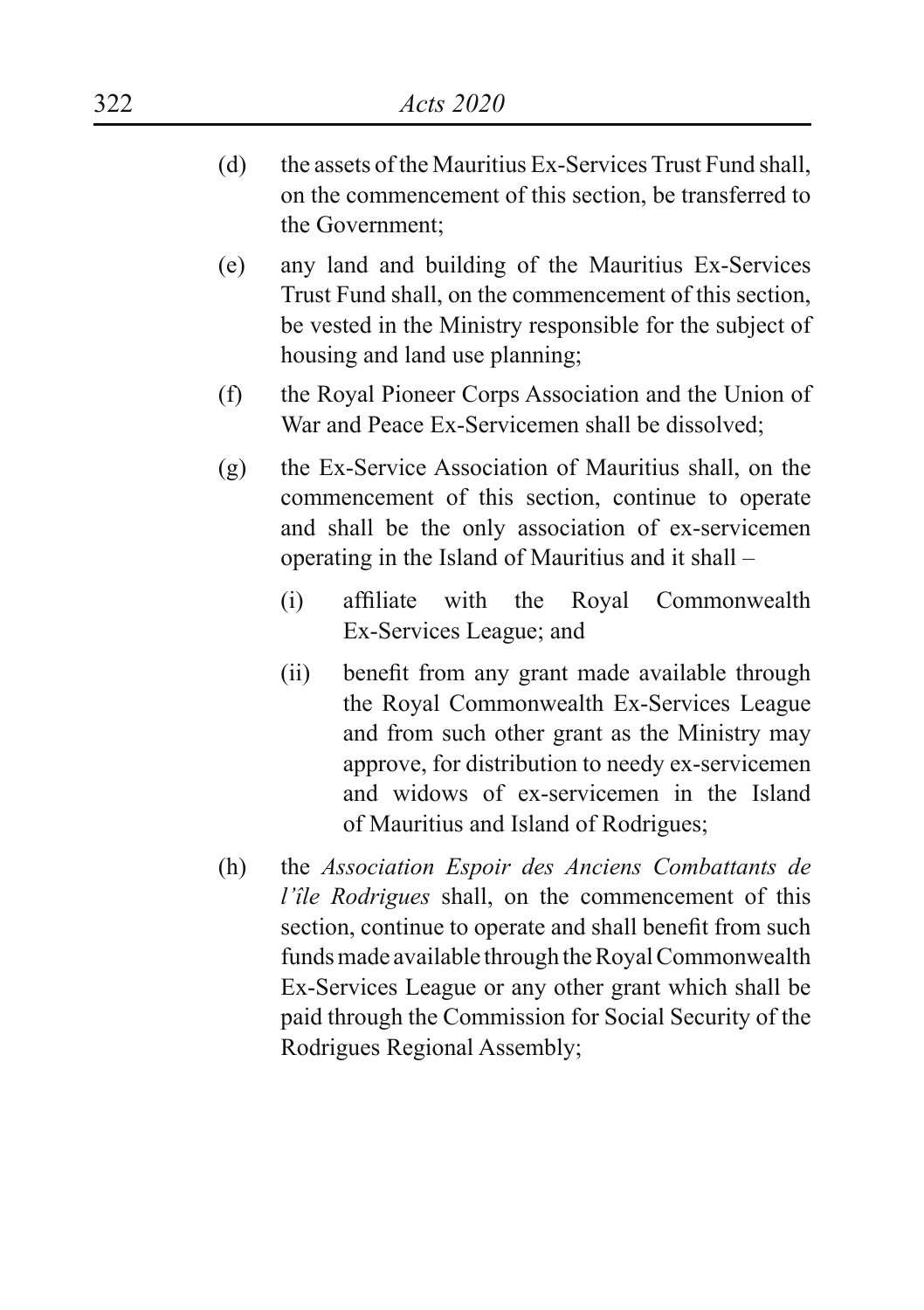- (i) all ex-servicemen and widows of ex-servicemen registered with the Mauritius Ex-Services Trust Fund and having their residential address –
	- (i) in the Island of Mauritius shall, on the commencement of this section, be members of the Ex-Service Association of Mauritius;
	- (ii) in the Island of Rodrigues shall, on the commencement of this section, be members of the *Association Espoir Des Anciens Combattants de l'île Rodrigues*;
- (j) the Poppy Day Appeal and Remembrance Day shall, on the commencement of this section, be organised by the Ex-Service Association of Mauritius;
- (l) the Ministry shall provide administrative support to the Ex-Service Association of Mauritius on such terms and conditions as the Ministry may determine;
- (m) a gallery on the first and second World War shall be created and shall be housed at the Natural History Museum of Port-Louis.

(2) The Minister may, by regulations, provide for any matter necessary for, or consequential to, the implementation of this section.

(3) In this section –

"employee" means the secretary, accounts clerk, clerical officer, word processing operator, office attendant and the caretaker of the Mauritius Ex-Services Trust Fund;

"ex-serviceman" means a person born in Mauritius who served in the armed forces during World War II or the post-War Period ending on 31 December 1956;

"Mauritius Ex-Services Trust Fund" means the Mauritius Ex-Services Trust Fund established under the repealed Mauritius Ex-Services Trust Fund Act;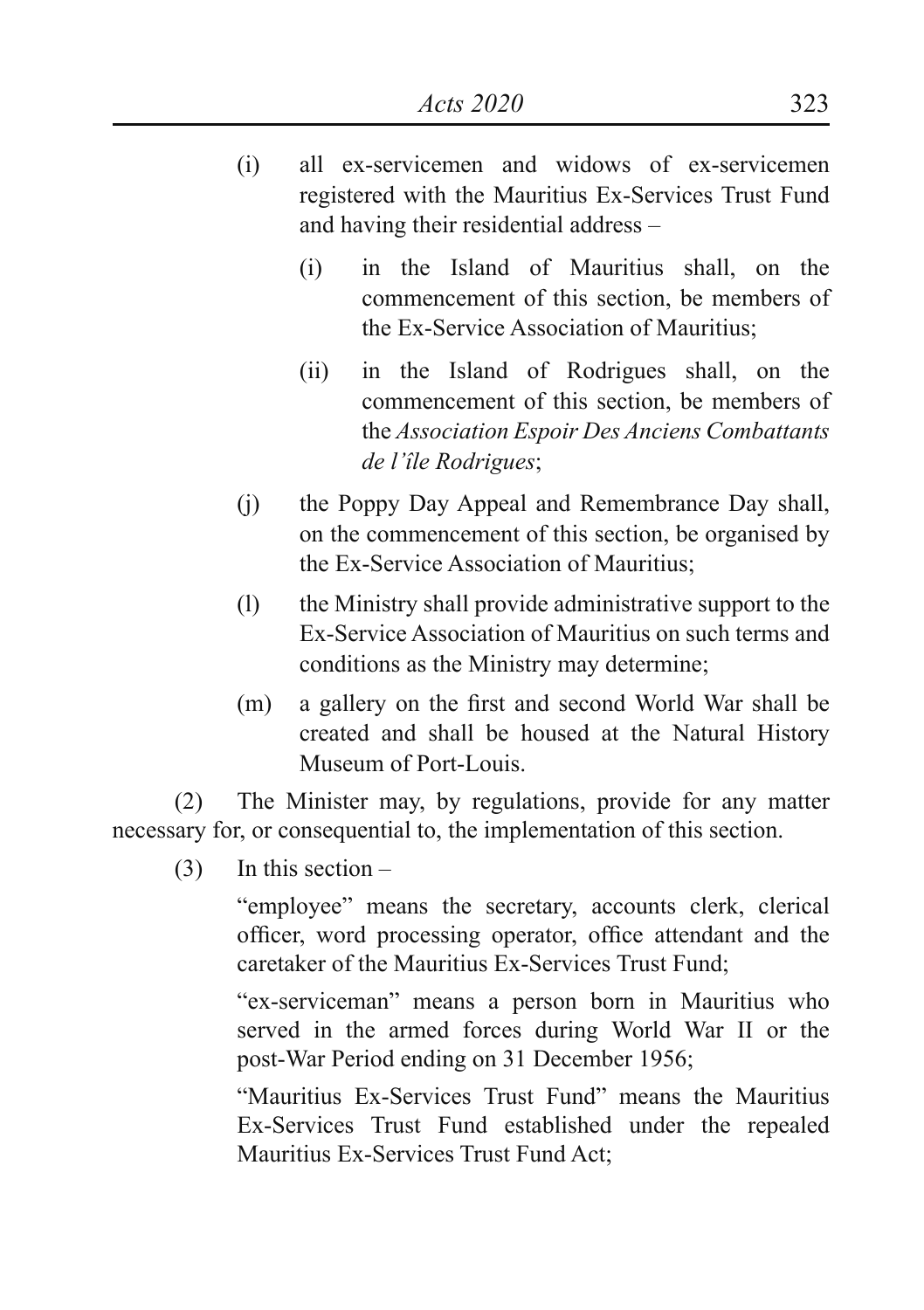"Minister" means the Minister to whom responsibility for the subject of finance is assigned;

"Rodrigues Regional Assembly" has the same meaning as in the Rodrigues Regional Assembly Act.

#### **74. Commencement**

(1) Sections  $3(f)$ ,  $32(c)(iv)$ ,  $56(b)$  and (e) insofar as it relates to item 40, 69(a) and (b) insofar as it relates to item  $(6)(b)$  and  $71(1)(iv)$ shall be deemed to have come into operation on 2 June 2020.

(2) Sections 6, 18(h), 25(c) insofar as it relates to section  $28B(1)$ and (e)(ii), 39, 53, 70(e) and 73 shall come into operation on a date to be fixed by Proclamation.

(3) Sections 10(b) and (c) and 19(a)(i) and (d)(i) shall come into operation on 1 January 2021.

(4) Sections  $13(a)(i)$  and (k),  $14(b)(i)(A)$  and (B) and  $19(c)(i)(A)$ and (B) shall be deemed to have come into operation on 5 June 2020.

(5) Sections  $14(b)(i)(C)$  and (D),  $19(a)(ii)$ ,  $(c)(i)(C)$  and  $(d)(ii)$ , 25(c) insofar as it relates to section 28B(2) and (3), 46 and 56(a) shall come into operation on 1 November 2020.

(6) Sections  $14(b)(ii)(A)$ ,  $19(b)$  and (e),  $70(b)$ ,  $(1)(i)$  to  $(iii)$ , (v) and (vi), (m) and (n)(i) shall come into operation on 1 October 2020.

(7) Sections 16(f), 27, 30(b), (d), (e) and (g), 35(a)(iii) insofar as it relates to paragraph (b) and 70(f) shall come into operation on 2 September 2020.

(8) Section 24 shall be deemed to have come into operation on 1 May 2020.

(9) Section 25(a), (b), (c) insofar as it relates to section  $28B(4)$ and  $(5)$ ,  $(d)$ ,  $(e)(i)$ ,  $(f)$  to  $(l)$  and  $(n)$  to  $(r)$  shall come into operation on 31 August 2020.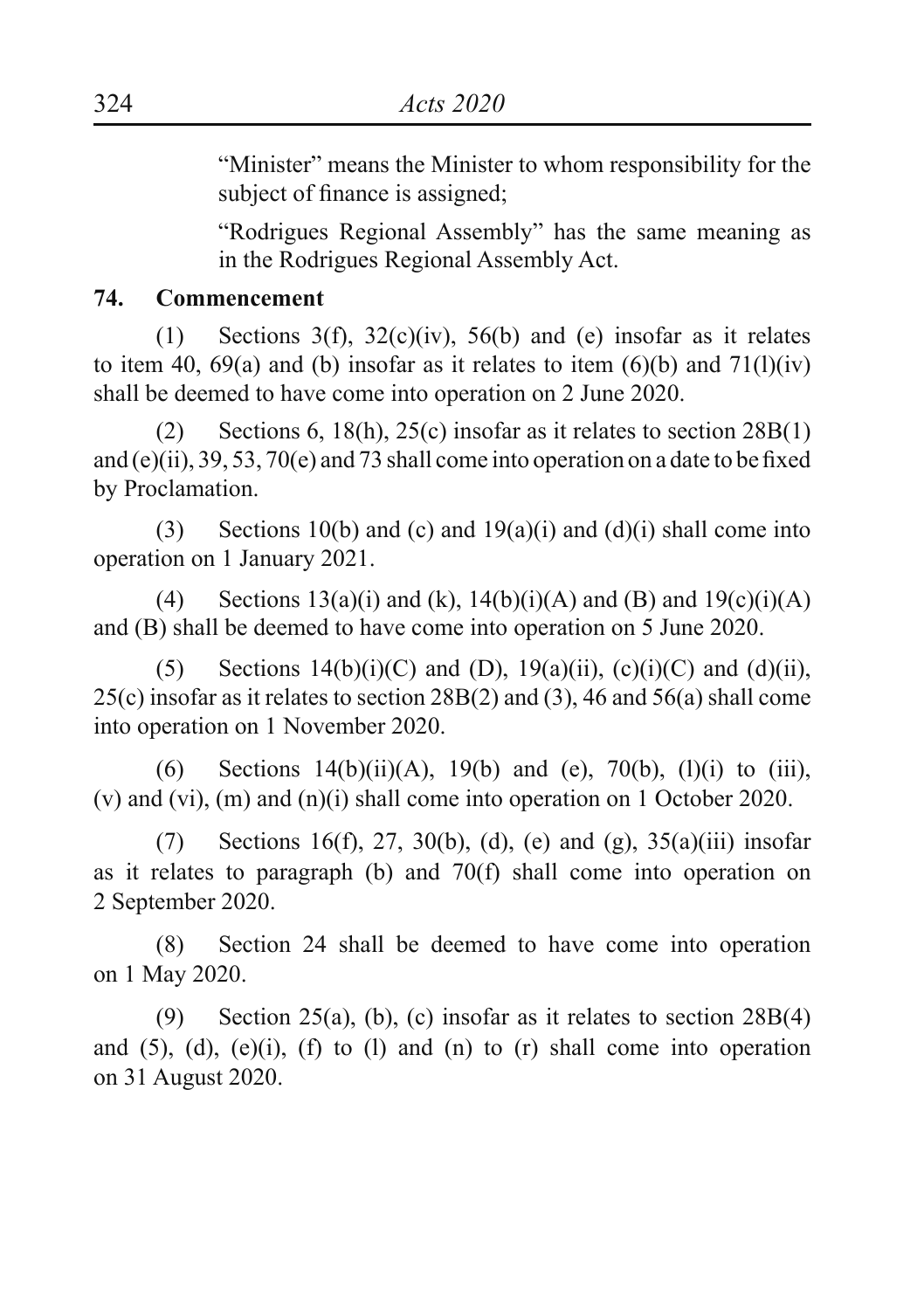(10) Section 25(m) shall be deemed to have come into operation on 23 March 2020.

(11) Sections  $26(a)(i)$  and (b)(i),  $28(y)$ ,  $42$ ,  $43(a)(iv)$ , (b) and (f) and 70(i) shall come into operation on 1 September 2020.

(12) Section 26(b)(ii) insofar as it relates to subsection  $(5B)(a)$ shall be deemed to have come into operation on 1 April 2020.

(13) Sections 26(b)(ii) insofar as it relates to subsection (5B)(b),  $28(0)(i)$  and (p) and 68 shall be deemed to have come into operation on 1 July 2020.

(14) Section  $28(a)(i)$ , (e), (f), (h), (m) and (n) shall come into operation in respect of the year of assessment commencing on 1 July 2021 and in respect of every subsequent year of assessment.

(15) Section 28(c), (g) and (ab) shall be deemed to have come into operation in respect of the income year commencing on 1 July 2020 and in respect of every subsequent income year.

(16) Section 28(j), (k) and (t) shall be deemed to have come into operation in respect of the year of assessment commencing on 1 July 2020 and in respect of every subsequent year of assessment.

(17) Section 40(b) shall come into operation on 1 December 2020.

(18) Sections  $42(ea)$  and  $43(a)(i)$  to (iii), (c) to (e), (g) and (h) shall be deemed to have come into operation on 1 January 2018.

(19) Section 50 shall be deemed to have come into operation on 1 January 2019.

(20) Section  $56(d)(iv)(B)$  shall be deemed to have come into operation on 25 July 2019.

 $(21)$  Section 63(b) shall come into operation in the financial year ending 30 June 2021.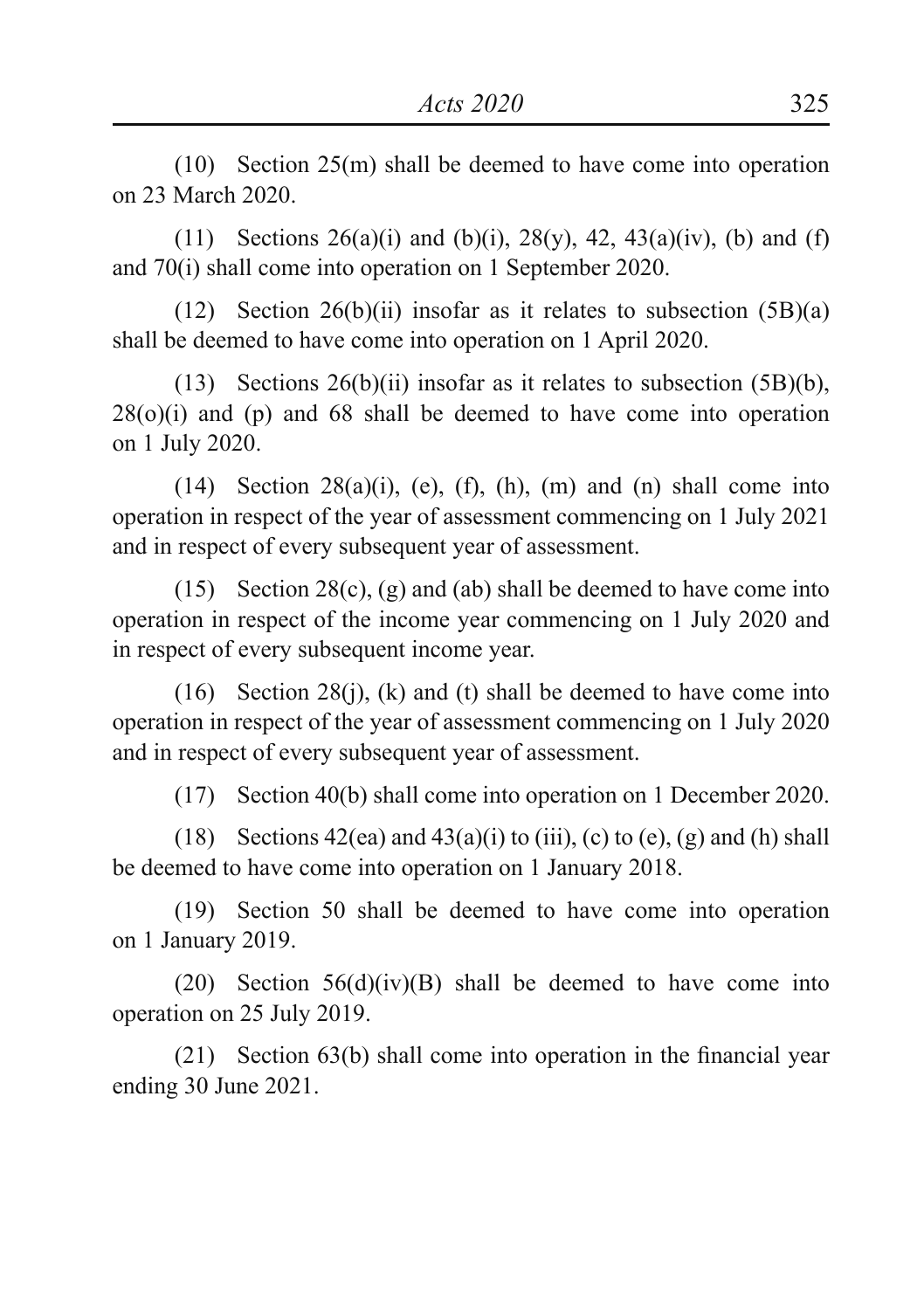(22) Section 70(k) shall be deemed to have come into operation on 1 February 2019.

(23) Section 71(g) shall be deemed to have come into operation on 1 January 2020.

Passed by the National Assembly on the fourth day of August two thousand and twenty.

 $\overline{\phantom{a}}$ 

**Bibi Safeena Lotun (Mrs)**

*Clerk of the National Assembly*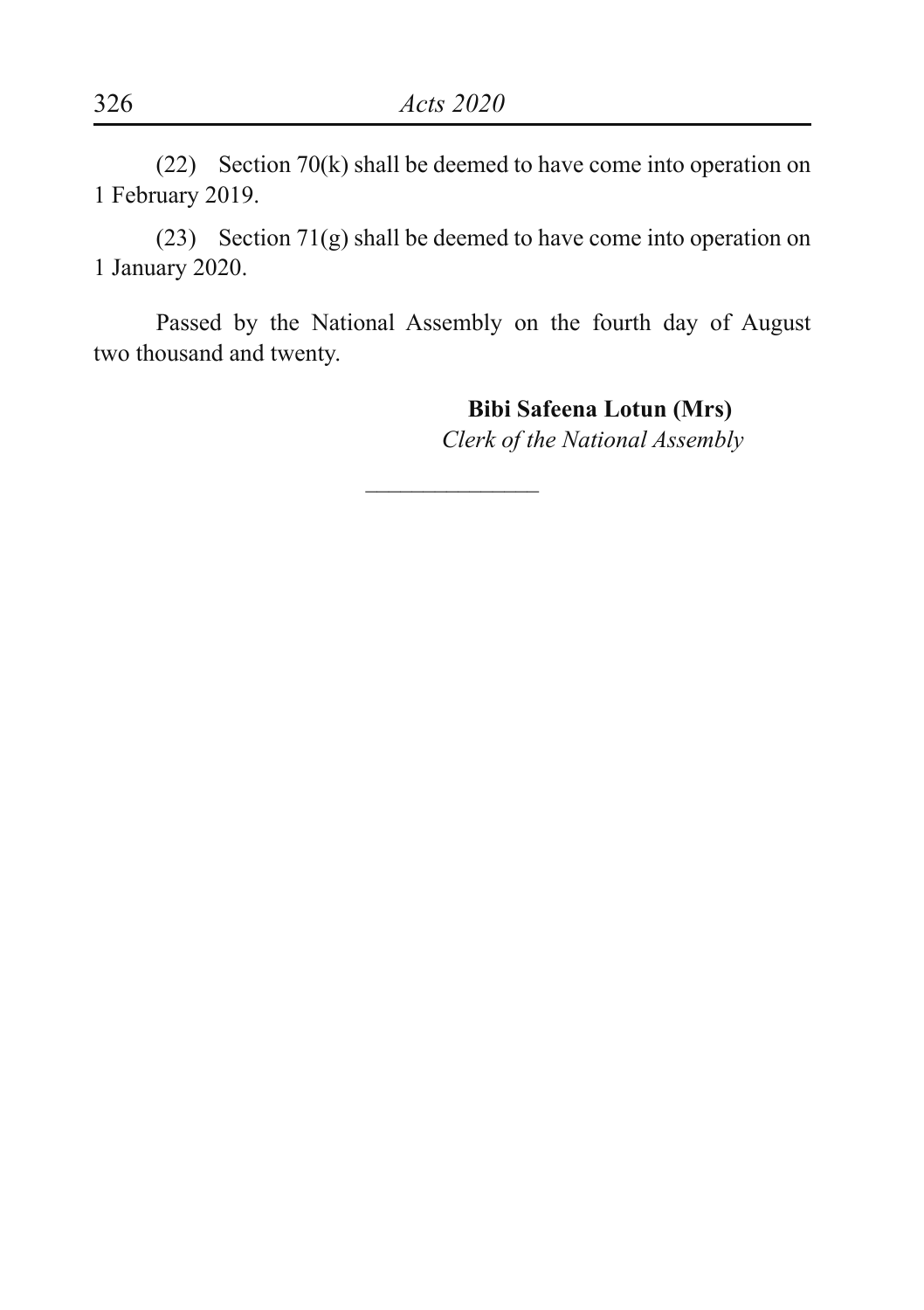FIRST SCHEDULE **FIRST SCHEDULE**

[Section 14(b)(i)(A) and  $(B)$ ] [Section  $14(b)(i)(A)$  and  $(B)$ ]

## **PART I**

# 17.01, 1701.12.00, 1701.13.90, 1701.14.90, 1701.91.00, 1701.99.10, 1701.99.90 17.01, 1701.12.00, 1701.13.90, 1701.14.90, 1701.91.00, 1701.99.10, 1701.99.90

### PART II **PART II**

| TURKEY                        | $\frac{6}{6}$ |                                                                         |                                                                           | $\overline{00}$ |                                                                        | 100         |                     |  |
|-------------------------------|---------------|-------------------------------------------------------------------------|---------------------------------------------------------------------------|-----------------|------------------------------------------------------------------------|-------------|---------------------|--|
| E                             | $\frac{6}{6}$ |                                                                         |                                                                           | 100             |                                                                        | 100         |                     |  |
| INDIA   PAKISTAN              | $\frac{6}{6}$ |                                                                         |                                                                           | $\approx$       |                                                                        | $\approx$   |                     |  |
|                               | $\frac{6}{6}$ |                                                                         |                                                                           | 100             |                                                                        | 100         |                     |  |
|                               | $\frac{6}{6}$ |                                                                         |                                                                           | $\circ$         |                                                                        | $\circ$     |                     |  |
| SADC   IOC                    | $\frac{6}{6}$ |                                                                         |                                                                           | $\circ$         |                                                                        | $\circ$     |                     |  |
| $COMESA^*$<br>Group II        | $\frac{6}{6}$ |                                                                         |                                                                           | $\subseteq$     |                                                                        | $\subseteq$ |                     |  |
| COMESA*<br>Group <sub>1</sub> | $\frac{6}{6}$ |                                                                         |                                                                           | $\circ$         |                                                                        | $\circ$     |                     |  |
| General                       | $\frac{6}{6}$ |                                                                         |                                                                           | 100             |                                                                        | 100         |                     |  |
| Statistical<br>Ünit           |               |                                                                         |                                                                           | kg              |                                                                        | kg          |                     |  |
| Description                   |               | Cane or beet sugar<br>and chemically<br>pure sucrose,<br>in solid form. | - Raw sugar not<br>containing added<br>flavouring or<br>colouring matter: | -- Beet sugar   | -- Cane sugar<br>specified in<br>Subheading Note<br>2 to this Chapter: | -- Other    | --Other Cane sugar: |  |
| H.S.<br>Code                  |               |                                                                         |                                                                           | 1701.12.00      |                                                                        | 1701.13.90  |                     |  |
| Heading                       |               | 17.01                                                                   |                                                                           |                 |                                                                        |             |                     |  |

*Acts 2020* 327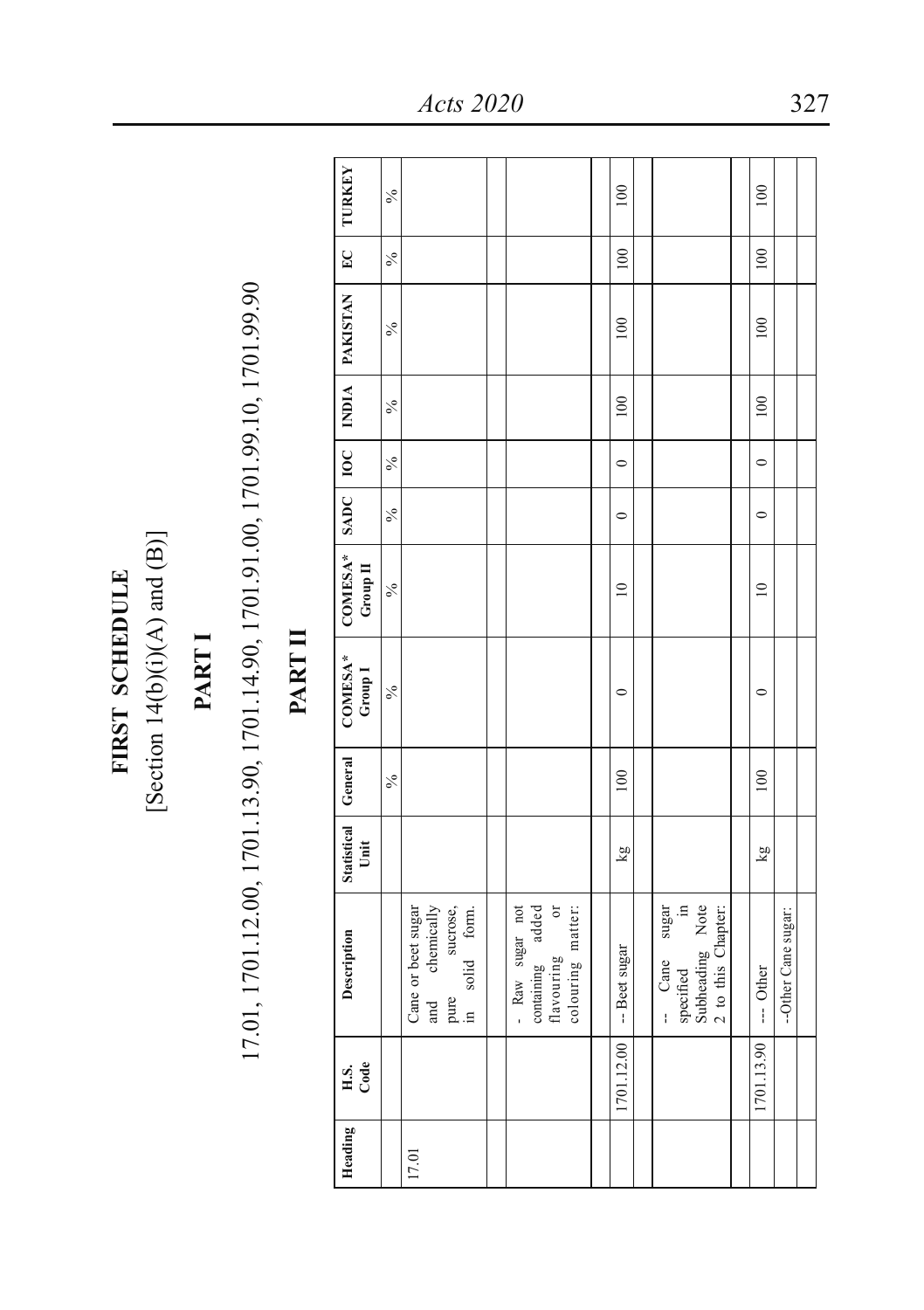FIRST SCHEDULE - Continued **FIRST SCHEDULE -** *Continued*

| Heading | H.S.<br>Code          | Description                                                          | Statistical General<br>Unit |     | COMESA*<br>Group I | Group II      |         |               |               | COMESA*   SADC   IOC   INDIA   PAKISTAN | EC            | <b>TURKEY</b>   |
|---------|-----------------------|----------------------------------------------------------------------|-----------------------------|-----|--------------------|---------------|---------|---------------|---------------|-----------------------------------------|---------------|-----------------|
|         |                       |                                                                      |                             | ℅   | $\frac{6}{6}$      | $\frac{6}{6}$ | ×       | $\frac{6}{6}$ | $\frac{6}{6}$ | $\frac{6}{6}$                           | $\frac{6}{6}$ | $\frac{6}{6}$   |
|         | [701.14.90] --- Other |                                                                      | kg                          | 100 |                    | $\approx$     | 0       | $\circ$       | 100           | 100                                     | 100           | $\overline{00}$ |
|         |                       |                                                                      |                             |     |                    |               |         |               |               |                                         |               |                 |
|         |                       | - Other:                                                             |                             |     |                    |               |         |               |               |                                         |               |                 |
|         |                       |                                                                      |                             |     |                    |               |         |               |               |                                         |               |                 |
|         |                       | flavouring or colouring<br>$1701.91.00$ - Containing added<br>matter | kg                          | 100 |                    | $\approx$     | $\circ$ | $\circ$       | 100           | 100                                     | 100           | 100             |
|         |                       |                                                                      |                             |     |                    |               |         |               |               |                                         |               |                 |
|         |                       | -- Other:                                                            |                             |     |                    |               |         |               |               |                                         |               |                 |
|         |                       |                                                                      |                             |     |                    |               |         |               |               |                                         |               |                 |
|         |                       | 1701.99.10 -- White sugar                                            | kg                          | 100 |                    | $\approx$     | $\circ$ | $\circ$       | 100           | 100                                     | 100           | 100             |
|         | 1701.99.90 --- Other  |                                                                      | kg                          | 100 | ¢                  | $\subseteq$   | $\circ$ | $\circ$       | 100           | 100                                     | $-100$        | 100             |
|         |                       |                                                                      |                             |     |                    |               |         |               |               |                                         |               |                 |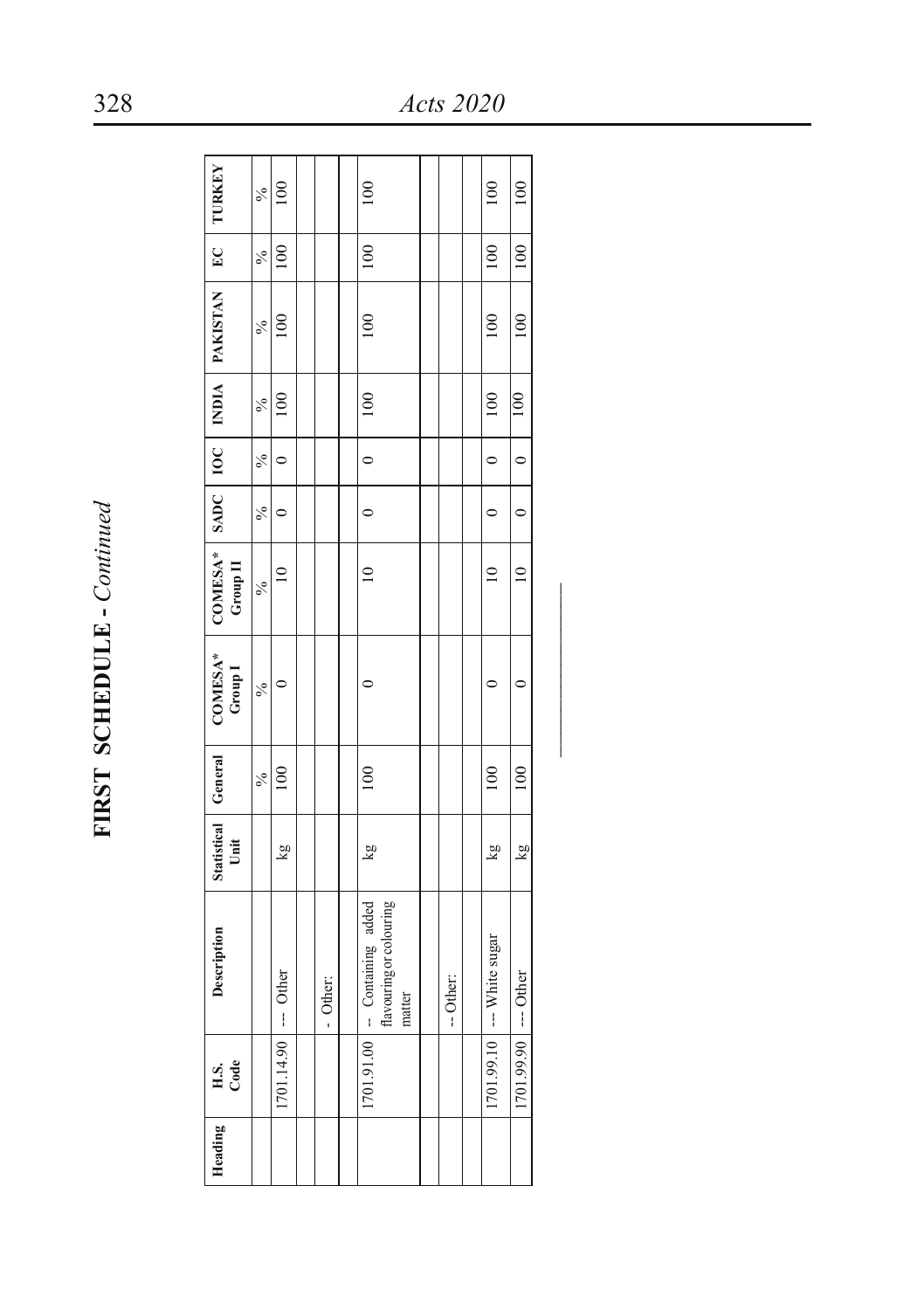#### **SECOND SCHEDULE**

[Section  $14(b)(i)(C)$  and  $(D)$ ]

#### **PART I**

18.06, 1806.20.00, 1806.31.00, 1806.32.00, 1806.90.10, 1806.90.90, 1901.20.00, 1904.10.00, 1904.20.00, 1904.30.00, 1904.90.00, 1905.10.00, 1905.32.00, 1905.10.00, 1905.40.90, 1905.90.30, 1905.90.90, 20.06, 2006.00.00, 20.07, 2007.10.00, 2007.91.00, 2007.99.00, 20.08, 2008.11.10, 2008.20.00, 2008.70.00, 2008.50.00, 2008.60.00, 2008.70.00, 2008.80.00, 2008.91.00, 2008.93.00,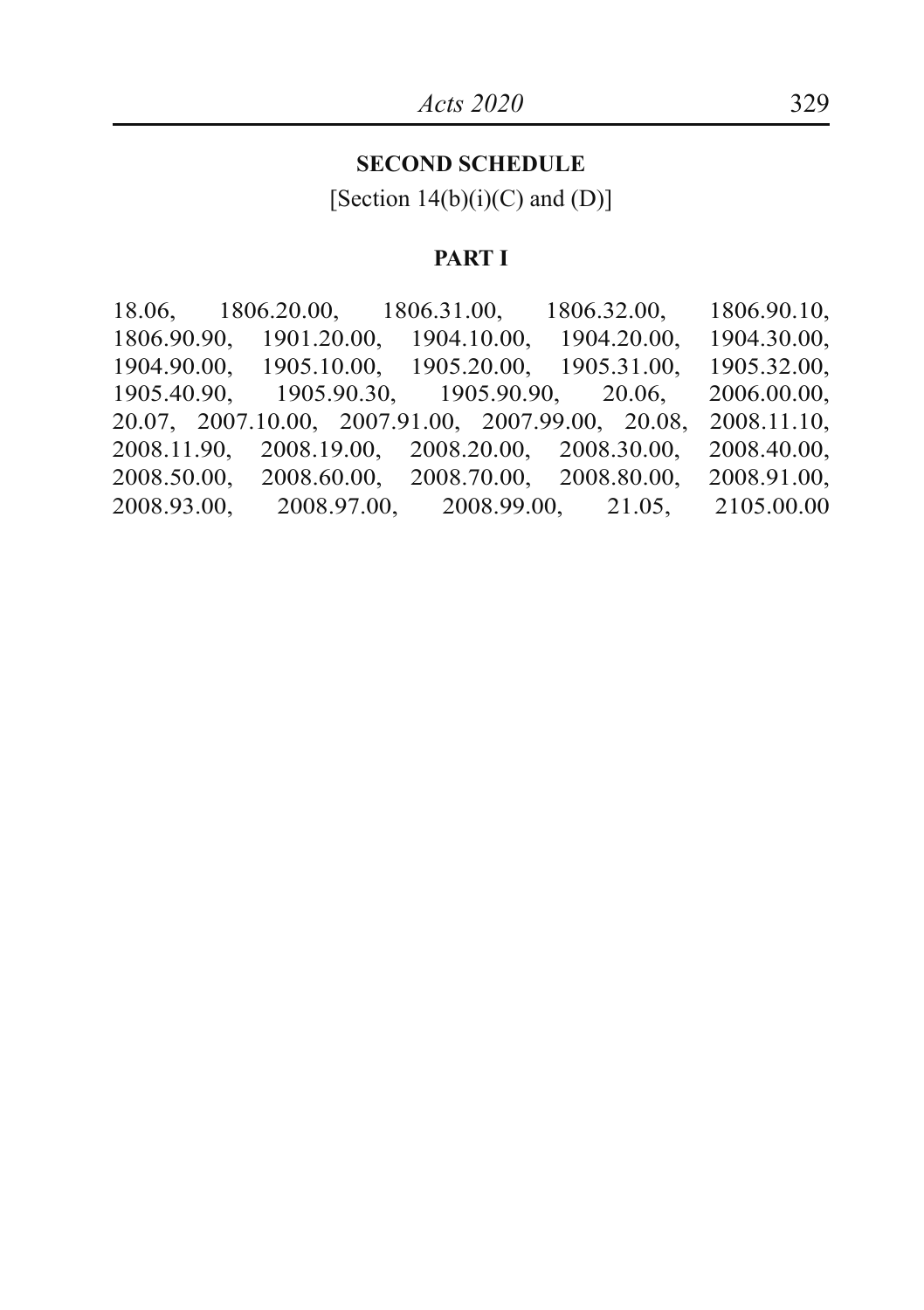| 7<br>Ē<br>ļ | ţ |
|-------------|---|
| END<br>Ě    |   |

## PART II

| TURKEY                        | $\frac{6}{6}$ |                                                               |                                                                                                                                                                                                                                           | $\circ$             | $\circ$   |            | $\circ$              | $\circ$    |                |
|-------------------------------|---------------|---------------------------------------------------------------|-------------------------------------------------------------------------------------------------------------------------------------------------------------------------------------------------------------------------------------------|---------------------|-----------|------------|----------------------|------------|----------------|
| $E_{\rm C}$                   | $\frac{5}{6}$ |                                                               |                                                                                                                                                                                                                                           | $\circ$             | $\circ$   |            | $\circ$              | $\circ$    |                |
| INDIA   PAKISTAN              | $\frac{6}{6}$ |                                                               |                                                                                                                                                                                                                                           | $\circ$             | $\circ$   |            | $\circ$              | $\circ$    |                |
|                               | $\frac{6}{6}$ |                                                               |                                                                                                                                                                                                                                           | $\circ$             | $\circ$   |            | $\circ$              | $\circ$    |                |
|                               | $\frac{6}{6}$ |                                                               |                                                                                                                                                                                                                                           | $\circ$             | $\circ$   |            | $\circ$              | $\circ$    |                |
| SADC   IOC                    | $\frac{5}{6}$ |                                                               |                                                                                                                                                                                                                                           | $\circ$             | $\circ$   |            | 0                    | $\circ$    |                |
| COMESA*<br>Group II           | $\frac{6}{6}$ |                                                               |                                                                                                                                                                                                                                           | $\circ$             | $\circ$   |            | $\circ$              | $\circ$    |                |
| COMESA*<br>Group <sub>1</sub> | $\frac{6}{6}$ |                                                               |                                                                                                                                                                                                                                           | $\circ$             | $\circ$   |            | $\circ$              | $\circ$    |                |
| Statistical General           | $\frac{6}{6}$ |                                                               |                                                                                                                                                                                                                                           | $\circ$             | $\circ$   |            | $\circ$              | $\circ$    |                |
| Unit                          |               |                                                               |                                                                                                                                                                                                                                           | kg                  | kg        |            | Σă                   | kg         |                |
| Description                   |               | food preparations<br>Chocolate and other<br>containing cocoa. | or immediate<br>packings, of a<br>in blocks, slabs<br>- Other preparations<br>or bars weighing<br>more than 2 kg or<br>in liquid, paste,<br>powder, granular<br>powder, bulk<br>form in containers<br>content exceeding<br>$2 \text{ kg}$ | -- Containing sugar | -- Other  | -- Filled: | --- Containing sugar | --- Other  | -- Not filled: |
| H.S.<br>Code                  |               |                                                               |                                                                                                                                                                                                                                           | 806.20.10           | 806.20.90 |            | 1806.31.10           | 1806.31.90 |                |
| Heading                       |               | 18.06                                                         |                                                                                                                                                                                                                                           |                     |           |            |                      |            |                |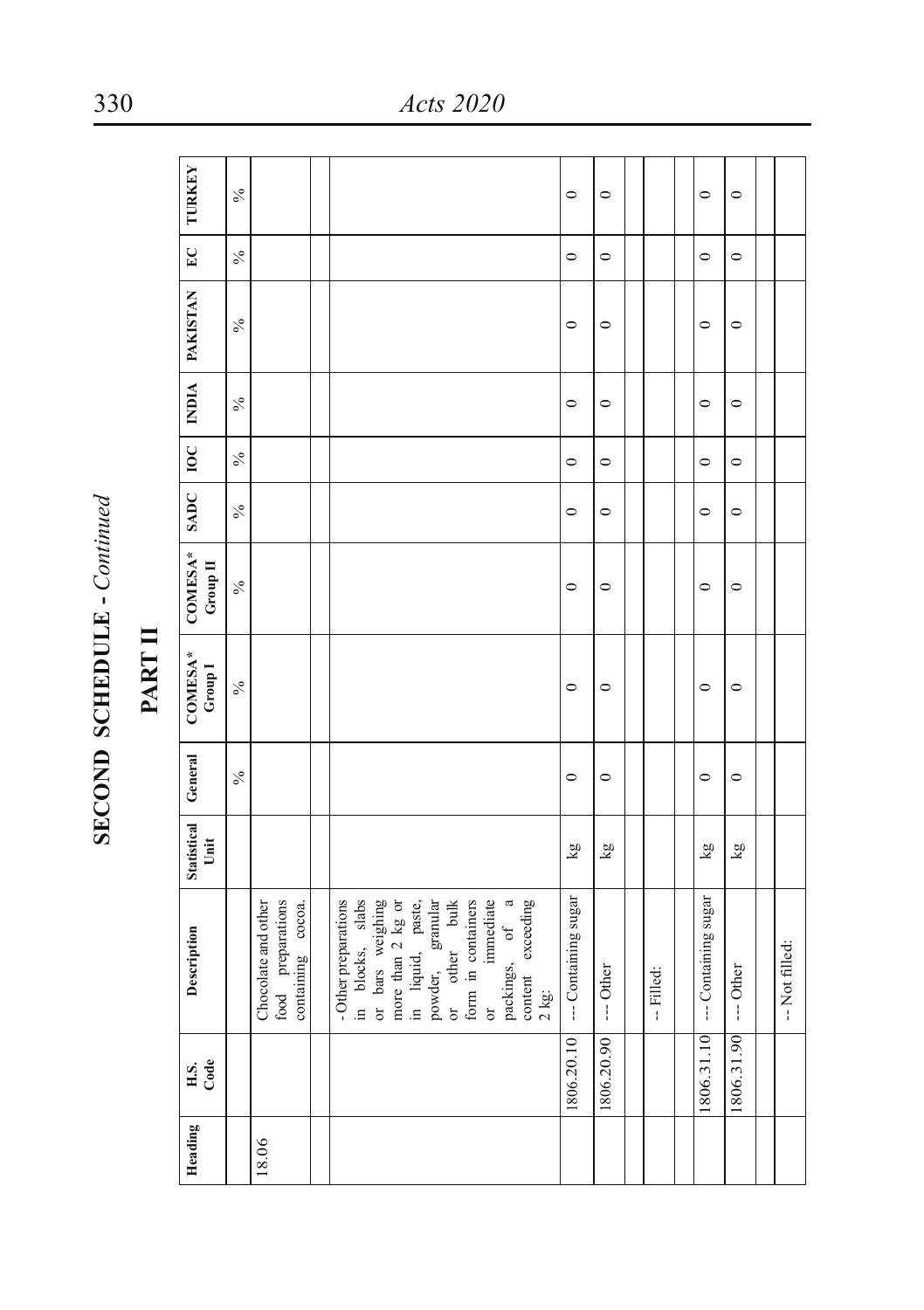| ζ  |
|----|
| ľ  |
|    |
|    |
|    |
|    |
|    |
| í, |
| ì  |
|    |

| <b>TURKEY</b>                 | $\frac{6}{6}$ | $\circ$             | $\circ$    |                                                                                                                          | $\circ$                         | $\circ$    |            | $\circ$               | $\circ$     |                                                                                    |  |
|-------------------------------|---------------|---------------------|------------|--------------------------------------------------------------------------------------------------------------------------|---------------------------------|------------|------------|-----------------------|-------------|------------------------------------------------------------------------------------|--|
| $E$ C                         | $\frac{6}{6}$ | $\circ$             | $\circ$    |                                                                                                                          | $\circ$                         | $\circ$    |            | $\circ$               | $\circ$     |                                                                                    |  |
| INDIA   PAKISTAN              | $\frac{6}{2}$ | $\circ$             | $\circ$    |                                                                                                                          | $\circ$                         | $\circ$    |            | $\circ$               | $\circ$     |                                                                                    |  |
|                               | $\frac{6}{6}$ | $\circ$             | $\circ$    |                                                                                                                          | $\circ$                         | $\circ$    |            | $\circ$               | $\circ$     |                                                                                    |  |
|                               | $\frac{6}{6}$ | $\circ$             | $\circ$    |                                                                                                                          | $\circ$                         | $\circ$    |            | $\circ$               | $\circ$     |                                                                                    |  |
| SADC   IOC                    | $\frac{6}{6}$ | $\circ$             | $\circ$    |                                                                                                                          | $\circ$                         | $\circ$    |            | $\circ$               | $\circ$     |                                                                                    |  |
| COMESA*<br>Group II           | $\frac{6}{6}$ | $\circ$             | $\circ$    |                                                                                                                          | $\circ$                         | $\circ$    |            | $\circ$               | $\circ$     |                                                                                    |  |
| COMESA*<br>Group <sub>1</sub> | $\frac{6}{6}$ | $\circ$             | $\circ$    |                                                                                                                          | $\circ$                         | $\circ$    |            | $\circ$               | $\circ$     |                                                                                    |  |
| General                       | $\frac{6}{6}$ | $\circ$             | $\circ$    |                                                                                                                          | $\circ$                         | $\circ$    |            | $\circ$               | $\circ$     |                                                                                    |  |
| <b>Statistical</b><br>Unit    |               | kg                  | kg         |                                                                                                                          | $\overline{\mathbf{g}}$         | kg         |            | kg                    | kg          |                                                                                    |  |
| Description                   |               | -- Containing sugar | --- Other  | bread, pastry, cakes<br>or biscuits, to be<br>--- Cereal products,<br>not being snacks,<br>used as breakfast<br>cereals: | 1806.90.11 --- Containing sugar | ---- Other | --- Other: | ---- Containing sugar | $---$ Other | - Mixes and doughs<br>of bakers' wares of<br>for the preparation<br>heading 19.05: |  |
| H.S.<br>Code                  |               | 1806.32.10          | 1806.32.90 |                                                                                                                          |                                 | 1806.90.19 |            | 806.90.91             | 1806.90.99  |                                                                                    |  |
| Heading                       |               |                     |            |                                                                                                                          |                                 |            |            |                       |             |                                                                                    |  |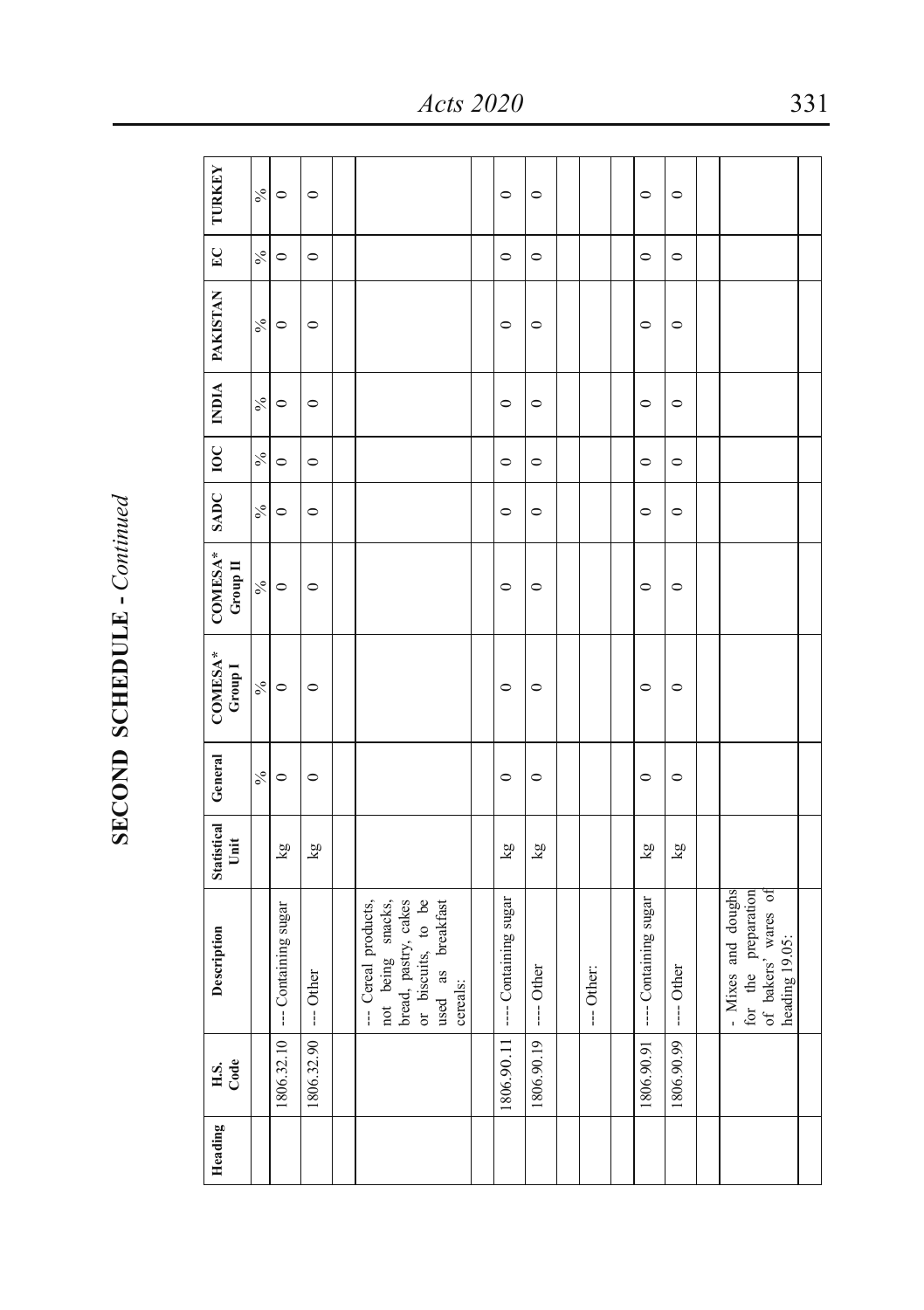| j           |
|-------------|
| ľ           |
|             |
|             |
|             |
|             |
|             |
|             |
| ï<br>l<br>C |

| <b>TURKEY</b>                 | $\delta_0$    | $\circ$              | $\circ$    |                                                                                                     | $\circ$                 | $\circ$    |                                                                                                                                                                                                               | $\circ$              | $\circ$                 |                 |
|-------------------------------|---------------|----------------------|------------|-----------------------------------------------------------------------------------------------------|-------------------------|------------|---------------------------------------------------------------------------------------------------------------------------------------------------------------------------------------------------------------|----------------------|-------------------------|-----------------|
| $E_{\rm C}$                   | $\%$          | $\circ$              | $\circ$    |                                                                                                     | $\circ$                 | $\circ$    |                                                                                                                                                                                                               | $\circ$              | $\circ$                 |                 |
| INDIA   PAKISTAN              | $\%$          | $\circ$              | $\circ$    |                                                                                                     | $\circ$                 | $\circ$    |                                                                                                                                                                                                               | $\circ$              | $\circ$                 |                 |
|                               | $\frac{6}{9}$ | $\circ$              | $\circ$    |                                                                                                     | $\circ$                 | $\circ$    |                                                                                                                                                                                                               | $\circ$              | $\circ$                 |                 |
|                               | $\%$          | $\circ$              | $\circ$    |                                                                                                     | $\circ$                 | $\circ$    |                                                                                                                                                                                                               | $\circ$              | $\circ$                 |                 |
| SADC   IOC                    | $\%$          | $\circ$              | $\circ$    |                                                                                                     | $\circ$                 | $\circ$    |                                                                                                                                                                                                               | $\circ$              | $\circ$                 |                 |
| COMESA*<br>Group II           | $\%$          | $\circ$              | $\circ$    |                                                                                                     | $\circ$                 | $\circ$    |                                                                                                                                                                                                               | $\circ$              | $\circ$                 |                 |
| COMESA*<br>Group <sub>1</sub> | $\%$          | $\circ$              | $\circ$    |                                                                                                     | $\circ$                 | $\circ$    |                                                                                                                                                                                                               | $\circ$              | $\circ$                 |                 |
| General                       | $\frac{5}{6}$ | $\circ$              | $\circ$    |                                                                                                     | $\circ$                 | $\circ$    |                                                                                                                                                                                                               | $\circ$              | $\circ$                 |                 |
| <b>Statistical</b><br>Unit    |               | kg                   | kg         |                                                                                                     | $\overline{\mathbf{g}}$ | kg         |                                                                                                                                                                                                               | kg                   | $\overline{\mathbf{g}}$ |                 |
| Description                   |               | --- Containing sugar | --- Other  | obtained by the<br>foods<br>swelling or roasting<br>of cereals or cereal<br>- Prepared<br>products: | --- Containing sugar    | --- Other  | of<br>from<br>cereal<br>$\sigma$<br>foods<br>${\rm from}$<br>flakes and roasted<br>cereal<br>flakes<br>swelled cereals:<br>- Prepared<br>flakes or<br>unroasted<br>unroated<br>mixtures<br>obtained<br>cereal | --- Containing sugar | $---$ Other             | - Bulgur wheat: |
| H.S.<br>Code                  |               | 901.20.10            | 1901.20.90 |                                                                                                     | 904.10.10               | 1904.10.90 |                                                                                                                                                                                                               | 904.20.10            | 1904.20.90              |                 |
| Heading                       |               |                      |            |                                                                                                     |                         |            |                                                                                                                                                                                                               |                      |                         |                 |

332 *Acts 2020*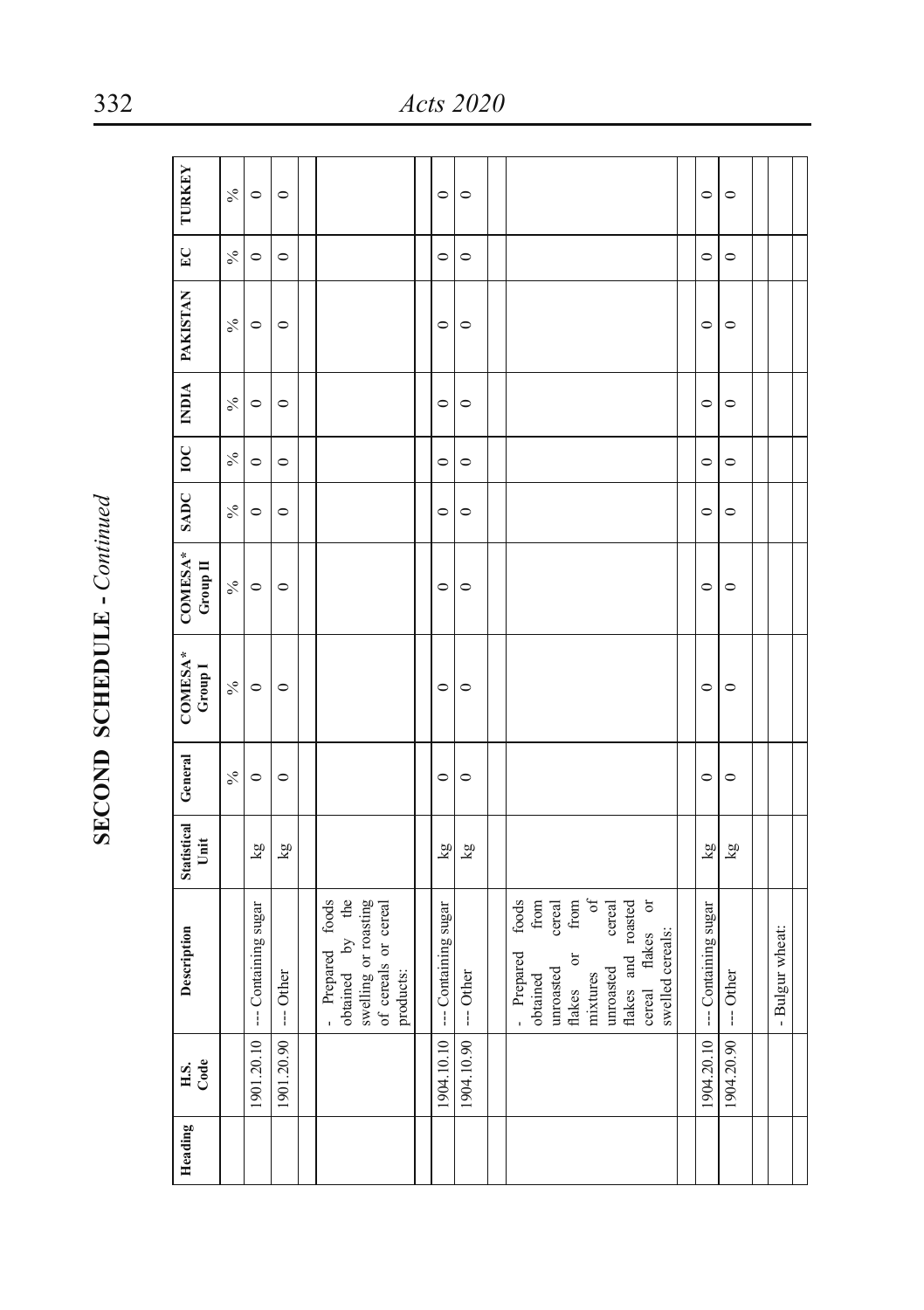| l        |
|----------|
|          |
| Ì<br>ーーー |

| Heading | H.S.<br>Code | Description                    | Statistical<br>Unit | General       | COMESA*<br>Group <sub>1</sub> | COMESA*<br>Group $\Pi$     | SADC          | 10C           |               | INDIA   PAKISTAN | $E_{\rm C}$ | <b>TURKEY</b> |
|---------|--------------|--------------------------------|---------------------|---------------|-------------------------------|----------------------------|---------------|---------------|---------------|------------------|-------------|---------------|
|         |              |                                |                     | $\frac{6}{6}$ | $\frac{6}{6}$                 | $\mathcal{S}_{\mathbf{0}}$ | $\frac{6}{6}$ | $\frac{6}{6}$ | $\frac{6}{6}$ | $\delta_{\rm O}$ | $\%$        | $\frac{6}{6}$ |
|         | 1904.30.10   | -- Containing sugar            | kg                  | $\circ$       | $\circ$                       | $\circ$                    | $\circ$       | $\circ$       | $\circ$       | $\circ$          | $\circ$     | $\circ$       |
|         | 1904.30.90   | --- Other                      | kg                  | $\circ$       | $\circ$                       | $\circ$                    | $\circ$       | $\circ$       | $\circ$       | $\circ$          | $\circ$     | $\circ$       |
|         |              |                                |                     |               |                               |                            |               |               |               |                  |             |               |
|         |              | - Other:                       |                     |               |                               |                            |               |               |               |                  |             |               |
|         |              |                                |                     |               |                               |                            |               |               |               |                  |             |               |
|         | 1904.90.10   | --- Containing sugar           | ΣX                  | $\circ$       | $\circ$                       | $\circ$                    | $\circ$       | $\circ$       | $\circ$       | $\circ$          | $\circ$     | $\circ$       |
|         | 1904.90.90   | --- Other                      | Σă                  | $\circ$       | $\circ$                       | $\circ$                    | $\circ$       | $\circ$       | $\circ$       | $\circ$          | $\circ$     | $\circ$       |
|         |              |                                |                     |               |                               |                            |               |               |               |                  |             |               |
|         |              | - Crispbread:                  |                     |               |                               |                            |               |               |               |                  |             |               |
|         |              |                                |                     |               |                               |                            |               |               |               |                  |             |               |
|         | 1905.10.10   | --- Containing sugar           | ΣX                  | $\circ$       | $\circ$                       | $\circ$                    | $\circ$       | $\circ$       | $\circ$       | $\circ$          | $\circ$     | $\circ$       |
|         | 1905.10.90   | --- Other                      | ΣŊ                  | $\circ$       | $\circ$                       | $\circ$                    | $\circ$       | $\circ$       | $\circ$       | $\circ$          | $\circ$     | $\circ$       |
|         |              |                                |                     |               |                               |                            |               |               |               |                  |             |               |
|         |              | - Gingerbread and<br>the like: |                     |               |                               |                            |               |               |               |                  |             |               |
|         |              |                                |                     |               |                               |                            |               |               |               |                  |             |               |
|         | 1905.20.10   | --- Containing sugar           | kg                  | $\circ$       | $\circ$                       | $\circ$                    | $\circ$       | $\circ$       | $\circ$       | $\circ$          | $\circ$     | $\circ$       |
|         | 1905.20.90   | --- Other                      | kg                  | $\circ$       | $\circ$                       | $\circ$                    | $\circ$       | $\circ$       | $\circ$       | $\circ$          | $\circ$     | $\circ$       |
|         |              |                                |                     |               |                               |                            |               |               |               |                  |             |               |
|         |              | -- Sweet biscuits:             |                     |               |                               |                            |               |               |               |                  |             |               |
|         |              |                                |                     |               |                               |                            |               |               |               |                  |             |               |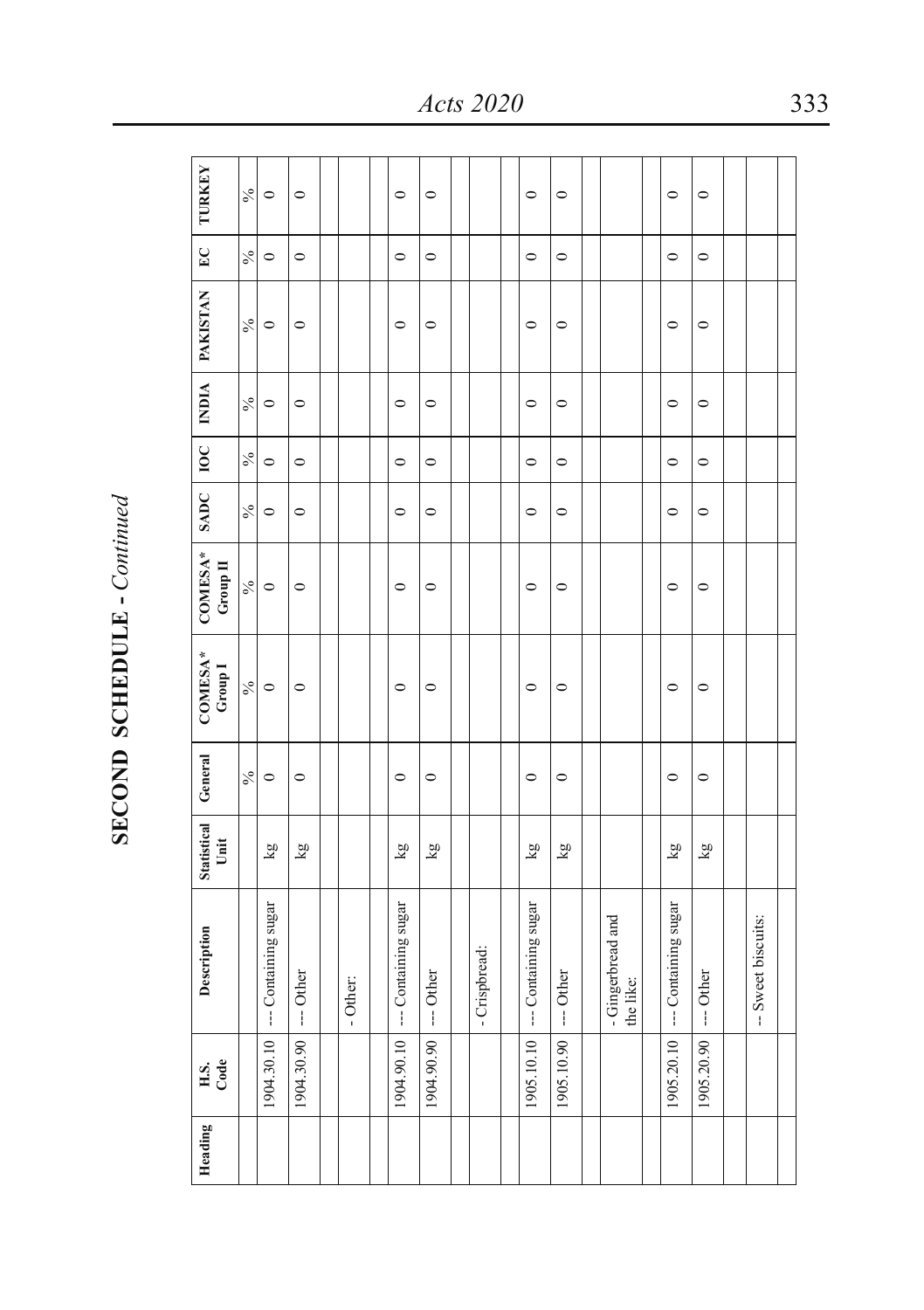| Statistical General<br>Unit<br>Description<br>H.S.<br>Code                |  |  | COMESA*<br>Group <sub>1</sub> | COMESA*<br>Group $\Pi$ | SADC   IOC    |               |               | INDIA   PAKISTAN | EC      | <b>TURKEY</b> |
|---------------------------------------------------------------------------|--|--|-------------------------------|------------------------|---------------|---------------|---------------|------------------|---------|---------------|
| $\frac{6}{6}$                                                             |  |  | $\mathcal{S}_0$               | $\sqrt{6}$             | $\frac{5}{6}$ | $\frac{6}{6}$ | $\frac{6}{6}$ | $\frac{6}{6}$    | $\%$    | $\frac{6}{6}$ |
| $\circ$<br>$\overline{\mathbf{g}}$<br>--- Containing sugar<br>1905.31.10  |  |  | $\circ$                       | $\circ$                | $\circ$       | $\circ$       | $\circ$       | $\circ$          | $\circ$ | $\circ$       |
| $\circ$<br>kg<br>--- Other<br>1905.31.90                                  |  |  | $\circ$                       | $\circ$                | $\circ$       | $\circ$       | $\circ$       | $\circ$          | $\circ$ | $\circ$       |
|                                                                           |  |  |                               |                        |               |               |               |                  |         |               |
| -- Waffles and<br>wafers:                                                 |  |  |                               |                        |               |               |               |                  |         |               |
|                                                                           |  |  |                               |                        |               |               |               |                  |         |               |
| $\circ$<br>kg<br>--- Containing sugar<br>1905.32.10                       |  |  | $\circ$                       | $\circ$                | $\circ$       | $\circ$       | $\circ$       | $\circ$          | $\circ$ | $\circ$       |
| $\circ$<br>kg<br>$--$ Other<br>1905.32.90                                 |  |  | $\circ$                       | $\circ$                | $\circ$       | $\circ$       | $\circ$       | $\circ$          | $\circ$ | $\circ$       |
|                                                                           |  |  |                               |                        |               |               |               |                  |         |               |
| --- Other:                                                                |  |  |                               |                        |               |               |               |                  |         |               |
|                                                                           |  |  |                               |                        |               |               |               |                  |         |               |
| $\circ$<br>$\overline{\mathbf{g}}$<br>---- Containing sugar<br>1905.40.91 |  |  | $\circ$                       | $\circ$                | $\circ$       | $\circ$       | $\circ$       | $\circ$          | $\circ$ | $\circ$       |
| $\circ$<br>kg<br>---- Other<br>1905.40.99                                 |  |  | $\circ$                       | $\circ$                | $\circ$       | $\circ$       | $\circ$       | $\circ$          | $\circ$ | $\circ$       |
|                                                                           |  |  |                               |                        |               |               |               |                  |         |               |
| not being snacks,<br>--- Cereal products,                                 |  |  |                               |                        |               |               |               |                  |         |               |
| bread, pastry, cakes                                                      |  |  |                               |                        |               |               |               |                  |         |               |
| or biscuits, to be<br>used as breakfast                                   |  |  |                               |                        |               |               |               |                  |         |               |
| cereals:                                                                  |  |  |                               |                        |               |               |               |                  |         |               |
|                                                                           |  |  |                               |                        |               |               |               |                  |         |               |
| $\circ$<br>kg<br>---- Containing sugar<br>1905.90.31                      |  |  | $\circ$                       | $\circ$                | $\circ$       | $\circ$       | $\circ$       | $\circ$          | $\circ$ | $\circ$       |
| $\circ$<br>kg<br>---- Other<br>1905.90.39                                 |  |  | $\circ$                       | $\circ$                | $\circ$       | $\circ$       | $\circ$       | $\circ$          | $\circ$ | $\circ$       |
|                                                                           |  |  |                               |                        |               |               |               |                  |         |               |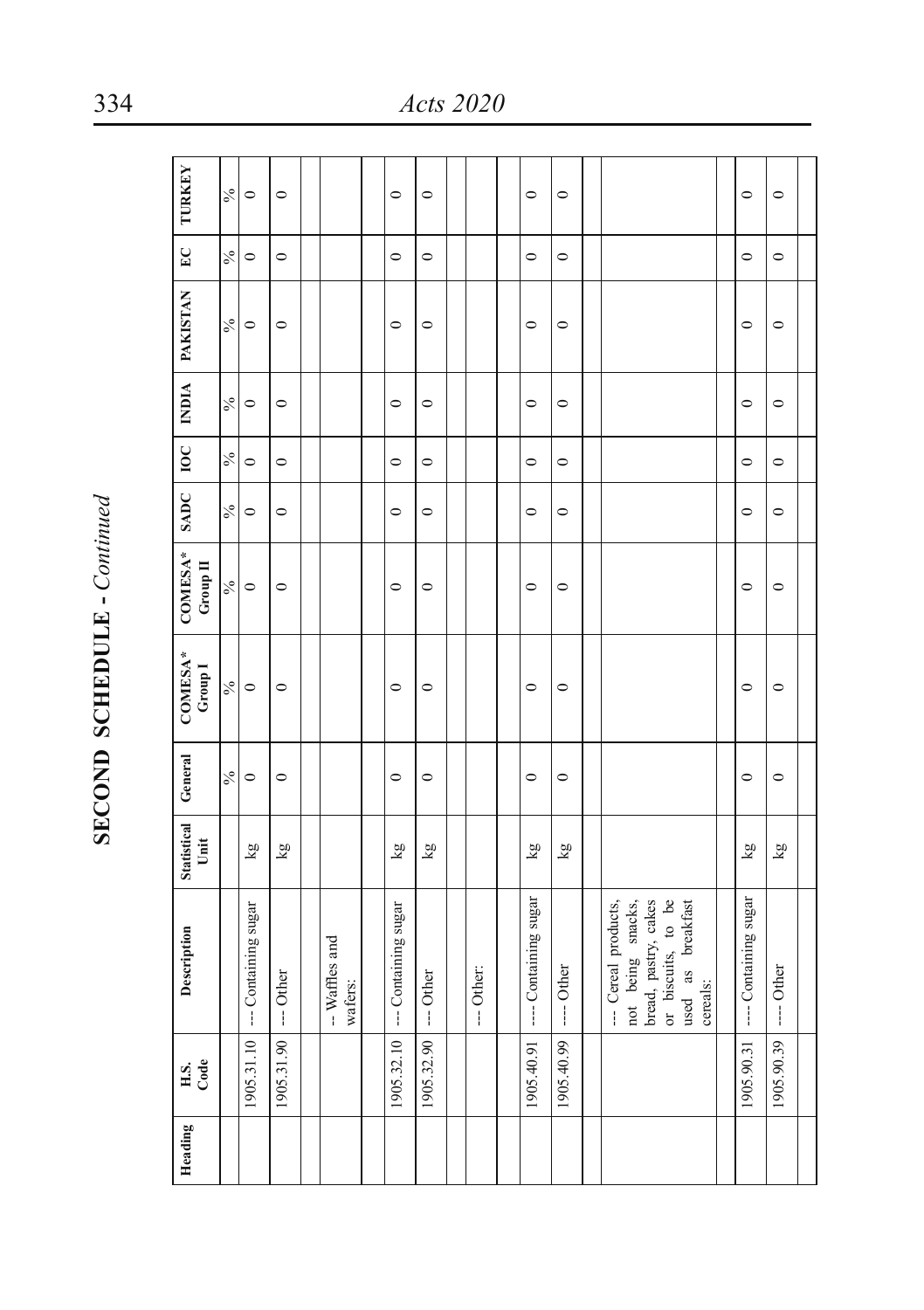| ì<br>:<br>Ì  |
|--------------|
|              |
| ľ            |
| í            |
|              |
|              |
|              |
| $\zeta$<br>j |
|              |

| Heading | H.S.<br>Code         | Description                                                                                                                            | Statistical<br>Unit | General       | COMESA*<br>Group I | $COMESA^*$<br>Group II | SADC   IOC    |         |               | INDIA   PAKISTAN | E             | <b>TURKEY</b> |
|---------|----------------------|----------------------------------------------------------------------------------------------------------------------------------------|---------------------|---------------|--------------------|------------------------|---------------|---------|---------------|------------------|---------------|---------------|
|         |                      |                                                                                                                                        |                     | $\frac{6}{6}$ | $\sqrt{6}$         | $\frac{6}{6}$          | $\frac{6}{6}$ | $\%$    | $\frac{6}{6}$ | $\frac{6}{6}$    | $\frac{6}{6}$ | $\frac{6}{6}$ |
|         |                      | --- Other:                                                                                                                             |                     |               |                    |                        |               |         |               |                  |               |               |
|         |                      |                                                                                                                                        |                     |               |                    |                        |               |         |               |                  |               |               |
|         | 1905.90.91           | ---- Containing sugar                                                                                                                  | kg                  | $\circ$       | $\circ$            | $\circ$                | $\circ$       | $\circ$ | $\circ$       | $\circ$          | $\circ$       | $\circ$       |
|         | 1905.90.99           | $---$ Other                                                                                                                            | kg                  | $\circ$       | $\circ$            | $\circ$                | $\circ$       | $\circ$ | $\circ$       | $\circ$          | $\circ$       | $\circ$       |
|         |                      |                                                                                                                                        |                     |               |                    |                        |               |         |               |                  |               |               |
| 20.06   |                      | nuts, fruit-peel and<br>other parts of plants,<br>preserved by sugar<br>(drained, glacé or<br>crystallised).<br>fruit,<br>Vegetables,  |                     |               |                    |                        |               |         |               |                  |               |               |
|         |                      |                                                                                                                                        |                     |               |                    |                        |               |         |               |                  |               |               |
|         |                      | (drained, glacé or<br>crystallised):<br>-- Fruit, nuts,<br>fruit-peel and other<br>parts of plants,<br>preserved by sugar<br>-- Fruit, |                     |               |                    |                        |               |         |               |                  |               |               |
|         |                      |                                                                                                                                        |                     |               |                    |                        |               |         |               |                  |               |               |
|         | 2006.00.11           | ---- Containing sugar                                                                                                                  | kg                  | $\circ$       | $\circ$            | $\circ$                | $\circ$       | $\circ$ | $\circ$       | $\circ$          | $\circ$       | $\circ$       |
|         | 2006.00.19           | ---- Other                                                                                                                             | kg                  | $\circ$       | $\circ$            | $\circ$                | $\circ$       | $\circ$ | $\circ$       | $\circ$          | $\circ$       | $\circ$       |
|         |                      |                                                                                                                                        |                     |               |                    |                        |               |         |               |                  |               |               |
|         | 2006.00.90 --- Other |                                                                                                                                        | kg                  | $\circ$       | $\circ$            | $\circ$                | $\circ$       | $\circ$ | $\circ$       | $\circ$          | $\circ$       | $\circ$       |
|         |                      |                                                                                                                                        |                     |               |                    |                        |               |         |               |                  |               |               |

*Acts 2020* 335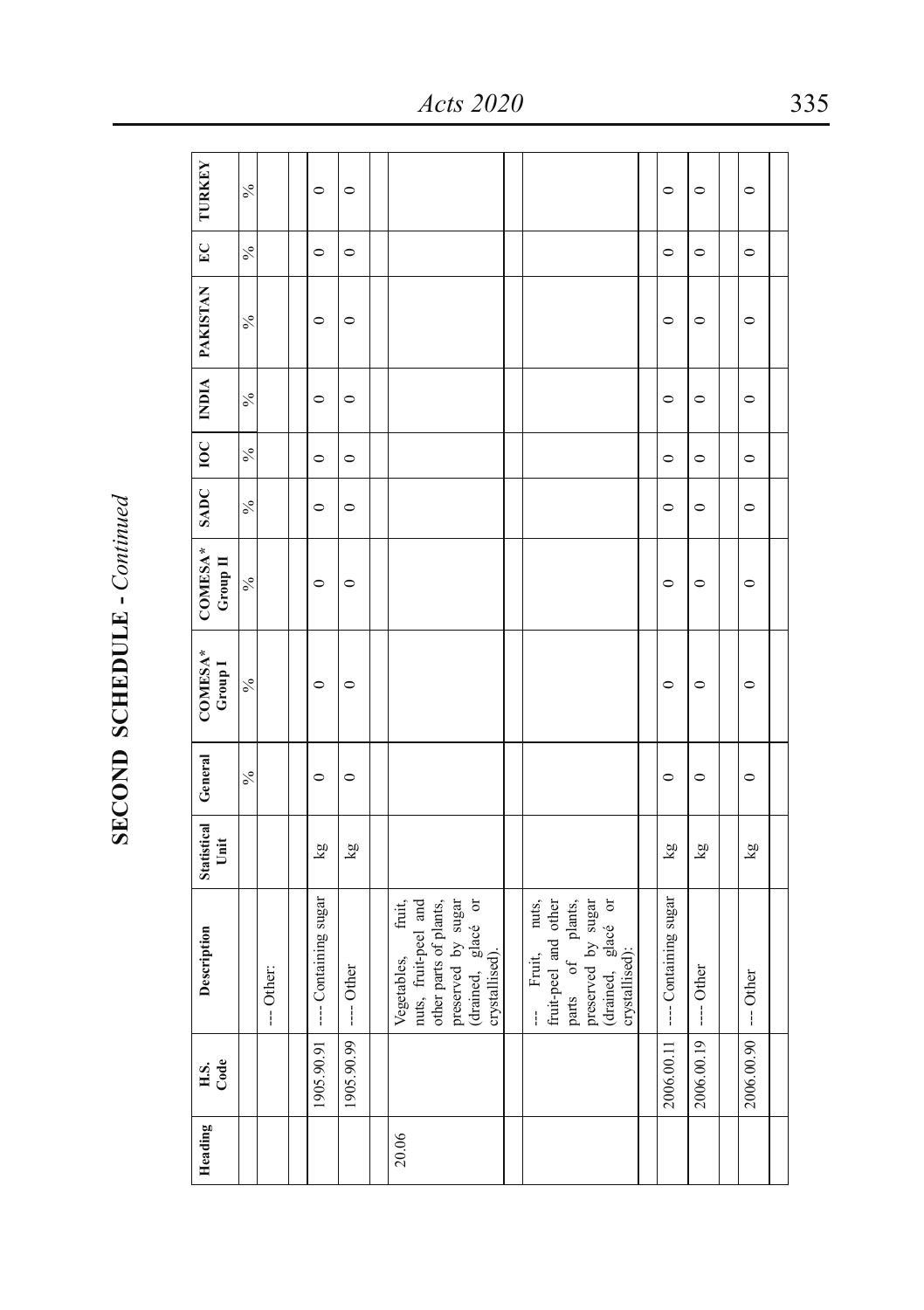| l             |  |
|---------------|--|
| ľ<br>;        |  |
| $\frac{1}{2}$ |  |

| Heading | H.S.<br>Code | Description                                                            | <b>Statistical</b><br>Unit | General       | COMESA*<br>Group <sub>1</sub> | COMESA*<br>Group II | SADC   IOC    |               |               | INDIA   PAKISTAN | E             | <b>TURKEY</b> |
|---------|--------------|------------------------------------------------------------------------|----------------------------|---------------|-------------------------------|---------------------|---------------|---------------|---------------|------------------|---------------|---------------|
|         |              |                                                                        |                            | $\frac{6}{6}$ | $\frac{6}{6}$                 | $\sqrt{6}$          | $\frac{6}{6}$ | $\frac{6}{6}$ | $\frac{6}{6}$ | $\frac{6}{6}$    | $\frac{6}{6}$ | $\frac{6}{6}$ |
| 20.07   |              | marmalades, fruit or<br>nut purée and fruit or<br>Jams, fruit jellies, |                            |               |                               |                     |               |               |               |                  |               |               |
|         |              | by cooking, whether<br>nut pastes, obtained                            |                            |               |                               |                     |               |               |               |                  |               |               |
|         |              | or not containing                                                      |                            |               |                               |                     |               |               |               |                  |               |               |
|         |              | added sugar or other<br>sweetening matter.                             |                            |               |                               |                     |               |               |               |                  |               |               |
|         |              |                                                                        |                            |               |                               |                     |               |               |               |                  |               |               |
|         |              | - Homogenised<br>preparations:                                         |                            |               |                               |                     |               |               |               |                  |               |               |
|         |              |                                                                        |                            |               |                               |                     |               |               |               |                  |               |               |
|         | 2007.10.10   | --- Containing sugar                                                   | kg                         | $\circ$       | $\circ$                       | $\circ$             | $\circ$       | $\circ$       | $\circ$       | $\circ$          | $\circ$       | $\circ$       |
|         | 2007.10.90   | --- Other                                                              | kg                         | $\circ$       | $\circ$                       | $\circ$             | $\circ$       | $\circ$       | $\circ$       | $\circ$          | $\circ$       | $\circ$       |
|         |              |                                                                        |                            |               |                               |                     |               |               |               |                  |               |               |
|         |              | -- Citrus fruit:                                                       |                            |               |                               |                     |               |               |               |                  |               |               |
|         |              |                                                                        |                            |               |                               |                     |               |               |               |                  |               |               |
|         | 2007.91.10   | -- Containing sugar                                                    | kg                         | $\circ$       | $\circ$                       | $\circ$             | $\circ$       | $\circ$       | $\circ$       | $\circ$          | $\circ$       | $\circ$       |
|         | 2007.91.90   | --- Other                                                              | ΣX                         | $\circ$       | $\circ$                       | $\circ$             | $\circ$       | $\circ$       | $\circ$       | $\circ$          | $\circ$       | $\circ$       |
|         |              |                                                                        |                            |               |                               |                     |               |               |               |                  |               |               |
|         |              | -- Other:                                                              |                            |               |                               |                     |               |               |               |                  |               |               |
|         |              |                                                                        |                            |               |                               |                     |               |               |               |                  |               |               |
|         | 2007.99.10   | --- Containing sugar                                                   | $\overline{\mathbf{g}}$    | $\circ$       | $\circ$                       | $\circ$             | $\circ$       | $\circ$       | $\circ$       | $\circ$          | $\circ$       | $\circ$       |
|         | 2007.99.90   | --- Other                                                              | $\overline{\mathbf{g}}$    | $\circ$       | $\circ$                       | $\circ$             | $\circ$       | $\circ$       | $\circ$       | $\circ$          | $\circ$       | $\circ$       |
|         |              |                                                                        |                            |               |                               |                     |               |               |               |                  |               |               |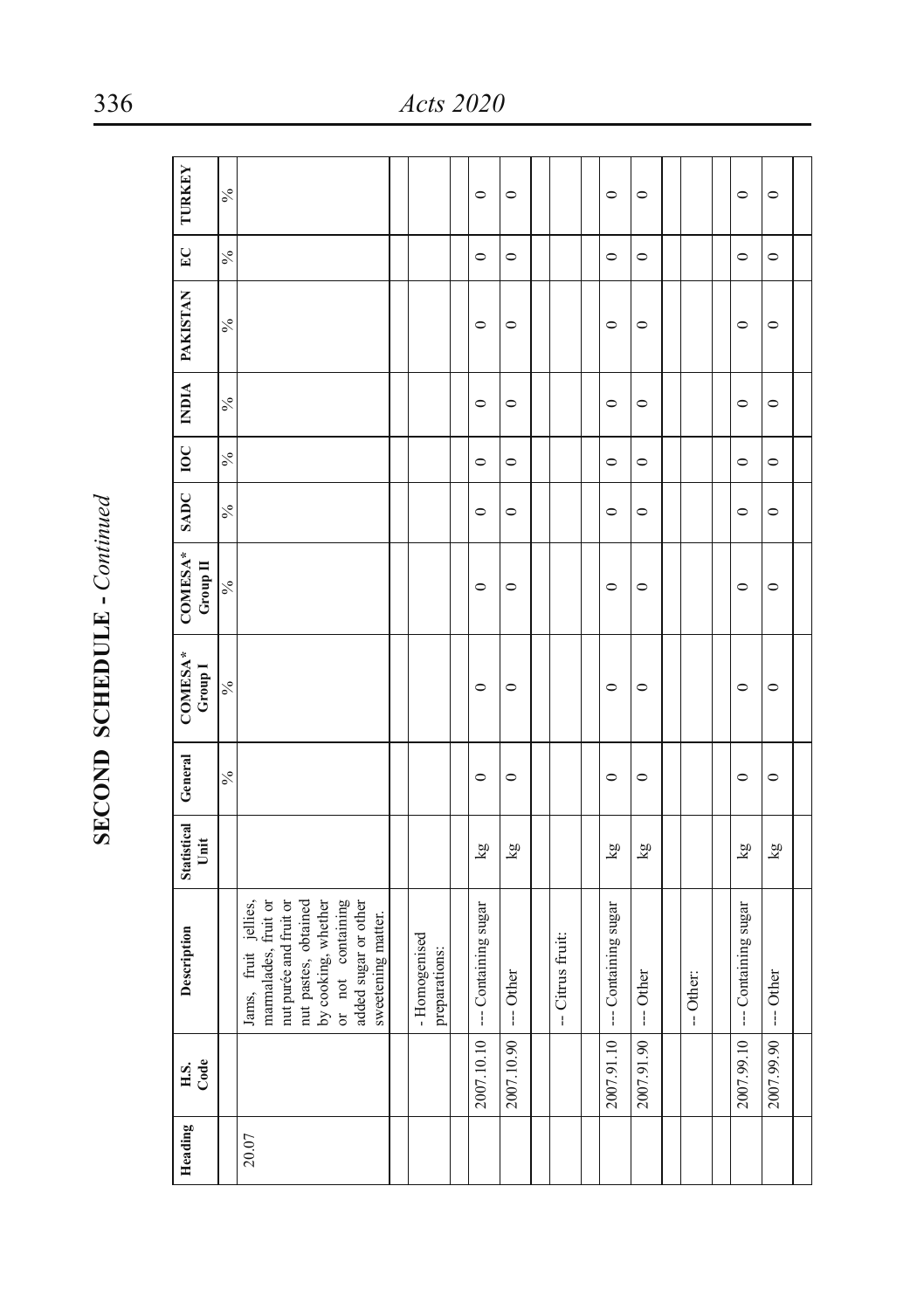| Heading | H.S.<br>Code         | Description                                                             | Statistical General<br>Unit |               | COMESA*<br>${\rm Group\,I}$ | COMESA*<br>Group II |               |               |               | SADC   IOC   INDIA   PAKISTAN | EC            | <b>TURKEY</b> |
|---------|----------------------|-------------------------------------------------------------------------|-----------------------------|---------------|-----------------------------|---------------------|---------------|---------------|---------------|-------------------------------|---------------|---------------|
|         |                      |                                                                         |                             | $\frac{6}{6}$ | $\frac{6}{6}$               | $\frac{6}{6}$       | $\frac{6}{6}$ | $\frac{6}{6}$ | $\frac{6}{6}$ | $\frac{6}{6}$                 | $\frac{6}{6}$ | $\frac{6}{6}$ |
| 20.08   |                      | Fruit, nuts and other<br>edible parts of plants,<br>otherwise prepared  |                             |               |                             |                     |               |               |               |                               |               |               |
|         |                      | or not containing<br>or preserved, whether                              |                             |               |                             |                     |               |               |               |                               |               |               |
|         |                      | added sugar or other                                                    |                             |               |                             |                     |               |               |               |                               |               |               |
|         |                      | sweetening matter or<br>spirit, not elsewhere<br>specified or included. |                             |               |                             |                     |               |               |               |                               |               |               |
|         |                      |                                                                         |                             |               |                             |                     |               |               |               |                               |               |               |
|         |                      | -- Ground-nuts:                                                         |                             |               |                             |                     |               |               |               |                               |               |               |
|         |                      |                                                                         |                             |               |                             |                     |               |               |               |                               |               |               |
|         |                      | --- Peanut butter:                                                      |                             |               |                             |                     |               |               |               |                               |               |               |
|         |                      |                                                                         |                             |               |                             |                     |               |               |               |                               |               |               |
|         | 2008.11.11           | ---- Containing sugar                                                   | kg                          | $\circ$       | $\circ$                     | $\circ$             | $\circ$       | $\circ$       | $\circ$       | $\circ$                       | $\circ$       | $\circ$       |
|         | 2008.11.19           | ---- Other                                                              | kg                          | $\circ$       | $\circ$                     | $\circ$             | $\circ$       | $\circ$       | $\circ$       | $\circ$                       | $\circ$       | $\circ$       |
|         |                      |                                                                         |                             |               |                             |                     |               |               |               |                               |               |               |
|         |                      | --- Other:                                                              |                             |               |                             |                     |               |               |               |                               |               |               |
|         |                      |                                                                         |                             |               |                             |                     |               |               |               |                               |               |               |
|         | 2008.11.91           | ---- Containing sugar                                                   | ΣŊ                          | $\circ$       | $\circ$                     | $\circ$             | $\circ$       | $\circ$       | $\circ$       | $\circ$                       | $\circ$       | $\circ$       |
|         | 2008.11.99 --- Other |                                                                         | kg                          | $\circ$       | $\circ$                     | $\circ$             | $\circ$       | $\circ$       | $\circ$       | $\circ$                       | $\circ$       | $\circ$       |
|         |                      |                                                                         |                             |               |                             |                     |               |               |               |                               |               |               |

*Acts 2020* 337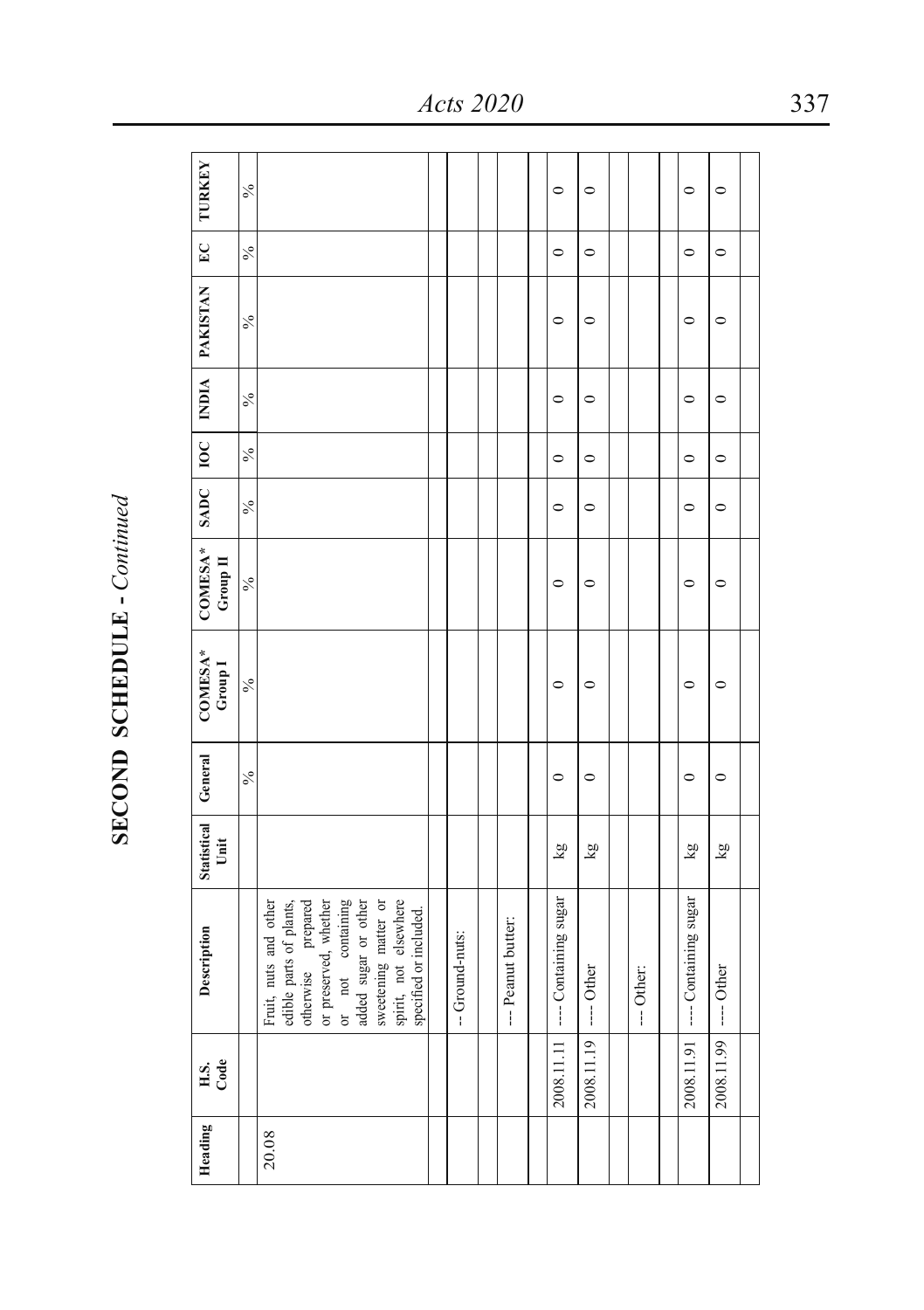| <b>TURKEY</b>                 | $\frac{6}{6}$ |                                  | $\circ$              | $\circ$    |               | $\circ$              | $\circ$    |                 | $\circ$              | $\circ$    |          | $\circ$              | $\circ$    |  |
|-------------------------------|---------------|----------------------------------|----------------------|------------|---------------|----------------------|------------|-----------------|----------------------|------------|----------|----------------------|------------|--|
| $E_{\rm C}$                   | $\frac{6}{6}$ |                                  | $\circ$              | $\circ$    |               | $\circ$              | $\circ$    |                 | $\circ$              | $\circ$    |          | $\circ$              | $\circ$    |  |
| <b>PAKISTAN</b>               | $\frac{6}{6}$ |                                  | $\circ$              | $\circ$    |               | $\circ$              | $\circ$    |                 | $\circ$              | $\circ$    |          | $\circ$              | $\circ$    |  |
| <b>NDIA</b>                   | $\frac{6}{6}$ |                                  | $\circ$              | $\circ$    |               | $\circ$              | $\circ$    |                 | $\circ$              | $\circ$    |          | $\circ$              | $\circ$    |  |
| $\overline{100}$              | $\delta_0$    |                                  | $\circ$              | $\circ$    |               | $\circ$              | $\circ$    |                 | $\circ$              | $\circ$    |          | $\circ$              | $\circ$    |  |
| SADC                          | $\frac{6}{6}$ |                                  | $\circ$              | $\circ$    |               | $\circ$              | $\circ$    |                 | $\circ$              | $\circ$    |          | $\circ$              | $\circ$    |  |
| COMESA*<br>Group II           | $\frac{6}{6}$ |                                  | $\circ$              | $\circ$    |               | $\circ$              | $\circ$    |                 | $\circ$              | $\circ$    |          | $\circ$              | $\circ$    |  |
| COMESA*<br>Group <sub>1</sub> | $\frac{6}{6}$ |                                  | $\circ$              | $\circ$    |               | $\circ$              | $\circ$    |                 | $\circ$              | $\circ$    |          | $\circ$              | $\circ$    |  |
| General                       | $\frac{6}{6}$ |                                  | $\circ$              | $\circ$    |               | $\circ$              | $\circ$    |                 | $\circ$              | $\circ$    |          | $\circ$              | $\circ$    |  |
| Statistical<br>Unit           |               |                                  | Ση                   | kg         |               | kg                   | kg         |                 | kg                   | kg         |          | kg                   | Σq         |  |
| Description                   |               | -- Other, including<br>mixtures: | --- Containing sugar | --- Other  | - Pineapples: | --- Containing sugar | --- Other  | - Citrus fruit: | --- Containing sugar | --- Other  | - Pears: | --- Containing sugar | --- Other  |  |
| Code<br>H.S.                  |               |                                  | 2008.19.10           | 2008.19.90 |               | 2008.20.10           | 2008.20.90 |                 | 2008.30.10           | 2008.30.90 |          | 2008.40.10           | 2008.40.90 |  |
| Heading                       |               |                                  |                      |            |               |                      |            |                 |                      |            |          |                      |            |  |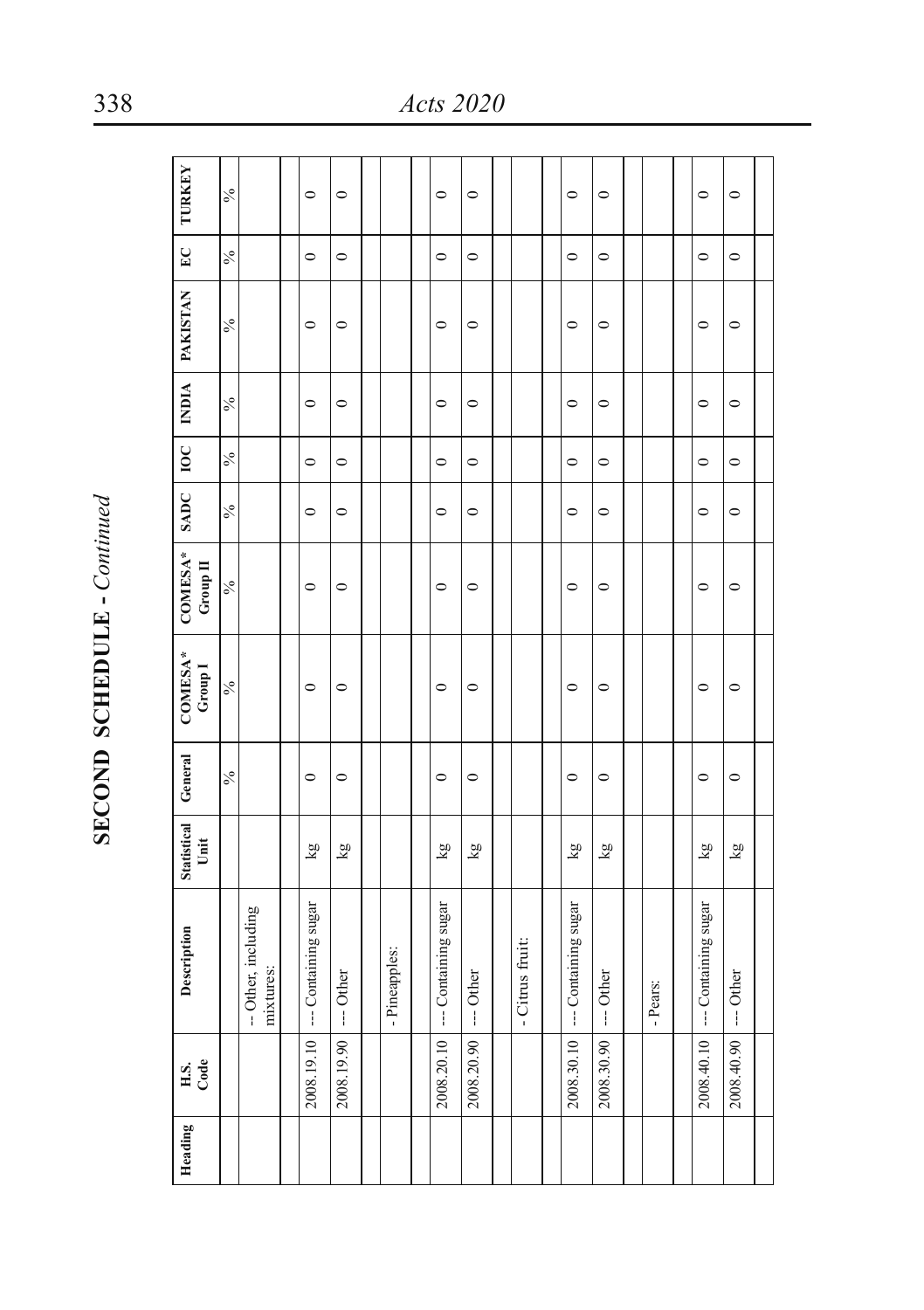| Heading | H.S.<br>Code | Description                         | <b>Statistical</b><br>Unit | General       | $COMESA*$<br>Group I | COMESA*<br>Group II | SADC          | $rac{}{10}$   | <b>NDIA</b> | <b>PAKISTAN</b> | $E_{\rm C}$   | <b>TURKEY</b> |
|---------|--------------|-------------------------------------|----------------------------|---------------|----------------------|---------------------|---------------|---------------|-------------|-----------------|---------------|---------------|
|         |              |                                     |                            | $\frac{6}{6}$ | $\frac{6}{6}$        | $\frac{6}{6}$       | $\frac{6}{6}$ | $\frac{6}{6}$ | $\%$        | $\frac{6}{6}$   | $\frac{6}{6}$ | $\frac{6}{6}$ |
|         |              | - Apricots:                         |                            |               |                      |                     |               |               |             |                 |               |               |
|         |              |                                     |                            |               |                      |                     |               |               |             |                 |               |               |
|         | 2008.50.10   | --- Containing sugar                | kg                         | $\circ$       | $\circ$              | $\circ$             | $\circ$       | $\circ$       | $\circ$     | $\circ$         | $\circ$       | $\circ$       |
|         | 2008.50.90   | -- Other                            | Σg                         | $\circ$       | $\circ$              | $\circ$             | $\circ$       | $\circ$       | $\circ$     | $\circ$         | $\circ$       | $\circ$       |
|         |              | - Cherries:                         |                            |               |                      |                     |               |               |             |                 |               |               |
|         |              |                                     |                            |               |                      |                     |               |               |             |                 |               |               |
|         | 2008.60.10   | --- Containing sugar                | $\overline{\mathbf{g}}$    | $\circ$       | $\circ$              | $\circ$             | $\circ$       | $\circ$       | $\circ$     | $\circ$         | $\circ$       | $\circ$       |
|         | 2008.60.90   | --- Other                           | kg                         | $\circ$       | $\circ$              | $\circ$             | $\circ$       | $\circ$       | $\circ$     | $\circ$         | $\circ$       | $\circ$       |
|         |              |                                     |                            |               |                      |                     |               |               |             |                 |               |               |
|         |              | - Peaches, including<br>nectarines: |                            |               |                      |                     |               |               |             |                 |               |               |
|         |              |                                     |                            |               |                      |                     |               |               |             |                 |               |               |
|         | 2008.70.10   | --- Containing sugar                | Σq                         | $\circ$       | $\circ$              | $\circ$             | $\circ$       | $\circ$       | $\circ$     | $\circ$         | $\circ$       | $\circ$       |
|         | 2008.70.90   | $--$ Other                          | $\overline{\mathbf{g}}$    | $\circ$       | $\circ$              | $\circ$             | $\circ$       | $\circ$       | $\circ$     | $\circ$         | $\circ$       | $\circ$       |
|         |              |                                     |                            |               |                      |                     |               |               |             |                 |               |               |
|         |              | - Strawberries:                     |                            |               |                      |                     |               |               |             |                 |               |               |
|         |              |                                     |                            |               |                      |                     |               |               |             |                 |               |               |
|         | 2008.80.10   | --- Containing sugar                | kg                         | $\circ$       | $\circ$              | $\circ$             | $\circ$       | $\circ$       | $\circ$     | $\circ$         | $\circ$       | $\circ$       |
|         | 2008.80.90   | $--$ Other                          | $\overline{\text{ka}}$     | $\circ$       | $\circ$              | $\circ$             | $\circ$       | $\circ$       | $\circ$     | $\circ$         | $\circ$       | $\circ$       |
|         |              |                                     |                            |               |                      |                     |               |               |             |                 |               |               |

*Acts 2020* 339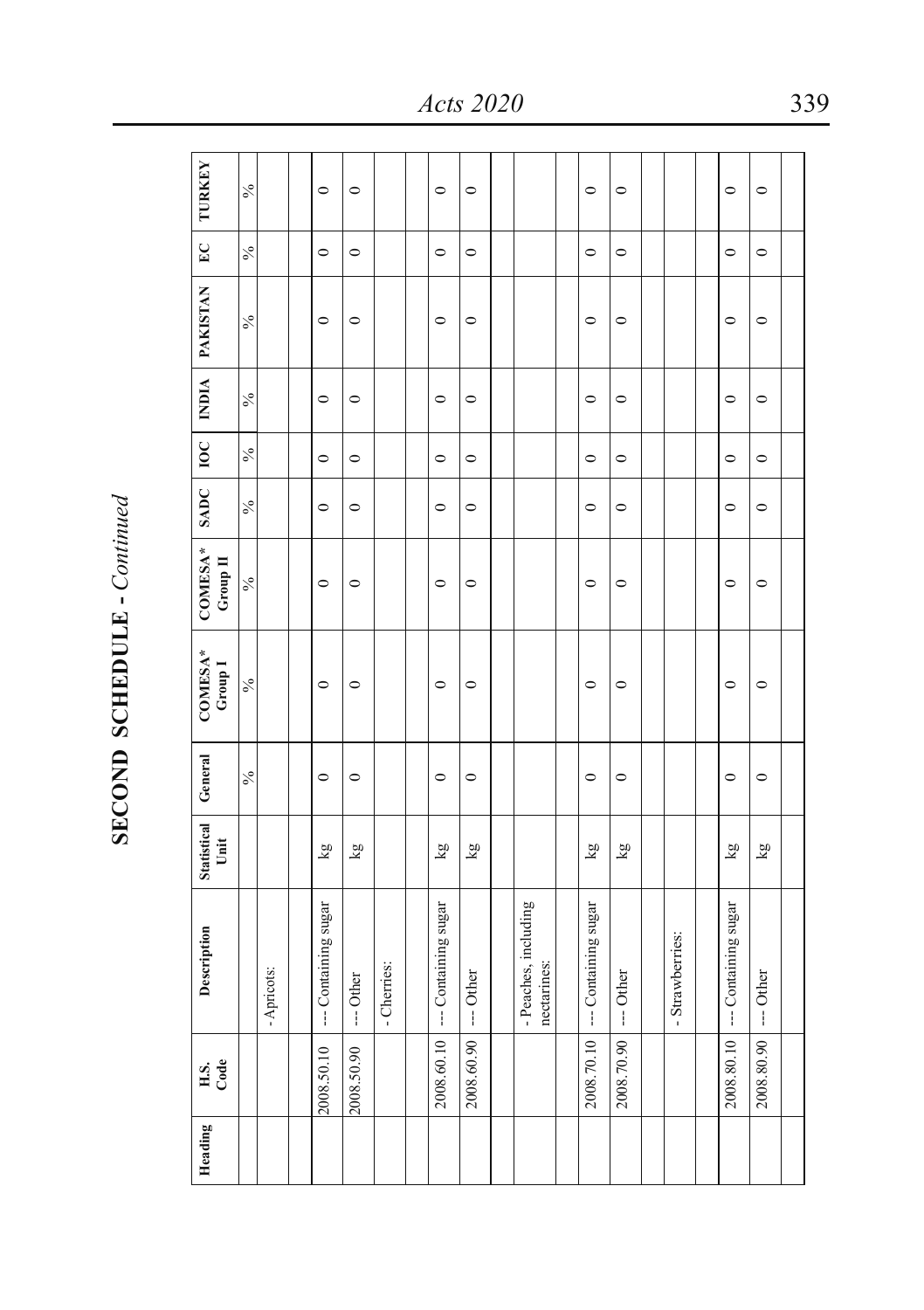| Č      |
|--------|
| ŗ      |
|        |
|        |
| ĺ      |
|        |
|        |
| ;<br>ï |
|        |

| Heading | H.S.<br>Code | Description                                                                                     | Statistical<br>Unit     | General       | COMESA*<br>Group <sub>1</sub> | COMESA*<br>Group II | SADC    | $ $ 10C | <b>NDIA</b> | <b>PAKISTAN</b> | $E_{\rm C}$   | <b>TURKEY</b> |
|---------|--------------|-------------------------------------------------------------------------------------------------|-------------------------|---------------|-------------------------------|---------------------|---------|---------|-------------|-----------------|---------------|---------------|
|         |              |                                                                                                 |                         | $\frac{6}{6}$ | $\frac{6}{6}$                 | $\frac{6}{6}$       | $\%$    | $\%$    | $\%$        | $\frac{6}{6}$   | $\frac{6}{6}$ | $\%$          |
|         |              | -- Palm hearts:                                                                                 |                         |               |                               |                     |         |         |             |                 |               |               |
|         |              |                                                                                                 |                         |               |                               |                     |         |         |             |                 |               |               |
|         | 2008.91.10   | --- Containing sugar                                                                            | $\overline{\mathbf{g}}$ | $\circ$       | $\circ$                       | $\circ$             | $\circ$ | $\circ$ | $\circ$     | $\circ$         | $\circ$       | $\circ$       |
|         | 2008.91.90   | --- Other                                                                                       | kg                      | $\circ$       | $\circ$                       | $\circ$             | $\circ$ | $\circ$ | $\circ$     | $\circ$         | $\circ$       | $\circ$       |
|         |              |                                                                                                 |                         |               |                               |                     |         |         |             |                 |               |               |
|         |              | macrocarpon, Vaccinium<br>-- Cranberries (Vaccinium<br>Vaccinium<br>vitis-idaea):<br>охусоссоs, |                         |               |                               |                     |         |         |             |                 |               |               |
|         |              |                                                                                                 |                         |               |                               |                     |         |         |             |                 |               |               |
|         | 2008.93.10   | --- Containing sugar                                                                            | Σq                      | $\circ$       | $\circ$                       | $\circ$             | $\circ$ | $\circ$ | $\circ$     | $\circ$         | $\circ$       | $\circ$       |
|         | 2008.93.90   | --- Other                                                                                       | kg                      | $\circ$       | $\circ$                       | $\circ$             | $\circ$ | $\circ$ | $\circ$     | $\circ$         | $\circ$       | $\circ$       |
|         |              |                                                                                                 |                         |               |                               |                     |         |         |             |                 |               |               |
|         |              | -- Mixtures:                                                                                    |                         |               |                               |                     |         |         |             |                 |               |               |
|         |              |                                                                                                 |                         |               |                               |                     |         |         |             |                 |               |               |
|         | 2008.97.10   | --- Containing sugar                                                                            | kg                      | $\circ$       | $\circ$                       | $\circ$             | $\circ$ | $\circ$ | $\circ$     | $\circ$         | $\circ$       | $\circ$       |
|         | 2008.97.90   | --- Other                                                                                       | Ση                      | $\circ$       | $\circ$                       | $\circ$             | $\circ$ | $\circ$ | $\circ$     | $\circ$         | $\circ$       | $\circ$       |
|         |              |                                                                                                 |                         |               |                               |                     |         |         |             |                 |               |               |
|         |              | -- Other:                                                                                       |                         |               |                               |                     |         |         |             |                 |               |               |
|         | 2008.99.10   | --- Containing sugar                                                                            | $\overline{\mathbf{g}}$ | $\circ$       | $\circ$                       | $\circ$             | $\circ$ | $\circ$ | $\circ$     | $\circ$         | $\circ$       | $\circ$       |
|         | 2008.99.90   | --- Other                                                                                       | kg                      | $\circ$       | $\circ$                       | $\circ$             | $\circ$ | $\circ$ | $\circ$     | $\circ$         | $\circ$       | $\circ$       |
|         |              |                                                                                                 |                         |               |                               |                     |         |         |             |                 |               |               |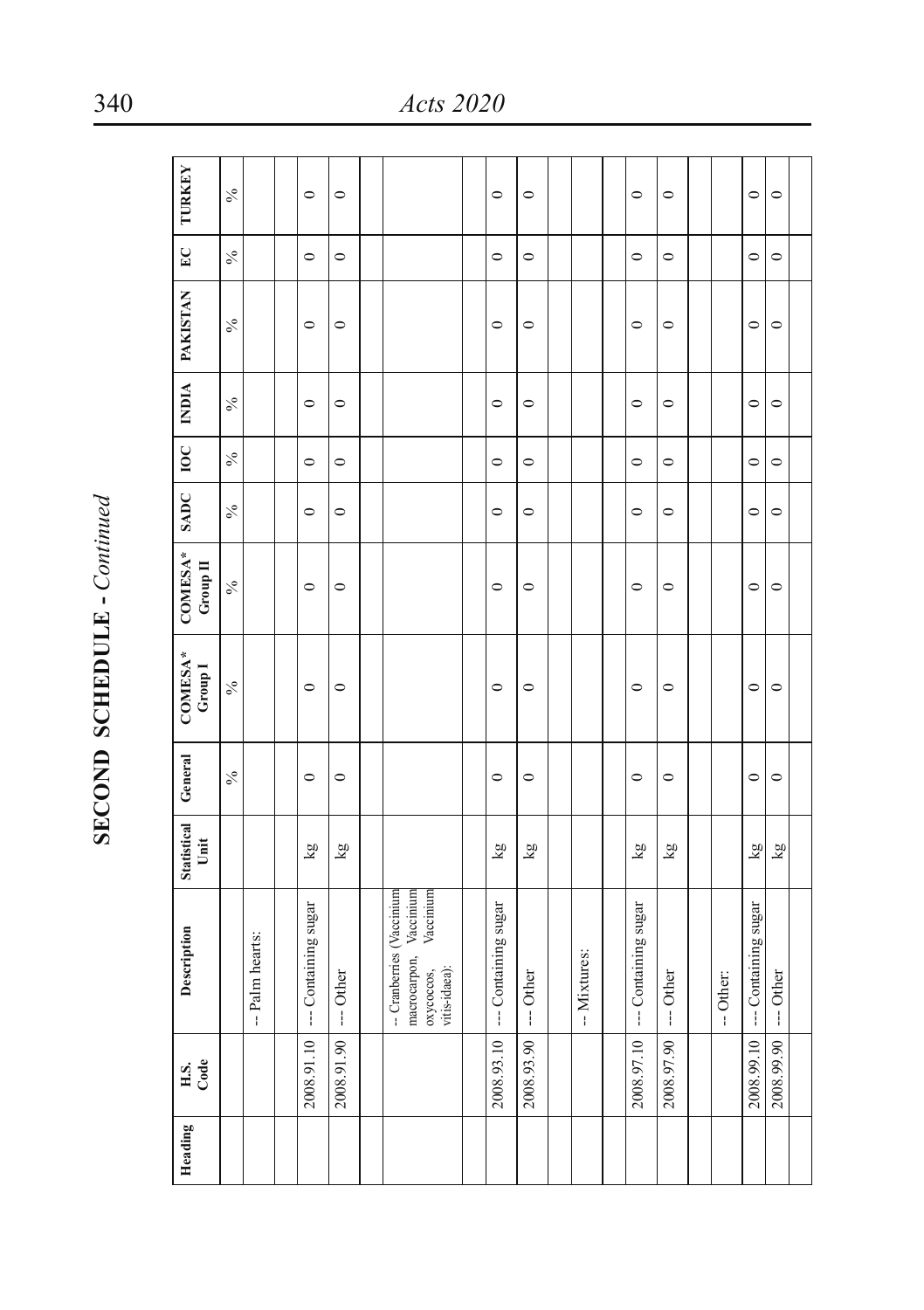| Heading | H.S.<br>Code         | Description                                                                               | Statistical General<br>Unit |               | COMESA*<br>Group I | COMESA*   SADC   IOC   INDIA   PAKISTAN<br>Group II |               |               |               |               | E             | <b>TURKEY</b> |
|---------|----------------------|-------------------------------------------------------------------------------------------|-----------------------------|---------------|--------------------|-----------------------------------------------------|---------------|---------------|---------------|---------------|---------------|---------------|
|         |                      |                                                                                           |                             | $\frac{6}{6}$ | $\frac{6}{6}$      | $\frac{6}{6}$                                       | $\frac{6}{6}$ | $\frac{6}{6}$ | $\frac{6}{6}$ | $\frac{6}{6}$ | $\frac{6}{6}$ | $\frac{6}{6}$ |
| 21.05   |                      | edible ice, whether<br>Ice cream and other<br>or not containing<br>сосоа.                 |                             |               |                    |                                                     |               |               |               |               |               |               |
|         |                      |                                                                                           |                             |               |                    |                                                     |               |               |               |               |               |               |
|         |                      | 2105.00.10   -- Containing sugar                                                          | kg                          | $\circ$       | $\circ$            | 0                                                   | $\circ$       | $\circ$       | $\circ$       | $\circ$       | $\circ$       | 0             |
|         | 2105.00.90 --- Other |                                                                                           | kg                          | $\circ$       | $\circ$            | 0                                                   | $\circ$       | $\circ$       | $\circ$       | 0             | $\circ$       | $\circ$       |
|         |                      |                                                                                           |                             |               |                    |                                                     |               |               |               |               |               |               |
|         |                      | intended to be used<br>Preparations<br>as beverages after<br>dissolution:<br>$\mathbf{I}$ |                             |               |                    |                                                     |               |               |               |               |               |               |
|         |                      |                                                                                           |                             |               |                    |                                                     |               |               |               |               |               |               |
|         | 2106.90.81           | --- Containing sugar                                                                      | kg                          | $\circ$       | ⊂                  | $\circ$                                             | $\circ$       | $\circ$       | $\circ$       | $\circ$       | $\circ$       | $\circ$       |
|         | 2106.90.89 --- Other |                                                                                           | kg                          | $\circ$       | ∊                  | 0                                                   | $\circ$       | $\circ$       | $\circ$       | $\circ$       | $\circ$       | $\circ$       |

*Acts 2020* 341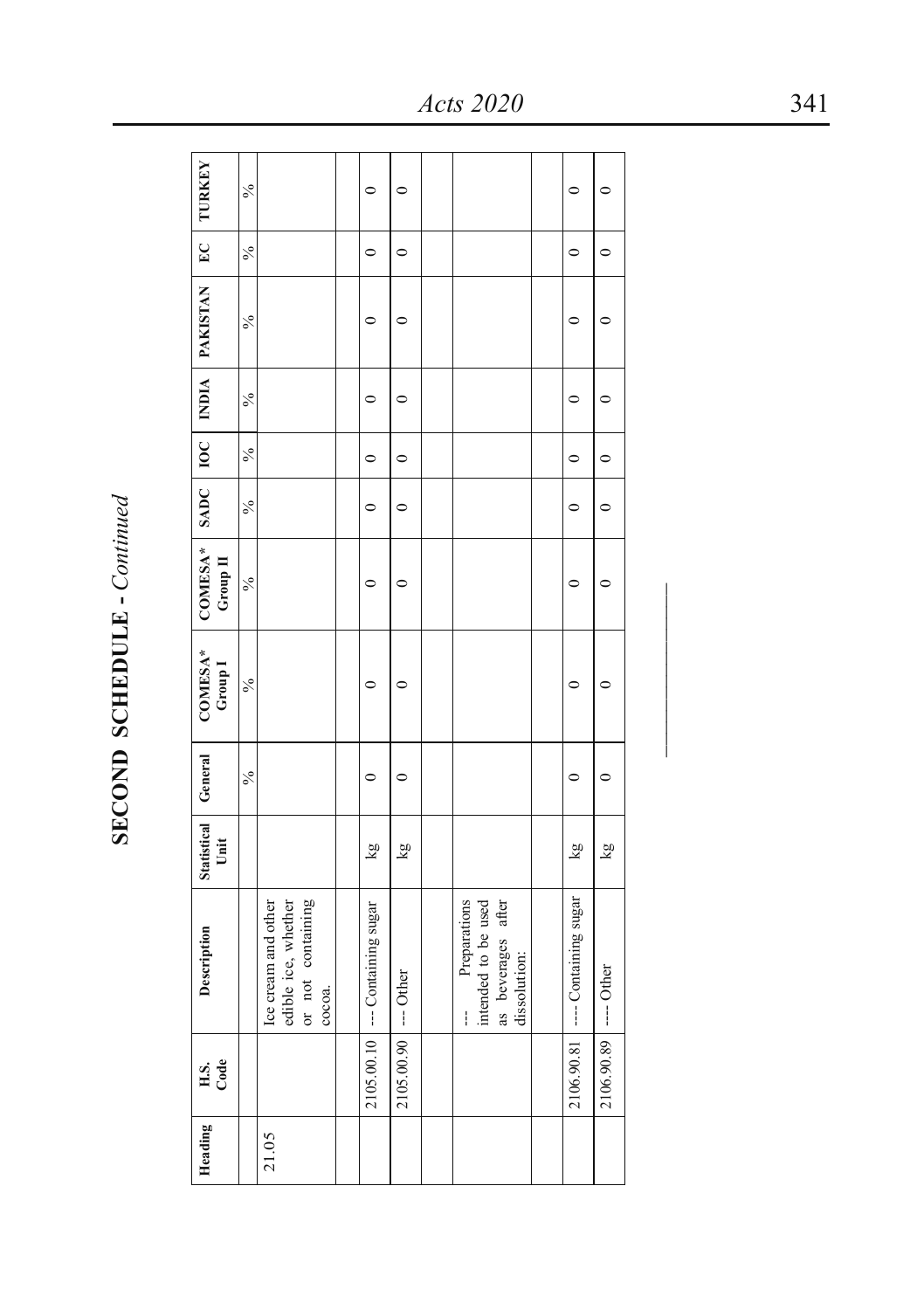**THIRD SCHEDULE** [Section 16(f)]

#### **FIRST SCHEDULE** [Section 13]

#### **PART I – CRITERIA FOR REGISTRATION WITH THE ECONOMIC DEVELOPMENT BOARD**

**1.** Investor (1) Initial investment of USD 50,000 or its equivalent in freely convertible foreign currency

or

(2) Net asset value of at least USD 50,000 or its equivalent in freely convertible foreign currency, for exising businesses and businesses inherited and a cumulative turnover of at least 12 milion rupees during the 3 years preceding the application

or

(3) Initial investment of USD 50,000 or its equivalent in freely convertible foreign currency, of which –

> (a) a minimum transfer of at least USD 25,000 shall be made

> > and

(b) the equivalent of the remaining value in high technology machines and equipment, subject to such criteria as the Chief Executive Officer may determine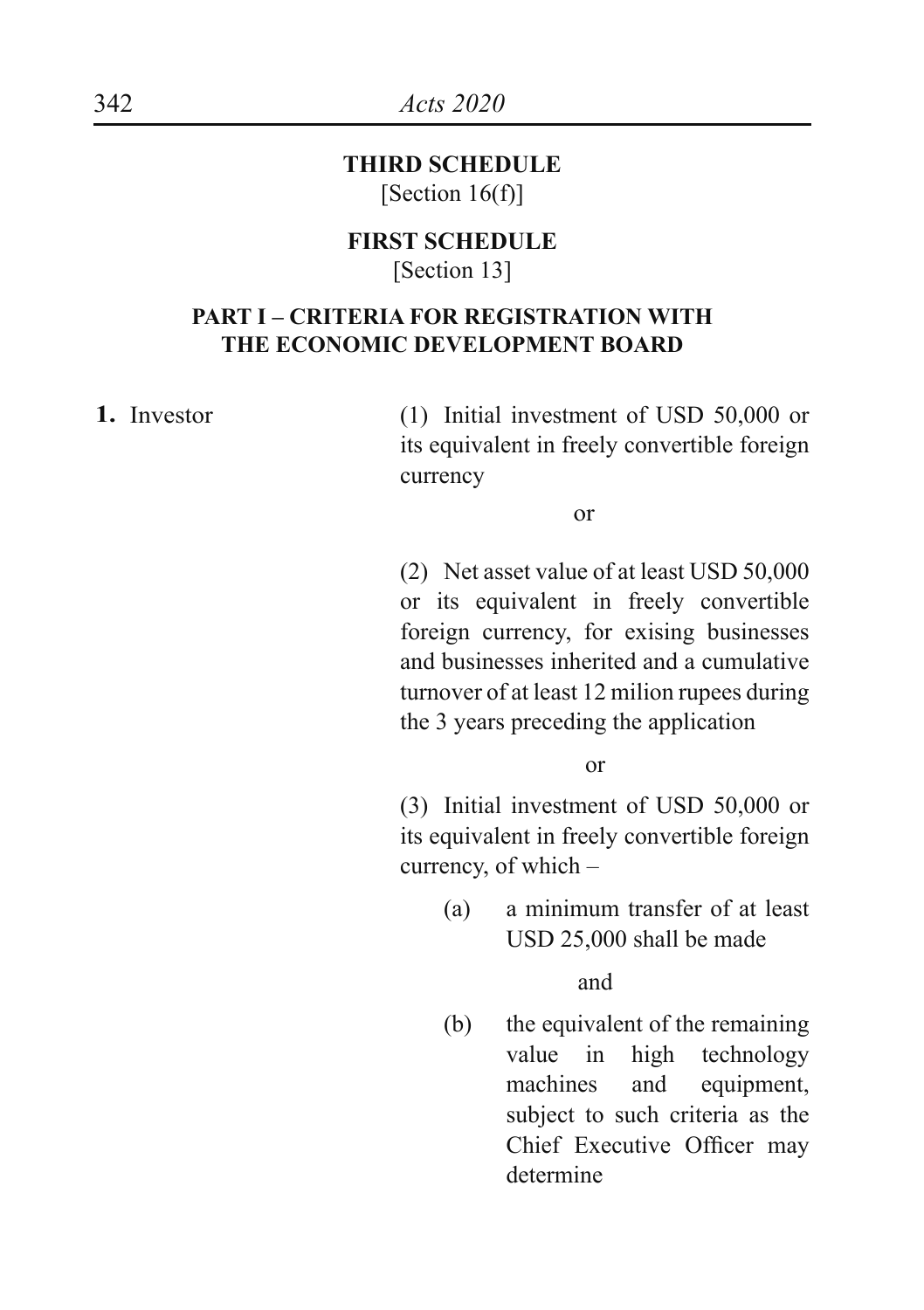(4) For renewal, a minimum gross income of 4 million rupees per year as from third year of registration

**2.** Investor for innovative start-ups (1) Submission of an innovative project to the Economic Development Board

or

(2) Registered with an incubator accredited with the Mauritius Research and Innovation Council

(3) For renewal, such conditions as the Chief Executive Officer may determine

**3.** Investor (only company incorporated under the Companies Act on or after 8 June 2017) operating a food processing plant for food processing activities and for the manufacture of products from agricultural and medicinal plants and herbs either as intermediate goods or finished products

(1) Goods shall be produced by a process involving a value addition of not less than 20 per cent of the ex-factory cost of the finished product

(2) Goods intended for export shall satisfy the rules of origin of preferential markets

#### and

(3) At least 50 per cent of the final products manufactured by the company are exported, after 2 years as from the date from which the company starts its operation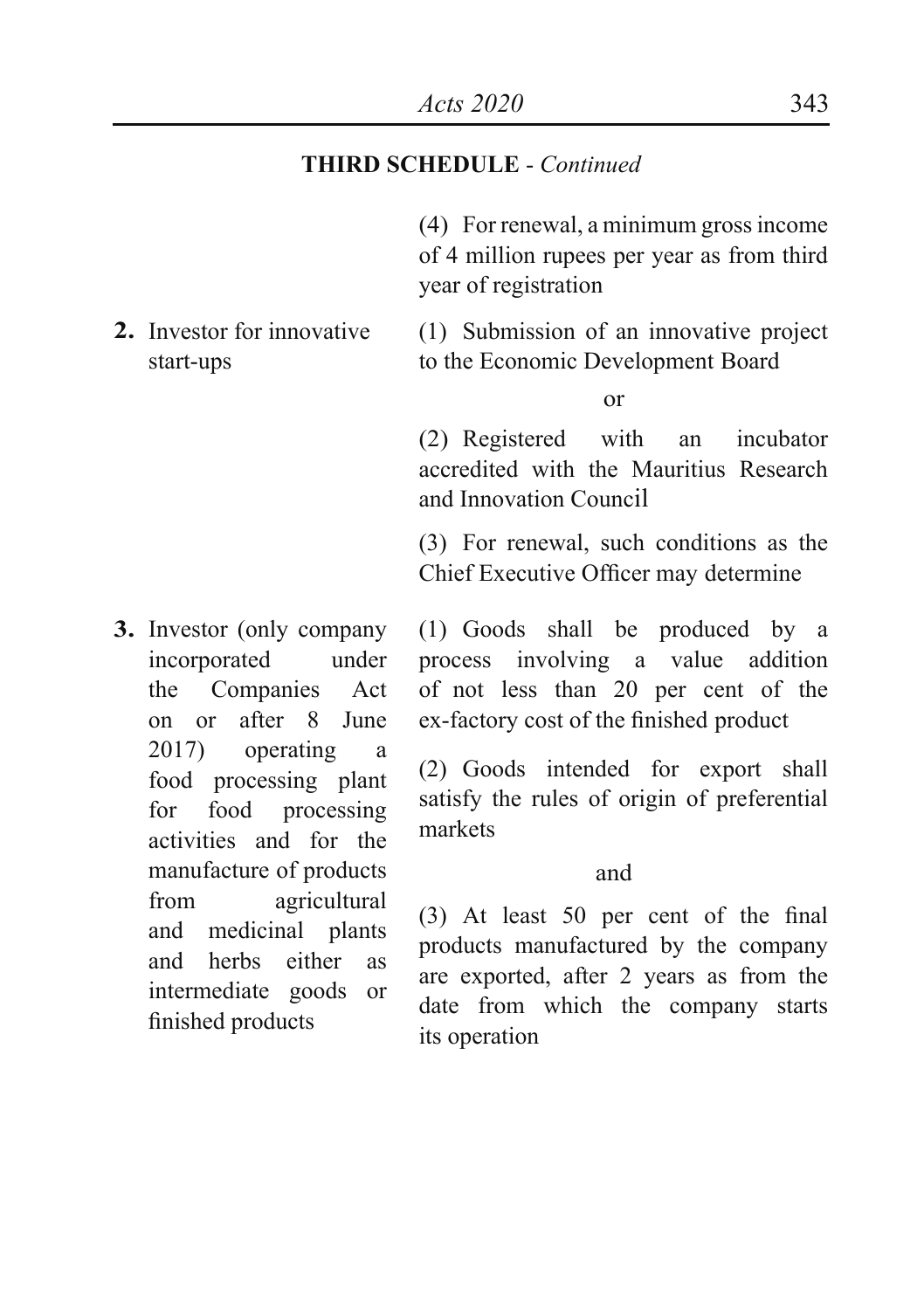**4.** Investor (company only) for the setting up of a film studio in **Mauritius** (1) Investment of at least one billion rupees or its equivalent in freely convertible foreign currency and (2) Investor to provide facilities to film production companies **5.** Any other investor Project value exceeding 20 million rupees **6.** Professional **–**  (a) information and communication technologies (ICT) sector, business process outsourcing (BPO) sector, pharmaceutical manufacturing, food processing (b) any other sector Monthly basic salary of at least 30,000 rupees Monthly basic salary at least 60,000 rupees **7.** Young professional Completion of at least an undergraduate degree in a local tertiary education institution recognised by the Higher Education Commission in any field listed in Part II of the Schedule to the Immigration Act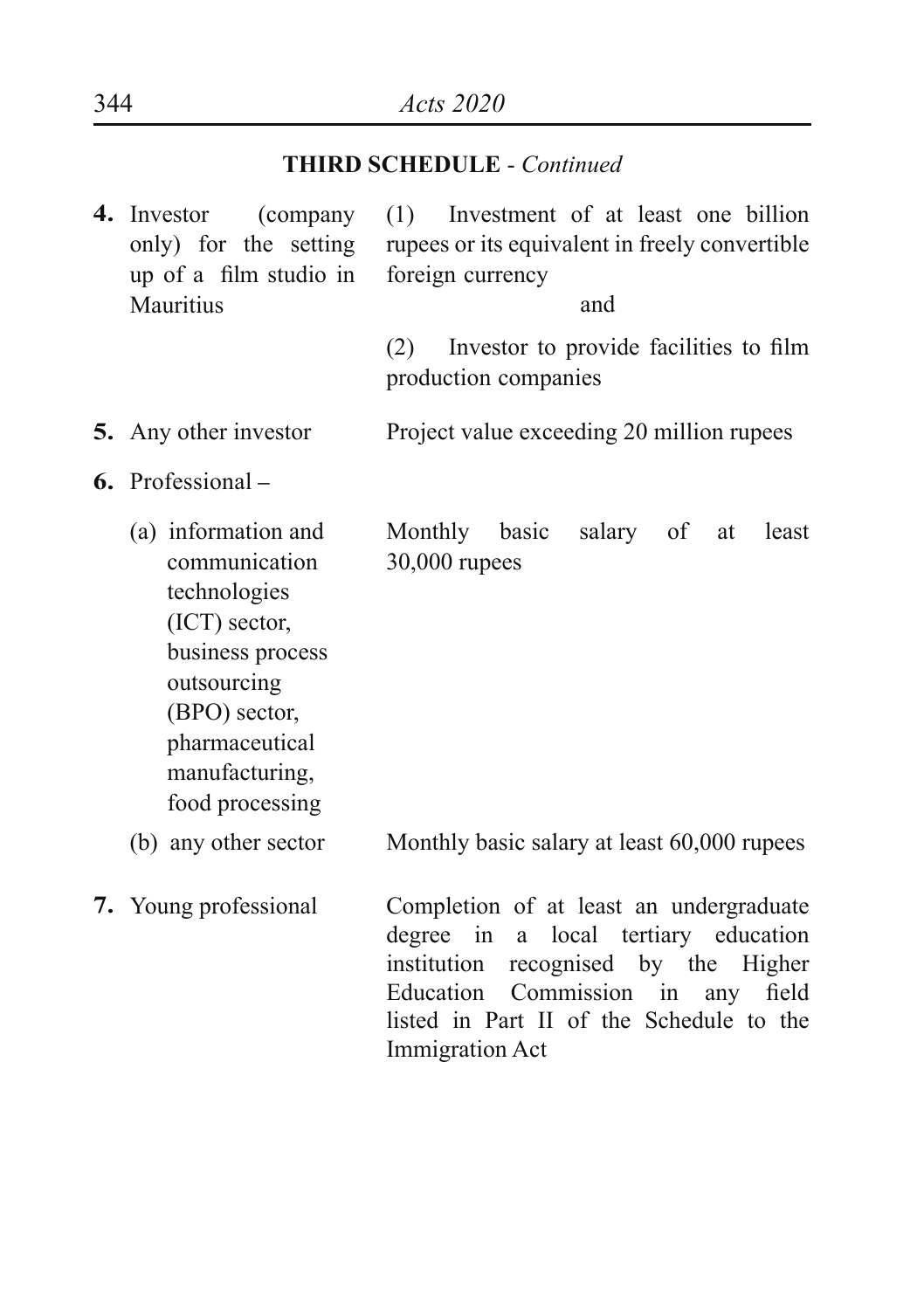**8.** Self-employed person (1) (a) Initial investment of USD 35,000 or its equivalent in freely convertible foreign currency at the time of issue of occupation permit

and

(b) Engaged in services sector only

(2) For renewal, minimum business income of 800,000 rupees per year as from the third year of registration

**9.** Retired non-citizen (1) An initial transfer of at least USD 1,500 or its equivalent in freely convertible foreign currency at the time of issue of residence permit

and

(2) (a) Thereafter, a monthly transfer of at least USD 1,500 or its equivalent in freely convertible foreign currency

or

(b) Thereafter, transfer of such amounts, by instalments or otherwise, the aggregate of which shall be at least USD 18,000 per year during the 10 years' validity of the residence permit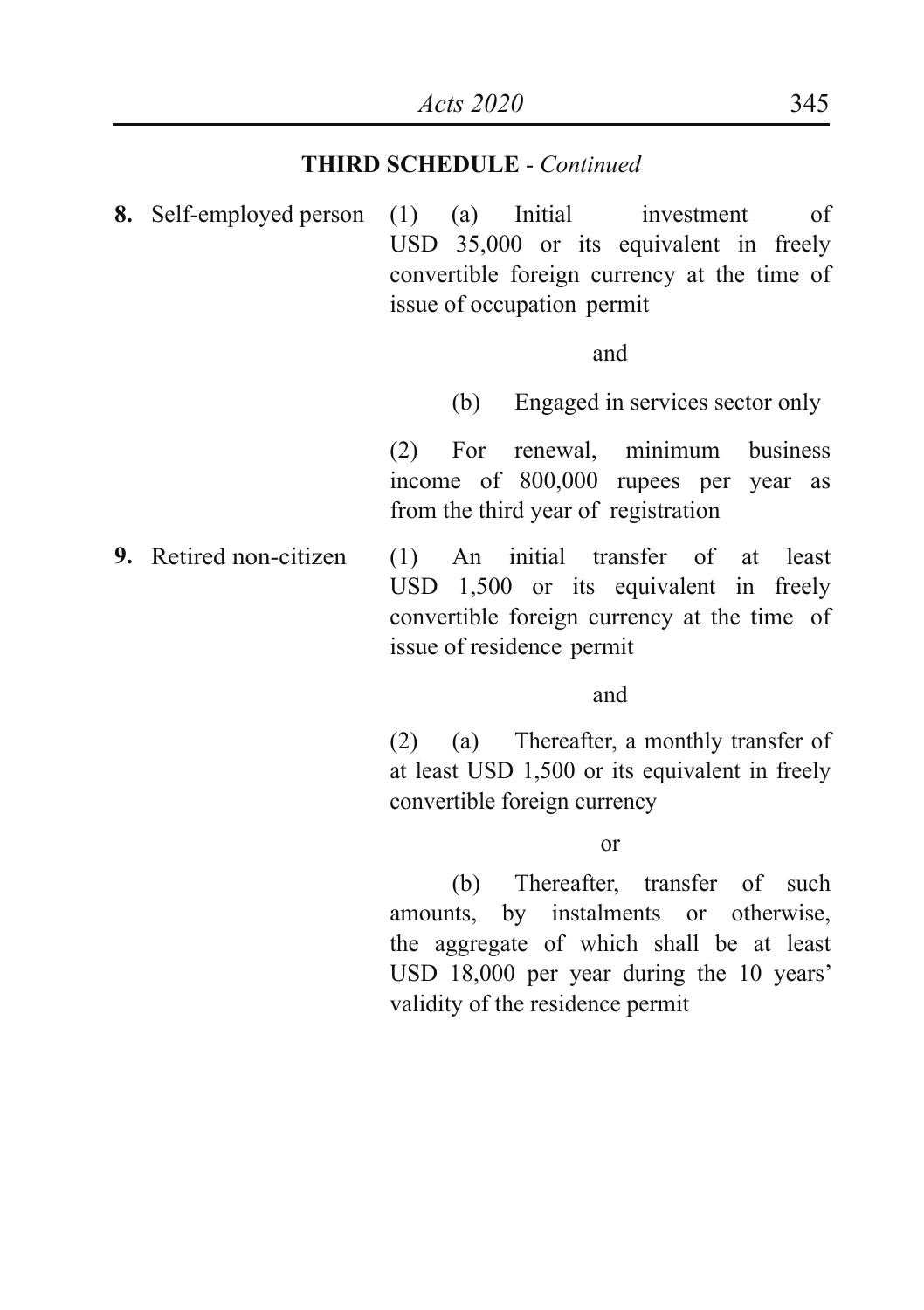#### **PART II - CRITERIA FOR ELIGIBILITY FOR PERMANENT RESIDENCE PERMIT**

**1.** Investor (1) Minimum investment of USD 375,000 in a qualifying business activity

or

(2) (a) Holder of an occupation permit as investor for at least 3 years

#### and

(b) A minimum annual gross income of at 15 million rupees for 3 years preceding application or its aggregate

**2.** Professional (1) Holder of an occupation permit as professional for at least 3 years

and

(2) Monthly basic salary of at least 150,000 rupees for 3 consecutive years immediately preceding the application

**3.** Self-employed person (1) Holder of an occupation permit as self-employed

and

(2) Annual business income of at least 3 million rupees for 3 consecutive years immediately preceding the application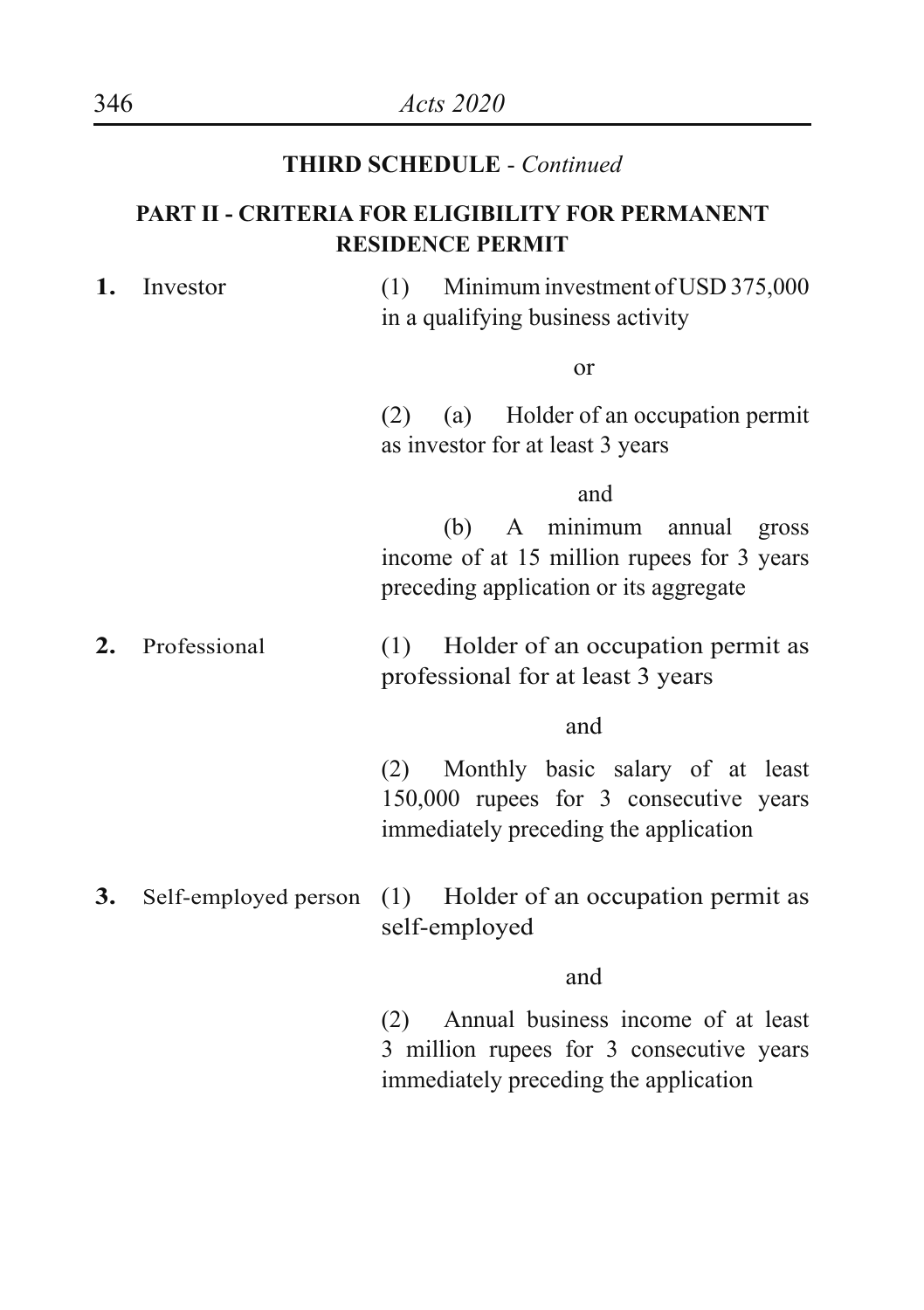**4.** Retired non-citizen (1) Holder of a residence permit as retired non-citizen for at least 3 years

and

(2) Transfer of such amounts, by instalments or otherwise, the aggregate of which shall be at least USD 54,000 or its equivalent in freely convertible foreign currency, during the period of 3 years

#### **PART III – CRITERIA FOR ELIGIBILITY FOR PERMANENT RESIDENCE PERMIT BEFORE 1 SEPTEMBER 2020**

| 1. | Investor            | Cumulative turnover of at<br>least                              |
|----|---------------------|-----------------------------------------------------------------|
|    |                     | MUR 12 million during the 3 years<br>preceding the application  |
|    |                     |                                                                 |
|    | 2. Self-employed    | Cumulative business income of at least                          |
|    |                     | MUR 2.4 million during the 3 years<br>preceding the application |
|    |                     |                                                                 |
| 3. | Professional in the | Monthly basic salary of at least                                |
|    | information and     | MUR 30,000 during the 3 years preceding                         |
|    | communication       | the application                                                 |

technologies (ICT) sector and business process outsourcing (BPO) sector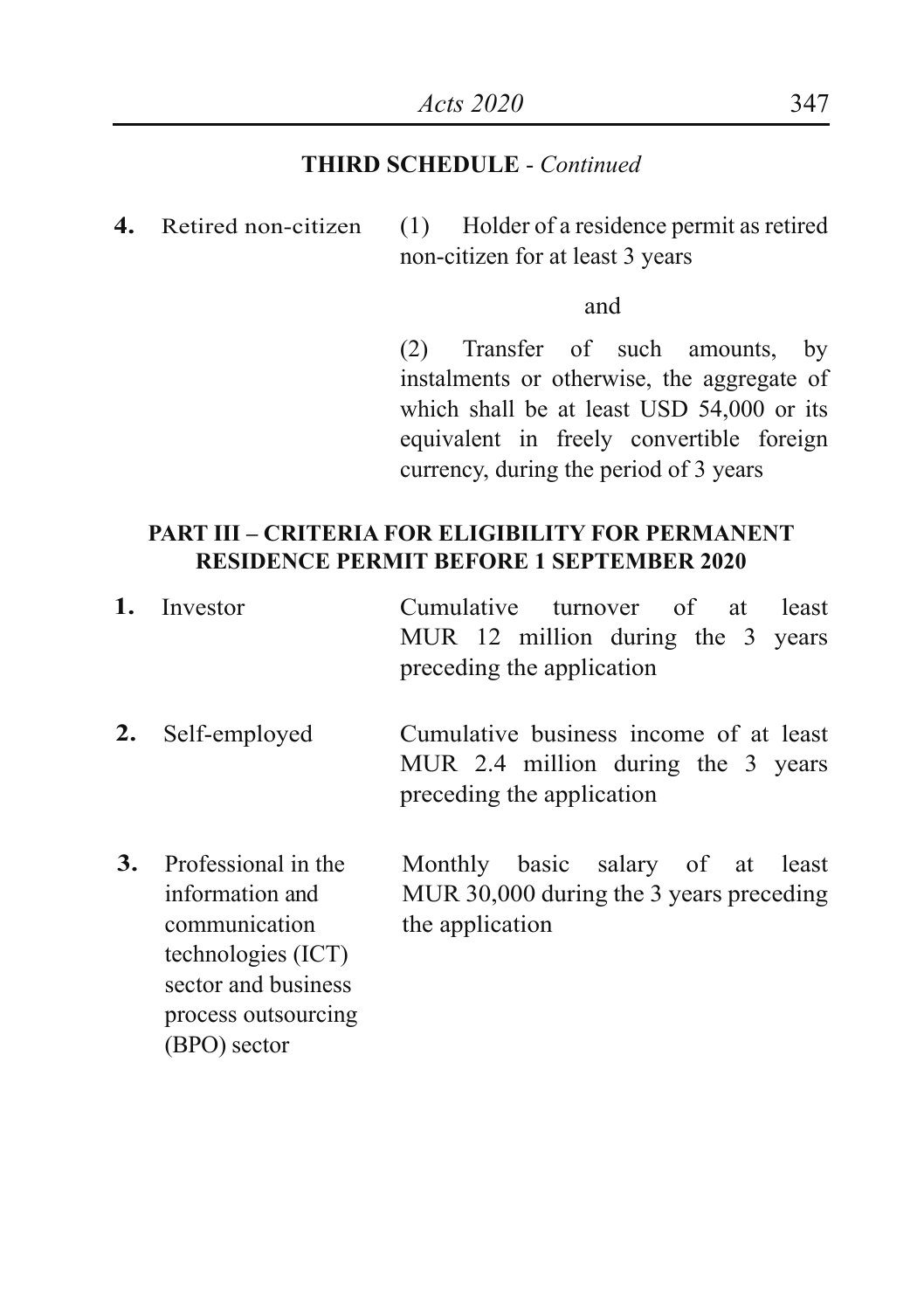- **4.** Professional in any other sector Monthly basic salary of at least MUR 60,000 during the 3 years preceding the application
- **5.** Retired non-citizen (1) Monthly transfer of at least USD 1,500 or its equivalent in freely convertible foreign currency, during the period of 3 years

 $\overline{\phantom{a}}$ 

or

(2) Cumulative transfer of at least USD 54,000 or its equivalent in freely convertible foreign currency, during the period of 3 years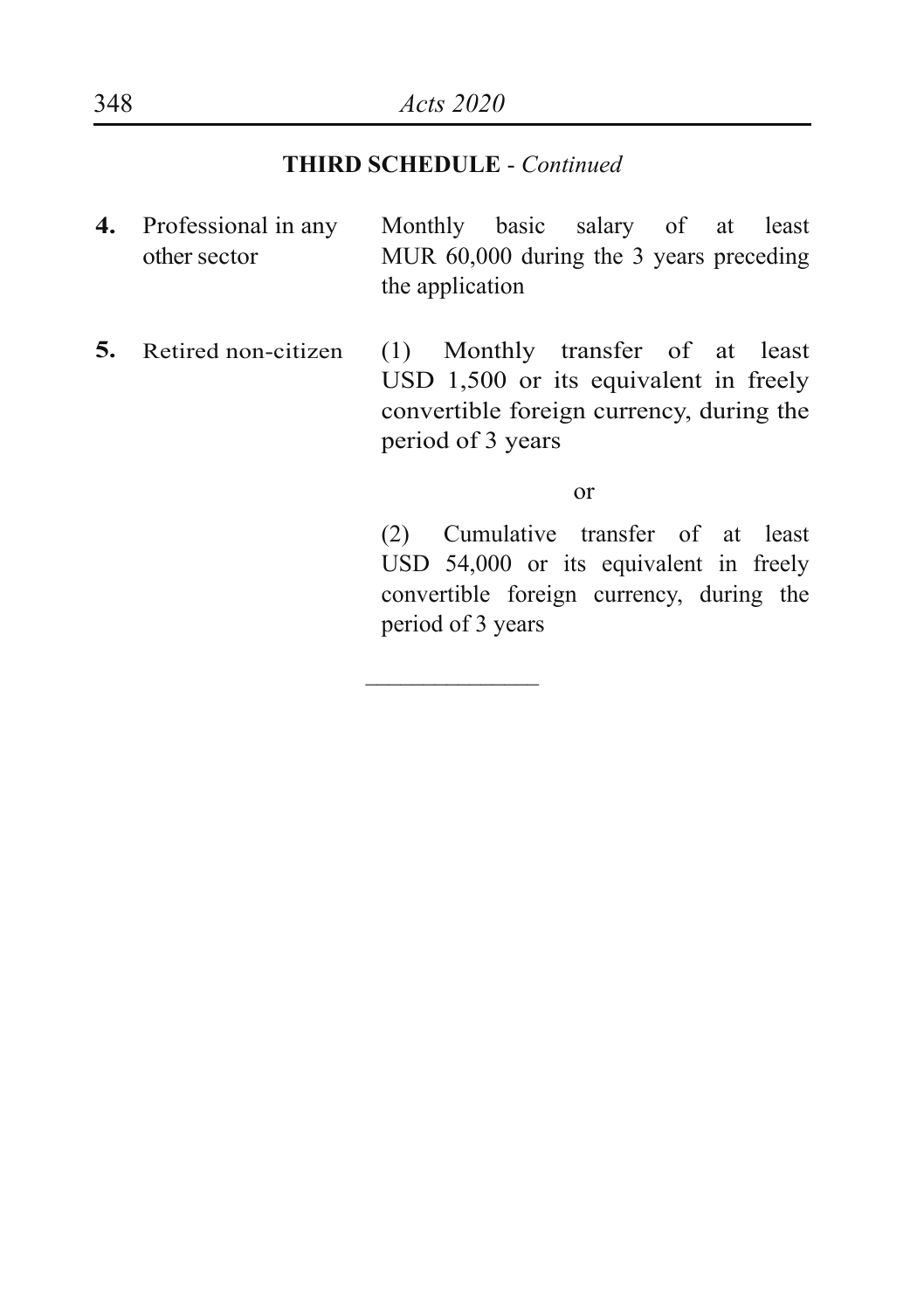#### **FOURTH SCHEDULE**

[Section  $16(g)$ ]

#### **SECOND SCHEDULE** [Section 17B]

#### **FIELDS OF ACTIVITY**

- **1.** Additive manufacturing
- **2.** Data economy
- **3.** High tech farming and smart agriculture
- **4.** Life sciences and biotechnology
- **5.** Smart manufacturing and assembly of electric vehicles
- **6.** Virtual economy
- **7.** Technical education and training programmes in any of the above fields

\_\_\_\_\_\_\_\_\_\_\_\_\_\_\_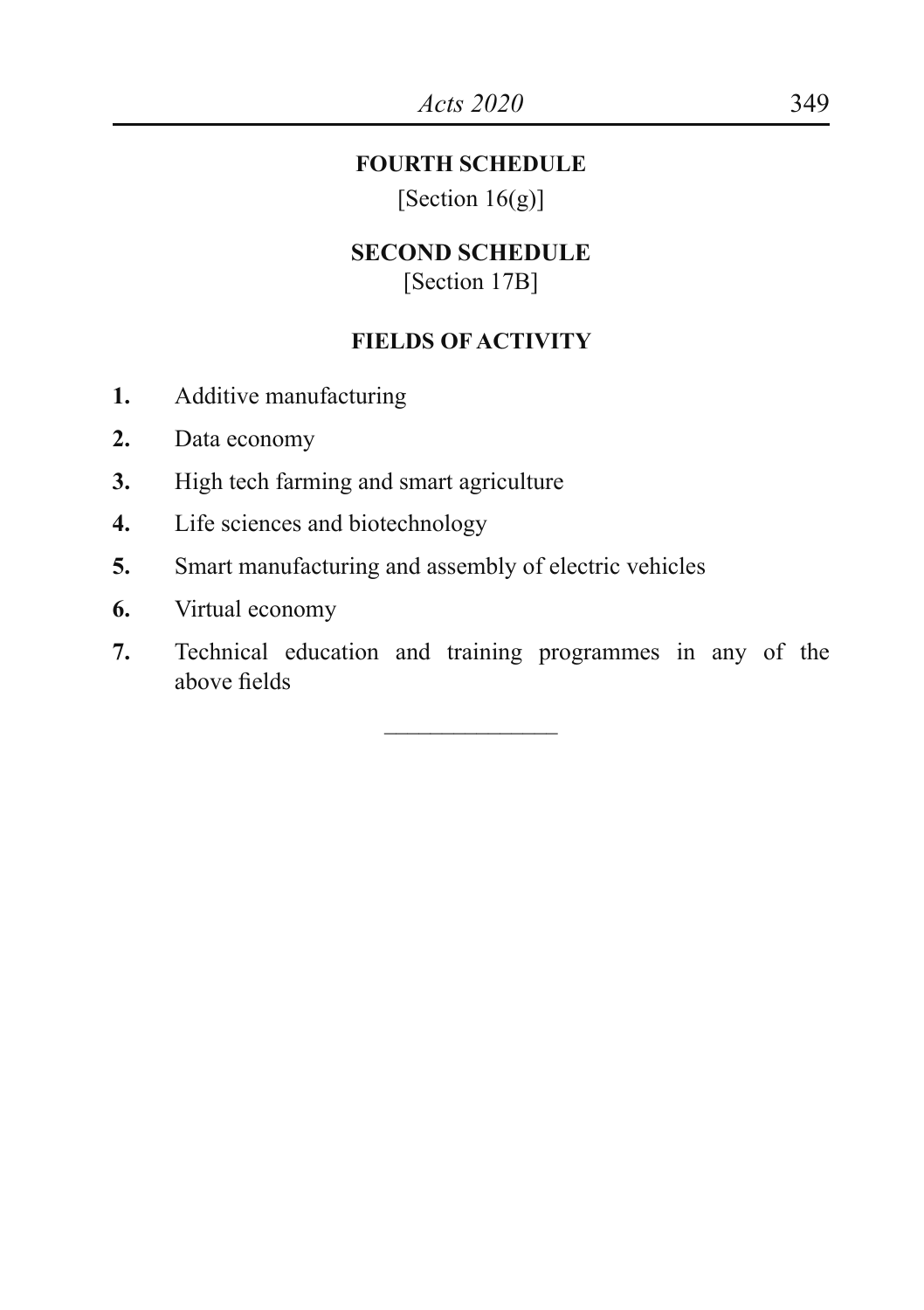#### **FIFTH SCHEDULE**

[Section  $19(c)(i)(A)$  and  $(B)$ ]

#### **PART I**

04.02, 0402.99.10, 04.03, 0403.10.10, 0403.90.10, 17.02, 1702.11.10, 1702.19.10, 1702.20.10, 1702.30.10, 1702.40.10, 1702.50.10, 1702.60.10, 1702.90.10, 20.09, 2009.11.00, 2009.12.00, 2009.19.00, 2009.21.00, 2009.29.00, 2009.31.00, 2009.39.00, 2009.41.00, 2009.49.00, 2009.50.00, 2009.61.90, 2009.69.90, 2009.71.00, 2009.79.00, 2009.81.00, 2009.89.00, 2009.90.00, 21.06, 2106.90.60, 2106.90.70, 22.02, 2202.10.11, 2202.10.12, 2202.10.19, 2202.10.91, 2202.10.99, 2202.91.00, 2202.99.10, 2202.99.20, 2202.99.40, 2202.99.50, 2202.99.60, 2202.99.70, 2202.99.90

|         | Column <sub>1</sub> | Column <sub>2</sub>                                                                                                                                                                                                                                                                                                                        | Column 3                   | Column 4                      | Column 5                      |
|---------|---------------------|--------------------------------------------------------------------------------------------------------------------------------------------------------------------------------------------------------------------------------------------------------------------------------------------------------------------------------------------|----------------------------|-------------------------------|-------------------------------|
| Heading | H.S. Code           | <b>Excisable Goods</b>                                                                                                                                                                                                                                                                                                                     | <b>Statistical</b><br>Unit | <b>Taxable</b><br><b>Base</b> | Rate of<br><b>Excise Duty</b> |
| 04.02   |                     | Milk<br>and<br>cream,<br>concentrated<br><sub>or</sub><br>containing<br>added<br>other<br><sub>or</sub><br>sugar<br>sweetening matter.                                                                                                                                                                                                     |                            |                               |                               |
|         | 0402.99.10          | --- In liquid form<br>containing sugar                                                                                                                                                                                                                                                                                                     | Kg                         | Specific duty<br>per gram     | 6 cents per<br>gram of sugar  |
| 04.03   |                     | curdled<br>Buttermilk,<br>milk<br>and<br>cream,<br>yogurt, kephir<br>and<br>fermented<br>other<br>$\alpha$<br>acidified milk<br>and<br>cream, whether<br><sub>or</sub><br>concentrated<br>not<br>$\alpha$<br>containing added sugar<br>other sweetening<br>$\alpha$<br>matter or flavoured or<br>containing added fruit,<br>nuts or cocoa. |                            |                               |                               |

#### **PART II**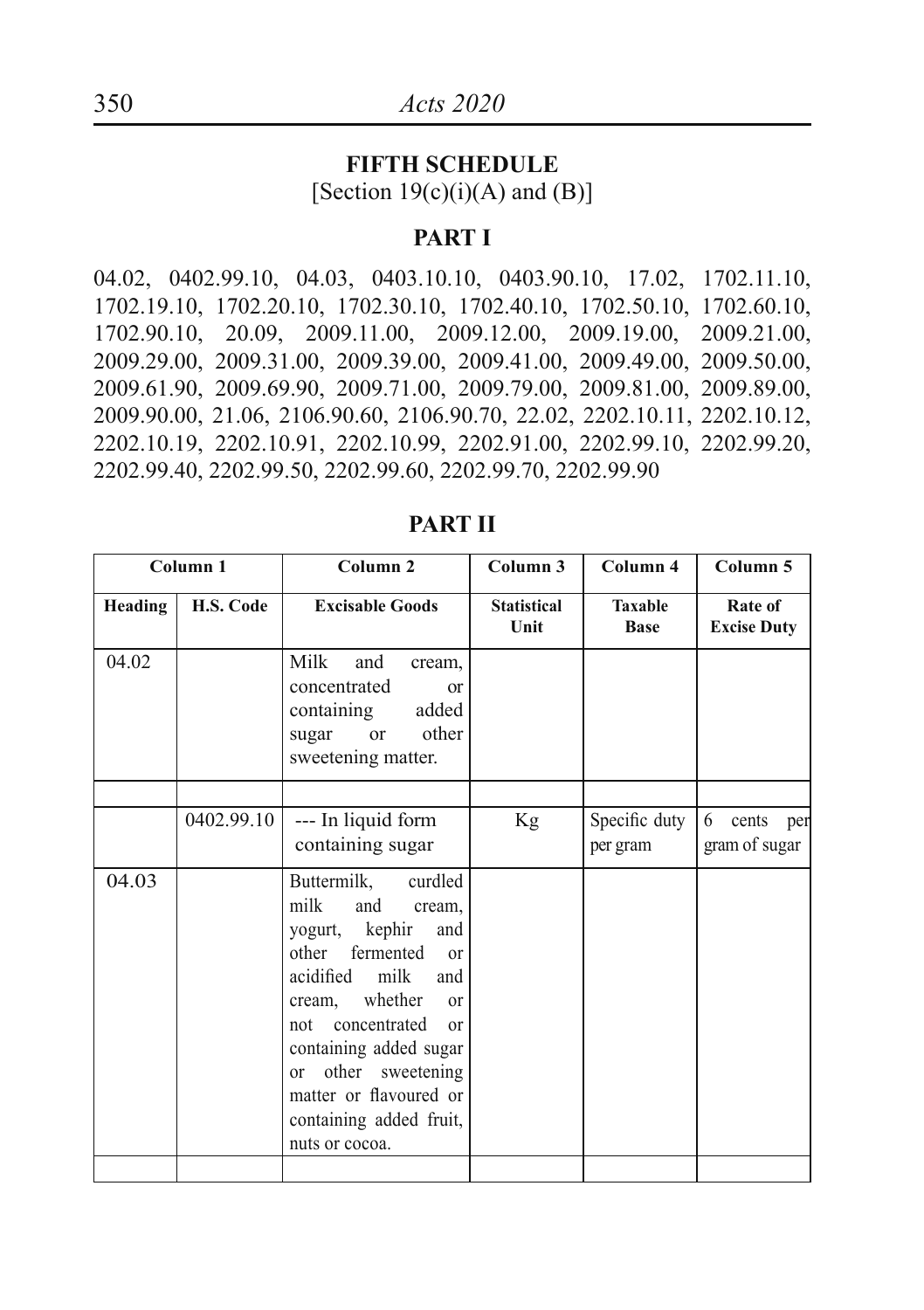|         | Column 1   | Column <sub>2</sub>                                                                                                                                                                                                                                                                                                  | Column <sub>3</sub>        | Column 4                      | Column 5                      |
|---------|------------|----------------------------------------------------------------------------------------------------------------------------------------------------------------------------------------------------------------------------------------------------------------------------------------------------------------------|----------------------------|-------------------------------|-------------------------------|
| Heading | H.S. Code  | <b>Excisable Goods</b>                                                                                                                                                                                                                                                                                               | <b>Statistical</b><br>Unit | <b>Taxable</b><br><b>Base</b> | Rate of<br><b>Excise Duty</b> |
|         |            | - Yogurt:                                                                                                                                                                                                                                                                                                            |                            |                               |                               |
|         | 0403.10.10 | liquid<br>In<br>$\overline{a}$<br>form containing<br>sugar                                                                                                                                                                                                                                                           | Kg                         | Specific duty<br>per gram     | 6 cents per<br>gram of sugar  |
|         |            | - Other:                                                                                                                                                                                                                                                                                                             |                            |                               |                               |
|         | 0403.90.10 | liquid<br>In<br>$---$<br>form containing<br>sugar                                                                                                                                                                                                                                                                    | Kg                         | Specific duty<br>per gram     | 6 cents per<br>gram of sugar  |
|         |            |                                                                                                                                                                                                                                                                                                                      |                            |                               |                               |
| 17.02   |            | Other<br>sugars,<br>including<br>chemically<br>pure<br>lactose,<br>maltose,<br>glucose<br>and<br>fructose, in solid<br>form; sugar syrups<br>containing<br>not<br>added flavouring<br>colouring<br><sub>or</sub><br>artificial<br>matter;<br>whether<br>honey,<br>or not mixed with<br>natural<br>honey;<br>caramel. |                            |                               |                               |
|         |            | - Lactose and<br>lactose syrup:                                                                                                                                                                                                                                                                                      |                            |                               |                               |
|         |            |                                                                                                                                                                                                                                                                                                                      |                            |                               |                               |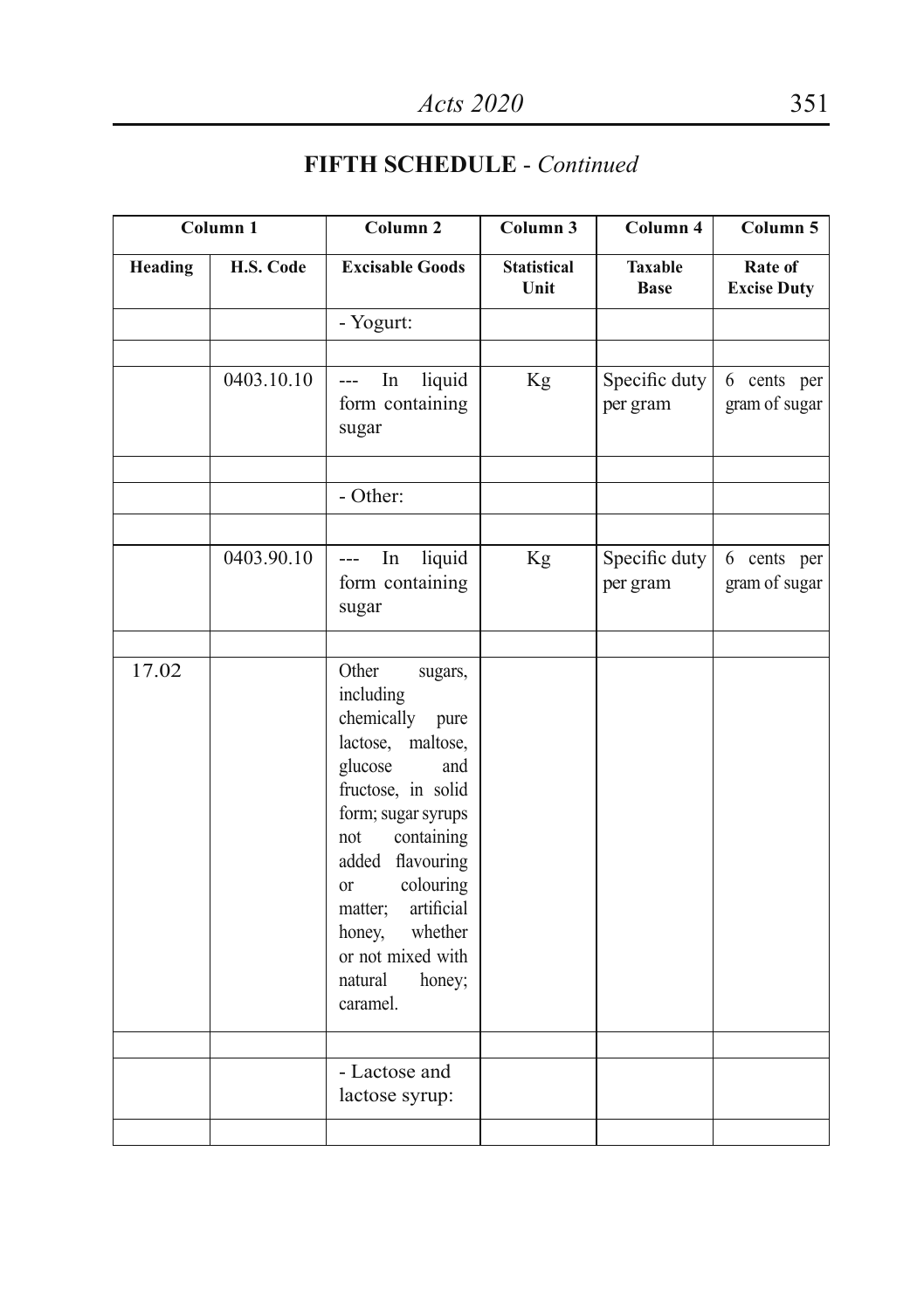| Column 1       |            | Column <sub>2</sub>                                                                                                                                                       | Column 3                   | Column 4                      | Column 5                           |
|----------------|------------|---------------------------------------------------------------------------------------------------------------------------------------------------------------------------|----------------------------|-------------------------------|------------------------------------|
| <b>Heading</b> | H.S. Code  | <b>Excisable Goods</b>                                                                                                                                                    | <b>Statistical</b><br>Unit | <b>Taxable</b><br><b>Base</b> | Rate of<br><b>Excise Duty</b>      |
|                |            | Containing<br>$-$<br>by weight 99%<br>or more lactose,<br>expressed as an<br>hydrous lactose,<br>calculated<br>on<br>the dry matter:                                      |                            |                               |                                    |
|                | 1702.11.10 | --- Syrup                                                                                                                                                                 | Kg                         | Specific duty<br>per gram     | 6<br>cents per<br>gram of sugar    |
|                |            | -- Other:                                                                                                                                                                 |                            |                               |                                    |
|                | 1702.19.10 | --- Syrup                                                                                                                                                                 | Kg                         | Specific duty<br>per gram     | 6 cents per<br>gram of sugar       |
|                |            | - Maple sugar<br>and maple syrup:                                                                                                                                         |                            |                               |                                    |
|                | 1702.20.10 | --- Syrup                                                                                                                                                                 | Kg                         | Specific duty<br>per gram     | 6 cents per<br>of<br>gram<br>sugar |
|                |            | Glucose<br>and<br>$\overline{a}$<br>glucose<br>syrup,<br>containing<br>not<br>fructose<br>or<br>containing in the<br>dry state less than<br>20% by weight of<br>fructose: |                            |                               |                                    |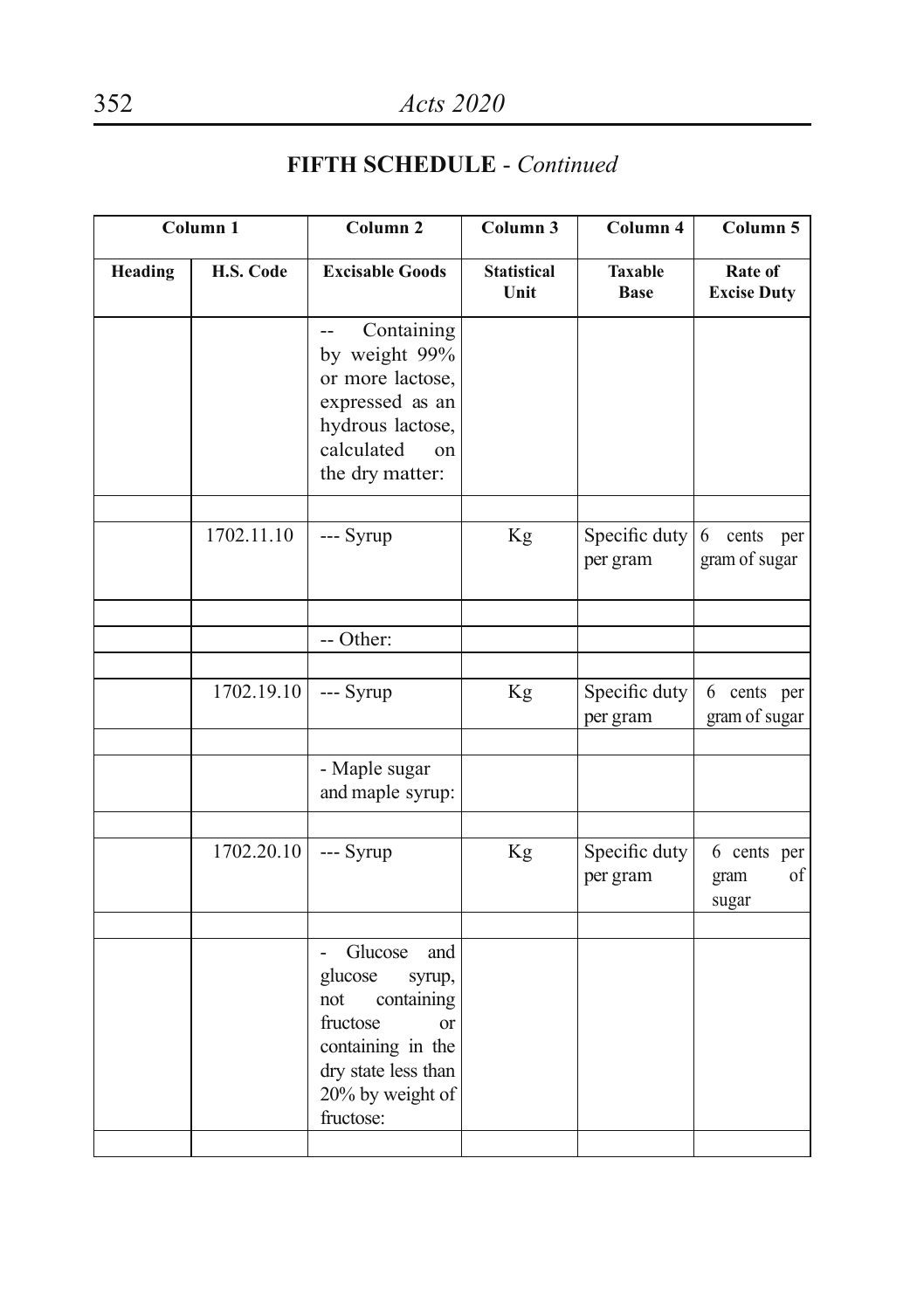| Column 1 |            | Column <sub>2</sub>                                                                                                                                                                  | Column 3                   | $\overline{\mathrm{Column}}$ 4 | Column 5                      |
|----------|------------|--------------------------------------------------------------------------------------------------------------------------------------------------------------------------------------|----------------------------|--------------------------------|-------------------------------|
| Heading  | H.S. Code  | <b>Excisable Goods</b>                                                                                                                                                               | <b>Statistical</b><br>Unit | <b>Taxable</b><br><b>Base</b>  | Rate of<br><b>Excise Duty</b> |
|          | 1702.30.10 | --- Syrup                                                                                                                                                                            | Kg                         | Specific duty<br>per gram      | 6 cents per<br>gram of sugar  |
|          |            | Glucose and<br>glucose syrup,<br>containing<br>in<br>dry<br>the<br>state<br>least<br>20%<br>at<br>but less<br>than<br>50% by weight<br>of<br>fructose,<br>excluding<br>invert sugar: |                            |                                |                               |
|          | 1702.40.10 | --- Syrup                                                                                                                                                                            | Kg                         | Specific duty<br>per gram      | 6 cents per<br>gram of sugar  |
|          |            | - Chemically<br>pure fructose:                                                                                                                                                       |                            |                                |                               |
|          | 1702.50.10 | --- Syrup                                                                                                                                                                            | Kg                         | Specific duty<br>per gram      | 6 cents per<br>gram of sugar  |
|          |            | - Other fructose<br>and<br>fructose<br>syrup, containing<br>in the dry state<br>than<br>more<br>50% by weight<br>fructose,<br>$\sigma$ f<br>excluding<br>invert<br>sugar:            |                            |                                |                               |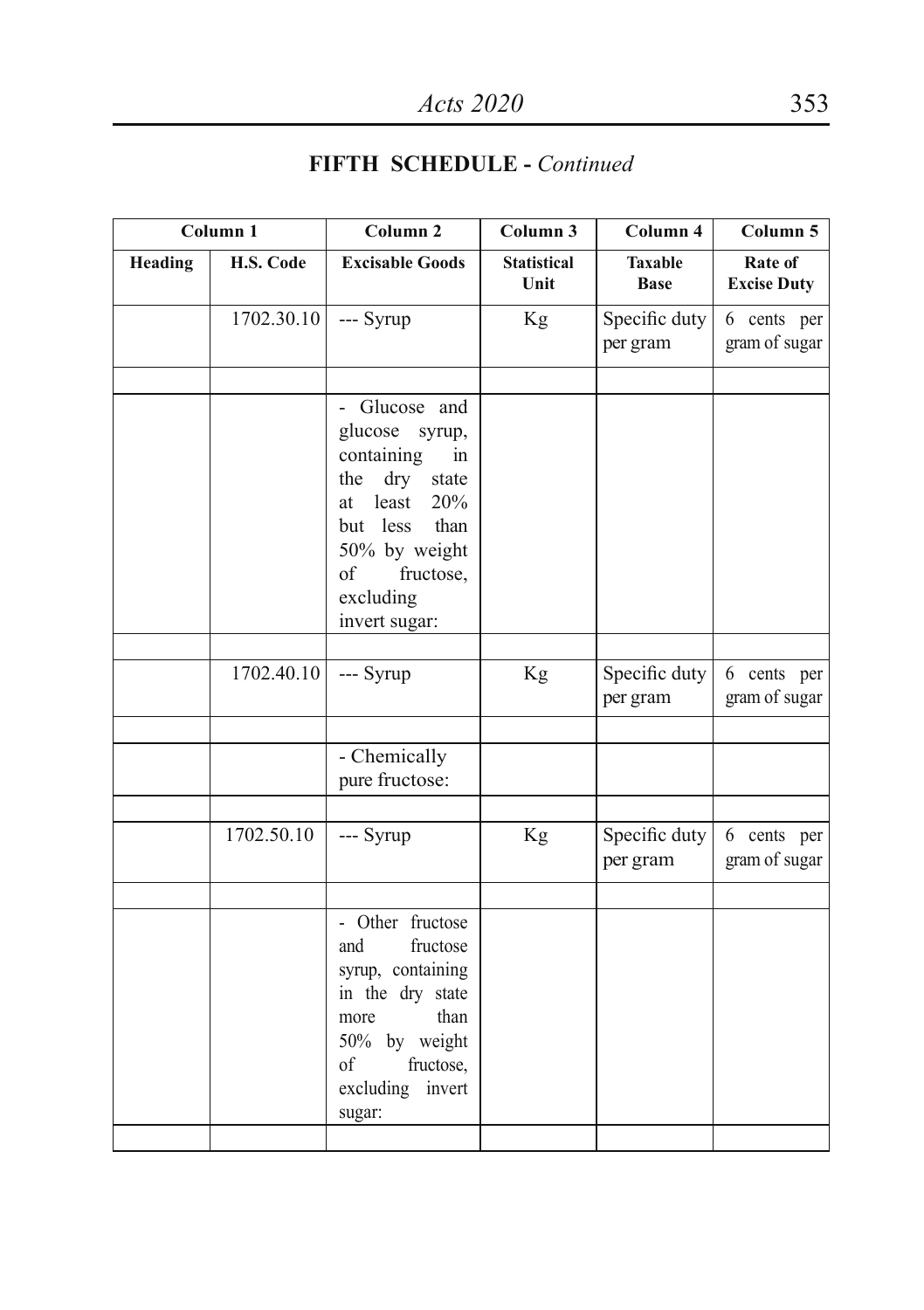| Column <sub>1</sub> |            | Column <sub>2</sub>                                                                                                                                                                                                | Column 3                   | Column 4                      | Column 5                      |
|---------------------|------------|--------------------------------------------------------------------------------------------------------------------------------------------------------------------------------------------------------------------|----------------------------|-------------------------------|-------------------------------|
| <b>Heading</b>      | H.S. Code  | <b>Excisable Goods</b>                                                                                                                                                                                             | <b>Statistical</b><br>Unit | <b>Taxable</b><br><b>Base</b> | Rate of<br><b>Excise Duty</b> |
|                     | 1702.60.10 | --- Syrup                                                                                                                                                                                                          | Kg                         | Specific duty<br>per gram     | 6 cents per<br>gram of sugar  |
|                     |            | - Other,<br>including invert<br>sugar and other<br>sugar and sugar<br>syrup blends<br>containing in the<br>dry state 50%<br>by weight of<br>fructose:                                                              |                            |                               |                               |
|                     | 1702.90.10 | --- Syrup                                                                                                                                                                                                          | Kg                         | Specific duty<br>per gram     | 6 cents per<br>gram of sugar  |
| 20.09               |            | Fruit<br>juices<br>(including<br>grape must) and<br>vegetable juices,<br>unfermented and<br>containing<br>not<br>added<br>spirit,<br>whether or not<br>containing added<br>sugar or other<br>sweetening<br>matter. |                            |                               |                               |
|                     |            | - Orange juice:                                                                                                                                                                                                    |                            |                               |                               |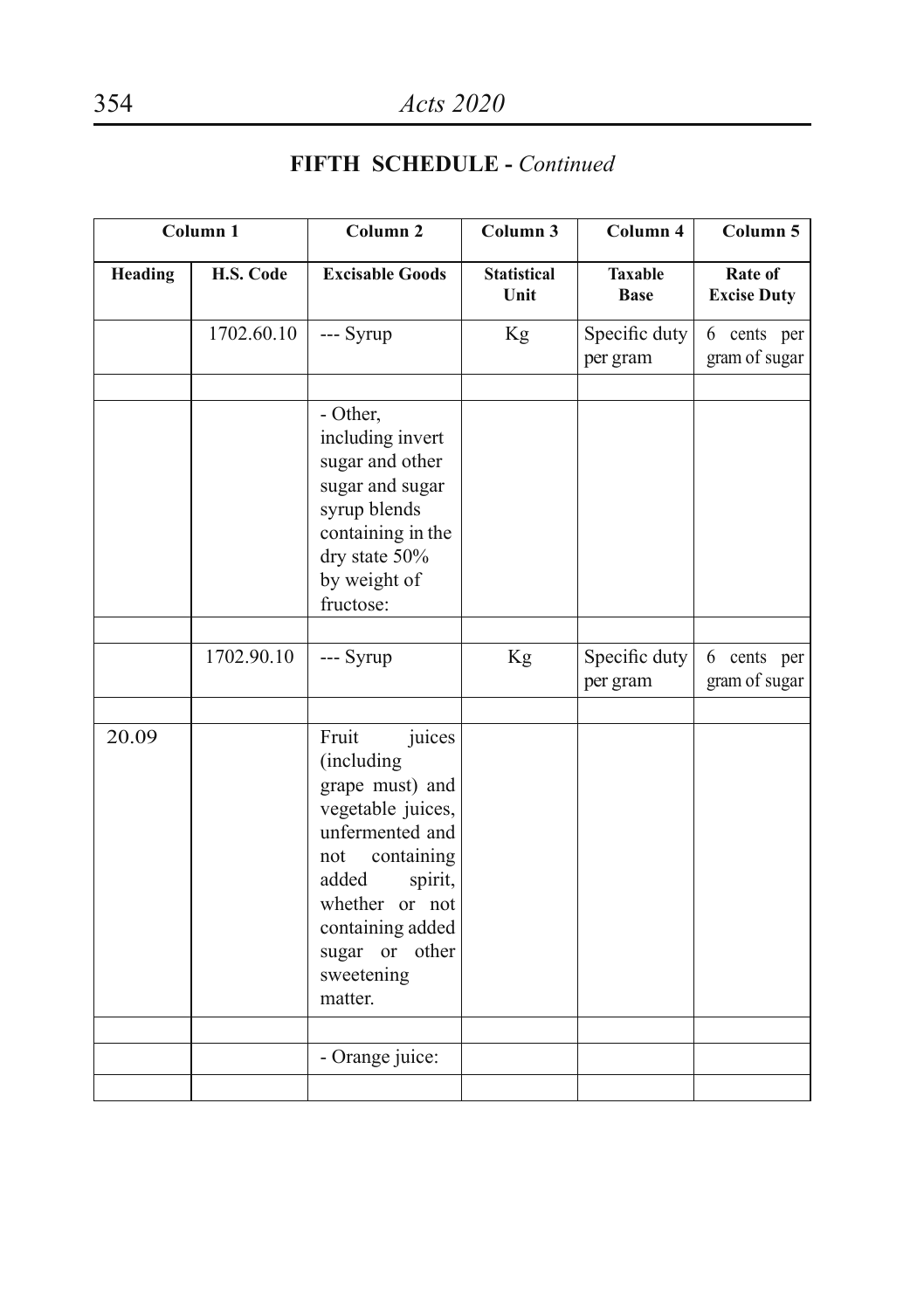|         | Column <sub>1</sub> | Column <sub>2</sub>                                   | Column 3                   | Column 4                      | Column 5                        |
|---------|---------------------|-------------------------------------------------------|----------------------------|-------------------------------|---------------------------------|
| Heading | H.S. Code           | <b>Excisable Goods</b>                                | <b>Statistical</b><br>Unit | <b>Taxable</b><br><b>Base</b> | Rate of<br><b>Excise Duty</b>   |
|         | 2009.11.00          | -- Frozen                                             | L                          | Specific duty<br>per gram     | cents per<br>6<br>gram of sugar |
|         | 2009.12.00          | -- Not frozen, of<br>a Brix value not<br>exceeding 20 | $\mathbf{L}$               | Specific duty<br>per gram     | 6 cents per<br>gram of sugar    |
|         | 2009.19.00          | -- Other                                              | L                          | Specific duty<br>per gram     | 6 cents per<br>gram of sugar    |
|         |                     | - Grapefruit<br>including<br>pomelo) juice:           |                            |                               |                                 |
|         | 2009.21.00          | -- Of a Brix value<br>not exceeding 20                | $\mathbf{L}$               | Specific duty<br>per gram     | 6 cents per<br>gram of sugar    |
|         | 2009.29.00          | -- Other                                              | L                          | Specific duty<br>per gram     | cents per<br>6<br>gram of sugar |
|         |                     | - Juice of any<br>other<br>single<br>citrus fruit:    |                            |                               |                                 |
|         | 2009.31.00          | -- Of a Brix value<br>not exceeding 20                | L                          | Specific duty<br>per gram     | 6 cents per<br>gram of sugar    |
|         | 2009.39.00          | -- Other                                              | $\mathbf{L}$               | Specific duty<br>per gram     | 6 cents per<br>gram of sugar    |
|         |                     | - Pineapple juice:                                    |                            |                               |                                 |
|         | 2009.41.00          | -- Of a Brix value<br>not exceeding 20                | $\mathbf{L}$               | Specific duty<br>per gram     | 6 cents per<br>gram of sugar    |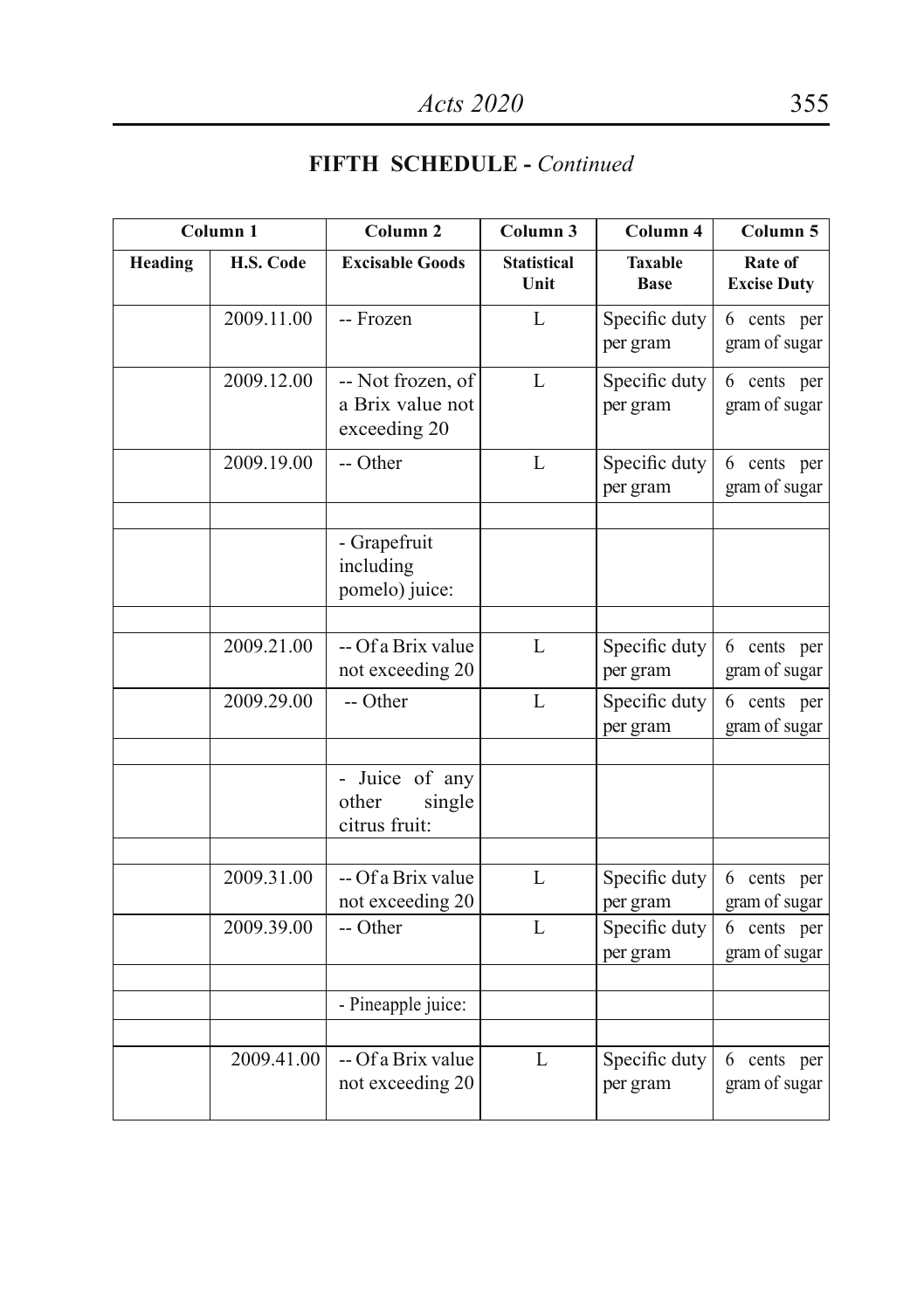|         | Column <sub>1</sub> | Column <sub>2</sub>                                   | Column 3                   | Column 4                      | Column 5                      |
|---------|---------------------|-------------------------------------------------------|----------------------------|-------------------------------|-------------------------------|
| Heading | H.S. Code           | <b>Excisable Goods</b>                                | <b>Statistical</b><br>Unit | <b>Taxable</b><br><b>Base</b> | Rate of<br><b>Excise Duty</b> |
|         | 2009.49.00          | -- Other                                              | L                          | Specific duty<br>per gram     | 6 cents per<br>gram of sugar  |
|         | 2009.50.00          | - Tomato juice                                        | L                          | Specific duty<br>per gram     | 6 cents per<br>gram of sugar  |
|         |                     | Grape<br>juice<br>(including<br>grape must):          |                            |                               |                               |
|         |                     | -- Of a Brix value<br>not exceeding 20                |                            |                               |                               |
|         | 2009.61.90          | --- Other                                             | L                          | Specific duty<br>per gram     | 6 cents per<br>gram of sugar  |
|         |                     | -- Other:                                             |                            |                               |                               |
|         | 2009.69.90          | --- Other                                             | L                          | Specific duty<br>per gram     | 6 cents per<br>gram of sugar  |
|         |                     | - Apple juice:                                        |                            |                               |                               |
|         | 2009.71.00          | -- Of a Brix value<br>not exceeding 20                | L                          | Specific duty<br>per gram     | 6 cents per<br>gram of sugar  |
|         | 2009.79.00          | -- Other                                              | L                          | Specific duty<br>per gram     | 6 cents per<br>gram of sugar  |
|         |                     | - Juice of any<br>other single fruit<br>or vegetable: |                            |                               |                               |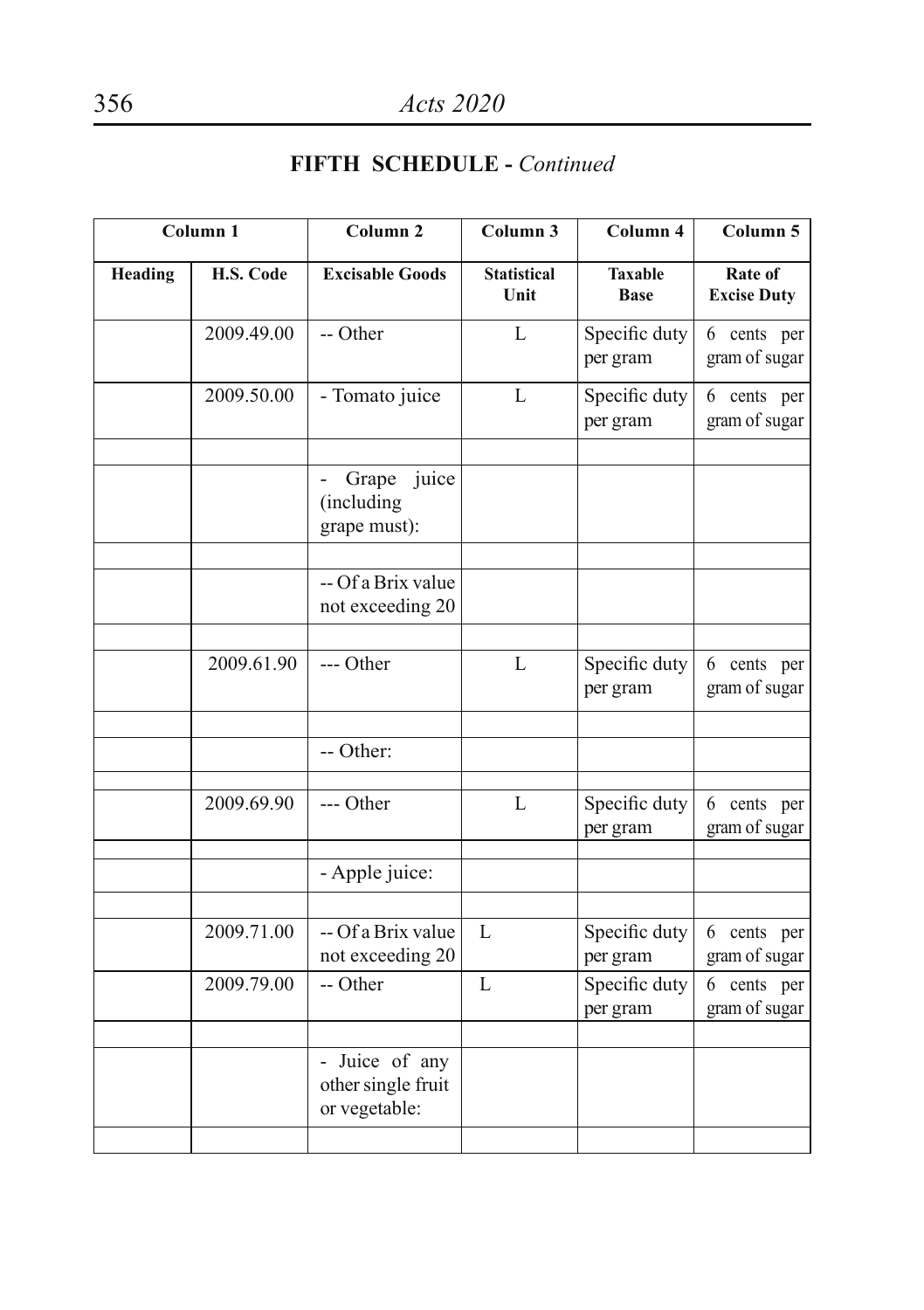|         | Column 1   | Column <sub>2</sub>                                                                                         | Column 3                   | Column 4                      | Column 5                      |
|---------|------------|-------------------------------------------------------------------------------------------------------------|----------------------------|-------------------------------|-------------------------------|
| Heading | H.S. Code  | <b>Excisable Goods</b>                                                                                      | <b>Statistical</b><br>Unit | <b>Taxable</b><br><b>Base</b> | Rate of<br><b>Excise Duty</b> |
|         | 2009.81.00 | -- Cranberry<br>(Vaccinium<br>macrocarpon,<br>Vaccinium<br>oxycoccos,<br>Vaccinium<br>vitis-idaea)<br>juice | $\mathbf{L}$               | Specific duty<br>per gram     | 6 cents per<br>gram of sugar  |
|         | 2009.89.00 | -- Other                                                                                                    | L                          | Specific duty<br>per gram     | 6 cents per<br>gram of sugar  |
|         | 2009.90.00 | - Mixtures of<br>juices                                                                                     | L                          | Specific duty<br>per gram     | 6 cents per<br>gram of sugar  |
| 21.06   |            | Food preparations<br>elsewhere<br>not<br>specified or<br>included.                                          |                            |                               |                               |
|         |            | - Other:                                                                                                    |                            |                               |                               |
|         | 2106.90.60 | --- Syrup                                                                                                   | Kg                         | Specific duty<br>per gram     | 6 cents per<br>gram of sugar  |
|         | 2106.90.70 | --- Concentrate<br>for dilution into<br>ready to drink<br>beverages                                         | Kg                         | Specific duty<br>per gram     | 6 cents per<br>gram of sugar  |
|         |            |                                                                                                             |                            |                               |                               |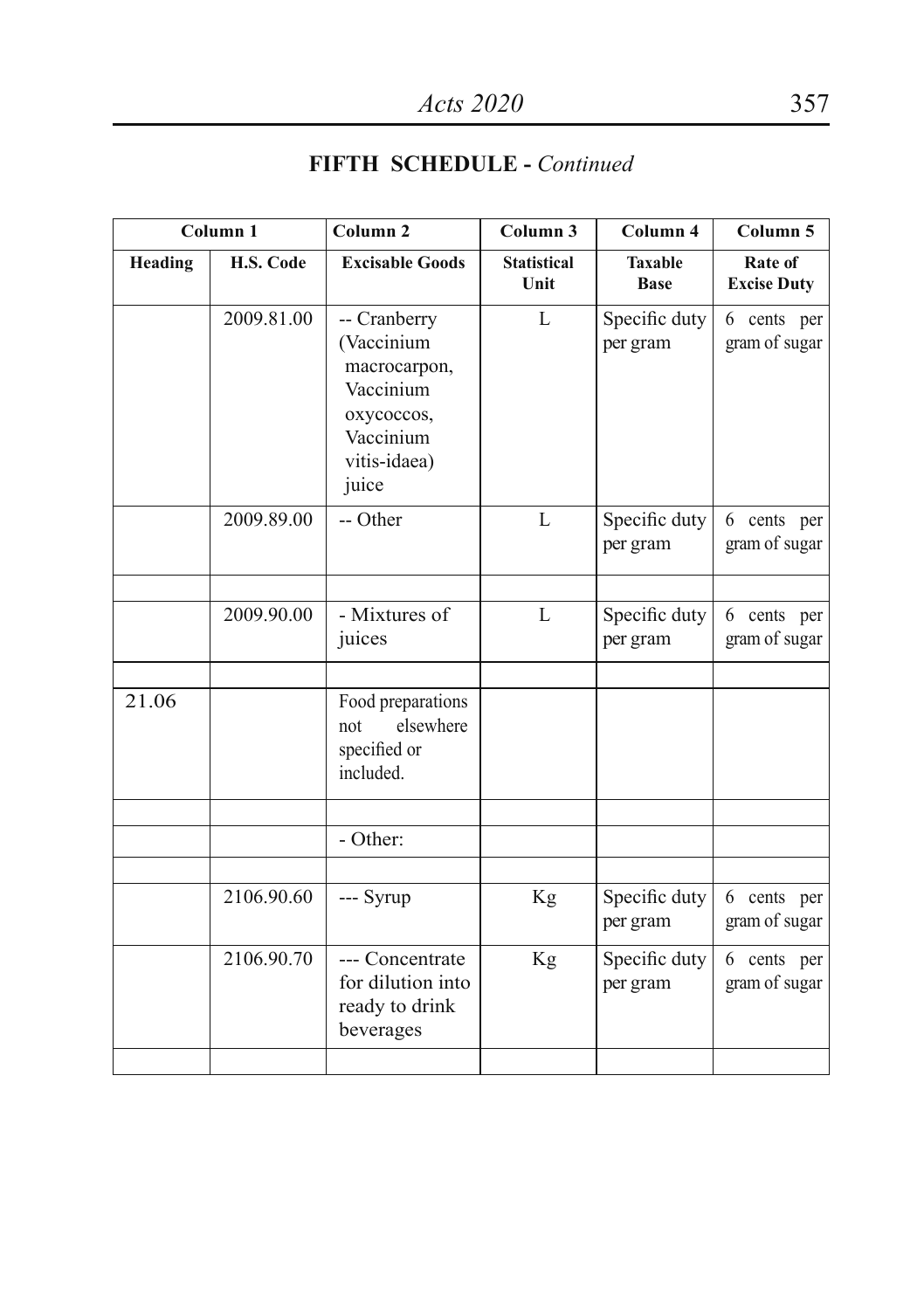|         | Column <sub>1</sub> | Column <sub>2</sub>                                                                                                                                                                                                                                                             | Column<br>3                | Column 4                                    | Column 5                                                    |
|---------|---------------------|---------------------------------------------------------------------------------------------------------------------------------------------------------------------------------------------------------------------------------------------------------------------------------|----------------------------|---------------------------------------------|-------------------------------------------------------------|
| Heading | H.S. Code           | <b>Excisable Goods</b>                                                                                                                                                                                                                                                          | <b>Statistical</b><br>Unit | <b>Taxable</b><br><b>Base</b>               | Rate of<br><b>Excise Duty</b>                               |
| 22.02   |                     | including<br>Waters,<br>mineral<br>waters<br>and aerated waters,<br>containing<br>added<br>other<br>sugar<br><sub>or</sub><br>sweetening matter<br>or flavoured, and<br>other non-alcoholic<br>beverages,<br>not<br>including fruit or<br>vegetable juices of<br>heading 20.09. |                            |                                             |                                                             |
|         |                     | - Waters, including<br>mineral waters and<br>aerated<br>waters,<br>containing<br>added<br><b>or</b><br>other<br>sugar<br>sweetening matter<br>or flavoured:                                                                                                                     |                            |                                             |                                                             |
|         |                     | --- Aerated waters:                                                                                                                                                                                                                                                             |                            |                                             |                                                             |
|         | 2202.10.11          | ---- In plastic bottles                                                                                                                                                                                                                                                         | $\mathbf{L}$               | Specific<br>duty<br>per<br>gram/per<br>unit | 6<br>cents<br>per gram of<br>sugar plus<br>Rs 2 per unit    |
|         | 2202.10.12          | ---- In can                                                                                                                                                                                                                                                                     | $\mathbf{L}$               | Specific<br>duty<br>per<br>gram/per<br>unit | 6<br>cents<br>per gram of<br>plus<br>sugar<br>Rs 2 per unit |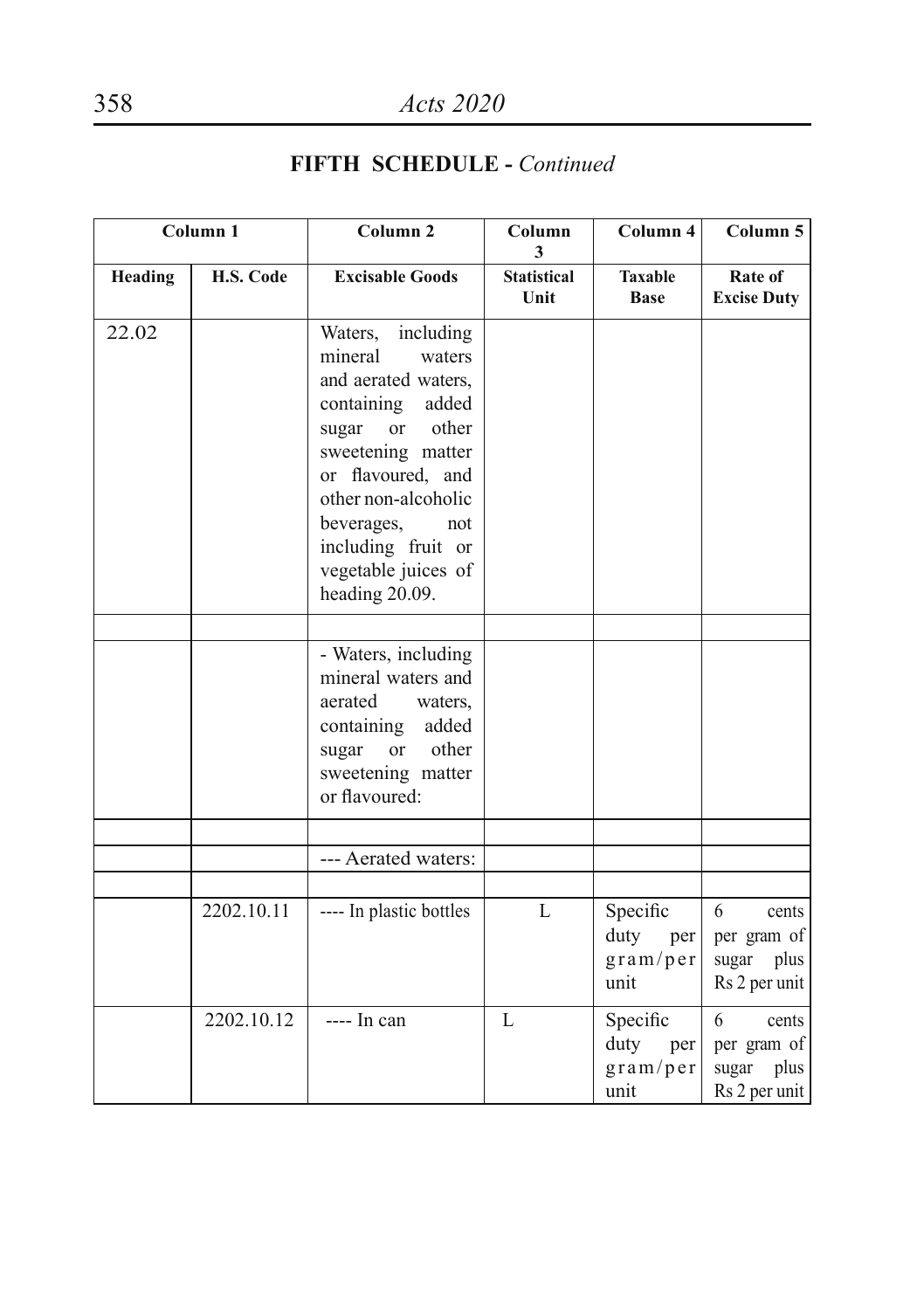|         | Column <sub>1</sub> | Column <sub>2</sub>      | Column 3                   | Column 4                      | Column 5                      |
|---------|---------------------|--------------------------|----------------------------|-------------------------------|-------------------------------|
| Heading | H.S. Code           | <b>Excisable Goods</b>   | <b>Statistical</b><br>Unit | <b>Taxable</b><br><b>Base</b> | Rate of<br><b>Excise Duty</b> |
|         | 2202.10.19          | $---$ Other              | $\mathbf{L}$               | Specific duty<br>per gram     | 6 cents per<br>gram of sugar  |
|         |                     | $--- Other:$             |                            |                               |                               |
|         | 2202.10.91          | ---- Fruit drinks        | $\mathbf{L}$               | Specific duty<br>per gram     | 6 cents per<br>gram of sugar  |
|         | 2202.10.99          | ---- Other               | L                          | Specific duty<br>per gram     | 6 cents per<br>gram of sugar  |
|         |                     | - Other:                 |                            |                               |                               |
|         | 2202.91.00          | -- Non-alcoholic<br>beer | $\mathbf{L}$               | Specific duty<br>per gram     | 6 cents per<br>gram of sugar  |
|         |                     | -- Other:                |                            |                               |                               |
|         | 2202.99.10          | --- Soya milk            | $\mathbf{L}$               | Specific duty<br>per gram     | 6 cents per<br>gram of sugar  |
|         | 2202.99.20          | --- Aloe vera<br>drinks  | $\mathbf{L}$               | Specific duty<br>per gram     | 6 cents per<br>gram of sugar  |
|         | 2202.99.40          | --- Almond milk          | $\mathbf{L}$               | Specific duty<br>per gram     | 6 cents per<br>gram of sugar  |
|         | 2202.99.50          | --- Oat milk             | $\mathbf{L}$               | Specific duty<br>per gram     | 6 cents per<br>gram of sugar  |
|         | 2202.99.60          | --- Rice milk            | $\mathbf{L}$               | Specific duty<br>per gram     | 6 cents per<br>gram of sugar  |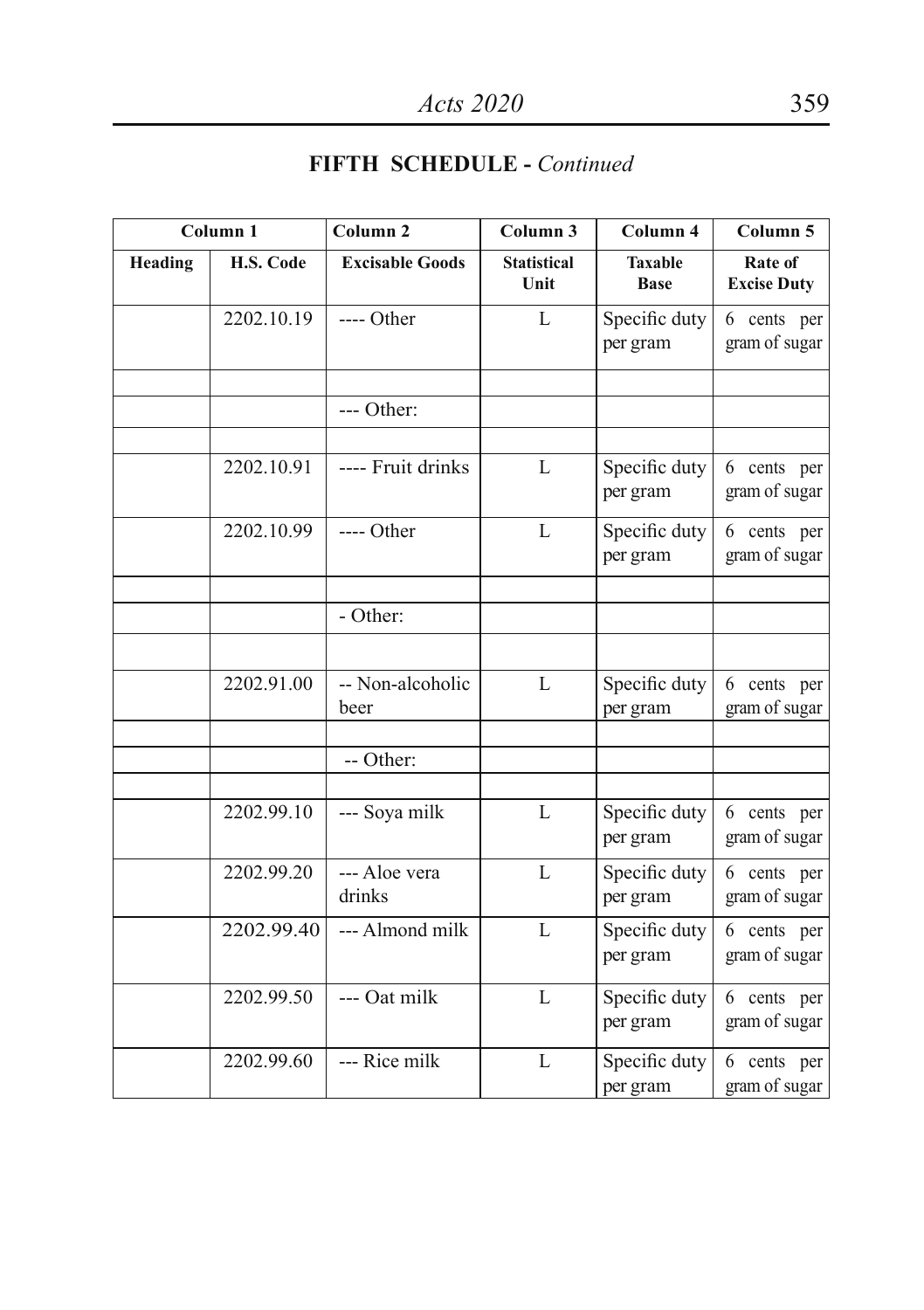#### **Column 1 Column 2 Column 3 Column 4 Column 5 Heading H.S. Code Excisable Goods Statistical Unit Taxable Base Rate of Excise Duty** 2202.99.70 --- Other beverages of milk, tea, coffee, cocoa and chocolate L Specific duty per gram 6 cents per gram of sugar 2202.99.90 --- Other L Specific duty per gram 6 cents per gram of sugar

 $\overline{\phantom{a}}$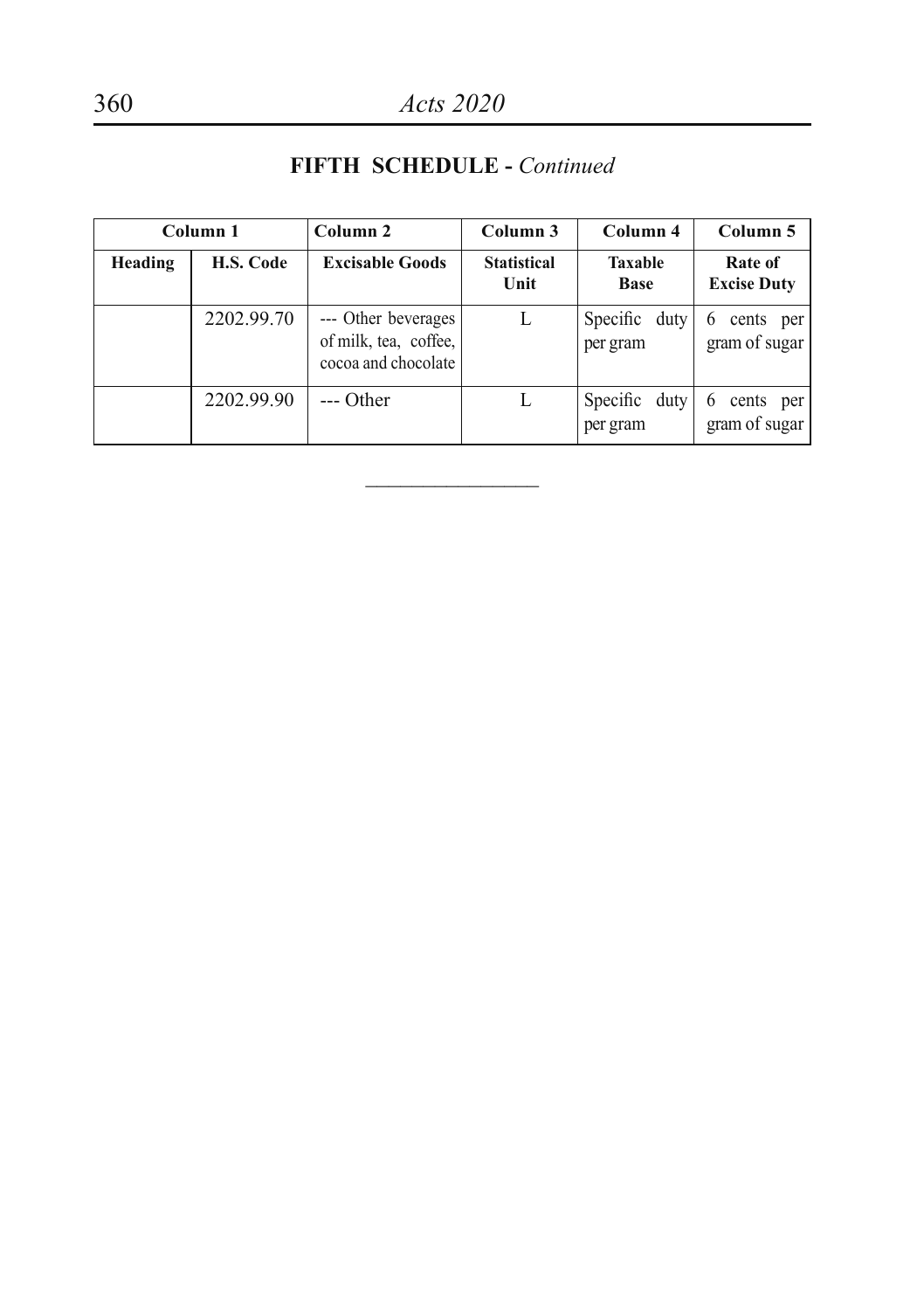### **SIXTH SCHEDULE** [Section  $19(c)(i)(C)$ ]

|                | Column <sub>1</sub> | Column <sub>2</sub>                                                                                                                                                                                                                     | Column 3                   | Column 4                      | Column 5                        |
|----------------|---------------------|-----------------------------------------------------------------------------------------------------------------------------------------------------------------------------------------------------------------------------------------|----------------------------|-------------------------------|---------------------------------|
| <b>Heading</b> | H.S. Code           | <b>Excisable Goods</b>                                                                                                                                                                                                                  | <b>Statistical</b><br>Unit | <b>Taxable</b><br><b>Base</b> | Rate of<br><b>Excise Duty</b>   |
| 17.04          |                     | Sugar<br>confectionery<br>(including white<br>chocolate), not<br>containing cocoa.                                                                                                                                                      |                            |                               |                                 |
|                |                     | - Chewing gum,<br>whether or not<br>sugar-coated:                                                                                                                                                                                       |                            |                               |                                 |
|                | 1704.10.90          | --- Other                                                                                                                                                                                                                               | Kg                         | Specific duty<br>per gram     | 6<br>cents per<br>gram of sugar |
|                | 1704.90.00          | - Other                                                                                                                                                                                                                                 | Kg                         | Specific duty<br>per gram     | 6 cents per<br>gram of sugar    |
| 18.06          |                     | Chocolate and<br>other food<br>preparations<br>containing cocoa.                                                                                                                                                                        |                            |                               |                                 |
|                |                     | - Other<br>preparations in<br>blocks, slabs or<br>bars weighing<br>more than 2 Kg<br>or in liquid,<br>paste, powder,<br>granular or<br>other bulk form<br>in containers<br>or immediate<br>packings,<br>of a content<br>exceeding 2 Kg: |                            |                               |                                 |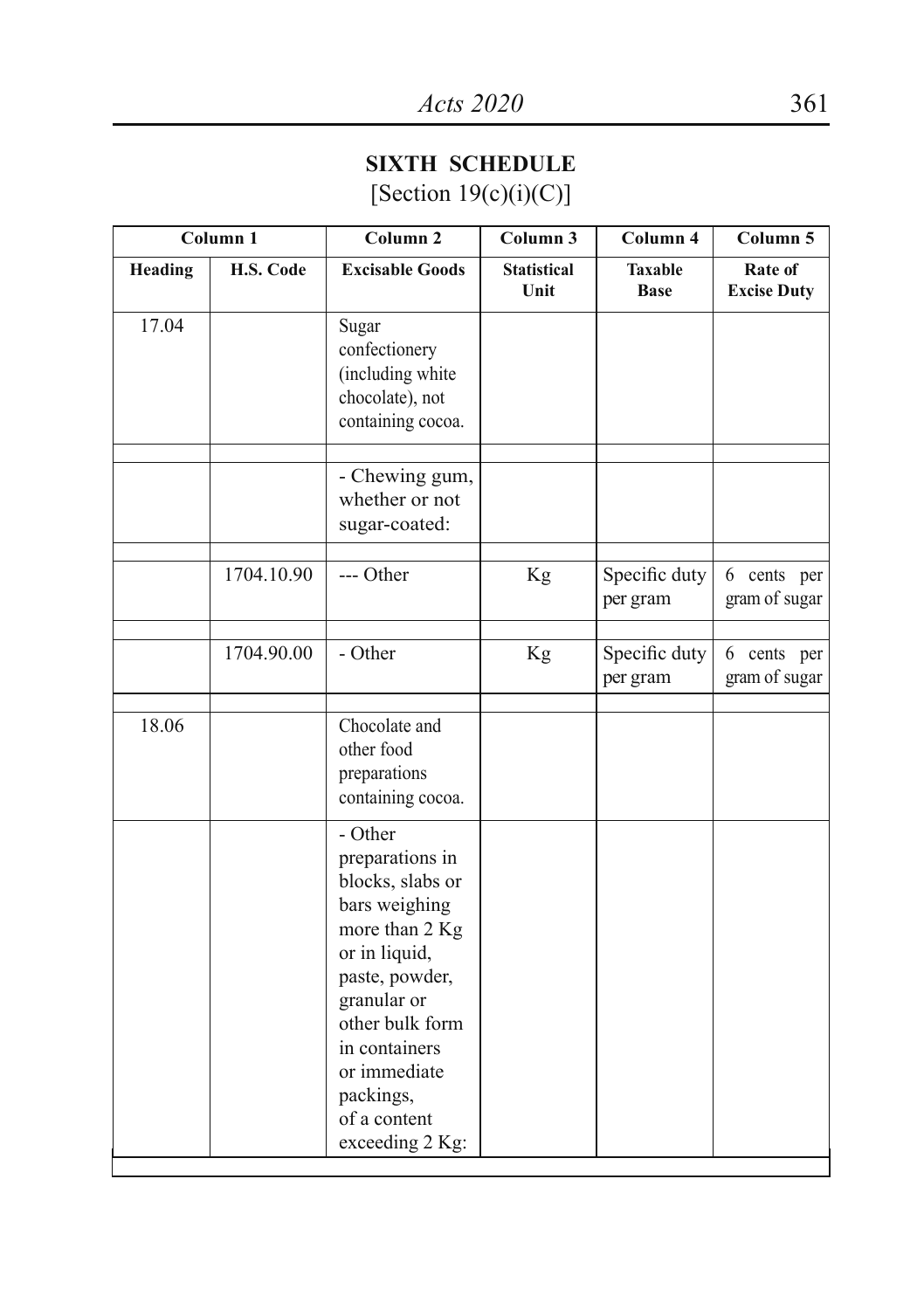|         | Column <sub>1</sub> | Column <sub>2</sub>                                                                                                            | Column <sub>3</sub>        | Column 4                      | Column 5                             |
|---------|---------------------|--------------------------------------------------------------------------------------------------------------------------------|----------------------------|-------------------------------|--------------------------------------|
| Heading | H.S. Code           | <b>Excisable Goods</b>                                                                                                         | <b>Statistical</b><br>Unit | <b>Taxable</b><br><b>Base</b> | <b>Rate of</b><br><b>Excise Duty</b> |
|         | 1806.20.10          | --- Containing<br>sugar                                                                                                        | Kg                         | Specific duty<br>per gram     | 6 cents per<br>gram of sugar         |
|         | 1806.20.90          | --- Other                                                                                                                      | Kg                         | Specific duty<br>per gram     | $\theta$                             |
|         |                     | -- Filled:                                                                                                                     |                            |                               |                                      |
|         | 1806.31.10          | --- Containing<br>sugar                                                                                                        | Kg                         | Specific duty<br>per gram     | 6 cents per<br>gram of sugar         |
|         | 1806.31.90          | --- Other                                                                                                                      | Kg                         | Specific duty<br>per gram     | $\theta$                             |
|         |                     | -- Not filled:                                                                                                                 |                            |                               |                                      |
|         | 1806.32.10          | --- Containing<br>sugar                                                                                                        | Kg                         | Specific duty<br>per gram     | 6 cents per<br>gram of sugar         |
|         | 1806.32.90          | --- Other                                                                                                                      | Kg                         | Specific duty<br>per gram     | $\Omega$                             |
|         |                     | --- Cereal<br>products, not<br>being snacks,<br>bread, pastry,<br>cakes or<br>biscuits, to be<br>used as breakfast<br>cereals: |                            |                               |                                      |
|         | 1806.90.11          | ---- Containing<br>sugar                                                                                                       | Kg                         | Specific duty<br>per gram     | 6 cents per<br>gram of sugar         |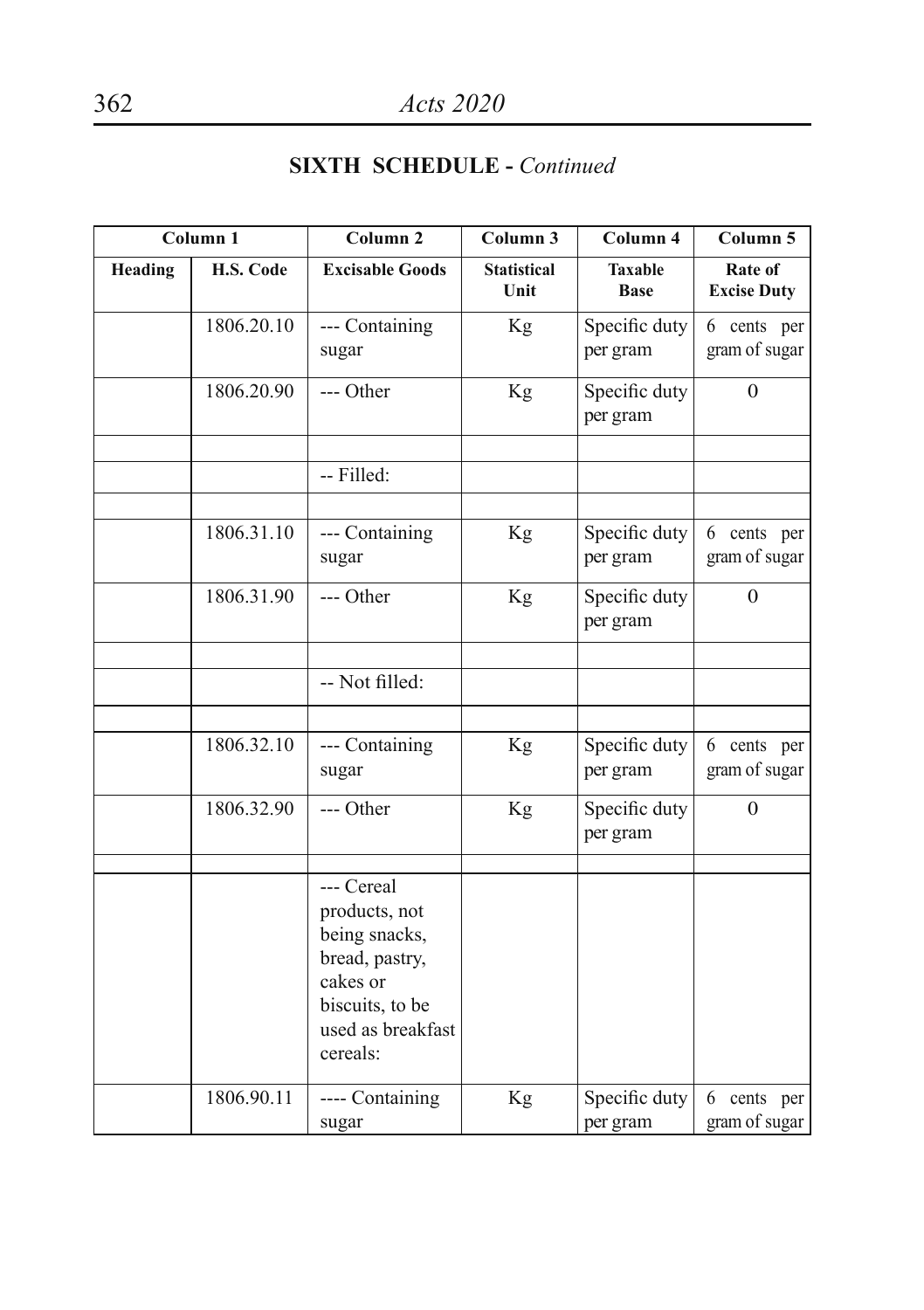|                | Column 1   | Column <sub>2</sub>                                                                                 | Column 3                   | Column 4                      | Column 5                        |
|----------------|------------|-----------------------------------------------------------------------------------------------------|----------------------------|-------------------------------|---------------------------------|
| <b>Heading</b> | H.S. Code  | <b>Excisable Goods</b>                                                                              | <b>Statistical</b><br>Unit | <b>Taxable</b><br><b>Base</b> | Rate of<br><b>Excise Duty</b>   |
|                | 1806.90.19 | $---$ Other                                                                                         | Kg                         | Specific duty<br>per gram     | $\theta$                        |
|                |            | --- Other:                                                                                          |                            |                               |                                 |
|                | 1806.90.91 | ---- Containing<br>sugar                                                                            | Kg                         | Specific duty<br>per gram     | 6 cents per<br>gram of sugar    |
|                | 1806.90.99 | $---$ Other                                                                                         | Kg                         | Specific duty<br>per gram     | $\theta$                        |
|                |            | - Mixes and<br>doughs for the<br>preparation of<br>bakers' wares<br>of heading<br>19.05:            |                            |                               |                                 |
|                | 1901.20.10 | --- Containing<br>sugar                                                                             | Kg                         | Specific duty<br>per gram     | 6 cents per<br>gram of sugar    |
|                | 1901.20.90 | --- Other                                                                                           | Kg                         | Specific duty<br>per gram     | $\mathbf{0}$                    |
|                |            | - Prepared<br>foods obtained<br>by the swelling<br>or roasting of<br>cereals or cereal<br>products: |                            |                               |                                 |
|                | 1904.10.10 | --- Containing<br>sugar                                                                             | Kg                         | Specific duty<br>per gram     | 6<br>cents per<br>gram of sugar |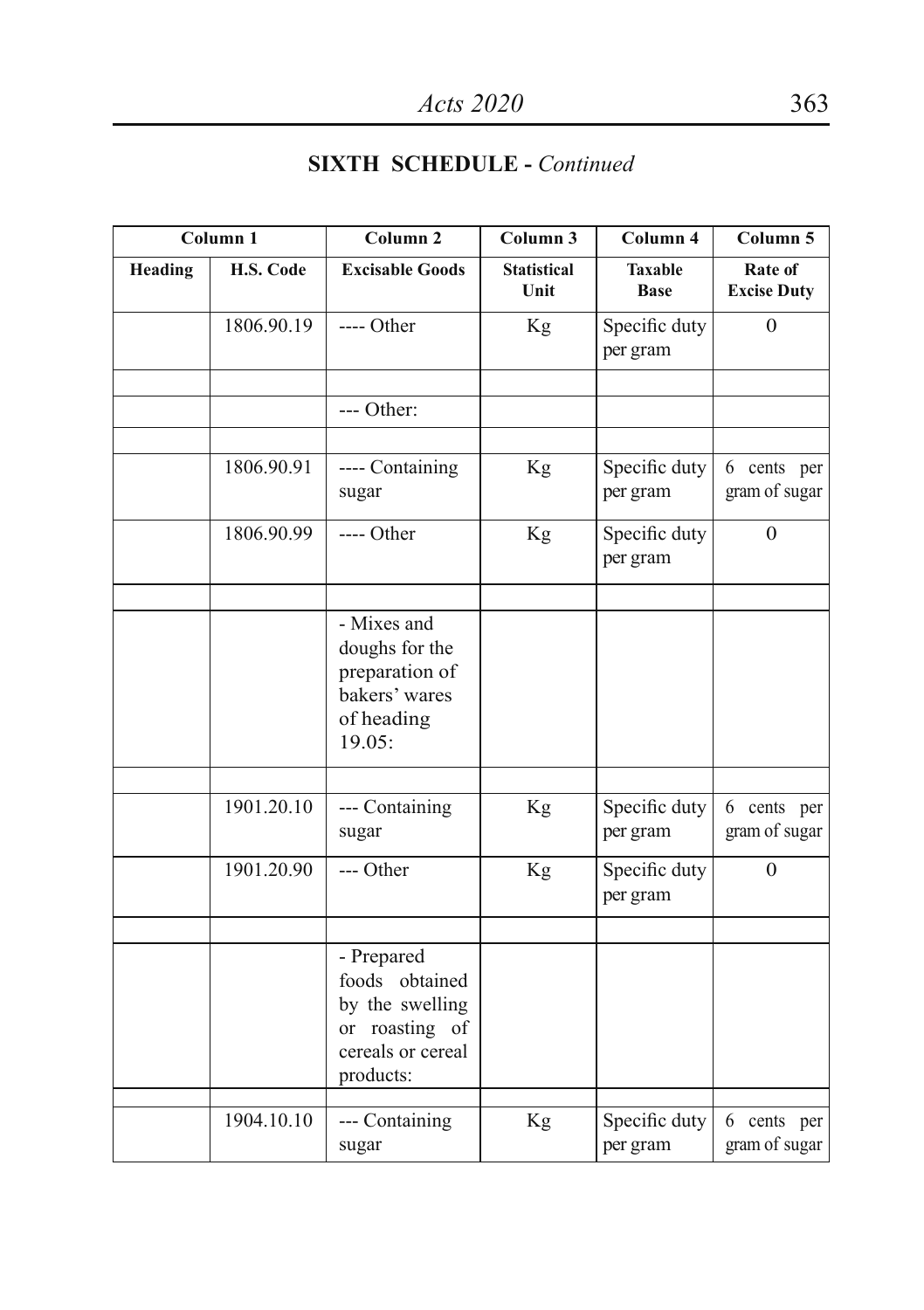|         | Column 1   | Column <sub>2</sub>                                                                                                                                                                     | Column <sub>3</sub>        | Column 4                      | Column 5                      |
|---------|------------|-----------------------------------------------------------------------------------------------------------------------------------------------------------------------------------------|----------------------------|-------------------------------|-------------------------------|
| Heading | H.S. Code  | <b>Excisable Goods</b>                                                                                                                                                                  | <b>Statistical</b><br>Unit | <b>Taxable</b><br><b>Base</b> | Rate of<br><b>Excise Duty</b> |
|         | 1904.10.90 | --- Other                                                                                                                                                                               | Kg                         | Specific duty<br>per gram     | $\theta$                      |
|         |            | - Prepared<br>foods obtained<br>from unroasted<br>cereal flakes or<br>from<br>mixtures<br>of<br>unroasted<br>flakes<br>cereal<br>and<br>roasted<br>cereal flakes or<br>swelled cereals: |                            |                               |                               |
|         | 1904.20.10 | --- Containing<br>sugar                                                                                                                                                                 | Kg                         | Specific duty<br>per gram     | 6 cents per<br>gram of sugar  |
|         | 1904.20.90 | --- Other                                                                                                                                                                               | Kg                         | Specific duty<br>per gram     | $\theta$                      |
|         |            | - Bulgur wheat:                                                                                                                                                                         |                            |                               |                               |
|         | 1904.30.10 | --- Containing<br>sugar                                                                                                                                                                 | Kg                         | Specific duty<br>per gram     | 6 cents per<br>gram of sugar  |
|         | 1904.30.90 | --- Other                                                                                                                                                                               | Kg                         | Specific duty<br>per gram     | $\theta$                      |
|         |            | - Other:                                                                                                                                                                                |                            |                               |                               |
|         |            |                                                                                                                                                                                         |                            |                               |                               |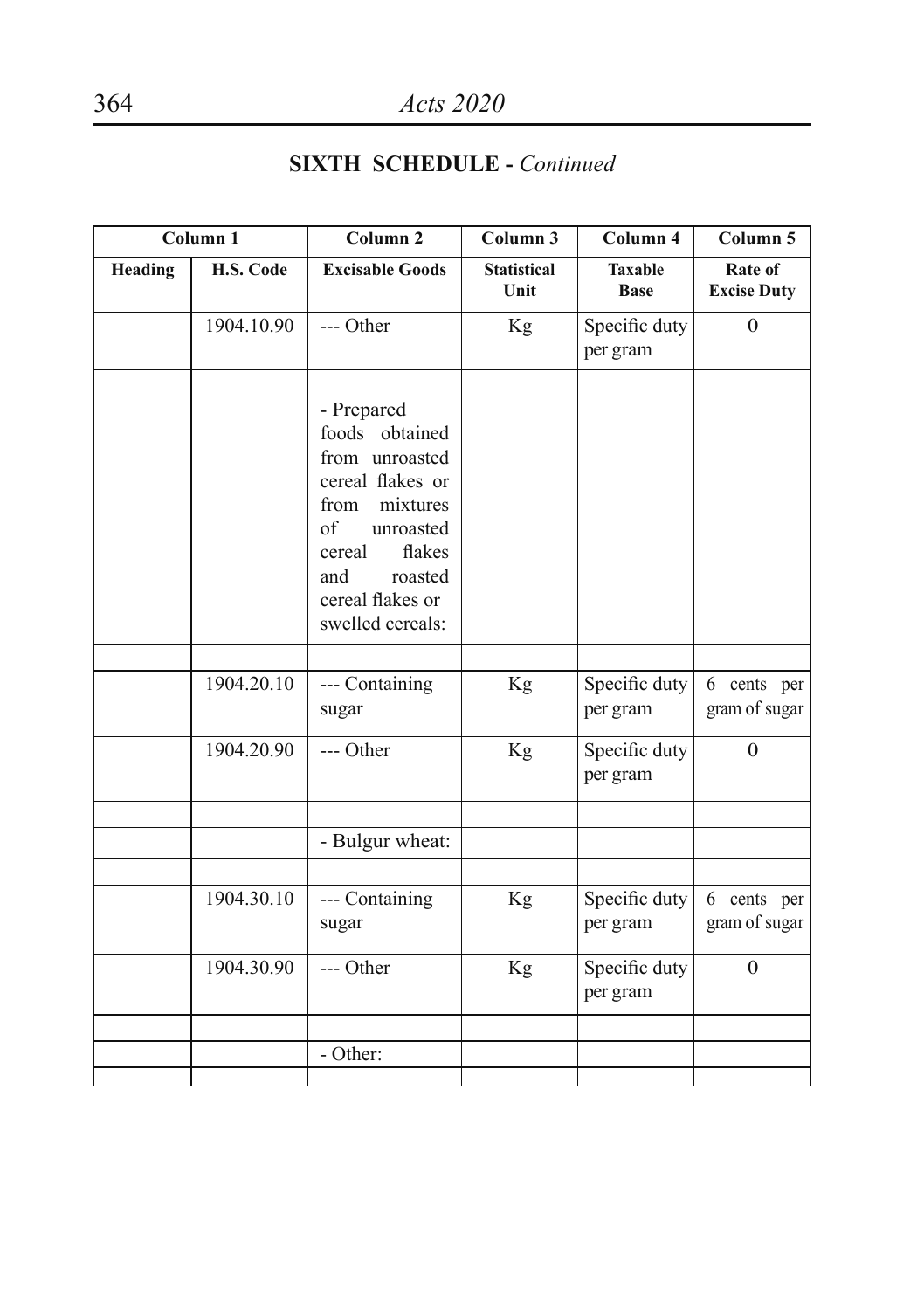|                | Column 1   | Column <sub>2</sub>            | Column 3                   | Column 4                      | Column 5                      |
|----------------|------------|--------------------------------|----------------------------|-------------------------------|-------------------------------|
| <b>Heading</b> | H.S. Code  | <b>Excisable Goods</b>         | <b>Statistical</b><br>Unit | <b>Taxable</b><br><b>Base</b> | Rate of<br><b>Excise Duty</b> |
|                | 1904.90.10 | --- Containing<br>sugar        | Kg                         | Specific duty<br>per gram     | 6 cents per<br>gram of sugar  |
|                | 1904.90.90 | --- Other                      | Kg                         | Specific duty<br>per gram     | $\theta$                      |
|                |            | - Crispbread:                  |                            |                               |                               |
|                | 1905.10.10 | --- Containing<br>sugar        | Kg                         | Specific duty<br>per gram     | 6 cents per<br>gram of sugar  |
|                | 1905.10.90 | --- Other                      | Kg                         | Specific duty<br>per gram     | $\mathbf{0}$                  |
|                |            | - Gingerbread<br>and the like: |                            |                               |                               |
|                | 1905.20.10 | --- Containing<br>sugar        | Kg                         | Specific duty<br>per gram     | 6 cents per<br>gram of sugar  |
|                | 1905.20.90 | --- Other                      | Kg                         | Specific duty<br>per gram     | $\overline{0}$                |
|                |            | -- Sweet biscuits:             |                            |                               |                               |
|                | 1905.31.10 | --- Containing<br>sugar        | Kg                         | Specific duty<br>per gram     | 6 cents per<br>gram of sugar  |
|                | 1905.31.90 | --- Other                      | Kg                         | Specific duty<br>per gram     | $\overline{0}$                |
|                |            | -- Waffles and<br>wafers:      |                            |                               |                               |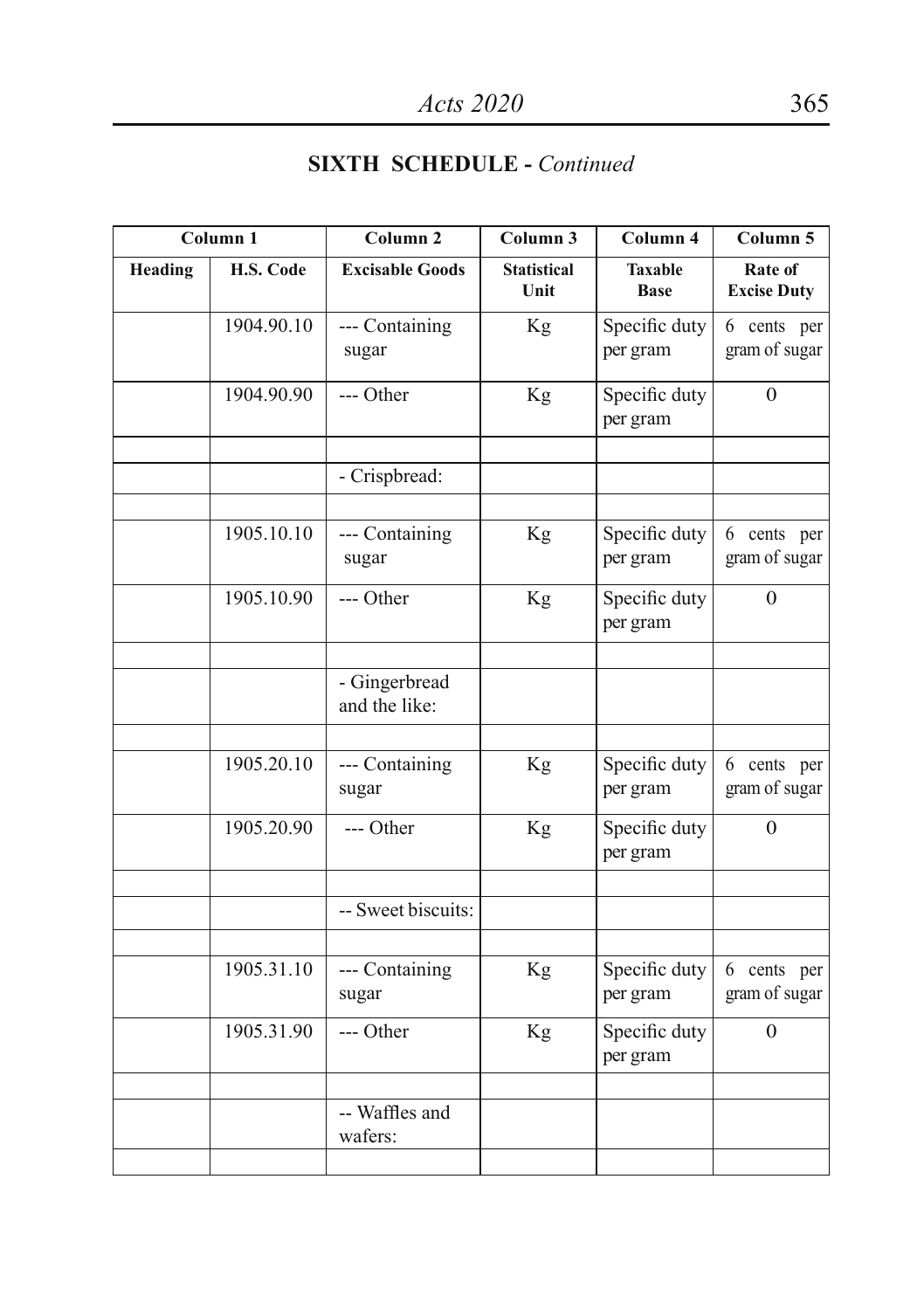|         | Column 1   | Column <sub>2</sub>                                                                                                         | Column 3                   | Column 4                      | Column 5                      |
|---------|------------|-----------------------------------------------------------------------------------------------------------------------------|----------------------------|-------------------------------|-------------------------------|
| Heading | H.S. Code  | <b>Excisable Goods</b>                                                                                                      | <b>Statistical</b><br>Unit | <b>Taxable</b><br><b>Base</b> | Rate of<br><b>Excise Duty</b> |
|         | 1905.32.10 | --- Containing<br>sugar                                                                                                     | Kg                         | Specific duty<br>per gram     | 6 cents per<br>gram of sugar  |
|         | 1905.32.90 | --- Other                                                                                                                   | Kg                         | Specific duty<br>per gram     | $\overline{0}$                |
|         |            | $--- Other:$                                                                                                                |                            |                               |                               |
|         | 1905.40.91 | ---- Containing<br>sugar                                                                                                    | Kg                         | Specific duty<br>per gram     | 6 cents per<br>gram of sugar  |
|         | 1905.40.99 | ---- Other                                                                                                                  | Kg                         | Specific duty<br>per gram     | $\overline{0}$                |
|         |            | --- Cereal<br>products, not<br>being snacks,<br>bread, pastry,<br>cakes or biscuits,<br>to be used as<br>breakfast cereals: |                            |                               |                               |
|         | 1905.90.31 | ---- Containing<br>sugar                                                                                                    | Kg                         | Specific duty<br>per gram     | 6 cents per<br>gram of sugar  |
|         | 1905.90.39 | $---$ Other                                                                                                                 | Kg                         | Specific duty<br>per gram     | $\Omega$                      |
|         |            | $--- Other:$                                                                                                                |                            |                               |                               |
|         | 1905.90.91 | ---- Containing<br>sugar                                                                                                    | Kg                         | Specific duty<br>per gram     | 6 cents per<br>gram of sugar  |
|         | 1905.90.99 | $---$ Other                                                                                                                 | Kg                         | Specific duty<br>per gram     | 0                             |
|         |            |                                                                                                                             |                            |                               |                               |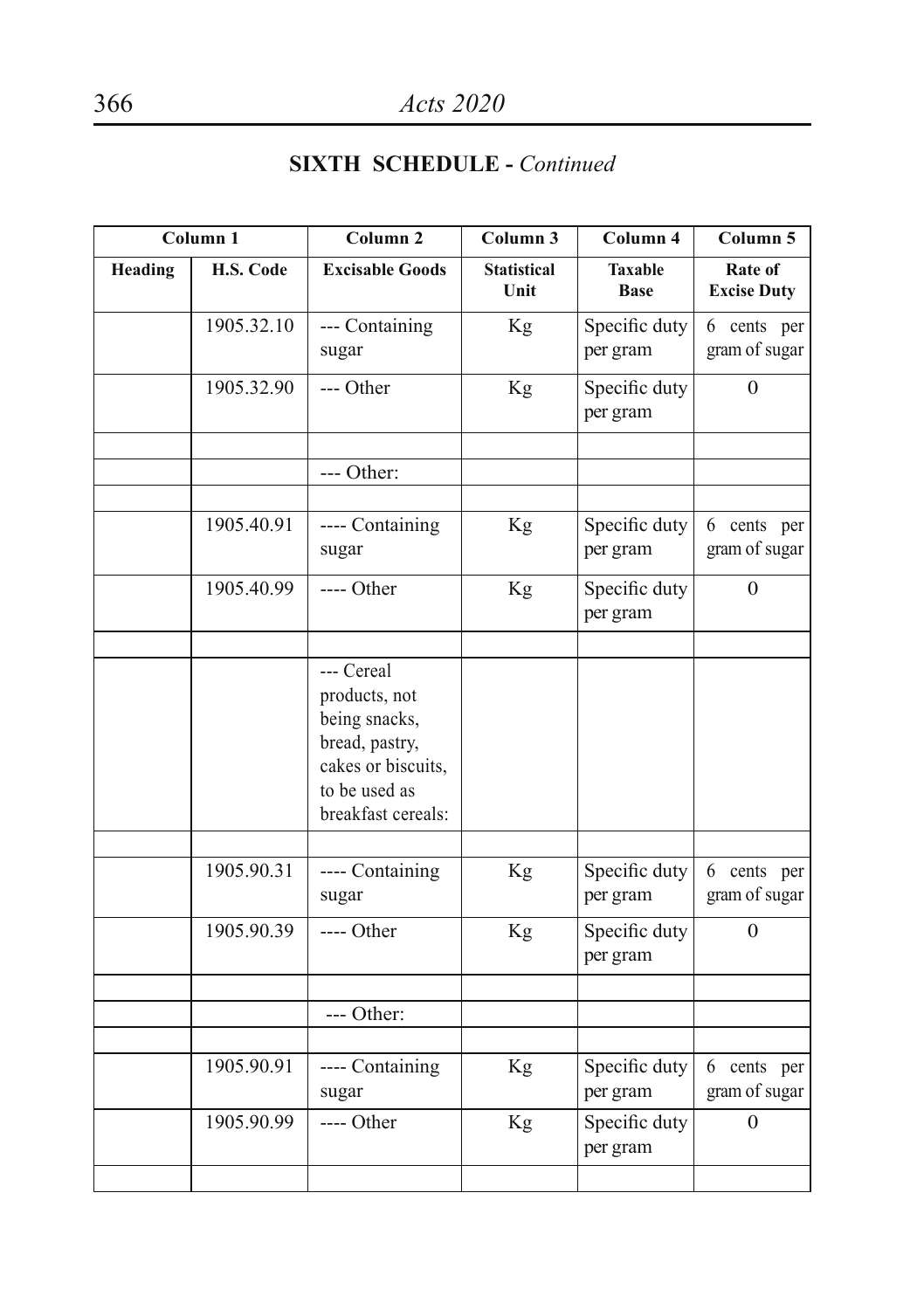|         | Column 1   | Column 2                                                                                                                                                                                          | Column 3                   | Column 4                      | Column 5                        |
|---------|------------|---------------------------------------------------------------------------------------------------------------------------------------------------------------------------------------------------|----------------------------|-------------------------------|---------------------------------|
| Heading | H.S. Code  | <b>Excisable Goods</b>                                                                                                                                                                            | <b>Statistical</b><br>Unit | <b>Taxable</b><br><b>Base</b> | Rate of<br><b>Excise Duty</b>   |
| 20.06   |            | Vegetables,<br>fruit, nuts, fruit-<br>peel and other<br>parts of plants,<br>preserved by<br>sugar (drained,<br>glacé or<br>crystallised).                                                         |                            |                               |                                 |
|         |            | --- Fruit, nuts,<br>fruit-peel and<br>other parts<br>of plants,<br>preserved by<br>sugar (drained,<br>glacé or<br>crystallised):                                                                  |                            |                               |                                 |
|         | 2006.00.11 | ---- Containing<br>sugar                                                                                                                                                                          | Kg                         | Specific duty<br>per gram     | cents per<br>6<br>gram of sugar |
|         | 2006.00.19 | ---- Other                                                                                                                                                                                        | Kg                         | Specific duty<br>per gram     | $\Omega$                        |
| 20.07   |            | Jams, fruit jellies,<br>marmalades,<br>fruit or nut purée<br>and fruit or nut<br>pastes, obtained<br>by cooking,<br>whether or<br>not containing<br>added sugar or<br>other sweetening<br>matter. |                            |                               |                                 |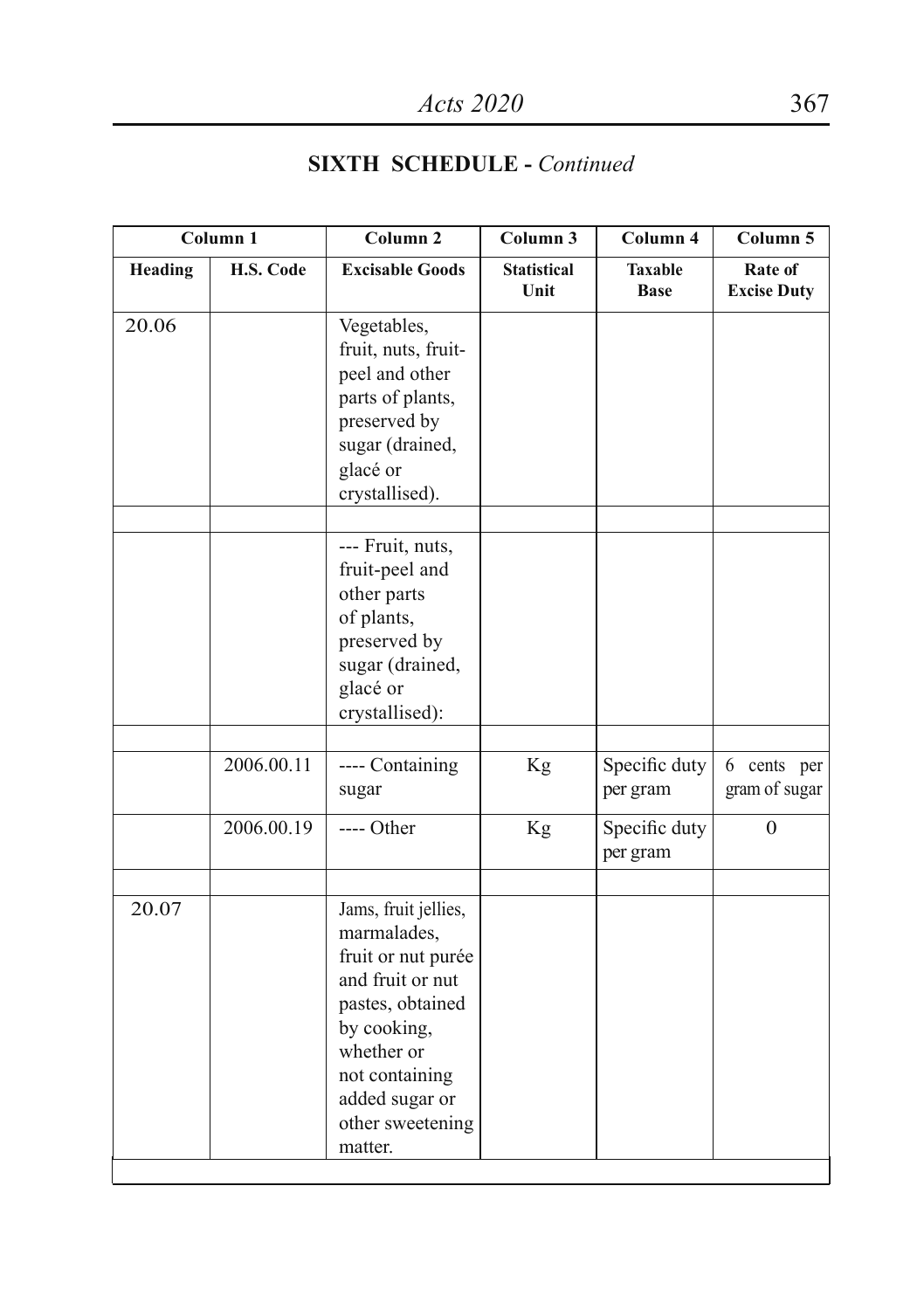| Column <sub>1</sub> |            | Column <sub>2</sub>            | Column 3                   | Column 4                      | Column 5                      |
|---------------------|------------|--------------------------------|----------------------------|-------------------------------|-------------------------------|
| Heading             | H.S. Code  | <b>Excisable Goods</b>         | <b>Statistical</b><br>Unit | <b>Taxable</b><br><b>Base</b> | Rate of<br><b>Excise Duty</b> |
|                     |            | - Homogenised<br>preparations: |                            |                               |                               |
|                     |            |                                |                            |                               |                               |
|                     | 2007.10.10 | --- Containing<br>sugar        | Kg                         | Specific duty<br>per gram     | 6 cents per<br>gram of sugar  |
|                     | 2007.10.90 | --- Other                      | Kg                         | Specific duty<br>per gram     | $\Omega$                      |
|                     |            |                                |                            |                               |                               |
|                     |            | -- Citrus fruit:               |                            |                               |                               |
|                     |            |                                |                            |                               |                               |
|                     | 2007.91.10 | --- Containing<br>sugar        | Kg                         | Specific duty<br>per gram     | 6 cents per<br>gram of sugar  |
|                     | 2007.91.90 | --- Other                      | Kg                         | Specific duty<br>per gram     | $\Omega$                      |
|                     |            |                                |                            |                               |                               |
|                     |            | -- Other:                      |                            |                               |                               |
|                     |            |                                |                            |                               |                               |
|                     | 2007.99.10 | --- Containing<br>sugar        | Kg                         | Specific duty<br>per gram     | 6 cents per<br>gram of sugar  |
|                     | 2007.99.90 | --- Other                      | Kg                         | Specific duty<br>per gram     | $\overline{0}$                |
|                     |            |                                |                            |                               |                               |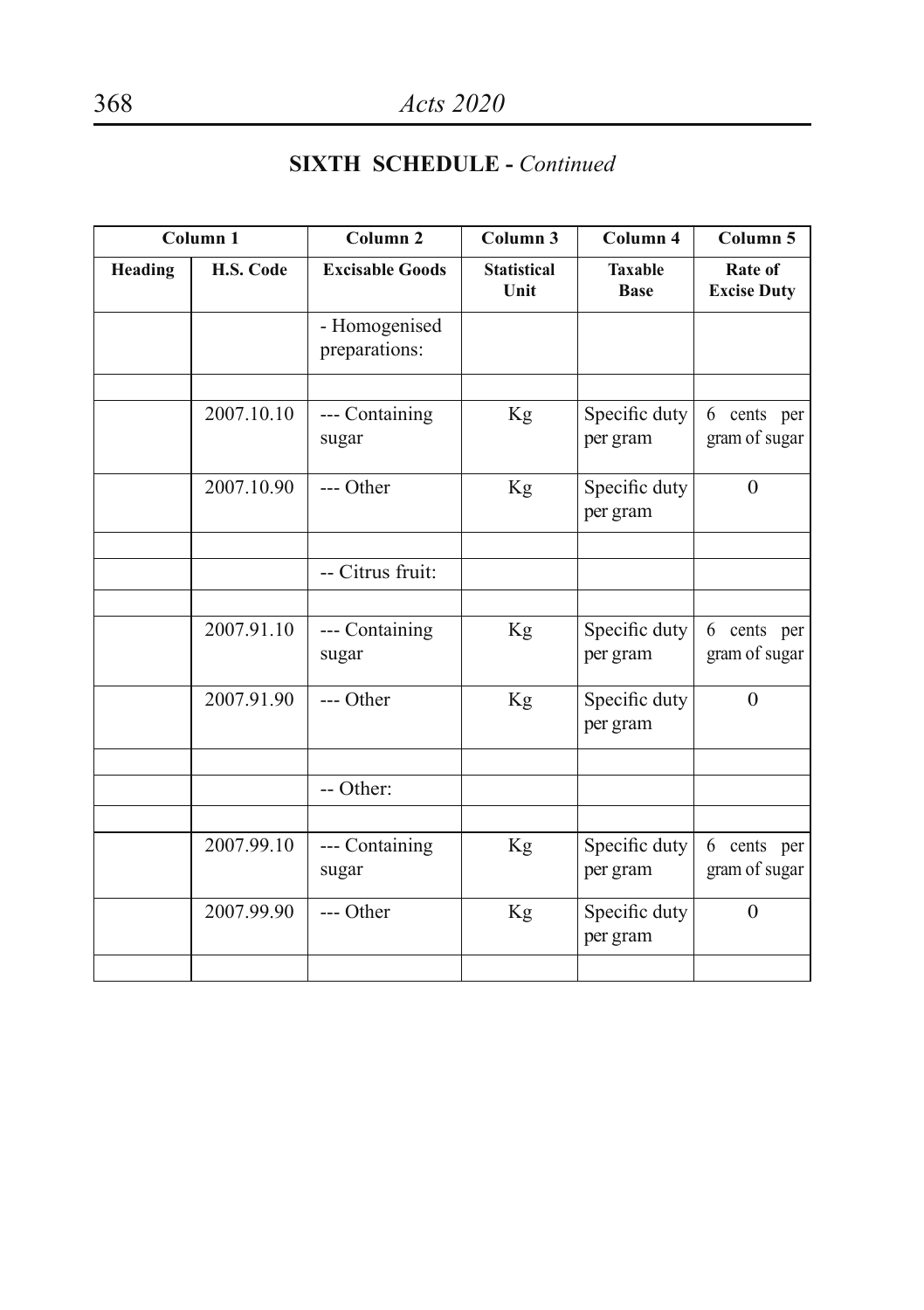| Column 1 |            | Column <sub>2</sub>                                                                                                                                                                                                                    | Column 3                   | Column 4                      | Column 5                      |
|----------|------------|----------------------------------------------------------------------------------------------------------------------------------------------------------------------------------------------------------------------------------------|----------------------------|-------------------------------|-------------------------------|
| Heading  | H.S. Code  | <b>Excisable Goods</b>                                                                                                                                                                                                                 | <b>Statistical</b><br>Unit | <b>Taxable</b><br><b>Base</b> | Rate of<br><b>Excise Duty</b> |
| 20.08    |            | Fruit, nuts and<br>other edible<br>parts of plants,<br>otherwise<br>prepared or<br>preserved,<br>whether or<br>not containing<br>added sugar or<br>other sweetening<br>matter or spirit,<br>not elsewhere<br>specified or<br>included. |                            |                               |                               |
|          |            |                                                                                                                                                                                                                                        |                            |                               |                               |
|          |            | -- Ground-nuts:                                                                                                                                                                                                                        |                            |                               |                               |
|          |            | --- Peanut<br>butter:                                                                                                                                                                                                                  |                            |                               |                               |
|          | 2008.11.11 | ---- Containing<br>sugar                                                                                                                                                                                                               | Kg                         | Specific duty<br>per gram     | 6 cents per<br>gram of sugar  |
|          | 2008.11.19 | $---$ Other                                                                                                                                                                                                                            | Kg                         | Specific duty<br>per gram     | $\Omega$                      |
|          |            | --- Other:                                                                                                                                                                                                                             |                            |                               |                               |
|          | 2008.11.91 | ---- Containing<br>sugar                                                                                                                                                                                                               | Kg                         | Specific duty<br>per gram     | 6 cents per<br>gram of sugar  |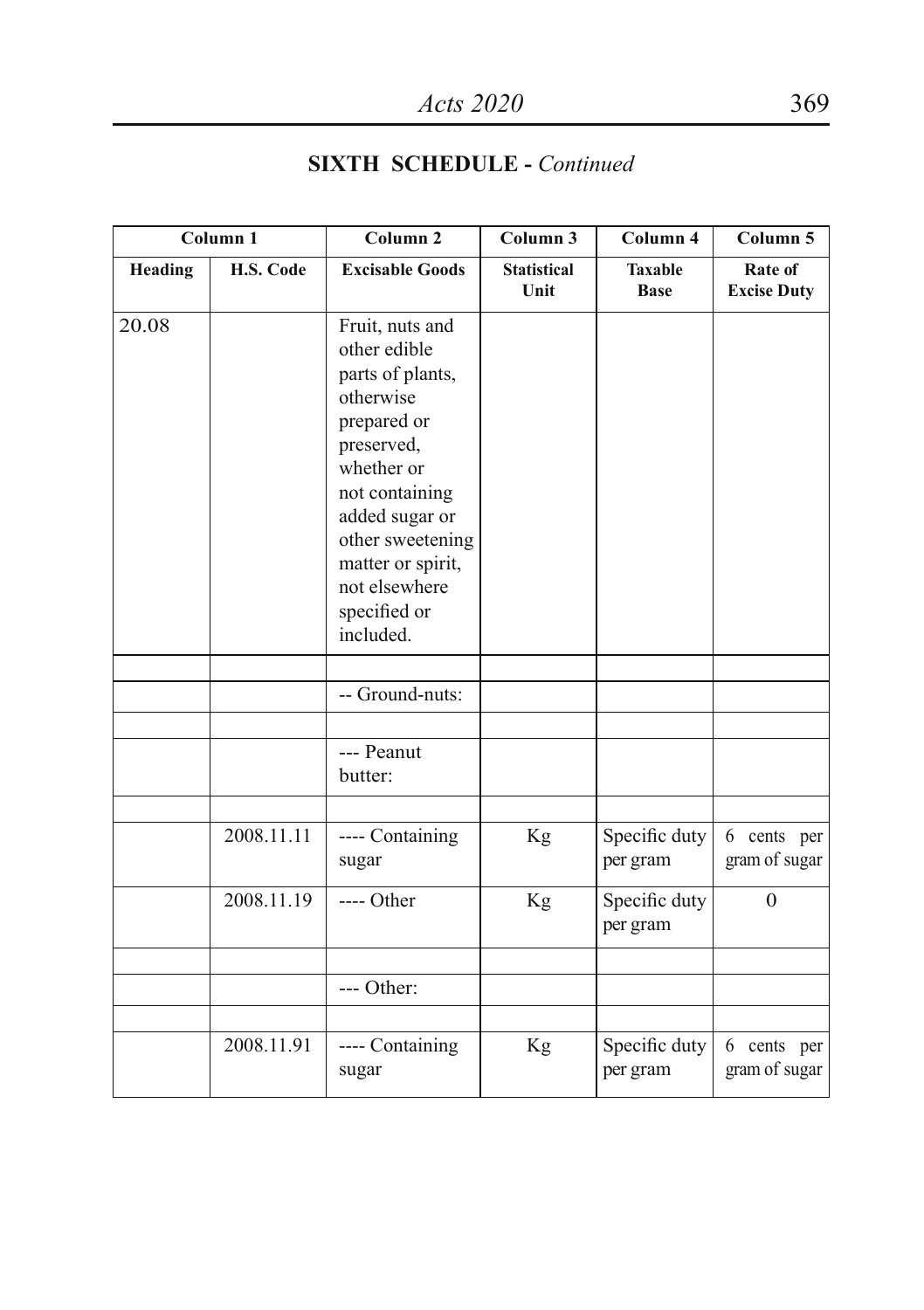| Column <sub>1</sub> |            | Column <sub>2</sub>              | Column 3                   | Column 4                      | Column 5                      |
|---------------------|------------|----------------------------------|----------------------------|-------------------------------|-------------------------------|
| Heading             | H.S. Code  | <b>Excisable Goods</b>           | <b>Statistical</b><br>Unit | <b>Taxable</b><br><b>Base</b> | Rate of<br><b>Excise Duty</b> |
|                     | 2008.11.99 | $---$ Other                      | Kg                         | Specific duty<br>per gram     | $\Omega$                      |
|                     |            | -- Other, including<br>mixtures: |                            |                               |                               |
|                     | 2008.19.10 | --- Containing<br>sugar          | Kg                         | Specific duty<br>per gram     | 6 cents per<br>gram of sugar  |
|                     | 2008.19.90 | --- Other                        | Kg                         | Specific duty<br>per gram     | $\theta$                      |
|                     |            | - Pineapples:                    |                            |                               |                               |
|                     | 2008.20.10 | --- Containing<br>sugar          | Kg                         | Specific duty<br>per gram     | 6 cents per<br>gram of sugar  |
|                     | 2008.20.90 | --- Other                        | Kg                         | Specific duty<br>per gram     | $\Omega$                      |
|                     |            | - Citrus fruit:                  |                            |                               |                               |
|                     |            |                                  |                            |                               |                               |
|                     | 2008.30.10 | --- Containing<br>sugar          | Kg                         | Specific duty<br>per gram     | 6 cents per<br>gram of sugar  |
|                     | 2008.30.90 | --- Other                        | Kg                         | Specific duty<br>per gram     | $\theta$                      |
|                     |            | - Pears:                         |                            |                               |                               |
|                     |            |                                  |                            |                               |                               |
|                     | 2008.40.10 | --- Containing<br>sugar          | Kg                         | Specific duty<br>per gram     | 6 cents per<br>gram of sugar  |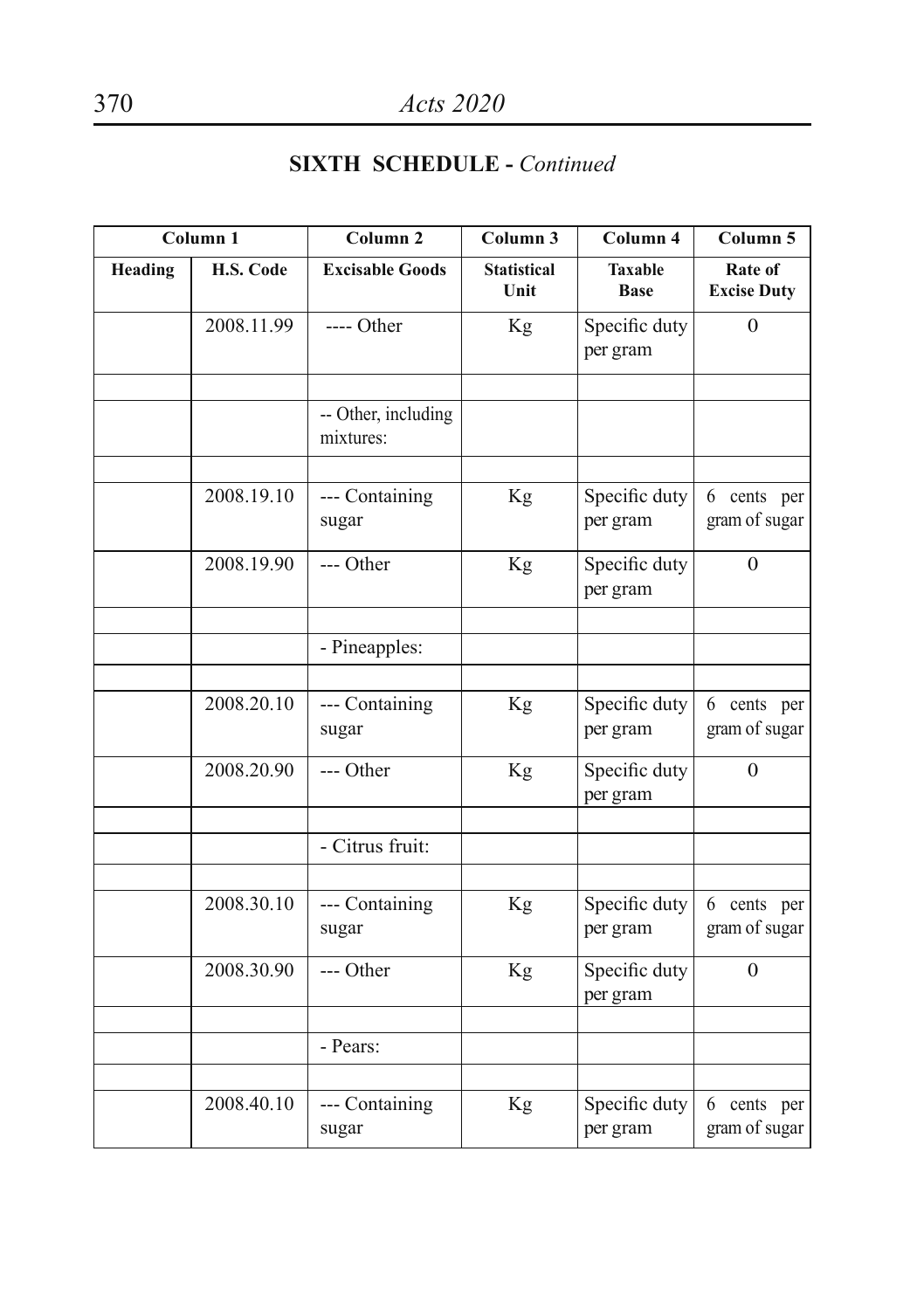| Column <sub>1</sub> |            | Column <sub>2</sub>                    | Column 3                   | Column 4                      | Column 5                        |
|---------------------|------------|----------------------------------------|----------------------------|-------------------------------|---------------------------------|
| <b>Heading</b>      | H.S. Code  | <b>Excisable Goods</b>                 | <b>Statistical</b><br>Unit | <b>Taxable</b><br><b>Base</b> | Rate of<br><b>Excise Duty</b>   |
|                     | 2008.40.90 | --- Other                              | Kg                         | Specific duty<br>per gram     | $\theta$                        |
|                     |            | - Apricots:                            |                            |                               |                                 |
|                     | 2008.50.10 | --- Containing<br>sugar                | Kg                         | Specific duty<br>per gram     | 6 cents per<br>gram of sugar    |
|                     | 2008.50.90 | --- Other                              | Kg                         | Specific duty<br>per gram     | $\theta$                        |
|                     |            | - Cherries:                            |                            |                               |                                 |
|                     | 2008.60.10 | --- Containing<br>sugar                | Kg                         | Specific duty<br>per gram     | cents per<br>6<br>gram of sugar |
|                     | 2008.60.90 | --- Other                              | Kg                         | Specific duty<br>per gram     | $\overline{0}$                  |
|                     |            | - Peaches,<br>including<br>nectarines: |                            |                               |                                 |
|                     | 2008.70.10 | --- Containing<br>sugar                | Kg                         | Specific duty<br>per gram     | 6 cents per<br>gram of sugar    |
|                     | 2008.70.90 | --- Other                              | Kg                         | Specific duty<br>per gram     | $\mathbf{0}$                    |
|                     |            | - Strawberries:                        |                            |                               |                                 |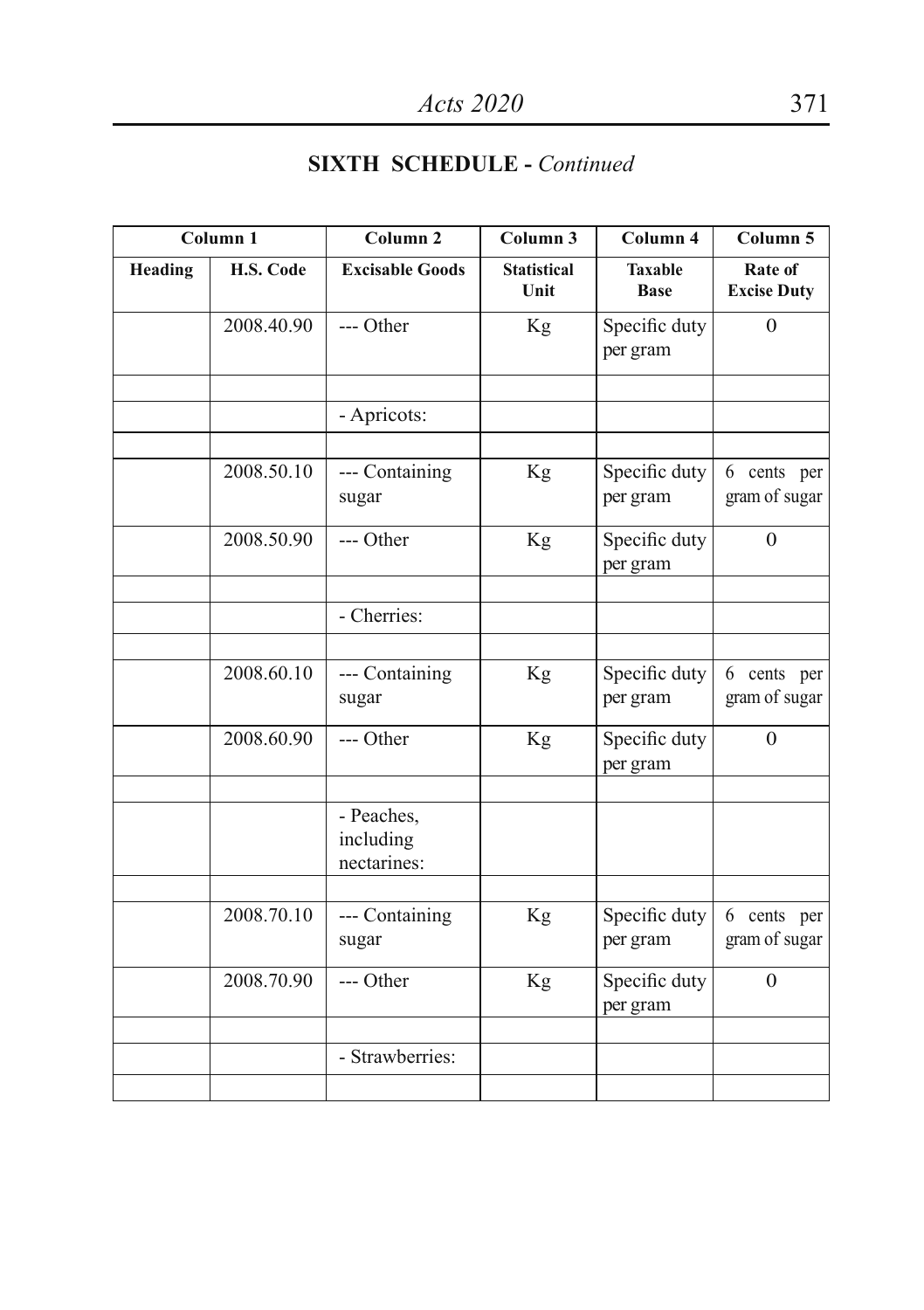| Column <sub>1</sub> |            | Column <sub>2</sub>                                                                                   | Column <sub>3</sub>        | Column 4                      | Column 5                      |
|---------------------|------------|-------------------------------------------------------------------------------------------------------|----------------------------|-------------------------------|-------------------------------|
| Heading             | H.S. Code  | <b>Excisable Goods</b>                                                                                | <b>Statistical</b><br>Unit | <b>Taxable</b><br><b>Base</b> | Rate of<br><b>Excise Duty</b> |
|                     | 2008.80.10 | --- Containing<br>sugar                                                                               | Kg                         | Specific duty<br>per gram     | 6 cents per<br>gram of sugar  |
|                     | 2008.80.90 | --- Other                                                                                             | Kg                         | Specific duty<br>per gram     | $\Omega$                      |
|                     |            |                                                                                                       |                            |                               |                               |
|                     |            | -- Palm hearts:                                                                                       |                            |                               |                               |
|                     | 2008.91.10 | --- Containing<br>sugar                                                                               | Kg                         | Specific duty<br>per gram     | 6 cents per<br>gram of sugar  |
|                     | 2008.91.90 | --- Other                                                                                             | Kg                         | Specific duty<br>per gram     | $\mathbf{0}$                  |
|                     |            | -- Cranberries<br>(Vaccinium<br>macrocarpon,<br>Vaccinium<br>охусоссоs,<br>Vaccinium<br>vitis-idaea): |                            |                               |                               |
|                     | 2008.93.10 | --- Containing<br>sugar                                                                               | Kg                         | Specific duty<br>per gram     | 6 cents per<br>gram of sugar  |
|                     | 2008.93.90 | --- Other                                                                                             | Kg                         | Specific duty<br>per gram     | $\theta$                      |
|                     |            | -- Mixtures:                                                                                          |                            |                               |                               |
|                     | 2008.97.10 | --- Containing<br>sugar                                                                               | Kg                         | Specific duty<br>per gram     | 6 cents per<br>gram of sugar  |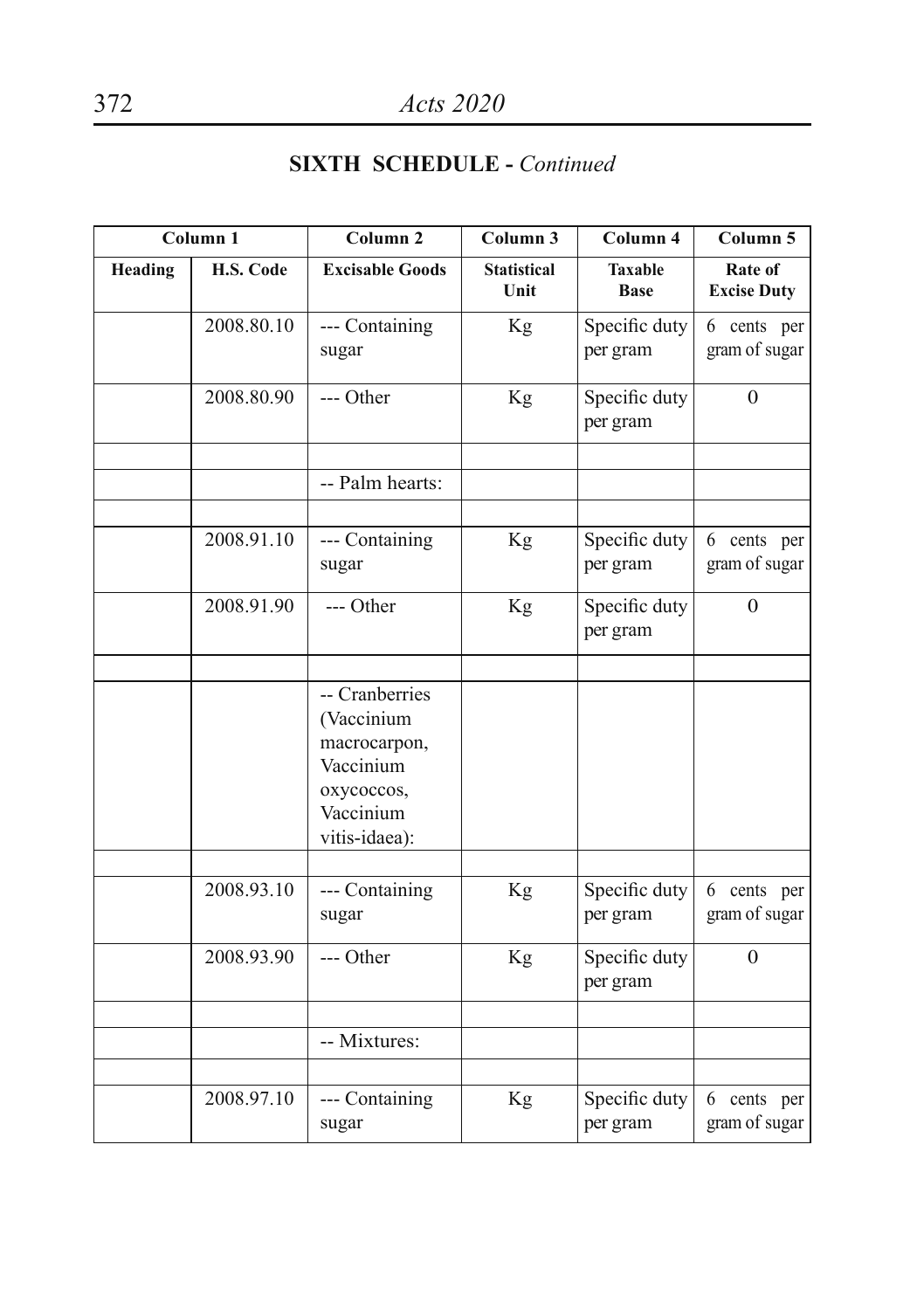| Column 1 |            | Column <sub>2</sub>                                                                       | Column <sub>3</sub>        | Column 4                      | Column 5                      |
|----------|------------|-------------------------------------------------------------------------------------------|----------------------------|-------------------------------|-------------------------------|
| Heading  | H.S. Code  | <b>Excisable Goods</b>                                                                    | <b>Statistical</b><br>Unit | <b>Taxable</b><br><b>Base</b> | Rate of<br><b>Excise Duty</b> |
|          | 2008.97.90 | --- Other                                                                                 | Kg                         | Specific duty<br>per gram     | $\theta$                      |
|          |            | -- Other:                                                                                 |                            |                               |                               |
|          | 2008.99.10 | --- Containing<br>sugar                                                                   | Kg                         | Specific duty<br>per gram     | 6 cents per<br>gram of sugar  |
|          | 2008.99.90 | --- Other                                                                                 | Kg                         | Specific duty<br>per gram     | $\theta$                      |
| 21.05    |            | Ice cream and<br>other edible<br>ice, whether or<br>not containing<br>cocoa.              |                            |                               |                               |
|          | 2105.00.10 | --- Containing<br>sugar                                                                   | Kg                         | Specific duty<br>per gram     | 6 cents per<br>gram of sugar  |
|          | 2105.00.90 | --- Other                                                                                 | Kg                         | Specific duty<br>per gram     | $\theta$                      |
|          |            | --- Preparations<br>intended<br>to<br>used<br>be<br>as<br>beverages after<br>dissolution: |                            |                               |                               |
|          | 2106.90.81 | ---- Containing<br>sugar                                                                  | Kg                         | Specific duty<br>per gram     | 6 cents per<br>gram of sugar  |
|          | 2106.90.89 | ---- Other                                                                                | Kg                         | Specific duty<br>per gram     | $\mathbf{0}$                  |

 $\mathcal{L}$  , we have the set of the set of the set of the set of the set of the set of the set of the set of the set of the set of the set of the set of the set of the set of the set of the set of the set of the set of the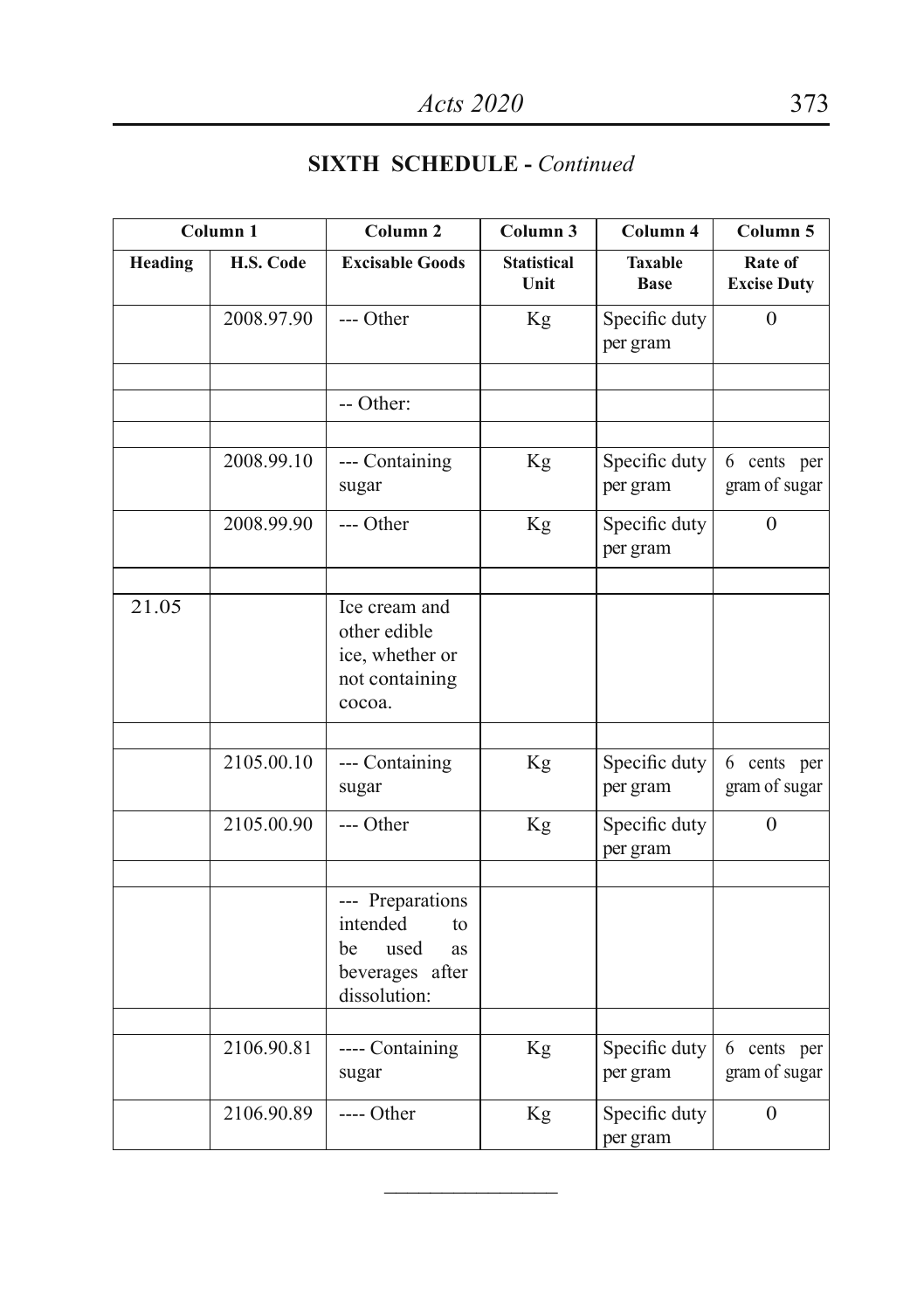#### **SEVENTH SCHEDULE** [Section 21(h)]

#### **FIFTH SCHEDULE** [Section 14A]

#### **EXEMPTED PERSONS**

- **1.** Any person bona fide carrying on the business of banking or insurance or bona fide carrying on any business not having as its primary object the lending of money, in the course of which and for the purposes of which he lends money
- **2.** Any body corporate, incorporated or expressly empowered, or any other person expressly empowered, by any other enactment to lend money
- **3.** Any organisation whose operations are of an international character and which is approved by the Minister
- **4.** Any society registered under the Co-operatives Act
- **5.** Any licensed broker in the performance of his duties as a public officer
- **6.** Any licensed pawnbroker in the performance of his duties as a pawnbroker
- **7.** Mauritius Housing Corporation Ltd
- **8.** Development Bank of Mauritius Ltd
- **9.** State Investment Corporation Ltd
- **10.** Mauritius Investment Corporation Ltd
- **11.** Any specialised financial institution licensed by the central bank to engage in lending activities
- **12.** Any trustee in the exercise of his functions under the Trusts Act
- **13.** Any person lending money through a peer-to-peer lending platform operated by a person licensed by the Commission to operate that platform

 $\mathcal{L}$  , we have the set of the set of the set of the set of the set of the set of the set of the set of the set of the set of the set of the set of the set of the set of the set of the set of the set of the set of the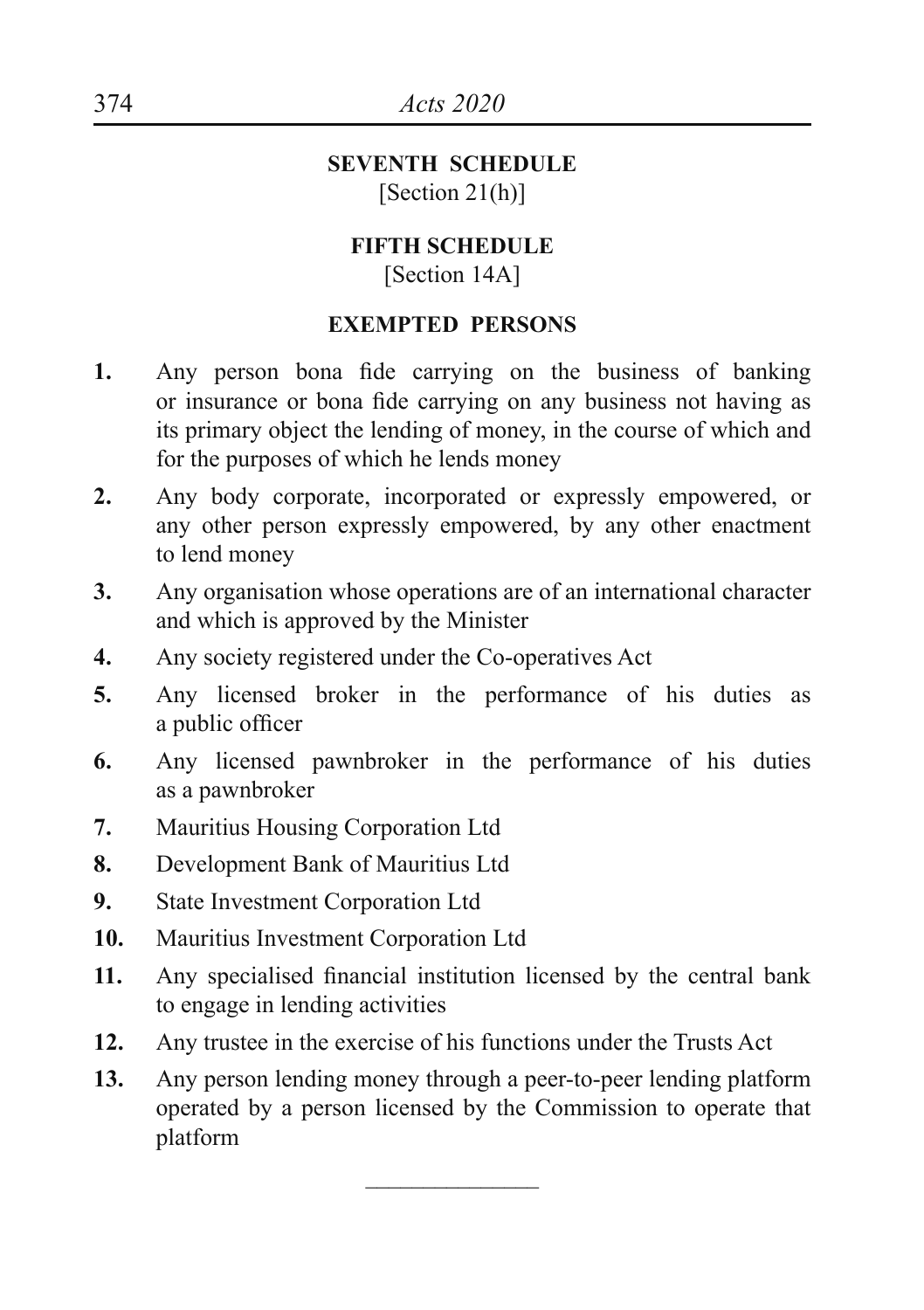#### **EIGHTH SCHEDULE**

[Section  $71(t)$ ]

# **SIXTH SCHEDULE**

# [Sections  $78(2)(a)$  and  $84(2)$ ]

#### **PART I – TRANSITION UNEMPLOYMENT BENEFIT**

#### **FOR PERIOD STARTING ON 1 APRIL 2020 AND ENDING ON 31 MARCH 2021**

| Period after termination of employment<br>or registration with supervising officer | Rate of benefit per month   |
|------------------------------------------------------------------------------------|-----------------------------|
| First 6 months                                                                     | 90% of basic wage or salary |
| From $7th$ month to end of $12th$ month                                            | 60% of basic wage or salary |

#### **PART II – TRANSITION UNEMPLOYMENT BENEFIT**

#### **FOR ANY PERIOD OTHER THAN PERIOD SPECIFIED IN PART I**

| Period after termination of employment<br>or registration with supervising officer | Rate of benefit per month                                     |
|------------------------------------------------------------------------------------|---------------------------------------------------------------|
| First 3 months                                                                     | 90% of basic wage or salary                                   |
| From $4^{\text{th}}$ month to end of $6^{\text{th}}$ month                         | 60% of basic wage or salary                                   |
| From $7^{th}$ month to end of $12^{th}$ month                                      | 30% of basic wage or salary<br>but not less than 3,000 rupees |

 $\mathcal{L}$  , we have the set of the set of the set of the set of the set of the set of the set of the set of the set of the set of the set of the set of the set of the set of the set of the set of the set of the set of the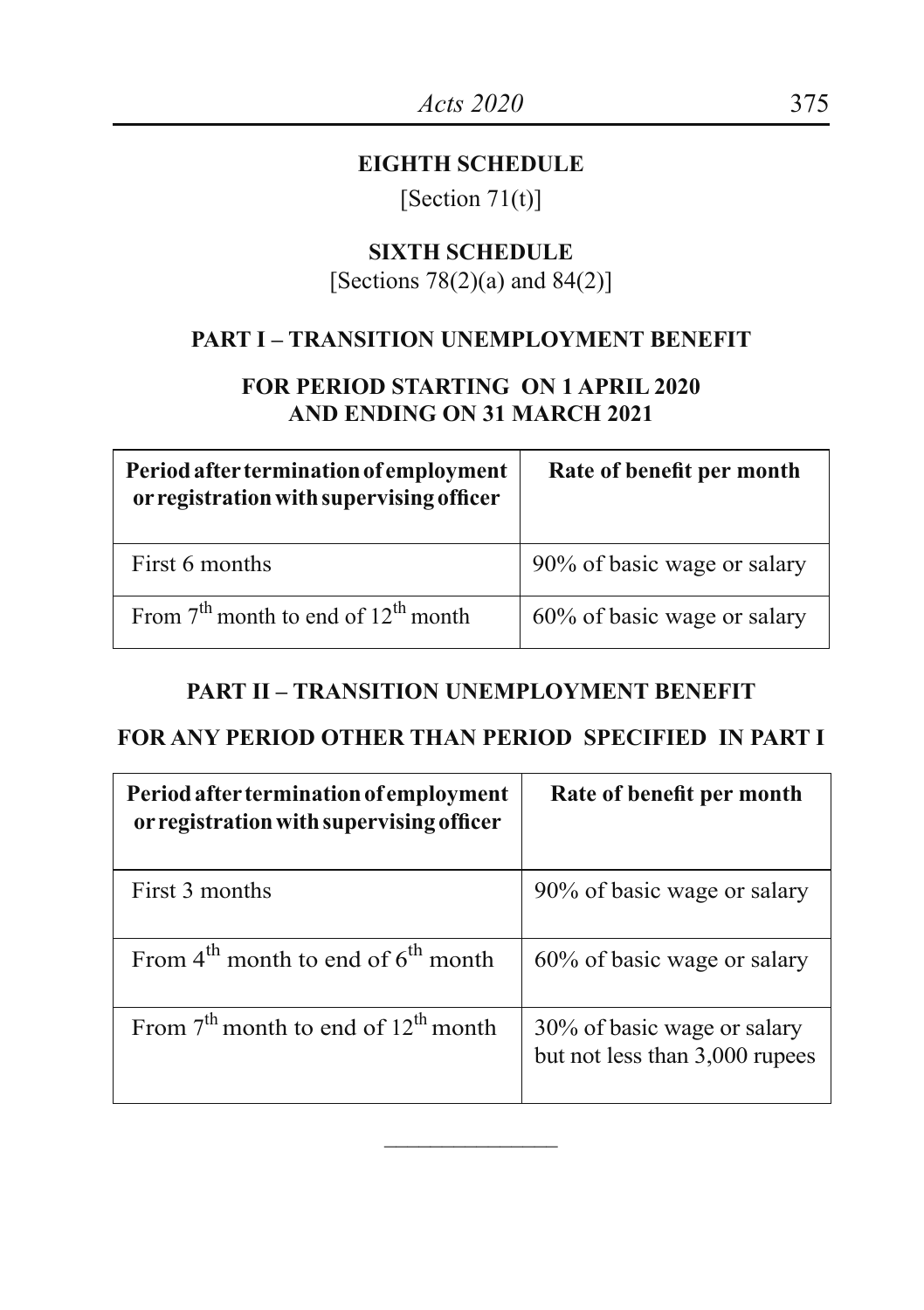#### **NINTH SCHEDULE**

[Section  $71(v)$ ]

#### **TENTH SCHEDULE** [Section 72]

 $\overline{\phantom{a}}$ 

Development Bank of Mauritius Ltd

Mauritius Investment Corporation Ltd

State Investment Corporation Limited